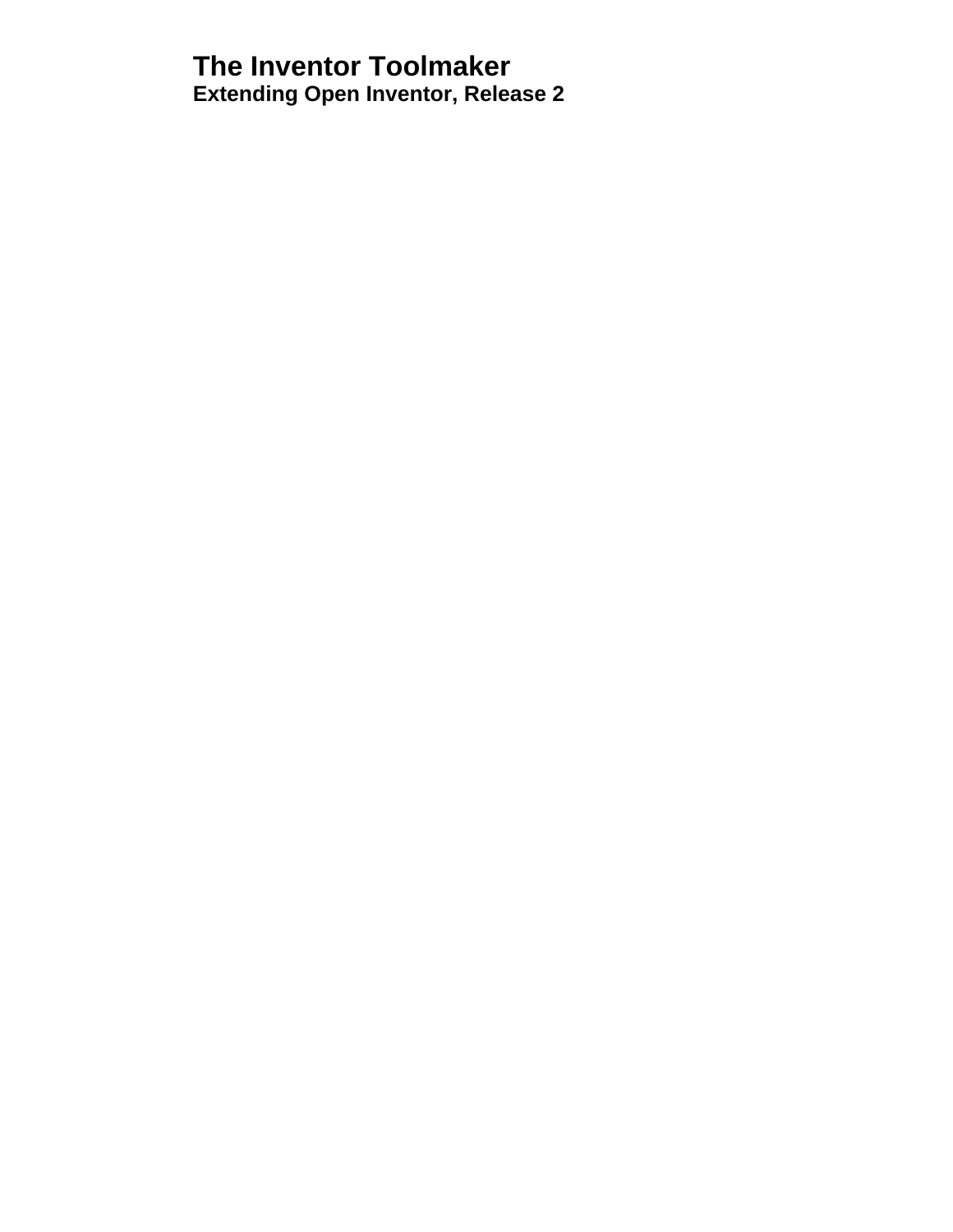# **The Inventor Toolmaker**

## **About This Book**

What This Book Contains What You Should Know Before Reading This Book Conventions Used in This Book Key to Scene Graph Diagrams Suggestions for Further Reading

## **Acknowledgments**

### Chapter 1 **Key Concepts**

Adding Nodes and Actions to Inventor Actions, State, and Elements Enabling Elements Setting Elements in the State Getting Elements in the State State Elements Elements and Actions **Caching** Runtime Types Extender Macros Chapter 2 **Creating a Node Overview** Initializing the Node Class

Enabling Elements in the State Inheritance within the Element Stack Defining the Constructor Setting Up the Node's Fields Defining Enumerated Values for a Field Implementing Actions The doAction() Method Changing and Examining State Elements Element Bundles Creating a Property Node Creating a Shape Node Generating Primitives Rendering Picking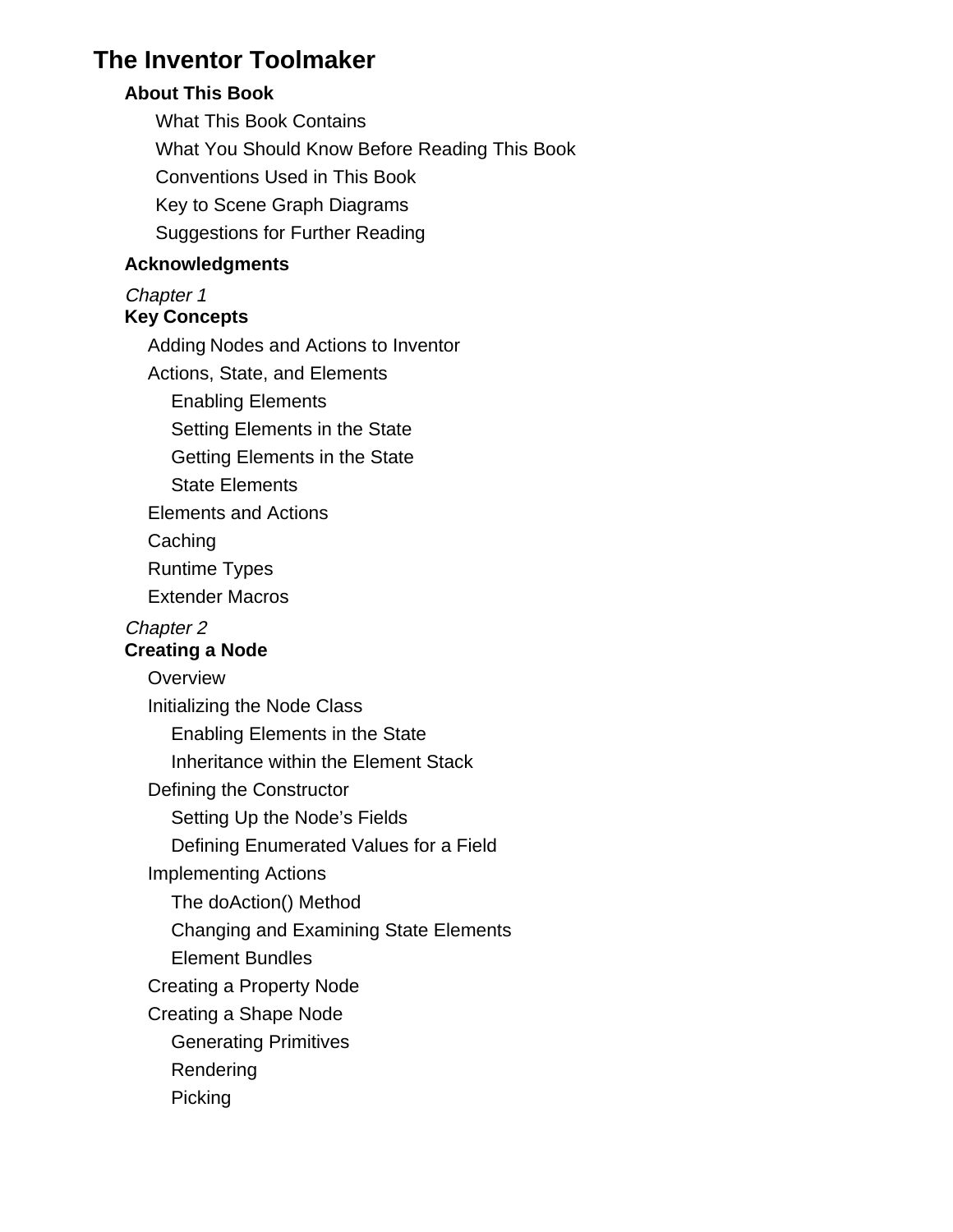Getting a Bounding Box Pyramid Node Creating a Group Node Child List Hidden Children Using the Path Code What Happens If an Action Is Terminated? Alternate Node Using New Node Classes Creating an Abstract Node Class The copy() Method The affectsState() Method Uncacheable Nodes Creating an Alternate Representation Generating Default Normals Chapter 3 **Creating a Field Overview** Initializing the Field Class Creating a SingleÿValue Field Creating a MultipleÿValue Field Chapter 4 **Creating an Action Overview** Initializing the Action Class Enabling Elements in the State Registering Static Methods Defining the Constructor Defining the Destructor Traversal Behavior Implementing Static Methods Creating a New Action Using New Action Classes Chapter 5 **Creating an Element Overview** Deriving a Class from an Existing Element The initClass() Method **Destructor**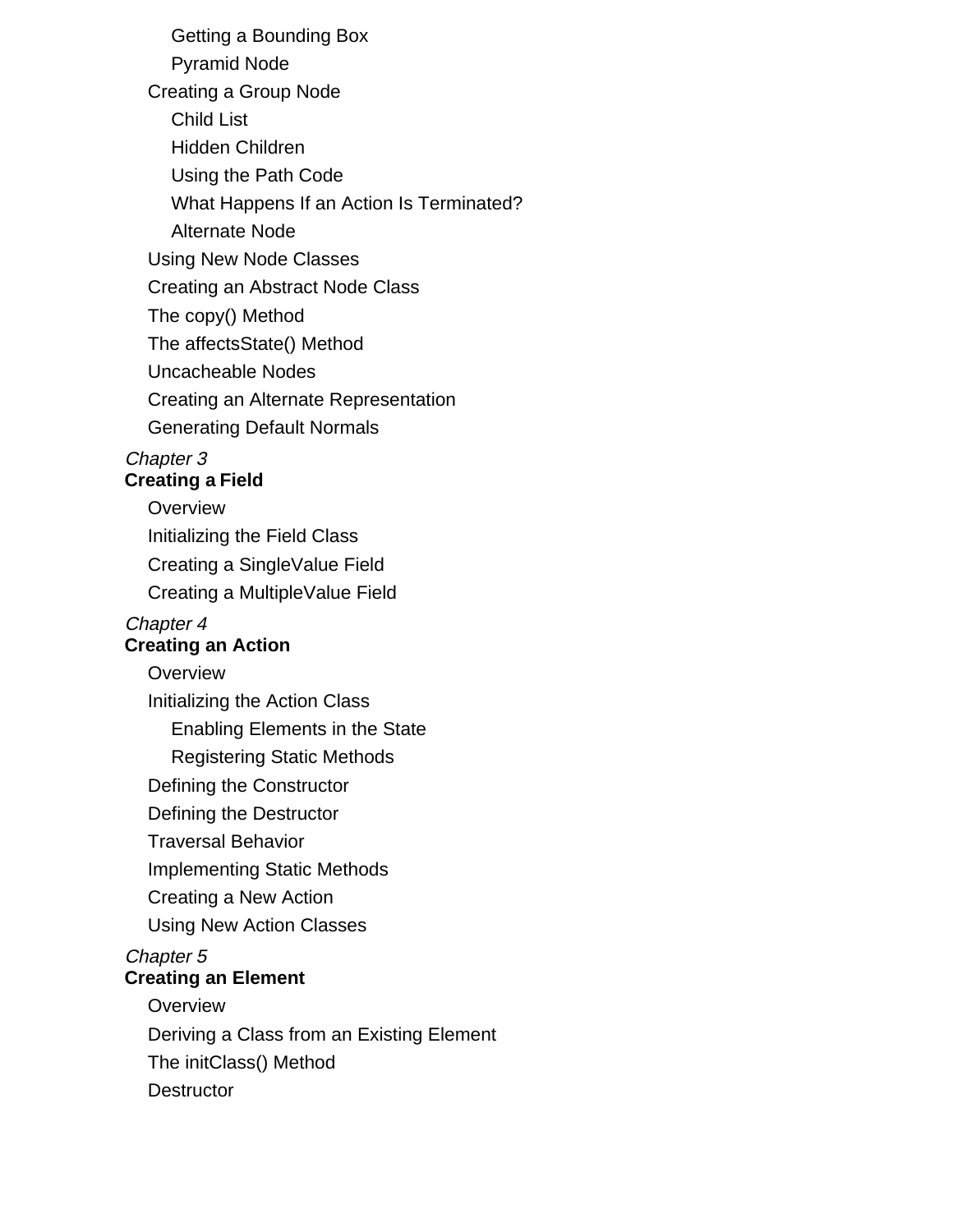The init() Method The set() and get() Methods The print() Method Additional Methods Special Considerations for Caching SoFloatElement and SoLongElement **SoReplacedElement** SoAccumulatedElement Special Behavior for Derived Elements Pushing and Popping Elements Creating a New Element Chapter 6 **Creating an Engine Overview** Defining Inputs and Outputs

Initializing the Engine Class Defining the Constructor Implementing an evaluate() Method Creating a Simple Engine Dealing with MultipleÿValue Fields Creating an Engine with Multiple Inputs Creating an Engine with Multiple Outputs Notification and Evaluation What Inventor Does behind the Scenes Blocking Notification Creating a Fanÿn Engine Creating a SecondÿTicker Engine Creating a New Field Converter **Overview** Initializing the Field Converter Class The evaluate() Method The getInput() and getOutput() Methods Sample Field Converter

### Chapter 7

### **Creating a Node Kit**

**Overview** Defining and Naming Catalog Entries Initializing the NodeÿKit Class Defining the Constructor About Parts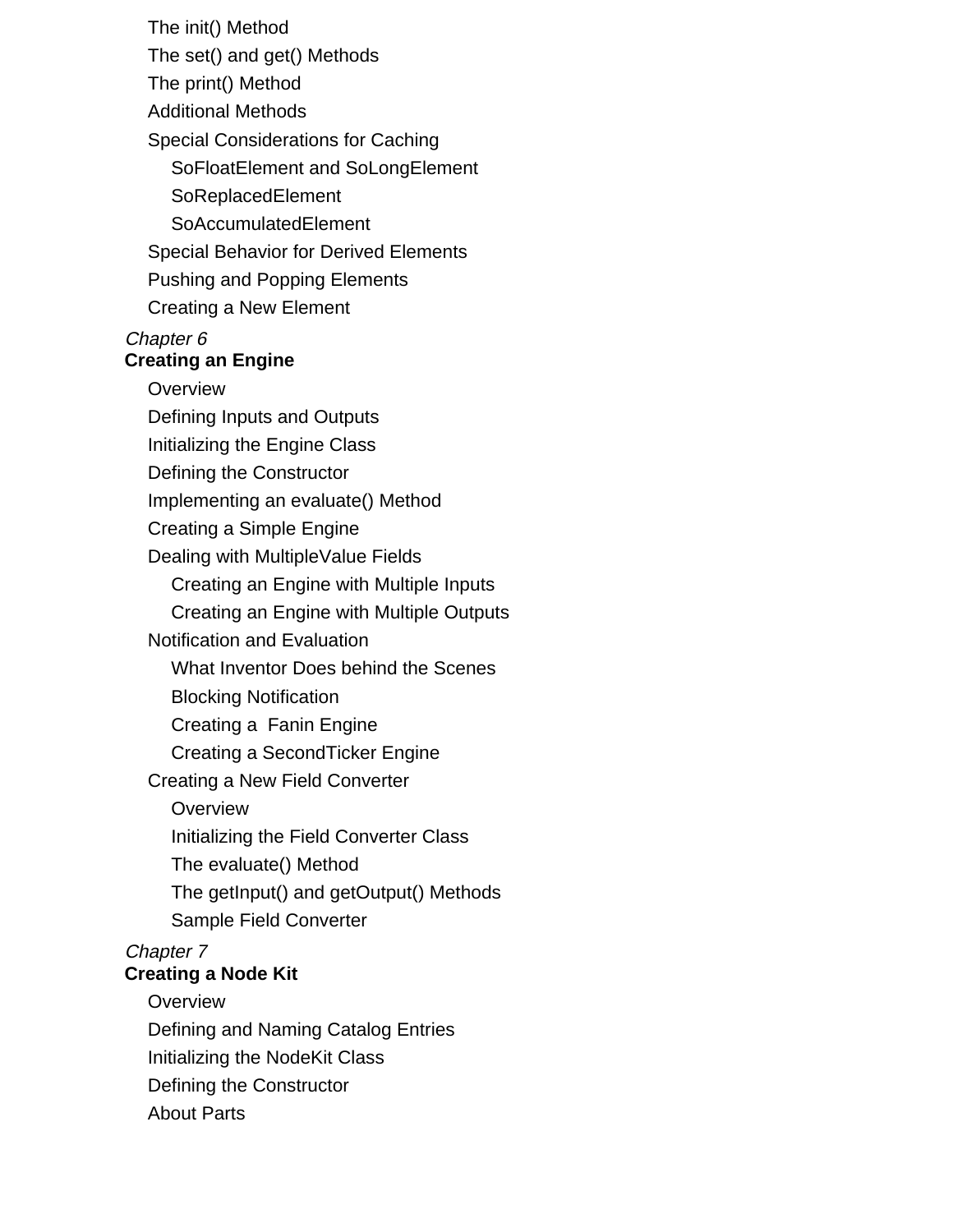Anatomy of a Part Case Study: The Parts of SoSeparatorKit Defining a NodeÿKit Part Adding a Catalog Entry Adding a List Entry Adding an Entry of Abstract Type Changing a Defined Part Changing the Type of a Part Adding a Type to a List Entry Writing Information About Parts SoAppearanceKit PyramidKit **JumpingJackKit** Chapter 8 **Creating Draggers and Manipulators** Creating a Simple Dragger **Overview** Designing the Parts Initializing the Dragger Class **Constructor Destructor** Dragging Callback Functions ValueÿChanged Callback Field Sensor The setUpConnections() Method Creating a Compound Dragger SoAntiSquish Node SoSurroundScale Node Defining the Parts Initializing the Compound Dragger **Constructor Destructor** Callback Functions Creating a Manipulator Deriving a Class from SoTransformManip **Overview** Implementing Actions for the Manipulator Deriving a Class from SoCoordinate3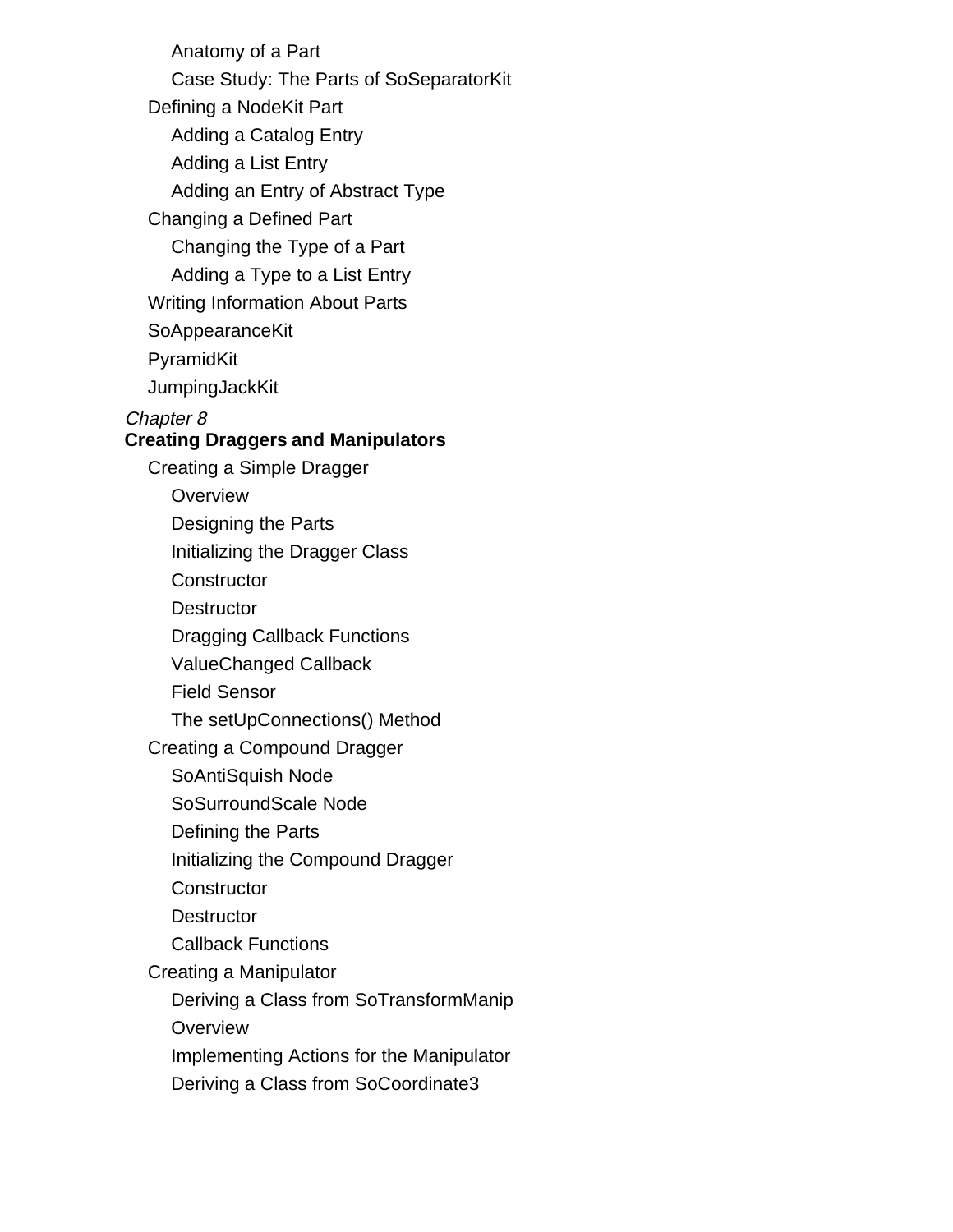### Chapter 9

## **Creating a Selection Highlight Style**

Builtÿn Highlighting

**Overview** 

The apply() Method

Creating a Highlight in the Overlay Planes

Rendering Only Selected Objects

Chapter 10

## **Creating a Component**

Creating a New Component

**Overview** 

Defining the Constructor

The show() and hide() Methods

VisibilityÿChanged Callback Function

Creating a Simple Component

Creating a New Viewer

**Overview** 

Defining the Constructor

Defining the EventÿProcessing Routines

Implementing the Seek Function

Using the Cursor for Feedback

Using the SoXtFullViewer Trim Decoration

Adding Push Buttons

Changing the Preference Sheet

Changing the Popÿup Menu

Changing the Decoration Layout

Creating a Constrained Viewer

Chapter 11

## **Creating an Event and Device**

Creating an Event **Overview** 

Translating Events

Creating a Dial Event

Dispatching Events

Translating an Event

SoXt Main Loop

Creating a Device

**Overview** 

**Constructor** 

Enable Method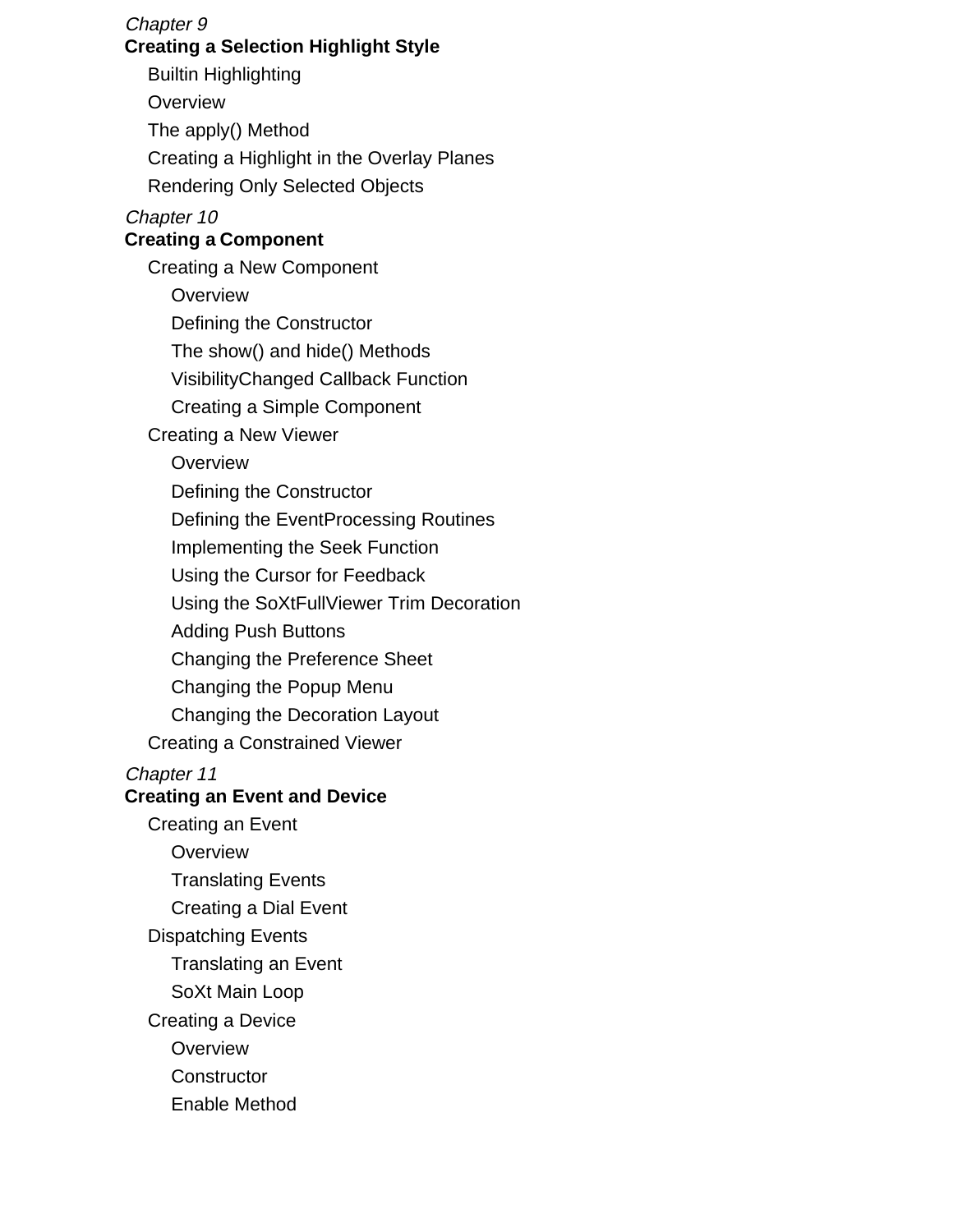Translate Event Method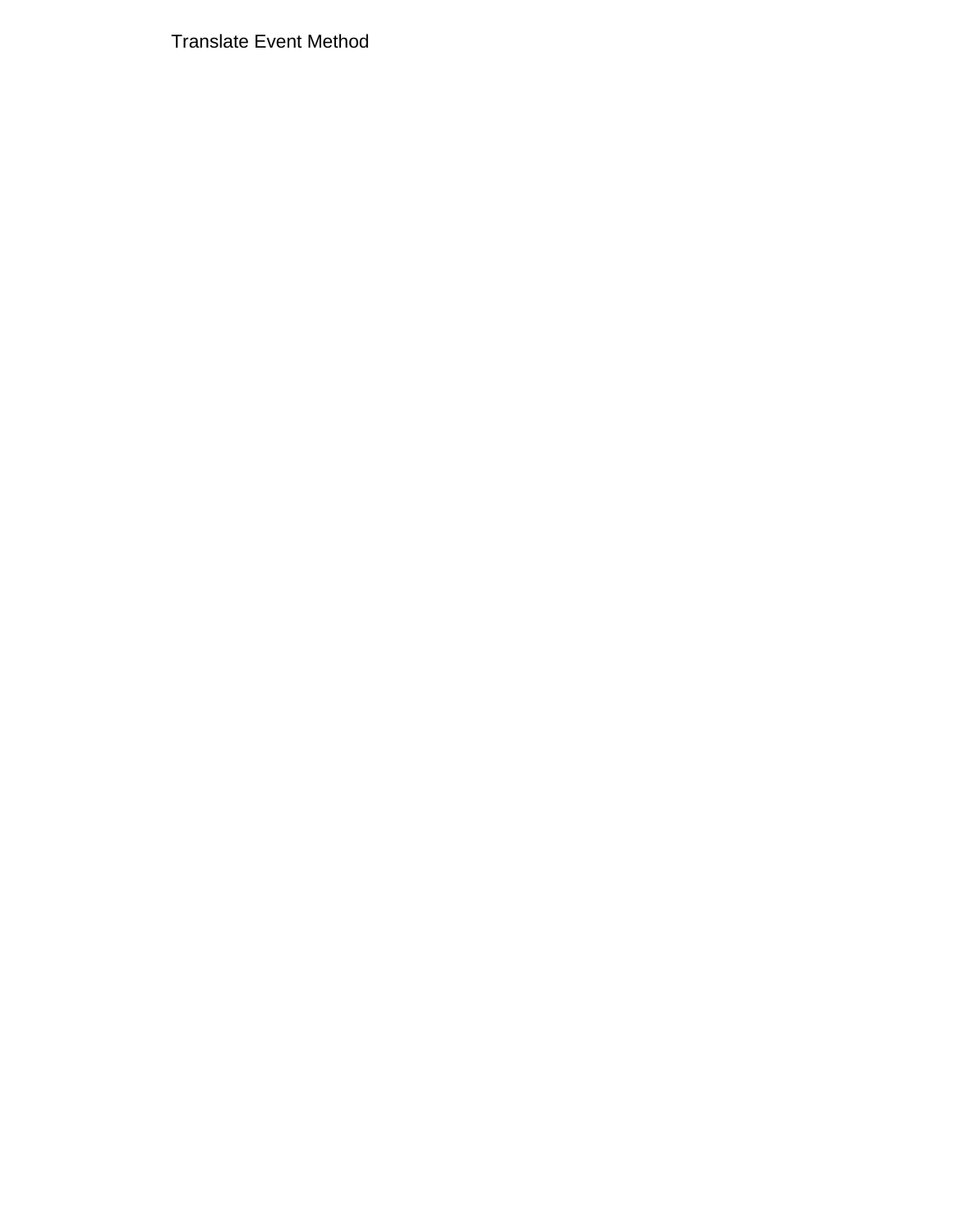## **About This Book**

*The Inventor Toolmaker* describes how to create new classes and how to customize existing classes in the Open Inventor Toolkit, an objectÿoriented toolkit used for interactive 3D graphics. This book is a companion to *The Inventor Mentor*, which describes how to write applications using the Open Inventor Toolkit.

There are several ways to extend the Inventor toolkit. The quickest way, and the only way available without using C++, is to use callback functions. Various classes, such as the **SoCallback** and **SoEventCallback** nodes and the **SoCallbackAction**, support callbacks to add userÿdefined behavior. To truly extend the system, however, requires C++ subclassing, which is the subject of this book.

Many Inventor classes and member functions are labeled as **SoEXTENDER,** which means they are available to programmers who wish to extend the toolkit. Note that these classes and functions are not documented in the *Open Inventor C++ Reference Manual*. Refer to header files and this book for information on them.

Other classes and methods are labeled as **SoINTERNAL**. These are used solely within the Open Inventor library and should not be used in applications. The labels **SoEXTENDER** and **SoINTERNAL** are for documentation purposes only and are not checked by the compiler.

## **What This Book Contains**

This book is for the advanced programmer and describes how to create new Inventor classes and how to customize existing classes in the Open Inventor Toolkit.

*The Inventor Toolmaker* contains the following parts and chapters:

Part I, "**Extending Database Classes**," has seven chapters:

- Chapter 1, "**Key Concepts**," describes important background information on the Open Inventor Toolkit that was not needed in *The Inventor Mentor*. It introduces concepts such as the method list, state and elements, the stack index, caching, runtime typing, and using extender macros. If you are creating any database class (described in Chapters 2 through 6), it is required reading.
- Chapter 2, "**Creating a Node**," describes how to create new subclasses of **SoNode**. Examples show creating a new property node class, shape node class, and group node class.
- Chapter 3, "**Creating a Field**," describes how to create new subclasses of **SoField**, including singleÿvalue and multipleÿvalue fields.
- Chapter 4, "**Creating an Action**," describes how to create new subclasses of **SoAction**.
- Chapter 5, "**Creating an Element**," describes how to create new subclasses of **SoElement**.
- Chapter 6, "**Creating an Engine**," describes how to create new subclasses of **SoEngine**, including new field converters. It also explains how notification of changes in field data propagates through the scene graph.
- Chapter 7, "**Creating a Node Kit**," describes how to create new subclasses of **SoBaseKit**.

Part II, "**Extending Interaction Classes**," has four chapters:

 • Chapter 8, "**Creating Draggers and Manipulators**," describes how to create new subclasses of **SoDragger** as well as new manipulators, which are derived from other node classes such as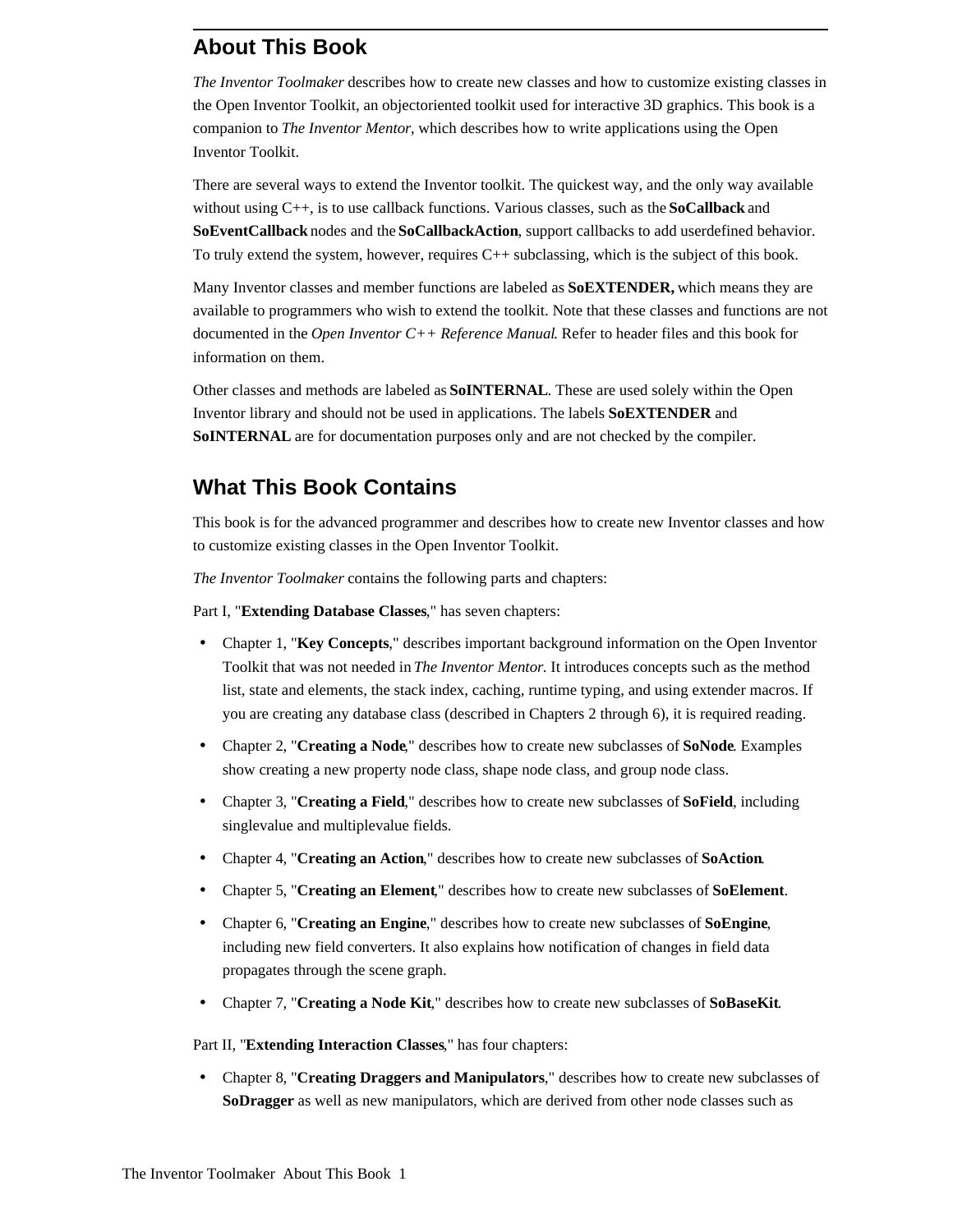**SoTransform**, **SoLight**, or **SoCamera**. If you are creating a new dragger, you'll need to read Chapter 7 as well, because draggers are node kits.

- Chapter 9, "**Creating a Selection Highlight Style**," describes how to create new subclasses of **SoGLRenderAction** to perform selection highlighting. If you're creating a new highlight class, you'll need to read Chapter 4, because highlight classes are derived from an action class, **SoGLRenderAction**.
- Chapter 10, "**Creating a Component**," describes how to create new components. Examples show creating a simple component derived from **SoXtRenderArea** as well as a simple viewer.
- Chapter 11, "**Creating an Event and Device**," describes how to create a new event and a new Xt device. The chapter also describes how to translate X events into Inventor events.

## **What You Should Know Before Reading This Book**

This book assumes you are familiar with the material presented in *The Inventor Mentor*. In addition, you need to be familiar with the C++ programming language as well as concepts related to objectÿoriented programming. See "Suggestions for Further Reading" for good background information.

# **Conventions Used in This Book**

This book uses **boldface text** font for all Inventor classes, methods, and field names: **SoNode**, **SoMaterial**, **getValue()**, **setValue()**, **ambientColor**, and **center**. Parentheses indicate methods. Capital letters indicate Inventor macros: SO\_NODE\_ADD\_FIELD(), SO\_KIT\_INIT\_CLASS(). Code examples are in Courier font.

Programming tips are marked with their own heading and the icon shown at the right.

# **Key to Scene Graph Diagrams**

Figure I'll shows the symbols used in the scene graph diagrams that appear throughout this book.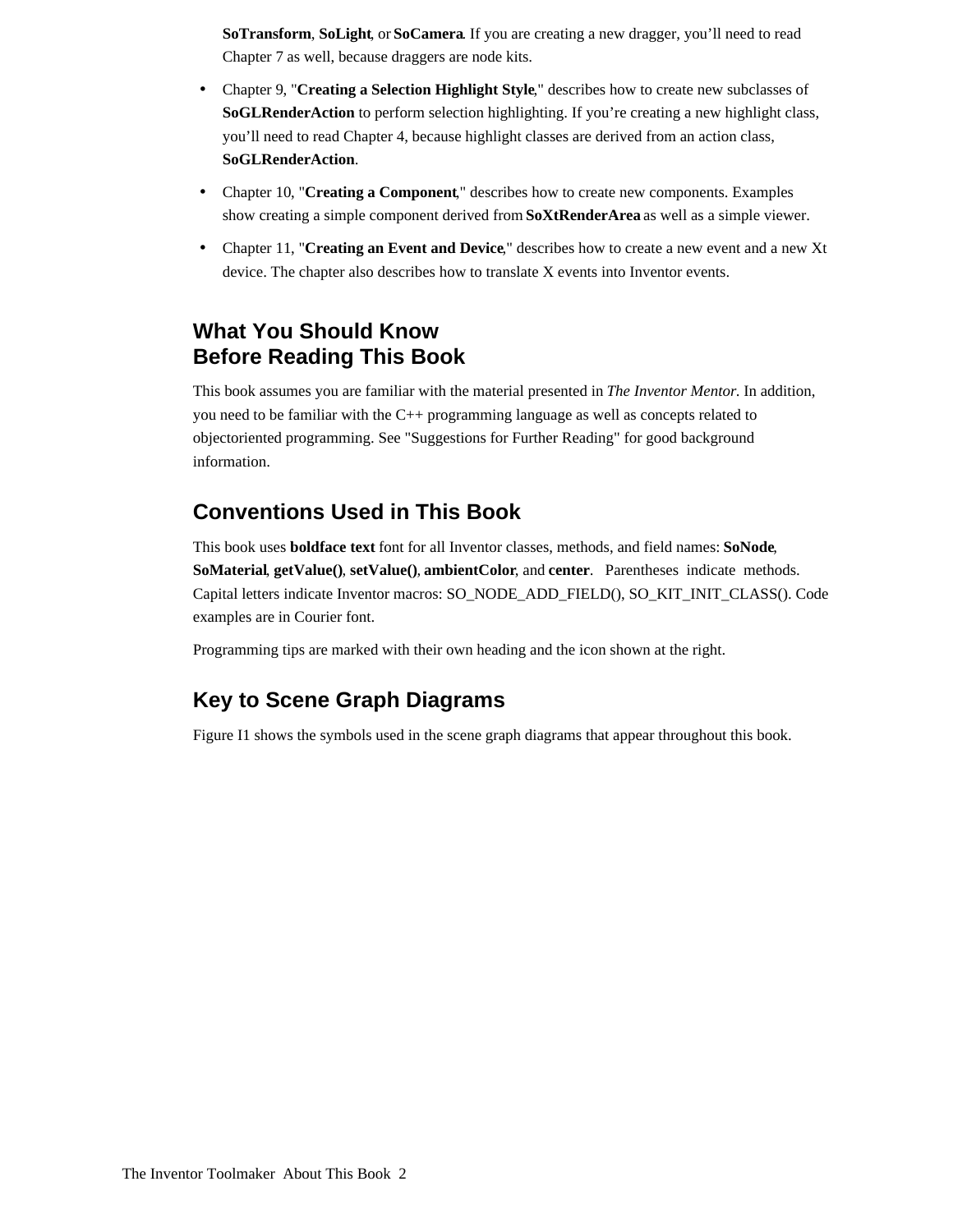



Appearance



Metric/Topology



Property (Misc.)



















Manipulator



Node Kit





Callback

Path



Render Area/Component



Subgraph



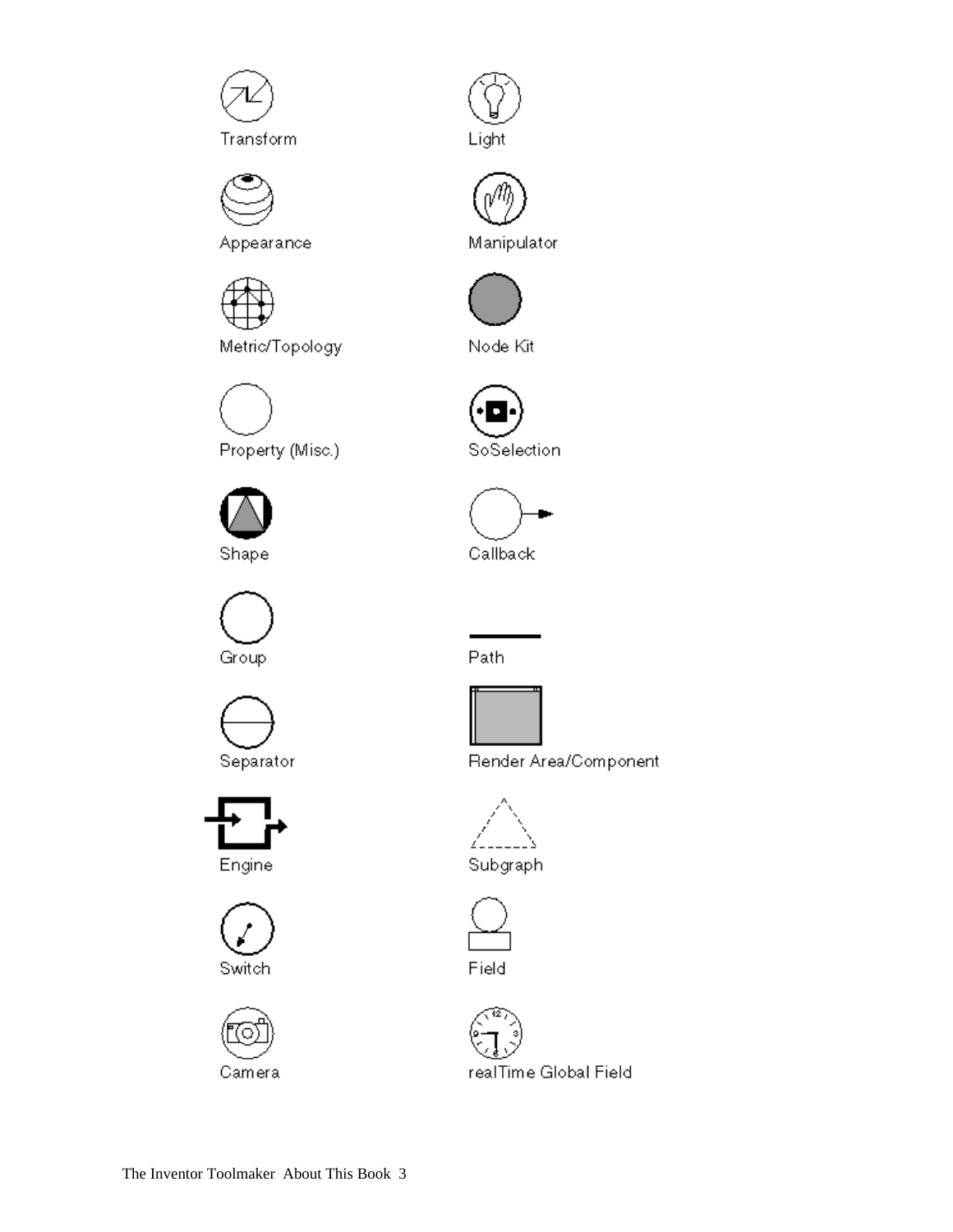**Figure Iÿ1** Scene Graph Symbols

## **Suggestions for Further Reading**

For basic information about programming with the Open Inventor Toolkit, see the following:

• Wernecke, Josie, *The Inventor Mentor*. Reading,Mass.:AddisonÿWesley, 1994.

For a general introduction to computer graphics, see the following:

- Foley, J.D., A. van Dam, S. Feiner, and J.F. Hughes, Computer Graphics Principles and Practice, 2d ed. Reading, Mass.: AddisonÿWesley, 1990.
- Neider, Jackie, Tom Davis, Mason Woo. OpenGL Programming Guide. Reading, Mass.: AddisonÿWesley, 1993.
- Newman, W., and R. Sproull, Principles of Interactive Computer Graphics, 2d edition. New York: McGrawiHill, 1979.

For an introduction to the  $C_{++}$  language, see the following:

- Lippman, Stanley, C++ Primer. AT&T Bell Laboratories, 1989.
- Pohl, Ira, *C++ for C Programmers*. Redwood City, Ca.: Benjamin/Cummings Publishing Company, 1994.
- Shapiro, Jonathan, A C++ Toolkit. Englewood Cliffs, N.J.: Prentice Hall, 1990.

For an introduction to objectÿoriented programming, see the following:

 • Meyer, Bertrand, ObjectÿOriented Software Construction. London: Prentice Hall International, 1988.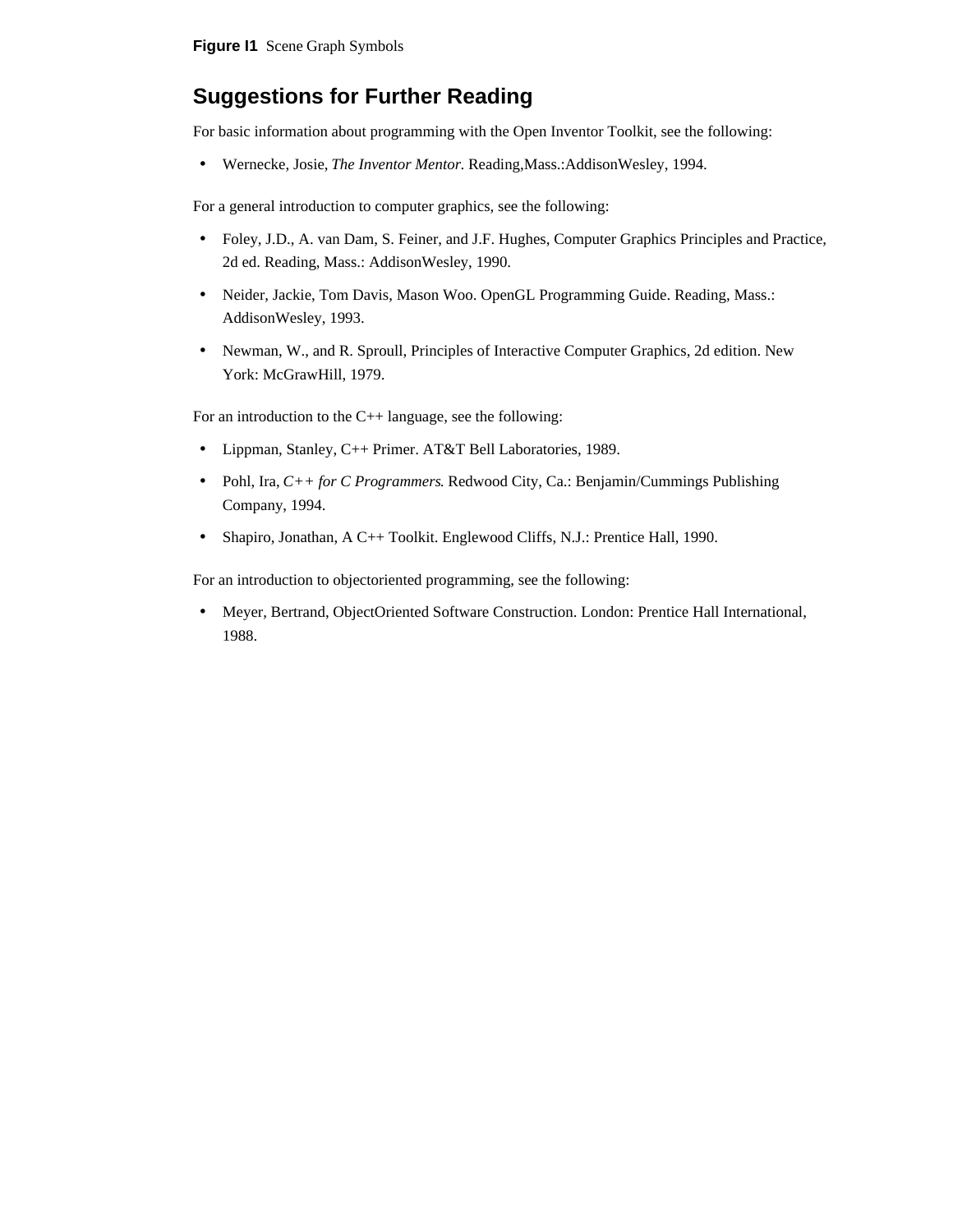## **Acknowledgments**

Following close on the heels of *The Inventor Mentor*, this book demanded a marathoner's endurance from many people. The Inventor engineering team, led by Rikk Carey, continued to provide valuable support for me. Paul Strauss wrote all sample code for the nodes, actions, fields, and elements chapters and critiqued countless drafts. Paul was the touchstone for the entire book: if a paragraph or a chapter didn't satisfy him, I knew it wasn't finished. Gavin Bell also served as a resource for the database chapters and carefully reviewed work in progress.

Discussions with Ronen Barzel, Paul Strauss, and Gavin Bell and code written by Ronen and Paul formed the backbone of the engines chapter. Paul Isaacs, the expert on node kits and manipulators, provided all examples for those chapters and even telephoned in his review comments during a Florida vacation. David Mott, the guru on highlighting, events, and devices, was also an excellent overall reviewer and critic. Alain Dumesny and David Mott wrote the components examples and made valuable suggestions for expanding the scope of that chapter. Helga Thorvaldsdóttir and Dave Immel meticulously reviewed many chapters and helped create sample code.

As we approached the finish line, the production team raced hard too. Lorrie Williams edited and formatted the material, and Laura Cooper coordinated testing and scheduling with vendors. Cheri Brown drew the line illustrations. Jackie Neider, my manager at Silicon Graphics, and the other members of the Developer Publications group—Arthur Evans, Beth Fryer, Carol Geary, Eleanor Bassler, Jed Hartman, John Stearns, Ken Jones, Liz Deeth, Patricia Creek, and Wendy Ferguson were busy running their own marathons, but still managed to provide cheerful encouragement and sustenance (mostly in the form of chocolate).

Credit, too, goes to my husband, Steve, and my sons, Jeff and Evan, whose support at home enabled me to finish this race.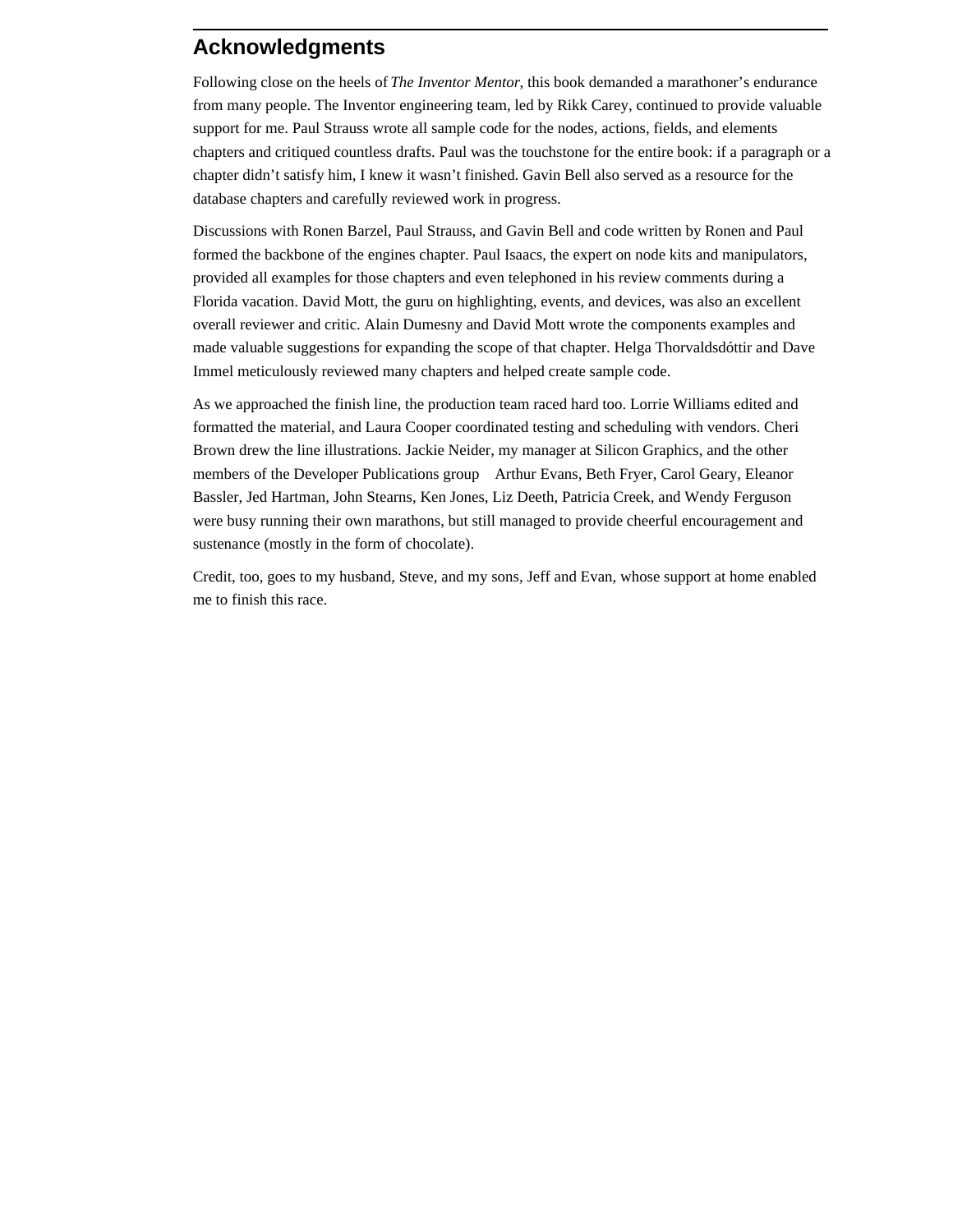## **Chapter 1 Key Concepts**

Chapters 1 through 5 are devoted to extending the set of nodes, actions, and elements in the database. Understanding how to create new nodes and actions requires some background information that was not needed in *The Inventor Mentor*. Important concepts discussed in this chapter include the *method list*, *state* and *elements*, the *stack index, caching*, *runtime typing*, and using extender *macros*. Most of the topics introduced in this chapter are discussed in detail in later chapters. Figure 1ÿ1 shows a summary of key **SoEXTENDER** classes.

## **Adding Nodes and Actions to Inventor**

If it weren't for extensibility, all actions could have been implemented simply as virtual functions on nodes. For example, GL rendering could have been a virtual function on the **SoNode** class. Adding a new node class would require implementing virtual functions for those actions that could not be inherited from the base class.

However, adding a new action would be considerably harder. It is impossible for you to add a new virtual function to the **SoNode** class or to any of the existing Inventor node classes. The only way to add a new action would be to derive classes from all nodes that would support it and to define the new method for those classes.

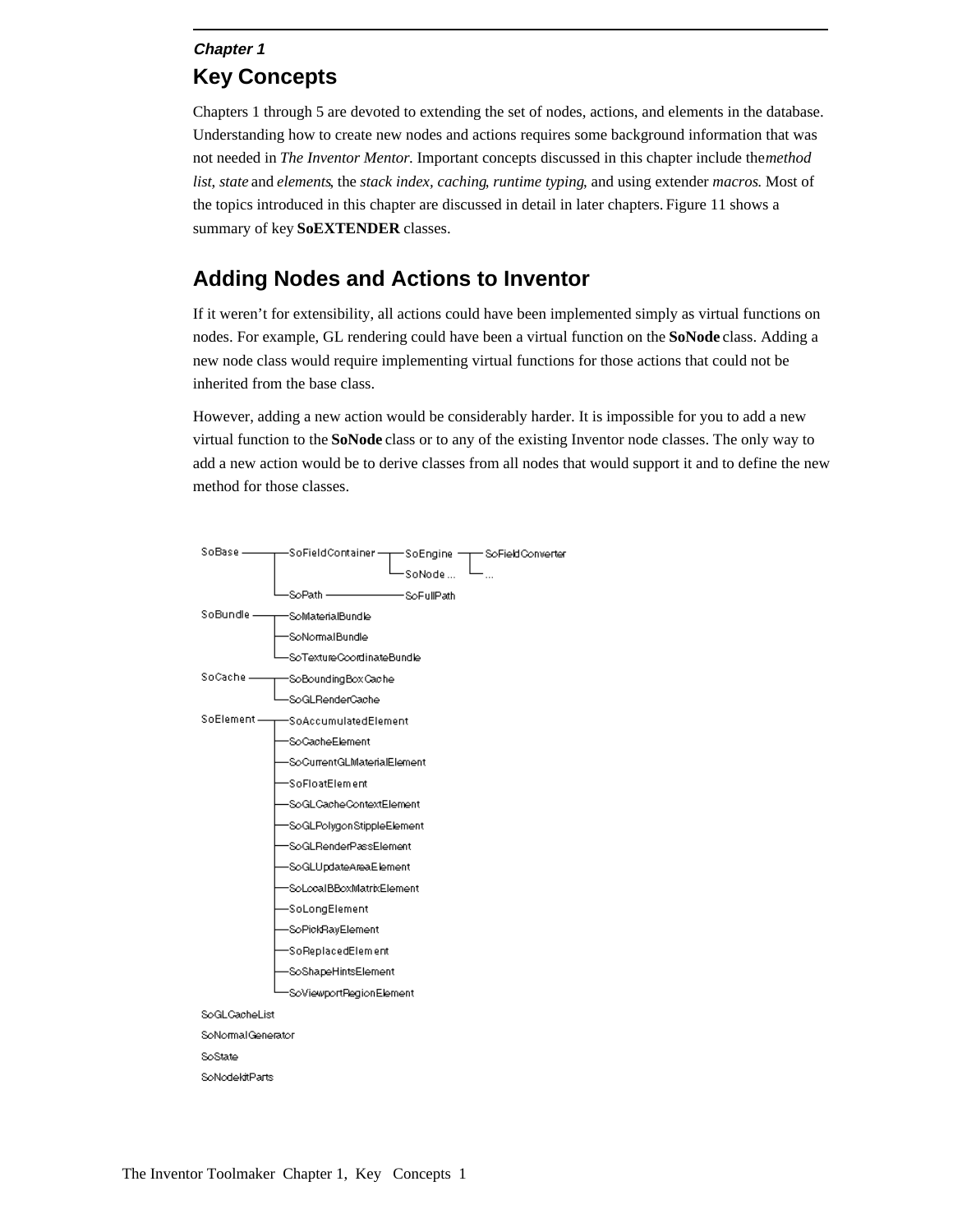#### **Figure 1ÿ1** Summary of SoEXTENDER Classes

Inventor implements actions as separate classes to solve this problem. Each action maintains a list of static methods, one for each node class (see Figure  $1\cancel{\mathcal{D}}$ ). When an action is applied to the root of a scene graph, Inventor uses the *method list* to look up the method for each node in the scene graph, based on the type identifier for the node class. See "Runtime Types" for more information on class type identifiers.

#### CONCIEPTUAL MODEL

Method list for SoGLRenderAction



#### **Figure 1ÿ2** Method List

For convenience, the base **SoNode** class registers static methods for all builtÿn Inventor actions; each of these methods calls a corresponding virtual function for that action. For example, **SoNode** registers a static method for **SoGetBoundingBoxAction** that calls the virtual **getBoundingBox()** method. All classes derived from **SoNode** can redefine **getBoundingBox()** in standard objectÿoriented fashion. If a class does not redefine a method, it inherits the method from its parent class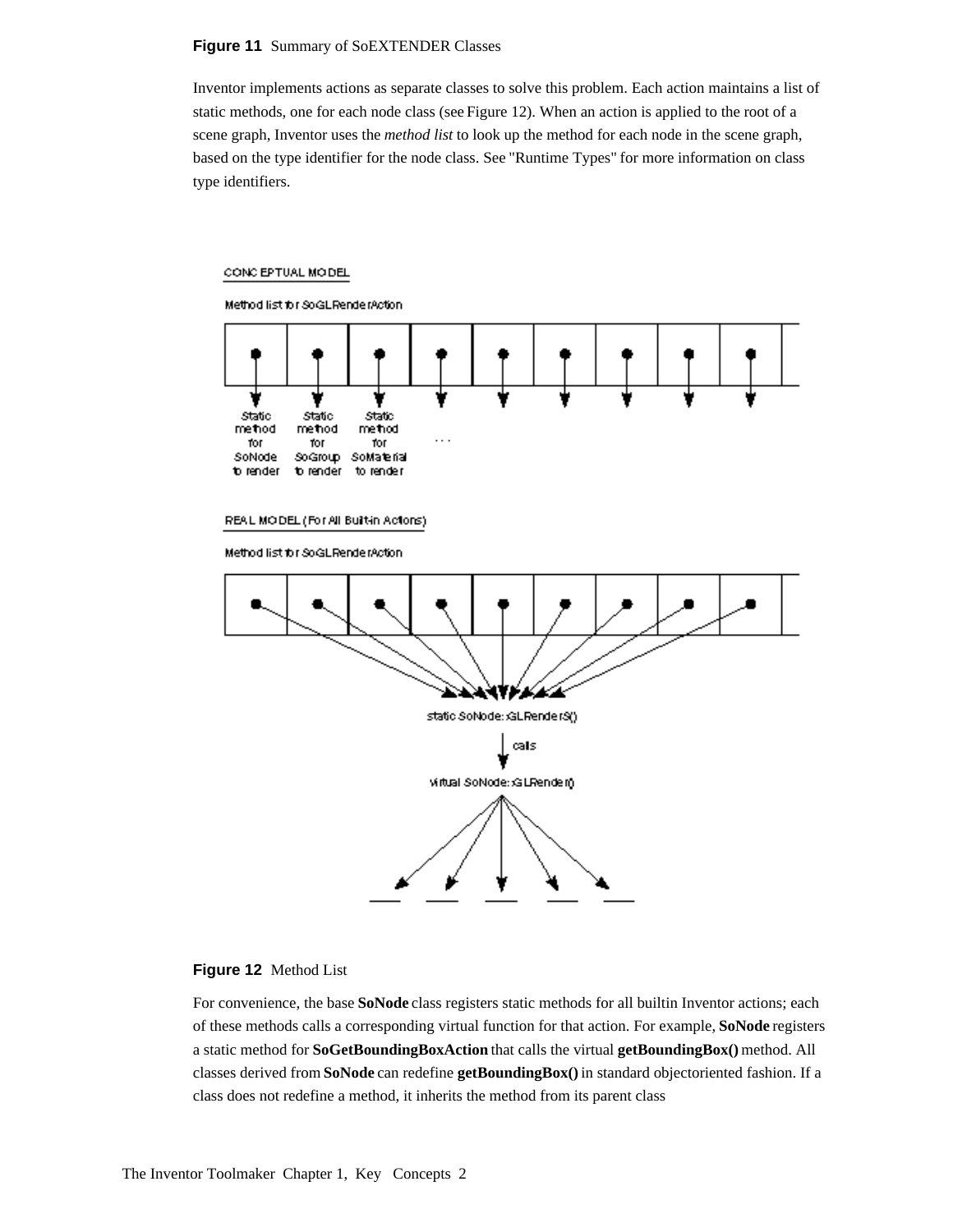Most of the virtual methods on **SoNode** do nothing and must be redefined by the individual node classes. A few, however, such as the **SoNode** virtual methods for **search()** and **write()**, actually implement the action, since most nodes perform the action in the same way. In most cases, nodes can simply inherit these methods without redefining them.

Details on how to add a new node class are given in Chapter 2. Adding a new field class is described in Chapter 3.

If you add a new action class to Inventor, you need to set up the list of methods for the nodes that support the action (shown in Figure 1 $\mathcal{P}$ ). This list contains one pointer to the static action method for each node class that supports the action. Adding a new action is described in Chapter 4.

## **Actions, State, and Elements**

The Inventor database maintains a *traversal state* that is used when an action is applied to a scene graph. As described in *The Inventor Mentor*, the traversal state is a class (**SoState**) used by Inventor to store state information during execution of an action. Typically, the scene graph is traversed from top to bottom and from left to right. The traversal state is modified by the nodes encountered during this traversal. State is the way nodes in the scene graph communicate with each other. For example, shape nodes need to know whether the draw style is INVISIBLE in order to know whether to draw themselves. They use the drawÿstyle element in the state to find out.

For simplicity and extensibility, each integral piece of information in the state is stored in a separate *element*. For example, the current diffuse color of the material is stored in an instance of the **SoDiffuseColorElement** class.

### **Enabling Elements**

Each action class has its own notion of enabling certain elements. These elements are enabled when an instance of the action is created. By default, all elements in the state are *disabled*, which means that they can't be set or inquired. Both nodes and actions can enable the elements they require in the state for a particular action class. The list of elements to enable is set up ahead of time, typically in the **initClass()** method for the node or action before instances of either are constructed. The macro SO\_ENABLE() provides a convenient way for nodes to enable elements for a particular action class. For example, the **SoPickStyle** node requires the pickÿstyle element when picking, so its **initClass()** method enables this element in the pick action as follows:

SO\_ENABLE(SoPickAction, SoPickStyleElement);

A side effect of this call is that **SoPickStyleElement** is also enabled in the **SoRayPickAction** class, which is derived from **SoPickAction**. Each action class inherits the enabled elements of its parent.

The **SoGLRenderAction** enables the **SoViewportRegionElement**, because the action is responsible for setting up this element in the state (the viewport region is specified in the action's constructor). This is how the **SoGLRenderAction** enables the **SoViewportRegionElement**:

enableElement(SoViewportRegionElement::getClassTypeId());

(Nodes typically use the SO\_ENABLE() macro, and actions use the **enableElement()** method, since it's simple.) It doesn't hurt to enable an element in the state more than once (for example, a node and an action might enable the same element). If you are using the debugging library and you try to set or inquire an element that has not been enabled, an error message is printed. (See Appendix C of *The*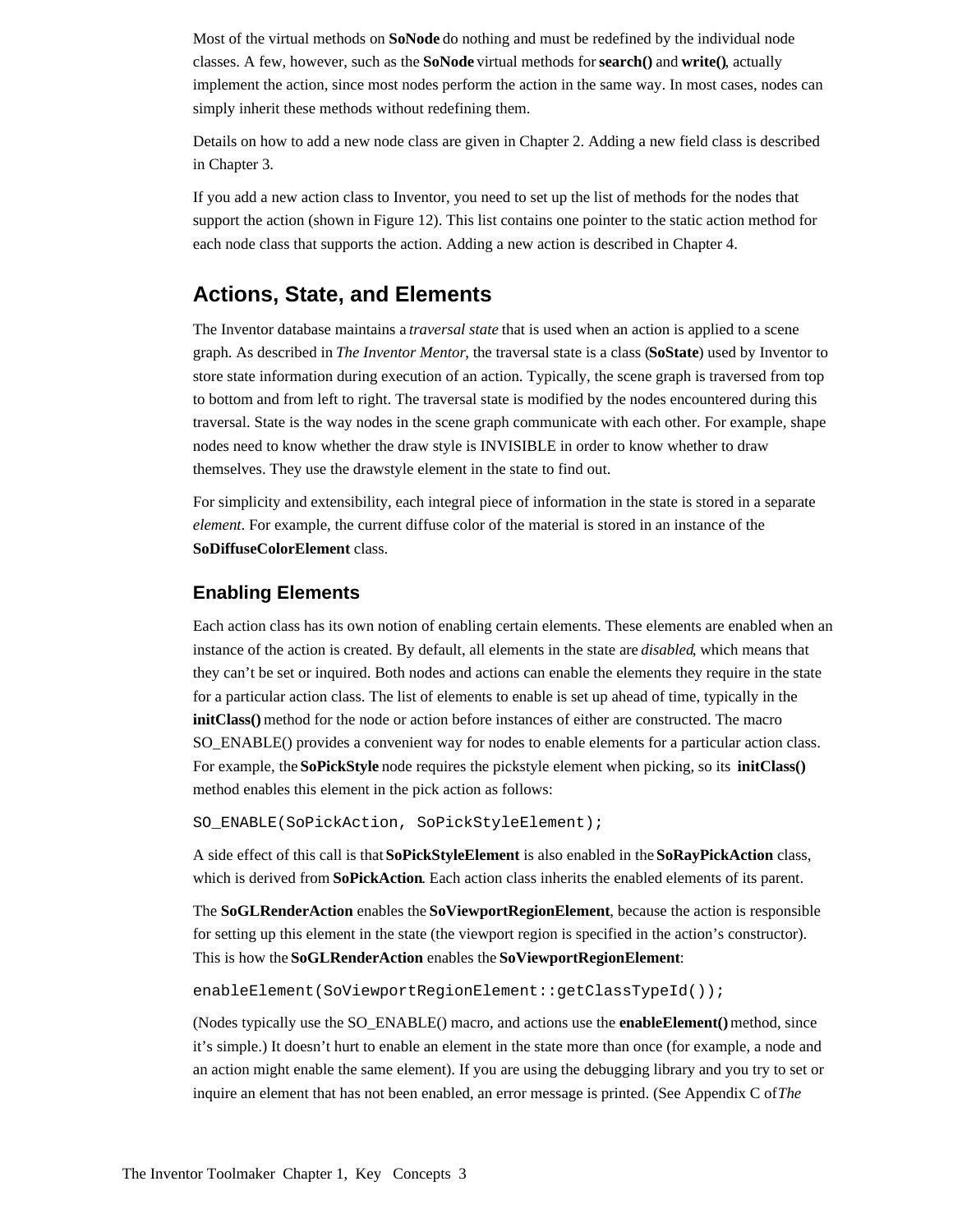#### *Inventor Mentor*.)

When an action is applied to a scene graph, the action builds an instance of **SoState** and passes a list of enabled elements to the state constructor. (If the list changes after an action is constructed, the action automatically rebuilds its state to include the newly enabled elements the next time the action is applied.)

Adding new element classes to Inventor is described in Chapter 5.

### **Setting Elements in the State**

When a node is traversed, it may need to change the value of certain elements in the state. For the **SoDrawStyle** node, the code to change the current value of the **lineWidth** element looks like this:

```
if (! lineWidth.isIgnored())
   SoLineWidthElement::set(actionÿ>state, this,
                             lineWidth.getValue());
```
In this fragment, **this** is the node that is setting the value, and **lineWidth.getValue()** is the new value for the element.

Each enabled element has its own stack in the state with a unique *stack index*. Separators save and restore the state by pushing and popping these element stacks. The top element in the stack contains the *current value* for that element during traversal. Here is a brief summary of what happens behind the scenes when a node sets the value of an element in the state:

- 1. The element class asks the state for a modifiable instance of the element, passing in its stack index.
- 2. The state looks into the appropriate stack and creates a new instance on top of the stack, if necessary. It first checks whether the current value of the element was set by a node with its Override flag set to TRUE. If this flag is set, it returns NULL, since you can't modify the value.

If the Override flag is not set, the new top instance of the element is returned to the element class.

3. The element changes the value in this instance.

Figure 1 $\beta$  summarizes the relationship among nodes, actions, elements, and the state.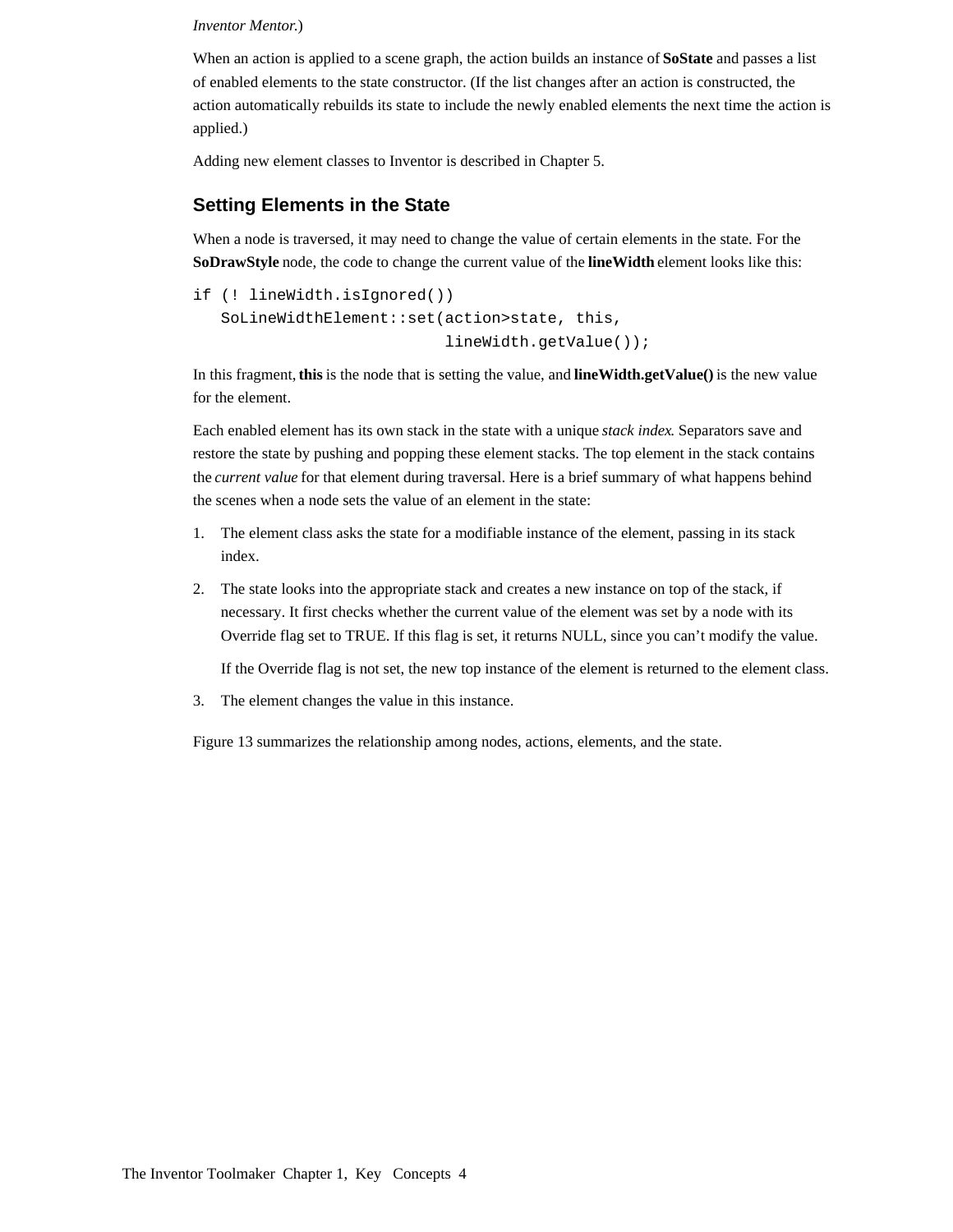

**Figure 1ÿ3** Nodes, Actions, Elements, and State

### **Getting Elements in the State**

Each element provides a static **get()** method that returns its value from the top element in the stack. For example,

width = SoLineWidthElement::get(state);

returns the line width from the top element in the stack. Elements with multiple values provide a different sequence of **get()** methods, as described in Chapter 2.

### **State Elements**

Supported element classes are listed here. The class name of each listed element is preceded by **So** and followed by **Element**. For brevity, the names are abbreviated in this list. Thus, the first item is **SoAmbientColorElement**.

These elements store information about the current set of materials:

| AmbientColor         | ambient color of current material   |
|----------------------|-------------------------------------|
| <b>DiffuseColor</b>  | diffuse color of current material   |
| <b>EmissiveColor</b> | emissive color of current material  |
| <b>Shininess</b>     | shininess value of current material |
| SpecularColor        | specular color of current material  |
| <b>Transparency</b>  | transparency of current material    |

These elements store information about the current lighting model and light source: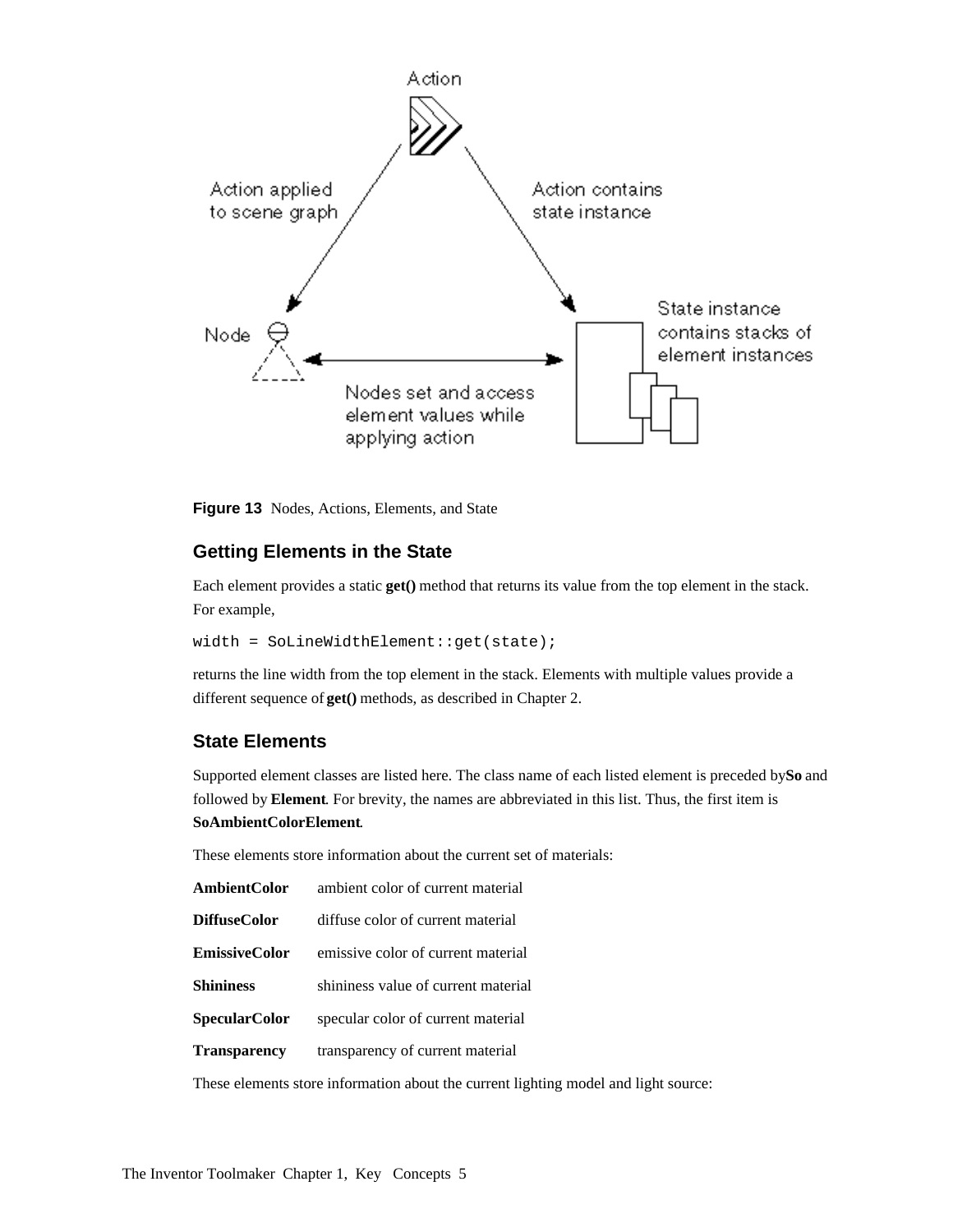#### **LightAttenuation**

amount of attenuation of light sources over distance

| LightModel | current lighting model |
|------------|------------------------|
|            |                        |

These elements store information relevant to textures:

#### **TextureBlendColor**

color used when blending texture

#### **TextureCoordinateBinding**

how to bind texture coordinates to shapes

#### **TextureCoordinate**

current set of texture coordinates **TextureImage** current texture image **TextureMatrix** current cumulative texture transformation matrix **TextureModel** how texture is applied to material component **TextureWrapS** how image wraps in *s* (horizontal) direction **TextureWrapT** how image wraps in *t* (vertical) direction These elements contain information about how to draw and interact with shapes: **ClipPlane** current set of clipping planes **Complexity** current complexity **ComplexityType** how to interpret complexity: screenÿpace metric, bounding box, and so on **Coordinate** current set of coordinates **CreaseAngle** cutoff crease angle for smoothing when computing default normals **DrawStyle** current drawing style (filled, lines, and so on) **MaterialBinding** how to bind materials to shapes **NormalBinding** how to bind surface normals to shapes **Normal** current set of surface normals

**PickStyle** current pick style

These elements store profile information (for 3D text and NURBS surfaces):

#### **ProfileCoordinate**

current coordinates used in profiles

**Profile** set of current profiles

These elements store information about transformations:

#### **BBoxModelMatrix**

current cumulative object transformation matrix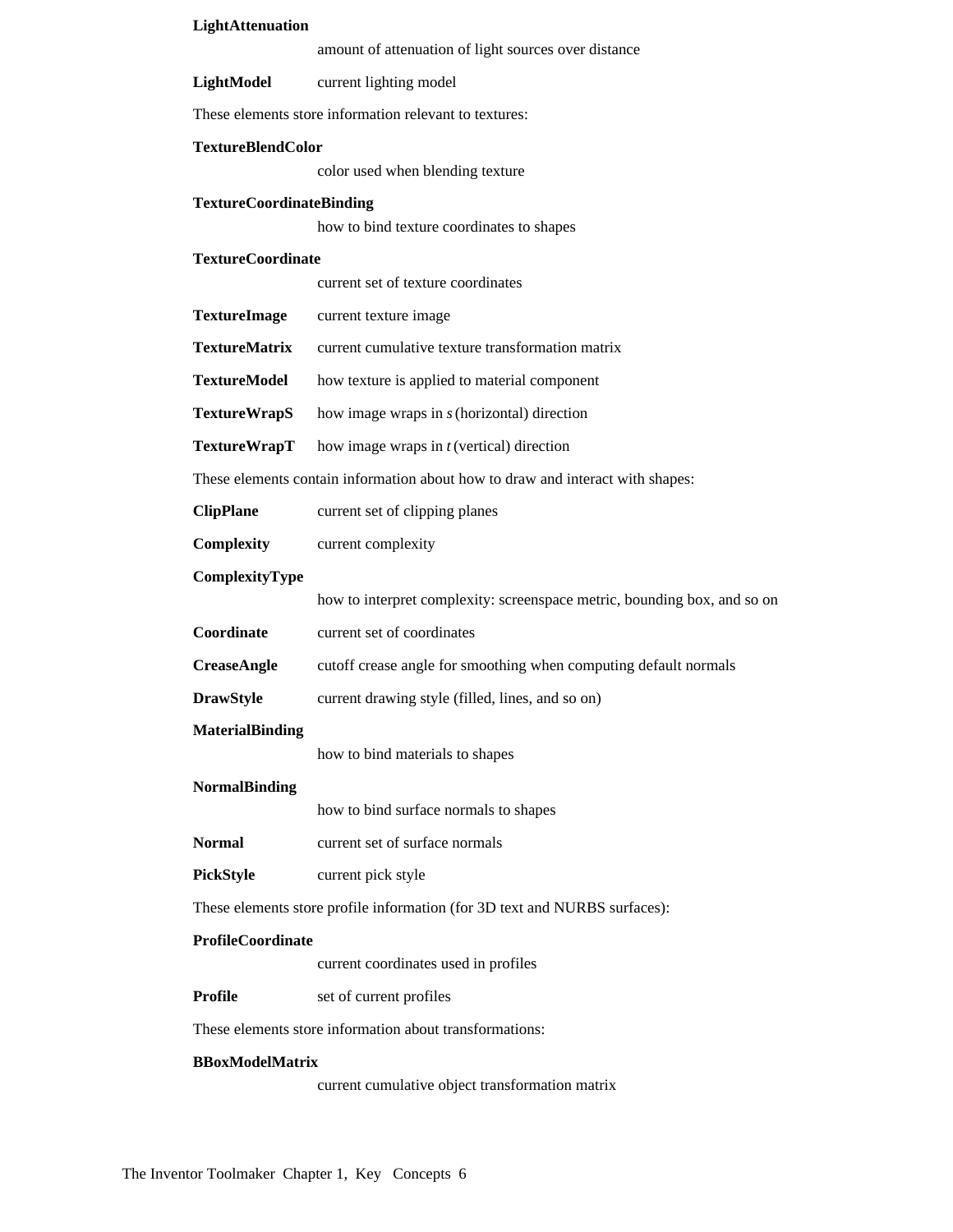| <b>LocalBBoxMatrix</b>   |                                                                                                                                                                                |
|--------------------------|--------------------------------------------------------------------------------------------------------------------------------------------------------------------------------|
|                          | transformation matrix from object space to local coordinate space during<br>application of an SoGetBoundingBoxAction                                                           |
| <b>ModelMatrix</b>       | current cumulative object transformation matrix                                                                                                                                |
| ProjectionMatrix         |                                                                                                                                                                                |
|                          | current projection matrix                                                                                                                                                      |
| <b>Units</b>             | current factor for converting between units of measure                                                                                                                         |
| <b>ViewingMatrix</b>     | current camera viewing transformation matrix                                                                                                                                   |
|                          | These elements are related to text objects:                                                                                                                                    |
| <b>FontName</b>          | name of current font                                                                                                                                                           |
| <b>FontSize</b>          | size of current font                                                                                                                                                           |
|                          | These elements hold information about current GL modes:                                                                                                                        |
| <b>LinePattern</b>       | current dash pattern for drawing lines                                                                                                                                         |
| <b>LineWidth</b>         | current width for drawing lines                                                                                                                                                |
| <b>PointSize</b>         | current point size                                                                                                                                                             |
| <b>ShapeHints</b>        | current shape hints                                                                                                                                                            |
|                          | These elements hold information about viewing:                                                                                                                                 |
| <b>CullVolume</b>        | current culling volume                                                                                                                                                         |
| <b>FocalDistance</b>     | current focal distance of the camera                                                                                                                                           |
| <b>PickRay</b>           | current ray to use for picking                                                                                                                                                 |
| <b>ViewVolume</b>        | current viewing volume                                                                                                                                                         |
| <b>ViewportRegion</b>    |                                                                                                                                                                                |
|                          | current viewport region                                                                                                                                                        |
|                          | These elements hold traversal information:                                                                                                                                     |
| Cache                    | whether caching is active, whether cache is valid, and currently open caches (see<br>"Caching")                                                                                |
| <b>Switch</b>            | current child to traverse in switch nodes                                                                                                                                      |
|                          | Many of the elements named above have GL specific versions that are used only for rendering. The<br>following elements have only GL versions:                                  |
| <b>GLCacheContext</b>    |                                                                                                                                                                                |
|                          | cache context                                                                                                                                                                  |
| <b>GLColorIndex</b>      | index into the current GL color map of the base color of the current surface<br>material                                                                                       |
| <b>CurrentGLMaterial</b> |                                                                                                                                                                                |
|                          | current state of GL materials (indices of last values sent to GL plus a flag<br>indicating whether lighting is currently active); used to optimize the calls made to<br>OpenGL |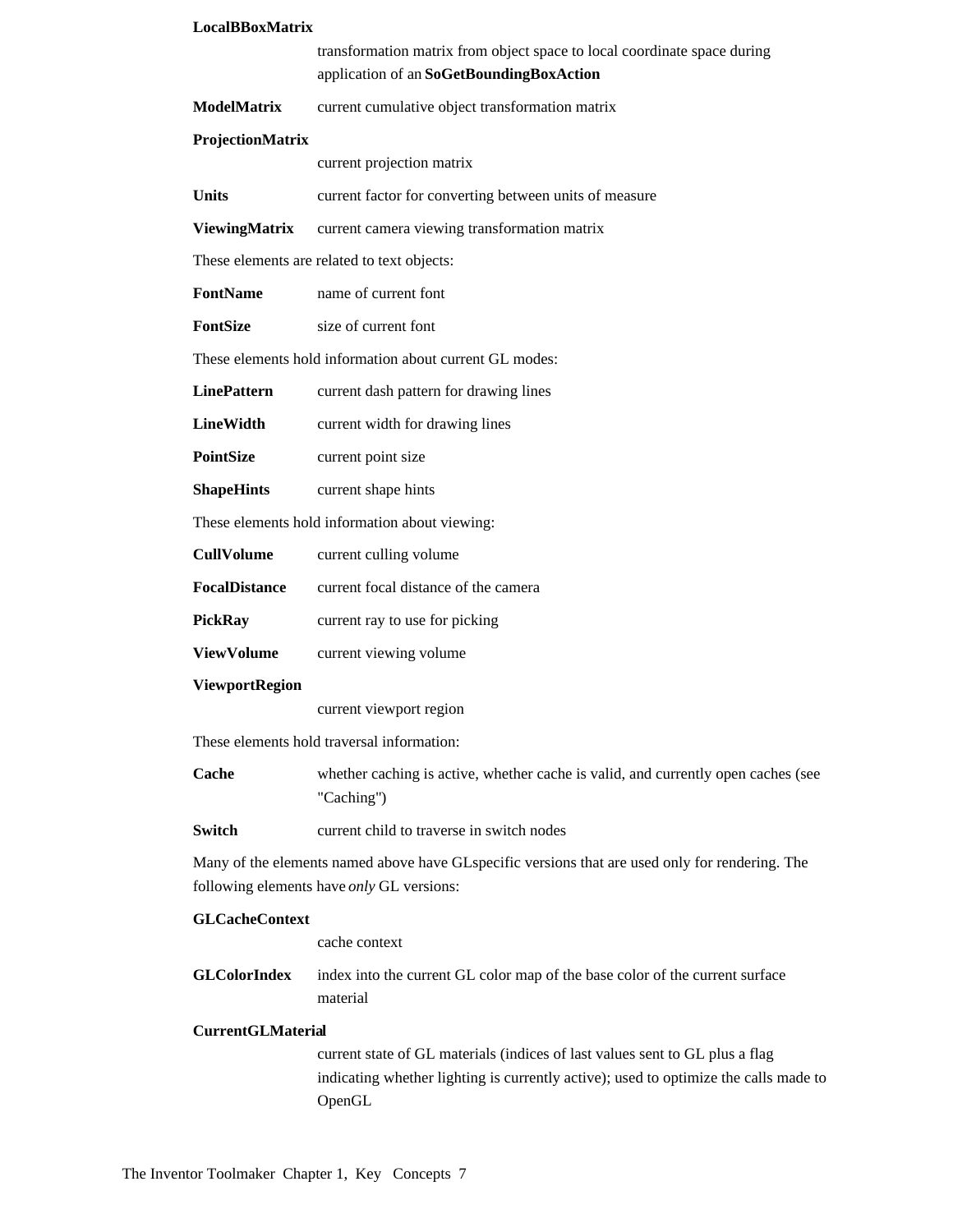#### **GLLightId** integer identifier of current source (counts from 0)

#### **GLMaterialIndex**

indices into the current GL material map of the ambient, diffuse, and specular components of the current surface material, as defined by GL's color index lighting model

**GLRenderPass** current rendering pass for multiÿpass rendering (an integer)

#### **GLTextureEnabled**

whether textures are currently enabled

#### **GLTextureQuality**

current shape GLTextureQuality

#### **GLUpdateArea**

rectangular area within the current viewport region that needs to be updated when rendering

## **Elements and Actions**

Table 1ÿl lists all elements and the actions for which they are enabled by default. The elements enabled for the line highlight and box highlight render actions are the same as those for the GL render action.

| $CB = Callback$<br><b>GLR = GLRender</b><br><b>BB</b> = BoundingBox<br>$GM = GetMatrix$<br><b>HE = HandleEvent</b><br>$P = Pick$<br>$RP = RayPick$<br>$S = Search$ | <b>CB</b> | <b>GLR</b>  | BB | <b>GM</b> | <b>HE</b> | P | <b>RP</b> | S |
|--------------------------------------------------------------------------------------------------------------------------------------------------------------------|-----------|-------------|----|-----------|-----------|---|-----------|---|
| AmbientColor                                                                                                                                                       | X         | X           |    |           |           |   |           |   |
| BBoxModelMatrix                                                                                                                                                    |           |             | X  |           |           |   |           |   |
| Cache                                                                                                                                                              |           | X           | X  |           |           |   |           |   |
| ClipPlane                                                                                                                                                          | X         | $\mathbf X$ |    |           |           | X | X         |   |
| Complexity                                                                                                                                                         | X         | X           | X  |           |           | X | X         |   |
| ComplexityType                                                                                                                                                     | X         | X           | X  |           |           | X | X         |   |
| Coordinate                                                                                                                                                         | X         | X           | X  |           |           | X | X         |   |
| CreaseAngle                                                                                                                                                        | X         | X           | X  |           |           | X | X         |   |
| CullVolume                                                                                                                                                         |           | X           |    |           |           |   |           |   |
| CurrentGLMaterial                                                                                                                                                  |           | X           |    |           |           |   |           |   |
| DiffuseColor                                                                                                                                                       | X         | X           |    |           |           |   |           |   |
| DrawStyle                                                                                                                                                          | X         | X           |    |           |           |   |           |   |
| EmissiveColor                                                                                                                                                      | X         | X           |    |           |           |   |           |   |
| FocalDistance                                                                                                                                                      | X         | X           | X  |           |           |   | X         |   |
| FontName                                                                                                                                                           | X         | X           | X  |           |           | X | X         |   |
| FontSize                                                                                                                                                           | X         | X           | X  |           |           | X | X         |   |
| GLAmbientColor                                                                                                                                                     |           | X           |    |           |           |   |           |   |
| <b>GLCacheContext</b>                                                                                                                                              |           | X           |    |           |           |   |           |   |
| GLClipPlane                                                                                                                                                        |           | X           |    |           |           |   |           |   |
| GLColorIndex                                                                                                                                                       |           | X           |    |           |           |   |           |   |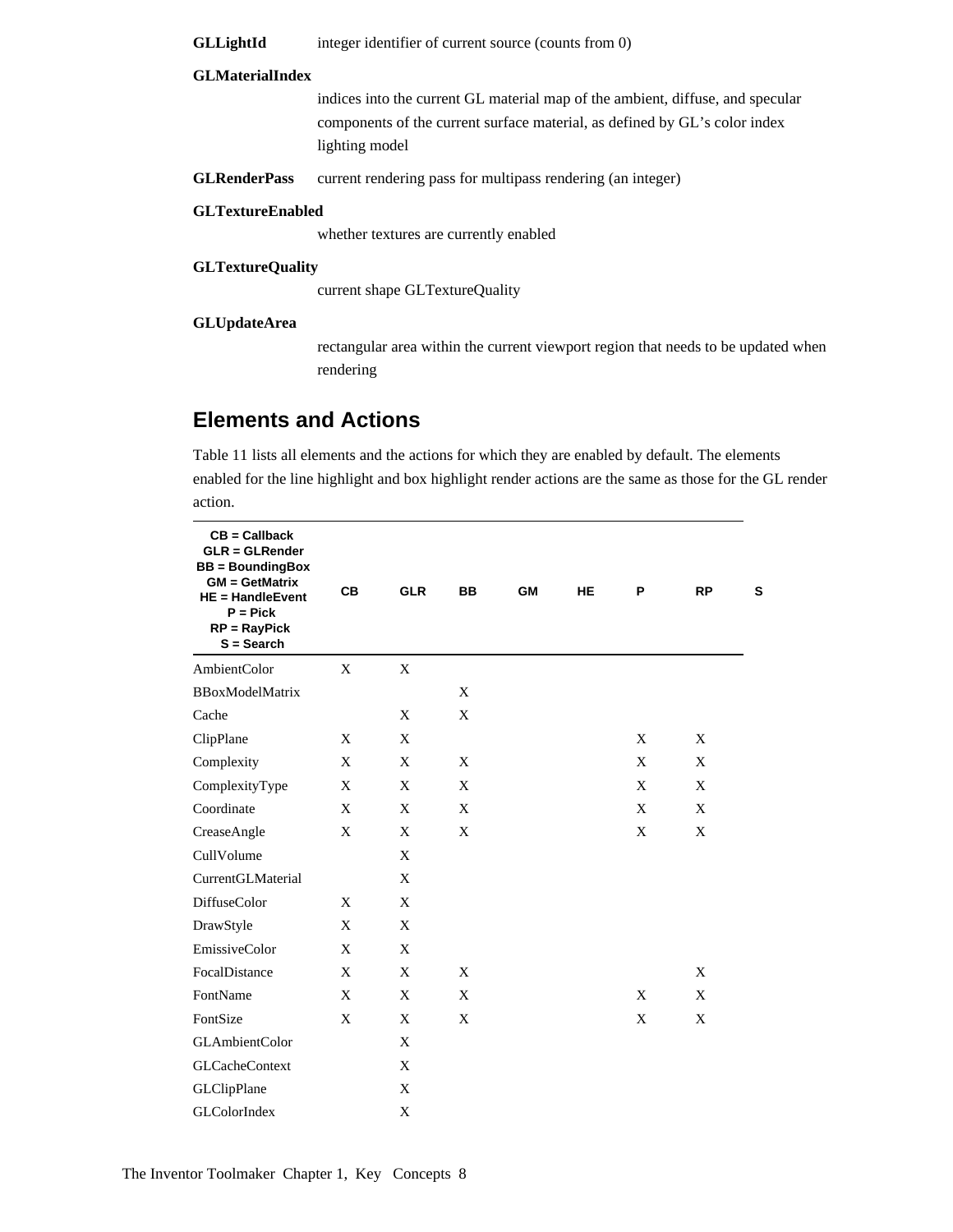| GLCoordinate             |   | X           |             |   |   |
|--------------------------|---|-------------|-------------|---|---|
| <b>GLDiffuseColor</b>    |   | X           |             |   |   |
| GLDrawStyle              |   | X           |             |   |   |
| <b>GLEmissiveColor</b>   |   | X           |             |   |   |
| GLLightId                |   | X           |             |   |   |
| GLLightModel             |   | X           |             |   |   |
| <b>GLLinePattern</b>     |   | X           |             |   |   |
| GLLineWidth              |   | X           |             |   |   |
| <b>GLMaterialIndex</b>   |   | X           |             |   |   |
| <b>GLModelMatrix</b>     |   | X           |             |   |   |
| GLNormal                 |   | X           |             |   |   |
| GLPointSize              |   | X           |             |   |   |
| GLPolygonStipple         |   | X           |             |   |   |
| GLProjectionMatrix       |   | X           |             |   |   |
| <b>GLRenderPass</b>      |   | X           |             |   |   |
| GLShapeHints             |   | X           |             |   |   |
| <b>GLShininess</b>       |   | X           |             |   |   |
| <b>GLSpecularColor</b>   |   | X           |             |   |   |
| GLTextureBlendÿ<br>Color |   | X           |             |   |   |
| GLTextureCoordiÿ<br>nate |   | X           |             |   |   |
| GLTextureEnabled         |   | X           |             |   |   |
| GLTextureImage           |   | X           |             |   |   |
| <b>GLTextureMatrix</b>   |   | X           |             |   |   |
| <b>GLTextureModel</b>    |   | X           |             |   |   |
| GLTextureQuality         |   | X           |             |   |   |
| <b>GLTextureWrapS</b>    |   | X           |             |   |   |
| <b>GLTextureWrapT</b>    |   | X           |             |   |   |
| <b>GLUpdateArea</b>      |   | X           |             |   |   |
| GLViewingMatrix          |   | X           |             |   |   |
| GLViewportRegion         |   | X           |             |   |   |
| LightAttenuation         |   | $\mathbf X$ |             |   |   |
| LightModel               | X | X           |             |   |   |
| LinePattern              | X | $\mathbf X$ |             |   |   |
| LineWidth                | X | X           |             |   |   |
| LocalBBoxMatrix          |   |             | X           |   |   |
| MaterialBinding          | X | X           |             | X | X |
| ModelMatrix              | X | X           |             | X | X |
| NormalBinding            | X | X           |             | X | X |
| Normal                   | X | X           |             | X | X |
| PickRay                  |   |             |             |   | X |
| PickStyle                | X |             |             | X | X |
| PointSize                | X | X           |             |   |   |
| ProfileCoordinate        | X | $\mathbf X$ | X           | X | X |
| Profile                  | X | X           | X           | X | X |
| ProjectionMatrix         | X | $\mathbf X$ | $\mathbf X$ |   | X |
|                          |   |             |             |   |   |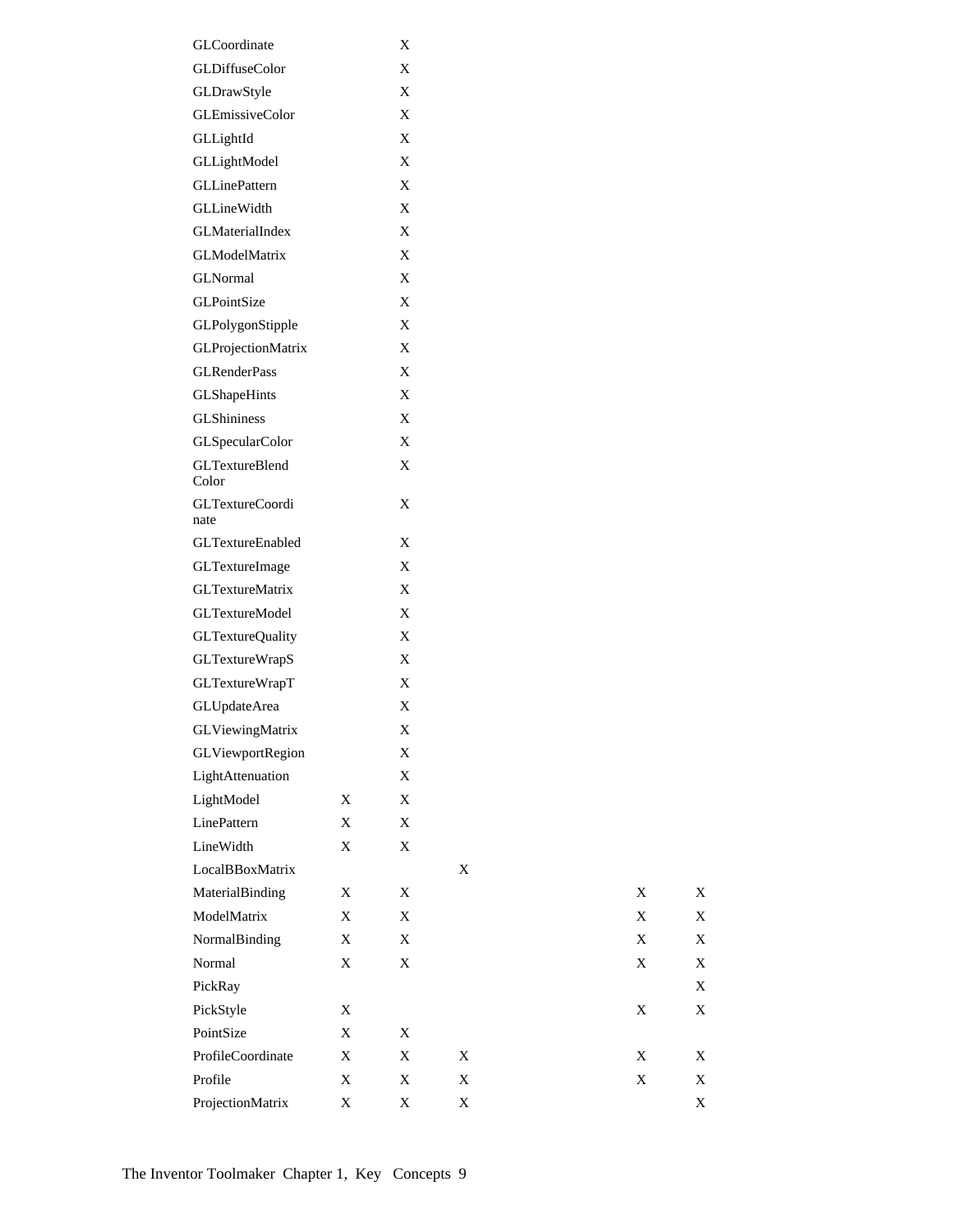| ShapeHints                    | X | X | X |   |   | X | X |   |
|-------------------------------|---|---|---|---|---|---|---|---|
| <b>Shininess</b>              | X | X |   |   |   |   |   |   |
| SpecularColor                 | X | X |   |   |   |   |   |   |
| Switch                        | X | X | X | X | X | X | X | X |
| TextureBlendColor             | X | X |   |   |   |   |   |   |
| TextureCoordinatey<br>Binding | X | X |   |   |   | X | X |   |
| TextureCoordinate             | X | X |   |   |   | X | X |   |
| TextureImage                  | X | X |   |   |   |   |   |   |
| TextureMatrix                 | X | X |   |   |   | X | X |   |
| TextureModel                  | X | X |   |   |   |   |   |   |
| TextureWrapS                  | X | X |   |   |   |   |   |   |
| TextureWrapT                  | X | X |   |   |   |   |   |   |
| Transparency                  | X | X |   |   |   |   |   |   |
| Units                         | X | X | X | X |   | X | X |   |
| ViewVolume                    | X | X | X |   | X |   | X |   |
| ViewingMatrix                 | X | X | X |   |   |   | X |   |
| ViewportRegion                | X | X | X | X | X | X | X |   |

**Table 1ÿ1** Elements Enabled for Each Action

## **Caching**

*The Inventor Mentor* offers an introduction to caching. This section provides additional background information on how the Inventor caching mechanism works. For more information, see also the discussion of **matches()** in Chapter 5.

Elements provide the mechanism in Inventor for keeping track of scene graph dependencies. When a node uses Inventor elements, information is automatically stored that enables Inventor to determine whether a given cache is still valid, or whether values in the cache or values affecting the cache have changed, requiring a new cache to be built.

In cases where an element's value is stored as a simple floating point or integer value, Inventor simply compares the value of the element in the state with the value of the element stored in the cache. If the values are the same, the cache is still valid.

In other cases, where an element's value may be composed of a large number of values, Inventor checks to see which node or nodes set the value, as follows. (The **SoCoordinateElement** is an example of an element that uses this mechanism.) Every node instance in a scene graph is automatically assigned a unique identification number, referred to as its *node ID*. This node ID is updated when any field in the node changes. Whenever a node sets an element value, its node ID is stored in the state along with the value. When a cache is built, this node ID is also stored in the cache along with the element value. When Inventor needs to determine whether a given cache is valid, it compares the node ID in the state with the node ID in the cache. If both node IDs match, then the cache is still valid.

For elements that *accumulate* values in the state, such as transformations, a *list* of all node IDs that have modified the element is stored along with the element's value in the cache and in the state. If both lists of node IDs match, the cache is valid.

If you are creating a new node class that uses Inventor elements, caching will work automatically,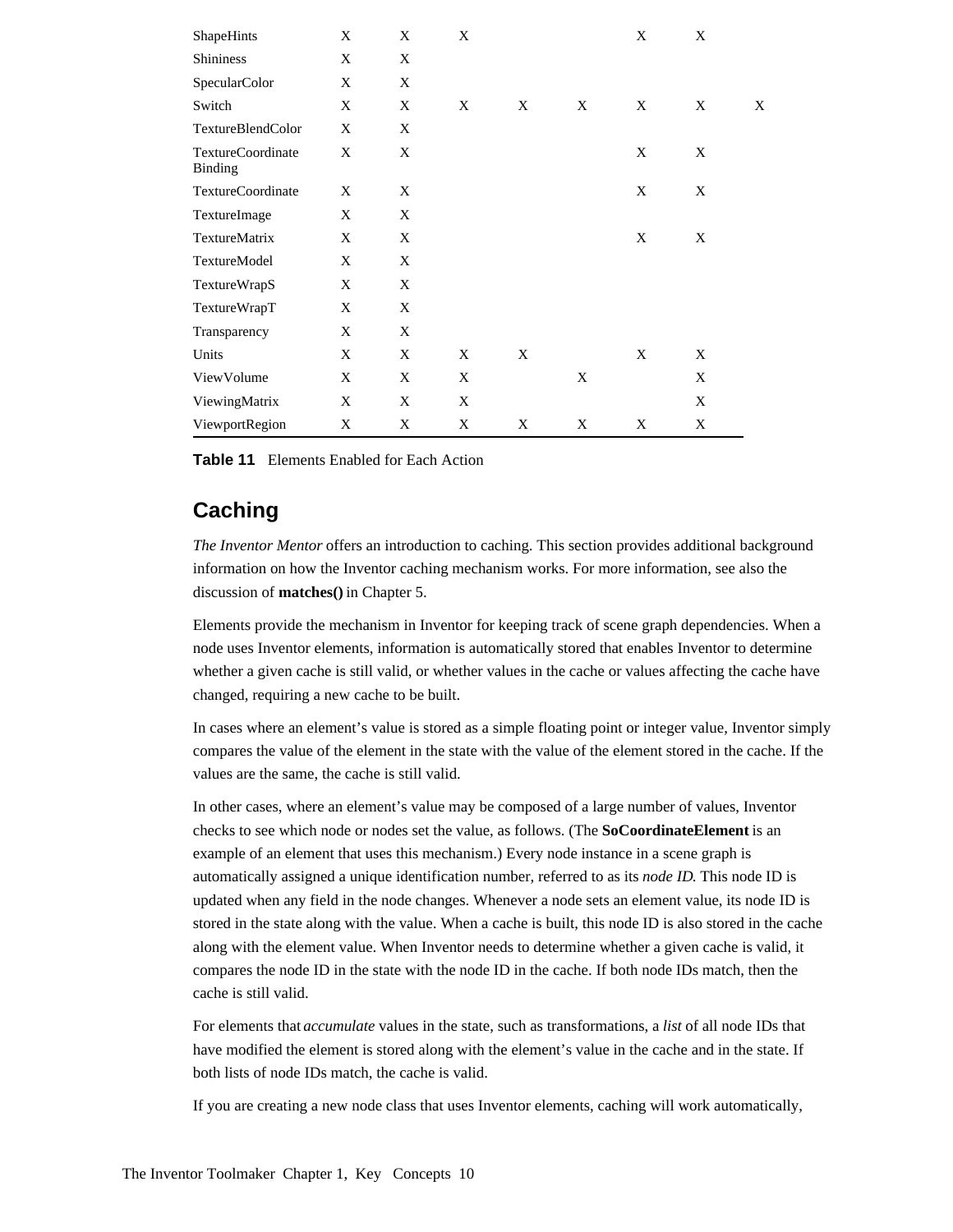since the necessary information will be stored in the state and compared appropriately with those in the cache. However, if you create a new node that depends on something that is not an element (for example, it might depend on a global variable), then you need to be sure that your new node is never cached, since it does not store the correct dependency information in the state. Use the **SoCacheElement:: invalidate**() method to specify that this new node should not be cached. The more versatile solution is, of course, to use elements so that they can automatically set up the caching dependencies for you. You can derive your own element class if necessary (see Chapter 5).

## **Runtime Types**

The **SoType** class keeps track of runtime type information in Inventor. When initialized, many classes request a unique **SoType**. You can then use this type to find out the actual class of an instance when only its base class is known, or to create an instance of a particular class, given its type or name. Useful typeÿelated methods, which are provided by the macros for implementing most classes, include

#### **getClassTypeId()**

|             | a static method that returns the type identifier for a specific class                                                             |
|-------------|-----------------------------------------------------------------------------------------------------------------------------------|
| getTypeId() | a virtual method that returns the type identifier for an entity (for example, a node,<br>field, or action) whose class is unknown |
| isOfType()  | returns TRUE if this entity (for example, node, field, or action) is of the specified<br>type or is derived from that type        |

All nodes, node kits, manipulators, actions, elements, fields, engines, events, and details in Inventor must have a static method to initialize the class. This method, which must be called **initClass()**, sets up the typeÿdentifier and fileÿformat name information for the class. Standard Inventor classes are initialized during **SoDB::init()**, **SoInteraction::init()**, **SoNodeKit::init()**, or **SoXt::init()**. For extender classes, the **initClass()** method must be called after the database is initialized and before any instance of the class is constructed. The order for initializing is elements first, actions, then nodes.

For any new class that supports runtime typing, the **initClass()** method must be defined in the header file and implemented in the source file. Most classes have associated macros that can be used within the **initClass()** method.

### **Extender Macros**

A number of macros are provided to make subclassing easier for you. Each chapter lists the relevant macros and where they are defined. For example, **SoNode** provides SO\_NODE\_INIT\_CLASS() and SO\_NODE\_INIT\_ÿ

ABSTRACT\_CLASS() in the SoSubNode.h file. **SoField** provides SO\_SFIELD\_INIT() and SO\_MFIELD\_INIT() in SoSubField.h. The chapter examples illustrate how to use the macros.

Most classes provide macros for use in header files, source files, and class initialization routines. Within these general categories, macros are provided for both abstract and nonabstract classes. The include file for the macros generally is the name of the base class, prefixed by  $Sub$ —for example, SoSubNode.h contains the macros for defining new node classes, and SoSubAction.h contains the macros for defining new action classes.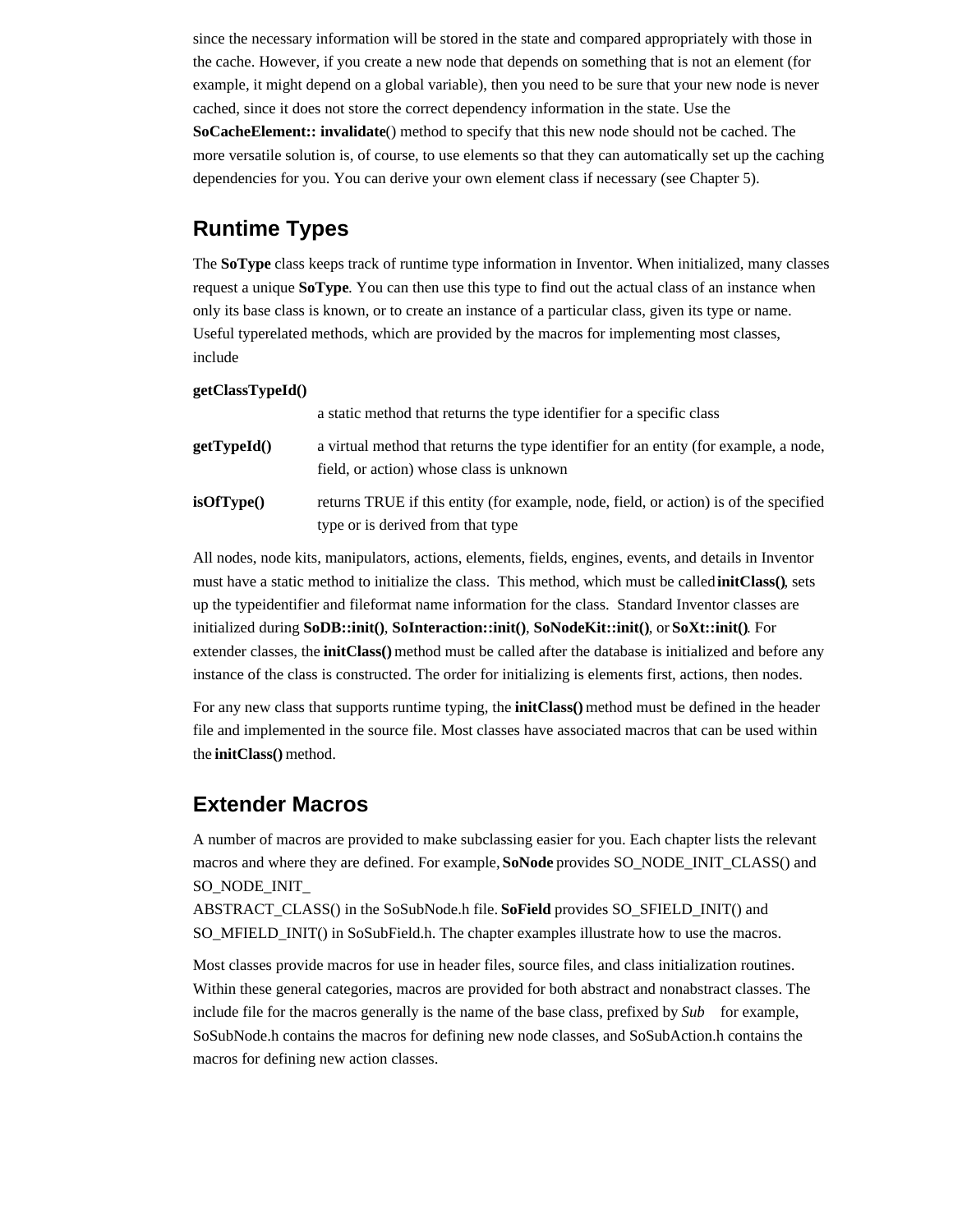## **Chapter 2 Creating a Node**

This chapter explains how you can create new subclasses of **SoNode**. It discusses enabling elements in the state, constructing a node, and implementing actions for it. Chapter 1 provides important background material on these concepts, and this chapter assumes you are familiar with the material presented there.

The first part of this chapter offers an overview of the steps required to create a new node. When necessary, additional sections explain key concepts in further detail and list the relevant macros. Next, the chapter examples show how to create three new node classes:

- A property node class called **Glow**
- A shape node class called **Pyramid**
- A group node class called **Alternate**

Sections at the end of the chapter discuss the following:

- Using new node classes
- Creating abstract classes
- The **copy()** method
- The **affectsState()** method
- Creating nodes that cannot be cached
- Creating an alternate representation for a new node class

### **Overview**

The file SoSubNode.h contains the macros for defining new node classes. The SO\_NODE\_HEADER() macro declares type identifier and naming variables and methods that all node classes must support. The SO\_NODE\_SOURCE() macro defines the static variables and methods declared in the SO\_NODE\_HEADER() macro. Other macros useful in creating new node classes are mentioned in the following sections.

Creating a new node requires these steps:

- 1. Select a name for the new node class and determine what class it is derived from.
- 2. Define and name each field in the node.
- 3. Define an **initClass()** method to initialize the type information and to ensure that the required elements are enabled in the state (see "Initializing the Node Class").
- 4. Define a constructor (see "Defining the Constructor").
- 5. Implement the actions supported by the node (see "Implementing Actions").

a. For a property node, you usually need to implement the

#### **GLRender()** and **callback()** methods

 (see "Creating a Property Node"). You may also need to implement **getBoundingBox()**, **getMatrix()**, and other methods.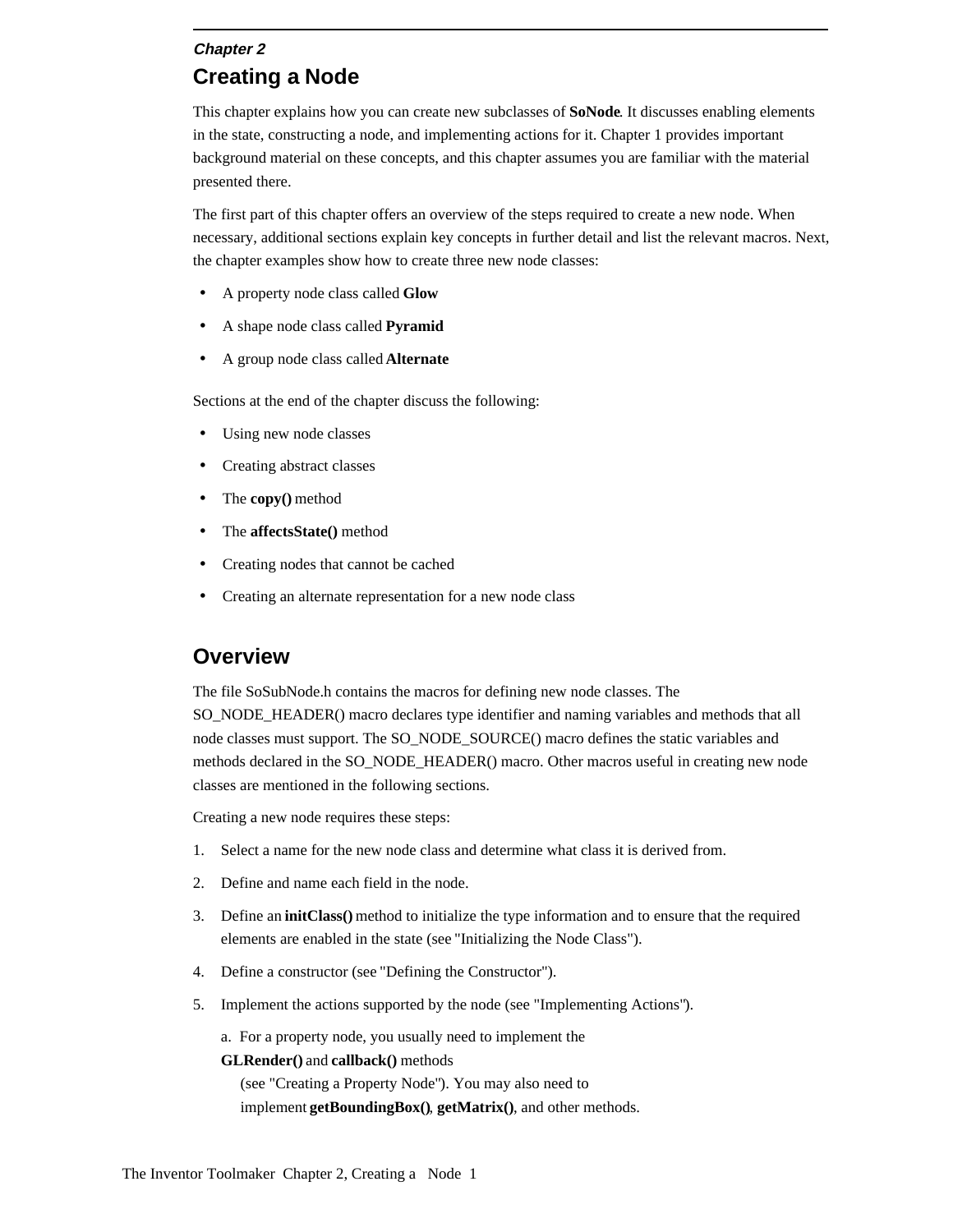- b. For a shape node, you need to implement the **generateÿ Primitives()** method for the **SoCallbackAction** as well as the  **getBoundingBox()** method. You may want to implement a specific **GLRender()** or **rayPick()** method as well (see "Creating a Shape Node"). For vertexÿbased shapes, you may need to implement a **generateDefaultNormals()** method (see "Generating Default Normals"). c. For a group node, you need to implement all actions to ensure that the children are traversed (see "Creating a Group Node").
- 6. Implement a **copy()** method if the node contains any nonÿfield instance data (see "The copy() Method").
- 7. Implement an **affectsState()** method if it cannot be inherited from the parent class (see "The affectsState() Method").

## **Initializing the Node Class**

As discussed in Chapter 1, the **initClass()** method sets up the type identifier and file format name information for the class. The initialization macro for nodes, SO\_NODE\_INIT\_CLASS(), does most of the work for you. One additional task for you as the node writer is to enable each of the elements in the state for each action the node supports. The following subsections provide additional information about enabling elements in the state.

### **Enabling Elements in the State**

In the **initClass()** method, use the SO\_ENABLE() macro (defined in SoAction.h) to enable the elements required by your node in the state. To use a simple example, **SoDrawStyle** enables these elements in the **SoGLRenderAction**:

```
SO_ENABLE(SoGLRenderAction, SoGLDrawStyleElement);
SO ENABLE(SoGLRenderAction, SoGLLinePatternElement);
SO_ENABLE(SoGLRenderAction, SoGLLineWidthElement);
SO_ENABLE(SoGLRenderAction, SoGLPointSizeElement);
```
**SoDrawStyle** also implements the **SoCallbackAction**. It enables these elements in the **SoCallbackAction**:

```
SO_ENABLE(SoCallbackAction, SoDrawStyleElement);
SO_ENABLE(SoCallbackAction, SoLinePatternElement);
SO_ENABLE(SoCallbackAction, SoLineWidthElement);
SO_ENABLE(SoCallbackAction, SoPointSizeElement);
```
**Tip:** If you know that the element is already enabled by another node or action, you can skip this step. (See Table 1ÿ1.)

Now that these elements have been enabled, their values can be set and inquired. (The debugging version of Inventor generates an error if you try to access or set an element that has not been enabled.)

### **Inheritance within the Element Stack**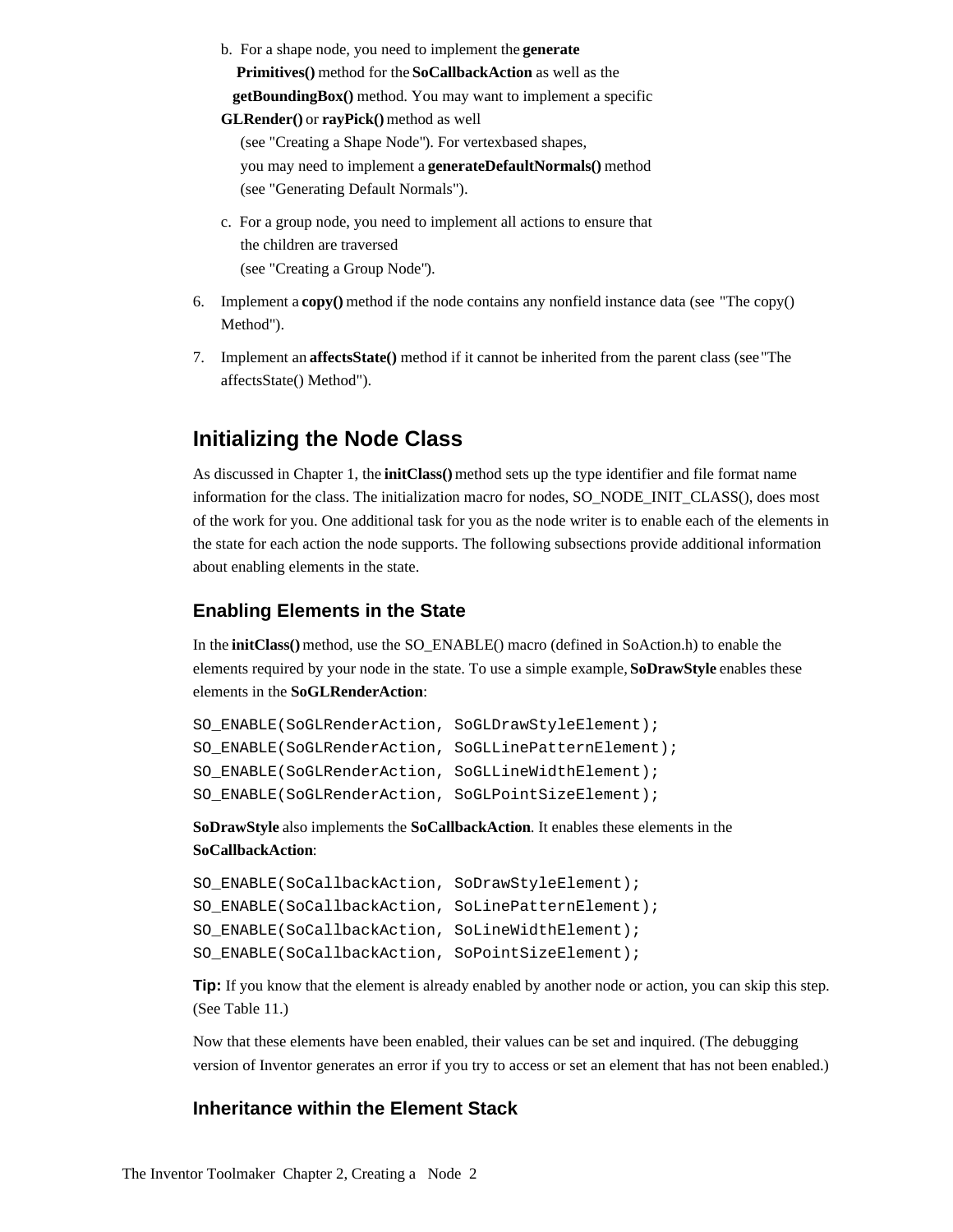The previous example using **SoDrawStyle** elements brings up another feature of the element stack: Some elements have corresponding GL versions that are derived from them. The **SoGL** version of an element typically sends its value to OpenGL when it is set. As you might guess,

**SoGLDrawStyleElement** is derived from **SoDrawStyleElement**, and **SoGLLinePatternElement** is derived from **SoLinePatternElement**. The parent element class and its derived class *share* the same stack index.

If you try to enable two classes that share a stack index (for example, **SoGLDrawStyleElement** and **SoDrawStyleElement**), only the more derived class is actually enabled (in this case,

**SoGLDrawStyleElement**). However, you can always use the base class static method to set or get the value for either the parent or the derived class. (You cannot, however, enable only the parent version and then try to treat it as the derived GL version.)

## **Defining the Constructor**

The constructor defines the fields for the node and sets up their default values. If the fields contain enumerated values, their names and values are defined in the constructor as well. Use the SO\_NODE\_CONSTRUCTOR() macro to perform the basic work.

The SO\_NODE\_IS\_FIRST\_INSTANCE() macro returns a Boolean value that can be tested in constructors. If your class requires considerable overhead when it is initialized, you may want to perform this work only once when the first instance of the class is created. For example, the **SoCube** class sets up the coordinates and normals of the cube faces during construction of its first instance. (You could put this code in the **initClass()** method, but putting it in the constructor guarantees that someone is actually using your node class first.)

### **Setting Up the Node's Fields**

The SO\_NODE\_ADD\_FIELD() macro defines the fields in the node and sets up their default values. The first parameter is the name of the field. The second parameter is the default field value, in parentheses. Using **SoDrawStyle** as an example:

```
SO_NODE_ADD_FIELD(style, (SoDrawStyleElement::getDefault()));
SO_NODE_ADD_FIELD(lineWidth,
                  (SoLineWidthElement::getDefault()));
SO_NODE_ADD_FIELD(linePattern,
                  (SoLinePatternElement::getDefault()));
```
To add a field with a vector value, the syntax is as follows:

SO\_NODE\_ADD\_FIELD(translation,  $(0.0, 0.0, 0.0)$ );

### **Defining Enumerated Values for a Field**

In the preceding example, the **style** field contains an enumerated value: FILLED, LINES, POINTS, or INVISIBLE. Use the SO\_NODE\_DEFINE\_ÿ

ENUM\_VALUE() macro to define the enumerated values. The first parameter is the type of the enumerated value. The second parameter is its value, as shown here:

```
SO_NODE_DEFINE_ENUM_VALUE(Style, FILLED);
SO_NODE_DEFINE_ENUM_VALUE(Style, LINES);
```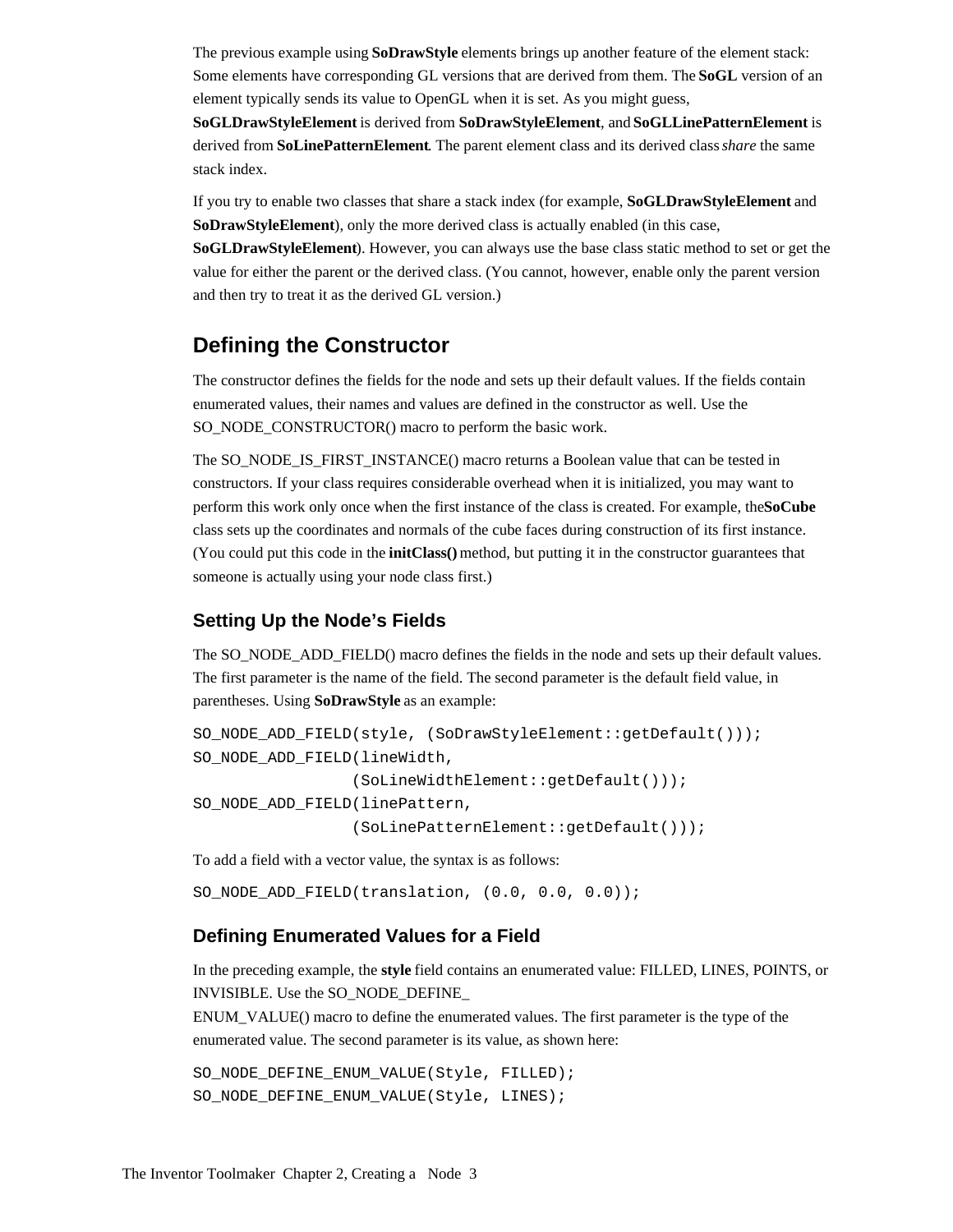SO\_NODE\_DEFINE\_ENUM\_VALUE(Style, POINTS); SO\_NODE\_DEFINE\_ENUM\_VALUE(Style, INVISIBLE);

Then, to specify that these enumerated values can be used in the **style** field of the **SoDrawStyle** node, use the SO\_NODE\_SET\_SF\_ENUM\_TYPE() macro:

SO\_NODE\_SET\_SF\_ENUM\_TYPE(style, Style);

## **Implementing Actions**

Your next task is to implement each of the actions your new node supports. The **SoDrawStyle** node, as you have already seen, supports two actions, the **SoGLRenderAction** and the **SoCallbackAction**, in addition to the **SoSearchAction** and the **SoWriteAction**, which it inherits from **SoNode**.

**Tip:** Do not apply a new action within another action (because caching will not function properly). Also, if you are creating a new node, do not modify the node (for example, call **setValue()** on a field) within an action method.

### **The doAction() Method**

For the GL render action, the **SoDrawStyle** node changes the values of four elements in the state based on the value of the corresponding fields. For example, if its **style** field has a value of INVISIBLE, it changes the value of the **SoGLDrawStyleElement** in the state to INVISIBLE. The corresponding code to set the element's value is

```
if (! style.isIgnored())
   SoDrawStyleElement::set(state, this,
                             (SoDrawStyleElement::Style)
                             style.getValue());
```
For the callback action, the **SoDrawStyle** node does the same thing: it sets the value of the element based on the value of the corresponding field in the node.

Since the two actions perform exactly the same tasks, this common code is put into a separate method that can be called by both the GL render and the callback actions. By convention, this shared method used by property nodes is called **doAction()** (which is a virtual method on **SoNode**). The code for the drawÿstyle node's callback action is

```
void
SoDrawStyle::callback(SoCallbackAction *action)
(
    doAction(action);
}
```
The code for the drawÿtyle node's GL render action is also simple (and familiar):

```
void
SoDrawStyle::GLRender(SoGLRenderAction *action)
(
    doAction(action);
}
```
To complete the story, here is the complete code for the drawÿstyle node's **doAction()** method:

void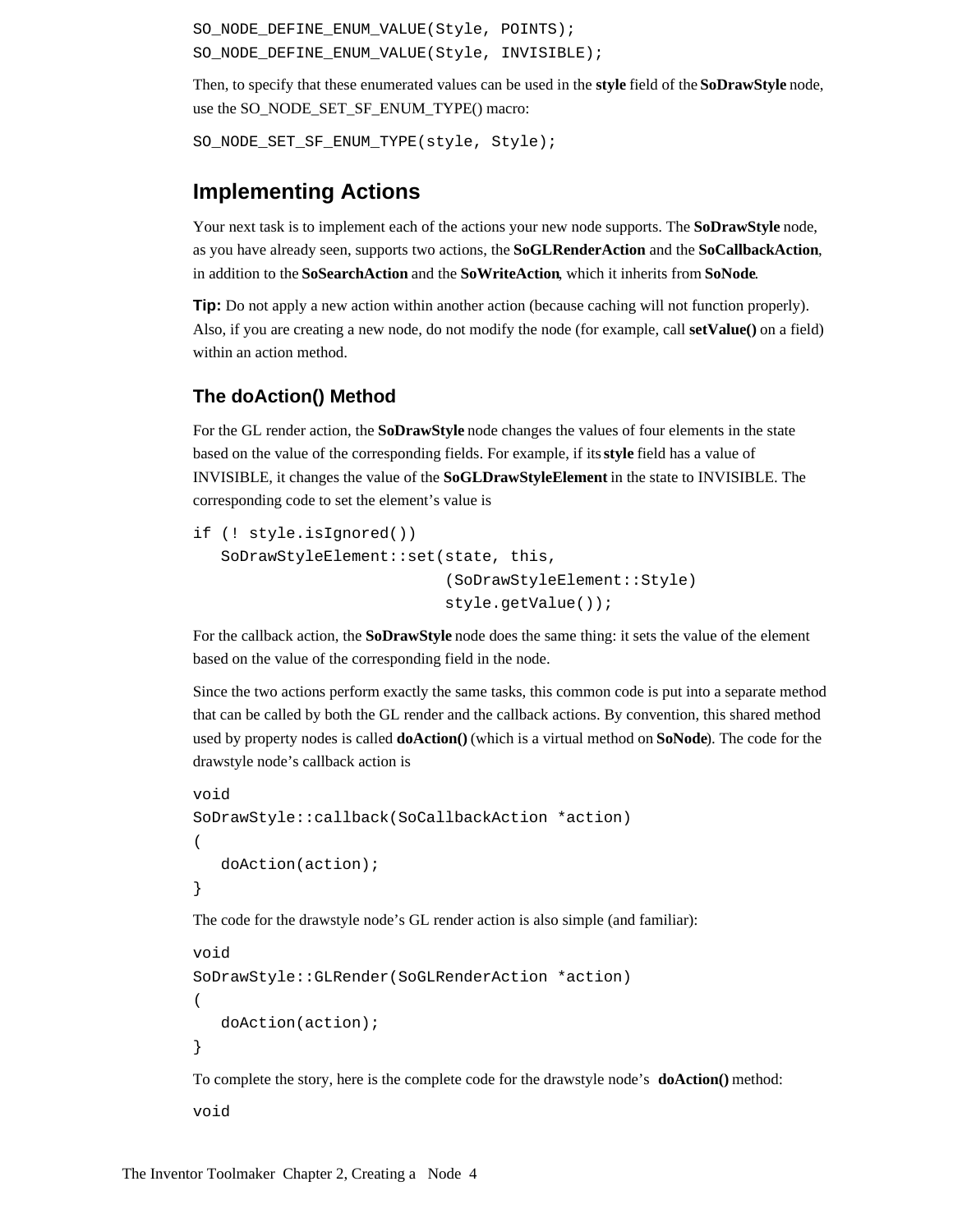```
SoDrawStyle::doAction(SoAction *action)
   SoState *state = actiony>getState();
    if (! style.isIgnored())
       SoDrawStyleElement::set(state, this,
                                (SoDrawStyleElement::Style)
                                style.getValue());
    if (! lineWidth.isIgnored())
        SoLineWidthElement::set(state, this,
                                 lineWidth.getValue());
    if (! linePattern.isIgnored())
        SoLinePatternElement::set(state, this,
                                   linePattern.getValue());
    if (! pointSize.isIgnored())
        SoPointSizeElement::set(state, this,
                                 pointSize.getValue());
```
The advantage of this scheme becomes apparent when you consider extending the set of actions (see Chapter 4). You can define a new action class and implement a static method for **SoNode** that calls **doAction()**. Then all properties that implement **doAction()** will perform the appropriate operation without needing any static methods for them.

### **Changing and Examining State Elements**

As discussed in Chapter 1, each element class provides methods for setting and inquiring its value. The static **set()** method usually has three parameters, as shown in the previous section:

- The state from which to retrieve the element (which the element obtains from the given action)
- A pointer to the node that is changing the element's value (used for caching purposes and for checking the Override flag)
- The new value for the element

 $\{$ 

}

Most element classes also define a static **get()** method that returns the current value stored in an element instance. For example, to obtain the current draw style:

```
style = SoDrawStyleElement::get(actionÿ>getState());
```
Elements that have multiple values may define a different sequence of **get()** methods. For example, the material color elements and coordinate element can contain many values. In these cases, the element class defines three methods:

| getInstance() | returns the top instance of the element in the state as a <b>const</b> pointer |
|---------------|--------------------------------------------------------------------------------|
| getNum()      | returns the number of values in the element                                    |
| get(n)        | returns the <i>n</i> th value in the element                                   |

### **Element Bundles**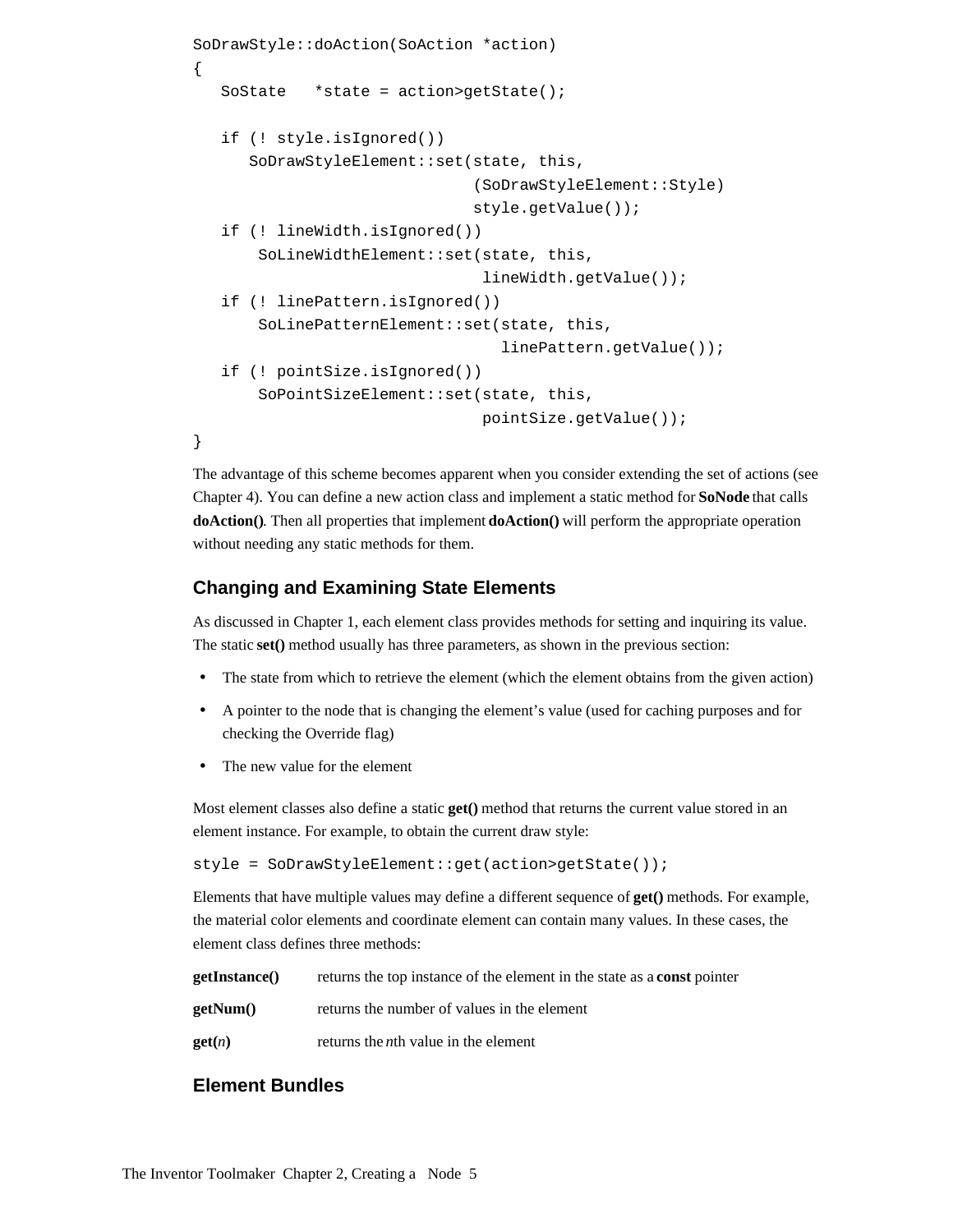Elements are designed to be small and specific, for two reasons. The first reason is that it should be possible for a node to change one aspect of the state without having to change any of the rest, including related elements. For example, the **SoBaseColor** node changes only the **SoDiffuseColorElement** without affecting any other material elements. The second reason has to do with caching. It is easy to determine when any element's value has changed, since (typically) the whole element changes at once. Therefore, determining which nodes affect a cache is a straightforward task.

However, some elements are related to each other, and it's good to deal with them together for convenience and efficiency. Classes called *bundles* provide simple interfaces to collections of related elements.

Supported Inventor bundle classes are

- SoMaterialBundle
- SoNormalBundle
- SoTextureCoordinateBundle

The **SoMaterialBundle** class accesses all elements having to do with surface materials. Methods on the bundle allow shapes to step easily through sequential materials and to send the current material to OpenGL. The **SoNormalBundle** allows you to step easily through sequential normals and provides routines for generating default normals. The **SoTextureCoordinateBundle** allows you to step through texture coordinates and provides methods for generating texture coordinates if the shape is using **SoTextureCoordinatePlane** or **SoTextureCoordinateEnvironment**.

## **Creating a Property Node**

The easiest way to learn how to add a node class is by example. The first example creates a new property node called **Glow**, which modifies the emissive color of the current material to make objects appear to glow. It has a field called **color**, which is the color of the glow, and a float field called **brightness**, ranging from 0 to 1, indicating how much the object should glow.

For this class, we need to implement actions that deal with materials: **GLRender()** and **callback()**. We will use **doAction()** (see "The doAction() Method"), since it performs the same operation for both actions. The **doAction()** method for the **Glow** class updates the emissive color element based on the values of the **color** and **brightness** fields of the node.

The class header for our new node is shown in Example 2ÿ1.

#### **Example 2ÿ1** Glow.h

```
#include <Inventor/SbColor.h>
#include <Inventor/fields/SoSFColor.h>
#include <Inventor/fields/SoSFFloat.h>
#include <Inventor/nodes/SoSubNode.h>
class Glow : public SoNode {
   SO_NODE_HEADER(Glow);
 public:
    // Fields:
  SoSFColor color; // Color of glow
   SoSFFloat brightness; // Amount of glow (0ÿ1)
```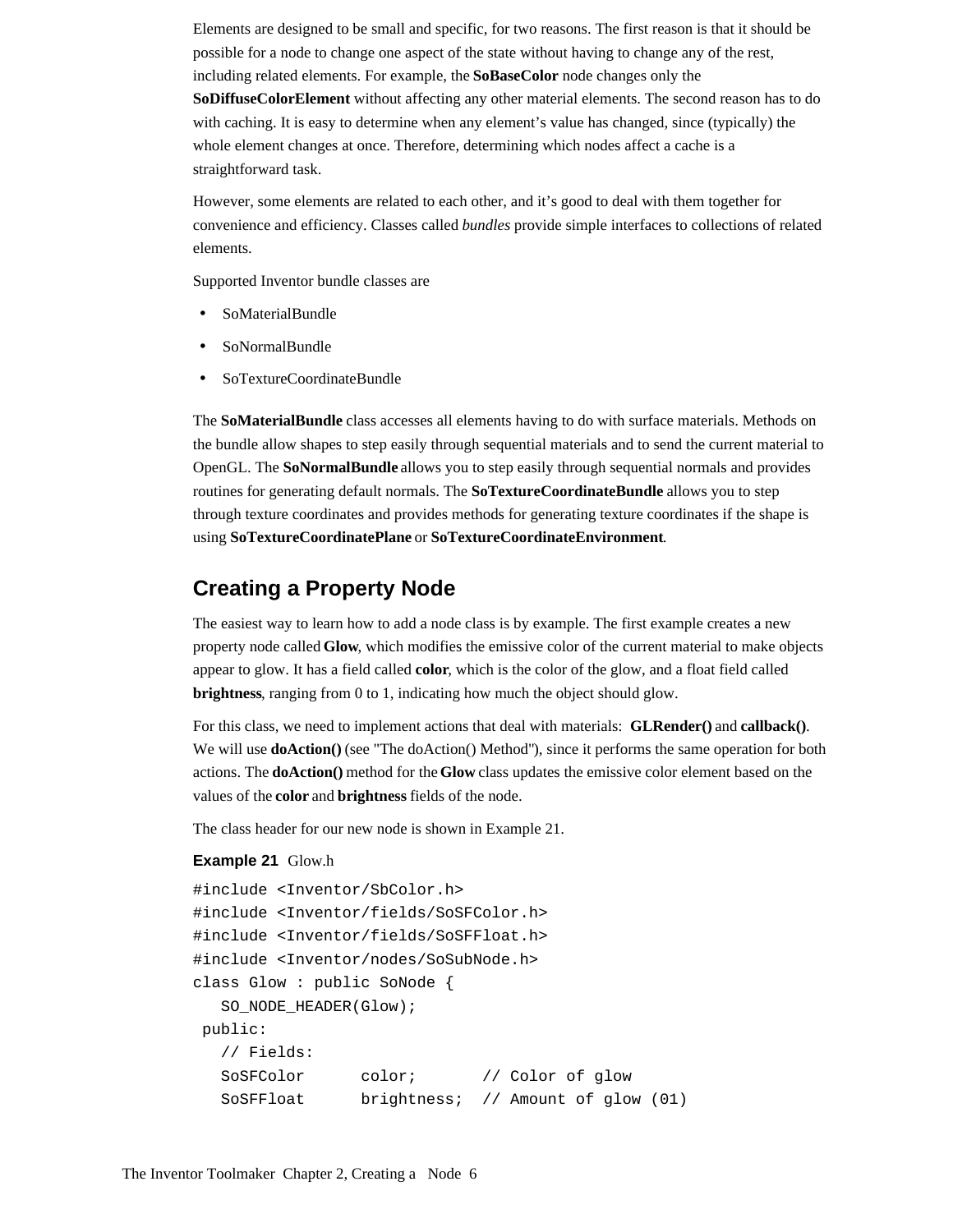```
 // Initializes this class for use in scene graphs. This
   // should be called after database initialization and before
   // any instance of this node is constructed.
  static void initClass();
   // Constructor
   Glow();
 protected:
   // These implement supported actions. The only actions that
   // deal with materials are the callback and GL render
   // actions. We will inherit all other action methods from
   // SoNode.
   virtual void GLRender(SoGLRenderAction *action);
   virtual void callback(SoCallbackAction *action);
   // This implements generic traversal of Glow node, used in
   // both of the above methods.
   virtual void doAction(SoAction *action);
 private:
   // Destructor. Private to keep people from trying to delete
   // nodes, rather than using the reference count mechanism.
   virtual ~Glow();
```
// Holds emissive color. A pointer to this is stored in the

The **Glow** node is representative of most property nodes in that it is concerned solely with editing the current traversal state, regardless of the action being performed. The use of the element in the example

# The source code for the **Glow** class is shown in Example 2ÿ2.

#### **Example 2ÿ2** Glow.c++

// state.

};

SbColor emissiveColor;

is also typical; most elements have simple **set()** methods to store values.

```
#include <Inventor/actions/SoCallbackAction.h>
#include <Inventor/actions/SoGLRenderAction.h>
#include <Inventor/bundles/SoMaterialBundle.h>
#include <Inventor/elements/SoEmissiveColorElement.h>
#include "Glow.h"
SO_NODE_SOURCE(Glow);
// Initializes the Glow class. This is a oneÿtime thing that is
// done after database initialization and before any instance of
// this class is constructed.
void
Glow::initClass()
{
    // Initialize type id variables. The arguments to the macro
    // are: the name of the node class, the class this is derived
    // from, and the name registered with the type of the parent
    // class.
```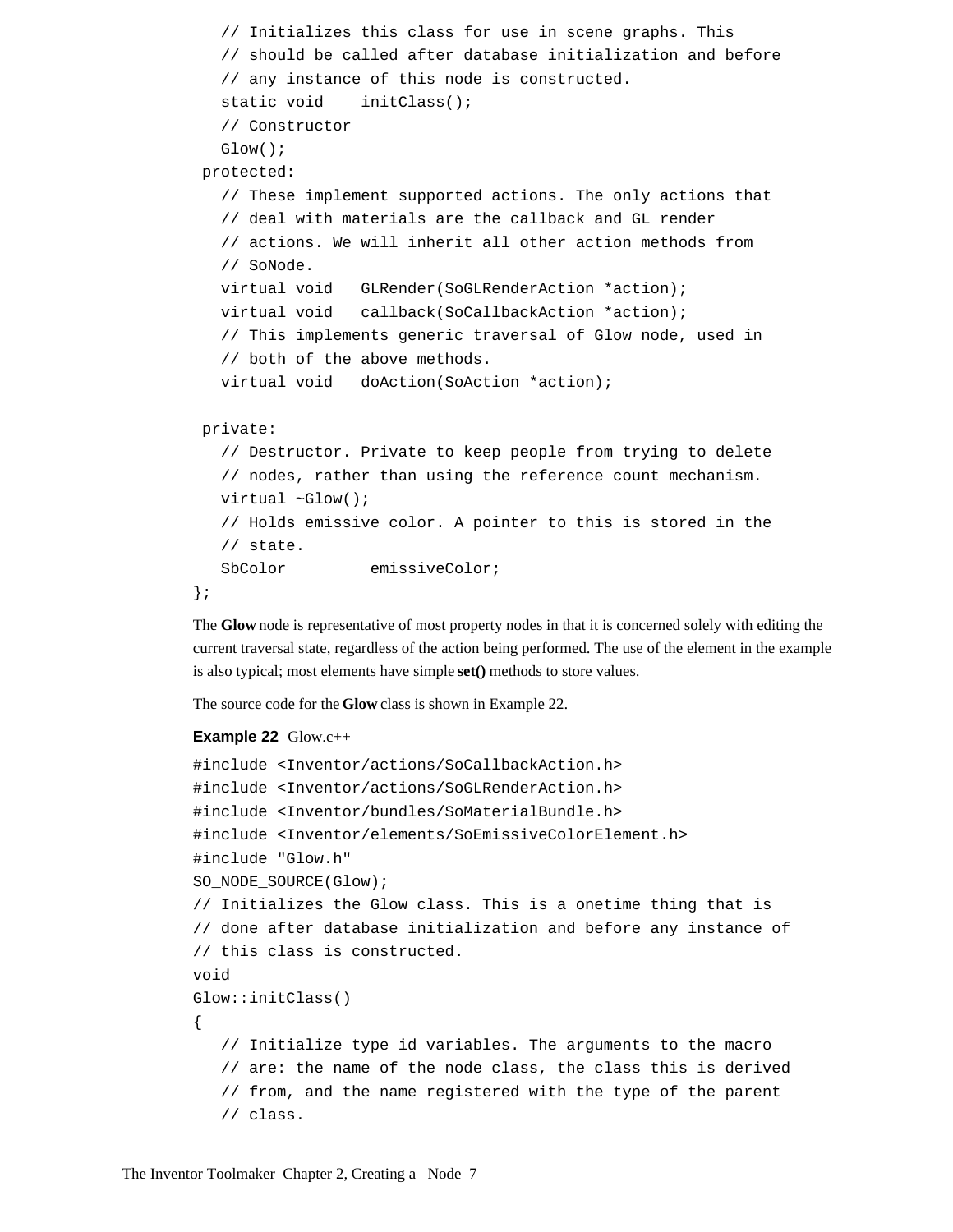```
 // class.
    SO_NODE_INIT_CLASS(Glow, SoNode, "Node");
}
// Constructor
Glow::Glow()
{
    // Do standard constructor tasks
    SO_NODE_CONSTRUCTOR(Glow);
    // Add "color" field to the field data. The default value for
    // this field is R=G=B=1, which is white.
  SO_NODE_ADD_FIELD(color, (1.0, 1.0, 1.0));
    // Add "brightness" field to the field data. The default
    // value for this field is 0.
    SO_NODE_ADD_FIELD(brightness, (0.0));
}
// Destructor
Glow::~Glow()
{
}
// Implements GL render action.
void
Glow::GLRender(SoGLRenderAction *action)
{
    // Set the elements in the state correctly. Note that we
    // prefix the call to doAction() with the class name. This
    // avoids problems if someone derives a new class from the
    // Glow node and inherits the GLRender() method; Glow's
    // doAction() will still be called in that case.
   Glow::doAction(action);
    // For efficiency, Inventor nodes make sure that the first
    // defined material is always in GL, so shapes do not have to
    // send the first material each time. (This keeps caches from
    // being dependent on material values in many cases.) The
    // SoMaterialBundle class allows us to do this easily.
    SoMaterialBundle mb(action);
   mb.forceSend(0);
}
// Implements callback action.
void
Glow::callback(SoCallbackAction *action)
{
    // Set the elements in the state correctly.
   Glow::doAction(action);
}
// Typical action implementation ÿ it sets the correct element
```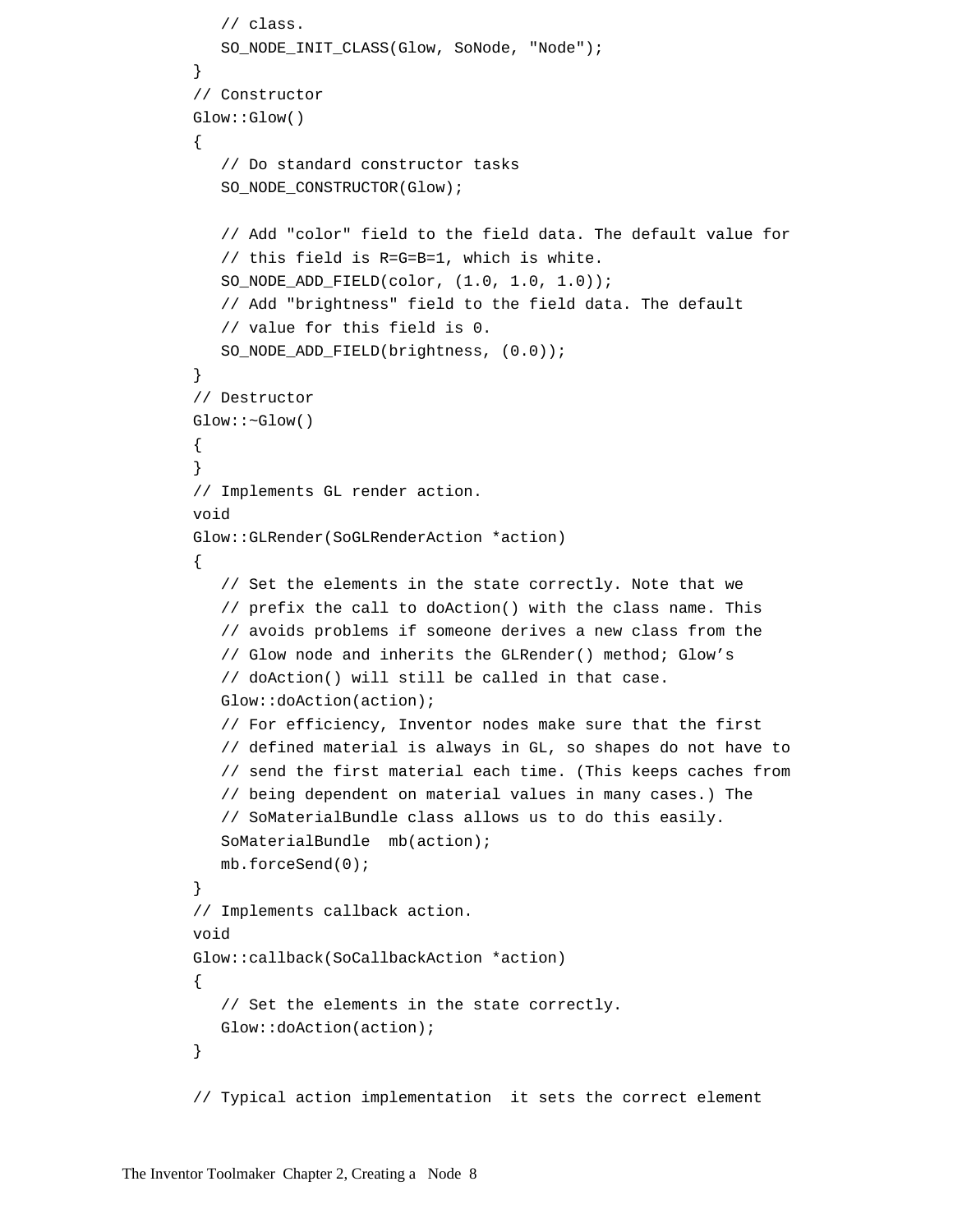```
// in the action's traversal state. We assume that the element
// has been enabled.
void
Glow::doAction(SoAction *action)
{
    // Make sure the "brightness" field is not ignored. If it is,
    // then we don't need to change anything in the state.
    if (! brightness.isIgnored()) {
      // Define the emissive color as the product of the
      // "brightness" and "color" fields. "emissiveColor" is an
      // instance variable. Since material elements contain
      // pointers to the actual values, we need to store the
      // value in the instance. (We could have defined the
      // fields to contain multiple values, in which case we
      // would have to store an array of emissive colors.)
      emissiveColor = color.getValue() * brightness.getValue();
      // Set the value of the emissive color element to our one
      // new emissive color. "this" is passed in to let the
      // caching mechanism know who set this element and to
      // handle overriding. (Note that this call will have no
      // effect if another node with a TRUE Override flag set
      // the element previously.)
      SoEmissiveColorElement::set(actionÿ>getState(), this,
                                   1, &emissiveColor);
    }
}
```
### **Creating a Shape Node**

This next example is more complicated than the propertyÿnode example, because shape nodes need to access more of the state and implement different behaviors for different actions. For example, a shape needs to draw geometry during rendering, return intersection information during picking, and compute its extent when getting a bounding box.

All shapes need to define at least two methods: **generatePrimitives()** and **getBoundingBox()**. When you define the **generatePrimitives()** method for your new class, you can inherit the **GLRender()** and **rayPick()** methods from the base class, **SoShape**, because they use the generated primitives. This feature saves time at the prototyping stage, since you need to implement only the **generatePrimitives()** method, and rendering and picking are provided at no extra cost. When you are ready for fine yuning, you can redefine these two methods to improve performance.

### **Generating Primitives**

When it is traversed to generate primitives for the **SoCallbackAction**, each shape generates triangles, line segments, or points. The information for each vertex of the triangle, line segment, or point is stored in an instance of **SoPrimitiveVertex**. The shape fills in the information for each vertex. Then, for each primitive generated (that is, triangle, line segment, or point), an appropriate callback function is invoked by a method on **SoShape**. For example, if the shape generates triangles, the triangle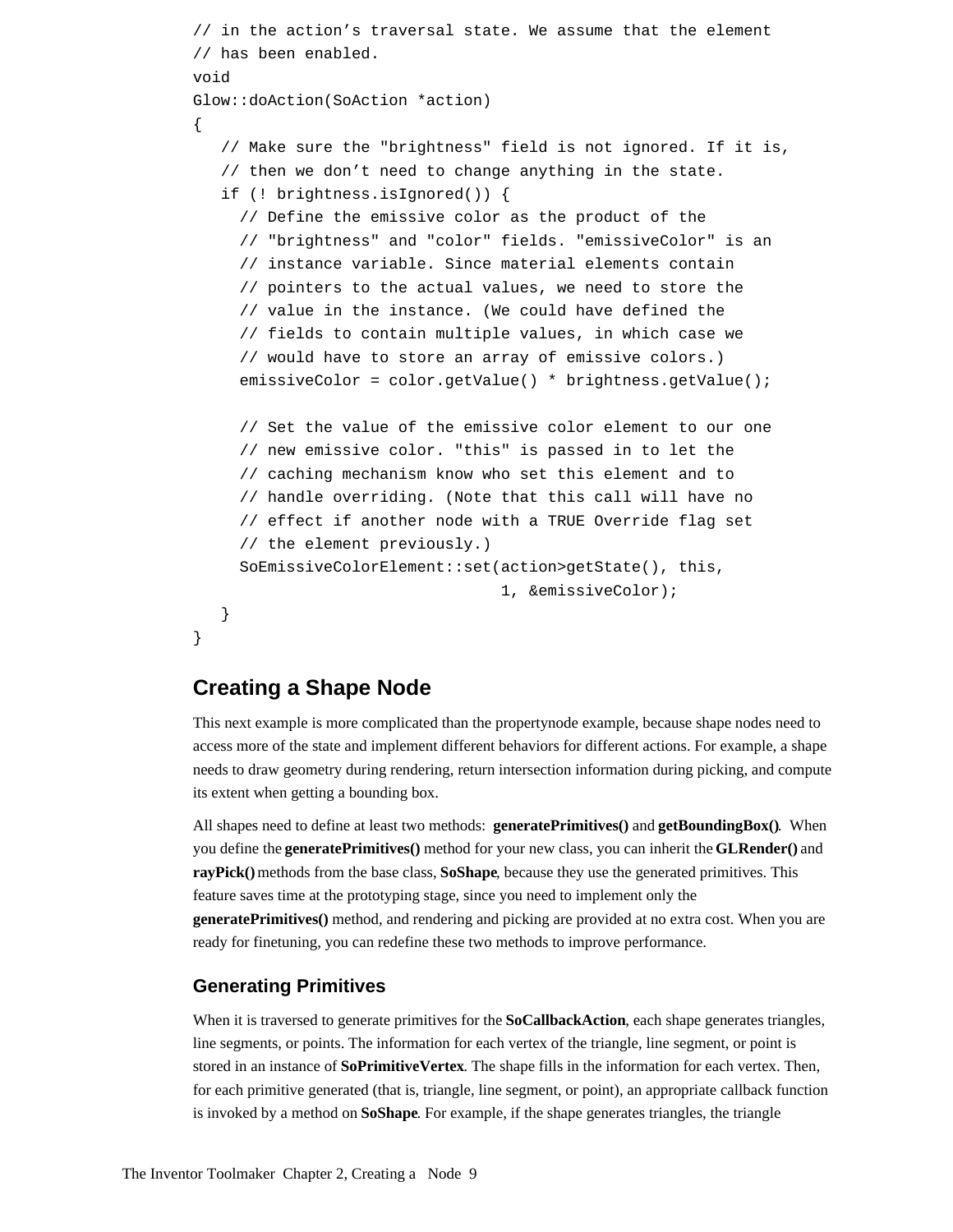callback function is invoked for every triangle generated. Filled shapes, such as **SoCone** and **SoQuadMesh**, generate triangles (regardless of draw style), line shapes (such as **SoLineSet** and **SoIndexedLineSet**) generate line segments, and point shapes (such as **SoPointSet**) generate points.

#### **SoPrimitiveVertex**

The **SoPrimitiveVertex** contains all information for that vertex:

- Point (coordinates, in object space)
- Normal
- Texture coordinates
- Material index
- A pointer to an instance of an **SoDetail** subclass (may be NULL)

The shape's **generatePrimitives()** method sets each of these values.

The appropriate callback function can be invoked either automatically or explicitly. If you want explicit control over when the callback function is invoked, you can use the following methods provided by the **SoShape** class:

- invokeTriangleCallbacks()
- invokeLineSegmentCallbacks()
- invokePointCallbacks()

To take advantage of the automatic mechanism, use these three methods, provided by the **SoShape** base class as a convenience:

- **beginShape**(*action*, *shapeType*)
- **shapeVertex(***&vertex*)
- **endShape()**

The *shapeType* parameter is TRIANGLE\_FAN, TRIANGLE\_STRIP, TRIANGLES, or POLYGON. For example, if you choose TRIANGLE\_FAN, this method performs the necessary triangulation and invokes the appropriate callbacks for each successive triangle of the shape. This mechanism is similar to OpenGL's geometry calls.

#### **Creating Details**

You may want your shape to store additional information in an **SoDetail**—for example, what part of the shape each vertex belongs to. In this case, you can use an existing subclass of **SoDetail** (see *The Inventor Mentor,* Chapter 9), or you can create a new **SoDetail** subclass to hold the appropriate information. By default, the pointer to the detail in **SoPrimitiveVertex** is NULL.

If you decide to store information in an **SoDetail**, you create an instance of the subclass and store a pointer to it in the **SoPrimitiveVertex** by calling **setDetail()**.

### **Rendering**

For rendering, you may be able to inherit the **GLRender()** method from the **SoShape** class. In this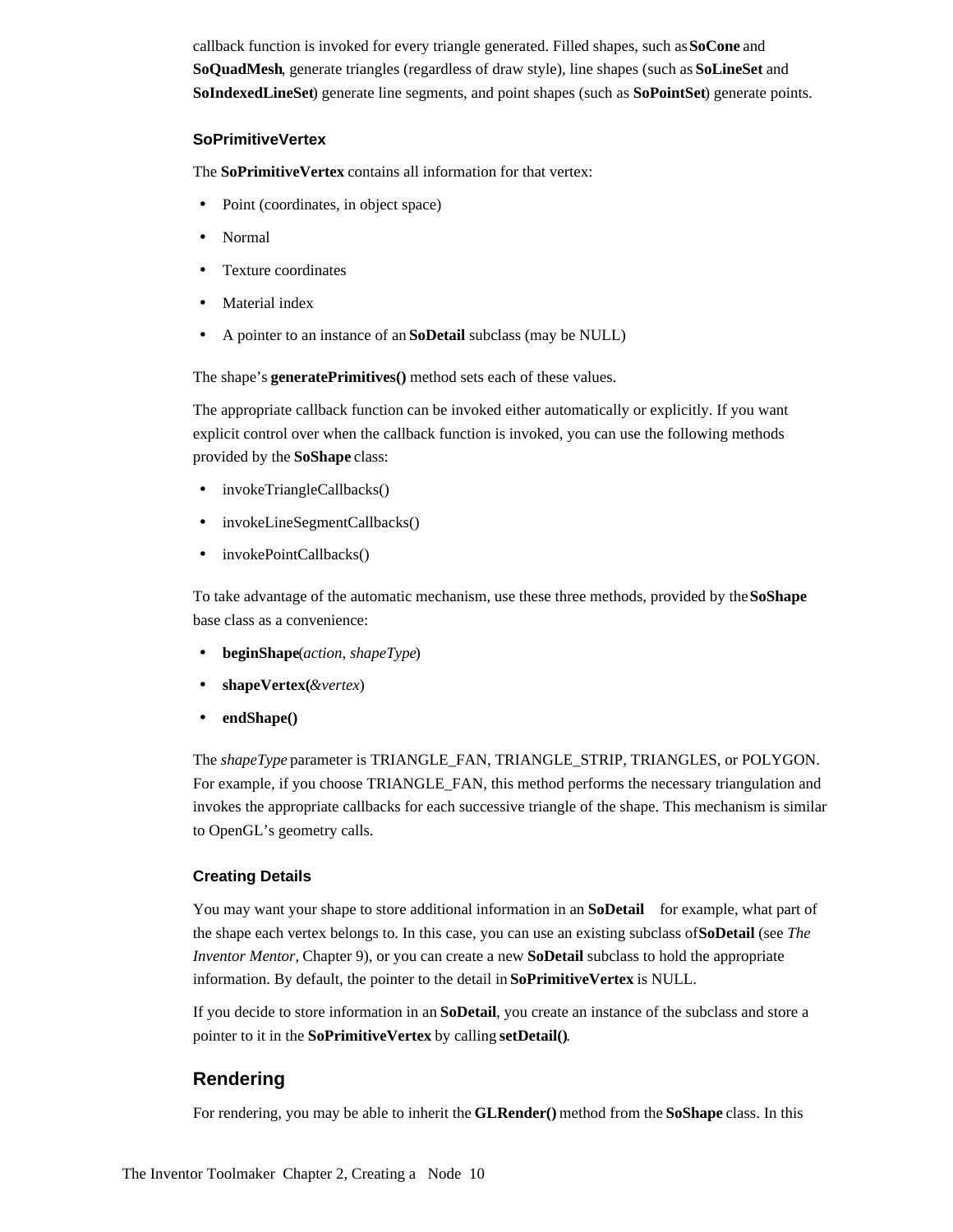case, you define a **generatePrimitives()** method as described in the previous sections. Each primitive will be generated and then rendered separately.

In other cases, you may want to write your own render method for the new shape class, especially if it would be more efficient to send the vertex information to OpenGL in some other form, such as triangle strips. The Pyramid node created later in this chapter implements its own **GLRender()** method. Before rendering, the shape should test whether it needs to be rendered. You can use the **SoShape::shouldGLRender()** method, which checks for INVISIBLE draw style, BOUNDING\_BOX complexity, delayed transparency, and render abort.

Inventor takes care of sending the drawÿstyle value to OpenGL (where it is handled by **glPolygonMode()**). This means that filled shapes will be drawn automatically as lines or points if the draw style indicates such. Note that if your object is composed of lines, but the draw style is POINTS, you need to handle that case explicitly. You need to check whether the drawÿstyle element in the state is points or lines and render the shape accordingly.

### **Picking**

For picking, you may also be able to inherit the **rayPick()** method from the **SoShape** class. In this case, you define a **generatePrimitives()** method, and the parent class **rayPick()** method tests the picking ray against each primitive that has been generated. If it intersects the primitive, it creates an **SoPickedPoint**. **SoShape** provides three virtual methods for creating details:

- **createTriangleDetail**()
- **createLineDetail()**
- **createPointDetail()**

The default methods return NULL, but your shape can override this to set up and return a detail instance.

The Pyramid node created later in this chapter inherits the **rayPick()** method from **SoShape** in this manner.

For some shapes, such as spheres and cylinders, it is more efficient to check whether the picking ray intersects the object without tessellating the object into primitives. In such cases, you can implement your own **rayPick()** method and use the **SoShape::shouldRayPick()** method, which first checks to see if the object is pickable.

The following excerpt from the **SoSphere** class shows how to implement your own **rayPick()** method:

```
void
SoSphere::rayPick(SoRayPickAction *action)
{
  SbVec3f enterPoint, exitPoint, normal;
  SbVec4f texCoord(0.0, 0.0, 0.0, 1.0);
  SoPickedPoint *pp;
   // First see if the object is pickable.
   if (! shouldRayPick(action))
       return;
```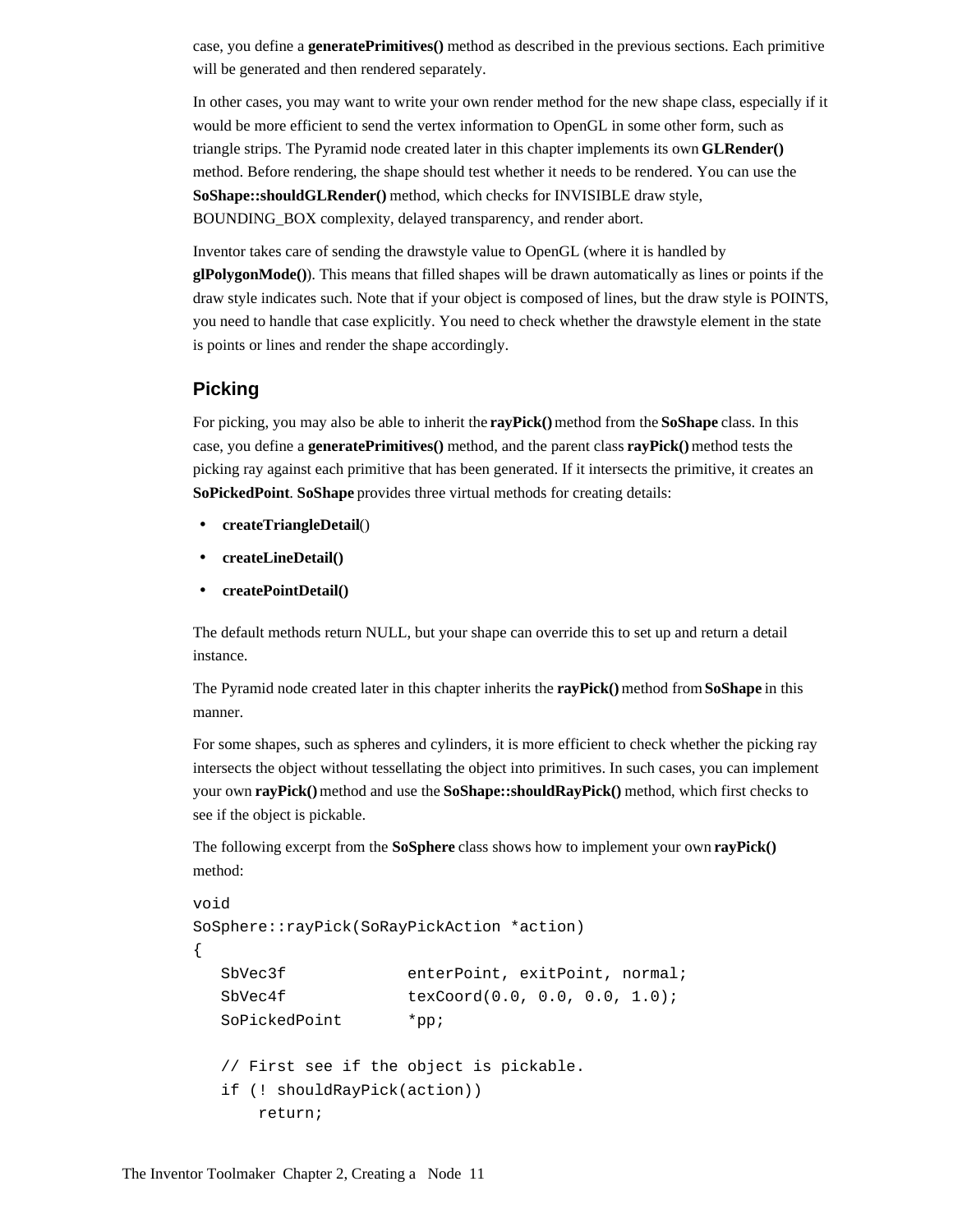```
 // Compute the picking ray in our current object space.
 computeObjectSpaceRay(action);
 // Create SbSphere with correct radius, centered at zero.
float rad = (radius.isIgnored() ? 1.0 :
                     radius.getValue());
SbSphere sph(SbVec3f(0., 0., 0.), rad);
 // Intersect with pick ray. If found, set up picked point(s).
 if (sph.intersect(actionÿ>getLine(), enterPoint, exitPoint)) {
    if (actionÿ>isBetweenPlanes(enterPoint) &&
        (pp = actionÿ>addIntersection(enterPoint)) != NULL) {
       normal = enterPoint;
       normal.normalize();
       ppÿ>setObjectNormal(normal);
       // This macro computes the s and t texture coordinates
       // for the shape.
       COMPUTE_S_T(enterPoint, texCoord[0], texCoord[1]);
       ppÿ>setObjectTextureCoords(texCoord);
    }
    if (actionÿ>isBetweenPlanes(exitPoint) &&
        (pp = actionÿ>addIntersection(exitPoint)) != NULL) {
      normal = exitPoint; normal.normalize();
       ppÿ>setObjectNormal(normal);
       COMPUTE_S_T(exitPoint, texCoord[0], texCoord[1]);
      textCoord[2] = textCoord[3] = 0.0; ppÿ>setObjectTextureCoords(texCoord);
    }
 }
```
### **Getting a Bounding Box**

}

**SoShape** provides a **getBoundingBox()** method that your new shape class can inherit. This method calls a virtual **computeBBox()** method, which you need to define. (The **computeBBox()** method is also used during rendering when boundingÿbox complexity is specified.)

If you are deriving a class from **SoNonIndexedShape**, you can use the **computeCoordBBox()** method within your **computeBBox()** routine. This method computes the bounding box by looking at the specified number of vertices, starting at **startIndex**. It uses the minimum and maximum coordinate values to form the diagonal for the bounding box and uses the average of the vertices as the center of the object.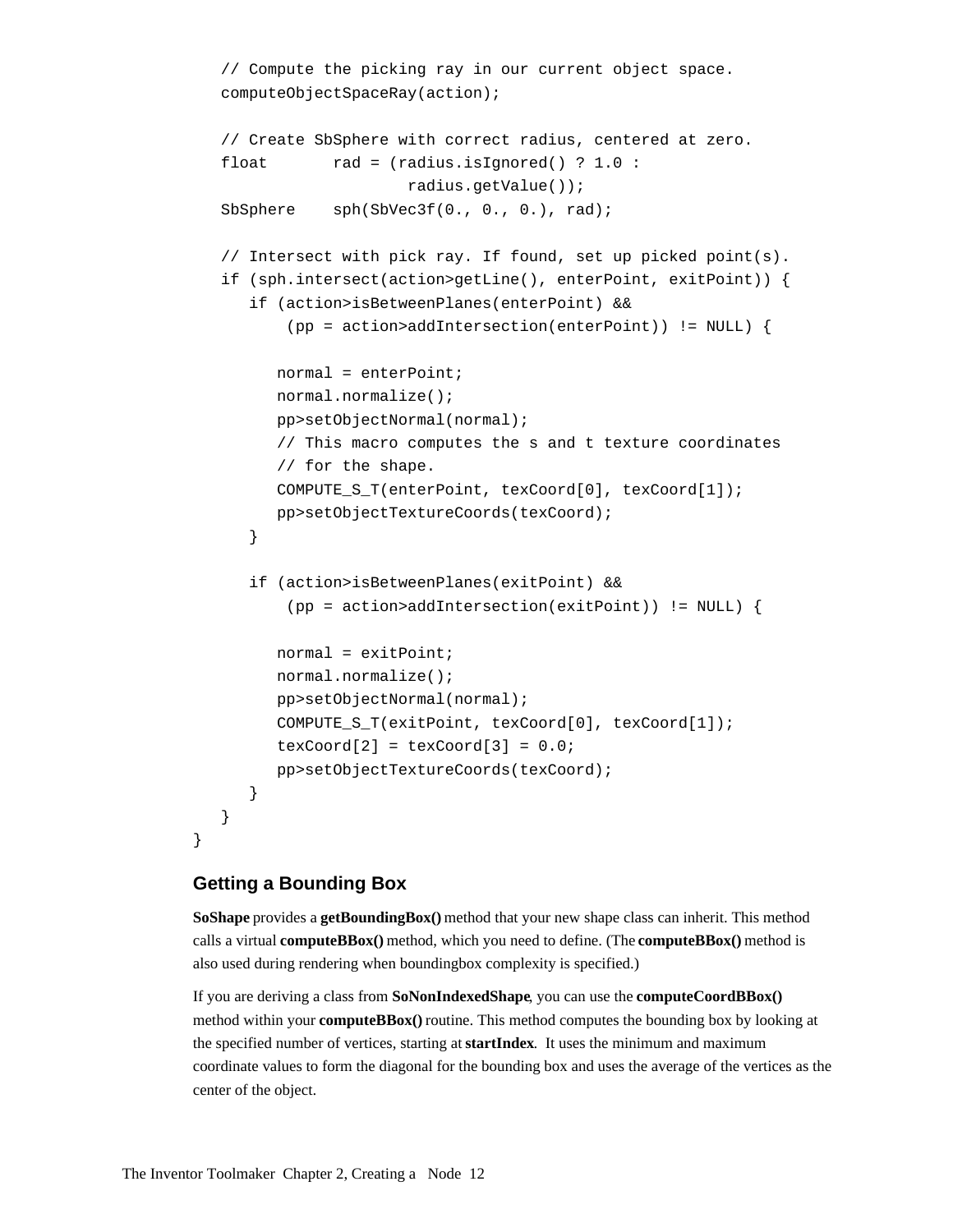If you are deriving a class from **SoIndexedShape**, you can inherit **computeBBox()** from the base **SoIndexedShape** class. This method uses all nonnegative indices in the coordinates list to find the minimum and maximum coordinate values. It uses the average of the coordinate values as the center of the object.

### **Pyramid Node**

This example creates a **Pyramid** node, which has a square base at  $y = \ddot{y}l$  and its apex at (0.0, 1.0, 0.0). The code presented here is similar to that used for other primitive (nonvertexÿbased) shapes, such as cones and cylinders. The pyramid behaves like an **SoCone**, except that it always has four sides. And, instead of a **bottomRadius** field, the **Pyramid** class has **baseWidth** and **baseDepth** fields in addition to the **parts** and **height** fields.

Some of the work for all shapes can be done by methods on the base shape class, **SoShape**. For example, **SoShape::shouldGLRender()** checks for INVISIBLE draw style when rendering. **SoShape::shouldRayPick()** checks for UNPICKABLE pick style when picking. This means that shape subclasses can concentrate on their specific behaviors.

To define a vertexÿbased shape subclass, you probably want to derive your class from either **SoNonIndexedShape** or **SoIndexedShape**. These classes define some methods and macros that can make your job easier.

You may notice in this example that there are macros (defined in SoSFEnum.h) that make it easy to deal with fields containing enumerated

types, such as the **parts** field of our node. Similar macros are found in SoMFEnum.h and in the header files for the bitÿmask fields.

The class header for the **Pyramid** node is shown in Example 2ÿ3.

#### **Example 2ÿ3** Pyramid.h

```
#include <Inventor/SbLinear.h>
#include <Inventor/fields/SoSFBitMask.h>
#include <Inventor/fields/SoSFFloat.h>
#include <Inventor/nodes/SoShape.h>
// SoShape.h includes SoSubNode.h; no need to include it again.
// Pyramid texture coordinates are defined on the sides so that
// the seam is along the left rear edge, wrapping
// counterclockwise around the sides. The texture coordinates on
// the base are set up so the texture is right side up when the
// pyramid is tilted back.
class Pyramid : public SoShape {
   SO_NODE_HEADER(Pyramid);
 public:
  enum Part { \frac{1}{2} // Pyramid parts:
     SIDES = 0x01, // The 4 side faces
```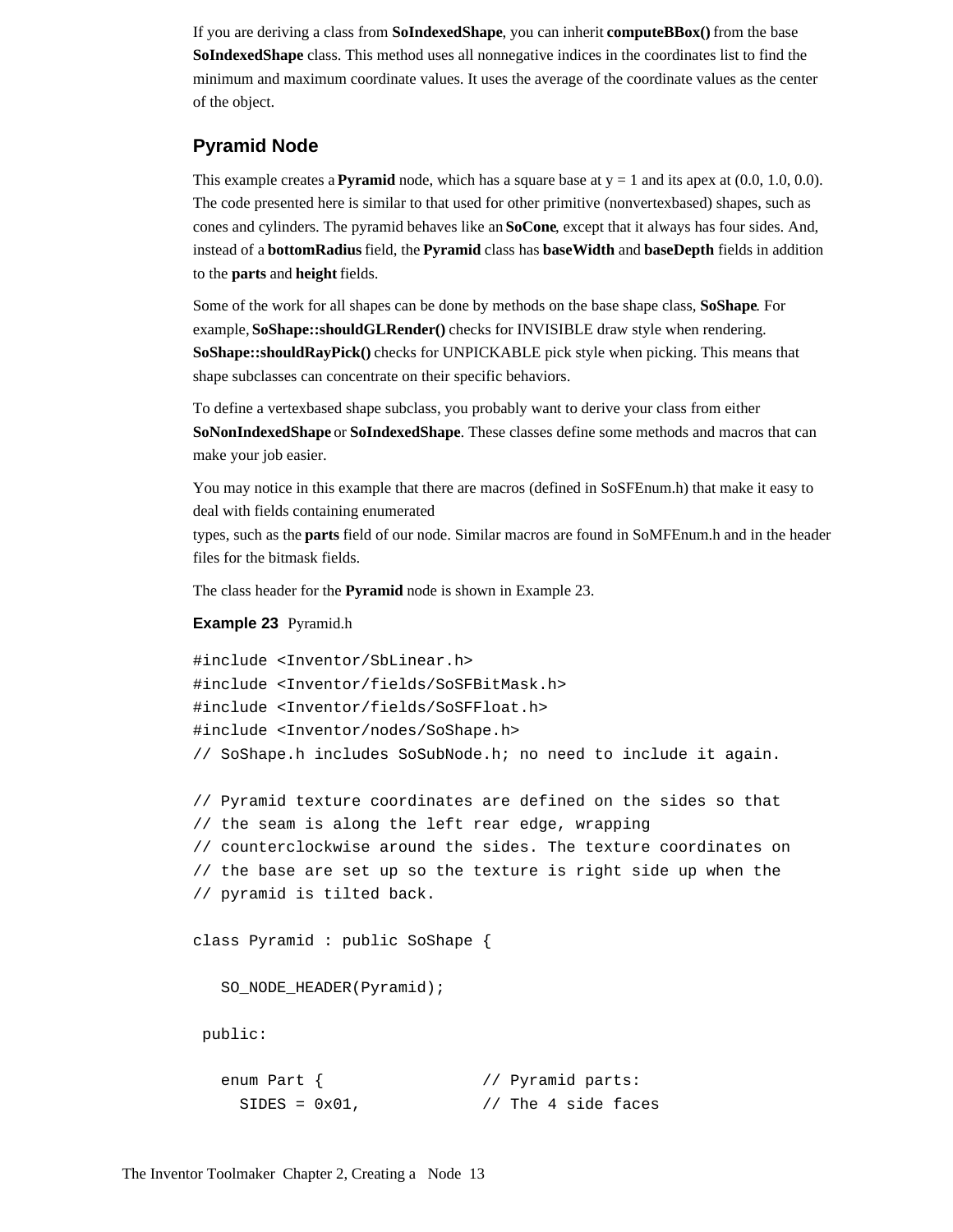```
BASE = 0x02, \frac{1}{10} The bottom square face
   ALL = 0x03, // All parts };
   // Fields
  SoSFBitMask parts; // Visible parts
   SoSFFloat baseWidth; // Width of base
   SoSFFloat baseDepth; // Depth of base
  SoSFFloat height; // Height, base to apex
   // Initializes this class.
   static void initClass();
   // Constructor
   Pyramid();
   // Turns on/off a part of the pyramid. (Convenience)
  void addPart(Part part);
  void removePart(Part part);
   // Returns whether a given part is on or off. (Convenience)
  SbBool hasPart(Part part) const;
 protected:
   // This implements the GL rendering action. We will inherit
   // all other action behavior, including rayPick(), which is
   // defined by SoShape to pick against all of the triangles
   // created by generatePrimitives.
   virtual void GLRender(SoGLRenderAction *action);
   // Generates triangles representing a pyramid.
   virtual void generatePrimitives(SoAction *action);
   // This computes the bounding box and center of a pyramid. It
   // is used by SoShape for the SoGetBoundingBoxAction and also
   // to compute the correct box to render or pick when
   // complexity is BOUNDING_BOX. Note that we do not have to
   // define a getBoundingBox() method, since SoShape already
   // takes care of that (using this method).
  virtual void computeBBox(SoAction *action,
                            SbBox3f &box, SbVec3f &center);
 private:
   // Face normals. These are static because they are computed
   // once and are shared by all instances.
   static SbVec3f frontNormal, rearNormal;
   static SbVec3f leftNormal, rightNormal; 
   static SbVec3f baseNormal;
```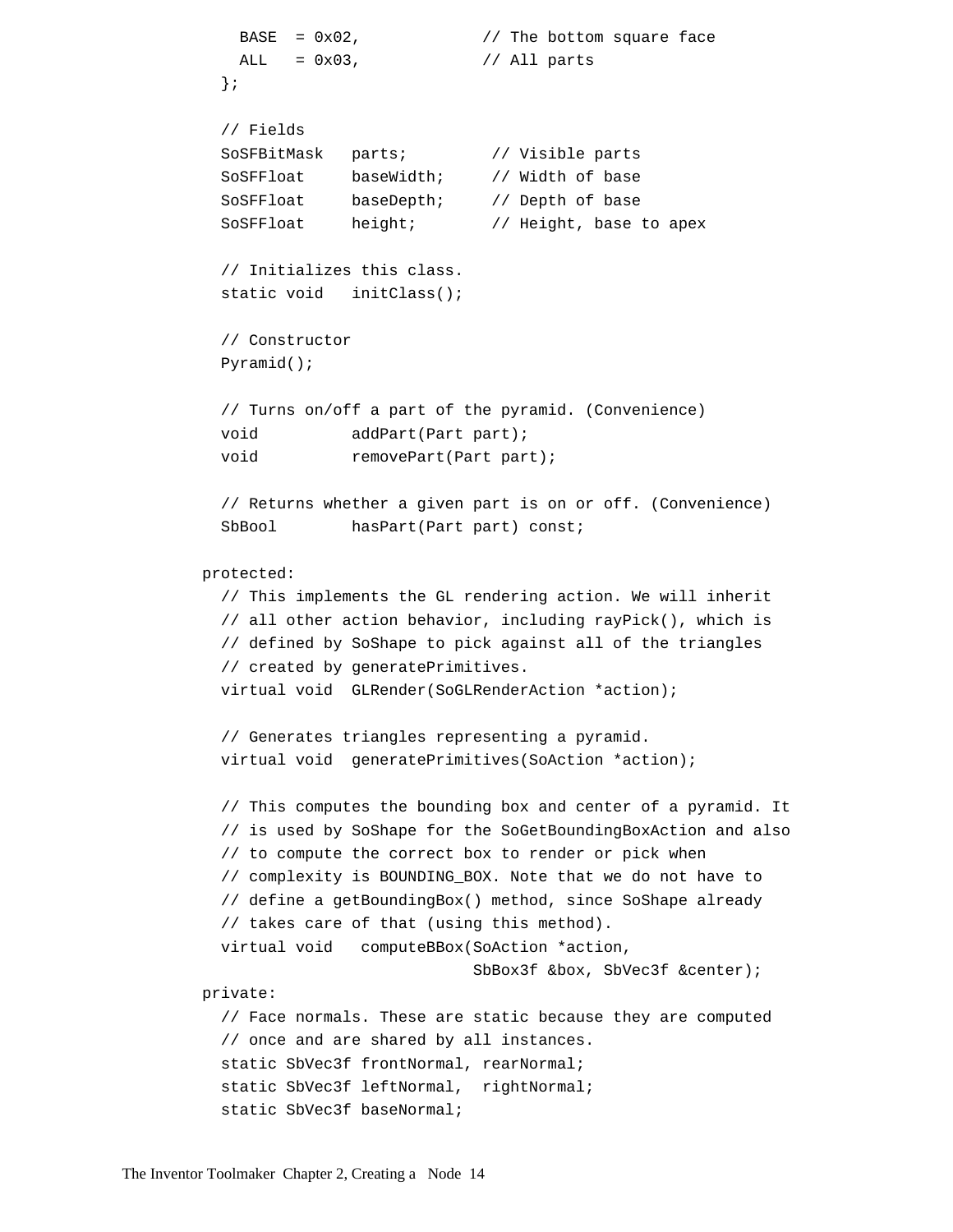```
 // Destructor
    virtual ~Pyramid();
   // Computes and returns halfÿwidth, halfÿheight, and
    // halfÿdepth based on current field values.
    void getSize(float &halfWidth,
                           float &halfHeight,
                           float &halfDepth) const;
};
```
The source code for the Pyramid node is shown in Example 2ÿ4.

#### **Example 2ÿ4** Pyramid.c++

```
#include <GL/gl.h>
#include <Inventor/SbBox.h>
#include <Inventor/SoPickedPoint.h>
#include <Inventor/SoPrimitiveVertex.h>
#include <Inventor/actions/SoGLRenderAction.h>
#include <Inventor/bundles/SoMaterialBundle.h>
#include <Inventor/elements/SoGLTextureCoordinateElement.h>
#include <Inventor/elements/SoGLTextureEnabledElement.h>
#include <Inventor/elements/SoLightModelElement.h>
#include <Inventor/elements/SoMaterialBindingElement.h>
#include <Inventor/elements/SoModelMatrixElement.h>
#include <Inventor/misc/SoState.h>
#include "Pyramid.h"
```

```
// Shorthand macro for testing whether the current parts field
// value (parts) includes a given part (part).
#define HAS_PART(parts, part) (((parts) & (part)) != 0)
```

```
SO_NODE_SOURCE(Pyramid);
```

```
// Normals to four side faces and to base.
SbVec3f Pyramid::frontNormal, Pyramid::rearNormal;
SbVec3f Pyramid::leftNormal, Pyramid::rightNormal;
SbVec3f Pyramid::baseNormal;
// This initializes the Pyramid class.
void
Pyramid::initClass()
{
    // Initialize type id variables.
    SO_NODE_INIT_CLASS(Pyramid, SoShape, "Shape");
}
```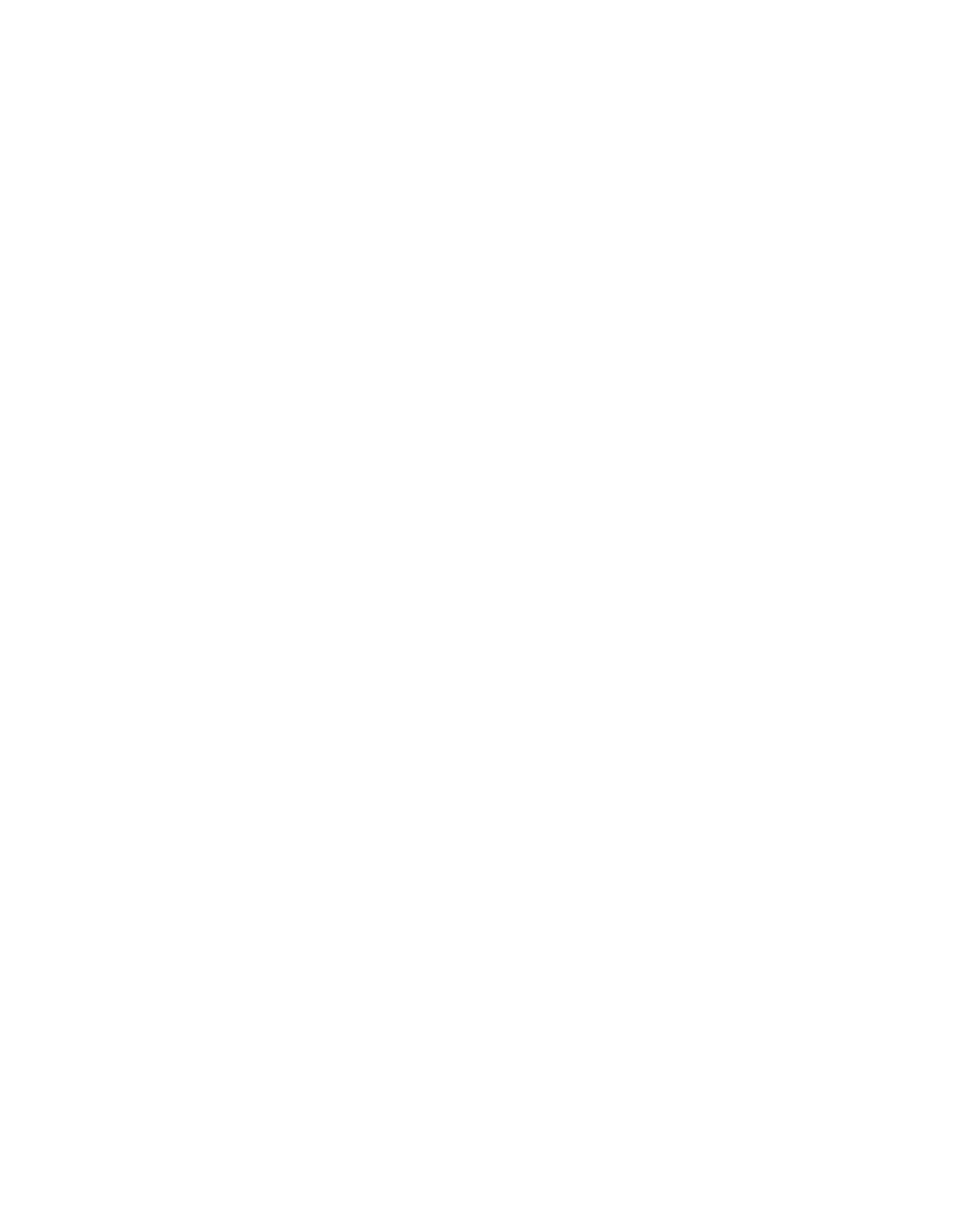```
// Destructor
Pyramid::~Pyramid()
{
}
// Turns on a part of the pyramid. (Convenience function.)
void
Pyramid::addPart(Part part)
{
    parts.setValue(parts.getValue() | part);
}
// Turns off a part of the pyramid. (Convenience function.)
void
Pyramid::removePart(Part part)
{
    parts.setValue(parts.getValue() & ~part);
}
// Returns whether a given part is on or off. (Convenience
// function.)
SbBool
Pyramid::hasPart(Part part) const
{
    return HAS_PART(parts.getValue(), part);
}
// Implements the SoGLRenderAction for the Pyramid node.
void
Pyramid::GLRender(SoGLRenderAction *action)
{
    // Access the state from the action.
   SoState *state = actiony>getState();
    // See which parts are enabled.
    int curParts = (parts.isIgnored() ? ALL : parts.getValue());
    // First see if the object is visible and should be rendered
    // now. This is a method on SoShape that checks for INVISIBLE
```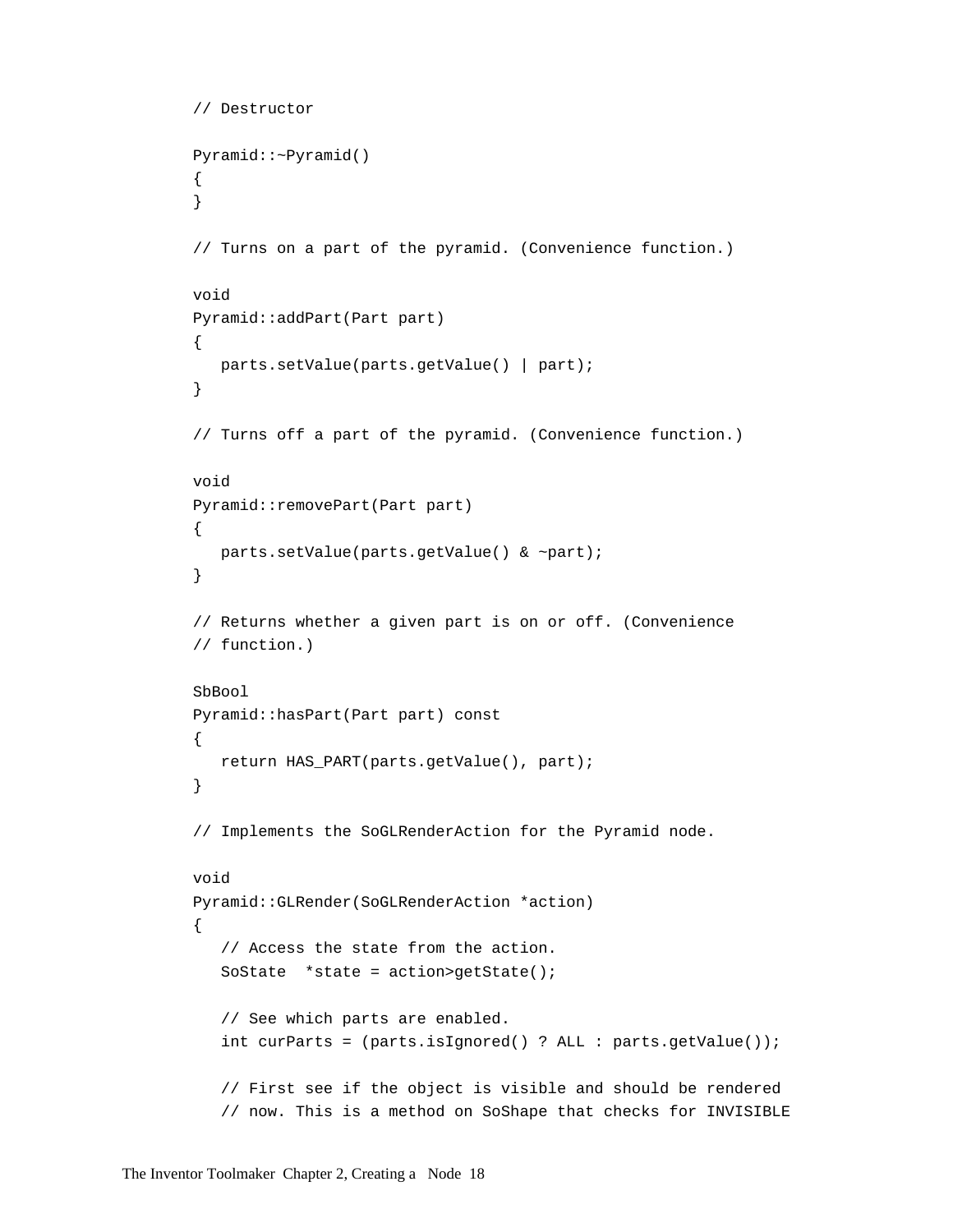```
 // draw style, BOUNDING_BOX complexity, and delayed
 // transparency.
 if (! shouldGLRender(action))
   return;
 // Make sure things are set up correctly for a solid object.
 // We are solid if all parts are on. beginSolidShape() is a
 // method on SoShape that sets up backface culling and other
 // optimizations.
 if (curParts == ALL)
  beginSolidShape(action);
 // Change the current GL matrix to draw the pyramid with the
 // correct size. This is easier than modifying all of the
 // coordinates and normals of the pyramid. (For extra
 // efficiency, you can check if the field values are all set
 // to default values ÿ if so, then you can skip this step.)
 // Scale world if necessary.
float halfWidth, halfHeight, halfDepth;
 getSize(halfWidth, halfHeight, halfDepth);
 glPushMatrix();
 glScalef(halfWidth, halfHeight, halfDepth);
 // See if texturing is enabled. If so, we will have to
 // send explicit texture coordinates. The "doTextures" flag
 // will indicate if we care about textures at all.
 SbBool doTextures =
   (SoGLTextureEnabledElement::get(state) &&
    SoTextureCoordinateElement::getType(state) !=
    SoTextureCoordinateElement::NONE);
 // Determine if we need to send normals. Normals are
 // necessary if we are not doing BASE_COLOR lighting.
 SbBool sendNormals =
   (SoLightModelElement::get(state) !=
    SoLightModelElement::BASE_COLOR);
 // Determine if there's a material bound per part.
 SoMaterialBindingElement::Binding binding = 
   SoMaterialBindingElement::get(state);
 SbBool materialPerPart =
   (binding == SoMaterialBindingElement::PER_PART ||
    binding == SoMaterialBindingElement::PER_PART_INDEXED);
```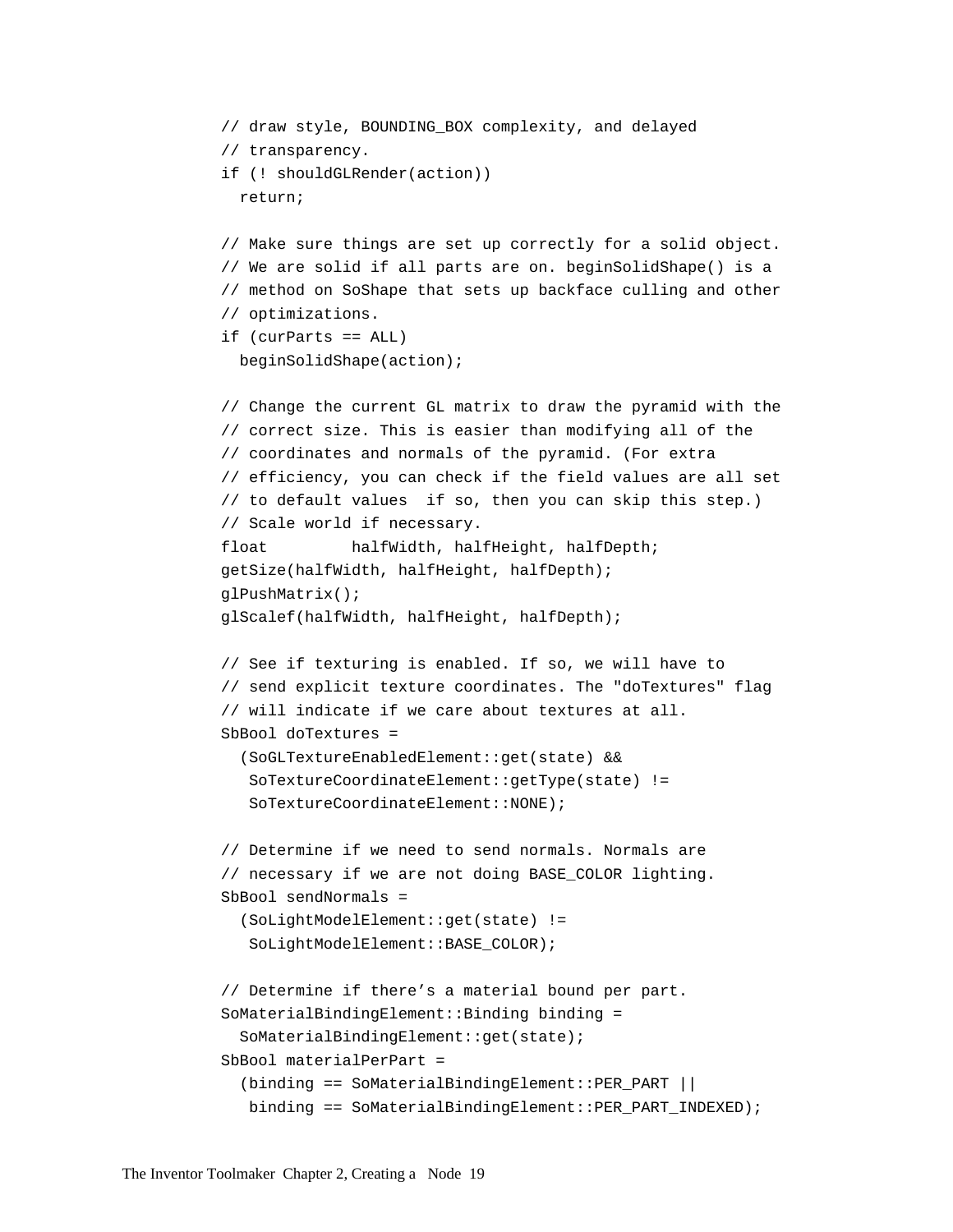```
 // Make sure first material is sent if necessary. We'll use
   // the SoMaterialBundle class because it makes things very
   // easy.
   SoMaterialBundle mb(action);
   mb.sendFirst();
   // Render the parts of the pyramid. We don't have to worry
   // about whether to render filled regions, lines, or points,
   // since that is already taken care of. We are also ignoring
   // complexity, which we could use to render a more
   // finelyÿtessellated version of the pyramid.
   // We'll use this macro to make the code easier. It uses the
   // "point" variable to store the vertex point to send.
   SbVec3f point;
#define SEND_VERTEX(x, y, z, s, t) \
    point.setValue(x, y, z);
     if (doTextures) \
       glTexCoord2f(s, t); \
     glVertex3fv(point.getValue())
   if (HAS_PART(curParts, SIDES)) {
      // Draw each side separately, so that normals are correct.
      // If sendNormals is TRUE, send face normals with the
      // polygons. Make sure the vertex order obeys the
      // rightÿhand rule.
     glBegin(GL_TRIANGLES);
      // Front face: left front, right front, apex
     if (sendNormals)
       glNormal3fv(frontNormal.getValue());
     SEND_VERTEX(ÿ1.0, ÿ1.0, 1.0, .25, 0.0);
     SEND_VERTEX( 1.0, ÿ1.0, 1.0, .50, 0.0);
     SEND_VERTEX( 0.0, 1.0, 0.0, .325, 1.0);
      // Right face: right front, right rear, apex
      if (sendNormals)
       glNormal3fv(rightNormal.getValue());
     SEND_VERTEX( 1.0, ÿ1.0, 1.0, .50, 0.0);
```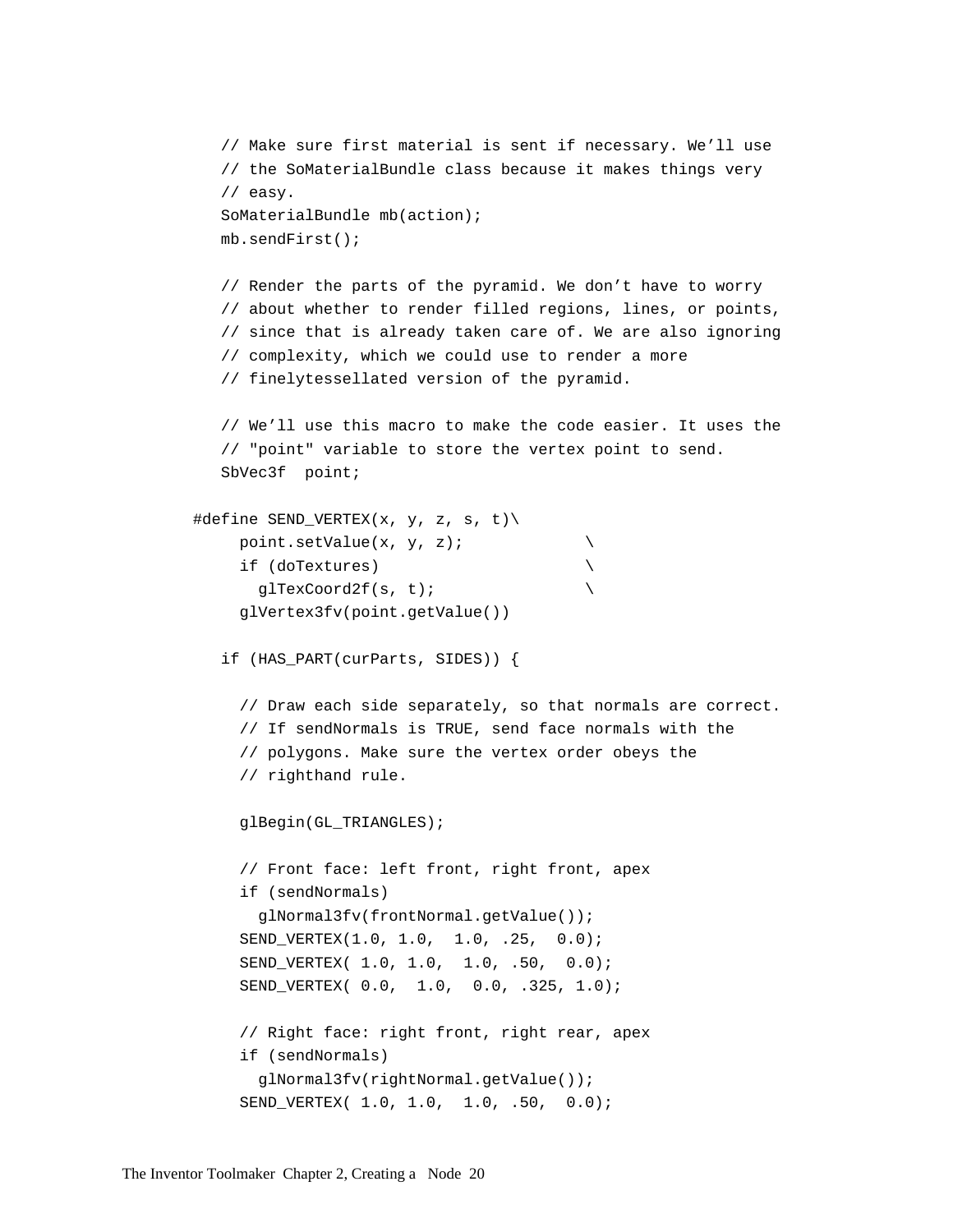```
 SEND_VERTEX( 1.0, ÿ1.0, ÿ1.0, .75, 0.0);
   SEND_VERTEX( 0.0, 1.0, 0.0, .625, 1.0);
   // Rear face: right rear, left rear, apex
   if (sendNormals)
     glNormal3fv(rearNormal.getValue());
   SEND_VERTEX( 1.0, ÿ1.0, ÿ1.0, .75, 0.0);
   SEND_VERTEX(ÿ1.0, ÿ1.0, ÿ1.0, 1.0, 0.0);
   SEND_VERTEX( 0.0, 1.0, 0.0, .875, 1.0);
   // Left face: left rear, left front, apex
   if (sendNormals)
     glNormal3fv(leftNormal.getValue());
   SEND_VERTEX(ÿ1.0, ÿ1.0, ÿ1.0, 0.0, 0.0);
   SEND_VERTEX(ÿ1.0, ÿ1.0, 1.0, .25, 0.0);
   SEND_VERTEX( 0.0, 1.0, 0.0, .125, 1.0);
   glEnd();
 }
 if (HAS_PART(curParts, BASE)) {
   // Send the next material if it varies per part.
   if (materialPerPart)
     mb.send(1, FALSE);
   if (sendNormals)
     glNormal3fv(baseNormal.getValue());
   // Base: left rear, right rear, right front, left front
   glBegin(GL_QUADS);
  SEND VERTEX(\ddot{V}1.0, \ddot{V}1.0, \ddot{V}1.0, 0.0, 0.0);
   SEND_VERTEX( 1.0, ÿ1.0, ÿ1.0, 1.0, 0.0);
   SEND_VERTEX( 1.0, ÿ1.0, 1.0, 1.0, 1.0);
  SEND VERTEX(\ddot{V}1.0, \ddot{V}1.0, 1.0, 0.0, 1.0);
   glEnd();
 }
 // Restore the GL matrix.
 glPopMatrix();
 // Terminate the effects of rendering a solid shape if
 // necessary.
```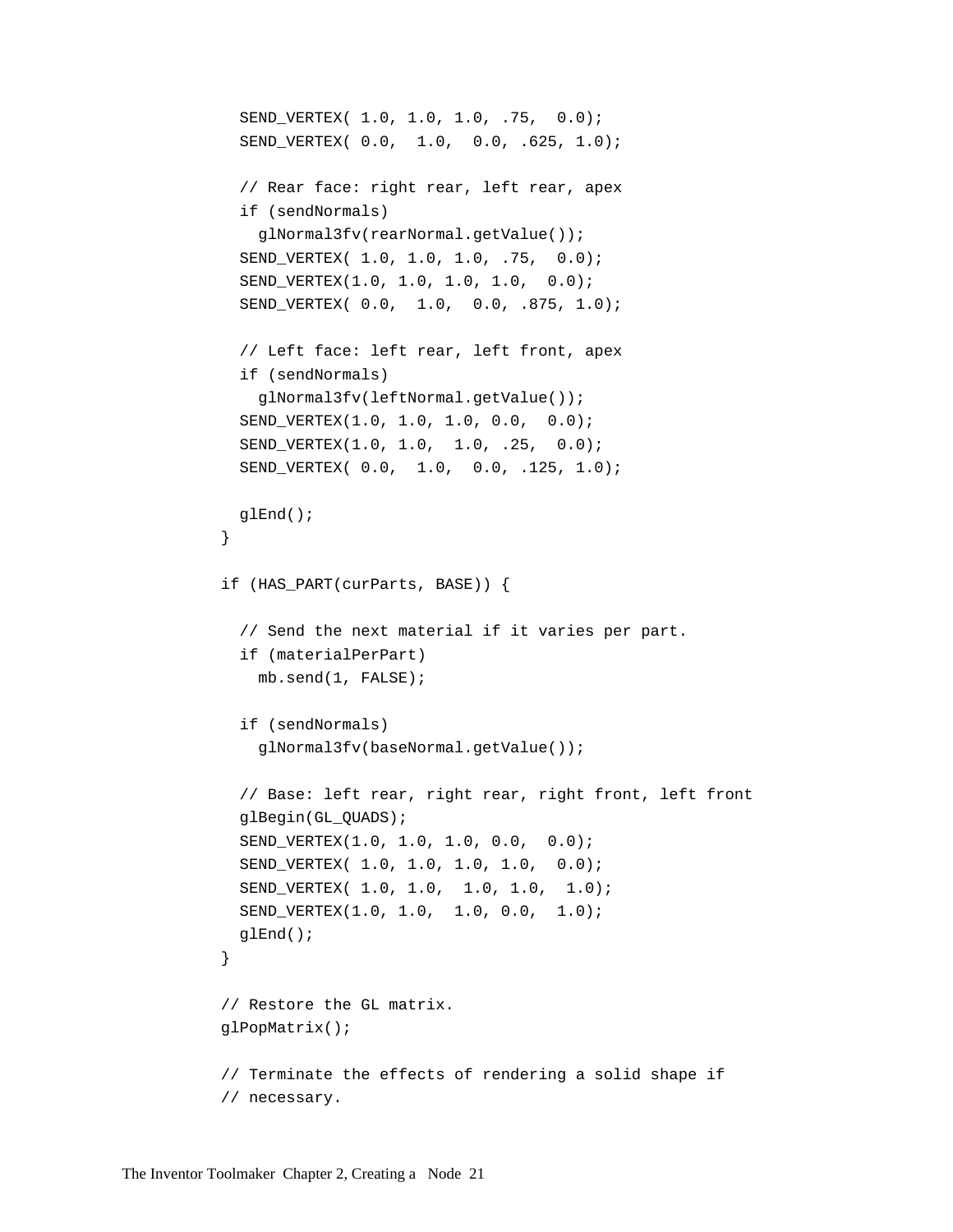```
 if (curParts == ALL)
     endSolidShape(action);
}
// Generates triangles representing a pyramid.
void
Pyramid::generatePrimitives(SoAction *action)
{
    // The pyramid will generate 6 triangles: 1 for each side
    // and 2 for the base. (Again, we are ignoring complexity.)
    // This variable is used to store each vertex.
   SoPrimitiveVertex pv;
    // Access the state from the action.
   SoState *state = actiony>getState();
    // See which parts are enabled.
   int curParts = (parts.isIqnored() ? ALL : parts.getValue());
    // We need the size to adjust the coordinates.
   float halfWidth, halfHeight, halfDepth;
    getSize(halfWidth, halfHeight, halfDepth);
    // See if we have to use a texture coordinate function,
    // rather than generating explicit texture coordinates.
    SbBool useTexFunc = 
      (SoTextureCoordinateElement::getType(state) ==
       SoTextureCoordinateElement::FUNCTION);
    // If we need to generate texture coordinates with a
    // function, we'll need an SoGLTextureCoordinateElement.
    // Otherwise, we'll set up the coordinates directly.
    const SoTextureCoordinateElement *tce;
    SbVec4f texCoord;
    if (useTexFunc)
      tce = SoTextureCoordinateElement::getInstance(state);
    else {
    textCoord[2] = 0.0;textConcl[3] = 1.0; }
    // Determine if there's a material bound per part.
```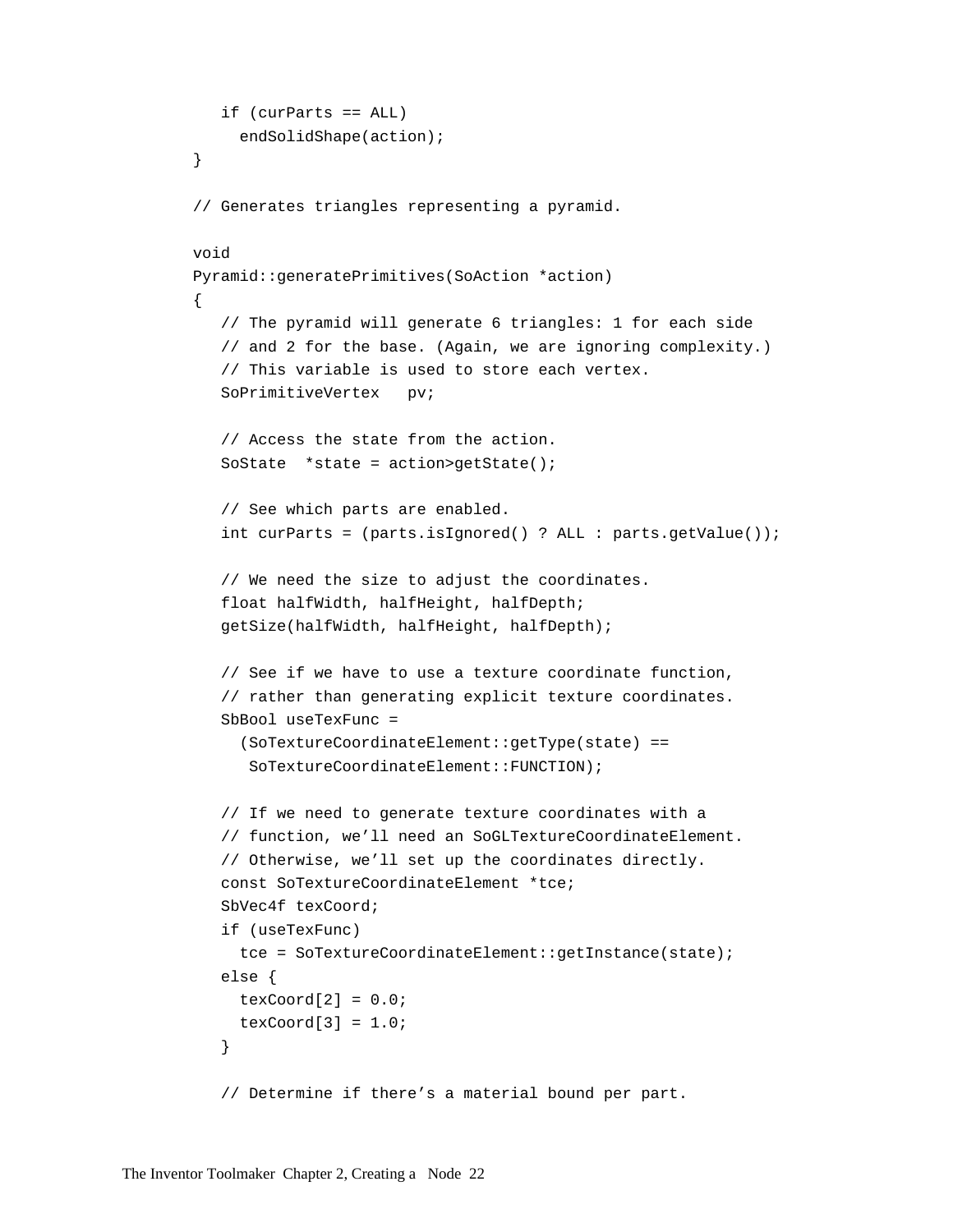```
 SoMaterialBindingElement::Binding binding = 
   SoMaterialBindingElement::get(state);
 SbBool materialPerPart =
   (binding == SoMaterialBindingElement::PER_PART ||
    binding == SoMaterialBindingElement::PER_PART_INDEXED);
```

```
 // We'll use this macro to make the code easier. It uses the
 // "point" variable to store the primitive vertex's point.
 SbVec3f point;
```

```
#define GEN_VERTEX(pv, x, y, z, s, t, normal) \
   point.setValue(halfWidth * x,
         halfHeight * y,
         halfDepth * z);
    if (useTexFunc) \
    texCoord = tce\ddot{y}>get(point, normal);
   else { \qquad \qquadtextCoord[0] = sitextCoord[1] = t;\}pv.setPoint(point);
    pv.setNormal(normal); \
   pv.setTextureCoords(texCoord); \setminus shapeVertex(&pv)
```

```
 if (HAS_PART(curParts, SIDES)) {
```

```
 // We will generate 4 triangles for the sides of the
 // pyramid. We can use the beginShape() / shapeVertex() /
 // endShape() convenience functions on SoShape to make the
 // triangle generation easier and clearer. (The
 // shapeVertex() call is built into the macro.)
 // Note that there is no detail information for the
```

```
 // Pyramid. If there were, we would create an instance of
 // the correct subclass of SoDetail (such as
 // PyramidDetail) and call pv.setDetail(&detail); once.
```
beginShape(action, TRIANGLES);

```
 // Front face: left front, right front, apex
 GEN_VERTEX(pv, ÿ1.0, ÿ1.0, 1.0, .25, 0.0, frontNormal);
GEN VERTEX(pv, 1.0, \ddot{V}1.0, 1.0, .50, 0.0, frontNormal);
 GEN_VERTEX(pv, 0.0, 1.0, 0.0, .325, 1.0, frontNormal);
```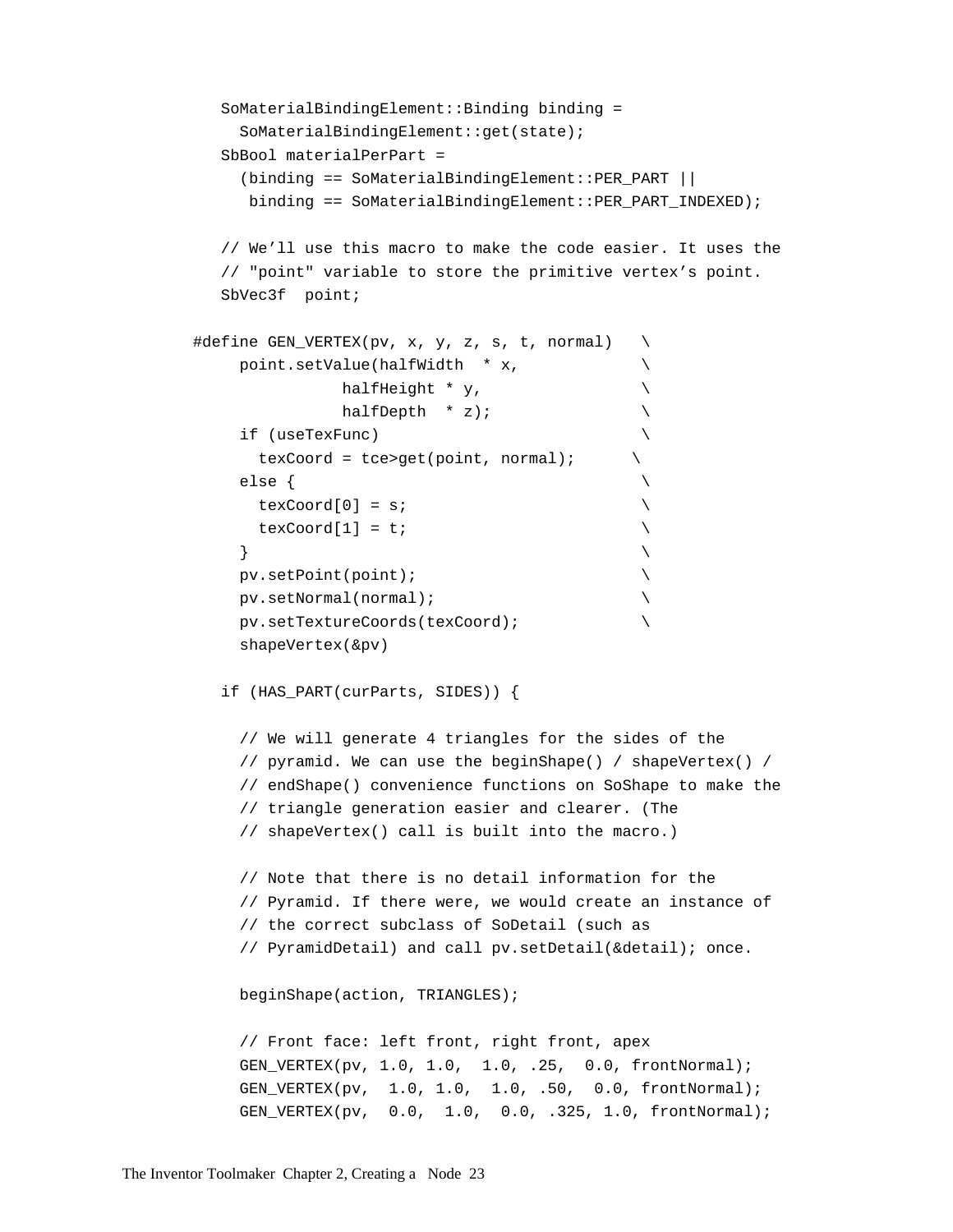```
 // Right face: right front, right rear, apex
      GEN_VERTEX(pv, 1.0, ÿ1.0, 1.0, .50, 0.0, rightNormal);
      GEN_VERTEX(pv, 1.0, ÿ1.0, ÿ1.0, .75, 0.0, rightNormal);
      GEN_VERTEX(pv, 0.0, 1.0, 0.0, .625, 1.0, rightNormal);
      // Rear face: right rear, left rear, apex
      GEN_VERTEX(pv, 1.0, ÿ1.0, ÿ1.0, .75, 0.0, rearNormal);
      GEN_VERTEX(pv, ÿ1.0, ÿ1.0, ÿ1.0, 1.0, 0.0, rearNormal);
      GEN_VERTEX(pv, 0.0, 1.0, 0.0, .875, 1.0, rearNormal);
      // Left face: left rear, left front, apex
      GEN_VERTEX(pv, ÿ1.0, ÿ1.0, ÿ1.0, 0.0, 0.0, leftNormal);
     GEN VERTEX(pv, \ddot{V}1.0, \ddot{V}1.0, 1.0, .25, 0.0, leftNormal);
      GEN_VERTEX(pv, 0.0, 1.0, 0.0, .125, 1.0, leftNormal);
     endShape();
    }
    if (HAS_PART(curParts, BASE)) {
      // Increment the material index in the vertex if
      // necessary. (The index is set to 0 by default.)
      if (materialPerPart)
        pv.setMaterialIndex(1);
      // We will generate two triangles for the base, as a
      // triangle strip.
      beginShape(action, TRIANGLE_STRIP);
      // Base: left front, left rear, right front, right rear
      GEN_VERTEX(pv, ÿ1.0, ÿ1.0, 1.0, 0.0, 1.0, baseNormal);
      GEN_VERTEX(pv, ÿ1.0, ÿ1.0, ÿ1.0, 0.0, 0.0, baseNormal);
      GEN_VERTEX(pv, 1.0, ÿ1.0, 1.0, 1.0, 1.0, baseNormal);
      GEN_VERTEX(pv, 1.0, ÿ1.0, ÿ1.0, 1.0, 0.0, baseNormal);
     endShape();
   }
// Computes the bounding box and center of a pyramid.
void
Pyramid::computeBBox(SoAction *, SbBox3f &box, SbVec3f &center)
```
}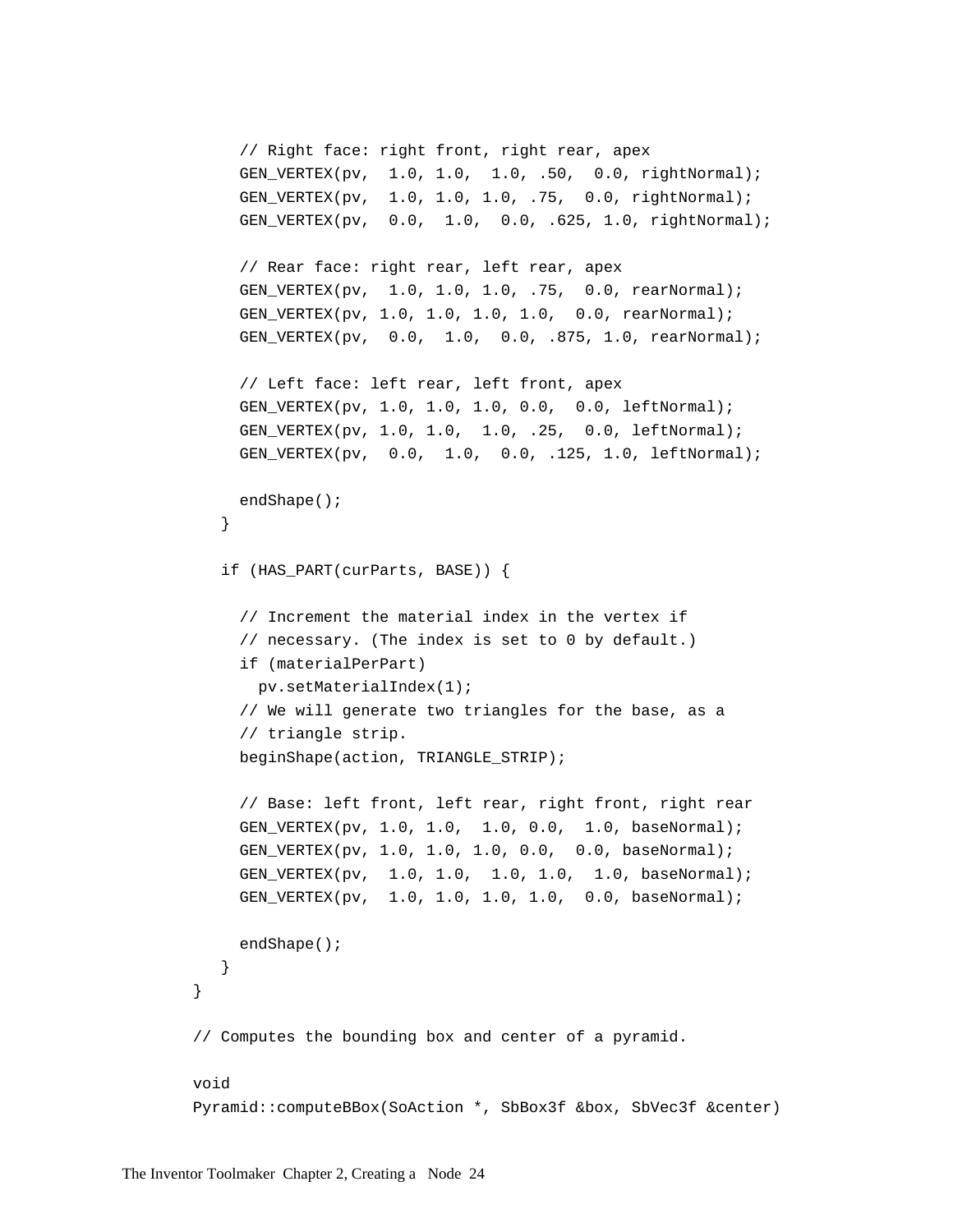```
{
    // Figure out what parts are active.
   int curParts = (parts.isIgnored() ? ALL : parts.getValue());
    // If no parts are active, set the bounding box to be tiny.
   if (curParts = 0) box.setBounds(0.0, 0.0, 0.0, 0.0, 0.0, 0.0);
    else {
      // These points define the min and max extents of the box.
      SbVec3f min, max;
      // Compute the halfÿwidth, halfÿheight, and halfÿdepth of
      // the pyramid. We'll use this info to set the min and max
      // points.
     float halfWidth, halfHeight, halfDepth;
      getSize(halfWidth, halfHeight, halfDepth);
      min.setValue(ÿhalfWidth, ÿhalfHeight, ÿhalfDepth);
      // The maximum point depends on whether the SIDES are
      // active. If not, only the base is present.
      if (HAS_PART(curParts, SIDES))
       max.setValue(halfWidth, halfHeight, halfDepth);
      else
        max.setValue(halfWidth, ÿhalfHeight, halfDepth);
      // Set the box to bound the two extreme points.
      box.setBounds(min, max);
    }
    // This defines the "natural center" of the pyramid. We could
    // define it to be the center of the base, if we want, but
    // let's just make it the center of the bounding box.
    center.setValue(0.0, 0.0, 0.0);
}
// Computes and returns halfÿwidth, halfÿheight, and halfÿdepth
// based on current field values.
void
Pyramid::getSize(float &halfWidth,
              float &halfHeight,
```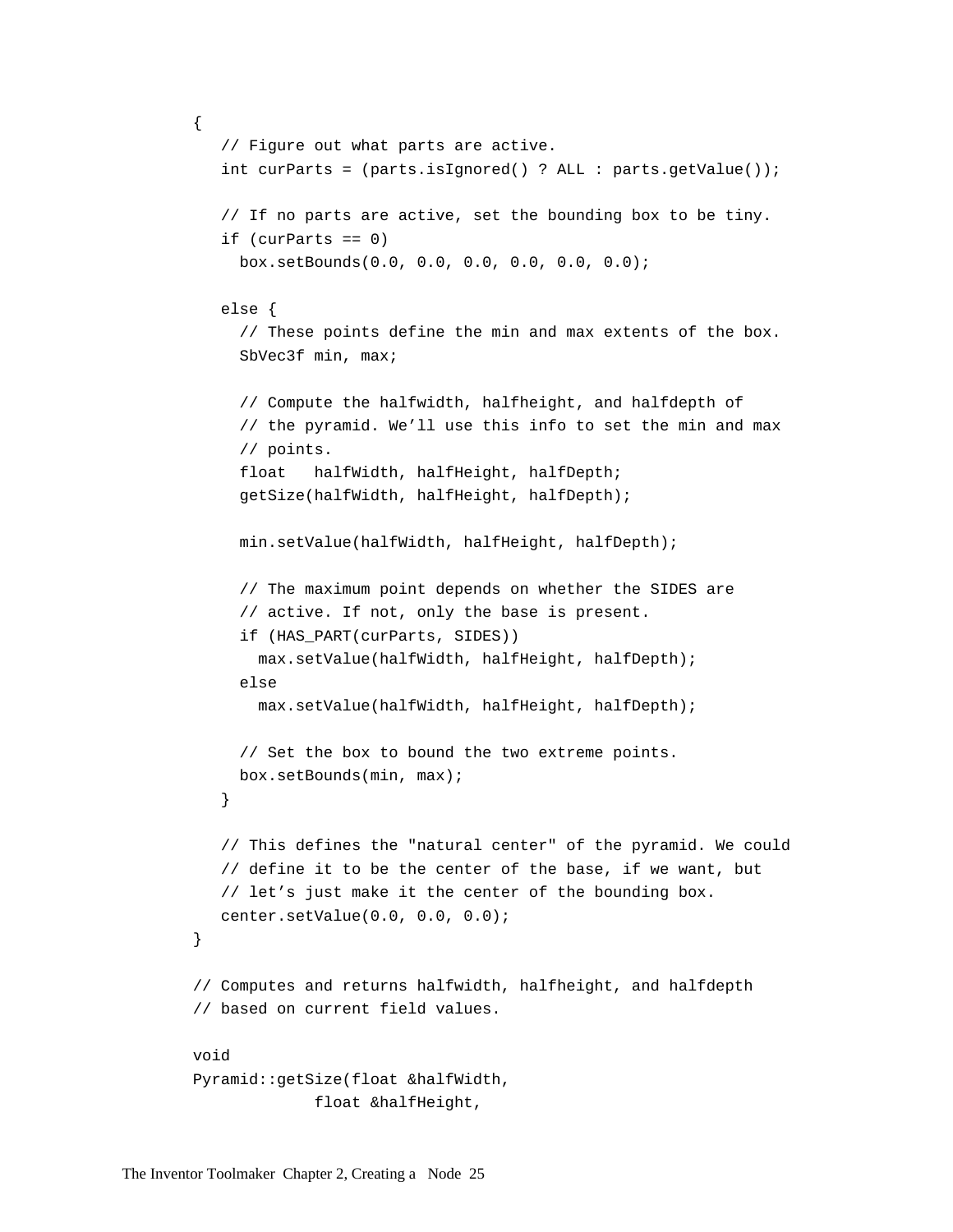```
 float &halfDepth) const
{
   halfWidth = (baseWidth.isIgnored() ? 1.0 :
                 baseWidth.getValue() / 2.0);
  halfHeight = (height.isIgnored() ? 1.0 :
                height.getValue() / 2.0;
   halfDepth = (baseDepth.isIgnored() ? 1.0 :
                 baseDepth.getValue() / 2.0);
}
```
**Tip:** The easiest way to make sure your **generatePrimitives()** method is working is to use it for rendering, by temporarily commenting out your shape's **GLRender()** method (if it has one).

## **Creating a Group Node**

This example illustrates how to create a group node subclass. (It is unlikely, however, that you'll need to create a new group class.) Our example class, **Alternate**, traverses every other child (that is, child 0, then child 2, and so on). Since, like the base **SoGroup** class, it has no fields, this example also illustrates how to create a node with no fields.

If you do create a new group class, you will probably need to define a new traversal behavior for it. You may be able to inherit some of the traversal behavior from the parent class. Most groups define a protected **traverseChildren()** method that implements their "typical" traversal behavior. Your new group can probably inherit the **read()** and **write()** methods from **SoGroup**.

### **Child List**

**SoGroup**, and all classes derived from it, store their children in an instance of **SoChildList**. This extender class provides useful methods for group classes, including the **traverse()** method, which has three forms:

**traverse**(*action*) traverses all children in the child list

**traverse**(*action, firstChild, lastChild*)

traverses the children from first child to last child, inclusive

**traverse**(*action, childIndex*)

traverses one child with the specified index

### **Hidden Children**

If you want your new node to have children, but you don't want to grant public access to the child list, you can implement the node to have *hidden children*. Node kits are an example of groups within the Inventor library that have hidden children. Because node kits have a specific internal structure, access to the children needs to be restricted. If you want the node to have hidden children, it should not be derived from **SoGroup**, which has public children only.

**SoNode** provides a virtual **getChildren()** method that returns NULL by default. To implement a new node with hidden children, you need to do the following: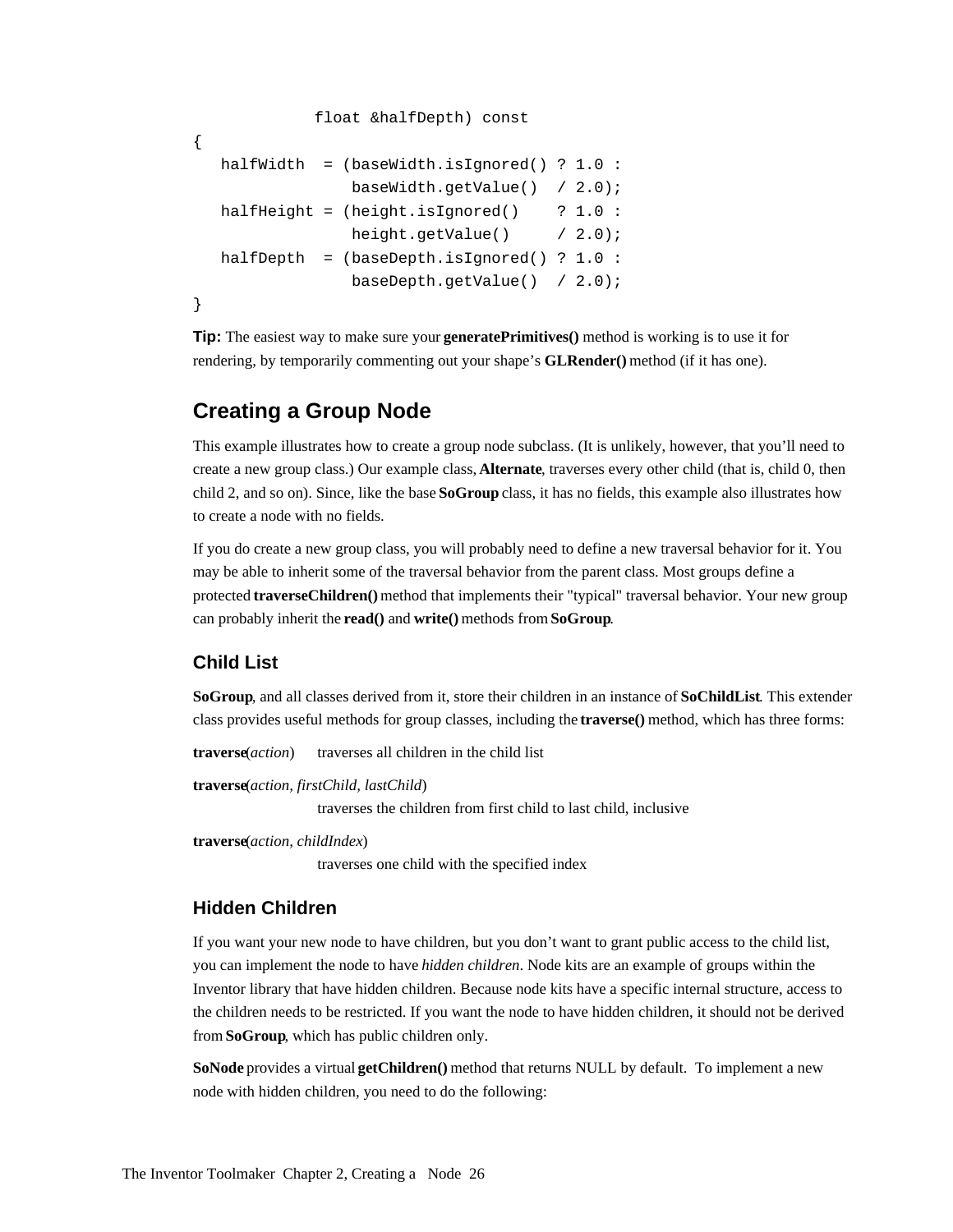- 1. Maintain an **SoChildList** for the node. This list can be a hierarchy of nodes.
- 2. Implement a **getChildren()** method that returns a pointer to the child list. **(SoPath** uses **getChildren()** to maintain paths.)

### **Using the Path Code**

Recall that an action can be applied to a node, a single path, or a path list. Before a group can traverse its children, it needs to know what the action has been applied to. The **getPathCode()** method of **SoAction** returns an enumerated value that indicates whether the action is being applied to a path and, if so, where this group node is in relation to the path or paths. The values returned by **getPathCode()** are as follows:

| NO PATH           | the action is not being applied to a path (that is, the action is applied to a node)                                                      |
|-------------------|-------------------------------------------------------------------------------------------------------------------------------------------|
| <b>BELOW PATH</b> | this node is at or below the last node in the path chain                                                                                  |
| OFF PATH          | this node is not on the path chain (the node is to the left of the path; it needs to be<br>traversed if it affects the nodes in the path) |
| IN PATH           | the node is in the chain of the path (but is not the last node)                                                                           |

Figure 2ÿ1 shows five group nodes. Assume the render action is being applied to the path shown. Groups A and C are considered IN\_PATH. Group B is OFF\_PATH, and Groups D and E are BELOW\_PATH.

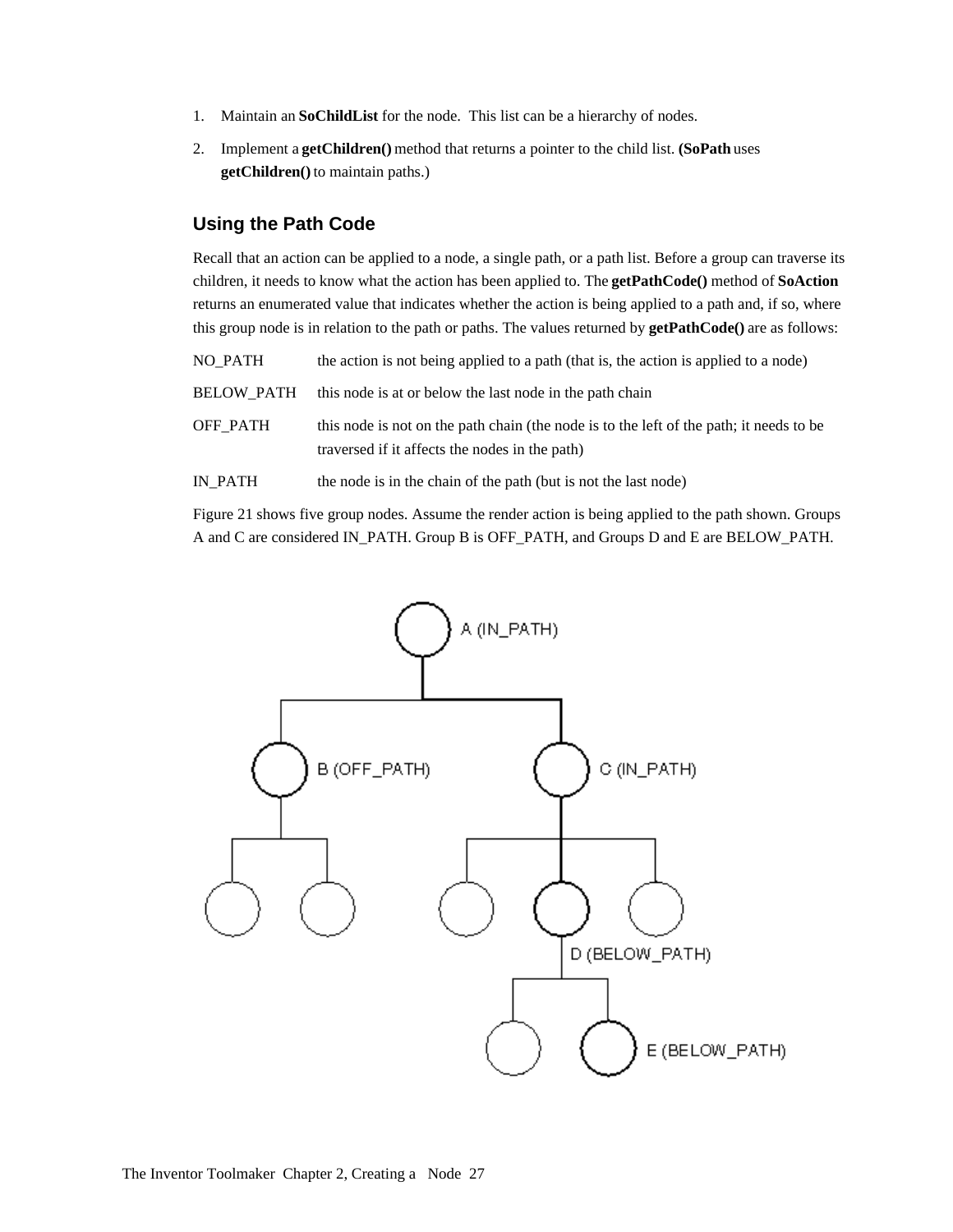#### **Figure 2ÿ1** Using the Path Code for Groups

For **SoGroup**, if the group's path code is NO\_PATH, BELOW\_PATH, or OFF\_PATH, it traverses all of its children. (Even if a node is OFF\_PATH, you need to traverse it because it affects the nodes in the path to its right. Note, though, that if an **SoSeparator** is OFF\_PATH, you do not need to traverse it because it will not have any effect on the path.) If a node is IN\_PATH, you may not need to traverse all children in the group, since children to the right of the action path do not affect the nodes in the path. In this case, **getPathCode()** returns the indices of the children that need to be traversed. The **traverseChildren()** method for **SoGroup** looks like this:

```
void
SoGroup::traverseChildren(SoAction *action)
{
   int numIndices;
    const int *indices;
    if (actionÿ>getPathCode(numIndices, indices) 
        == SoAction::IN_PATH) 
       children.traverse(action, 0, indices[numIndices \ddot{y} 1]);
            // traverse all children up to and including the last
            // child to traverse
    else
       children.traverse(action); // traverse all children
}
```
The GL render, callback, handle event, pick, and search methods for **SoGroup** all use **traverseChildren()** . The write method for **SoGroup**, which can be inherited by most subclasses, tests each node in the group before writing it out. The get matrix method does not use **traverseChildren()** because it doesn't need to traverse as much. If the path code for a group is NO\_PATH or BELOW\_PATH, it does not traverse the children. Here is the code for **SoGroup::getMatrix()**:

```
void
SoGroup::getMatrix(SoGetMatrixAction *action)
{
   int numIndices;
    const int *indices;
    switch (actionÿ>getPathCode(numIndices, indices)) {
       case SoAction::NO_PATH:
       case SoAction::BELOW_PATH:
          break;
       case SoAction::IN_PATH:
         children.traverse(action, 0, indices[numIndices \ddot{y} 1]);
          break;
```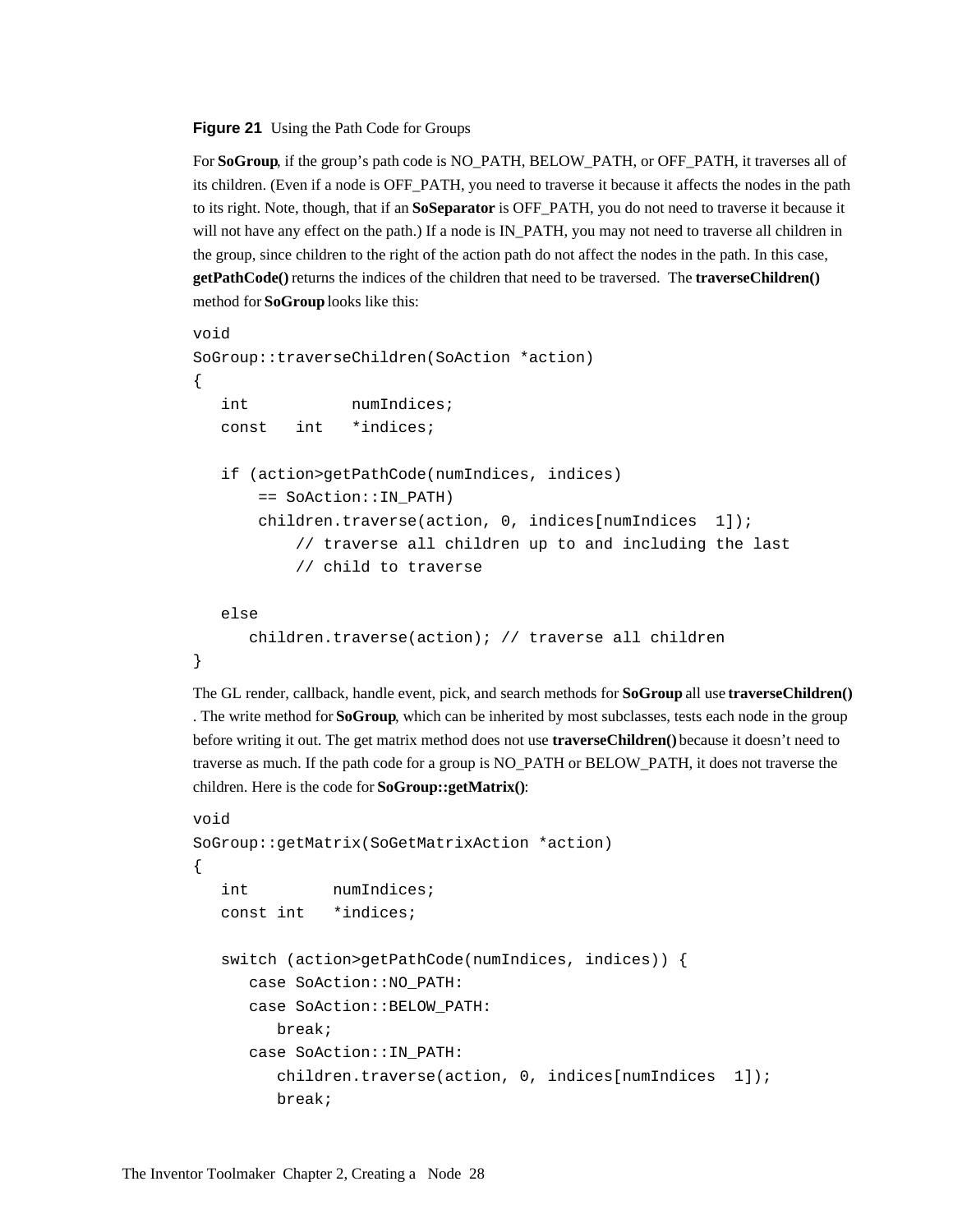```
 case SoAction::OFF_PATH:
          children.traverse(action);
          break;
       }
}
```
 If a node is IN\_PATH, the **getMatrix()** method traverses all the children in the group up to and including the last child in the action path (but not the children to the right of the path). If a node is OFF\_PATH, the **getMatrix()** method traverses all the children in the group, since they can affect what is in the path.

### **What Happens If an Action Is Terminated?**

Some actions, such as the GL render, handle event, and search actions, can terminate prematurely—for example, when the node to search for has been found. The **SoAction** class has a flag that indicates whether the action has terminated. The **SoChildList** class checks this flag automatically, so this termination is built into the **SoChildList::traverse()** methods, and the group traversal methods do not need to check the flag.

The new **Alternate** class can inherit the read and write methods from **SoGroup**. We just have to define the traversal behavior for the other actions. Most of the other actions can be handled by the **traverseChildren()** method.

### **Alternate Node**

The class header for the **Alternate** node is shown in Example 2ÿ5.

#### **Example 2ÿ5** Alternate.h

```
#include <Inventor/nodes/SoGroup.h>
// SoGroup.h includes SoSubNode.h; no need to include it again.
class Alternate : public SoGroup {
    SO_NODE_HEADER(Alternate);
 public:
    // Initializes this class.
   static void initClass();
    // Default constructor
    Alternate();
   // Constructor that takes approximate number of children as
    // a hint
   Alternate::Alternate(int numChildren);
 protected:
```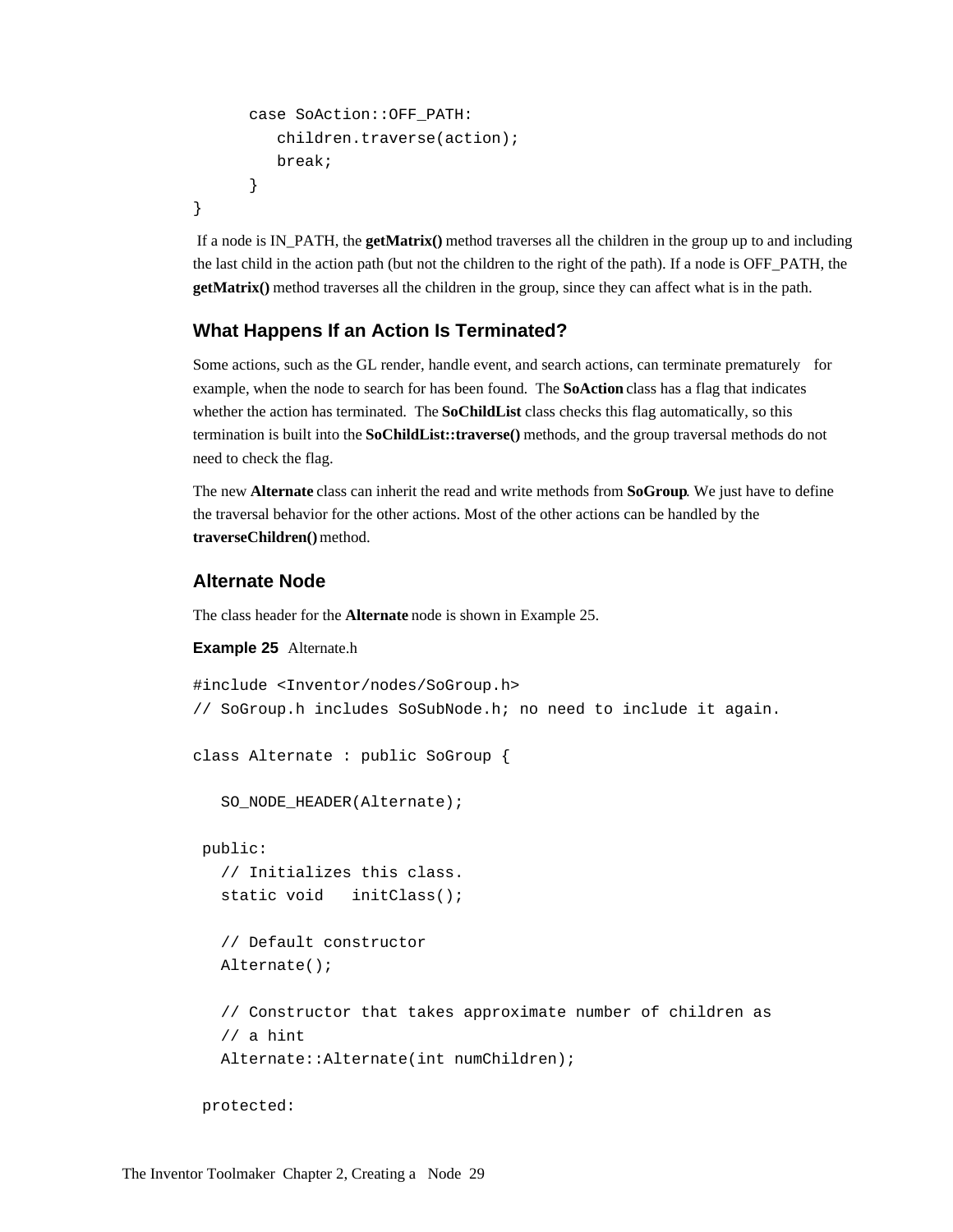```
 // Generic traversal of children for any action.
   virtual void doAction(SoAction *action);
   // These implement supported actions.
   virtual void getBoundingBox(SoGetBoundingBoxAction *action);
   virtual void GLRender(SoGLRenderAction *action);
   virtual void handleEvent(SoHandleEventAction *action);
   virtual void pick(SoPickAction *action);
   virtual void getMatrix(SoGetMatrixAction *action);
   virtual void search(SoSearchAction *action);
 private:
   // Destructor
```

```
 virtual ~Alternate();
};
```
The **Alternate** class source code is shown in Example 2ÿ6.

### **Example 2ÿ6** Alternate.c++

```
#include <Inventor/misc/SoChildList.h>
#include <Inventor/actions/SoGLRenderAction.h>
#include <Inventor/actions/SoGetBoundingBoxAction.h>
#include <Inventor/actions/SoGetMatrixAction.h>
#include <Inventor/actions/SoHandleEventAction.h>
#include <Inventor/actions/SoPickAction.h>
#include <Inventor/actions/SoSearchAction.h>
#include "Alternate.h"
SO_NODE_SOURCE(Alternate);
// This initializes the Alternate class.
void
Alternate::initClass()
{
    // Initialize type id variables
    SO_NODE_INIT_CLASS(Alternate, SoGroup, "Group"); 
}
// Constructor
Alternate::Alternate()
{
    SO_NODE_CONSTRUCTOR(Alternate);
}
```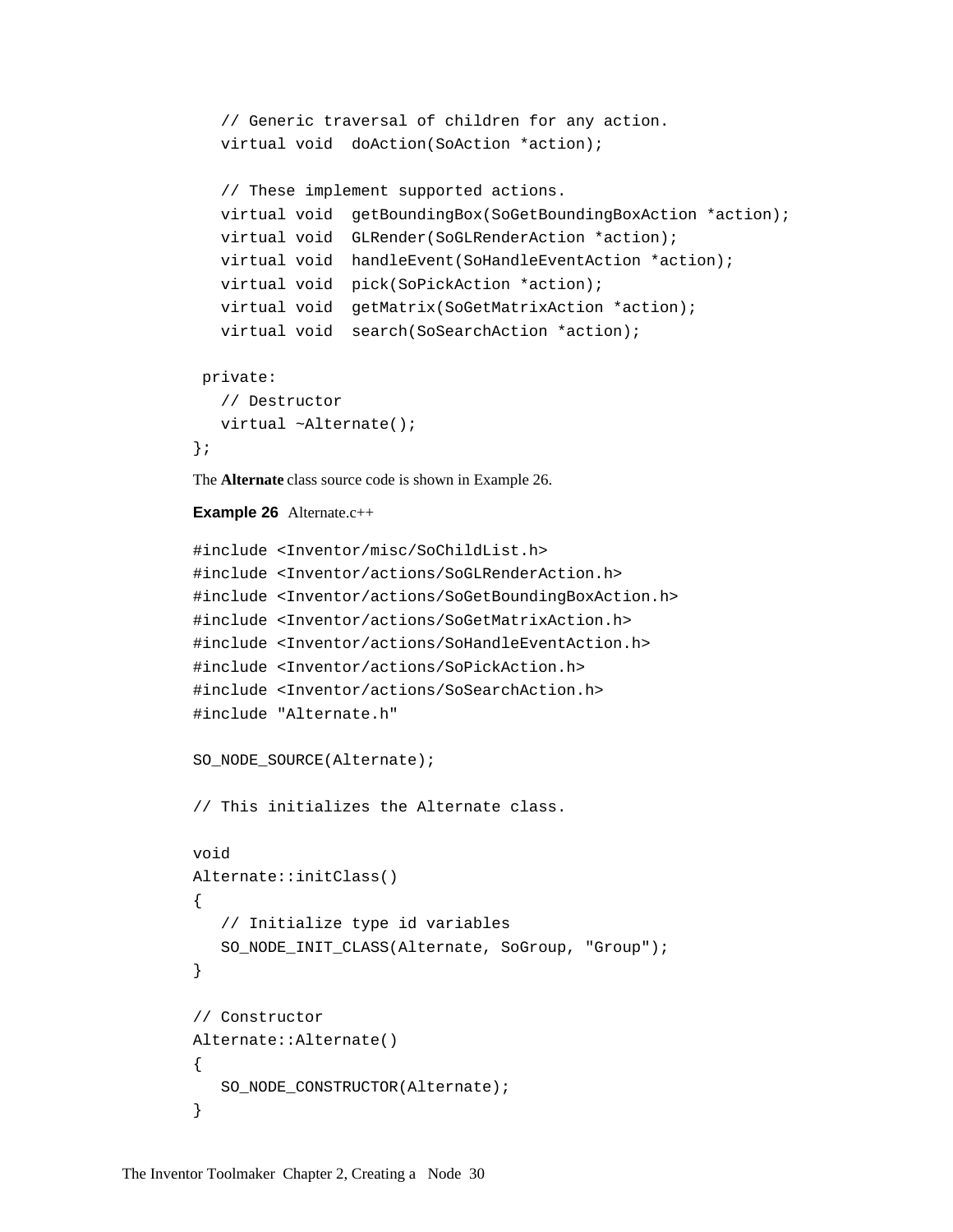```
// Constructor that takes approximate number of children.
Alternate::Alternate(int numChildren) : SoGroup(numChildren)
{
    SO_NODE_CONSTRUCTOR(Alternate);
}
// Destructor
Alternate::~Alternate()
{
}
// Each of these implements an action by calling the standard
// traversal method. Note that (as in the Glow node source) we 
// prefix the call to doAction() with the name of the class, to 
// avoid problems with derived classes.
void
Alternate::getBoundingBox(SoGetBoundingBoxAction *action)
{
    Alternate::doAction(action);
}
void
Alternate::GLRender(SoGLRenderAction *action)
{
   Alternate::doAction(action);
}
void
Alternate::handleEvent(SoHandleEventAction *action)
{
   Alternate::doAction(action);
}
void
Alternate::pick(SoPickAction *action)
{
    Alternate::doAction(action);
}
// This implements the traversal for the SoGetMatrixAction,
```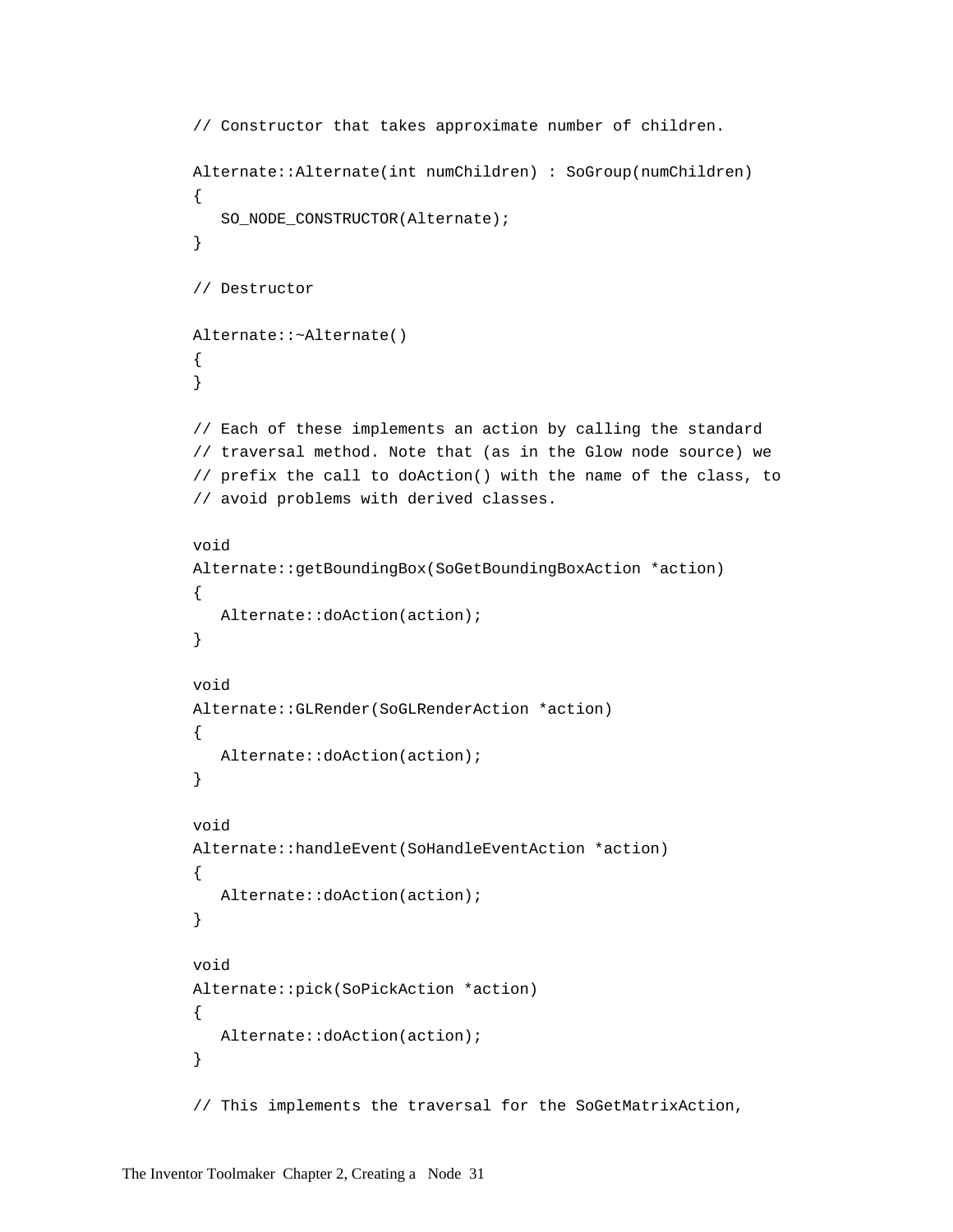```
// which is handled a little differently: it does not traverse
// below the root node or tail of the path it is applied to.
// Therefore, we need to compute the matrix only if this group
// is in the middle of the current path chain or is off the path
// chain (since the only way this could be true is if the group
// is under a group that affects the chain).
void
Alternate::getMatrix(SoGetMatrixAction *action)
{
    int numIndices;
    const int *indices;
    // Use SoAction::getPathCode() to determine where this group
    // is in relation to the path being applied to (if any).
    switch (actionÿ>getPathCode(numIndices, indices)) {
     case SoAction::NO_PATH:
     case SoAction::BELOW_PATH:
      // If there's no path, or we're off the end, do nothing.
     break;
     case SoAction::OFF_PATH:
     case SoAction::IN_PATH:
      // If we are in the path chain or we affect nodes in the
      // path chain, traverse the children.
      Alternate::doAction(action);
      break;
    }
}
// This implements the traversal for the SoSearchAction, which
// is also a little different. The search action is set to
// either traverse all nodes in the graph or just those that
// would be traversed during normal traversal. We need to check
// that flag before traversing our children.
void
Alternate::search(SoSearchAction *action)
{
    // If the action is searching everything, then traverse all
    // of our children as SoGroup would.
    if (actionÿ>isSearchingAll())
```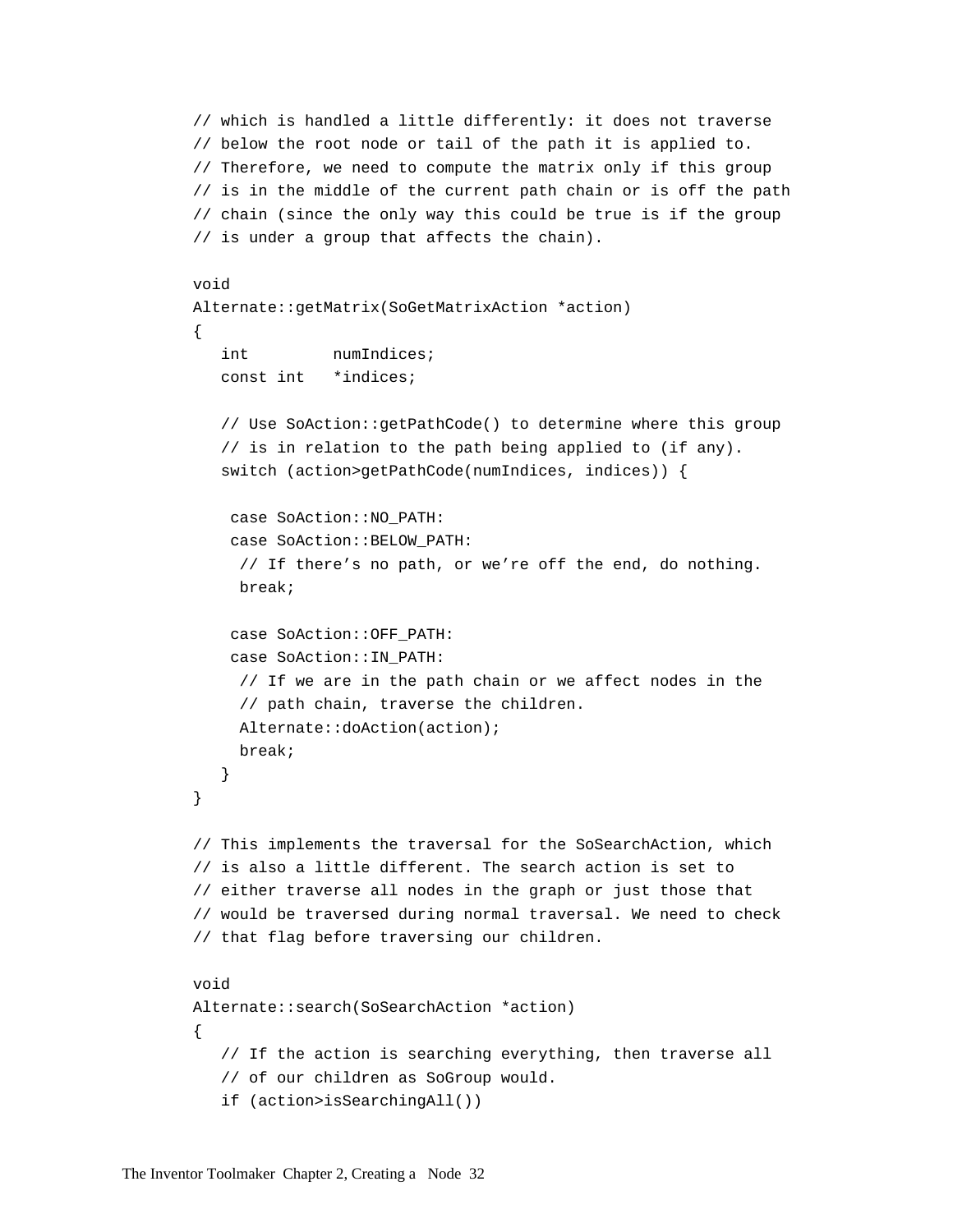```
 SoGroup::search(action);
    else {
      // First, make sure this node is found if we are searching
      // for Alternate (or group) nodes.
      SoNode::search(action);
      // Traverse the children in our usual way.
      Alternate::doAction(action);
    }
}
// This implements typical action traversal for an Alternate
// node, skipping every other child.
void
Alternate::doAction(SoAction *action)
{
   int numIndices;
    const int *indices;
    // This will be set to the index of the last (rightmost)
    // child to traverse.
    int lastChildIndex;
    // If this node is in a path, see which of our children are
    // in paths, and traverse up to and including the rightmost
    // of these nodes (the last one in the "indices" array).
    if (actionÿ>getPathCode(numIndices, indices) ==
       SoAction::IN_PATH)
     lastChildIndex = indices[numIndices ij 1];
    // Otherwise, consider all of the children.
    else
     lastChildren() \ddot{y} 1;
    // Now we are ready to traverse the children, skipping every
    // other one. For the SoGetBoundingBoxAction, however, we
    // have to do some extra work in between each pair of
    // children ÿ we have to make sure the center points get
    // averaged correctly.
    if (actionÿ>isOfType(
          SoGetBoundingBoxAction::getClassTypeId())) {
```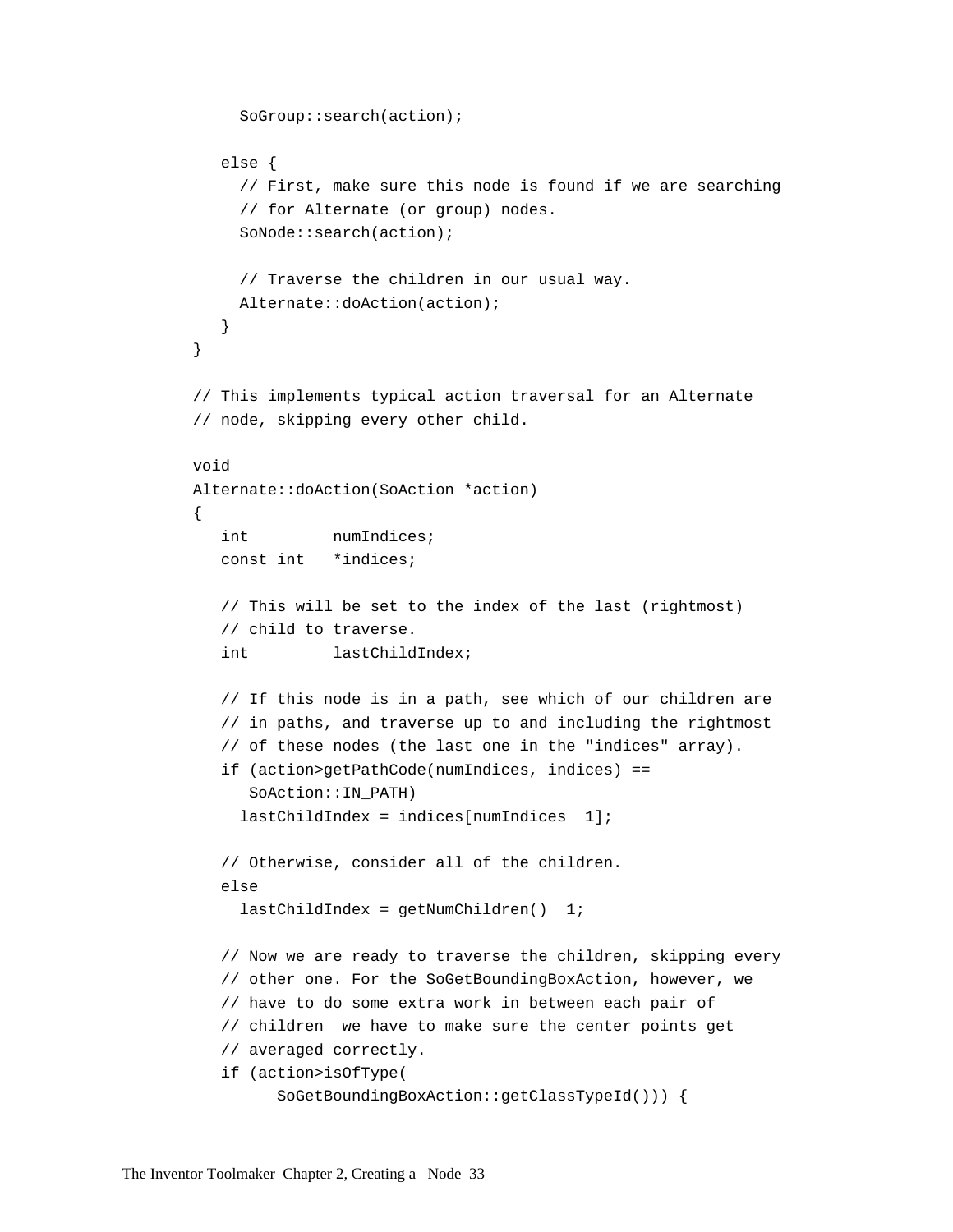```
 SoGetBoundingBoxAction *bba =
     (SoGetBoundingBoxAction *) action;
   SbVec3f totalCenter(0.0, 0.0, 0.0);
   int numCenters = 0;
  for (int i = 0; i <= lastChildIndex; i += 2) {
     childrenÿ>traverse(bba, i);
     // If the traversal set a center point in the action,
     // add it to the total and reset for the next child.
     if (bbaÿ>isCenterSet()) {
       totalCenter += bbaÿ>getCenter();
       numCenters++;
       bbaÿ>resetCenter();
     }
   }
   // Now, set the center to be the average. Since the
   // centers were already transformed, there's no need to
   // transform the average.
   if (numCenters != 0)
     bbaÿ>setCenter(totalCenter / numCenters, FALSE);
 }
 // For all other actions, just traverse every other child.
 else
  for (int i = 0; i \leq 1 astChildIndex; i \neq 2)
    childrenÿ>traverse(action, i);
```
### **Using New Node Classes**

}

Node classes you have created must be initialized in every application that uses them. Example  $2\ddot{y7}$  shows how this is done, using the **Glow**, **Pyramid**, and **Alternate** node classes defined in the previous examples. The program reads a file (newNodes.iv, shown in Example  $2\ddot{\phi}$ ) that has a scene graph containing instances of these nodes. It writes the scene graph to standard output and then opens an examiner viewer to display the graph.

You can see from this example that extender node classes should be initialized after standard classes, which are initialized by **SoDB::init()**. In this program, **SoDB::init()** is called by **SoXt::init()**. Also, base classes must be initialized before any classes derived from them, since the initialization macros for a node class refer to the parent class.

Notice in Example 2ÿ8 that the **Pyramid** and **Glow** nodes, because they are not built into the Inventor library, write out their field names and types. (The **Alternate** class has no fields.) See the discussion of the file format for new (unknown) nodes in *The Inventor Mentor*, Chapter 11.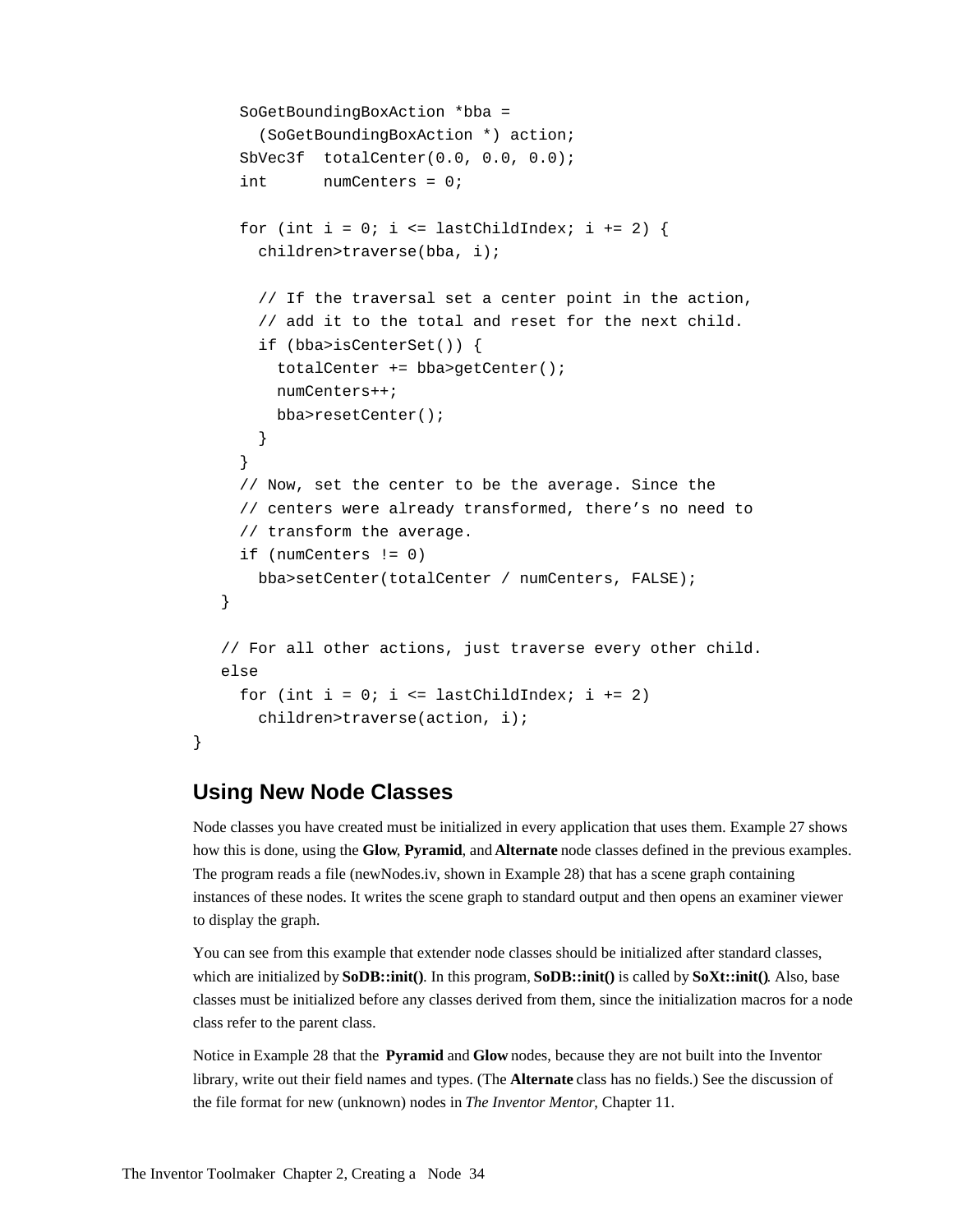The **isBuiltIn** flag is a protected variable in **SoFieldContainer**, from which **SoNode** is derived. If this flag is FALSE, field types are written out along with the field values. By default, this flag is FALSE, but all Inventor classes set it to TRUE. If you are building a toolkit that uses Inventor and want your new classes to appear the same as Inventor classes, be sure to set this flag to TRUE.

#### **Example 2ÿ7** NewNodes.c++

```
#include <Inventor/SoDB.h>
#include <Inventor/SoInput.h>
#include <Inventor/Xt/SoXt.h>
#include <Inventor/Xt/viewers/SoXtExaminerViewer.h>
#include <Inventor/actions/SoWriteAction.h>
#include <Inventor/nodes/SoSeparator.h>
// Header files for new node classes
#include "Glow.h"
#include "Pyramid.h"
#include "Alternate.h"
main(int, char **argv)
{
  SoInput myInput;
    SoSeparator *root;
    // Initialize Inventor and Xt
   Widget myWindow = Soxt::init(argv[0]);if (myWindow == NULL) exit(1); // Initialize the new node classes
    Glow::initClass();
    Pyramid::initClass();
    Alternate::initClass();
    if (! myInput.openFile("newNodes.iv")) {
      fprintf(stderr, "Can't open \"newNodes.iv\"\n");
      return 1;
    }
    root = SoDB::readAll(&myInput);
   if (root == NULL) {
      printf("File \"newNodes.iv\" contains bad data\n");
      return 2;
    }
```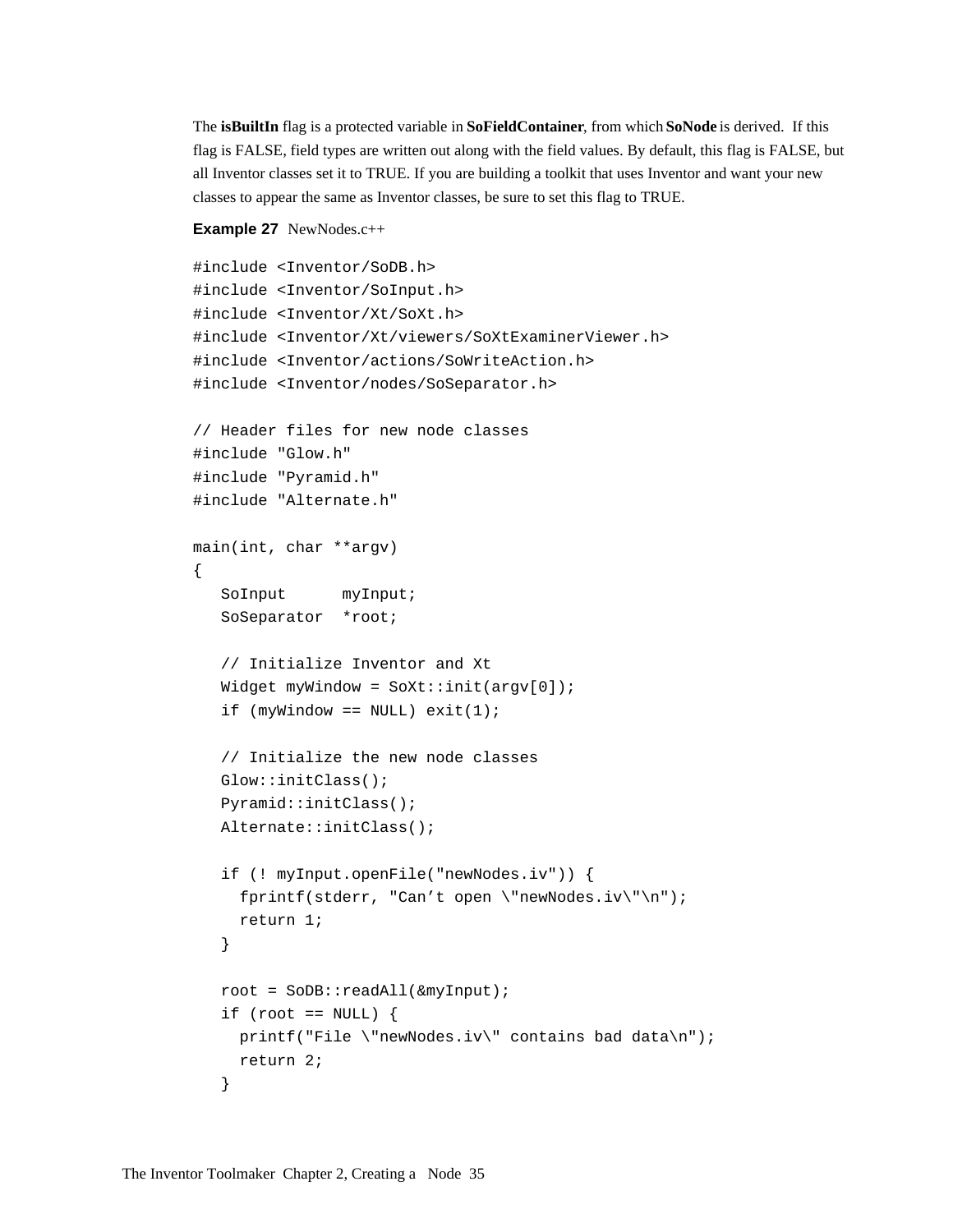```
 rootÿ>ref();
    // Write the graph to stdout
    SoWriteAction wa;
    wa.apply(root);
    // Render it
    SoXtExaminerViewer *myViewer =
      new SoXtExaminerViewer(myWindow);
    myViewerÿ>setSceneGraph(root);
    myViewerÿ>setTitle("NewNodes");
    myViewerÿ>show();
    myViewerÿ>viewAll();
    SoXt::show(myWindow);
    SoXt::mainLoop();
}
Example 2ÿ8 newNodes.iv
#Inventor V2.0 ascii
#
# Input file for "newNodes" example program
#
Separator {
    Separator {
      Transform {
        translation 0 ÿ1.1 0
      }
      Cube {
       width 10
      height .1
        depth 10
      }
    }
    Material {
     diffuseColor .3 .6 .9
      shininess .5
    }
```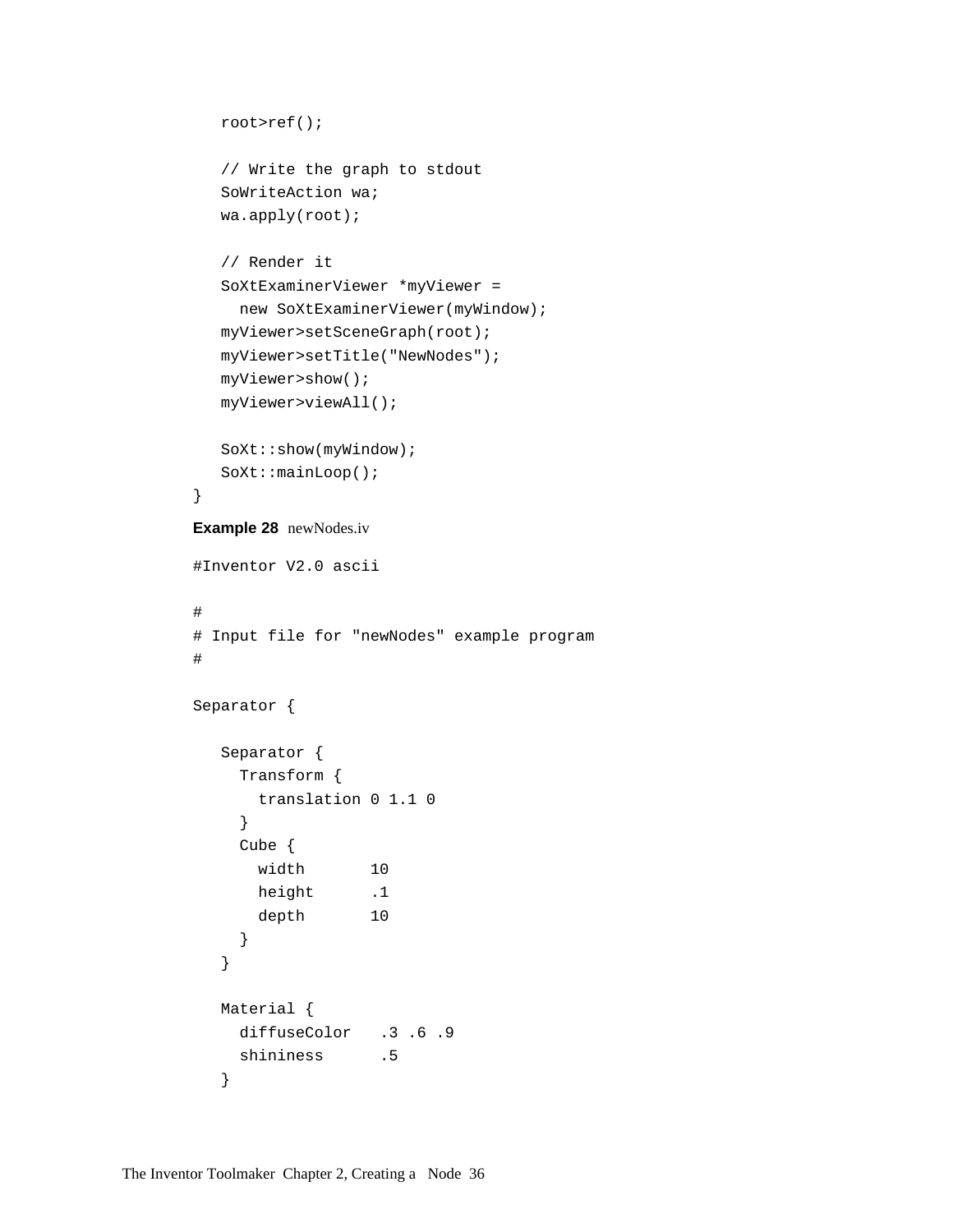```
 # Skip every other child
 Alternate {
   fields []
   Pyramid {
   fields [SFBitMask parts,
                    SFFloat baseWidth,
                    SFFloat baseDepth,
                    SFFloat height ]
   }
  Cube {} # This child is skipped
   Separator {
    Glow {
     fields [SFColor color,
                  SFFloat brightness ]
      brightness .6
      color 1 .3 .3
     }
    Transform {
      translation 3 .6 0
     }
    Pyramid {
     fields [SFBitMask parts,
                   SFFloat baseWidth,
                   SFFloat baseDepth,
                   SFFloat height ]
      height 3.2
    }
   }
  Sphere {} # This child is skipped
 }
```
# **Creating an Abstract Node Class**

Creating an abstract node class is slightly different from creating a nonabstract one. Examples of abstract node classes are **SoCamera**, **SoLight**, and **SoShape**.

First, abstract classes should use the ABSTRACT versions of the macros described in SoSubNode.h. For example, the **SoLight** class makes this call in its **initClass()** method:

SO\_NODE\_INIT\_ABSTRACT\_CLASS(SoLight, "Light", SoNode);

}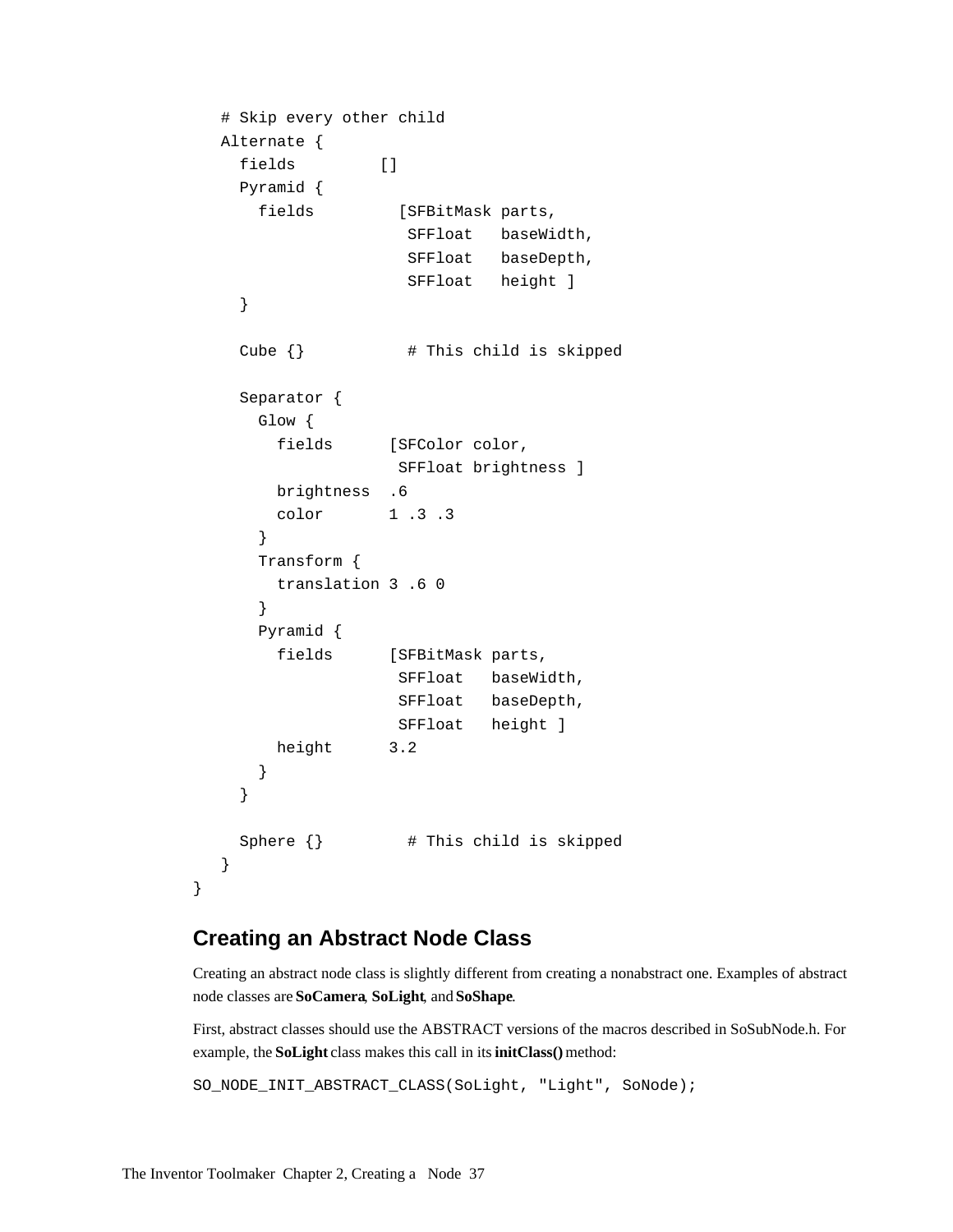Second, the constructor for an abstract class should be protected, meaning that it is impossible to create an instance of it.

# **The copy() Method**

The **copy()** method defined for **SoNode** creates a copy of an instance of a node. If your node has no data other than fields and public children, then the **copy()** methods defined for **SoNode** and **SoGroup** should suffice.

However, if you have extra instance data in your node that needs to be copied, you will have to override the copy method. For example, if our **Pyramid** node class defined earlier contained a private integer member variable called **count** (for some private reason), the **copy()** method would look like this:

```
SoNode *
Pyramid::copy(SbBool copyConnections) const
{
    // Use the standard version of the copy method to create a
    // copy of this instance, including its field data
    Pyramid *newPyramid = (Pyramid *)
                           SoNode::copy(copyConnections);
    // Copy the "count" field explicitly
   newPyramidÿ>count = count;
    return newPyramid;
}
```
# **The affectsState() Method**

The **affectsState()** method on **SoNode** indicates whether a node has a net effect on the state. (For example, **SoSeparator** changes the state, but it restores the state, so there's no net effect.) The default value for this method is TRUE, but some node classes such as **SoSeparator**, **SoShape**, **SoArray**, and **SoMultipleCopy** define it to be FALSE. When you define a new node class, you may need to redefine its **affectsState()** method if it differs from that of the parent class.

## **Uncacheable Nodes**

You may create a new node whose effects should not be cached during rendering or boundingy box computation. For example, the **SoCallback** node allows a user to change the effect of the callback function, such as drawing a cube instead of a sphere, without ever making an Inventor call.

Uncacheable nodes such as **SoCallback** should call

```
SoCacheElement::invalidate(state)
```
which aborts construction of the current cache. This call can be made during the render or bounding box action (the two actions that support caching). The **invalidate**() method also turns off auto $\ddot{\textbf{y}}$  aching on any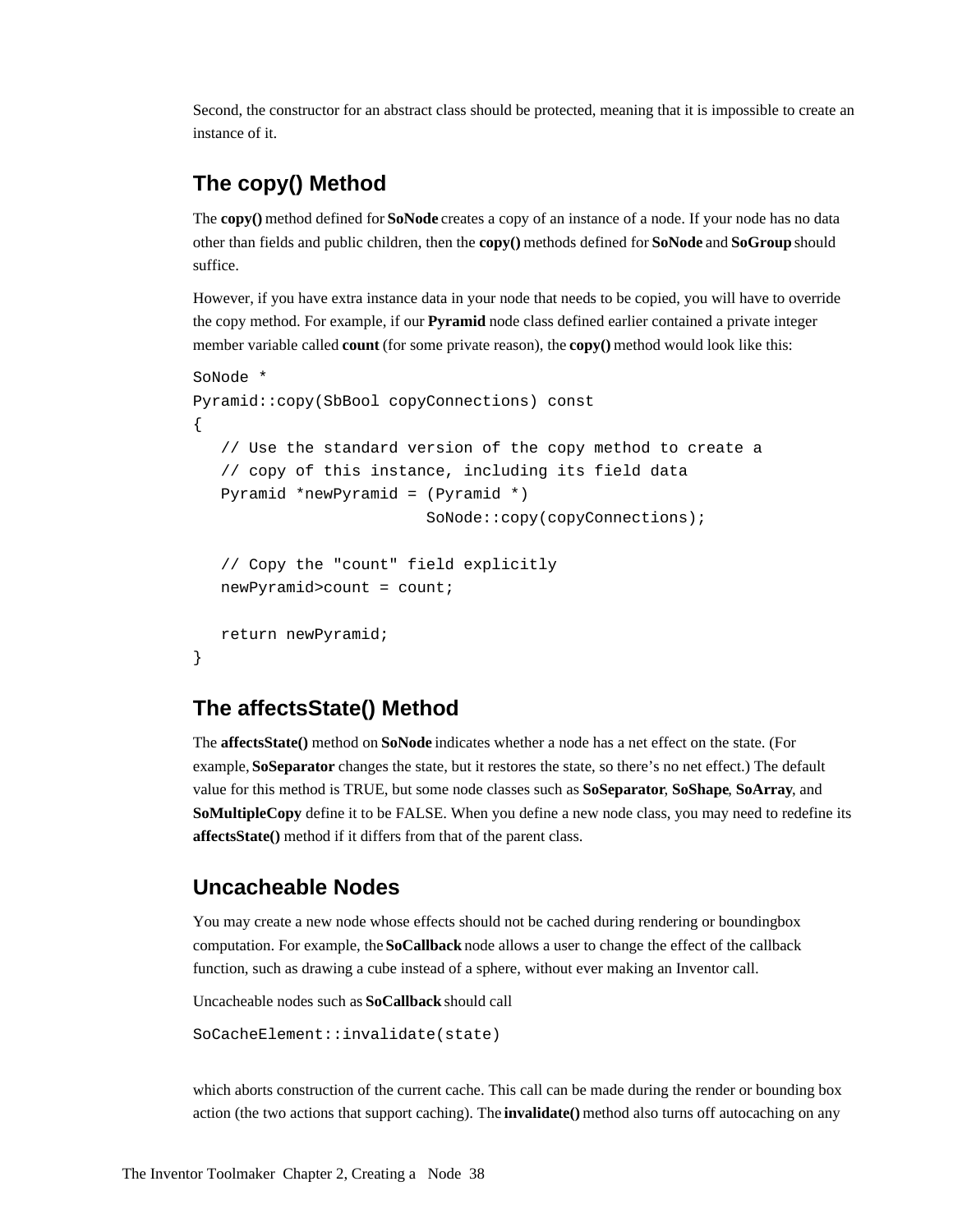**SoSeparator** nodes over the uncacheable node.

### **Creating an Alternate Representation**

When you create a new node, you probably also want to create an alternate representation for it that can be written to a file. For example, a good alternate representation for the **Glow** node would be an **SoMaterial** node with all fields ignored except for **emissiveColor**. The alternate representation is in the form of a field called **alternateRep**, of type **SoSFNode**. If your node is later read into an Inventor application that is not linked with this new node, Inventor will be able to render the node using this alternate representation even though the node has not been initialized with the database. (See Chapter 11 in *The Inventor Mentor* on reading in extender nodes and engines.)

Within your program, when a change is made to the original node, you may want the alternate representation to change as well. In this case, override the **write()** method on **SoNode** to update the alternate representation, and then have it call the **write()** method of the base class.

## **Generating Default Normals**

If you define your own vertexÿbased shape class and the parent class does not generate default normals, you need to generate default normals for rendering with the Phong lighting model and for generating primitives. **SoVertexShape** provides the **generateDefaultNormals()** method, which you can override for use when normal binding is DEFAULT. Although the specifics depend on the shape itself, **SoNormalBundle** provides methods to facilitate this process.

**Tip:** If you define a node class that creates a node sensor attached to itself or a field sensor attached to one of its fields, you'll need to redefine **readInstance()** so that the sensor doesn't fire when the node is read from a file. Your **readInstance()** method needs to detach the sensor, call the **readInstance()** method of the parent class, and then reattach the sensor. Node kits provide the **setUpConnections()** method to make and break these connections (see Chapter 7).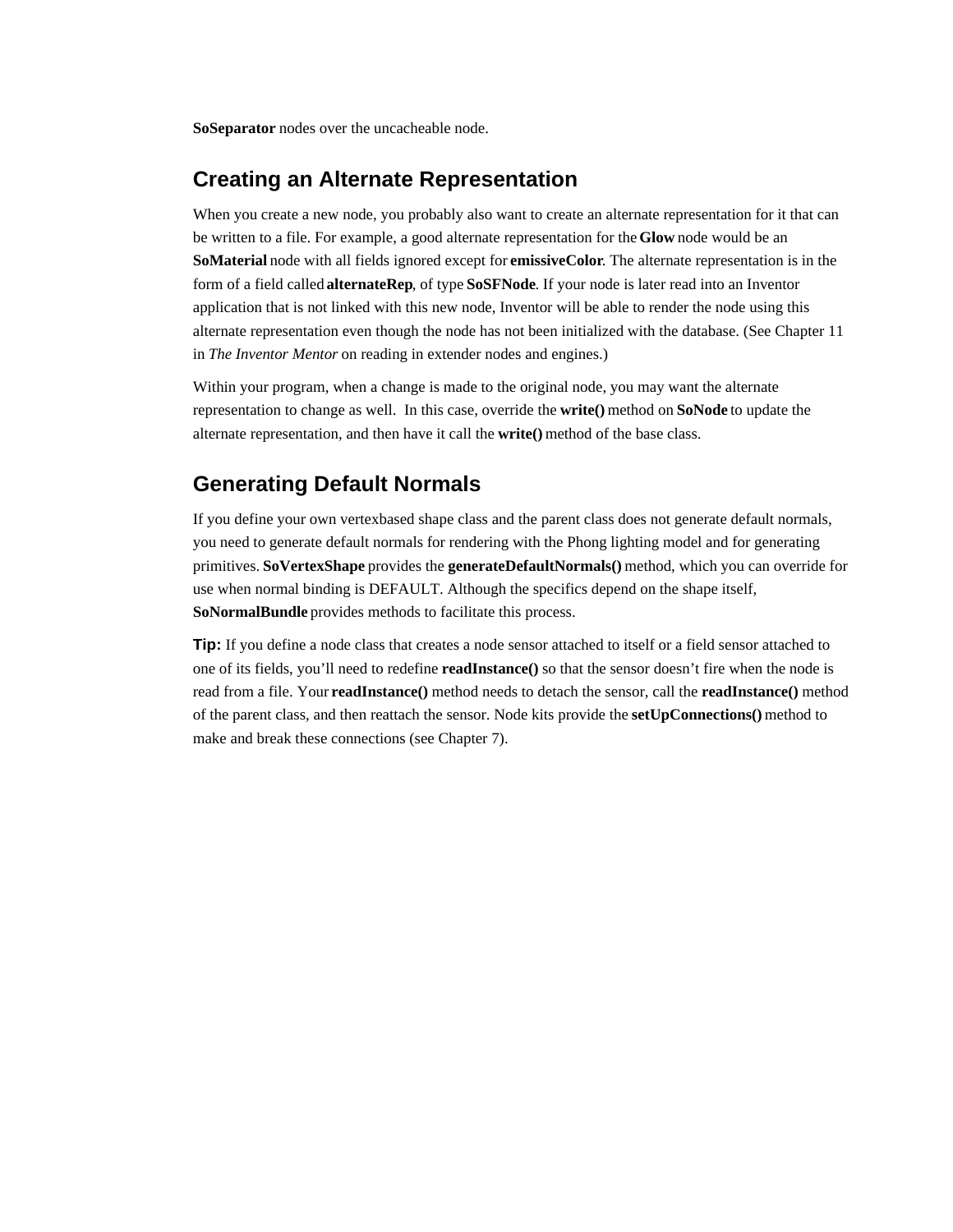# **Chapter 3 Creating a Field**

If the set of field classes supported by Inventor does not suit your needs when defining a node or engine class, you may have to create your own field subclass. This chapter describes creating single walue and multipleÿvalue fields. If you create a new field and you need automatic type conversion so that it can be connected to a field of a different type, you can build an engine that is a subclass of **SoFieldConverter**. Creating new field converters is explained in Chapter 6.

The chapter examples show creating two field classes:

- A singleÿvalue field called **SFDouble**
- A multipleÿvalue field called **MFDouble**

### **Overview**

The file SoSubField.h contains the macros for defining new field classes. If you do create a field class, you will probably need to use only a few of these macros. The more commonly used ones are documented in this chapter.

Creating a new field requires these steps:

- 1. Select a name for the new field class, determine whether it is derived from **SoSField** or **SoMField** (or a subclass), and determine the type of the field value (for example, **float**, **SbVec3f**).
- 2. Define an **initClass**() method to initialize type information. This step is required for both singleÿvalue and multipleÿvalue fields (see "Initializing the Field Class").
- 3. Implement the reading and writing methods for the field.
	- a. For singleÿvalue fields, implement **readValue()** and **writeValue()** methods (see "Creating a SingleÿValue Field").
	- b. For multipleÿvalue fields, implement **read1Value()** and

**write1Value()** methods. You may also want to implement a

**getNumValuesPerLine()** method for a multipleÿvalue field. This method is used by the ASCII file format and tells how many values fit on one line when the field is written out

(see "Creating a MultipleWalue Field").

4. If it is useful, you can optionally define other methods for setting and accessing values in the field. For example, **SoSFVec3f** allows you to set the value from three floats or from an array of three floats, and so on.

# **Initializing the Field Class**

The **initClass()** method in the source file sets up runtime type information for the field class. For singleÿvalue fields, use the SO\_SFIELD\_INIT() macro. For multipleÿvalue fields, use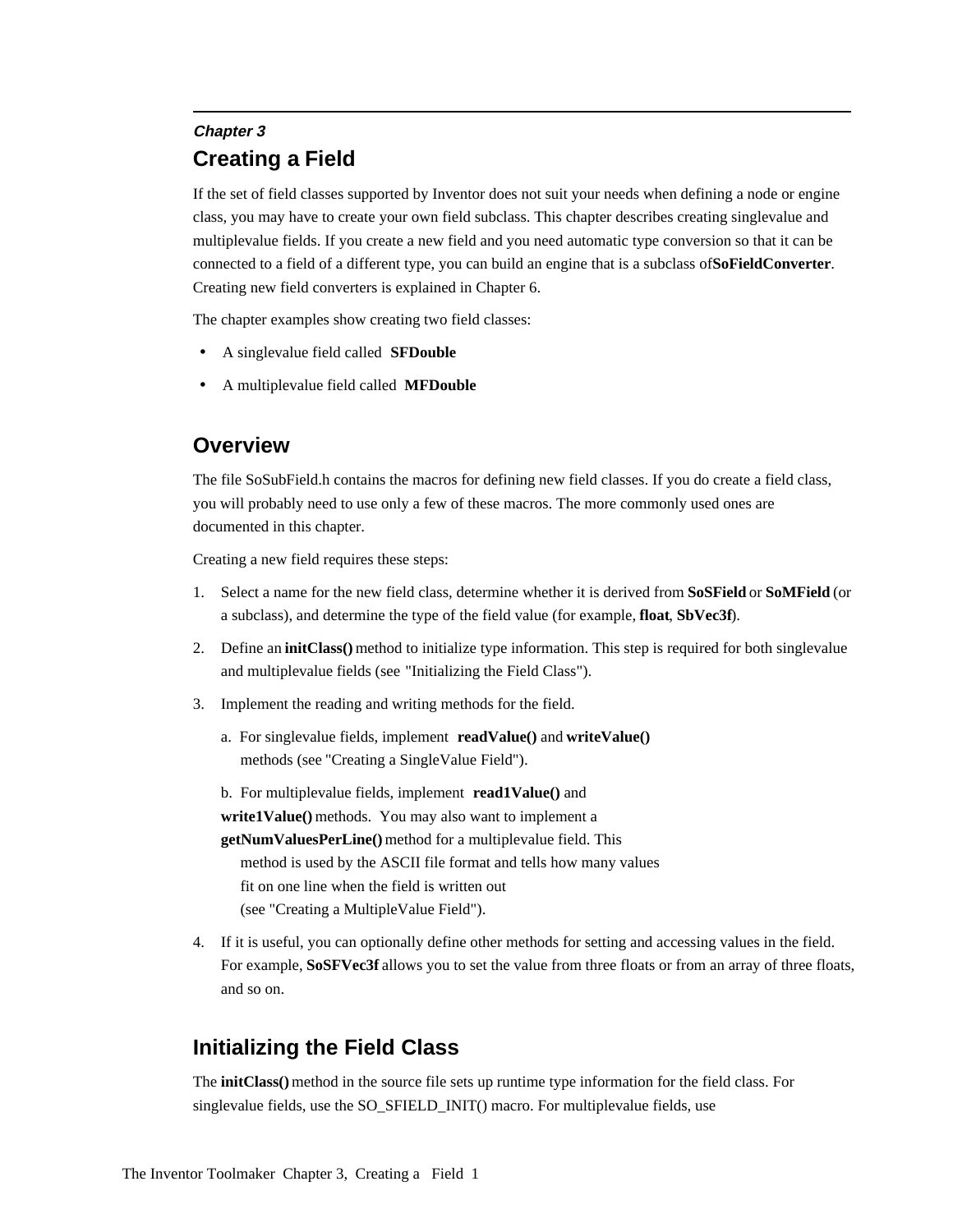SO\_MFIELD\_INIT(). See Chapter 1 for a brief description of runtime typeÿchecking in Open Inventor.

### **Creating a SingleÿValue Field**

This section shows how to create a singleÿvalue field class, **SFDouble**, that contains a doubleÿprecision real number.

The header file for this class uses the SO\_SFIELD\_HEADER() macro to declare all required member variables and functions for a singleÿvalue field. This macro declares the methods and variables for field classes that are derived from **SoSField**. The first argument to the macro is the name of the new field. The second argument is the type of the value stored in the field, and the third is the type that can be passed to or returned from a function. For **double**, a primitive type, these two arguments are identical. For more

complicated field types, this last type is typically a reference to the field value; for example,

const SbVec3f &

for a field holding an **SbVec3f**.

If your new field class is derived from another singleÿvalue field (rather than from an abstract class), use the SO\_SFIELD\_DERIVED\_HEADER() macro.

Example 3ÿ1 shows the header file for the **SFDouble** class.

#### **Example 3ÿ1** SFDouble.h

```
#include <Inventor/fields/SoSubField.h>
class SFDouble : public SoSField {
    // Declares all required member variables and functions for a
    // singleÿvalue field
    SO_SFIELD_HEADER(SFDouble, double, double);
 public:
    // Initializes field class, setting up runtime type info
   static void initClass();
};
```
The source file for the **SFDouble** field class uses the SO\_SFIELD\_SOURCE() macro to define all required member variables and functions for the single walue field. It uses the SO\_SFIELD\_INIT() macro to initialize the field class and set up runtime type information.

SO\_SFIELD\_SOURCE() defines all methods that are declared in SO\_SFIELD\_HEADER(). SO\_SFIELD\_DERIVED\_SOURCE() defines all methods that are declared in SO\_SFIELD\_DERIVED\_HEADER(). (Even if you did not use the standard macros in your class header because you wanted to implement methods differently, you may still be able to use these macros in your source file. See SoSubField.h for details.)

Two methods for reading and writing the new field are also included. The **SoInput** class defines several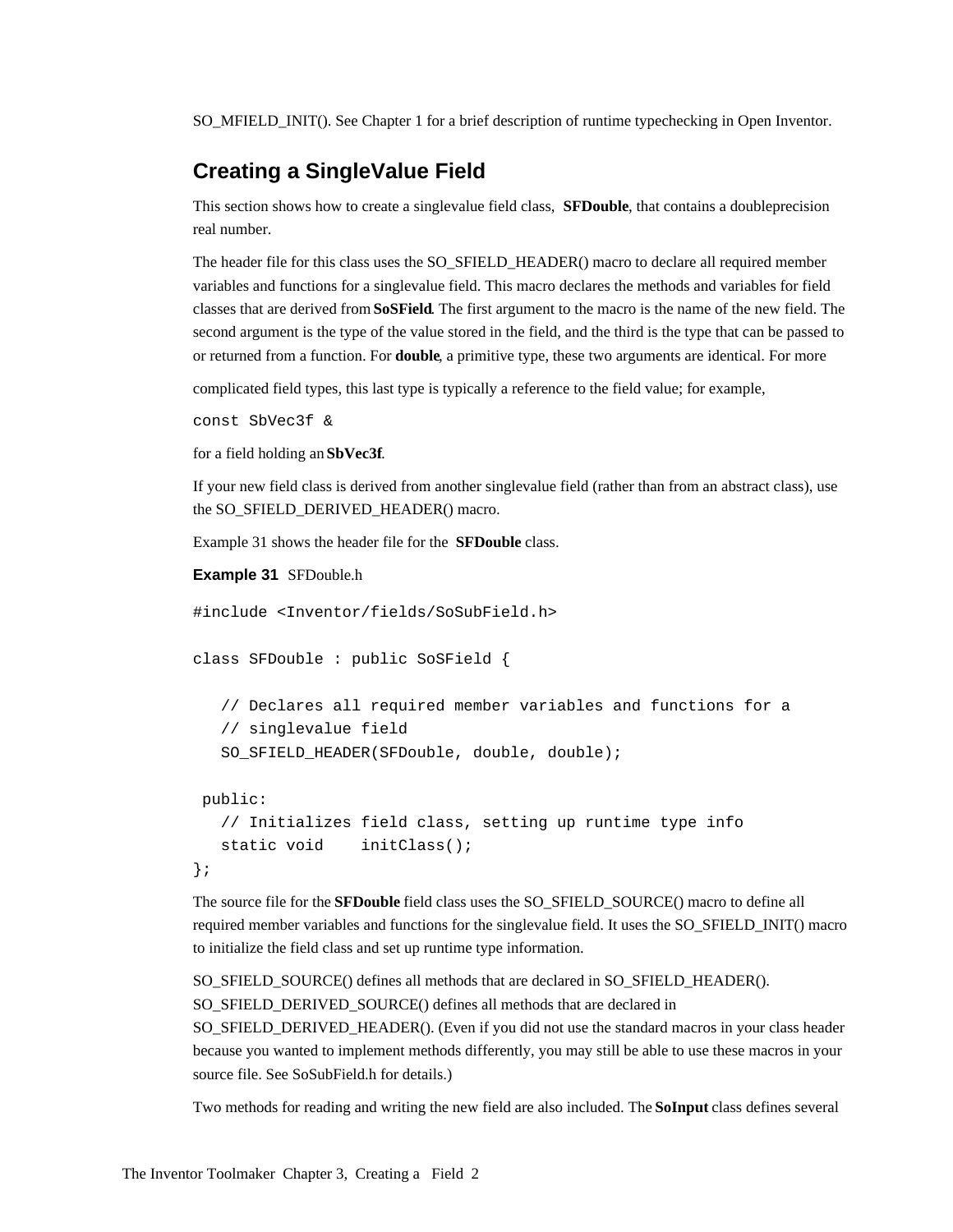**read()** methods that read a primitive type from the current input. One of these methods reads a number of type **double**, so we can use that method here to read into the **value** member variable defined in SO\_SFIELD\_HEADER(). The **read()** methods return FALSE on error, which is just what we want. Similarly, the **SoOutput** class has several **write()** methods. The new class uses the one that writes out a **double**.

Example 3ÿ2 shows the source file for the **SFDouble** class.

#### **Example 3ÿ2** SFDouble.c++

```
#include "SFDouble.h"
// Defines all required member variables and functions for a
// singleÿvalue field
SO_SFIELD_SOURCE(SFDouble, double, double);
// Initializes the class, setting up runtime type info.
void
SFDouble::initClass()
{
    // This macro takes the name of the class and the name of the
    // parent class
    SO_SFIELD_INIT_CLASS(SFDouble, SoSField);
}
// This reads the value of a doubleÿprecision field from a
// file. It returns FALSE if the value could not be read
// successfully.
SbBool
SFDouble::readValue(SoInput *in)
{
    // Read a double from the input
   return inÿ>read(value);
}
// This writes the value of a doubleÿprecision field to a
// file.
void
SFDouble::writeValue(SoOutput *out) const
```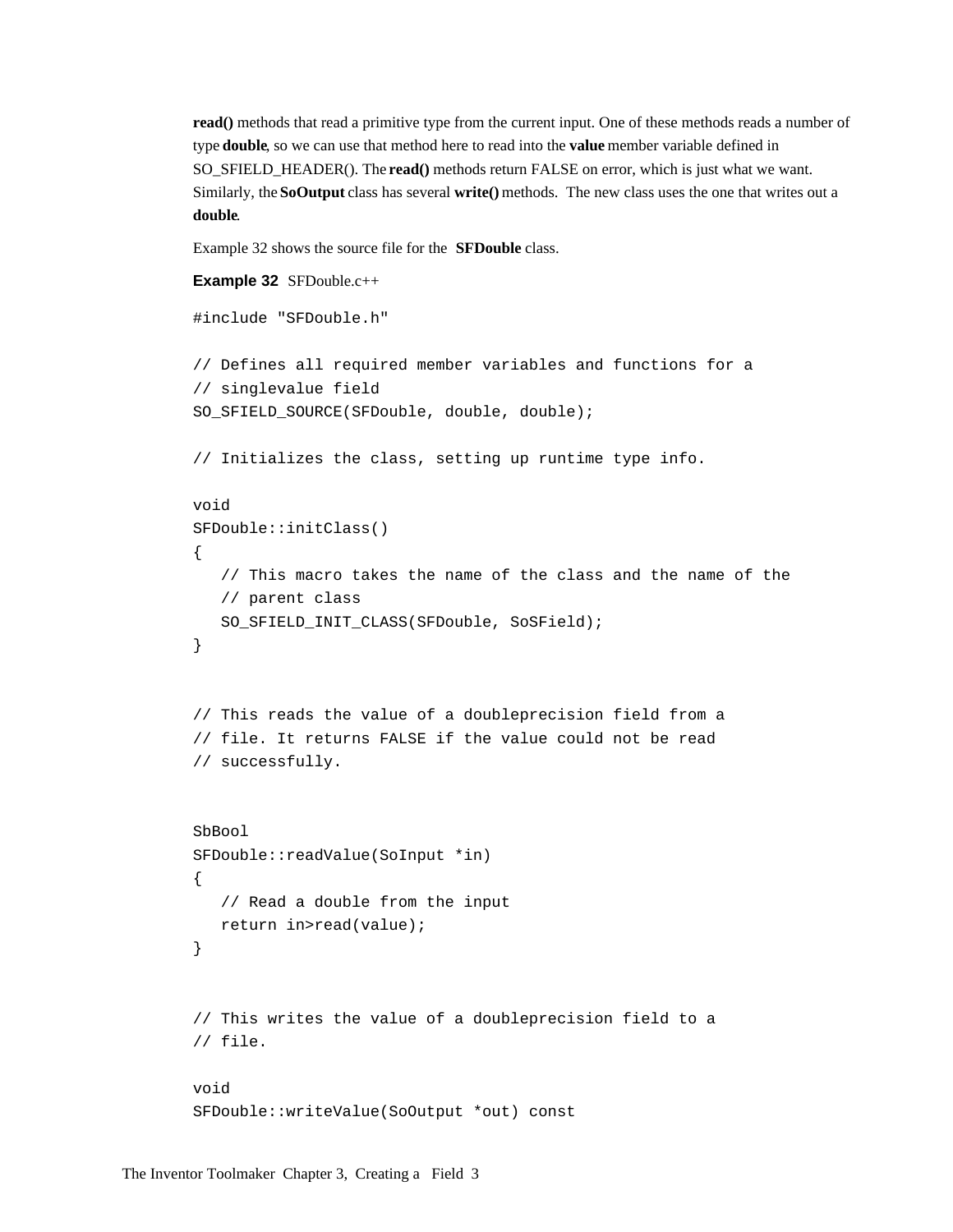```
{
    // Write a double
    outÿ>write(value);
}
```
For more complex fieldÿvalue types, you must be careful when writing values; you have to see if the output format is binary before writing spaces or other ASCII formatting. For example, the method to write the value of an **SoSFVec3f** field looks like this:

```
void
SoSFVec3f::writeValue(SoOutput *out) const
{
    // Write first component of vector
    outÿ>write(value[0]);
    // If not writing binary format, output a space between
    // values
    if (! outÿ>isBinary())
       outÿ>write(' ');
    // Repeat for other components of vector
    outÿ>write(value[1]);
    if (! outÿ>isBinary())
       outÿ>write(' ');
    outÿ>write(value[2]);
}
```
# **Creating a MultipleÿValue Field**

This section shows how to create a multipleÿvalue field class, **MFDouble**, that contains any number of doubleÿprecision real numbers.

Example 3 $\ddot{\phi}$  shows the header file for the **MFDouble** class. It uses the SO\_MFIELD\_HEADER() macro, which is typically the only macro you need to use in an **SoMField** subclass header, unless you wish to change value handling or construction/destruction.

Use the SO\_MFIELD\_DERIVED\_HEADER() macro to declare the methods and variables for fields that are derived from other multiple yalue fields (rather than from an abstract class).

### **Example 3ÿ3** MFDouble.h

```
#include <Inventor/fields/SoSubField.h>
class MFDouble : public SoMField {
    // This macro is just like the one for singleÿvalue fields.
   SO_MFIELD_HEADER(MFDouble, double, double);
```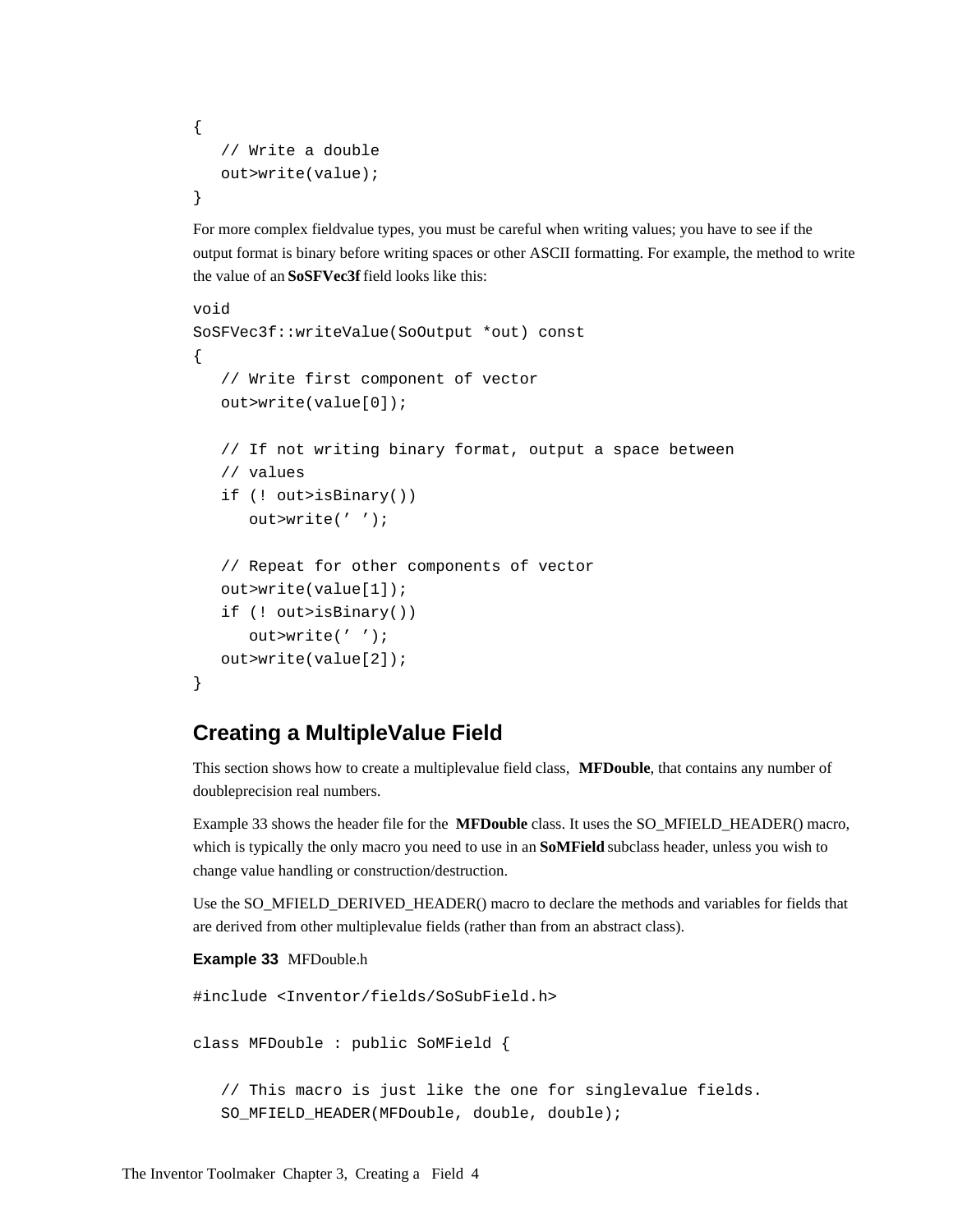```
 public:
    static void initClass();
 private:
    // This returns the number of ASCII values to write per
   // output line. It can be used to produce more compact
   // output files for fields containing small value types.
   virtual int getNumValuesPerLine() const;
};
```
The SO\_MFIELD\_SOURCE() macro defines all methods that are declared in SO\_MFIELD\_HEADER(). This macro includes several other macros that you may find useful even if you don't want to use all of them.

SO\_MFIELD\_SOURCE\_MALLOC(), used in Example 3ÿ4, is an alternate version of SO\_MFIELD\_SOURCE(). The difference is that this macro implements value storage management using **malloc()**, **realloc()**, and **free()**, while SO\_MFIELD\_SOURCE() uses the **new** and **delete** operators. While SO\_MFIELD\_SOURCE\_MALLOC() produces faster and more efficient code than the other source macro, it should be used only for field classes whose values have no constructors or destructors (since they would never be called). For example, the **SoMFShort** class uses this macro, since values of type **short** are not C++ instances, and therefore do not have any constructors or destructors. The **MFDouble** field contains a basic type (a **double**) that does not need a constructor, so we are free to use this alternate (and more efficient) macro.

SO\_MFIELD\_DERIVED\_SOURCE() defines all methods that are declared in SO\_MFIELD\_DERIVED\_HEADER(). Use these macros if you are deriving a field from another field.

Example 3ÿ4 shows the source file for the **MFDouble** class.

```
Example 3ÿ4 MFDouble.c++
```
#include "MFDouble.h"

```
// Defines all required member variables and functions for a
// multipleÿvalue field. We use the version that allocates field
// value storage with malloc(), since there is no constructor to
// call for our values.
SO_MFIELD_SOURCE_MALLOC(MFDouble, double, double);
// Initializes the class, setting up runtime type info.
void
MFDouble::initClass()
{
    // This macro takes the name of the class and the name of the
```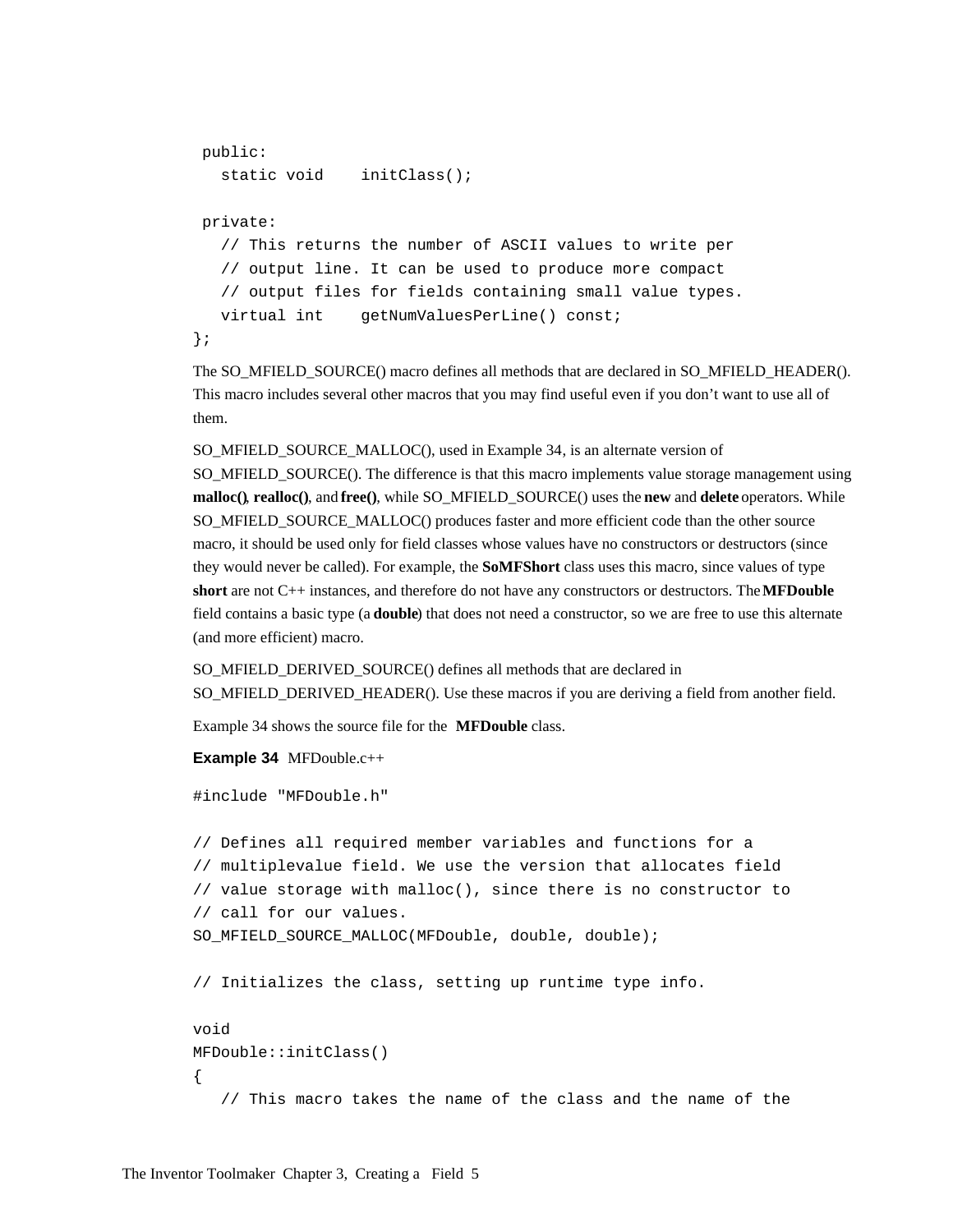```
 // parent class
    SO_MFIELD_INIT_CLASS(MFDouble, SoMField);
}
// This reads one value of the doubleÿprecision field from a
// file. It is passed the index of the value to read; we can
// assume that the field already contains enough room to hold
// this value. It returns FALSE if the value could not be read
// successfully.
SbBool
MFDouble::read1Value(SoInput *in, int index)
{
    // Read a double from the input
   return inÿ>read(values[index]);
}
// This writes one value of a doubleÿprecision field to a
// file.
void
MFDouble::write1Value(SoOutput *out, int index) const
{
    // Write a double
    outÿ>write(values[index]);
}
// Returns number of ASCII values to write out per line.
int
MFDouble::getNumValuesPerLine() const
\left\{ \right. // We can probably fit 4 doubles per line pretty easily.
   return 4;
}
```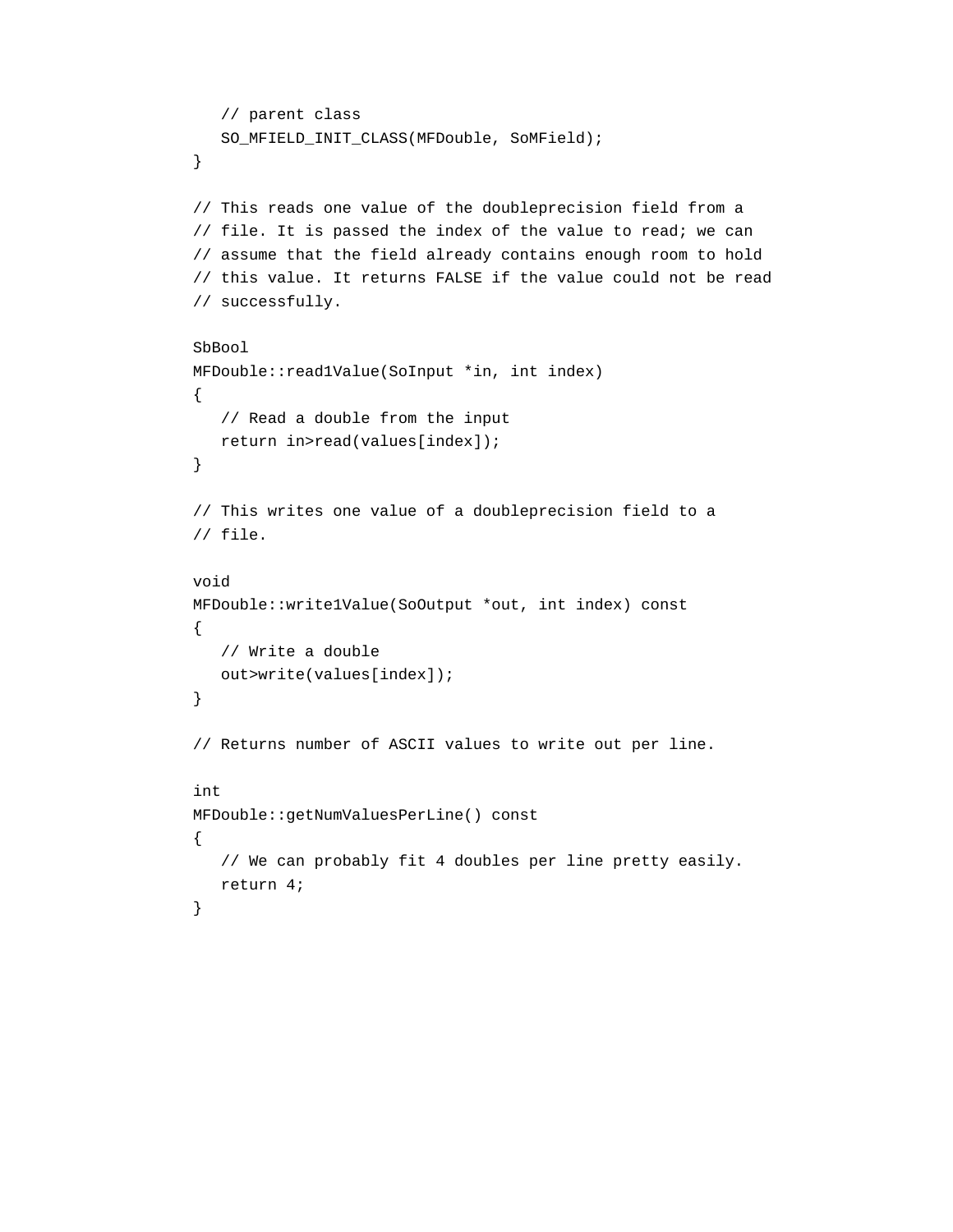# **Chapter 4 Creating an Action**

In this chapter, you'll learn how to create a subclass of **SoAction**. Make sure you understand the material in Chapters 1 and 2 before reading this chapter.

The chapter examples show creating and using an action class called **GetVolumeAction**.

# **Overview**

The file SoSubAction.h contains the macros for defining new action classes. The SO\_ACTION\_HEADER() macro declares type identifier and naming variables and methods that all action classes must support. The SO\_ACTION\_SOURCE() macro defines the static variables and methods declared in the SO\_ACTION\_HEADER() macro.

Creating a new action requires these steps:

- 1. Select a name for the new action class and determine what class it is derived from.
- 2. Define an **initClass()** method to initialize the runtime type information for the class (see "Initializing the Action Class").
	- a. Enable elements in the state that are used by nodes when the action is applied to them (see "Enabling Elements in the State").
	- b. Register a static method for each node class that supports this action (see "Registering Static Methods").
- 3. Write the constructor for the action (see "Defining the Constructor").
- 4. Write the destructor for the action (see "Defining the Destructor").
- 5. If necessary, override the **beginTraversal()** method to implement a different traversal behavior or to perform special initialization before traversal. The **apply()** methods all call **beginTraversal()** (see "Traversal Behavior").
- 6. Implement the methods that you registered in step 2b of this list (see "Implementing Static Methods" ).

**Tip:** An easy way to create a new action is to derive it from the callback action. The callback action provides generic traversal of the scene graph and enables all standard elements. Note that deriving a new action class requires more work than simply registering callback functions with the callback action. In many cases, this latter approach will suffice.

# **Initializing the Action Class**

All action classes must have a static method to initialize the class (just like node classes). In this method, typically called **initClass()**, the type identifier information for the class is set up. This method must be called for all action classes to set up the method list correctly before an instance of the action can be created. The required work of this method is done by the SO\_ACTION\_INIT\_CLASS() macro.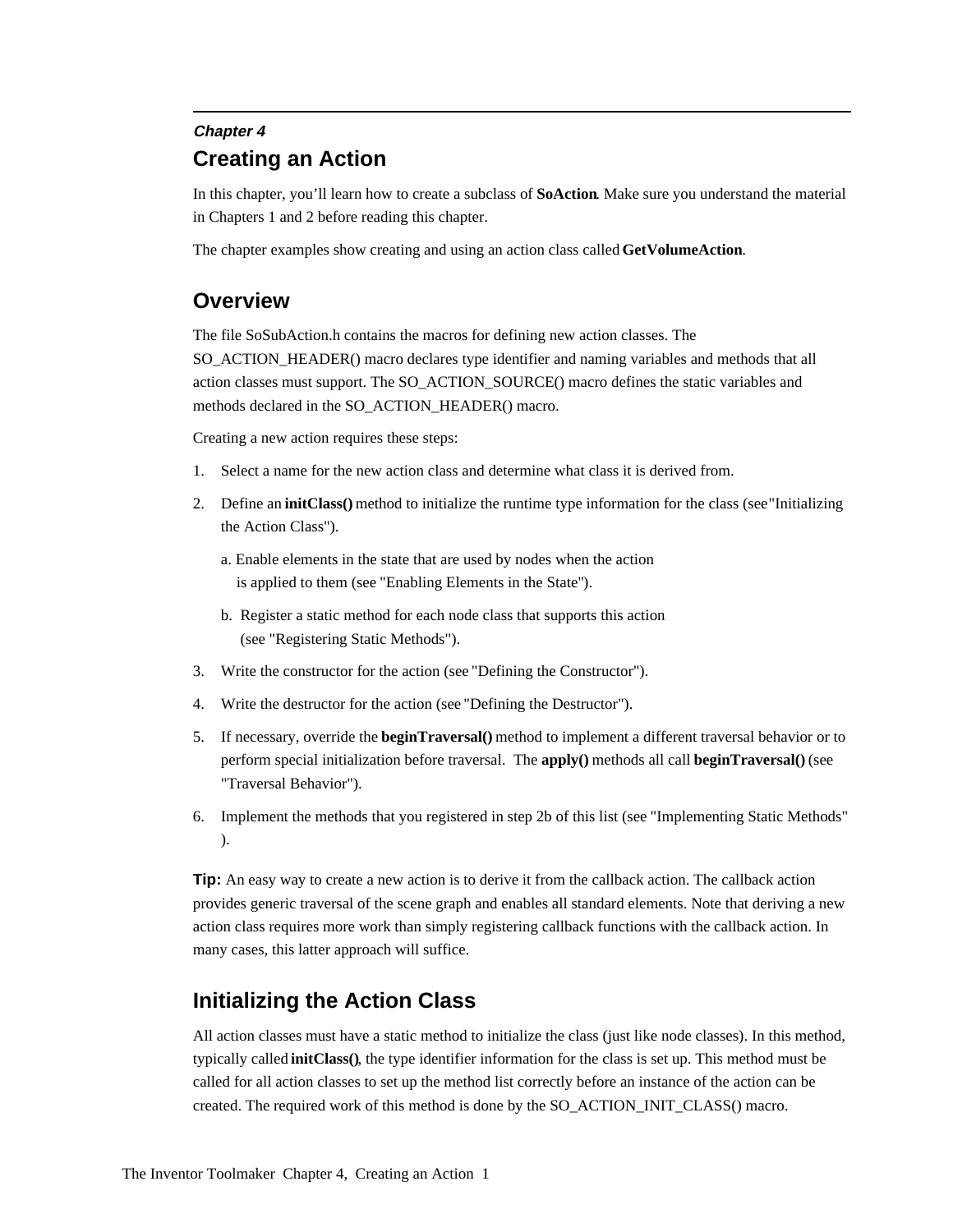### **Enabling Elements in the State**

Your action may also need to enable certain elements in the state. For example, the **SoRayPickAction** enables the **SoPickRayElement** in its **initClass()** routine:

enableElement(SoPickRayElement::getClassTypeId());

Recall from Chapter 2 that you can also enable elements in node class initialization methods using the SO\_ENABLE() macro. All elements enabled by a parent action class are automatically enabled in a derived class.

### **Registering Static Methods**

In addition, you need to explicitly register a static method for each supported node class with the method list for your new action. At a minimum, register a method for **SoNode**, which can be inherited by other nodes. Use the SO\_ACTION\_ADD\_METHOD() macro to register methods with the method list. For example:

SO\_ACTION\_ADD\_METHOD(SoCube, cubeVolume);

See "Implementing Static Methods" for information on implementing new static methods.

## **Defining the Constructor**

Use the SO\_ACTION\_CONSTRUCTOR() to perform the basic work for you. For example:

```
GetVolumeAction::GetVolumeAction()
{
    SO_ACTION_CONSTRUCTOR(GetVolumeAction);
}
```
## **Defining the Destructor**

There is no macro for defining a destructor. Use the destructor to free up anything you created in the constructor or in any other methods for the class. For example:

```
SoWriteAction::~SoWriteAction()
{
    // Get rid of the SoOutput if we created it in the
    // constructor
    if (createdOutput)
       delete output;
}
```
## **Traversal Behavior**

The **apply()** method on **SoAction** always calls **beginTraversal()** to begin traversal of the graph. The default behavior of **beginTraversal()** is simply to call **SoAction::traverse**(). If you need to initialize the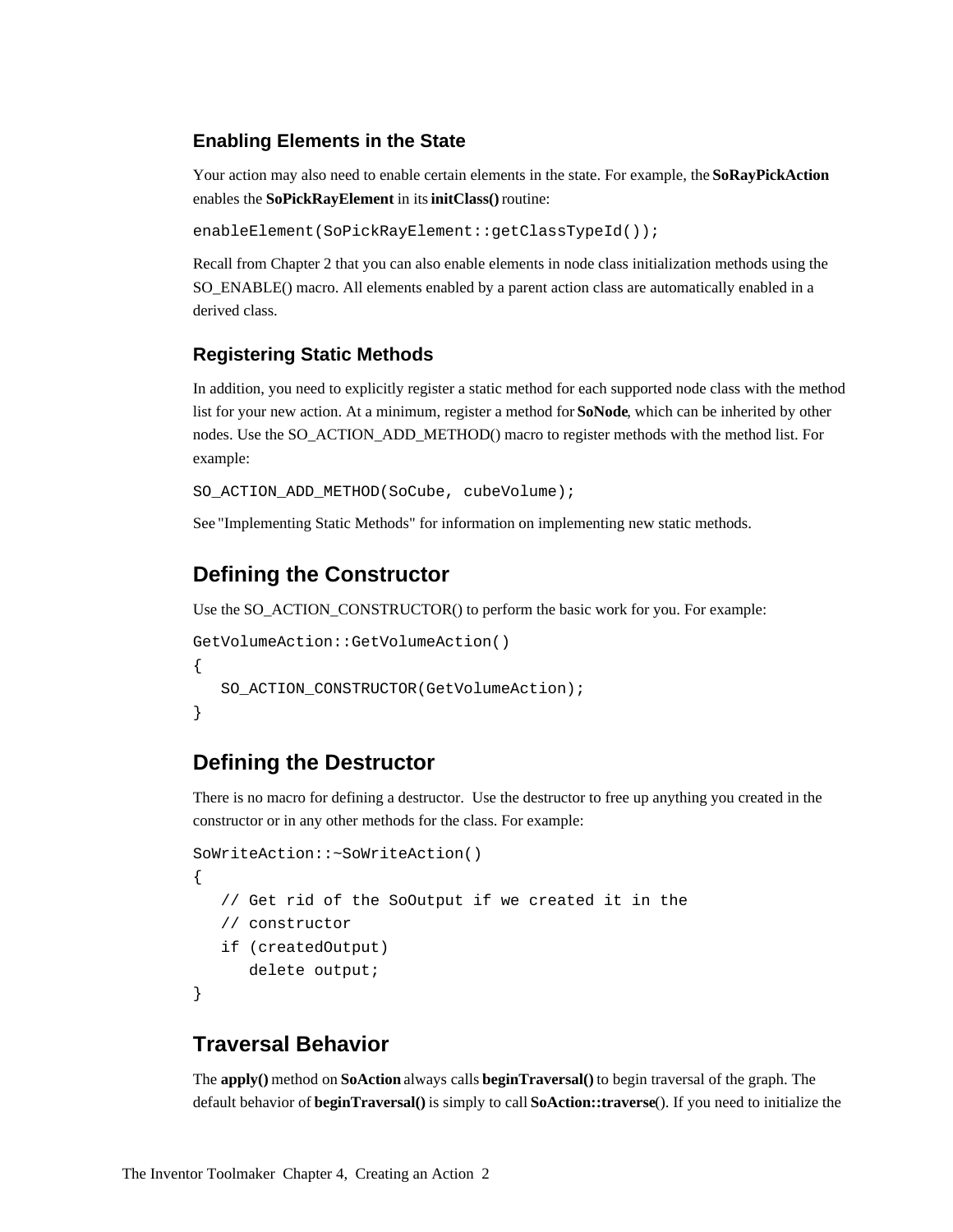action every time it is applied, you can implement a **beginTraversal()** method for your action class. For example, the **SoGetBoundingBoxAction** sets the bounding box to be empty each time before it begins traversing the scene graph. Afterwards, it calls **SoAction::traverse()**. Note that **beginTraversal()** is passed a node, which is either the root of the graph the action is being applied to or the head of a path. Regardless of whether the action is applied to a node, a path, or a path list, the **traverse()** method handles the traversal appropriately.

For certain classes, you may also want to perform certain operations after traversal, or you may want to change the traversal behavior itself. For example, the render action performs multiple passes for antialiasing.

# **Implementing Static Methods**

Chapter 2 provides important background material on implementing static methods and on **doAction()**. If you are creating a new node class, the static methods are typically included in the new node class. If you are creating a new action class, the static methods are included in the new action class. In the end, the new class (whether node or action) registers these static methods with the action class.

First, for **SoNode**, you will usually want to register the **nullAction()** method (defined on **SoAction**). This method will be used for any node classes that do not have a specific method registered for them.

For the node classes that actually do something for your action, you need to implement a static method. You'll probably choose one of two approaches:

- Implement a new method for the class to handle the method in its unique way.
- Implement a simple method that calls the **doAction()** method for that class if you want it to perform the action in its typical manner (for example, group nodes traverse their children in a specified order, property nodes affect elements in the state, and so on).

In our example class, the **GetVolumeAction** registers the **nullAction()** method for **SoNode**. This method, defined on **SoAction**, will be inherited by nodes that do not implement their own **GetVolumeAction**:

SO\_ACTION\_ADD\_METHOD(SoNode, nullAction);

**GetVolumeAction** implements specific methods for the **SoCube** and **SoSphere** classes. For purposes of example, only the cube and sphere classes implement the **GetVolumeAction**. If you were actually creating and using such an action, you would probably want to be able to obtain the volume of any shape.

For **GetVolumeAction**, the group and relevant property classes (such as the coordinate, transformation, and complexity classes) all call **doAction()**, since they perform their "typical" action behavior:

```
void
GetVolumeAction::callDoAction(SoAction *action, SoNode *node)
{
   nodeÿ>doAction(action);
}
```
# **Creating a New Action**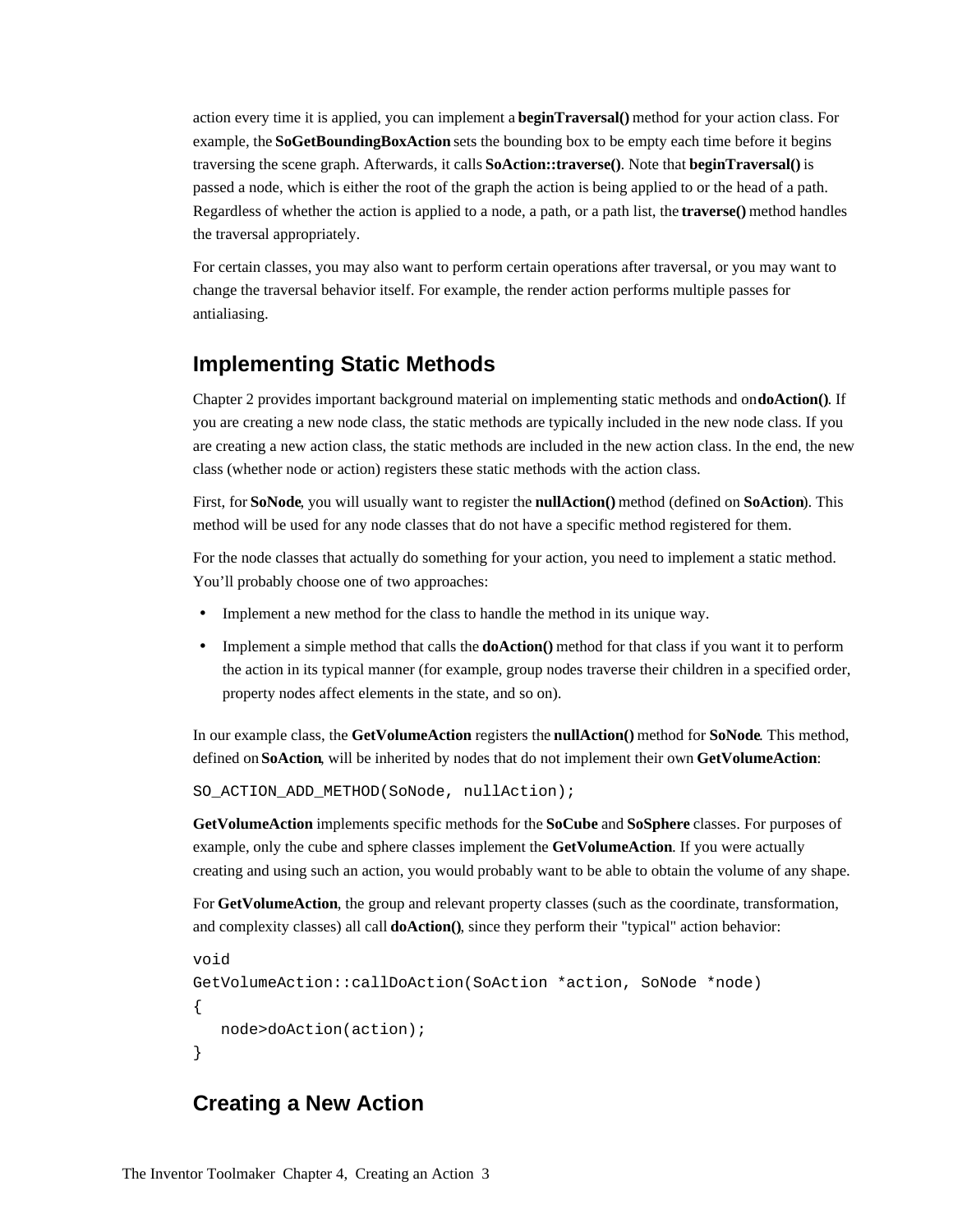The example presented here defines **GetVolumeAction**, an action class that computes the volume of shapes. Each shape adds its volume (in world space) to the volume collected so far.

Since the standard shape classes know nothing about **GetVolumeAction**, we have to register the appropriate methods for them with the method list. This is illustrated in the example by adding methods for the **SoCube** and **SoSphere** classes to compute volume.

When you create a new action, you have to decide which elements to enable. You must go through the list of elements and decide which ones have a bearing on the action being performed. Since the **GetVolumeAction** is concerned solely with geometry and coordinate spaces, we enable only elements that are relevant to these properties. We ignore material, textures, and other appearance properties. Note that we also enable **SoSwitchElement**, since it is vital to correct traversal of graphs with switch nodes; all actions doing traversal should enable this element.

Example 4ÿ1 shows the header file for the **GetVolumeAction** class.

```
Example 4ÿ1 GetVolumeAction.h
```

```
#include <Inventor/actions/SoSubAction.h>
```
class GetVolumeAction : public SoAction {

```
SO ACTION HEADER(GetVolumeAction);
```
#### public:

```
 // Initializes this action class for use with scene graphs
static void initClass();
```

```
 // Constructor and destructor
 GetVolumeAction();
 virtual ~GetVolumeAction();
```
 // Returns computed volume after action is applied float getVolume() const { return volume; }

#### protected:

```
 // Initiates action on graph
 virtual void beginTraversal(SoNode *node);
```
#### private:

```
float volume; // Computed volume
```
 // These are the methods that are used to apply the action // to various node classes. The third method is registered // for all relevant nonÿshape nodes. The calling sequence for // these methods is that used for all methods in the global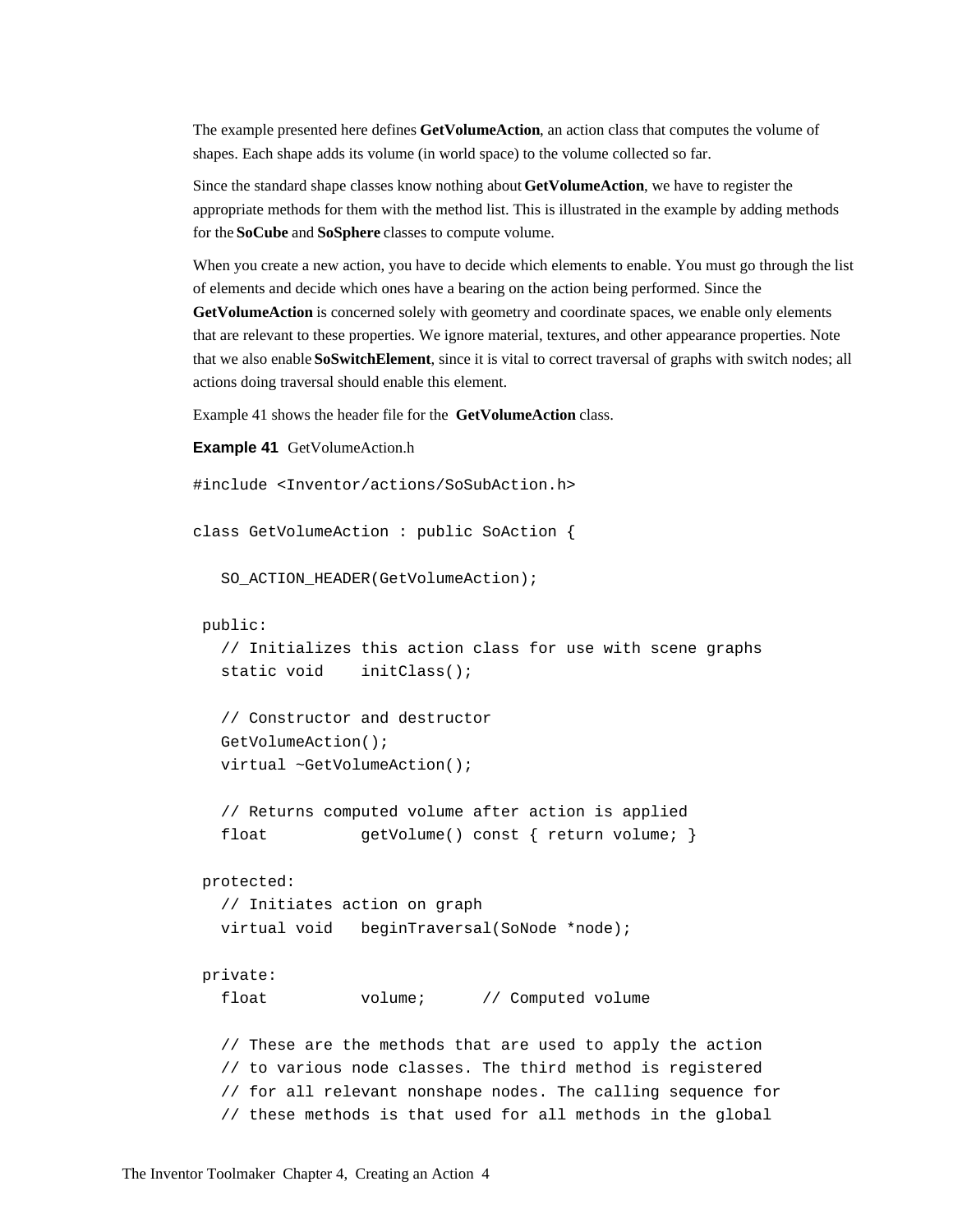```
 // these methods is that used for all methods in the global
    // action table.
  static void cubeVolume(SoAction *, SoNode *);
   static void sphereVolume(SoAction *, SoNode *);
  static void callDoAction(SoAction *, SoNode *);
   // This adds the given objectÿspace volume to the total. It
    // first converts the volume to world space, using the
   // current model matrix.
  void addVolume(float objectSpaceArea);
};
```

```
Example 4ÿ2 shows the source code for the GetVolumeAction class.
```
#### **Example 4ÿ2** GetVolumeAction.c++

```
#include <Inventor/elements/SoComplexityElement.h>
#include <Inventor/elements/SoComplexityTypeElement.h>
#include <Inventor/elements/SoCoordinateElement.h>
#include <Inventor/elements/SoElements.h>
#include <Inventor/elements/SoFontNameElement.h>
#include <Inventor/elements/SoFontSizeElement.h>
#include <Inventor/elements/SoModelMatrixElement.h>
#include <Inventor/elements/SoProfileCoordinateElement.h>
#include <Inventor/elements/SoProfileElement.h>
#include <Inventor/elements/SoSwitchElement.h>
#include <Inventor/elements/SoUnitsElement.h>
#include <Inventor/elements/SoViewVolumeElement.h>
#include <Inventor/elements/SoViewingMatrixElement.h>
#include <Inventor/elements/SoViewportRegionElement.h>
#include <Inventor/nodes/SoCamera.h>
#include <Inventor/nodes/SoComplexity.h>
#include <Inventor/nodes/SoCoordinate3.h>
#include <Inventor/nodes/SoCoordinate4.h>
#include <Inventor/nodes/SoCube.h>
#include <Inventor/nodes/SoFont.h>
#include <Inventor/nodes/SoGroup.h>
#include <Inventor/nodes/SoProfile.h>
#include <Inventor/nodes/SoProfileCoordinate2.h>
#include <Inventor/nodes/SoProfileCoordinate3.h>
#include <Inventor/nodes/SoSphere.h>
#include <Inventor/nodes/SoTransformation.h>
#include "GetVolumeAction.h"
```
SO\_ACTION\_SOURCE(GetVolumeAction);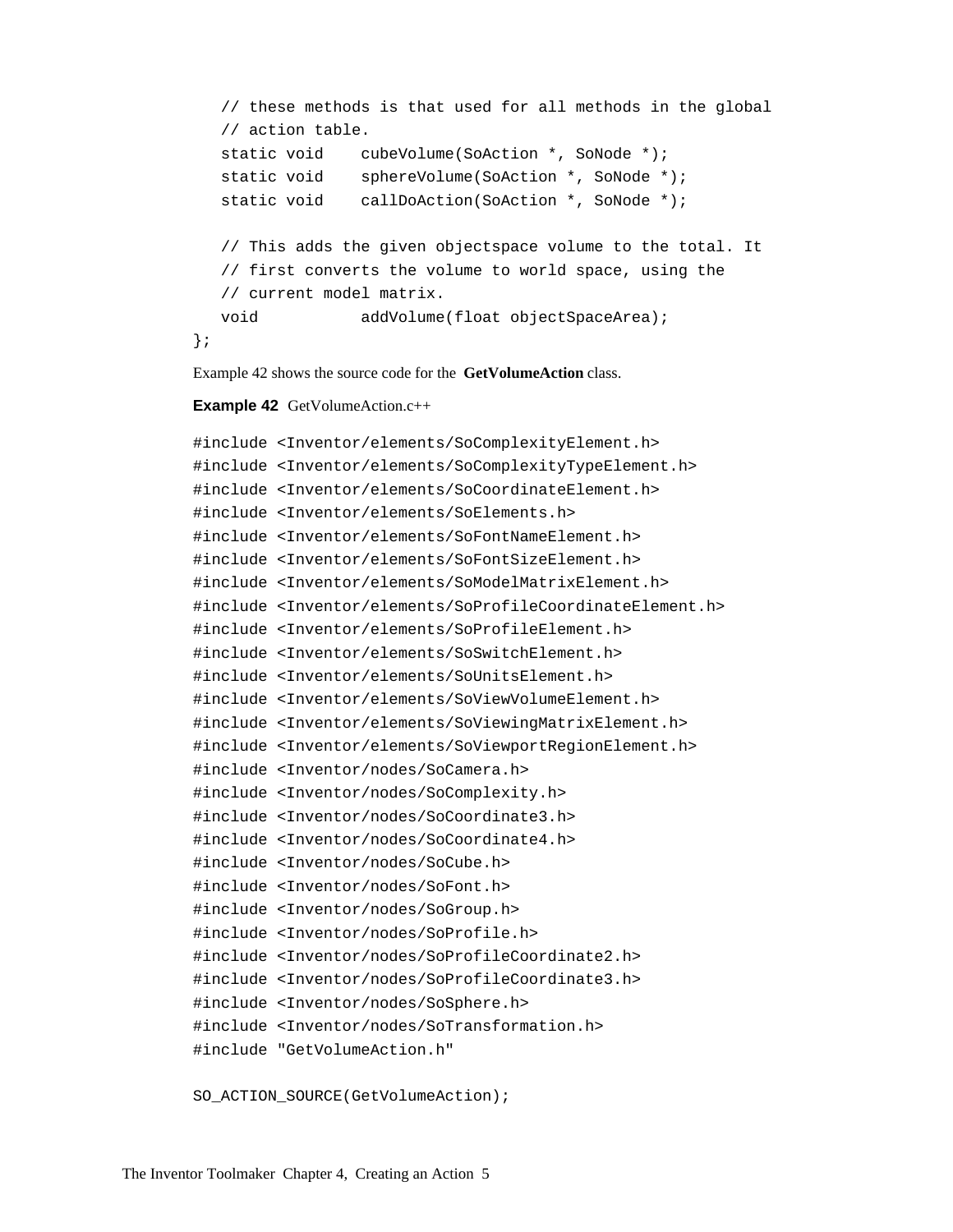```
// Initializes the GetVolumeAction class. This is a oneÿtime
// thing that is done after database initialization and before
// any instance of this class is constructed.
void
GetVolumeAction::initClass()
{
    // Initialize the runtime type variables
    SO_ACTION_INIT_CLASS(GetVolumeAction, SoAction);
    // Enable elements that are involved in volume computation.
    // Most of these deal with geometrix properties
    // (coordinates, profiles) or transformations (model matrix,
    // units). Some are needed for certain groups (switches,
    // levelÿofÿdetail) to function correctly.
    SO_ENABLE(GetVolumeAction, SoModelMatrixElement);
   SO_ENABLE(GetVolumeAction, SoComplexityElement);
    SO_ENABLE(GetVolumeAction, SoComplexityTypeElement);
    SO_ENABLE(GetVolumeAction, SoCoordinateElement);
   SO_ENABLE(GetVolumeAction, SoFontNameElement);
   SO_ENABLE(GetVolumeAction, SoFontSizeElement);
    SO_ENABLE(GetVolumeAction, SoProfileCoordinateElement);
   SO_ENABLE(GetVolumeAction, SoProfileElement);
   SO_ENABLE(GetVolumeAction, SoSwitchElement);
   SO_ENABLE(GetVolumeAction, SoUnitsElement);
   SO_ENABLE(GetVolumeAction, SoViewVolumeElement);
    SO_ENABLE(GetVolumeAction, SoViewingMatrixElement);
    SO_ENABLE(GetVolumeAction, SoViewportRegionElement);
```
 // Now we need to register methods to implement this action // for various node classes. We have created implementations // for two specific shape nodes, SoCube and SoSphere, so we // can register specific methods for those two classes. We // also want to make sure that group classes traverse their // children correctly for this action, so we will use a // method that calls doAction() to handle groups. Finally, // we need to make sure that relevant property nodes set up // the state correctly; we can use the same method that // calls doAction() for these classes, as well. We will use // the SO\_ACTION\_ADD\_METHOD() macro to make this easier.

 // This registers a method to call for SoNode, so it will be // used for any node class that does not have a more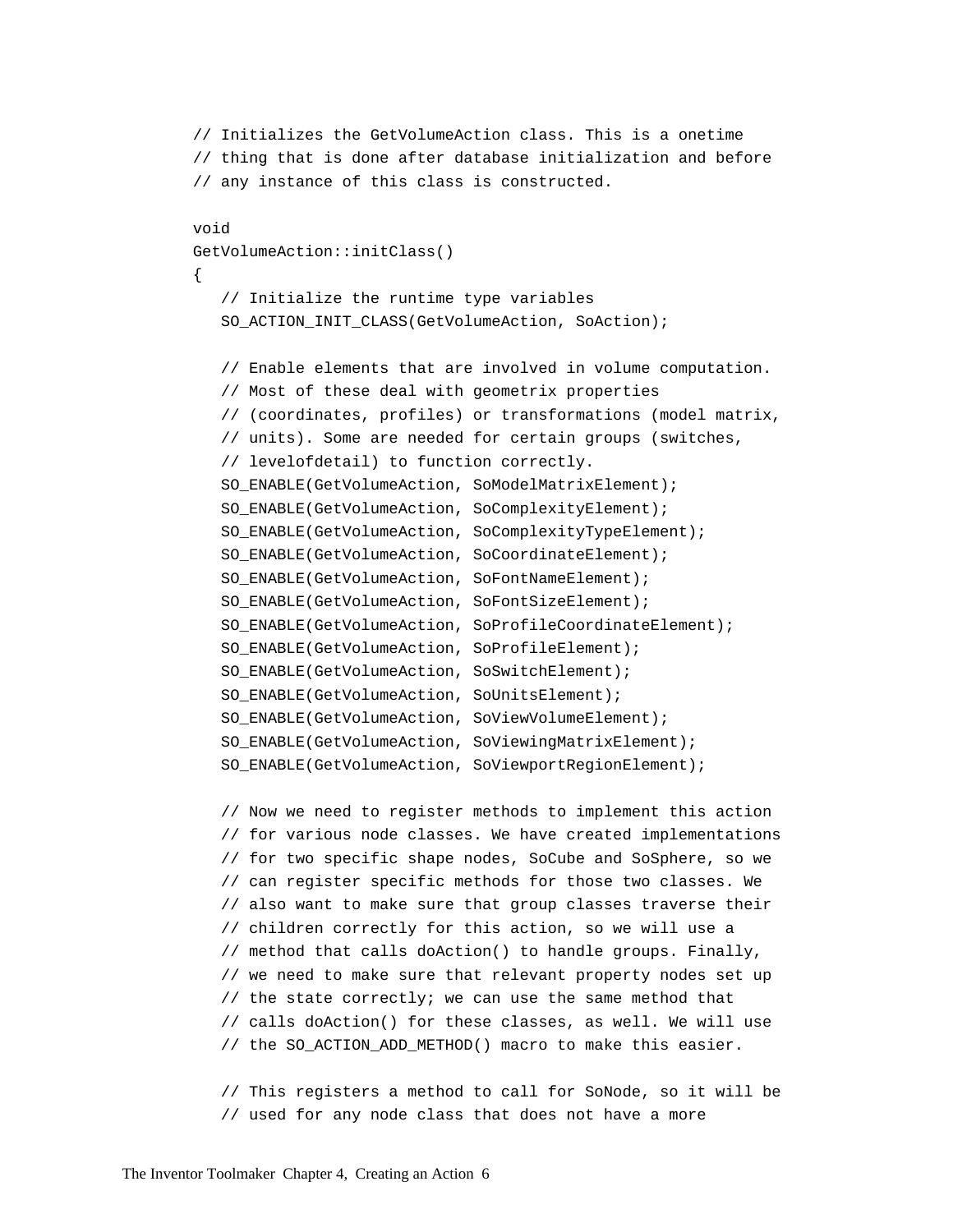```
 // used for any node class that does not have a more
    // specific method registered for it. This makes sure that
   // there is always a method to call for any node. The
   // "nullAction" method is defined on SoAction for use in
    // cases like this.
   SO_ACTION_ADD_METHOD(SoNode, nullAction);
    // These register methods for the two shapes that can
   // really handle the action
   SO_ACTION_ADD_METHOD(SoCube, cubeVolume);
   SO_ACTION_ADD_METHOD(SoSphere, sphereVolume);
   // Register the method that calls doAction() for all group
    // classes and for relevant properties (transformations,
    // coordinates, profiles, and so on).
  SO_ACTION_ADD_METHOD(SoCamera, callDoAction);
  SO_ACTION_ADD_METHOD(SoComplexity, callDoAction);
  SO_ACTION_ADD_METHOD(SoCoordinate3, callDoAction);
  SO_ACTION_ADD_METHOD(SoCoordinate4, callDoAction);
  SO_ACTION_ADD_METHOD(SoFont, callDoAction);
  SO_ACTION_ADD_METHOD(SoGroup, callDoAction);
  SO_ACTION_ADD_METHOD(SoProfile, callDoAction);
   SO_ACTION_ADD_METHOD(SoProfileCoordinate2, callDoAction);
  SO_ACTION_ADD_METHOD(SoProfileCoordinate3, callDoAction);
   SO_ACTION_ADD_METHOD(SoTransformation, callDoAction);
}
// Constructor
GetVolumeAction::GetVolumeAction()
{
   SO_ACTION_CONSTRUCTOR(GetVolumeAction);
}
// Destructor. Does nothing.
GetVolumeAction::~GetVolumeAction()
{
}
// Initiates action on a graph. This is called when the action
// is applied to a node, a path, or a path list. It gives us a
// chance to initialize things before beginning traversal.
```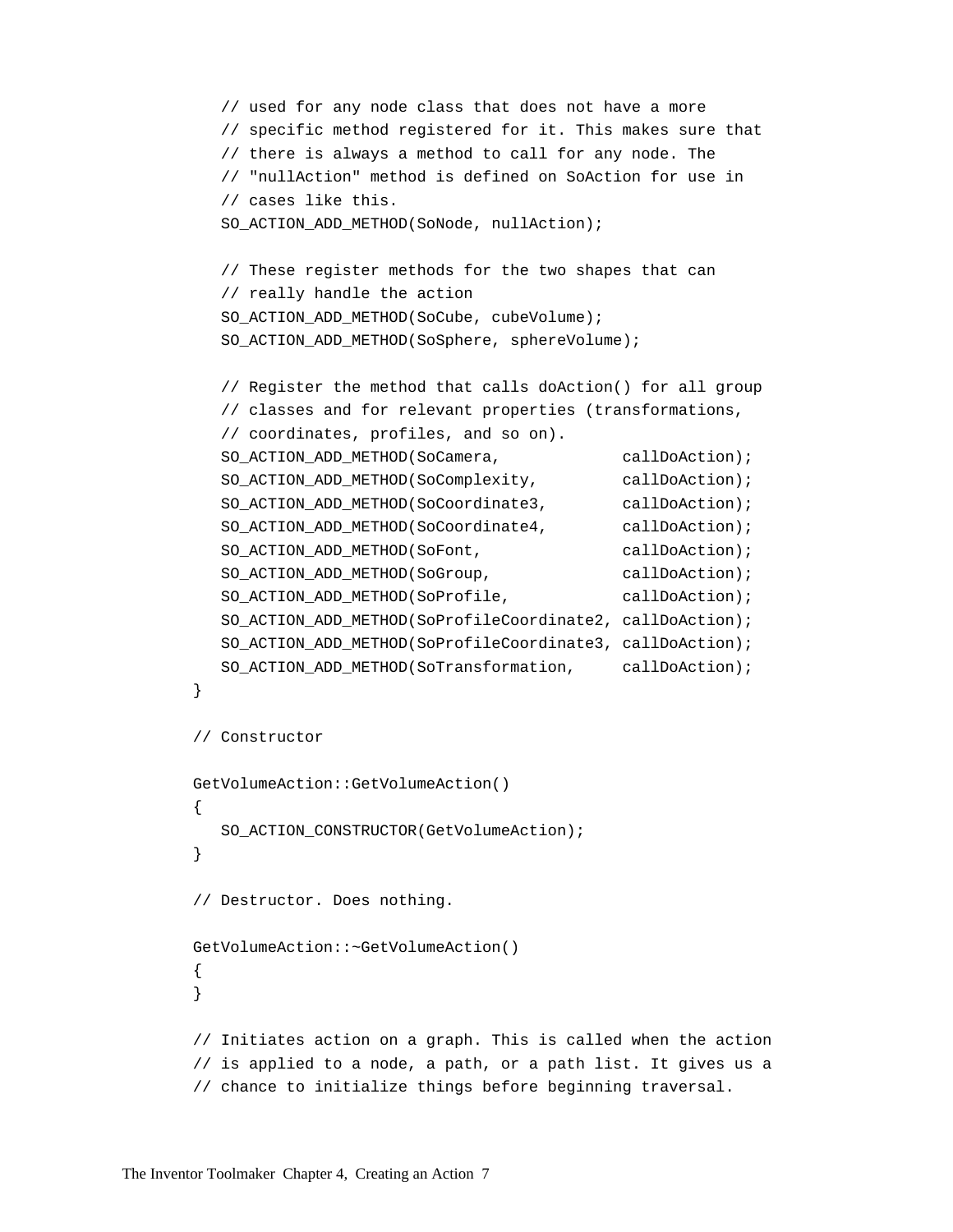```
void
GetVolumeAction::beginTraversal(SoNode *node)
{
    // Initialize volume to 0
   volume = 0.0;
    // Begin traversal at the given root node.
    traverse(node);
}
// This method implements the action for an SoCube node.
void
GetVolumeAction::cubeVolume(SoAction *action, SoNode *node)
{
    // The action is really an instance of GetVolumeAction
    GetVolumeAction *volumeAct = (GetVolumeAction *) action;
    // And the node pointer is really a cube:
    const SoCube *cube = (const SoCube *) node;
    // Find the dimensions of the cube
   float width = (cube\ddot{y}>width.isIgnored() ? 2.0 : cubeÿ>width.getValue());
   float height = (cube\ddot{y})height.isIqnored() ? 2.0 : cubeÿ>height.getValue());
   float depth = (cube\ddot{y} > depth.isIgnored() ? 2.0 : cubeÿ>depth.getValue());
    // ...and the volume
   float cubeVol = width * height * depth;
    // Add the volume to the accumulated volume in the action
    volumeActÿ>addVolume(cubeVol);
}
// This method implements the action for an SoSphere node.
void
GetVolumeAction::sphereVolume(SoAction *action, SoNode *node)
{
    // The action is really an instance of GetVolumeAction
    GetVolumeAction *volumeAct = (GetVolumeAction *) action;
```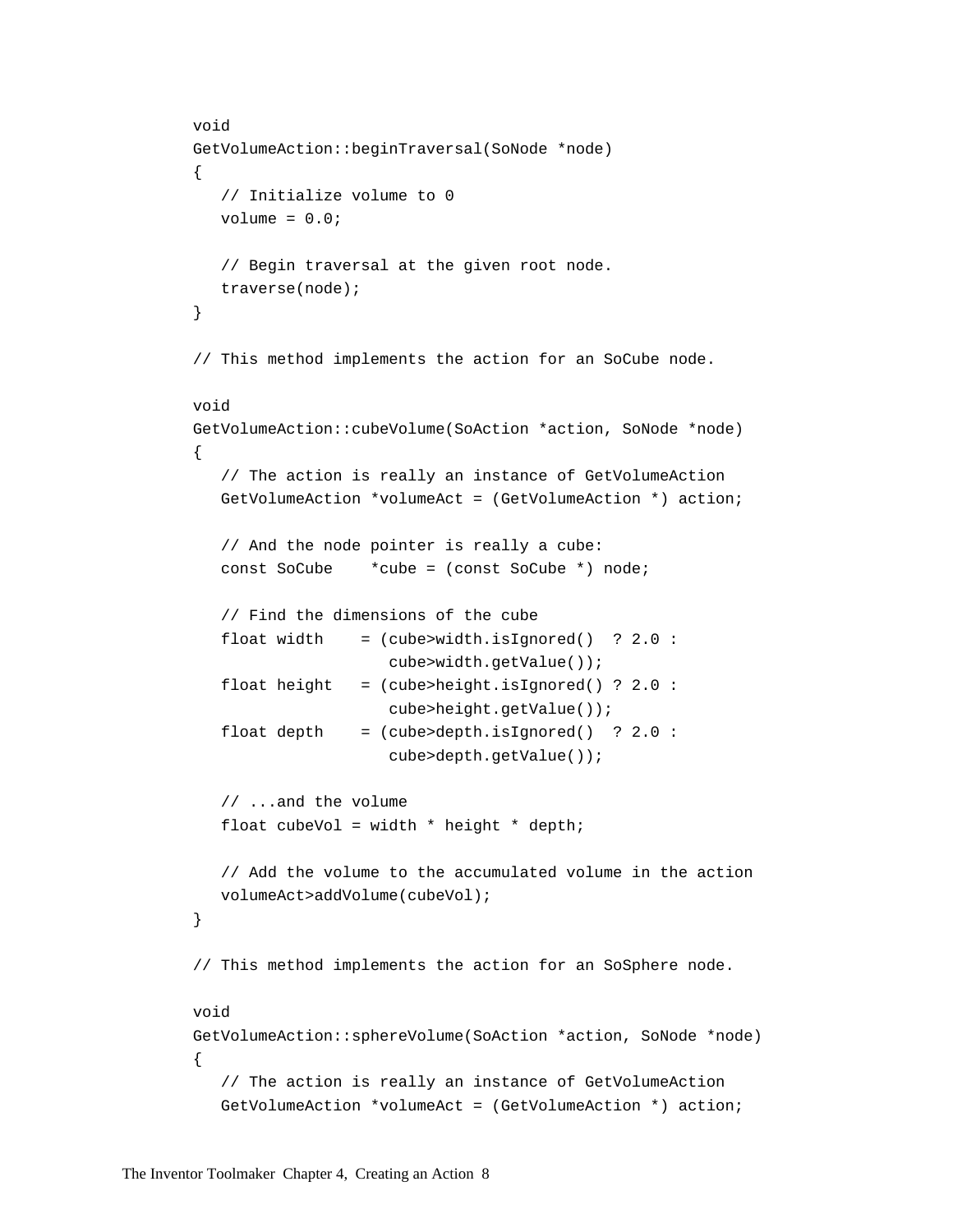```
 // And the node pointer is really a sphere:
    const SoSphere *sphere = (const SoSphere *) node;
    // Find the radius of the sphere
    float radius = (sphereÿ>radius.isIgnored() ? 1.0 :
                    sphereÿ>radius.getValue());
    // Compute the volume using our favorite formula that we all
    // remember from our math classes, right?
    float sphereVol = 4./3. * M_PI * radius * radius * radius;
    // Add the volume to the accumulated volume in the action
    volumeActÿ>addVolume(sphereVol);
}
// This method implements the action for all of the relevant
// nonÿshape node classes.
void
GetVolumeAction::callDoAction(SoAction *action, SoNode *node)
{
    nodeÿ>doAction(action);
}
// This adds the given objectÿspace volume to the total, first
// converting it to world space using the current model matrix.
void
GetVolumeAction::addVolume(float objectSpaceVolume)
{
    // Find the current modeling matrix
    const SbMatrix &modelMatrix =
      SoModelMatrixElement::get(state);
    // The determinant of the upperÿleft 3x3 of this matrix is
    // the conversion factor we need to go from objectÿspace
    // volume to world space. Pretty cool, indeed.
    float objectToWorldFactor = modelMatrix.det3();
    // Add in the converted volume to our current volume
    volume += objectToWorldFactor * objectSpaceVolume;
}
```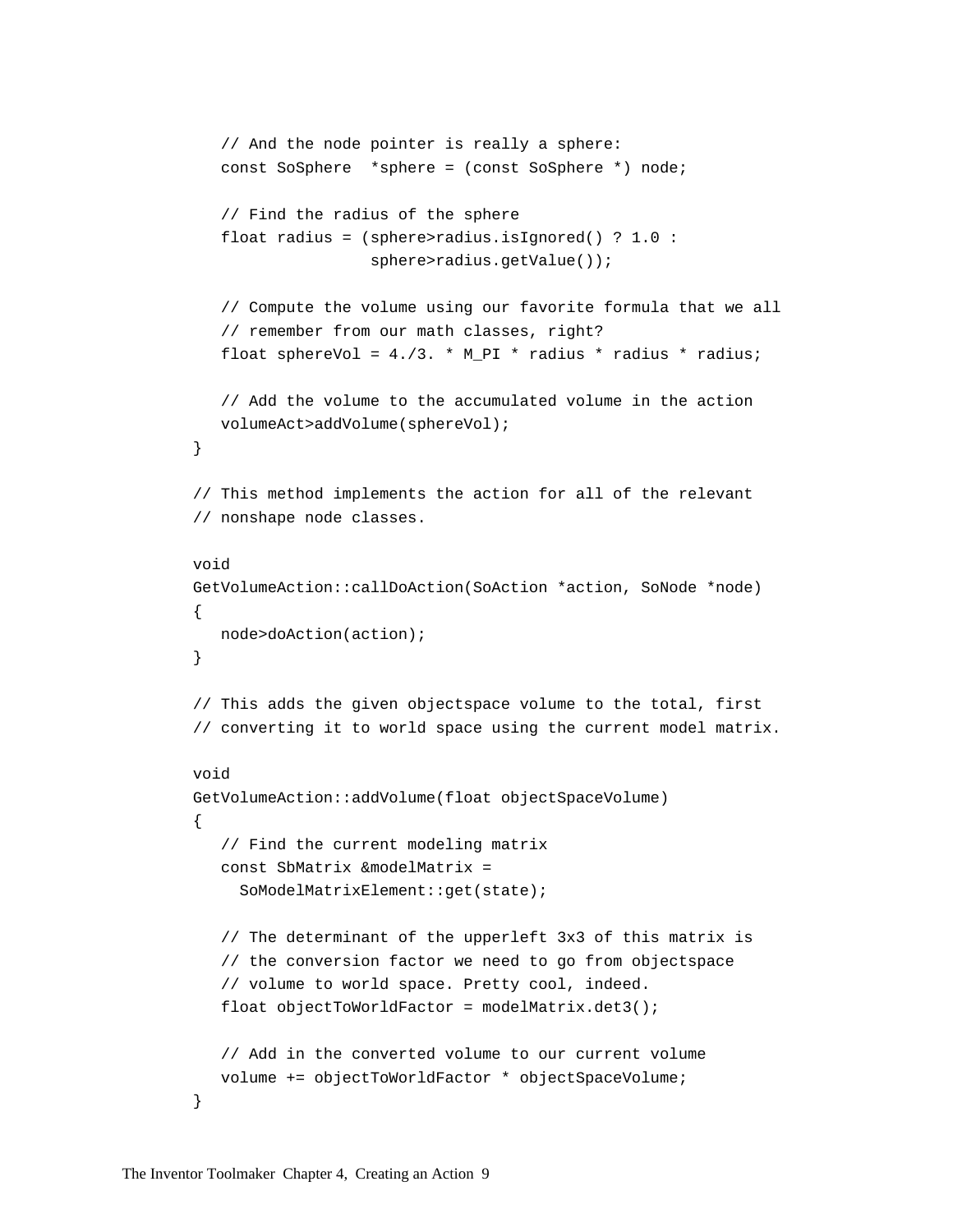## **Using New Action Classes**

Like nodes, action classes must be initialized before any instances can be constructed. Also note that before you can add a method to the method list, you must initialize both the action class and the node class involved.

Example 4ÿ3 reads in a scene graph from the file volume.iv and applies the **GetVolumeAction** action to it, printing the resulting volume.

#### **Example 4ÿ3** PrintVolume.c++

```
#include <Inventor/SoDB.h>
#include <Inventor/SoInput.h>
#include <Inventor/SoInteraction.h>
#include <Inventor/nodes/SoSeparator.h>
// Header file for new action class
#include "GetVolumeAction.h"
main()
{
    // Initialize Inventor
    SoInteraction::init();
    // Initialize the new action class
    GetVolumeAction::initClass();
    // Open the file and read the scene
   SoInput myInput;
    SoSeparator *root;
    if (! myInput.openFile("volume.iv")) {
      fprintf(stderr, "Can't open \"volume.iv\" for reading\n");
      return 1;
    }
   root = SoDB:: readAll(&myInput);
   if (root == NULL) {
      printf("Couldn't read scene from \"volume.iv\"\n");
      return 2;
    }
    rootÿ>ref();
    // Compute the volume: apply a GetVolumeAction to the root
    GetVolumeAction va;
    va.apply(root);
```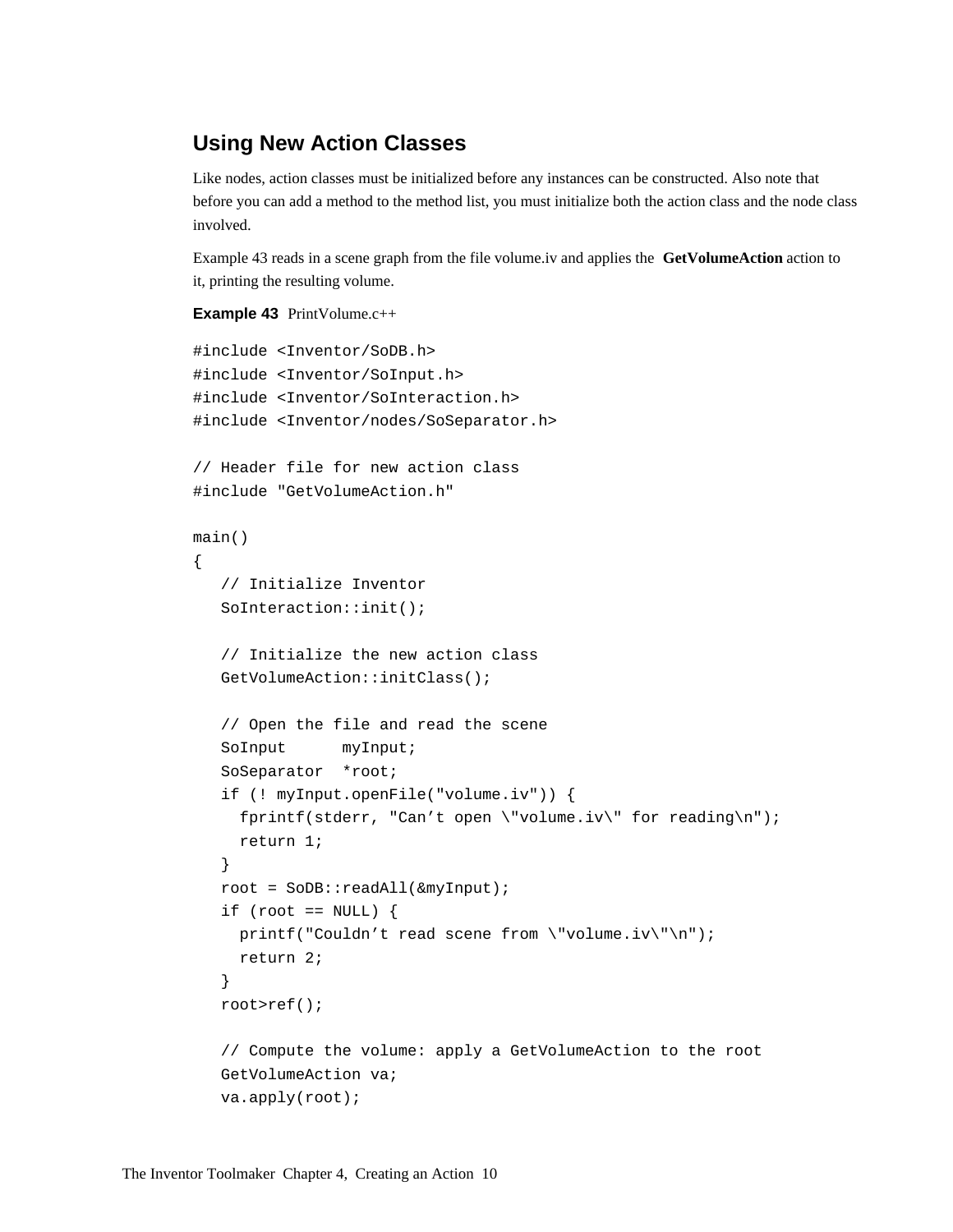```
 // Print the result
   printf("Total volume = \gamma \nvert n", va.getVolume());
   return 0;
}
```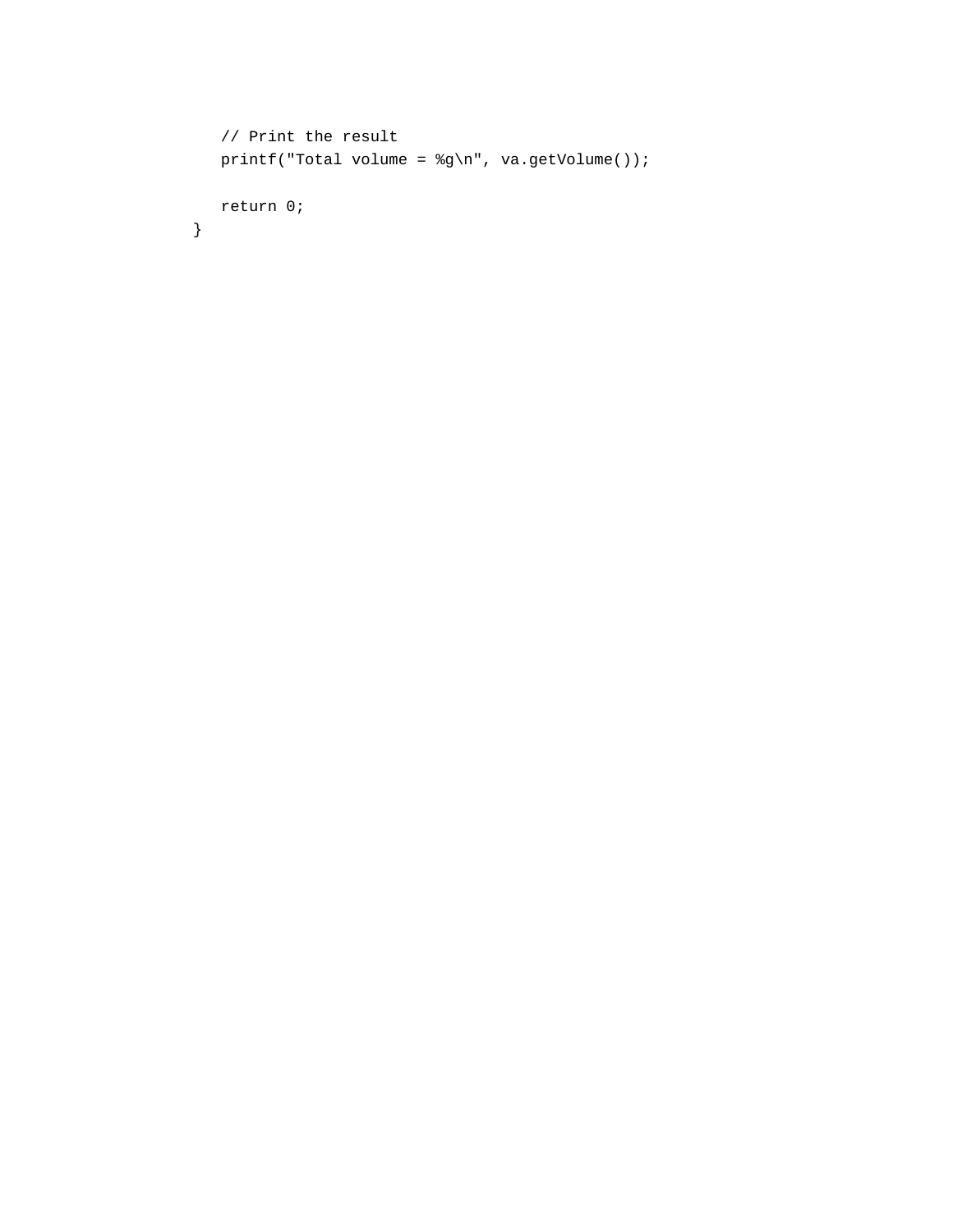# **Chapter 5 Creating an Element**

If you want to create nodes that have effects not covered by the set of standard Inventor elements, you may need to create a new element class. Be sure you are familiar with the information in Chapters 1, 2, and 4 before you read this chapter.

The first part of this chapter offers an overview of the steps required to create a new element class. When necessary, additional sections explain key concepts in further detail and list relevant macros. The chapter example shows creating a new element, the **temperature** element, which is derived from **SoFloatElement**.

### **Overview**

The file SoSubElement.h contains the macros for defining new element classes. The SO\_ELEMENT\_HEADER() macro declares type identifier and naming variables and methods that all element classes must support. The SO\_ELEMENT\_SOURCE() macro defines the static variables and methods declared in the SO\_ELEMENT\_HEADER() macro. Other macros useful in creating new element classes are mentioned in the following sections.

Creating a new element requires these steps:

- 1. Select a name for the new element class and determine what class it is derived from (see "Deriving a Class from an Existing Element").
- 2. Implement an **initClass()** method to initialize the type information (see "The initClass() Method").
- 3. Implement a destructor. Elements don't have constructors (see "Destructor").
- 4. Implement an **init()** method (see "The init() Method").
- 5. Implement **set()** and **get()** methods to modify and access current values (see "The set() and get() Methods").
- 6. Implement a **print()** method for debugging purposes (see "The print() Method").
- 7. Depending on what your class is derived from and the nature of your element, you may need to implement the following methods:
	- **a. matches()** and **copyMatchInfo()** (see "Additional Methods").
	- **b. push()** and **pop()** (see "Pushing and Popping Elements").
	- **c. setElt()** (see "Additional Methods").

# **Deriving a Class from an Existing Element**

Elements are used for storing information in the Inventor traversal state. Writing a new element goes hand $\ddot{\mathbf{y}}$  hand $\ddot{\mathbf{y}}$  and  $\ddot{\mathbf{y}}$  a new node, since nodes set and get element values. As explained in Chapter 1, elements provide the mechanism for caching in Inventor. They also provide the pushing and popping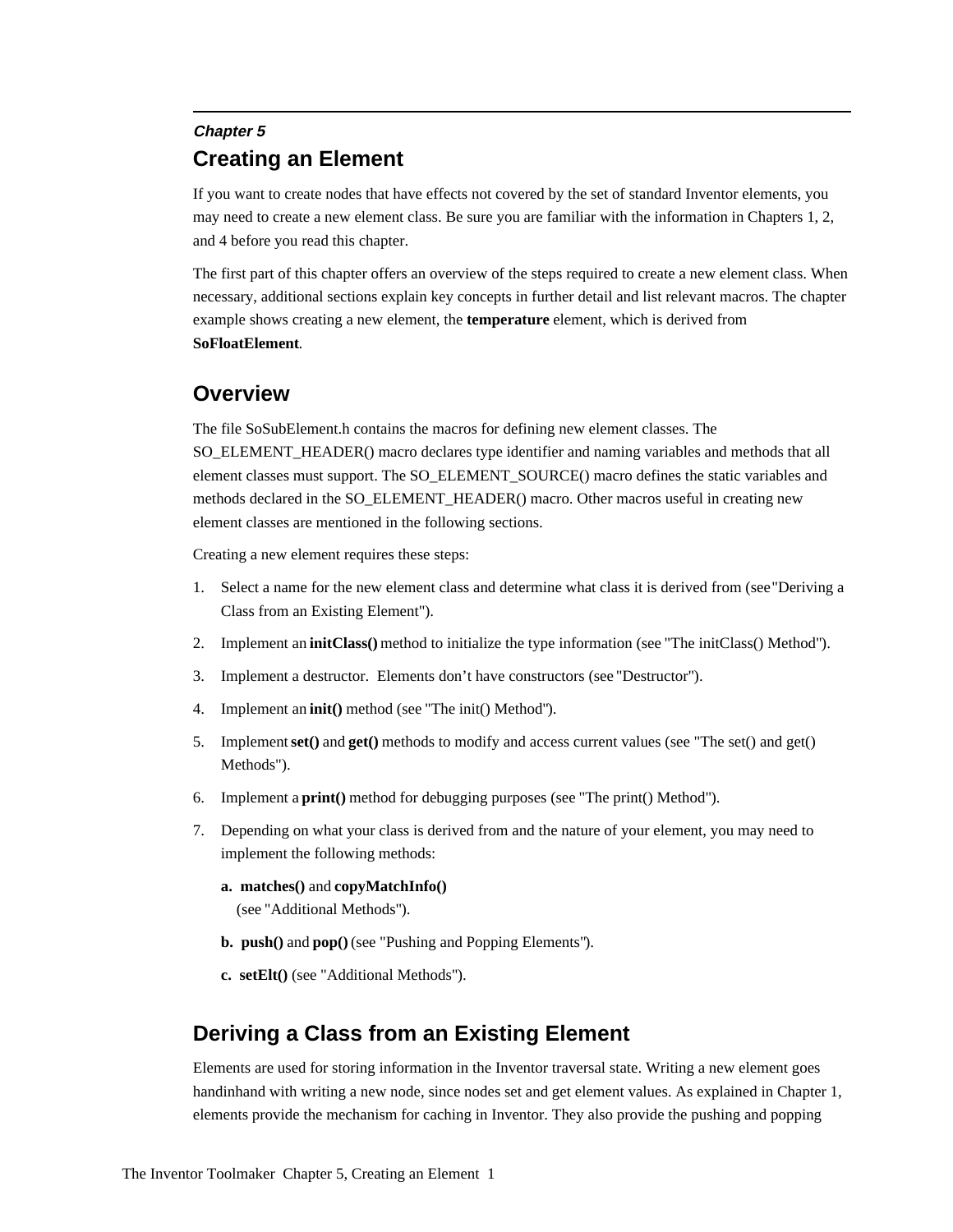elements provide the mechanism for caching in Inventor. They also provide the pushing and popping facility used by separators. Later sections in this chapter supply details on both topics.

Before an element class can be used, it must be *initialized* using one of the macros provided (see "Creating a New Element"). The element must also be *enabled* in the method list of each action for which it is required. (Nodes and actions enable the elements in an action's state.)

As shown in Figure 5ÿ1, most elements are derived from one of four abstract base classes: **SoFloatElement**, **SoLongElement**, **SoReplacedElement**, or **SoAccumulatedElement**. Most elements fall into the **SoReplacedElement** category. The diffuseÿcolor and specularÿcolor elements are examples of elements that fall into this category, because their value replaces the previous value (and it is not a simple floating point or integer value). A few elements, such as transformations and profiles, accumulate values.

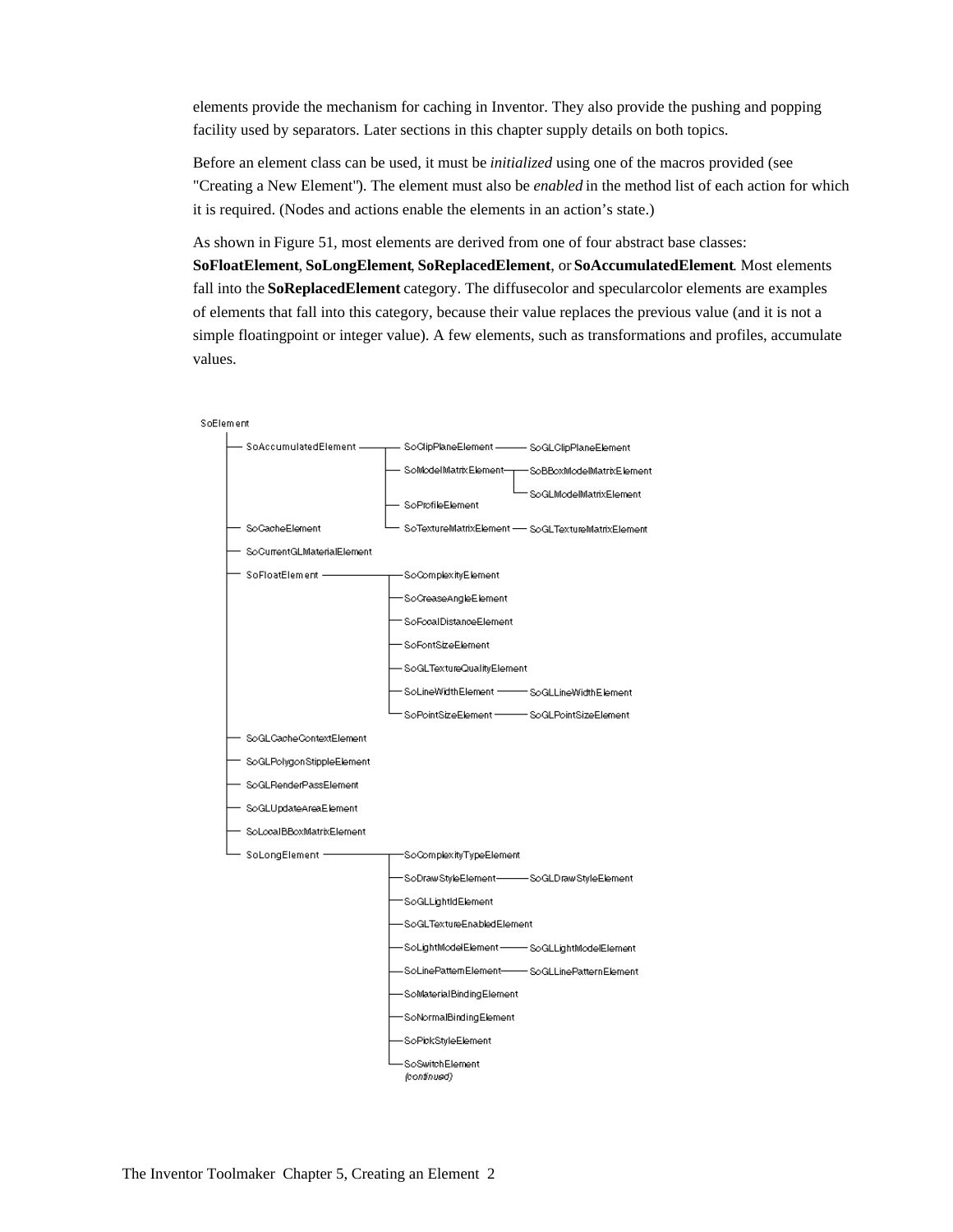**Figure 5ÿ1** Element Class Tree (Part 1 of 2)



#### **Figure 5ÿ2** Element Class Tree (Part 2 of 2)

In addition, some elements have a derived element class that is used to cause the side effects required for OpenGL. An example is **SoDrawStyleElement**, from which **SoGLDrawStyleElement** is derived.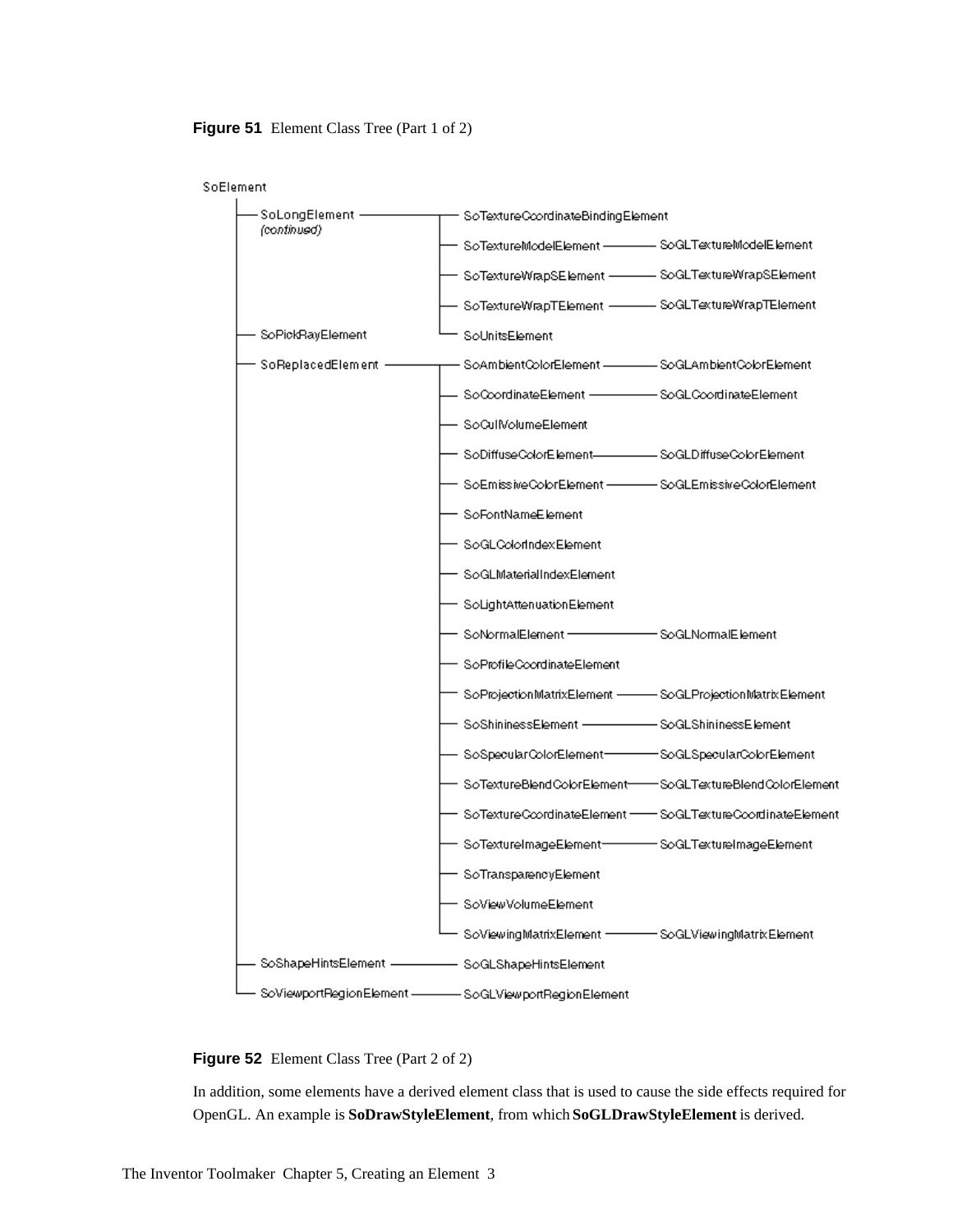"Special Behavior for Derived Elements" discusses the use of these element class pairs.

The first question to ask when creating a new element class is: What class can I derive my new element from? The answer depends partly on the kind of information stored in the element. If it can be stored as a single floatingÿpoint value (such as complexity or font size), derive your new class from **SoFloatElement**. If it can be stored as an integer (such as drawing style, an enumerated value), derive your new class from **SoLongElement**. You will probably be able to inherit many of the base class methods in these cases.

If your new element contains other types of values, you may be able to derive it from **SoReplacedElement**. If the current value of the element accumulates with previous values, you can derive it from **SoAccumulatedÿ**

**Element**. Later sections in this chapter describe in detail how these classes differ from each other.

## **The initClass() Method**

The **initClass()** method sets up runtime type checking for the class. Use SO\_ELEMENT\_INIT\_CLASS() in the initialization method for nonÿabstract classes. Use SO\_ELEMENT\_INIT\_ABSTRACT\_CLASS() in the initialization method for abstract classes.

#### **Destructor**

The destructor for the element is of the standard format:

SoModelMatrixElement::~SoModelMatrixElement()

If your element requires special cleanup—for example, because it allocates memory space that needs to be freed—the destructor should also perform that work.

At this point, you might be thinking, "What about the element constructor? Don't I need to write one?" Actually, you don't. The constructor for an element is built into the header, and you do not have access to it. There are only two times when an element instance is created:

- When the first instance of an element is created and put on the stack by the state
- When a new element instance is pushed onto the stack

In the first case, the virtual **init()** method is used after creating the first instance of the element. In the second case, the virtual **push()** method is used after creating each subsequent instance of the element. You can override the virtual **init()** and **push()** methods if your element class requires its own default value or other special behavior.

### **The init() Method**

The **init()** method is called to initialize the very first instance of the element class used in a state instance and to set up its default values. The state creates the element and calls **init()** on it. Since all other instances are created by pushing, this method is called only once for each state instance.

## **The set() and get() Methods**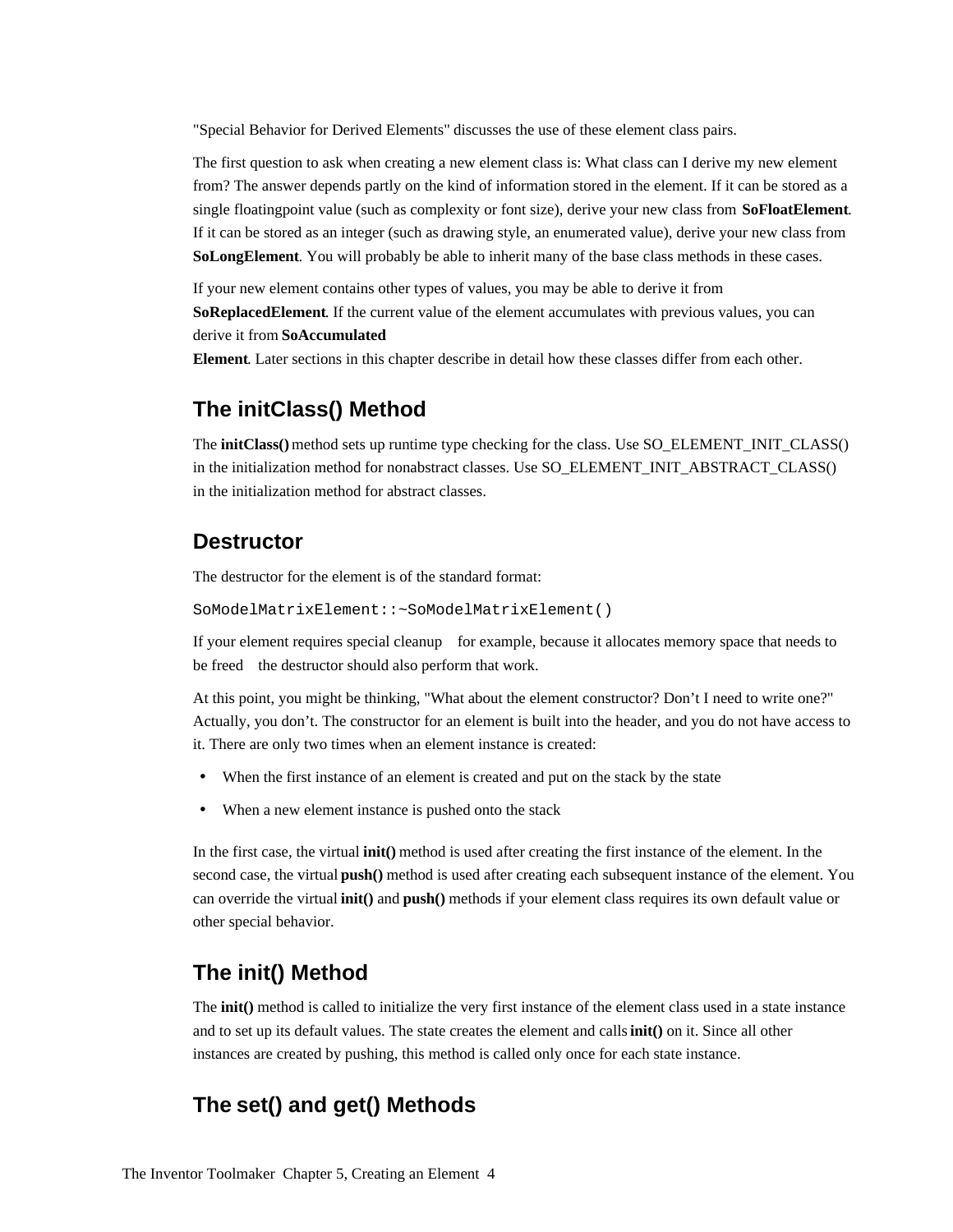All elements also need **set()** and **get()** methods that are used by the nodes to modify and access current values. There may also be a static method that returns the default value(s) for the element.

## **The print() Method**

The **print()** method prints out an element's values, primarily for debugging purposes. This method, called by **SoState::print()**, is useful in tracking down problems during graph traversal.

## **Additional Methods**

You may need to implement additional methods for certain element classes. Detailed information on **matches()** and **copyMatchInfo()** is presented in "Special Considerations for Caching". The **setElt()** method is discussed in "Special Behavior for Derived Elements". The **push()** and **pop()** methods are discussed in "Pushing and Popping Elements".

| matches()   | called to determine whether an element matches another element. This method is used<br>to compare states for cache validity. copyMatchInfo() is used to create a copy of an<br>element to be added to a cache.                                                                                                                                                                                                                                                                                                                                                                                                                                                                                                       |
|-------------|----------------------------------------------------------------------------------------------------------------------------------------------------------------------------------------------------------------------------------------------------------------------------------------------------------------------------------------------------------------------------------------------------------------------------------------------------------------------------------------------------------------------------------------------------------------------------------------------------------------------------------------------------------------------------------------------------------------------|
| setElt()    | a virtual method that is called by an element's static set() method in some cases. For<br>details, read "Special Behavior for Derived Elements".                                                                                                                                                                                                                                                                                                                                                                                                                                                                                                                                                                     |
| push()      | used in a few cases to set up a new element instance that is a copy of the one just<br>below it in the stack. Elements that contain two or more pieces of data and elements<br>that implement side effects (often for OpenGL rendering) need to implement a <b>push</b> ()<br>method. The default <b>push</b> () method does nothing, since most elements contain only<br>one piece of data and the value is typically set immediately after a push. Subclasses of<br><b>SoAccumulatedElement</b> must define their own <b>push</b> () method to copy values from<br>the next instance in the stack, since the new instance accumulates values on top of the<br>old ones. Use the SoElement method getNextInStack(). |
| $\bf pop()$ | the counterpart to <b>push</b> (). The default method does nothing. You need to implement a<br><b>pop</b> () method if your element has side effects. For example, when the<br><b>SoGLDrawStyleElement</b> pops, it restores the previous value by sending it to<br>OpenGL. Other examples are the GL matrix elements, which call $glPopMatrix()$<br>when they pop (see "Pushing and Popping Elements").                                                                                                                                                                                                                                                                                                             |

## **Special Considerations for Caching**

Elements do all of the work for caching in Inventor. If you are creating a node or an action that uses existing elements, you don't need to worry about caching. However, if you are creating a new element, you need to provide the necessary information so that caching continues to work. (You might want to reread "Caching" in Chapter 1 before continuing with this section.)

A cache is essentially a faster representation of the data you're trying to generate or compute in Inventor. What the cache contains depends on the action. A GL render cache contains an OpenGL display list. A boundingÿbox cache contains the bounding box itself. Using the cache speeds up subsequent traversal of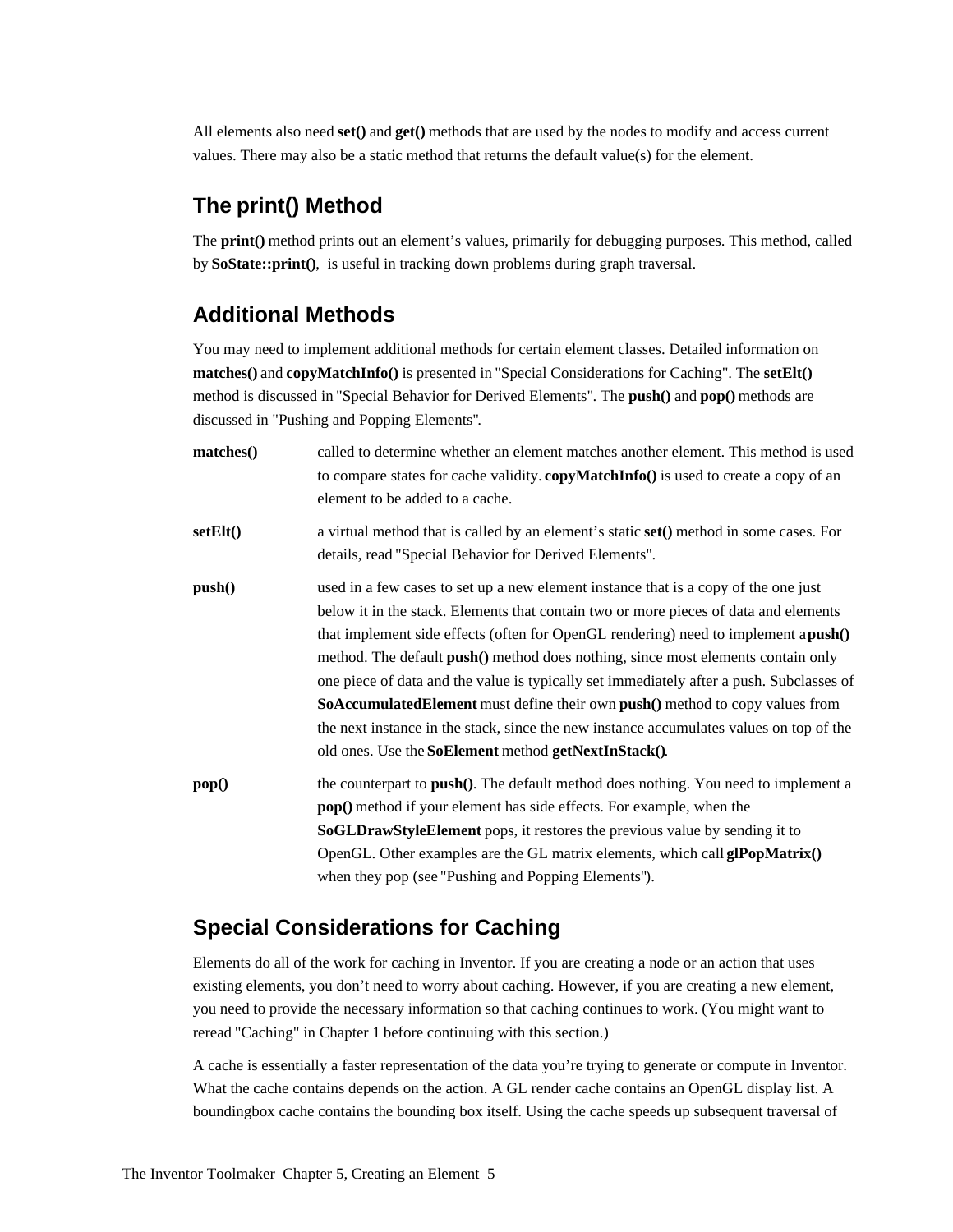the scene graph. In addition, the cache contains a list of the elements outside the cache that the information inside the cache depends on. For efficiency, the cache does not make an exact copy of each element it depends on. Instead, it copies only enough information to determine later on whether the cache is still valid.

The form of this information depends on the element. For some elements, such as those derived from **SoFloatElement** or **SoLongElement**, the *value* of the element is compared. For others, the *node ID* of the node that set the element's value is compared. For elements such as those derived from **SoAccumulatedElement**, the *list of node IDs* for all nodes that affect the instance of the element is compared. The **copyMatchInfo()** method should copy just enough information so that **matches()** can work properly.

Inventor uses an element's **copyMatchInfo()** method to copy the comparison data for the element into the cache. Then, to determine whether a cache is valid, Inventor compares each element in the cache with the corresponding element in the state by calling the element's **matches()** method.

You can inherit the **matches()** and **copyMatchInfo()** methods from the base classes, or for efficiency, you can write routines that are tailored to your new element class. The following sections explain in more detail how those routines work for the base classes.

#### **SoFloatElement and SoLongElement**

In many cases, you need to store only the *value* of the element in the cache. It doesn't matter which node has set the value. If the value of the element in the cache matches the value of the element in the state, the cache is still valid. The **matches()** and **copyMatchInfo()** methods for the **SoFloatElement** and **SoLongElement** classes function in this way.

#### **SoReplacedElement**

**SoReplacedElement** redefines the **getElement()** method of **SoElement** to store the node ID of the node that is about to set the value in the element. (Recall that a node's ID is unique and changes whenever the node changes.) **SoReplacedElement** also redefines **matches()** to compare the node IDs and return TRUE if the node IDs of the two elements match, as follows:

```
SbBool
SoReplacedElement::matches(const SoElement *elt) const
{
     return (nodeId == ((const SoReplacedElement *)
             elt)ÿ>nodeId);
}
```
An example of such an element is the coordinate element, which stores multiple coordinate values. Rather than compare all the values, this element simply compares the node IDs. The **copyMatchInfo()** method for this class copies only the node ID, since that is the information used to determine if the cache matches the state:

```
SoElement *
SoReplacedElement::copyMatchInfo() const
```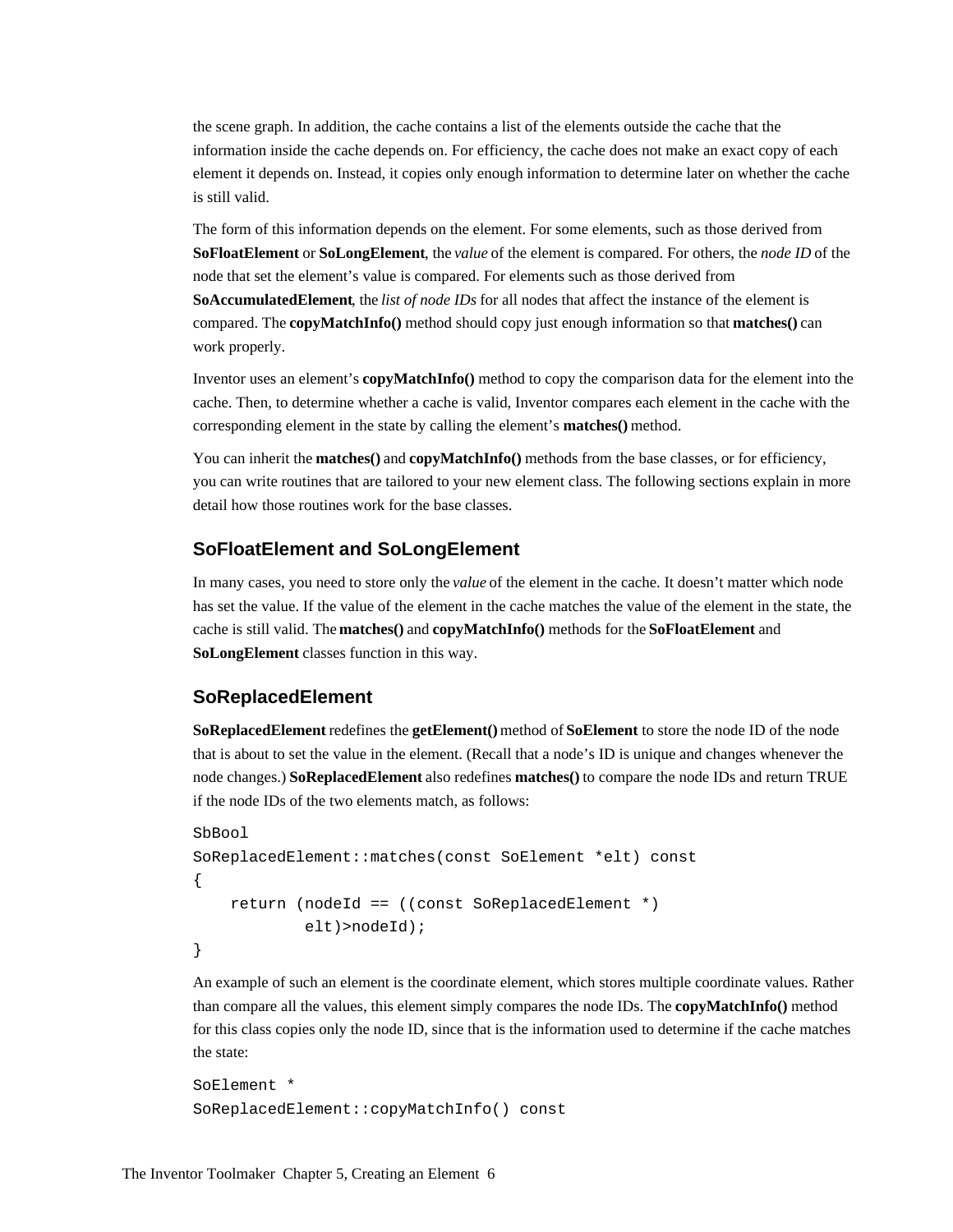```
{
     SoReplacedElement *result =
         (SoReplacedElement *)getTypeId().createInstance();
     resultÿ>nodeId = nodeId;
     return result;
}
```
#### **SoAccumulatedElement**

Elements that accumulate values need to keep a list of node IDs for all nodes that affect an instance of the element. To determine whether a cache is valid for an accumulated element, the node ID list for the element in the cache is compared with the node ID list for the element in the state.

The **SoAccumulatedElement** class redefines the **matches()** method to compare lists of node IDs. If they plan to use the standard **matches()** method, subclasses of **SoAccumulatedElement** need to use the following methods provided by this parent class to keep the list of node IDs up to date:

| clearNodeIds() | clears the list of node IDs                                 |
|----------------|-------------------------------------------------------------|
| addNodeId()    | adds the ID of the given node to the current list           |
| setNodeId()    | sets the node ID list to only the node ID of the given node |

### **Special Behavior for Derived Elements**

In Inventor, elements that do not have a derived class have only a static **set()** method. Elements with derived classes for their GL versions often have both a static **set()** method and a **setElt()** method. Using this mechanism, nodes can deal with the generic base class for elements without dealing individually with each subclass. For example, a node's **doAction()** method can simply call **SoDrawStyleElement::set** rather than calling **SoGLDrawStyleElement::set**. If you are deriving an element from an existing element class, or if you are creating a new hierarchy of element classes, the **setElt()** mechanism described here may prove useful.

Suppose you are writing a new renderer and need some elements to perform additional work. In this case, you can derive an element from the existing element. You write a virtual **setElt()** method for your new derived class that sets the element to its correct value and performs the desired side effects. The rest is C++ magic, as follows:

- 1. The static **set()** method of the base class calls its virtual **setElt()** method.
- 2. If there is no derived class, the **setElt()** method of the base class is called. If there is a derived class, the **setElt()** method of the derived class is called to set the element value.

In Open Inventor, this mechanism is used for the GL rendering version of certain elements. Let's take a closer look at the plain vanilla and GL versions of the drawÿtyle element to illustrate this process. As noted in "Deriving a Class from an Existing Element", the GL version is used to perform side effects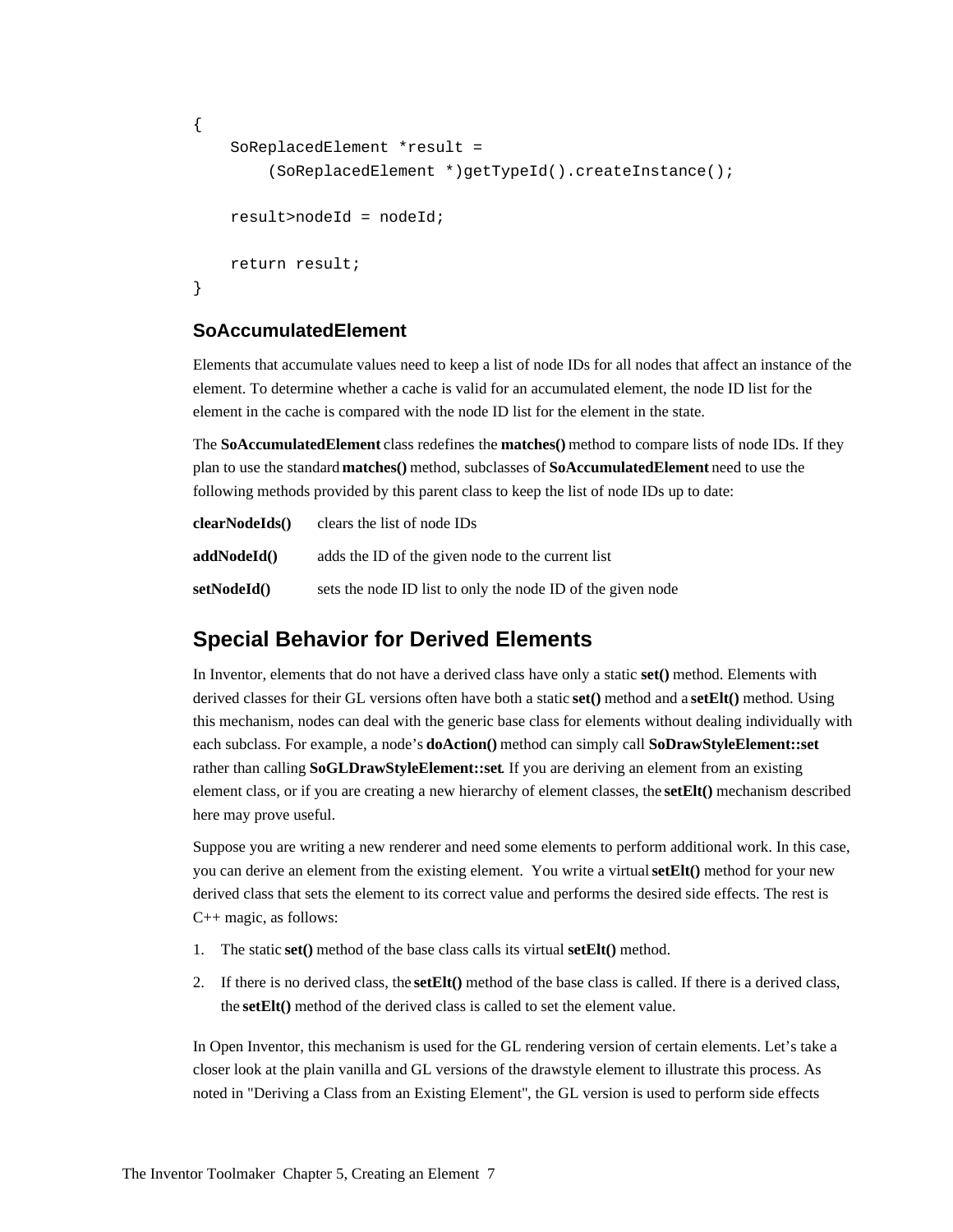required for GL rendering. The base class, **SoDrawStyleElement**, provides a static **set()** method that calls a virtual **setElt()** on the modifiable instance of the element:

```
// Sets draw style in element accessed from state.
void
SoDrawStyleElement::set(SoState *state, SoNode *node, Style
                         style)
{
    SoDrawStyleElement *elt;
    // Get an instance we can change (pushing if necessary)
    elt = (SoDrawStyleElement *)
              getElement(state, classStackIndex,node);
    if (elt != NULL)
      eltÿ>setElt(style); // virtual setElt()ÿÿsee below
}
```
The virtual **setElt()** is defined in the base class as follows:

```
SoLongElement::setElt( long value )
{
   data = value;
}
```
The derived GL class, **SoGLDrawStyleElement**, redefines the virtual **setElt()** method to do two things:

- It sets the value in the Inventor instance of the element.
- It makes the proper calls to OpenGL (**glPolygonMode**()) to reflect the current state.

The code for the **setElt()** method in **SoGLDrawStyleElement** is as follows:

```
// Sets draw style in element.
void
SoGLDrawStyleElement::setElt(long value)
if (data != value) {
   data = value;send(); \qquad // The send() method calls glPolygonMode().
}
```
At the same time, **SoGLDrawStyleElement** inherits the static **set()** method from the parent class, **SoDrawStyleElement**. Note that you can derive other classes from **SoDrawStyleElement** in a similar way to support other rendering actions.

## **Pushing and Popping Elements**

You need to implement a **push()** method for your new element if the pushed copy of the element uses the previous element in some way. For example, accumulated elements such as the **SoProfileElement** need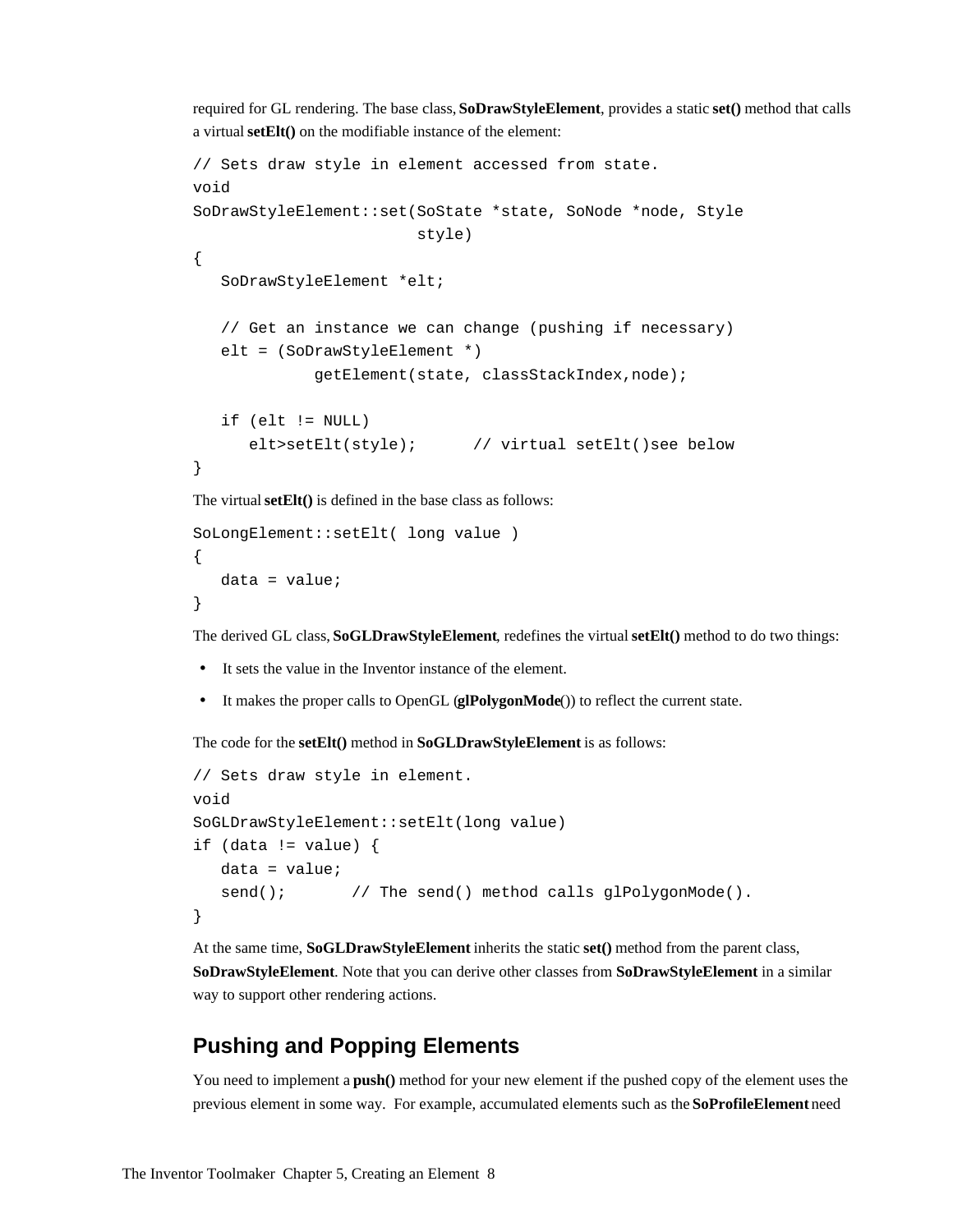the previous element because they append values to the previous values. Their **push()** method copies the values from the previous element in the stack into the new element on the stack so that the current value can be appended to it. You also need to implement a **push()** method if your element requires some side effect when its value is set. For example, some matrix elements call **glPushMatrix()** inside their **push()** routine. You do not need to implement a **push()** method for most replaced elements (unless they have side effects), since their new value wipes out the previous value.

The **push()** method is called when you call **set()** on an element for the first time after the state is pushed (for example, underneath a separator). You may need to implement a corresponding **pop()** method whenever you implement a **push()** method for an element.

If your **pop()** method has side effects, those side effects need to be included in a cache for the separator that performs the pop; otherwise, the separator cannot restore the state properly. Include this line in an element's **pop()** method to tell all open caches they need to depend on this element when validating a cache:

```
capture(state);
```
For example, suppose the scene graph contains a draw $\ddot{\text{y}}$ tyle node with a value of FILLED. A separator node to the right of this drawÿstyle node contains a drawÿstyle node with a value of LINES and a cube. Assume caching is turned on at the separator node. The separator's cache contains instructions for setting the drawÿstyle to LINES and drawing the cube. When the state is restored, the drawÿstyle element's **pop()** method causes the drawÿstyle to be restored to its previous value (FILLED). If that previous value changes, this separator's cache is no longer valid.

## **Creating a New Element**

This example creates an element called **TemperatureElement** that holds the current temperature of shapes during traversal. This element is derived from the **SoFloatElement** class.

Example 5ÿ1 shows the header file for the **TemperatureElement**.

#### **Example 5ÿ1** TemperatureElement.h

```
#include <Inventor/elements/SoFloatElement.h>
class TemperatureElement : public SoFloatElement {
    SO_ELEMENT_HEADER(TemperatureElement);
 public:
    // Initializes the TemperatureElement class
   static void initClass();
    // Initializes element
    virtual void init(SoState *state);
    // Sets the current temperature in the state to the given
```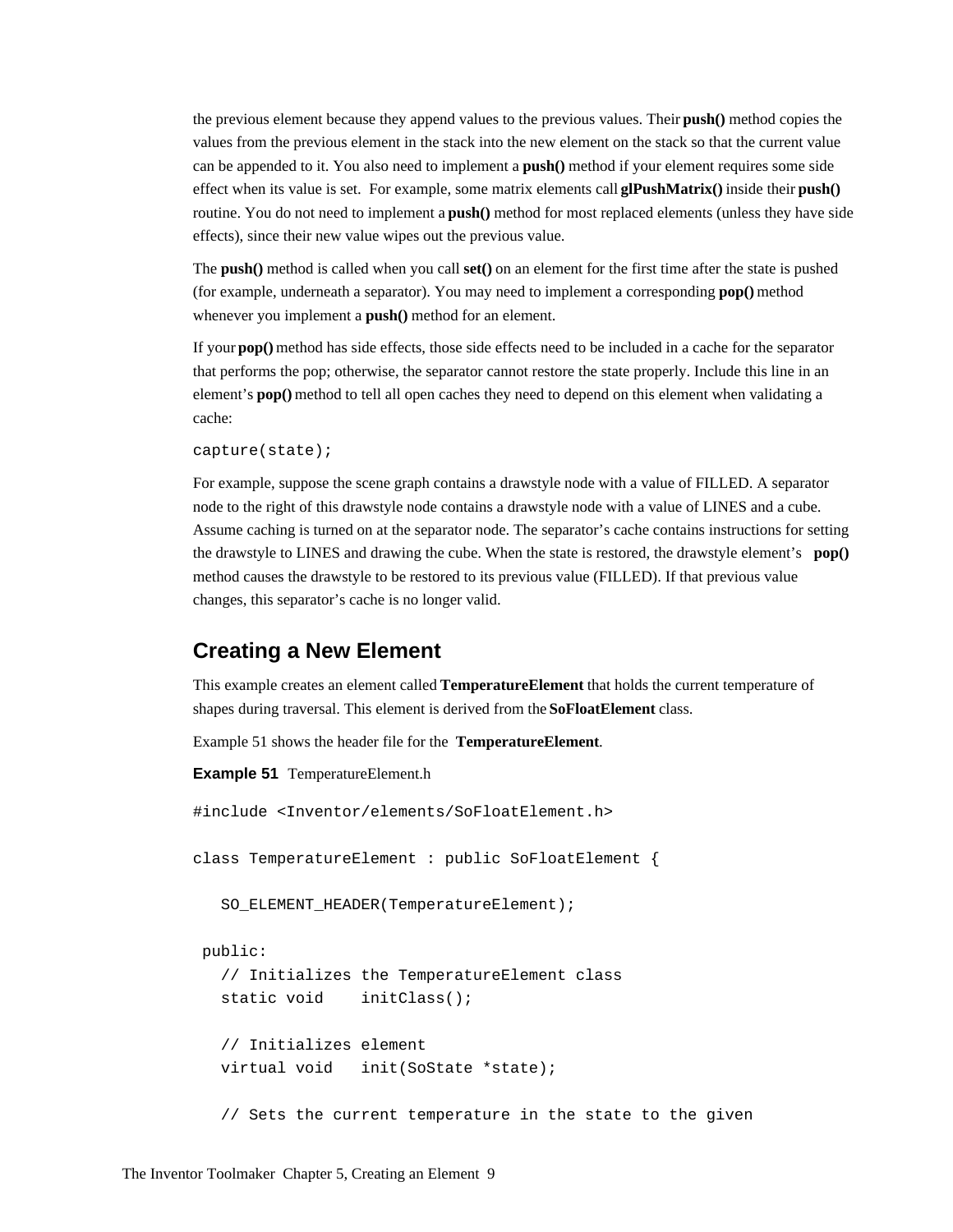```
 // Sets the current temperature in the state to the given
    // temperature (in degrees Fahrenheit)
    static void set(SoState *state, SoNode *node, float temp);
    // Returns the current temperature from the state
    static float get(SoState *state);
    // Returns the default temperature
   static float getDefault() { return 98.6; }
  private:
    virtual ~TemperatureElement();
};
Example 5ÿ2 shows the source code for the TemperatureElement.
Example 5ÿ2 TemperatureElement.c++
#include "TemperatureElement.h"
SO_ELEMENT_SOURCE(TemperatureElement);
// Initializes the TemperatureElement class.
void
TemperatureElement::initClass()
{
    SO_ELEMENT_INIT_CLASS(TemperatureElement, SoFloatElement);
}
// Destructor
TemperatureElement::~TemperatureElement()
{
}
// Initializes the first instance used in an action's state.
void
TemperatureElement::init(SoState *)
{
    data = getDefault();
}
// Sets the current temperature in the state.
```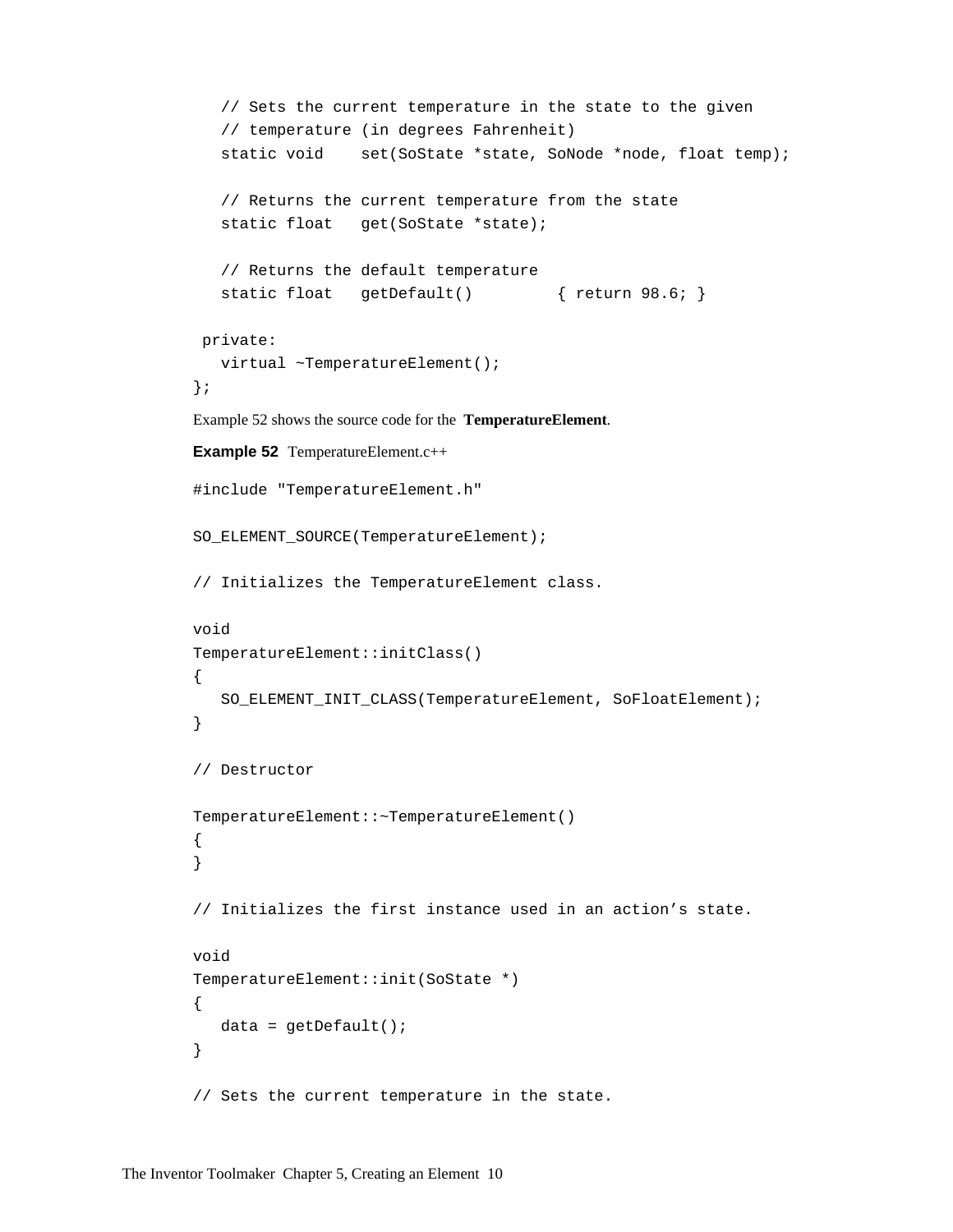```
void
TemperatureElement::set(SoState *state, SoNode *node,
                   float temp)
{
    // Use the corresponding method on SoFloatElement to set the
    // value in the top instance in the state
    SoFloatElement::set(classStackIndex, state, node, temp);
}
// Returns the current temperature from the state.
float
TemperatureElement::get(SoState *state)
{
    // Use the corresponding method on SoFloatElement to get the
    // value from the top instance in the state
    return SoFloatElement::get(classStackIndex, state);
}
```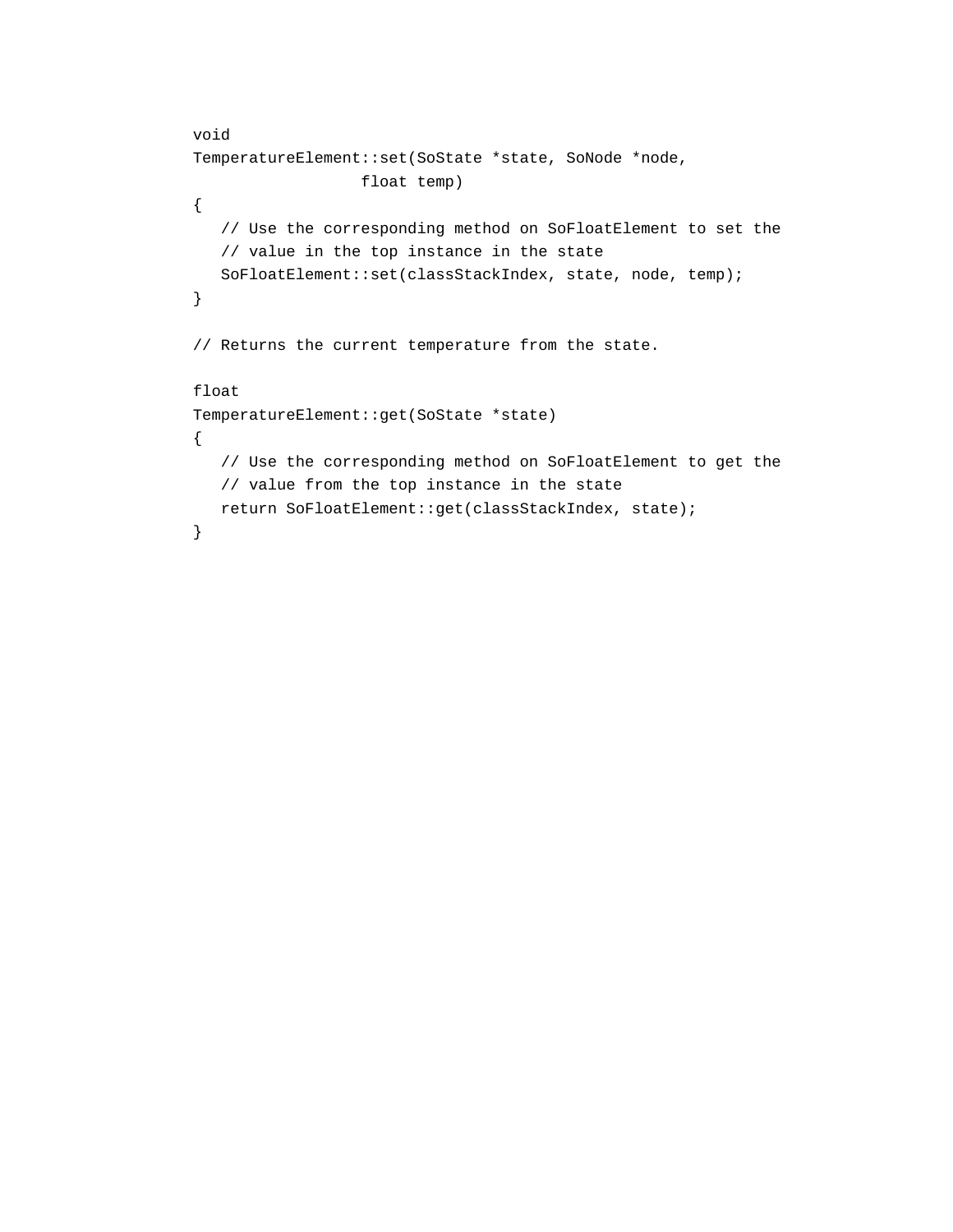# **Chapter 6 Creating an Engine**

This chapter describes how to create new subclasses of **SoEngine**. New concepts introduced in this chapter include how notification of changes in field data propagates through the scene graph and how to block notification if desired. Be sure you are familiar with Chapter 13 in *The Inventor Mentor* before you continue in this chapter.

The first part of this chapter offers an overview of the steps required to create a new engine. When necessary, additional sections explain key concepts in further detail and list the relevant macros. Chapter examples show how to create six engine classes:

- A simple engine called **MultFloatVec3f**
- An engine with multiple inputs called **SoComposeVec2f**
- An engine with multiple outputs called **SoDecomposeVec2f**
- An engine that simulates fanning in of multiple connections called **FanIn**
- An engine that controls propagation of its output value called **Ticker**
- A field converter engine called **ConvertSFShortToSFFloat**

#### **Overview**

As described in *The Inventor Mentor*, all engines have at least one input and one output. The inputs are derived from **SoField** (either **SoSF** or **SoMF** fields). Outputs are of type **SoEngineOutput**. In addition, each engine has an **evaluate()** method, which uses the current input values and produces new output values. The file SoSubEngine.h contains the macros for defining new engine classes. The SO\_ENGINE\_HEADER() macro declares type identifier and naming variables and methods that all engine classes must support. The macro defines the static variables and methods declared in the SO\_ENGINE\_HEADER() macro. Other macros useful in creating new engine classes are mentioned in the following sections.

Creating a new engine requires these steps:

- 1. Select a name for the new engine class and determine what class it is derived from.
- 2. Define and name each input and output of the engine (see "Defining Inputs and Outputs").
- 3. Define an **initClass()** method to initialize the type information (see "Initializing the Engine Class").
- 4. Define a constructor (see "Defining the Constructor").
- 5. Define a destructor.
- 6. Implement an **evaluate()** method for the engine class (see "Notification and Evaluation").
- 7. If necessary, implement an **inputChanged()** method (see "Creating a Fanÿin Engine" and "Creating a SecondÿTicker Engine").
- 8. Implement a **copy()** method if the engine contains any nonfield instance data (see Chapter 2,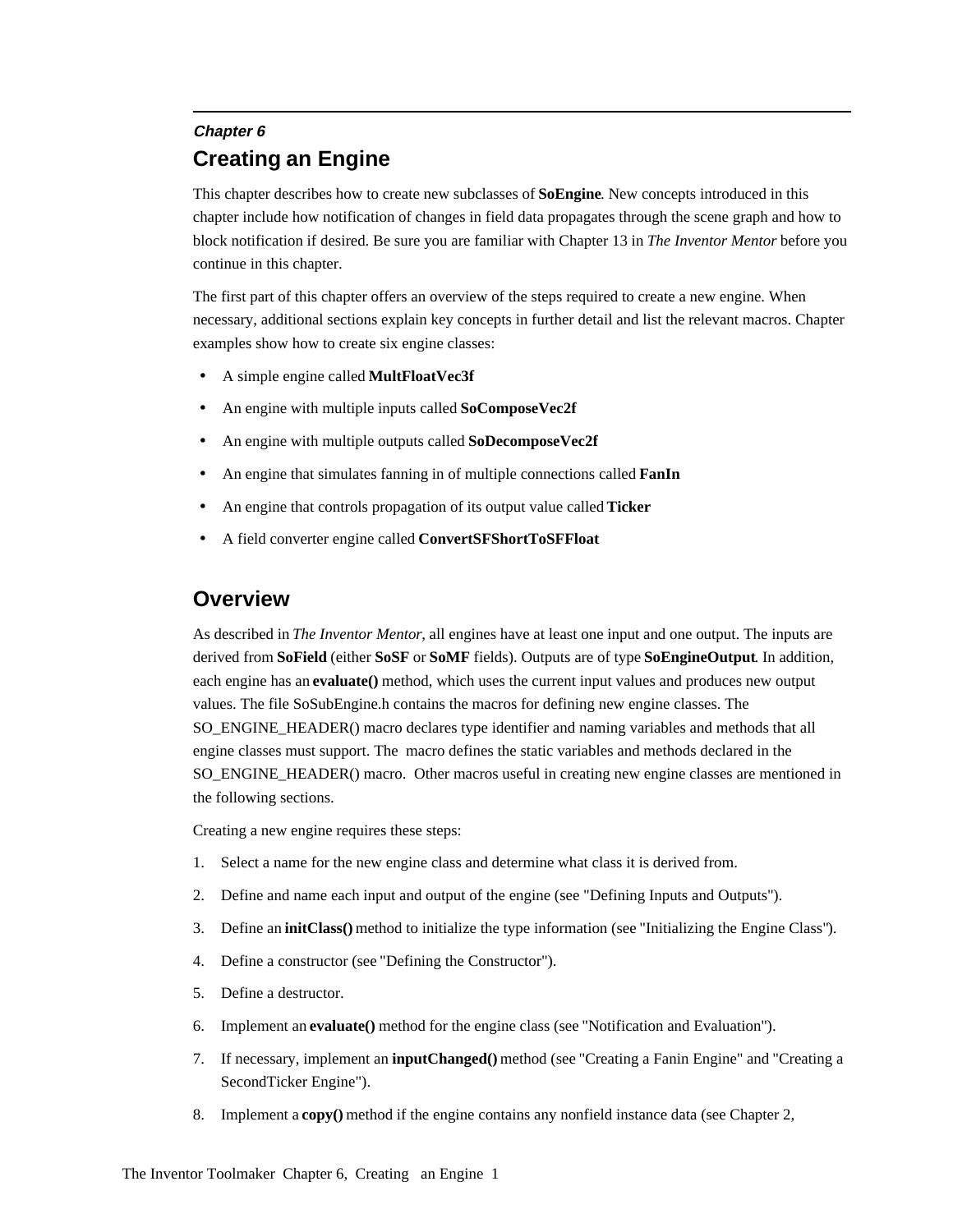Implement a **copy()** method if the engine contains any nonfield instance data (see Chapter 2, "Creating a Node," for more information on implementing a **copy()** method).

### **Defining Inputs and Outputs**

Declare the inputs and outputs for the engine in the header file. For example:

```
SoSFTrigger on;
SoSFTrigger off;
SoSFTrigger toggle;
SoEngineOutput isOn; // (SoSFBool)
SoEngineOutput isOff; // (SoSFBool)
```
Note that, by convention, each output is commented with the field type for that output. The output type isn't formally specified in the header file, though. It's set up in the constructor in the source file.

Also be sure to include the files for the field classes used by the inputs of your new engine.

### **Initializing the Engine Class**

Implement an **initClass()** method, as described in Chapter 1, "Runtime Types". The **initClass()** method sets up the type identifier and file format name information for the class. This method must be called before the engine can be used in an application. Use the SO\_ENGINE\_INIT\_CLASS() macro within the **initClass()** method. For example:

```
void
FanIn::initClass()
{
   SO_ENGINE_INIT_CLASS(FanIn, SoEngine, "Engine");
}
```
### **Defining the Constructor**

Implement the constructor for the class. Begin with the macro SO\_ENGINE\_CONSTRUCTOR(). Then use the macros SO\_ENGINE\_ADD\_INPUT() and SO\_ENGINE\_ADD\_OUTPUT() to add the engine inputs and outputs and to set default values for the outputs. Perform any other classÿspecific initialization, if needed. For example:

```
SoOnOff::SoOnOff()
    {
       SO_ENGINE_CONSTRUCTOR(SoOnOff);
       SO_ENGINE_ADD_INPUT(on, ()); // no default value for
                                        // trigger fields
       SO_ENGINE_ADD_INPUT(off, ()); // no default value
       SO_ENGINE_ADD_INPUT(toggle, ()); // no default value
       SO_ENGINE_ADD_OUTPUT(isOn, SoSFBool);
       SO_ENGINE_ADD_OUTPUT(isOff, SoSFBool);
```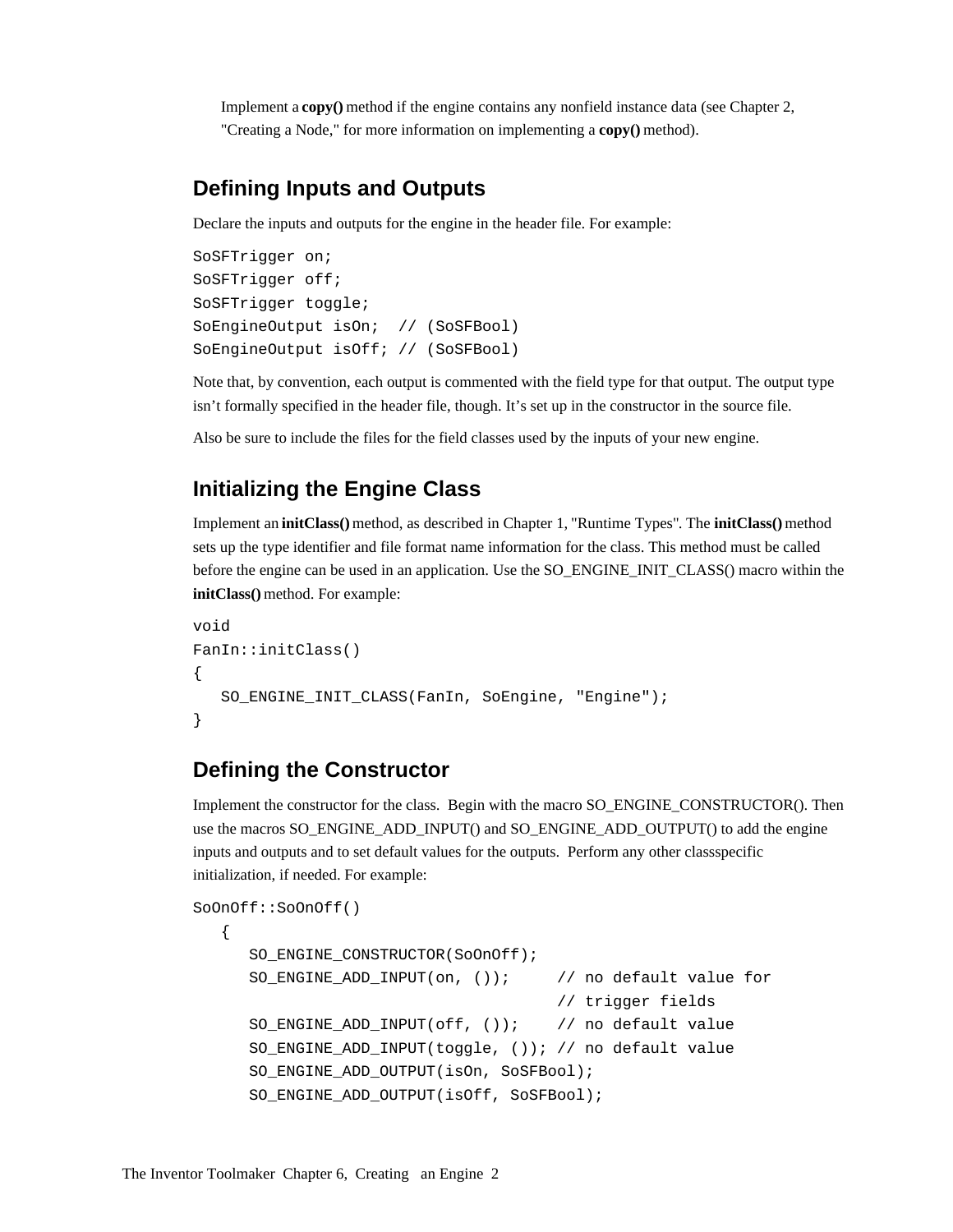```
state = FALSE; \frac{1}{2} // engine is off by default
```
Notice that this is where the outputs are bound to a particular field type.

### **Implementing an evaluate() Method**

The **evaluate()** method is responsible for taking the input values and producing output values. The input values are read using the standard field **getValue()** routines. You can use the SO\_ENGINE\_OUTPUT() macro to set the values in the engine's outputs.

**Note:** SO\_ENGINE\_OUTPUT() is used for setting values in outputs. Do not perform any calculation inside this macro. Side effects are not allowed, because this macro loops through each connection. You can, however, call SO\_ENGINE\_OUTPUT() multiple times, once for each output, as shown in the **SoComposeVec2f** class (Examples 6ÿ3 and 6ÿ4).

### **Creating a Simple Engine**

}

The following examples illustrate the basic steps outlined in "Overview". Example 6 $\ddot{\text{u}}$  shows the header file for a simple engine, **MultFloatVec3f**, which multiplies a float value (**SoSFFloat**) by a vector value ( **SoSFVec3f**) and produces an output of type **SoSFVec3f**. Example 6\\pna}2 shows the source file for this class.

**Tip:** The **SoCalculator** engine provides a builtÿin way of doing this type of simple arithmetic.

```
Example 6ÿ1 MultFloatVec3f.h
```

```
#include <Inventor/engines/SoSubEngine.h>
#include <Inventor/fields/SoSFFloat.h>
#include <Inventor/fields/SoSFVec3f.h>
class MultFloatVec3f : public SoEngine {
   SO_ENGINE_HEADER(MultFloatVec3f);
 public:
    // Input fields: a scalar (float) and a vector
   SoSFFloat scalar;
    SoSFVec3f vector;
    // The output is a vector
    SoEngineOutput product; // (SoSFVec3f) product
    // Initializes this class for use in scene graphs. This
    // should be called after database initialization and before
    // any instance of this engine is constructed.
    static void initClass();
```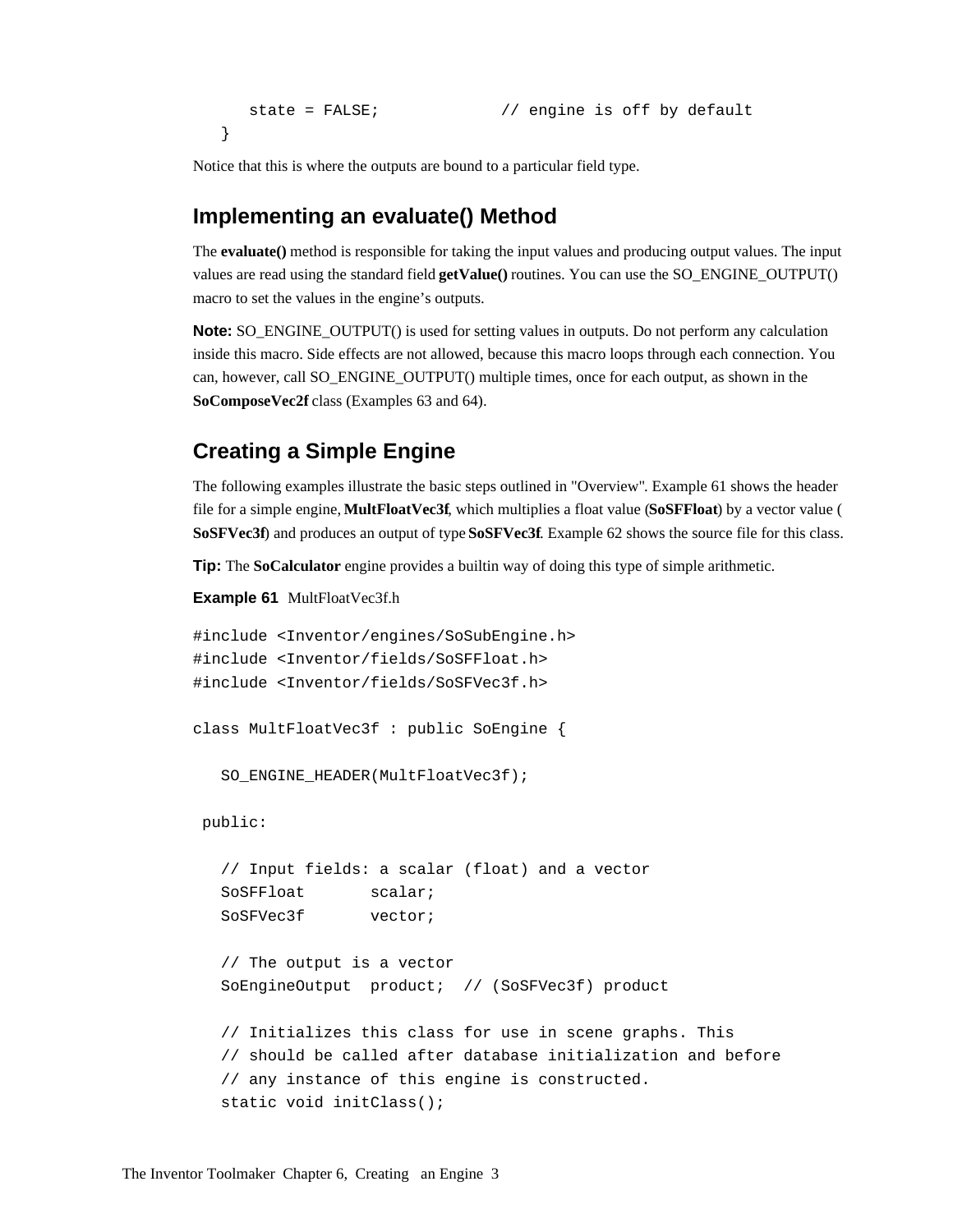```
 // Constructor
 MultFloatVec3f();
```
#### private:

```
 // Destructor. Since engines are never deleted explicitly,
 // this can be private.
 virtual ~MultFloatVec3f();
```

```
 // Evaluation method
 virtual void evaluate();
```
};

#### **Example 6ÿ2** MultFloatVec3f.c++

```
#include "MultFloatVec3f.h"
```

```
SO_ENGINE_SOURCE(MultFloatVec3f);
```

```
// Initializes the MultFloatVec3f class. This is a oneÿtime
// thing that is done after database initialization and before
// any instance of this class is constructed.
```

```
void
MultFloatVec3f::initClass()
{
    // Initialize type id variables. The arguments to the macro
    // are: the name of the engine class, the class this is
    // derived from, and the name registered with the type
    // of the parent class.
    SO_ENGINE_INIT_CLASS(MultFloatVec3f, SoEngine, "Engine");
}
// Constructor
MultFloatVec3f::MultFloatVec3f()
{
    // Do standard constructor stuff
    SO_ENGINE_CONSTRUCTOR(MultFloatVec3f);
    // Define input fields and their default values
    SO_ENGINE_ADD_INPUT(scalar, (0.0));
   SO ENGINE ADD INPUT(vector, (0.0, 0.0, 0.0));
```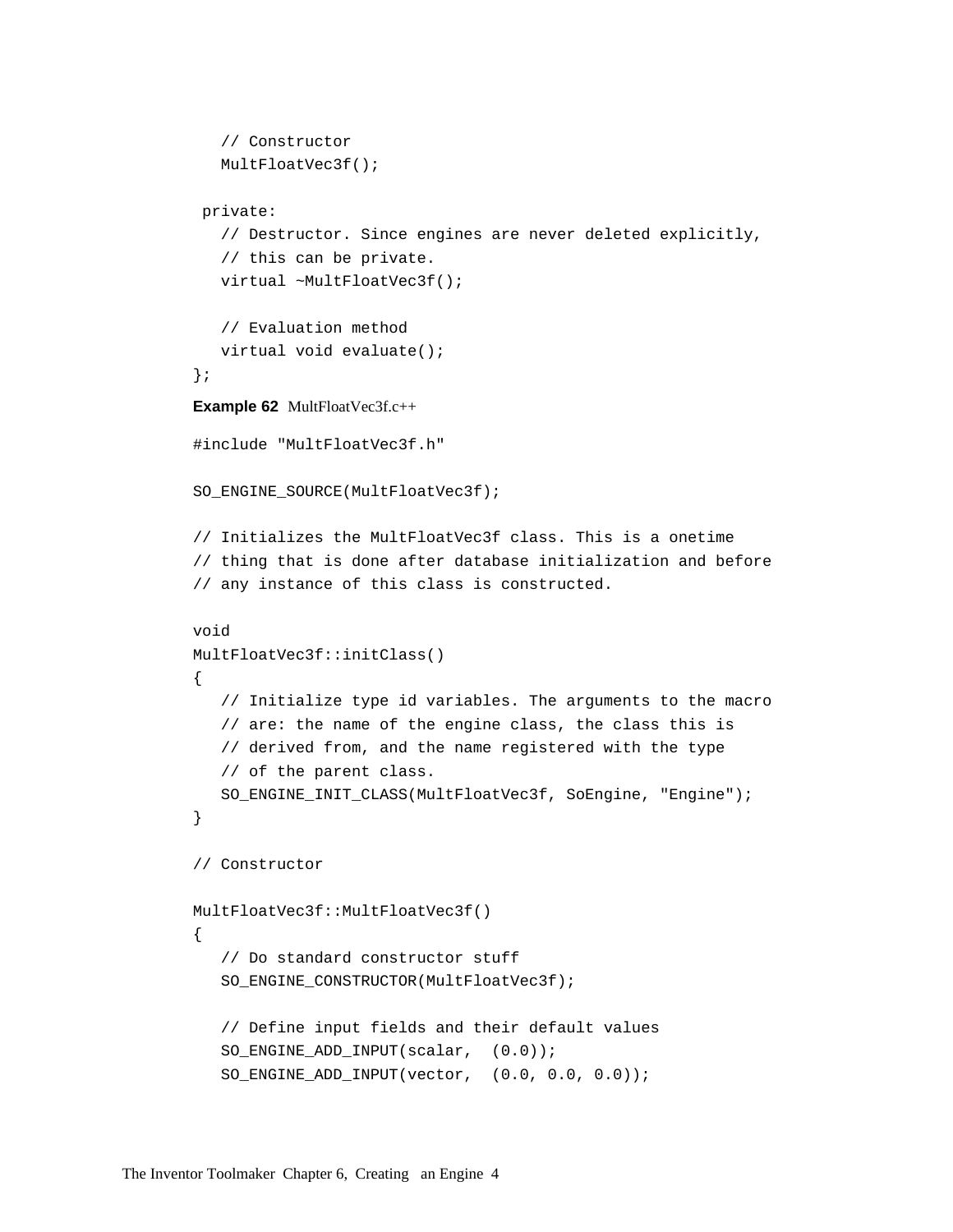```
 // Define the output, specifying its type
    SO_ENGINE_ADD_OUTPUT(product, SoSFVec3f);
}
// Destructor. Does nothing.
MultFloatVec3f::~MultFloatVec3f()
{
}
// This is the evaluation routine.
void
MultFloatVec3f::evaluate()
{
    // Compute the product of the input fields
   SbVec3f prod = scalar.getValue() * vector.getValue();
    // "Send" the value to the output. In effect, we are setting
    // the value in all fields to which this output is connected.
    SO_ENGINE_OUTPUT(product, SoSFVec3f, setValue(prod));
}
```
### **Dealing with MultipleÿValue Fields**

This second engine has a slightly more complex **evaluate()** method. Before creating the output, it determines the longest input field, and replicates the last value in short fields that need to be filled out to match the number of values in the longest field. The SO\_ENGINE\_OUTPUT() macro is used to set the number of values in the fields connected from the output, as well as to set the values.

#### **Creating an Engine with Multiple Inputs**

Examples 6ÿ3 and 6ÿ4 show the header and source files for **SoComposeVec2f**. This engine has two inputs, **x** and **y**, of type **SoMFFloat**, and one output, an **SoEngineOutput** of type **SoMFVec2f**.

This engine illustrates a general policy for handling multiple wall inputs that is followed by all arithmetic engines in Inventor. This policy is useful for engines that process multiple $\ddot{y}$ alue inputs as "parallel" independent data sets, but it is not required. Because the **x** and **y** inputs of the **SoComposeVec2f** engine are multipleÿvalue fields, they can each contain any number of values. Figure 6ÿ1 illustrates a case where the last value of **y** is replicated to fill out the field with values to match up with the number of values provided in **x** .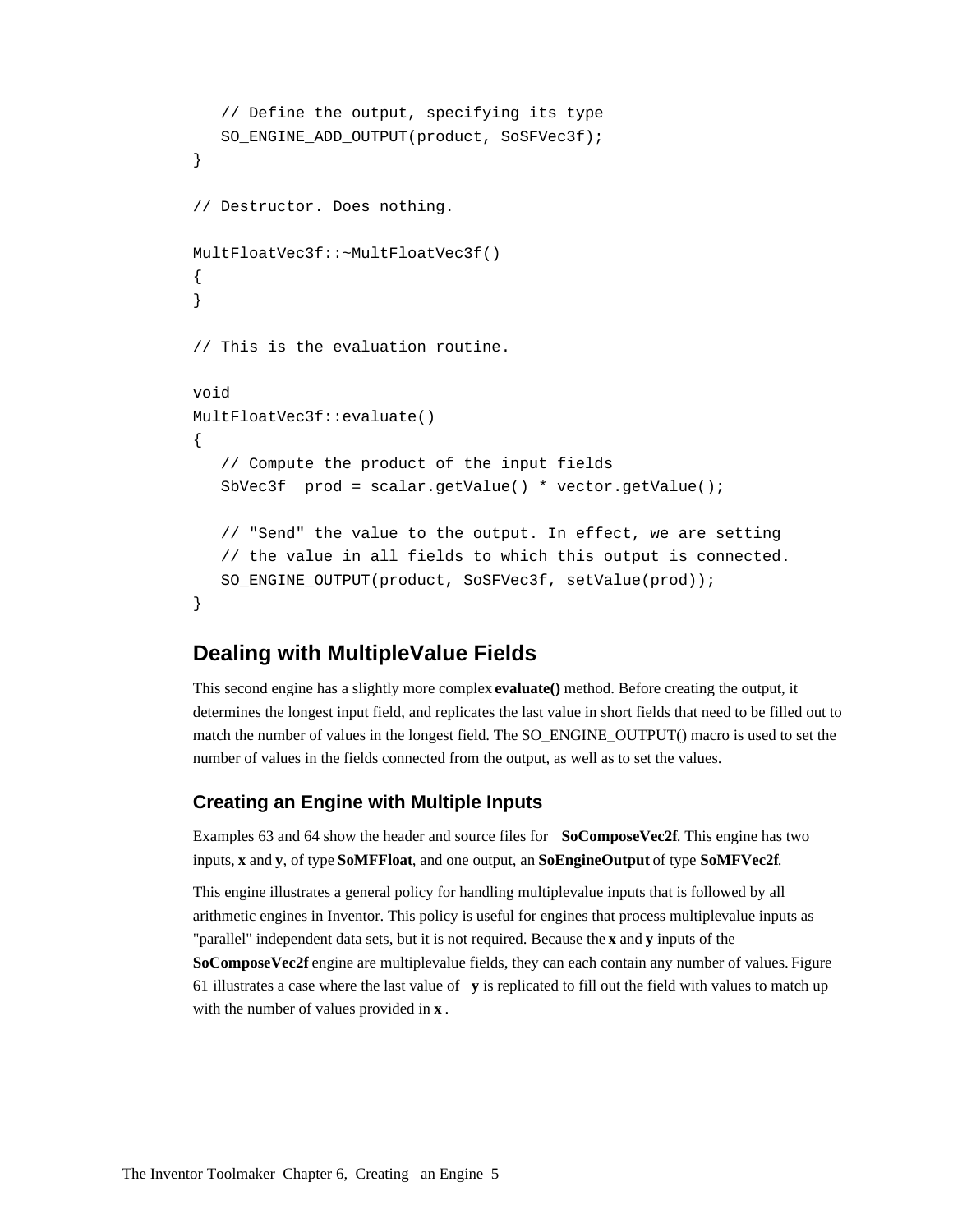



**Figure 6ÿ1** Replicating Values in Fields with Fewer Values

Note that the constructor sets the default value for both input fields to 0.0.

```
Example 6ÿ3 SoComposeVec2f.h
```

```
#include <Inventor/engines/SoSubEngine.h>
#include <Inventor/fields/SoMFFloat.h>
#include <Inventor/fields/SoMFVec2f.h>
class SoComposeVec2f : public SoEngine {
```

```
 SO_ENGINE_HEADER(SoComposeVec2f);
```

```
 public:
```

|                  | // Inputs:                            |                |  |  |  |  |
|------------------|---------------------------------------|----------------|--|--|--|--|
|                  | SOMFFloat                             | $\mathbf{x}$ ; |  |  |  |  |
|                  | SoMFFloat                             | y;             |  |  |  |  |
|                  | // Output:                            |                |  |  |  |  |
|                  | SoEngineOutput vector; // (SoMFVec2f) |                |  |  |  |  |
|                  | // Initialization                     |                |  |  |  |  |
|                  | static void initClass();              |                |  |  |  |  |
|                  | // Constructor                        |                |  |  |  |  |
| SoComposeVec2f() |                                       |                |  |  |  |  |
|                  | private:                              |                |  |  |  |  |
|                  | // Destructor                         |                |  |  |  |  |
|                  | virtual ~SoComposeVec2f();            |                |  |  |  |  |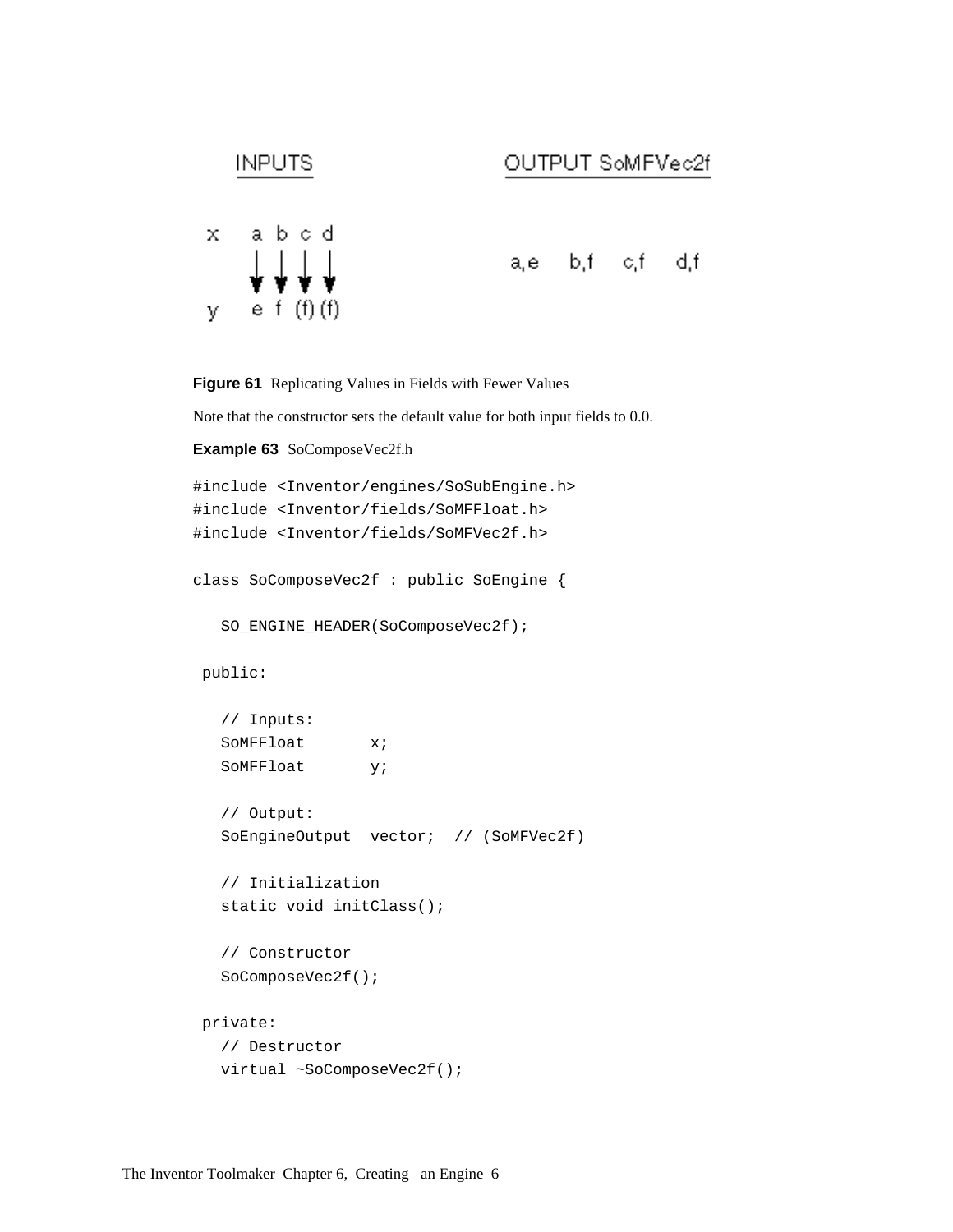```
 // Evaluation method
    virtual void evaluate();
};
Example 6ÿ4 SoComposeVec2f.c++
#include "SoComposeVec2f.h"
SO_ENGINE_SOURCE(SoComposeVec2f);
// Initializes the SoComposeVec2f class.
void
SoComposeVec2f::initClass()
{
    SO_ENGINE_INIT_CLASS(SoComposeVec2f, SoEngine, "Engine");
}
// Constructor
SoComposeVec2f::SoComposeVec2f()
{
    // Do standard constructor tasks
    SO_ENGINE_CONSTRUCTOR(SoComposeVec2f);
    // Define input fields and their default values
   SO_ENGINE_ADD_INPUT(x, (0.0));
   SO_ENGINE_ADD_INPUT(y, (0.0));
    // Define the output, specifying its type
    SO_ENGINE_ADD_OUTPUT(vector, SoMFVec2f);
}
// Destructor. Does nothing.
SoComposeVec2f::~SoComposeVec2f()
{
}
// This is the evaluation routine.
void
SoComposeVec2f::evaluate()
{
    // Figure out how many input values we have
   int numX = x.getNum();
   int numY = y \cdot getNum();
```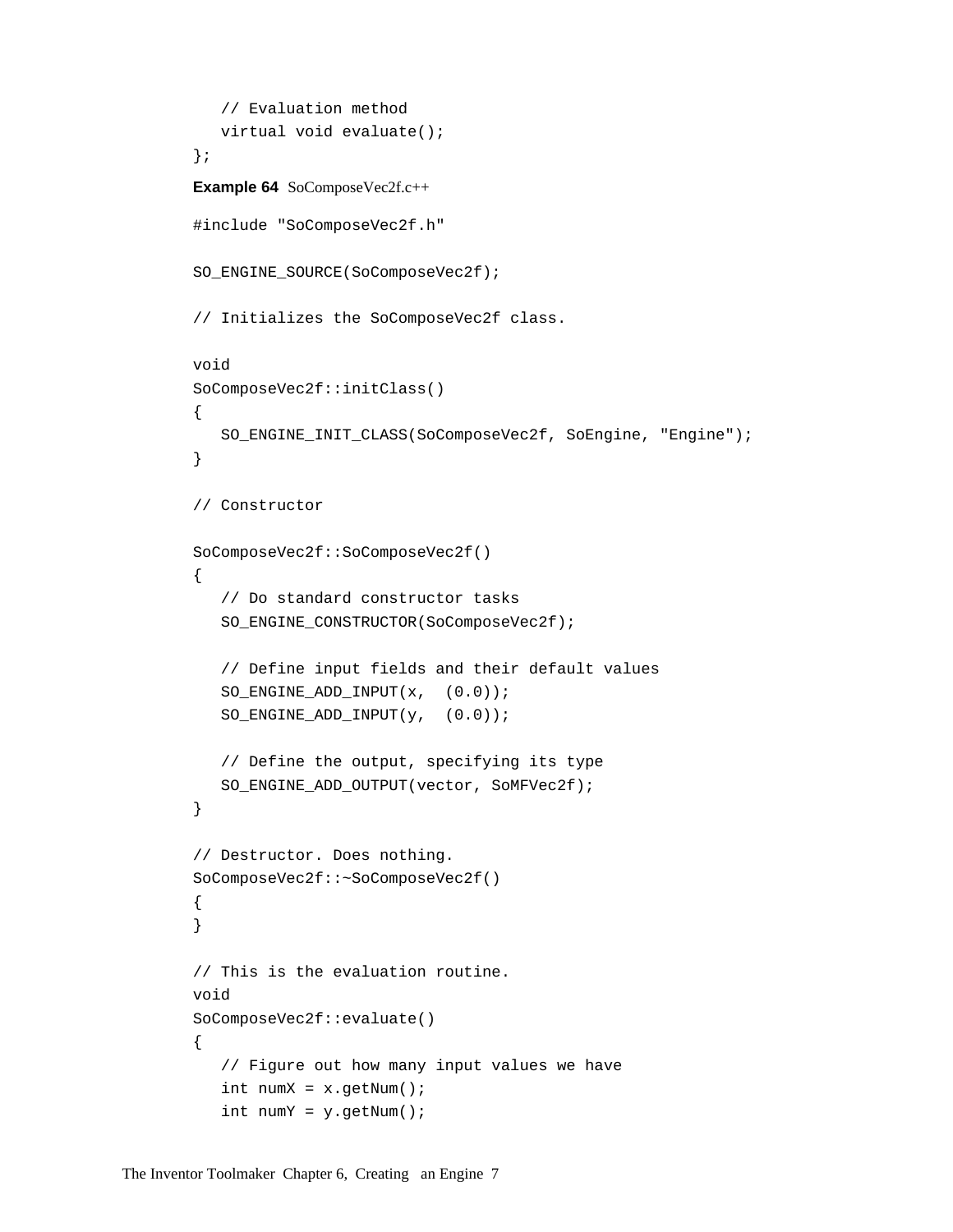```
 // We will output as many values as there are in the input
 // with the greater number of values
int numToOutput = (numX > numY ? numX : numY);
 // Make sure that all of the fields connected from the output
 // have enough room for the results. The SoMField::setNum()
 // method does this.
 SO_ENGINE_OUTPUT(vector, SoMFVec2f, setNum(numToOutput));
 // Now output the vectors composed from the input values
 float xValue, yValue;
 int i;
for (i = 0; i < numToOutput; i++) // If there are different numbers of values in the input
   // fields, repeat the last value as necessary.
  xValue = (i \leq numX ? x[i] : x(numX \nV 1]);yValue = (i < numY ? y[i] : y(numY \nPsi 1]); // Set the vector value in the indexed slot in all
   // connected fields
  SO_ENGINE_OUTPUT(vector, SoMFVec2f,
                   set1Value(i, xValue, yValue));
 }
```
#### **Creating an Engine with Multiple Outputs**

This engine class shows creating an engine with more than one output. Examples  $6\bar{p}$  and  $6\bar{p}$  illustrate an engine that decomposes a vector into its individual float values. The **evaluate()** method uses the **getNum()** method to determine how many input values there are. Then it uses the **SoMField::setNum()** method to ensure that the fields connected from this engine have enough room for the results, as in the previous example.

#### **Example 6ÿ5** SoDecomposeVec2f.h

}

```
#include <Inventor/engines/SoSubEngine.h>
#include <Inventor/fields/SoMFFloat.h>
#include <Inventor/fields/SoMFVec2f.h>
class SoDecomposeVec2f : public SoEngine {
   SO_ENGINE_HEADER(SoDecomposeVec2f);
```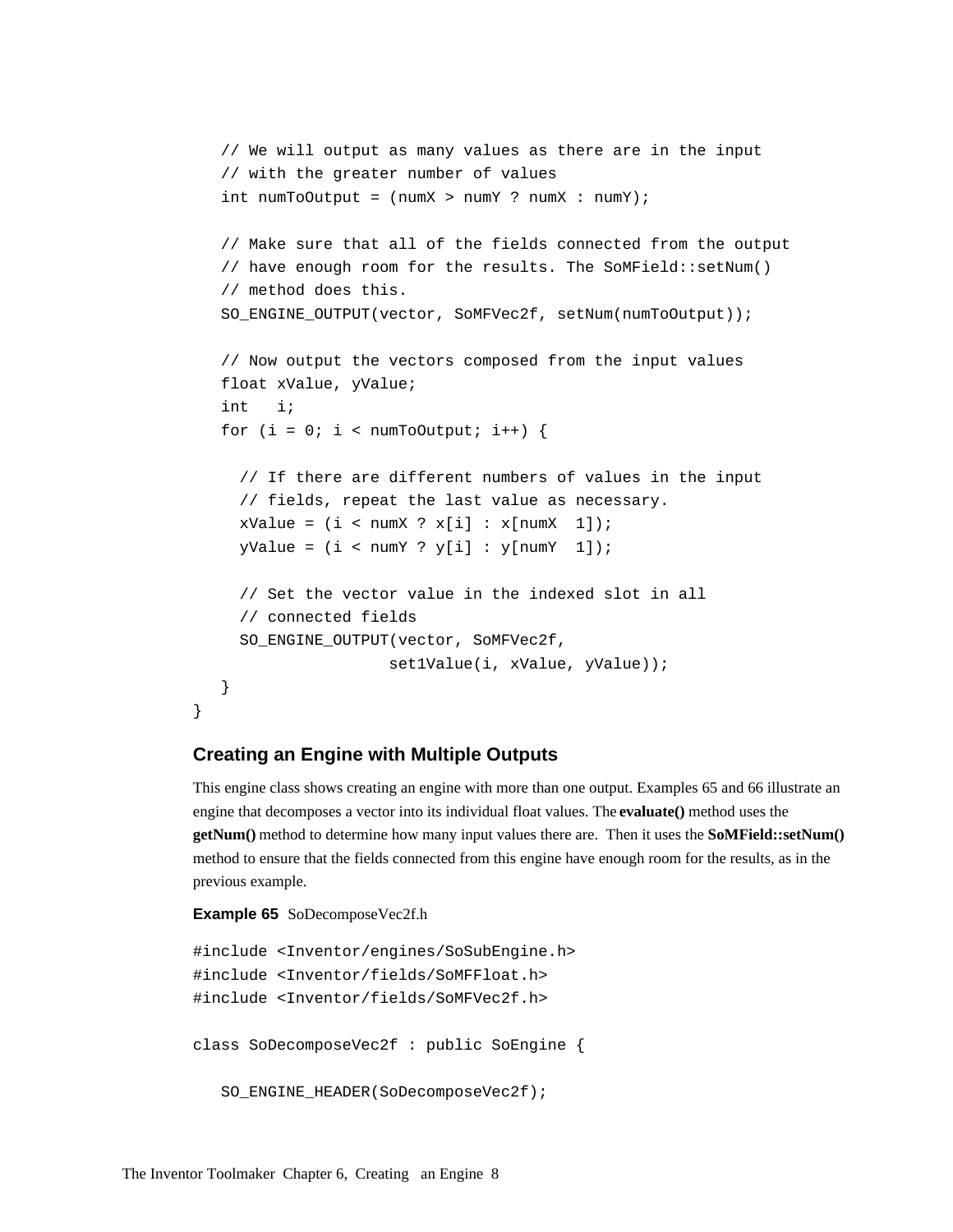```
 public:
    // Input:
   SoMFVec2f vector;
    // Outputs:
    SoEngineOutput x; // (SoMFFloat)
   SoEngineOutput y; // (SoMFFloat)
    // Initialization
    static void initClass();
    // Constructor
    SoDecomposeVec2f();
  private:
    // Destructor
    virtual ~SoDecomposeVec2f();
    // Evaluation method
    virtual void evaluate();
};
Example 6ÿ6 SoDecomposeVec2f.c++
#include "SoDecomposeVec2f.h"
SO_ENGINE_SOURCE(SoDecomposeVec2f);
// Initializes the SoDecomposeVec2f class.
void
SoDecomposeVec2f::initClass()
{
    SO_ENGINE_INIT_CLASS(SoDecomposeVec2f, SoEngine, "Engine");
}
// Constructor
SoDecomposeVec2f::SoDecomposeVec2f()
{
    // Do standard constructor tasks
    SO_ENGINE_CONSTRUCTOR(SoDecomposeVec2f);
```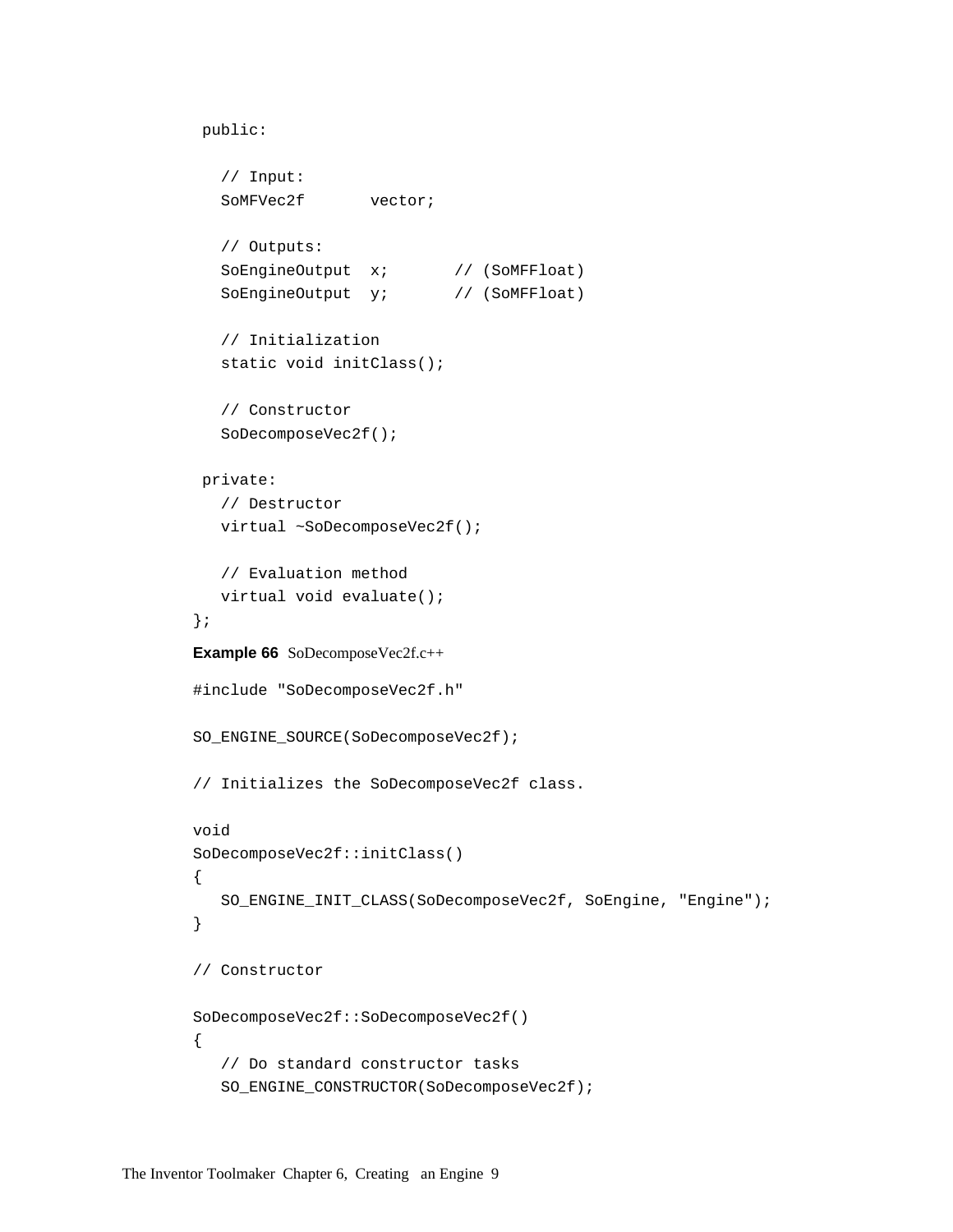```
 // Define input field and its default value
   SO ENGINE ADD INPUT(vector, (0.0, 0.0));
    // Define the outputs, specifying their types
    SO_ENGINE_ADD_OUTPUT(x, SoMFFloat);
   SO ENGINE ADD OUTPUT(y, SoMFFloat);
}
// Destructor. Does nothing.
SoDecomposeVec2f::~SoDecomposeVec2f()
{
}
// This is the evaluation routine.
void
SoDecomposeVec2f::evaluate()
{
    // Figure out how many input values we have
    int numToOutput = vector.getNum();
    // Make sure that all of the fields connected from the
    // outputs have enough room for the results. The
    // SoMField::setNum() method does this.
    SO_ENGINE_OUTPUT(x, SoMFFloat, setNum(numToOutput));
    SO_ENGINE_OUTPUT(y, SoMFFloat, setNum(numToOutput));
    // Now output the values extracted from the input vectors
   for (int i = 0; i < numToOutput; i++) {
     SO ENGINE OUTPUT(x, SoMFFloat, set1Value(i, vector[i][0]));
     SO ENGINE OUTPUT(y, SoMFFloat, set1Value(i, vector[i][1]));
    }
}
```
#### **Notification and Evaluation**

If you are creating new engine classes, you may need to understand the following details on how changed values are propagated through an Inventor scene graph and engine network. Because evaluation can be slow, Inventor uses "lazy" evaluation for data in its engine network. Engines are evaluated only when their values are needed, and they are not reevaluated unnecessarily. For some engines, you might want to know whether a certain input has changed, and then take some action based on that knowledge. In such cases, you write an **inputChanged()** method for the engine. This section provides important background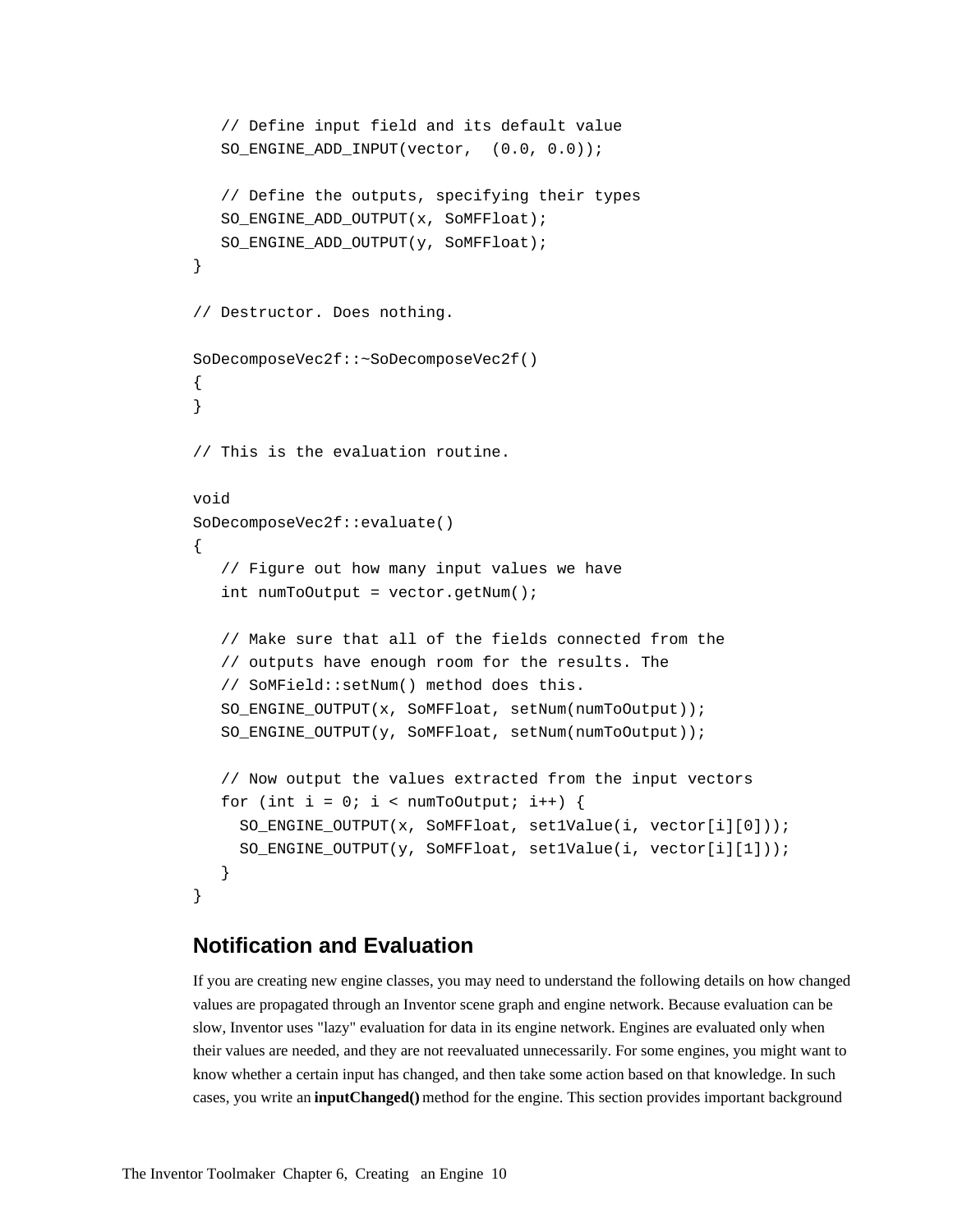information on how and when an engine calls its **inputChanged()** and **evaluate()** methods. It also includes several examples of engines that implement an **inputChanged()** method.

Whenever a change is made to a field, notification propagates through the scene graph that the values dependent on this new value must be reevaluated. However, the evaluation does not occur until the value is requested through a call to **getValue()** (or **getNum()**, [ ], or **getValues()**). In other words, notification of a changed value is *pushed* through the scene graph. Any values needing reevaluation are marked as needing evaluation. Since no evaluation is performed at this time, notification is an efficient process.

Evaluation, by contrast, can be a slow process, depending on the nature of the engines. For this reason, evaluation is *pulled* through the scene graph on demand. Whenever a **getValue()** is called, if the field is connected to other fields or engines, those connections are traced, and fields marked as needing evaluation are evaluated before the new value is sent to its destination.

For example, consider the scene graph and engine network shown in Figure 6 $\mathcal{V}$ .



**Figure 6ÿ2** A Simple Engine Network

This scene graph contains four nodes: A, B, C, and D. Nodes B, C, and D contain fields that are connected to engines. For simplicity, assume that Nodes B, C, and D contain only one field, and Engines 1 and 2 have one input and one output each. Engine 1 adds 1 to its input and copies the result to its output. Engine 2 adds 2 to its input and copies the result to its output. The engines are connected to the nodes as shown in the diagram. If you change the value of the field in Node B from 1 to 3, the following things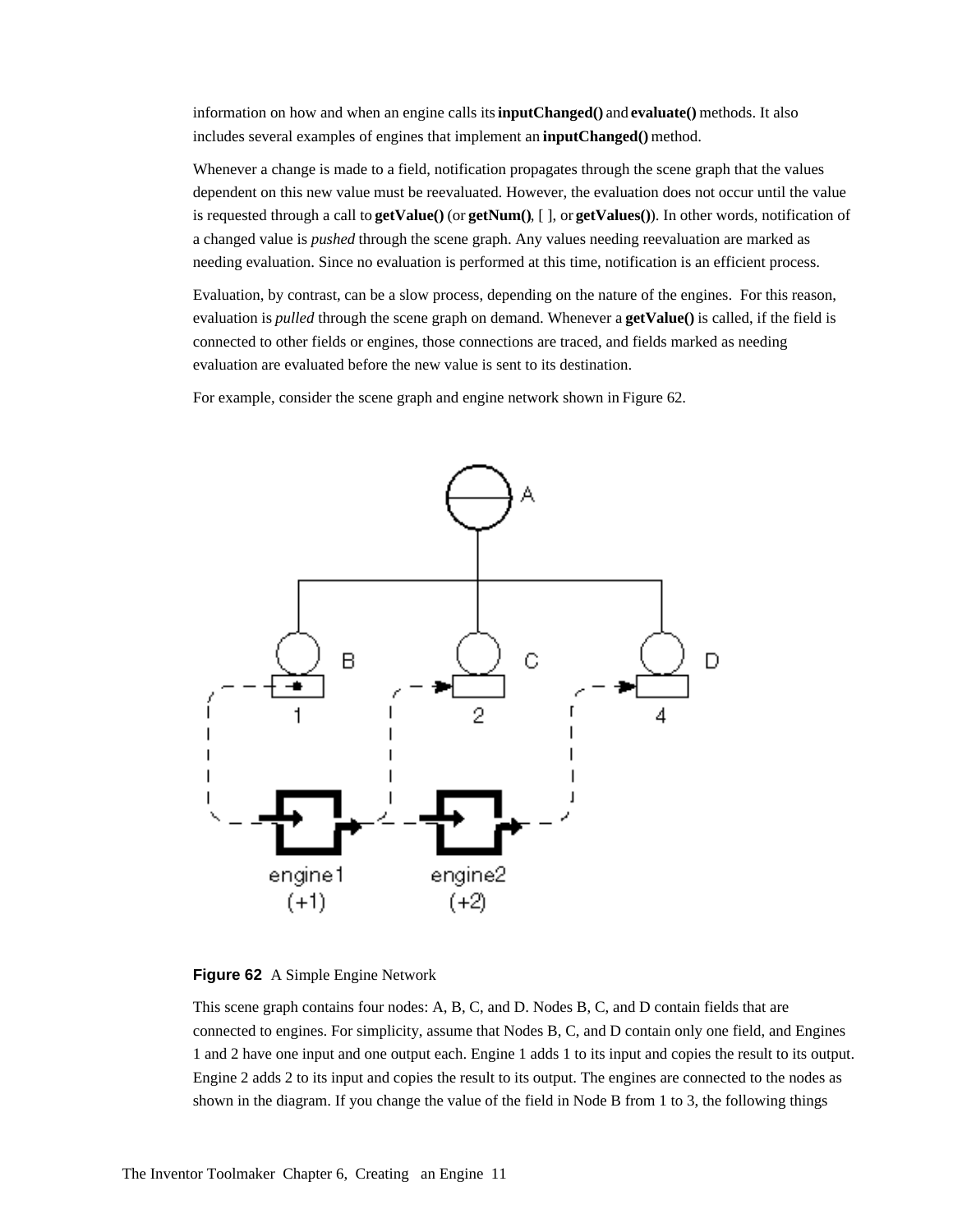#### occur:

- 1. Node B notifies A that its field has changed. If the scene graph is contained within a render area, A, in turn, notifies the redraw sensor.
- 2. Node B notifies Engine 1 that its field needs to be evaluated. Then Engine 1's **inputChanged()** method is called.
- 3. Engine 1 notifies the field in Node C, which is marked as needing evaluation. C notifies A, which notifies the redraw sensor.
- 4. Engine 2's field is marked as needing evaluation, then its **inputChanged()** method is called.
- 5. Engine 2 notifies Node D, which is marked as needing evaluation. D notifies A, which notifies the redraw sensor.

Steps 1 through 5 illustrate the *push* model of notification.

At this point, the value in Node B has changed to 3, but the value of the field in Node C is still 2, and the value of the field in Node D is still 4. When a **getValue()** is called on the field in Node D, the fields and engines that have been marked as needing evaluation are evaluated, and the new values propagate through the scene graph. At this point, the value of the field in Node C becomes 4, and the value of the field in Node D becomes 6.

If a **getValue()** is called on the field in Node C instead of Node D, however, Node D remains out of date, because its value was not needed.

An output, like a field connection, can be enabled and disabled. If an output is disabled, notification is not propagated through it, and none of the fields connected to it are marked as needing evaluation.

#### **What Inventor Does behind the Scenes**

Table 6 $\ddot{\textbf{u}}$  summarizes the process of notification and evaluation. Column 3 of the table provides some additional information about what Inventor does behind the scenes. Whenever **setValue()** or anything that changes a field is called by the application, Inventor automatically calls the engine's **inputChanged()** method. Similarly, whenever **getValue()** or any accessor of a field is called by the application, Inventor calls the engine's **evaluate()** method.

Note that the only time an engine knows when its input has changed is when Inventor calls its **inputChanged**() method. This notification is guaranteed to happen every time a **setValue**() occurs on one of the engine's inputs. Also, note that **inputChanged()** is always called before **evaluate()**. In fact, **inputChanged()** could be called several times before **evaluate()** is called (if several **setValue()** calls occur before a **getValue()** call occurs).

| <b>Program Calls</b> | <b>Effect</b>                                                                                | <b>Inventor Calls</b> |
|----------------------|----------------------------------------------------------------------------------------------|-----------------------|
| setValue()           | Notification of the change inputChanged()<br>is propagated through the<br>scene graph        |                       |
| getValue()           | Updated values are pulled evaluate()<br>through the scene graph<br>as each evaluate() method |                       |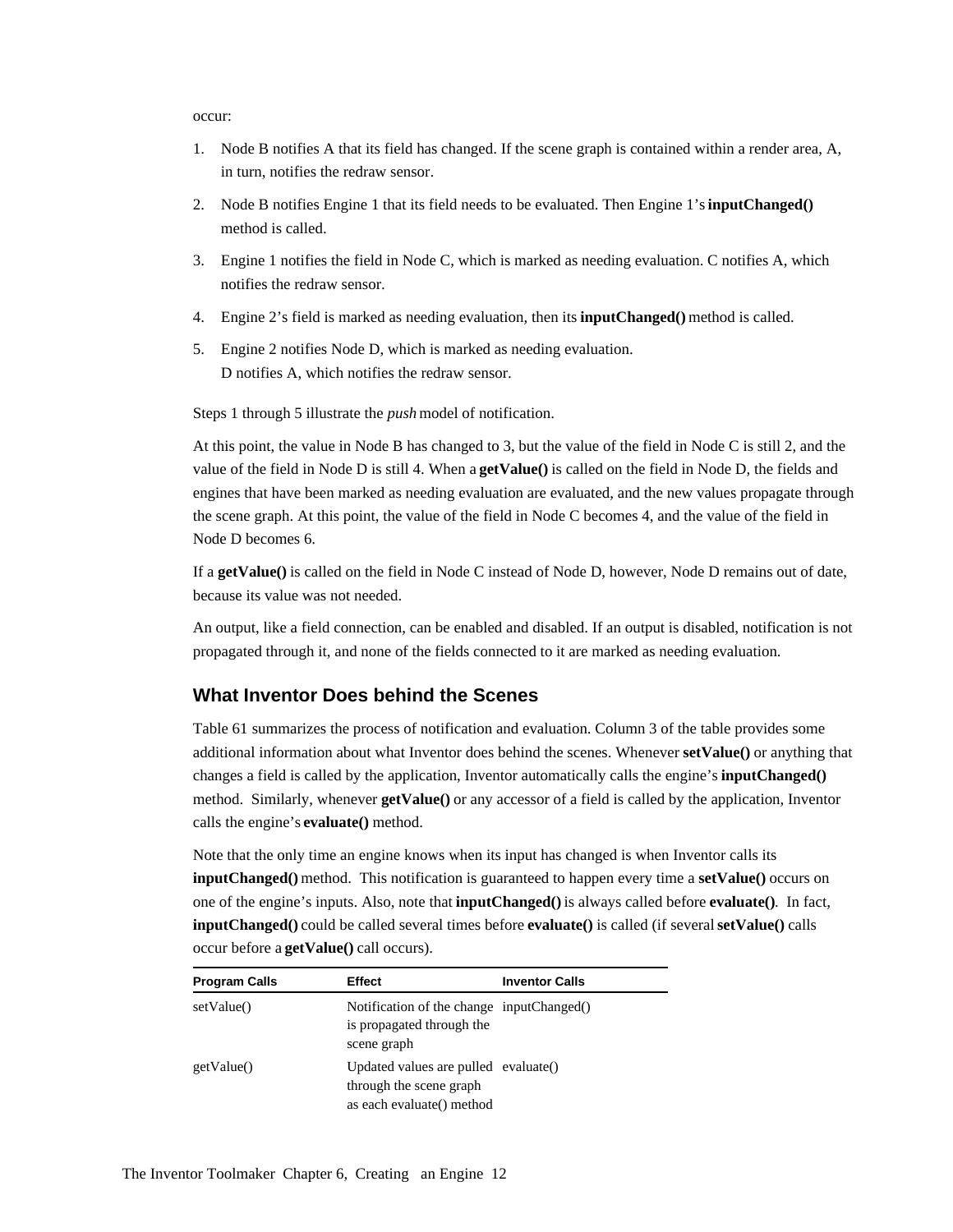**Table 6ÿ1** Sequence for Notification and Evaluation

### **Blocking Notification**

An engine can implement the **inputChanged()** method so that it blocks notification under certain conditions. An **SoGate** engine provides an example of blocking notification. When its **enable** field is set to FALSE (the default), notification of the **setValue()** calls does not propagate through it to the rest of the scene graph. However, if the **trigger** field is touched, the following occurs:

 • Inventor automatically calls **inputChanged()**. The **inputChanged()** method for the gate engines sets the **enable** field to TRUE.

When **getValue**() is called on a gate engine's output, the following occurs:

 • Inventor automatically calls **evaluate()** on the gate engine. The gate engines' **evaluate()** method outputs one value and sets the **enable** field to FALSE.

Here is the code for the gate engines' **inputChanged()** and **evaluate()** methods:

```
void
SoGate::inputChanged(SoField *whichInput)
{
    if (whichInput == &enable) 
       output.enable(enable.getValue());
    else if (whichInput == &trigger)
       output.enable(TRUE);
}
void 
SoGate::evaluate()
{
    trigger.getValue(); // Clears notification
   SO_ENGINE_OUTPUT(output, type,
                      setValues(0, input.getNum(),
                      input.getValues(0)));
    // Get rid of any extra values in output
    SO_ENGINE_OUTPUT(output, type, setNum(input.getNum()));
    output.enable(enable.getValue());
}
```
**Note:** Do not call **setValue()** within an **inputChanged()** method. You can call **getValue()** within **inputChanged()**, but be aware that doing this could slow down notification because **getValue()** causes Inventor to pause and pull new values through the scene graph.

### **Creating a Fanÿin Engine**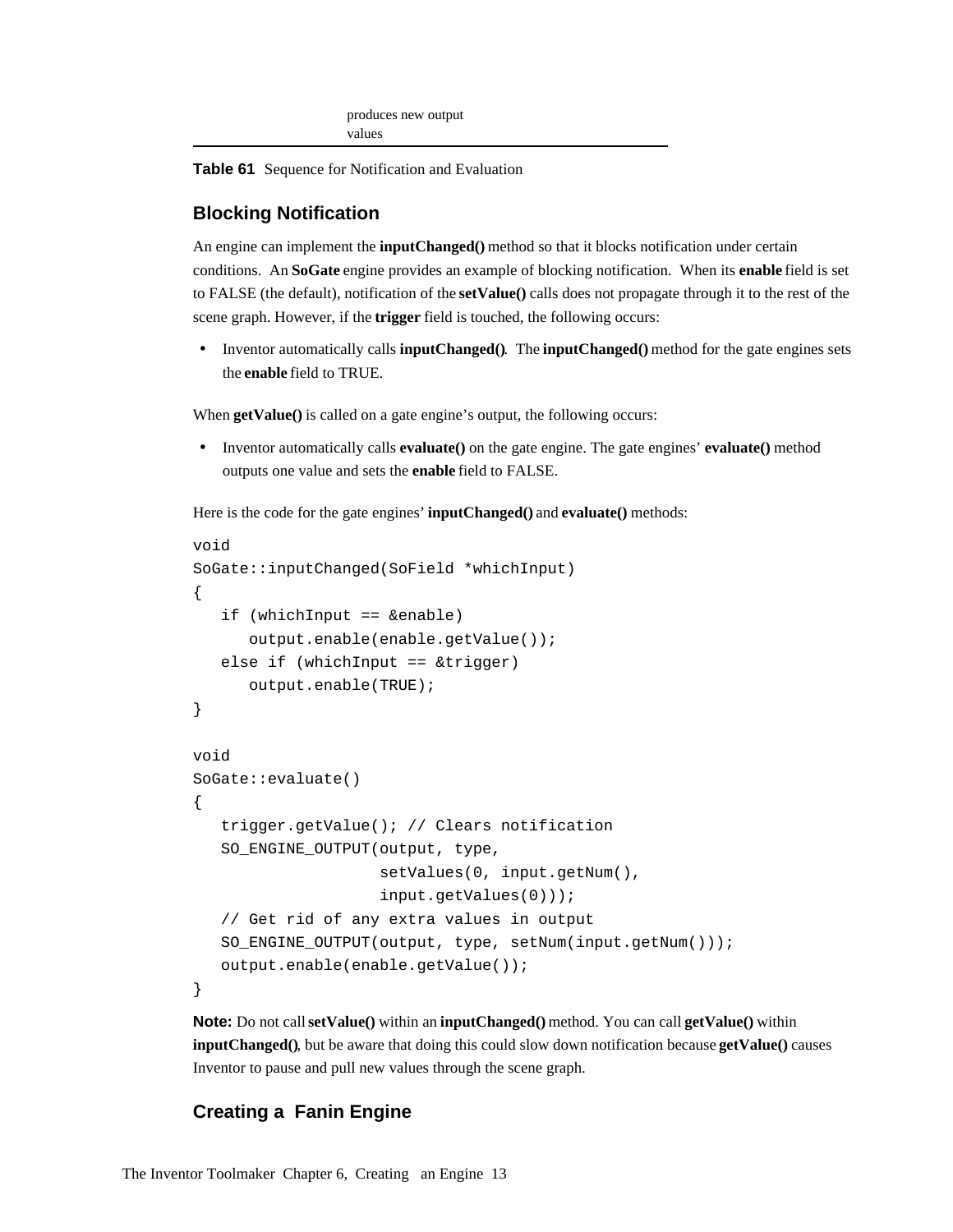The following engine provides a simple example of how an **inputChanged()** method is used to take different actions based on which input was touched. This engine accepts up to four inputs and produces one output (simulating fanyin of connections, which is not allowed directly). It simply copies the most recently touched input to the output. Example 6ÿ7 shows the header file for the fanÿin engine. Example 6ÿ8 shows the source file for this class.

#### **Example 6ÿ7** FanIn.h

```
#include <Inventor/engines/SoSubEngine.h>
#include <Inventor/fields/SoSFFloat.h>
// This engine class takes up to four inputs (input0 through
// input3) and outputs the most recently changed one to the
// output.
class FanIn : public SoEngine {
 public:
   SO_ENGINE_HEADER(FanIn);
   // Inputs:
  SoSFFloat input0;
  SoSFFloat input1;
  SoSFFloat input2;
  SoSFFloat input3;
   // Output:
   SoEngineOutput output; // (SoSFFloat)
   // Initialization
   static void initClass();
   // Constructor
   FanIn();
 private:
   // This saves a pointer to the field that changed most
    // recently
   SoSFFloat *lastChangedField;
   // Destructor
   virtual ~FanIn();
```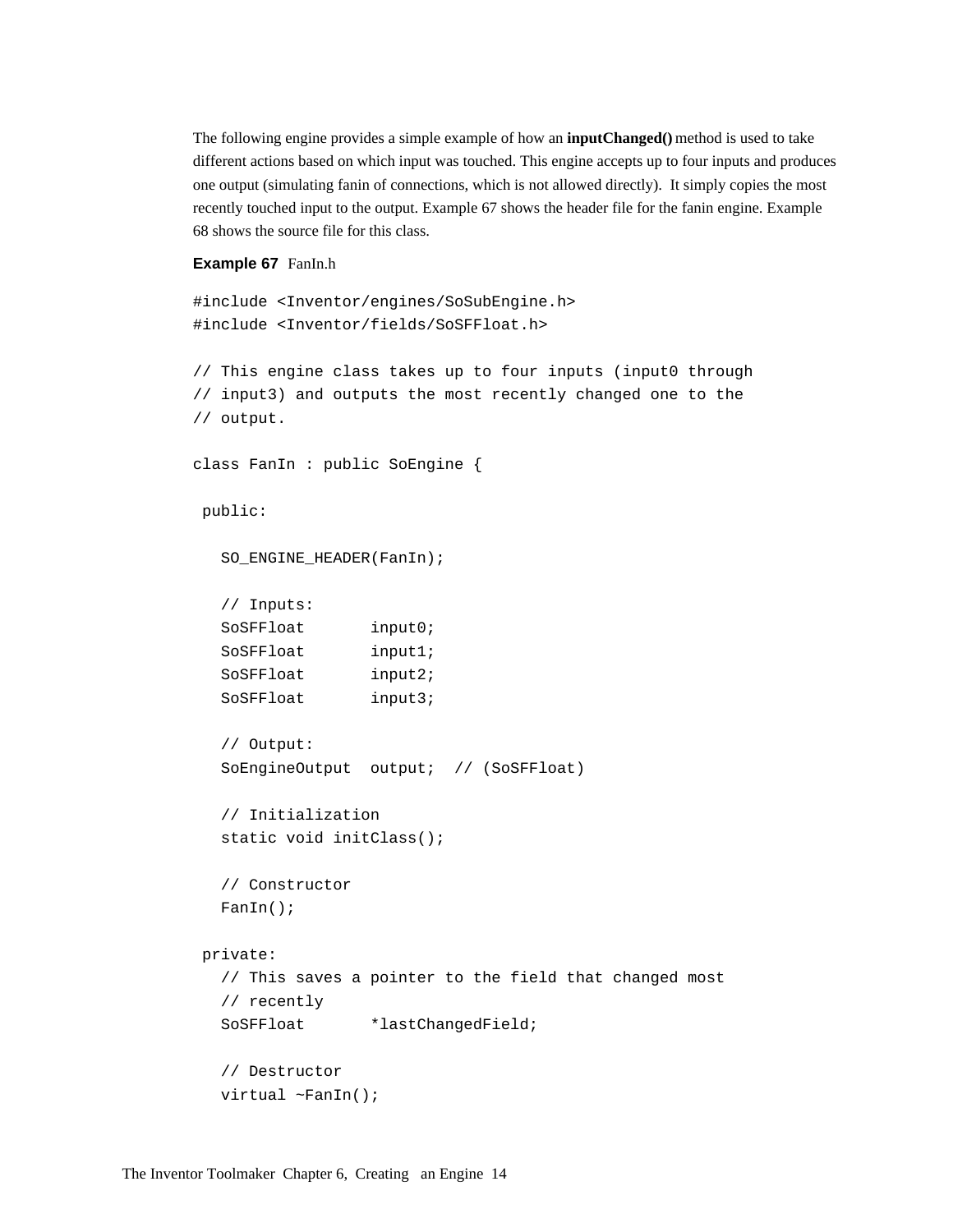```
 // This is called when an input value changes ÿ we will use
    // it to figure out which input was changed most recently
    virtual void inputChanged(SoField *whichField);
    // Evaluation method
    virtual void evaluate();
};
Example 6ÿ8 FanIn.c++
#include "FanIn.h"
SO_ENGINE_SOURCE(FanIn);
// Initializes the FanIn class.
void
FanIn::initClass()
{
    SO_ENGINE_INIT_CLASS(FanIn, SoEngine, "Engine");
}
// Constructor
FanIn::FanIn()
{
    // Do standard constructor stuff
    SO_ENGINE_CONSTRUCTOR(FanIn);
    // Define input fields and their default values
    SO_ENGINE_ADD_INPUT(input0, (0.0));
    SO_ENGINE_ADD_INPUT(input1, (0.0));
    SO_ENGINE_ADD_INPUT(input2, (0.0));
    SO_ENGINE_ADD_INPUT(input3, (0.0));
    // Define the output, specifying its type
    SO_ENGINE_ADD_OUTPUT(output, SoSFFloat);
    // Initialize the pointer that indicates which field changed
    // most recently
    lastChangedField = NULL;
}
// Destructor. Does nothing.
```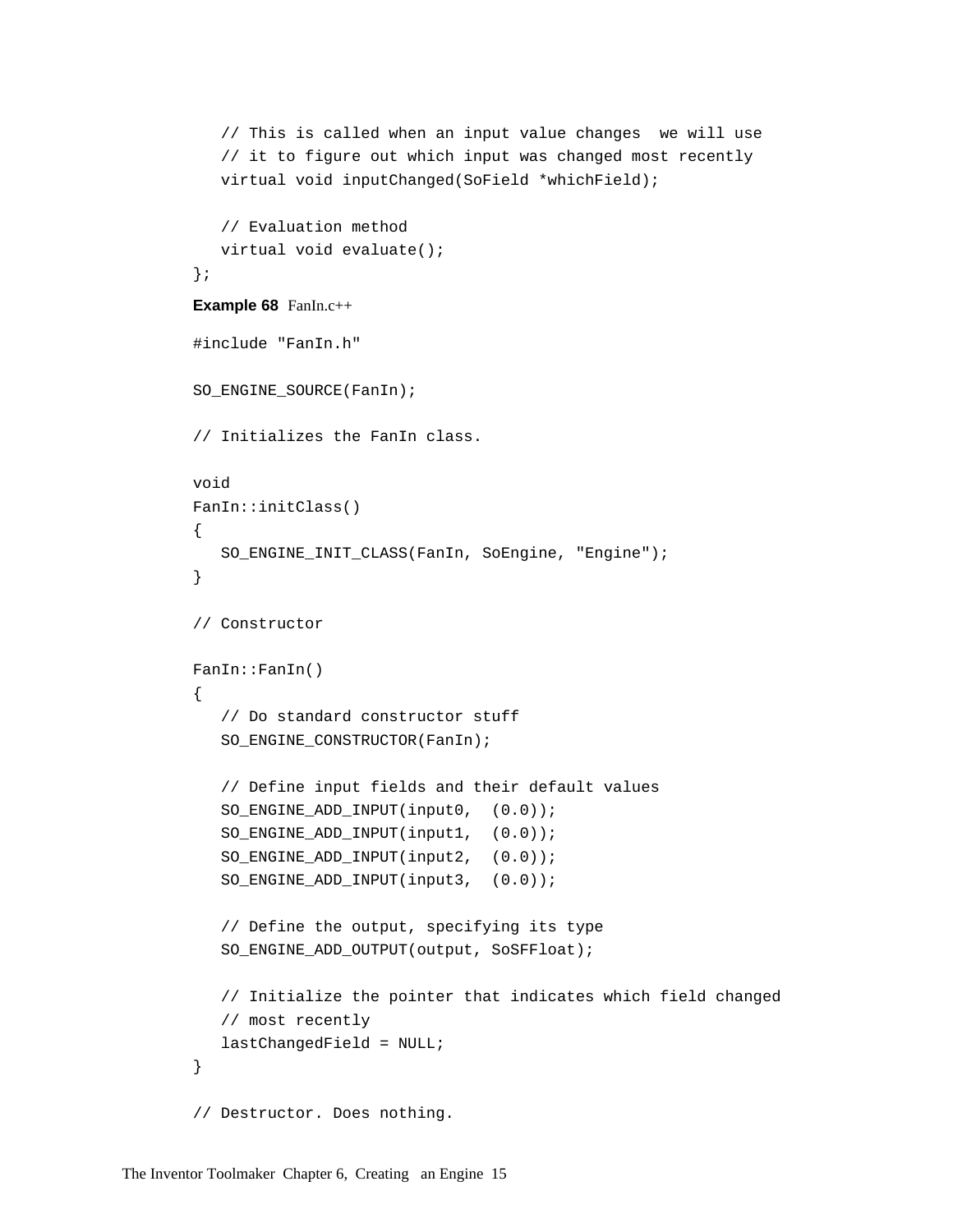```
FanIn::~FanIn()
{
}
// This is called when one of our input fields changes. We will
// use it to determine which input value to output.
void
FanIn::inputChanged(SoField *whichField)
\left\{ \right. // Save a pointer to the field that changed; cast it to an
    // SoSFFloat, since that's the only input field type we have
    lastChangedField = (SoSFFloat *) whichField;
}
// This is the evaluation routine.
void
FanIn::evaluate()
{
   // If evaluate() is called, we must have been notified at);
    SO_ENGINE_OUTPUT(output, SoSFFloat, setValue(value));
}
```
#### **Creating a SecondÿTicker Engine**

As we saw with the gate engines, it's often convenient to enable and disable outputs in an **inputChanged()** method in order to control propagation of notification. The following engine illustrates how disabling outputs can be useful. This engine has one input, **timeIn**, and one output, **timeOut**. It outputs the time once a second and blocks notification in between "ticks." This engine could be used if you want to render a scene only once a second. Because the **realTime** global field changes 60 times per second, you could use this engine to block notification in between. Example 6ÿ9 shows the header file for the Ticker engine. Example 6 $\ddot{y}$ 10 shows the source file for this class.

**Note:** Be careful when disabling outputs. If all outputs are disabled, **evaluate()** is never called.

#### **Example 6ÿ9** Ticker.h

```
#include <Inventor/engines/SoSubEngine.h>
#include <Inventor/fields/SoSFTime.h>
class Ticker : public SoEngine {
 public:
```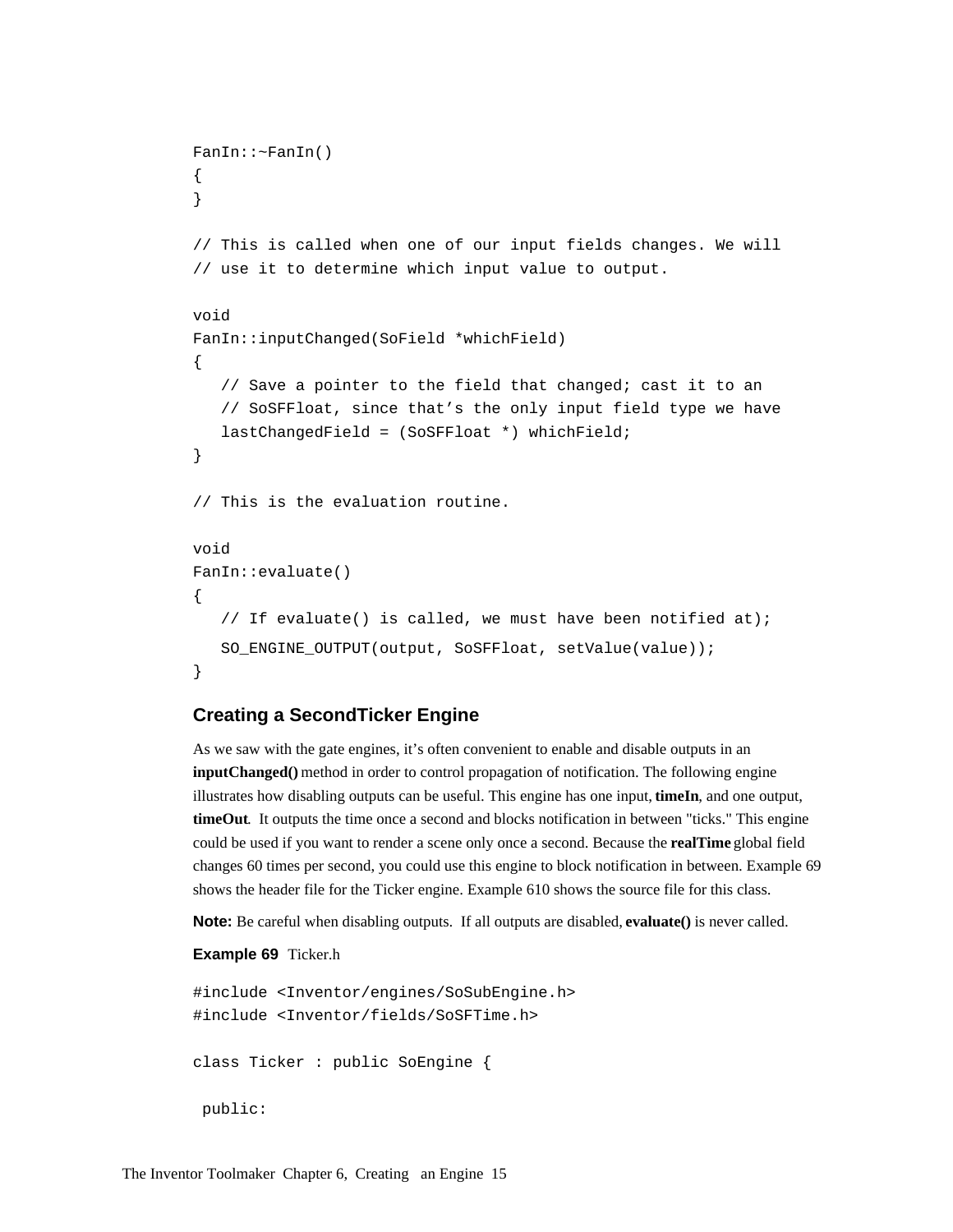```
 SO_ENGINE_HEADER(Ticker);
```

```
 // Input:
   SoSFTime timeIn;
    // Output:
    SoEngineOutput timeOut; // (SoSFTime)
    // Initialization
    static void initClass();
    // Constructor
    Ticker();
  private:
    // This saves the number of seconds of the last time this
    // engine was notified of a change
   double lastSeconds;
    // Destructor
    virtual ~Ticker();
    // This is called when our input value changes ÿ we will use
    // it to see if we need to output a new time value.
    virtual void inputChanged(SoField *whichField);
    // Evaluation method
    virtual void evaluate();
};
Example 6ÿ10 Ticker.c++
#include <Inventor/SoDB.h>
#include "Ticker.h"
SO_ENGINE_SOURCE(Ticker);
// Initializes the Ticker class.
void
Ticker::initClass()
{
    SO_ENGINE_INIT_CLASS(Ticker, SoEngine, "Engine");
}
// Constructor
```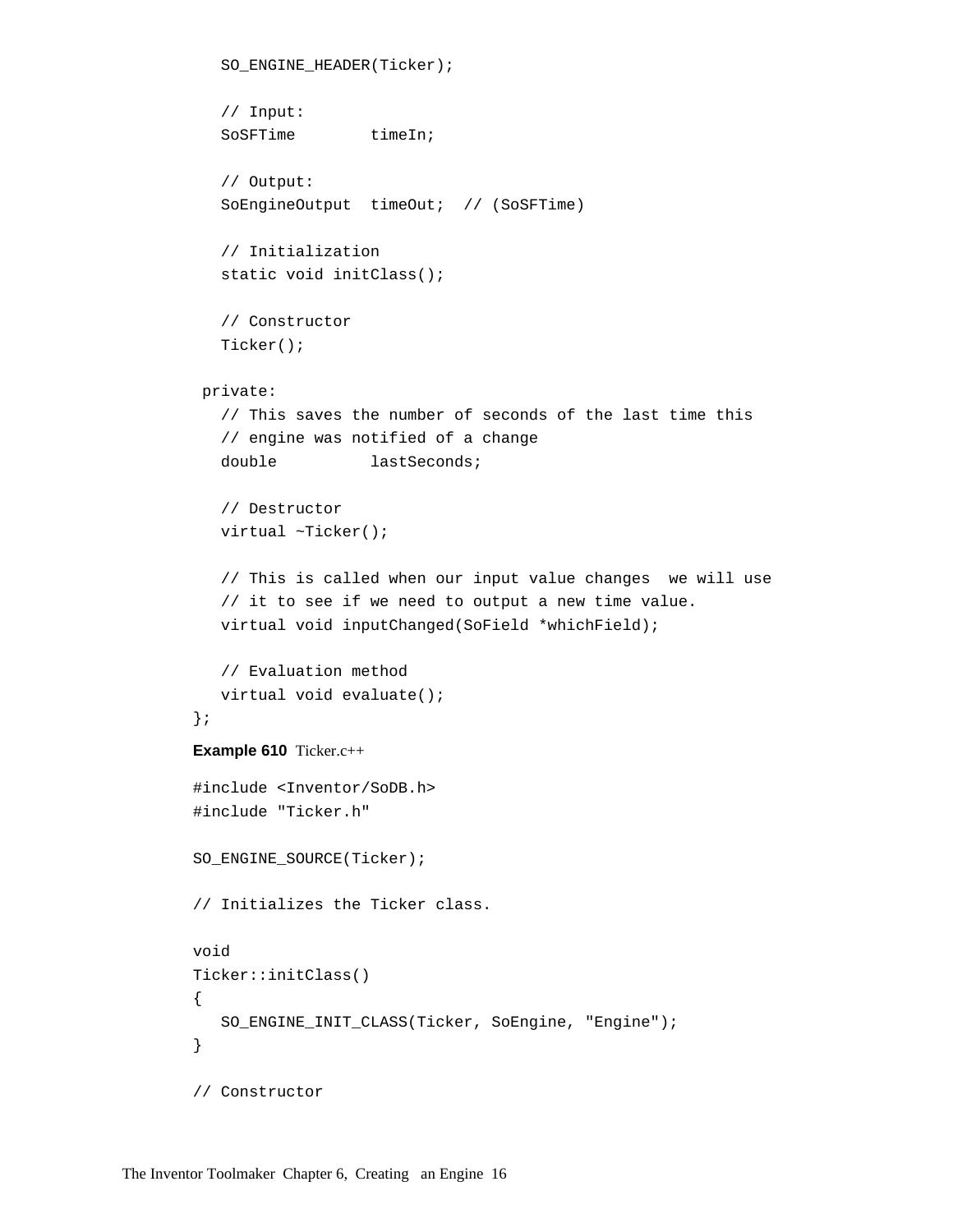```
Ticker::Ticker()
{
    // Do standard constructor stuff
    SO_ENGINE_CONSTRUCTOR(Ticker);
    // Define input field and its default value
    SO_ENGINE_ADD_INPUT(timeIn, (SbTime::zero()));
    // Define the output, specifying its type
    SO_ENGINE_ADD_OUTPUT(timeOut, SoSFTime);
    // Initialize the variable that stores the number of seconds
    // of the last time the input changed
   lastSeconds = \ddot{y}1.0;
    // Connect to the global "realTime" field by default. This
   // way, users do not have to make this connection explicitly,
    // and can change it if they want.
    timeIn.connectFrom(SoDB::getGlobalField("realTime"));
}
// Destructor. Does nothing.
Ticker::~Ticker()
{
}
// This is called when one of our input fields changes. We will
// use it to determine whether to produce any output. Since we
// have only 1 input field, we don't have to see which field
// changed.
void
Ticker::inputChanged(SoField *)
{
    // Get the current input time and get rid of any fractional
    // part, using the math library's floor() function
  SbTime currentTime = timeIn.getValue();
    double currentSeconds = floor(currentTime.getValue());
    // If the new number of seconds is different from the last
    // one we stored, enable the output. The next time this
    // engine is evaluated, the time will be output.
    if (currentSeconds != lastSeconds)
      timeOut.enable(TRUE);
```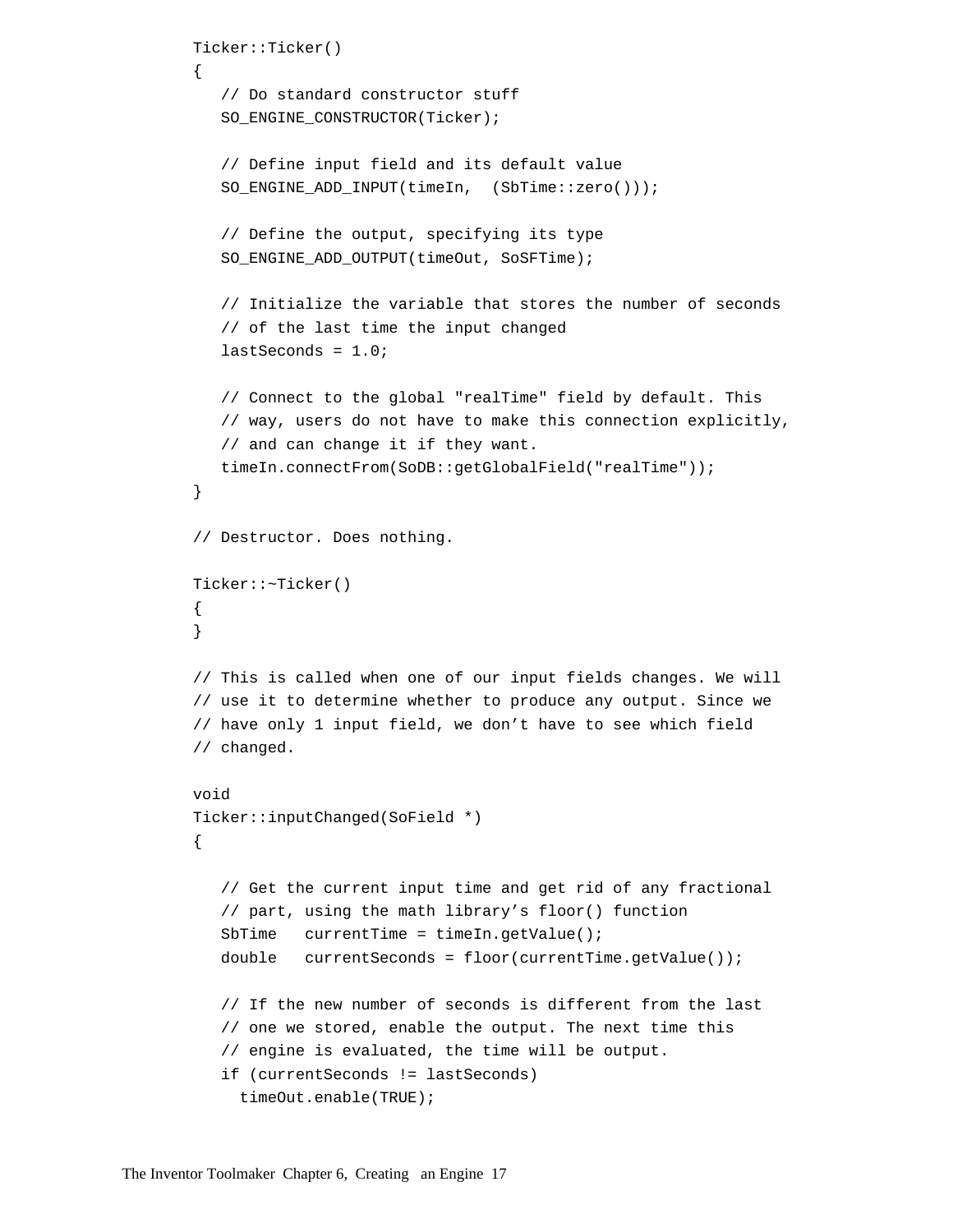```
 // Otherwise, make sure the output is disabled, since we
    // don't want to output any values until we cross the next
    // second barrier.
    else
      timeOut.enable(FALSE);
}
// This is the evaluation routine.
void
Ticker::evaluate()
{
    // Output the current number of seconds
   SbTime currentTime(lastSeconds);
    SO_ENGINE_OUTPUT(timeOut, SoSFTime, setValue(currentTime));
}
```
### **Creating a New Field Converter**

Whenever a connection is made between fields, inputs, or outputs and the types aren't the same, Inventor tries to insert an engine to convert from the source type to the destination type. Inventor maintains a table that lists the class of engine that converts between a given pair of types.

You can define new converters and add them to the table, either to support additional conversions between builtÿin field types, or to support conversions to or from new fields you have created (see Chapter 3). For convenience, a single class of engine can support several different types of conversions (for example, a single engine may be able to convert from a rational number field to a float, a short, or a long). When Inventor creates an instance of the field converter, it tells it the source and destination field types.

#### **Overview**

Creating a field converter is similar to creating other types of engines, with a few additional steps. The following checklist summarizes things you need to do when you create a new field converter.

- 1. Select a name for the new field converter class and determine what class it is derived from.
- 2. Define and name each input and output for the engine, as for a standard engine.
- 3. Define the constructor, destructor, and **evaluate()** method, as for a standard engine.
- 4. Declare two required virtual methods:

virtual SoField \***getInput**(SoType *type*);

virtual SoEngineOutput \***getOutput**(SoType *type*);

These methods are called by Inventor to obtain the input and output it will connect to and from for a particular conversion.

#### **Initializing the Field Converter Class**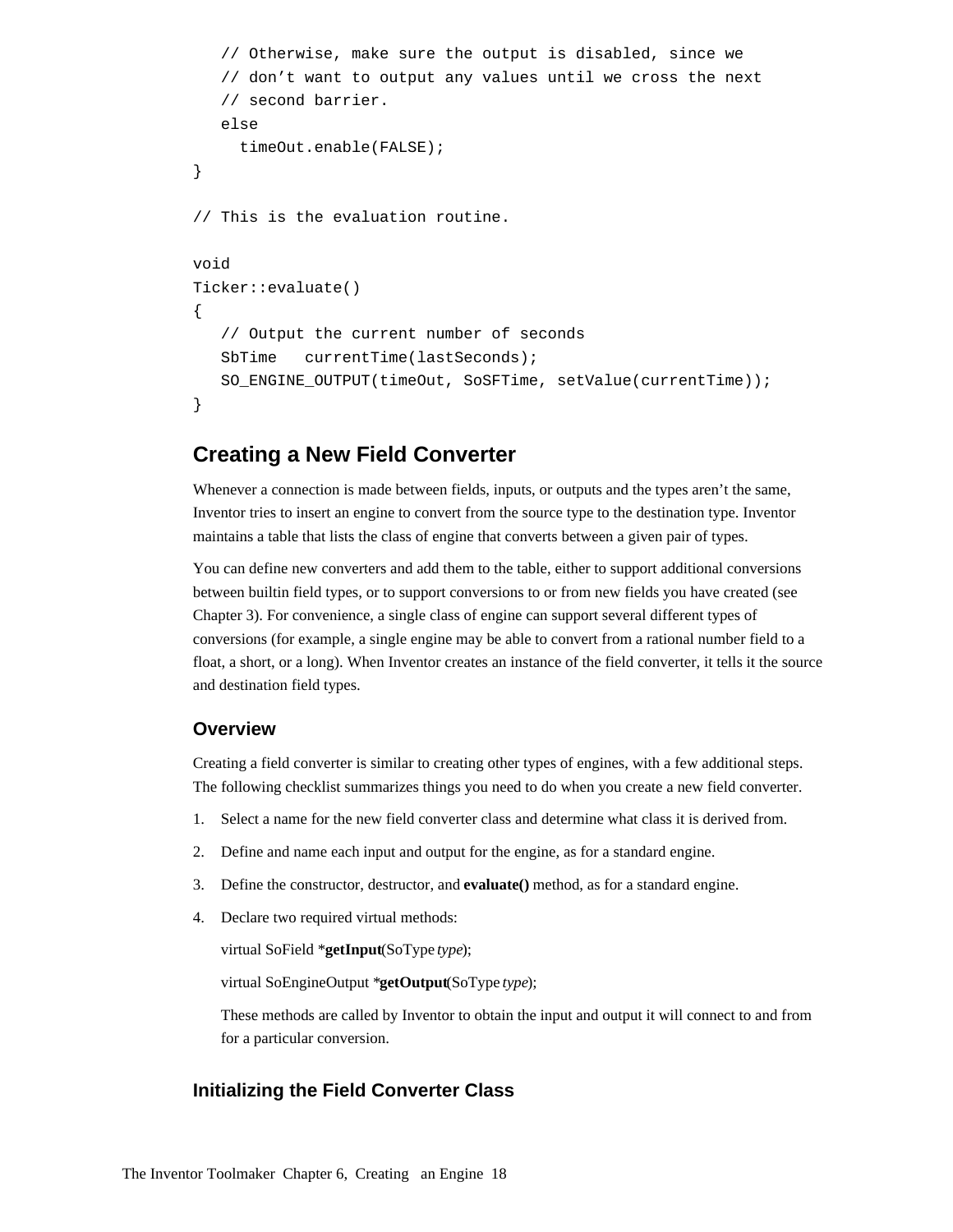Implement the **initClass()** method. For each conversion that the engine supports, after the SO\_ENGINE\_INIT\_CLASS() macro, call

SoDB::addConverter(typeIdOfSourceField, typeIdOfDestinationField, YourEngine::getClassTypeId());

## **The evaluate() Method**

If the converter has multiple inputs or outputs, its **evaluate(**) method can check **input.isConnected()** and **output.getNumConnections()** to find out which conversion needs to be done. Or, the **getInput()** and **getOutput()** methods can save their parameters in instance variables and the **evaluate()** method can check them.

# **The getInput() and getOutput() Methods**

The **getInput()** and **getOutput()** methods check the passed type and return the appropriate input or output. It is guaranteed that Inventor will never call these methods except for pairs of types registered with **SoDB::addConverter()**.

## **Sample Field Converter**

Example 6ÿ11 shows the header file for a new field converter, **ConvertSFShortToSFFloat**. Example 6ÿ12 shows the source code for this class.

## **Example 6ÿ11** ConvertSFShortToSFFloat.h

```
#include <Inventor/engines/SoFieldConverter.h>
#include <Inventor/fields/SoSFShort.h>
#include <Inventor/fields/SoSFFloat.h>
class ConvertSFShortToSFFloat : public SoFieldConverter {
 public:
  SO_ENGINE_HEADER(ConvertSFShortToSFFloat);
    // Input:
  SoSFShort input;
   // Output:
  SoEngineOutput output; // (SoSFFloat)
    // Initialization
   static void initClass();
    // Constructor
   ConvertSFShortToSFFloat();
 private:
    // Destructor
```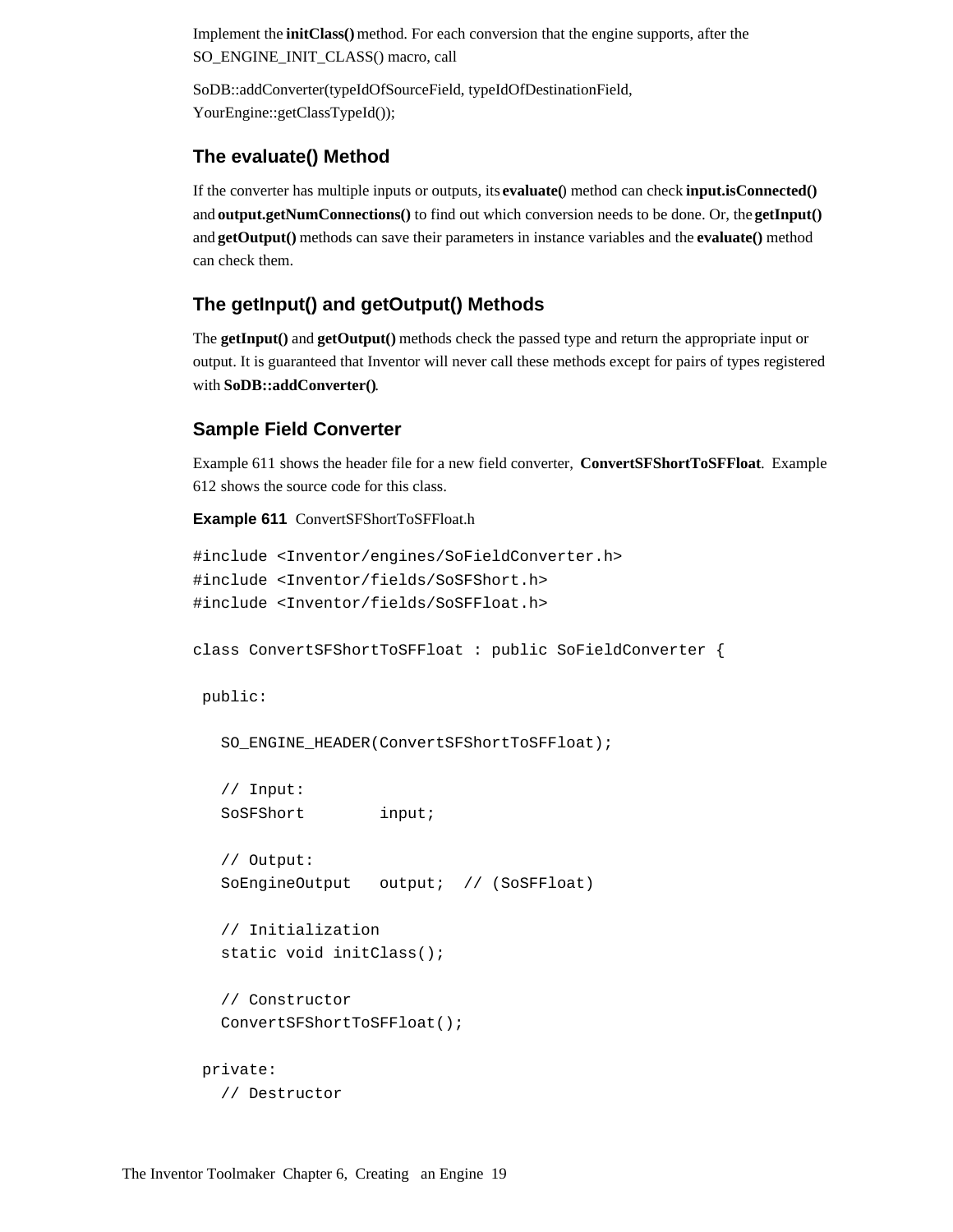```
 virtual ~ConvertSFShortToSFFloat();
    // Evaluation method
    virtual void evaluate();
    // These must be defined for a field converter. They return
   // the input and output connections of the given types. In
    // our case, we have only one input and one output, so we
    // know that those will be the given types.
   virtual SoField * getInput(SoType type);
   virtual SoEngineOutput * getOutput(SoType type);
};
```
**Example 6ÿ12** ConvertSFShortToSFFloat.c++

```
#include <Inventor/SoDB.h>
#include "ConvertSFShortToSFFloat.h"
SO_ENGINE_SOURCE(ConvertSFShortToSFFloat);
// Initializes the ConvertSFShortToSFFloat class.
void
ConvertSFShortToSFFloat::initClass()
{
    SO_ENGINE_INIT_CLASS(ConvertSFShortToSFFloat,
                         SoFieldConverter, "FieldConverter");
    // Register this converter's type with the Inventor database
    // to convert from a field (or engine output) of type
    // SoSFShort to a field of type SoSFFloat.
    // We only call this once, since this engine offers only one
    // type conversion.
    SoDB::addConverter(SoSFShort::getClassTypeId(),
                       SoSFFloat::getClassTypeId(),
                       getClassTypeId());
}
// Constructor
ConvertSFShortToSFFloat::ConvertSFShortToSFFloat()
{
    // Do standard constructor tasks
    SO_ENGINE_CONSTRUCTOR(ConvertSFShortToSFFloat);
    // Define input field and its default value
    SO_ENGINE_ADD_INPUT(input, (0));
```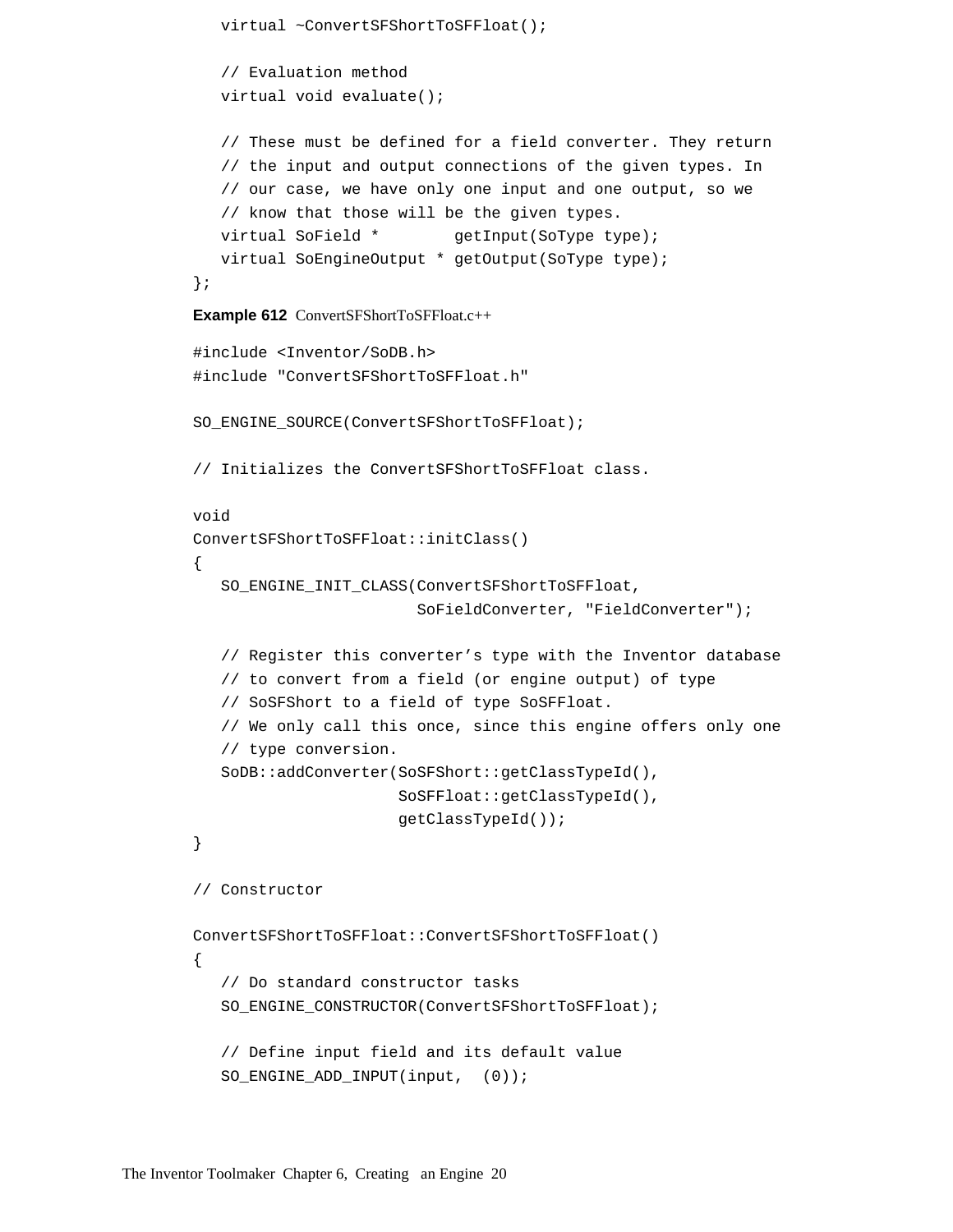```
 // Define the output, specifying its type
    SO_ENGINE_ADD_OUTPUT(output, SoSFFloat);
}
// Destructor. Does nothing.
ConvertSFShortToSFFloat::~ConvertSFShortToSFFloat()
{
}
// This is the evaluation routine.
void
ConvertSFShortToSFFloat::evaluate()
{
    // Get the input value as a short, convert it to a float, and
    // output it
    float value = (float) input.getValue();
    SO_ENGINE_OUTPUT(output, SoSFFloat, setValue(value));
}
// This returns the input field for the given type. Since we
// have only one input field, we don't have to check the type.
SoField *
ConvertSFShortToSFFloat::getInput(SoType)
{
   return &input;
}
// This does the same for the output.
SoEngineOutput *
ConvertSFShortToSFFloat::getOutput(SoType)
{
   return &output;
}
```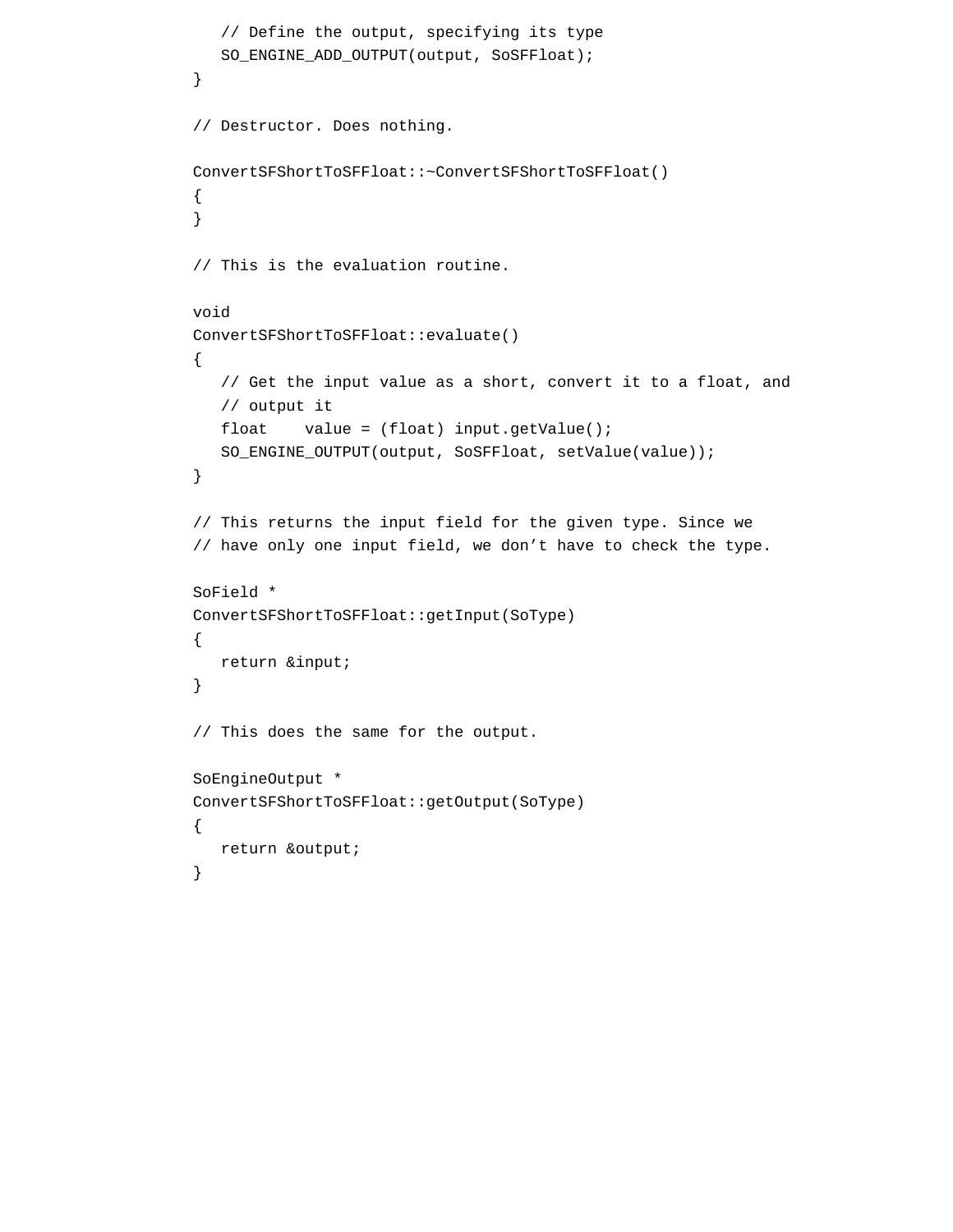# **Chapter 7 Creating a Node Kit**

This chapter describes how to create a node kit class. The examples show how to create a new subclass and how to customize the nodeÿkit catalog. Creating a node kit is essentially the same as creating a node, except you use special nodeÿkit macros found in SoSubKit.h. In addition, you use special macros for defining the node\kit catalog.

Before reading this chapter, be sure to read Chapter 14 in *The Inventor Mentor*, as well as Chapter 2 in this book.

The first part of this chapter offers an overview of the steps required to create a new node kit. When necessary, additional sections explain key concepts in further detail and list the relevant macros. The chapter examples show how to create three nodeÿkit classes:

- **SoAppearanceKit**, a node kit in the Inventor library, which is a simple grouping of properties
- **PyramidKit**, a node kit that uses an existing node kit class and changes one of its parts
- **JumpingJackKit**, a node kit that adds new parts to the parent class, including a builty in event callback that moves the parts when the user selects the object with the mouse

# **Overview**

Node kits are nodes that organize their children into a particular structure. This structure is defined by parts in a catalog. To define a new nodeÿkit class, the main task is to create a catalog for the class (in addition to the standard tasks for deriving a "regular" node). Once a catalog is established, the rest of the functionality, such as **setPart()**, **getPart()**, and **createPathToPart()**, is provided by the base class for all node kits, **SoBaseKit**.

**SoBaseKit** is a direct descendant of **SoNode**. Therefore, when creating new node kits, you follow the standard procedure for creating and using new classes of nodes, except that you use the nodeÿkit macros in the file SoSubKit.h. (Since you have to derive from at least **SoBaseKit**, you never need to include this file directly.) The SO\_KIT\_HEADER() macro declares type identifier and naming variables and methods that all node kit classes must support. It also defines the private variable **nodekitCatalog** and a protected virtual method for retrieving it, **getNodekitCatalog()**. It defines the static method **getClassNodekitCatalog()** as well. The SO\_KIT\_SOURCE() macro defines the static variables and methods declared in the SO\_KIT\_HEADER() macro. Other macros useful in creating new nodeÿkit classes are mentioned in the following sections.

Beyond this, most of the work for making a node kit focuses on creating the node kit catalog. This catalog is a static variable and is therefore shared by all instances of the class. Whenever a user requests that a part should be added or retrieved (through **getPart()**, **setPart()**, and so on), the nodeÿkit catalog is consulted. The nodeÿkit catalog for any given class is created once when the first instance of that class is created.

Creating a new node kit requires these steps:

- 1. Select a name for the new node kit class and determine what class it is derived from.
- 2. If the node kit has fields, define and name each field.
- 3. Design each part in the catalog. Use the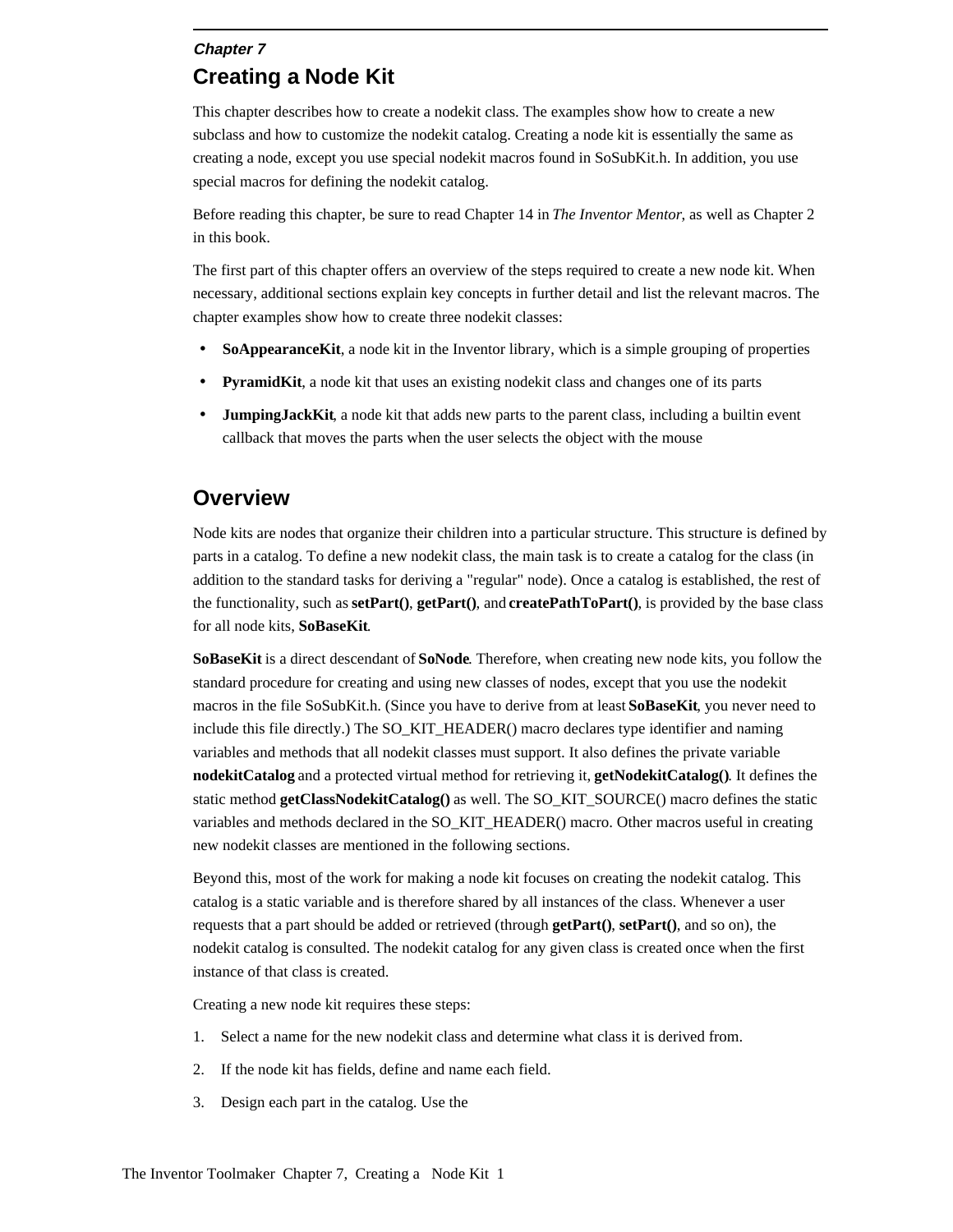SO\_KIT\_CATALOG\_ENTRY\_HEADER() macro to declare a name for the part in the header file (see "Defining and Naming Catalog Entries"). The parts themselves are described in the constructor.

- 4. Define an **initClass()** method to initialize the type information (see "Initializing the NodeÿKit Class").
- 5. Define a constructor (see "Defining the Constructor").
- 6. Implement actions, if necessary. Typically, you won't need to implement additional actions for a node kit. You may, however, want to redefine the **setDefaultOnNonWritingFields()** method (see "Writing Information About Parts").
- 7. Implement a **copy()** method if the node kit contains any nonÿfield instance data (see Chapter 2).
- 8. Implement an **affectsState()** method if this method cannot be inherited from the parent class (see Chapter 2).

# **Defining and Naming Catalog Entries**

In the header file, use the macro SO\_KIT\_CATALOG\_ENTRY\_HEADER() for each part in the catalog. For example:

```
SO_KIT_CATALOG_ENTRY_HEADER(lightModel);
SO_KIT_CATALOG_ENTRY_HEADER(environment);
SO_KIT_CATALOG_ENTRY_HEADER(drawStyle);
```
**Note:** This macro creates a protected **SoSFNode** field for each part in the node kit. Since the nodes are stored this way, we can use the field mechanisms to write the parts out by name. Node kit parts are hidden children and are written out differently from public children. They are written out as the part name, followed by the node being used.

# **Initializing the NodeÿKit Class**

In the **initClass()** routine for your class, use the macro SO\_KIT\_INIT\_CLASS(). For example:

```
JumpingJackKit::initClass()
\{ SO_KIT_INIT_CLASS(JumpingJackKit, SoBaseKit, "BaseKit");
}
```
# **Defining the Constructor**

In the constructor for the node kit class, you define the new parts for the node kit catalog and create the nodeÿkit parts list for each instance (as well as performing the standard node subclass construction). Some parts may be created in the constructor as well.

A series of macros is used to define a nodeÿkit catalog. They are described in "Defining a NodeÿKit Part". Initially, the catalog is the same as that of the parent class and is set up with the macro

#### SO\_KIT\_CONSTRUCTOR()

Next, you can modify the catalog by adding new parts. A new part is entered in the catalog using one of three macros: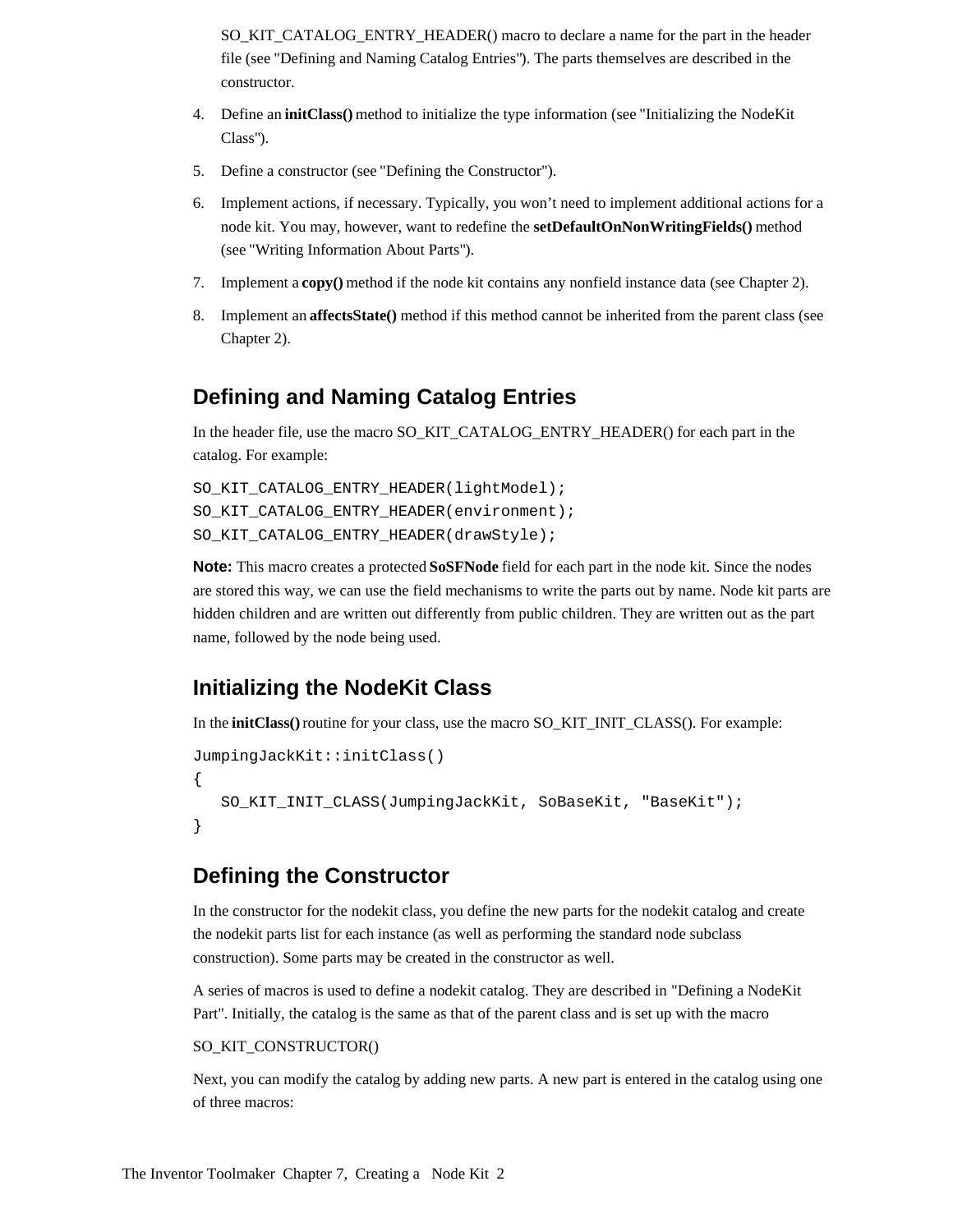SO\_KIT\_ADD\_CATALOG\_ENTRY()

### SO\_KIT\_ADD\_CATALOG\_ABSTRACT\_ENTRY()

SO\_KIT\_ADD\_CATALOG\_LIST\_ENTRY()

Attributes of existing parts may be modified using these macros:

SO\_KIT\_ADD\_LIST\_ITEM\_TYPE()

SO\_KIT\_CHANGE\_ENTRY\_TYPE()

SO\_KIT\_CHANGE\_NULL\_BY\_DEFAULT()

The nodeÿkit parts list is created by the macro SO\_KIT\_INIT\_INSTANCE(). The parts list is a protected member containing pointers to all the existing parts in this instance of the node kit. This macro also creates any parts that are created by default, such as the "shape" part in the **SoShapeKit** (a cube) and the "light" part in the **SoLightKit** (a directional light).

The **setUpConnections()** method can be redefined by the class. If so, it is called at the end of the constructor. This method attaches or detaches sensors, callback functions, and field connections. It is called at the beginning and end of **SoBaseKit::readInstance()** and at the beginning and end of **SoBaseKit::copy()**. For each of these operations, it turns the sensors and field connections off, performs the operation, and then turns the sensors and field connections on again. See Chapter 8 for an example of using **setUpConnections()**.

# **About Parts**

This section describes the parameters that define a part. "Case Study: The Parts of SoSeparatorKit" shows the values for these parameters as they are used in the catalog for **SoSeparatorKit**.

## **Anatomy of a Part**

Node kit catalogs are made up of parts in a particular arrangement. A part is completely described by the following parameters:

| SbName | name                                                                                                  |  |  |
|--------|-------------------------------------------------------------------------------------------------------|--|--|
|        | This parameter is the name used to refer to this part, such as "shape," "material,"                   |  |  |
|        | "leg," and so on. The part corresponding to the node kit itself is always given the                   |  |  |
|        | name "this" in its own catalog.                                                                       |  |  |
| SoType | type                                                                                                  |  |  |
|        | This parameter is the node type identifier for this part, such as                                     |  |  |
|        | <b>SoTransform::getClassTypeId()</b> . The <i>type</i> may be the type of an abstract node.           |  |  |
|        | It is checked whenever a user attempts to get or set a part. For example, if a user                   |  |  |
|        | calls                                                                                                 |  |  |
|        | setPart("partName", newNode),                                                                         |  |  |
|        | the <b>setPart</b> () method first checks that <b>newNode</b> belongs to a class derived from         |  |  |
|        | <i>type</i> . The node is only installed as "partName" if it passes this type <i>j</i> checking test. |  |  |
| SoType | defaultType                                                                                           |  |  |
|        | This parameter is used only when the node kit needs to build a part, but that part's                  |  |  |
|        | type is the type of an abstract node. For example, in SoShapeKit, the part "shape"                    |  |  |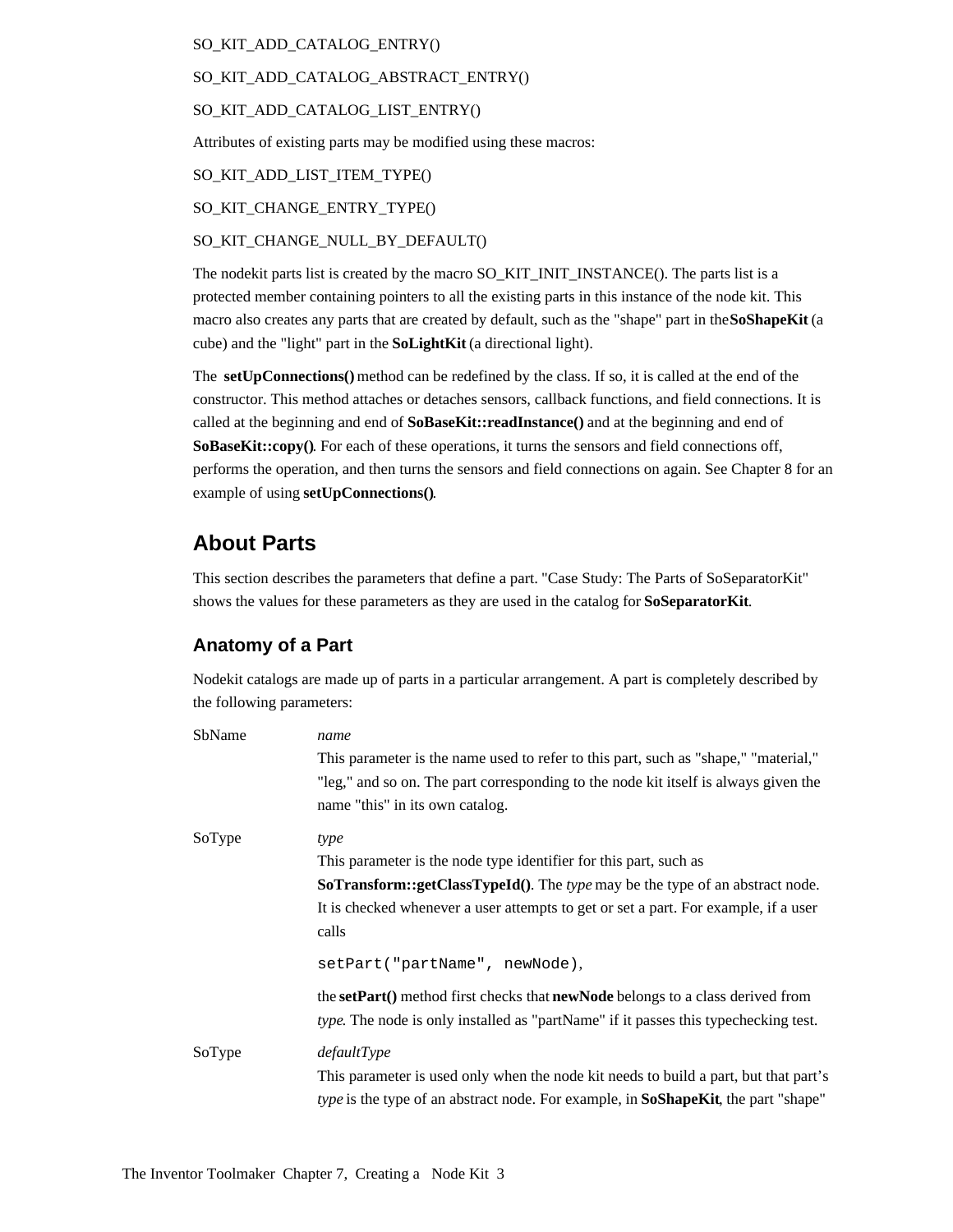|        | has a type equal to that of <b>SoShape</b> (an abstract class), but the <i>defaultType</i> is<br>SoCube. If the user calls getPart(), but the part has not yet been created, then the<br>kit creates and returns an <b>SoCube</b> (the $defaultType$ ). However, when calling<br>setPart(), any node of a type derived from SoShape (the value of type) is<br>permissible.                     |  |  |
|--------|------------------------------------------------------------------------------------------------------------------------------------------------------------------------------------------------------------------------------------------------------------------------------------------------------------------------------------------------------------------------------------------------|--|--|
| SbBool | nullByDefault<br>This parameter specifies whether a part is NULL by default. If FALSE, the part is<br>always created by the SO_KIT_INIT_INSTANCE() macro for the node kit that<br>uses this catalog.                                                                                                                                                                                           |  |  |
| SbBool | isLeaf<br>This parameter is not explicitly set by you as the designer of the node kit. It is<br>calculated automatically as you add parts to the node kit catalog. If is Leaf is<br>TRUE, then the part has no children within the catalog. So in the<br>SoAppearance Kit shown in Figure 7)δ, all parts except for "this" would have<br>isLeaf set to TRUE.                                   |  |  |
|        | Leaf parts are the only ones in the catalog that the end user of the node kit can<br>retrieve through calls like getPart() and createPathToPart(). All other parts are<br>considered internal to the node kit. (Of course, not every leaf part can be returned.<br>See <i>isPublic</i> on page 131.)                                                                                           |  |  |
|        | Note that a part can still have children in a scene graph without having children<br>within the catalog. For example, any public leaf part in the catalog whose type is<br>derived from SoGroup can be retrieved with getPart(). Following this, children<br>can be added. The result is that in the scene graph, this part is not a leaf node. But<br>it is still a leaf part in the catalog. |  |  |
|        | Some parts, such as the "childList" part in SoSeparatorKit, are list parts. A list<br>part is always of type SoNodeKitList, a special type of group node, and the node<br>kit ensures that only certain types of nodes are added to it as children. So, in a<br>scene graph, it may very well have children. But in the catalog, it does not.                                                  |  |  |
|        | Finally, imagine using an SoAppearanceKit as a leaf part in a higher level node<br>kit such as an SoSeparatorKit. Children may be added to the "appearance" part<br>through calls such as:                                                                                                                                                                                                     |  |  |
|        | myKitÿ>setPart("appearance.material", myMtl)                                                                                                                                                                                                                                                                                                                                                   |  |  |
|        | This could add a child to the part "appearance," but the appearance part would<br>remain a leaf part in the catalog.                                                                                                                                                                                                                                                                           |  |  |
| SbName | parentName<br>This parameter is the name of the catalog part that is the parent of this part. The<br>parentName of the part "this" is always the empty string ("").                                                                                                                                                                                                                            |  |  |
| SbName | rightSiblingName<br>This parameter is the name of the catalog part that is the right sibling of this part.<br>If a part does not have any right siblings in the catalog, then the rightSiblingName<br>is the empty string ("").                                                                                                                                                                |  |  |
| SbBool | isList<br>If this parameter is TRUE, then the part is treated as a list and will be an                                                                                                                                                                                                                                                                                                         |  |  |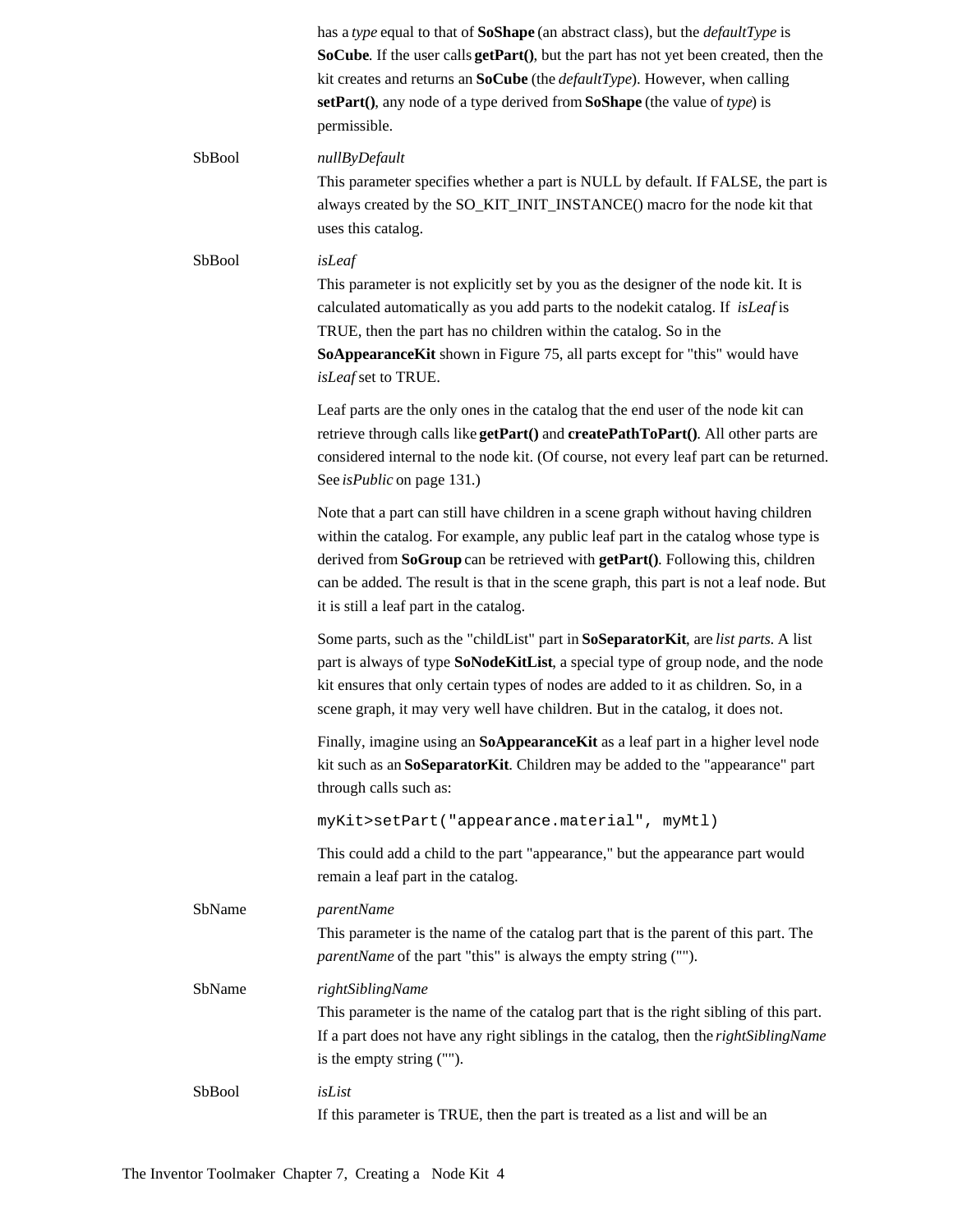|                | SoNodeKitList node. The children of this part are restricted to certain classes of<br>nodes. Whenever you add a child to a node kit list, it checks to see if that child is<br>of the correct type. If the type is not allowed, the child is not added. Use the<br>standard methods for adding, removing, replacing, and inserting children in the<br>nodejkit list.      |  |  |  |
|----------------|---------------------------------------------------------------------------------------------------------------------------------------------------------------------------------------------------------------------------------------------------------------------------------------------------------------------------------------------------------------------------|--|--|--|
| SoType         | listContainerType<br>This parameter has meaning only if isList is TRUE. The SoNodeKitList keeps a<br>hidden child of type SoGroup below itself and above its children. This extra node<br>is the container node, and its type is given by the <i>listContainerType</i> parameter.<br>The container node can be any SoGroup (for example, separator, switch, or<br>group). |  |  |  |
| <b>SbPList</b> | <i>listItemTypes</i><br>This parameter has meaning only if isList is TRUE. It is a list of the types<br>permitted as children of the part. For example,                                                                                                                                                                                                                   |  |  |  |
|                | addChild("myList", newChild)                                                                                                                                                                                                                                                                                                                                              |  |  |  |
|                | works only if new Child is derived from one of the types in the listItemTypes for<br>the part "myList."                                                                                                                                                                                                                                                                   |  |  |  |
| SbBool         | <i>isPublic</i><br>This parameter indicates whether a user can request this part. If is Public is TRUE,<br>then the part can be accessed. Otherwise, it is considered internal to the node kit.<br>Note that if the part is not a leaf part, then <i>is Public</i> is always FALSE.                                                                                       |  |  |  |
|                | For example, consider the hypothetical PublicSpherePrivateSphereKit<br>illustrated in Figure 7ÿl. If "privateAppearance" were a private part of type<br>SoAppearanceKit, then the user could not call                                                                                                                                                                     |  |  |  |
|                | setPart("privateAppearance.material", newNode)                                                                                                                                                                                                                                                                                                                            |  |  |  |
|                | because both "privateAppearance" and its material part are considered private.                                                                                                                                                                                                                                                                                            |  |  |  |
|                | "this"                                                                                                                                                                                                                                                                                                                                                                    |  |  |  |

"publicAppearance" "publicSphere" "privateAppearance" "privateSphere"



# **Case Study: The Parts of SoSeparatorKit**

Figure 7ÿ2 and Tables 7ÿ1 through 7ÿ3 show the parts of **SoSeparatorKit**. This kit is the base class for **SoShapeKit** and **SoWrapperKit**. Both subclasses inherit the parts in the **SoSeparatorKit**'s catalog.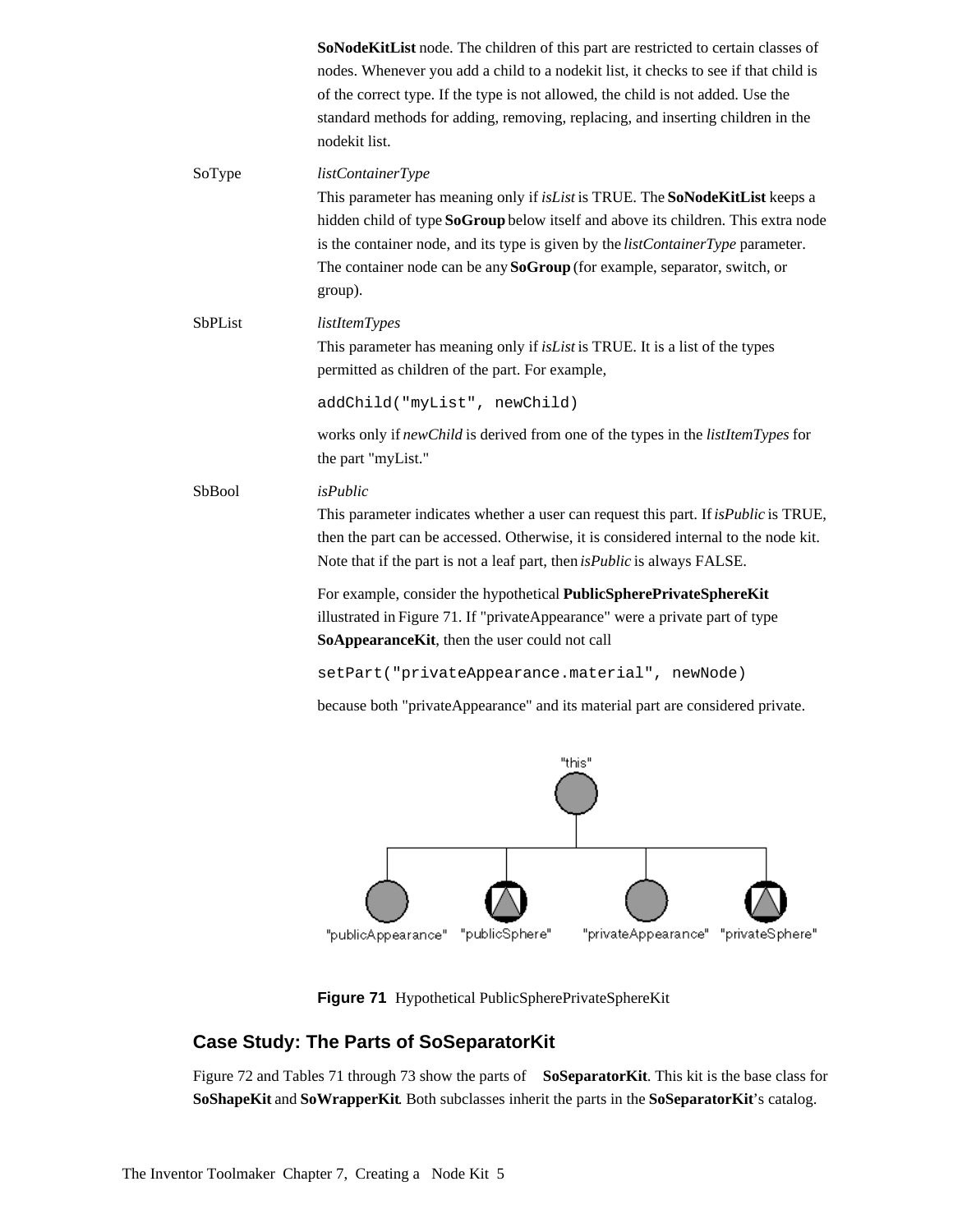The parts in this catalog are as follows:

- "callbackList" a list part that can contain either **SoCallback** or **SoEventCallback** nodes. If you want to make your instance of an **SoSeparatorKit** respond to events, you can create callback nodes and add them to this list. This part is inherited from **SoBaseKit**.
- "topSeparator" a separator node that is required to prevent the property nodes from influencing nodes outside the node kit.

The "pickStyle," "appearance," "units," "transform," and "texture2Transform" parts are all composed of property nodes. Note that "appearance" is, in turn, a node kit.

"childList" a list of **SoSeparatorKits**. By using the "childList" and the "transform" parts, you can create motion hierarchies.



**Figure 7ÿ2** Catalog Diagram for SoSeparatorKit

| name | type                | defaultType         |      |
|------|---------------------|---------------------|------|
|      | "this"              | SoSeparatorKit      | same |
|      | "callbackList"      | SoNodeKitList       | same |
|      | "topSeparator"      | SoSeparator         | same |
|      | "pickStyle"         | SoPickStyle         | same |
|      | "appearance"        | SoAppearanceKit     | same |
|      | "units"             | SoUnits             | same |
|      | "transform"         | SoTransform         | same |
|      | "texture2Transform" | SoTexture2Transform | same |
|      | "childList"         | SoNodeKitList       | same |

### **Table 7ÿ1** Type Parameters of SoSeparatorKit Parts

| name           | isLeaf       | parentName     | rightSibling   |
|----------------|--------------|----------------|----------------|
| "this"         | <b>FALSE</b> | 11.11          | 11.11          |
| "callbackList" | TRUE         | "this"         | "topSeparator" |
| "topSeparator" | <b>FALSE</b> | "this"         | 11.11          |
| "pickStyle"    | <b>TRUE</b>  | "topSeparator" | "appearance"   |
| "appearance"   | TRUE         | "topSeparator" | "units"        |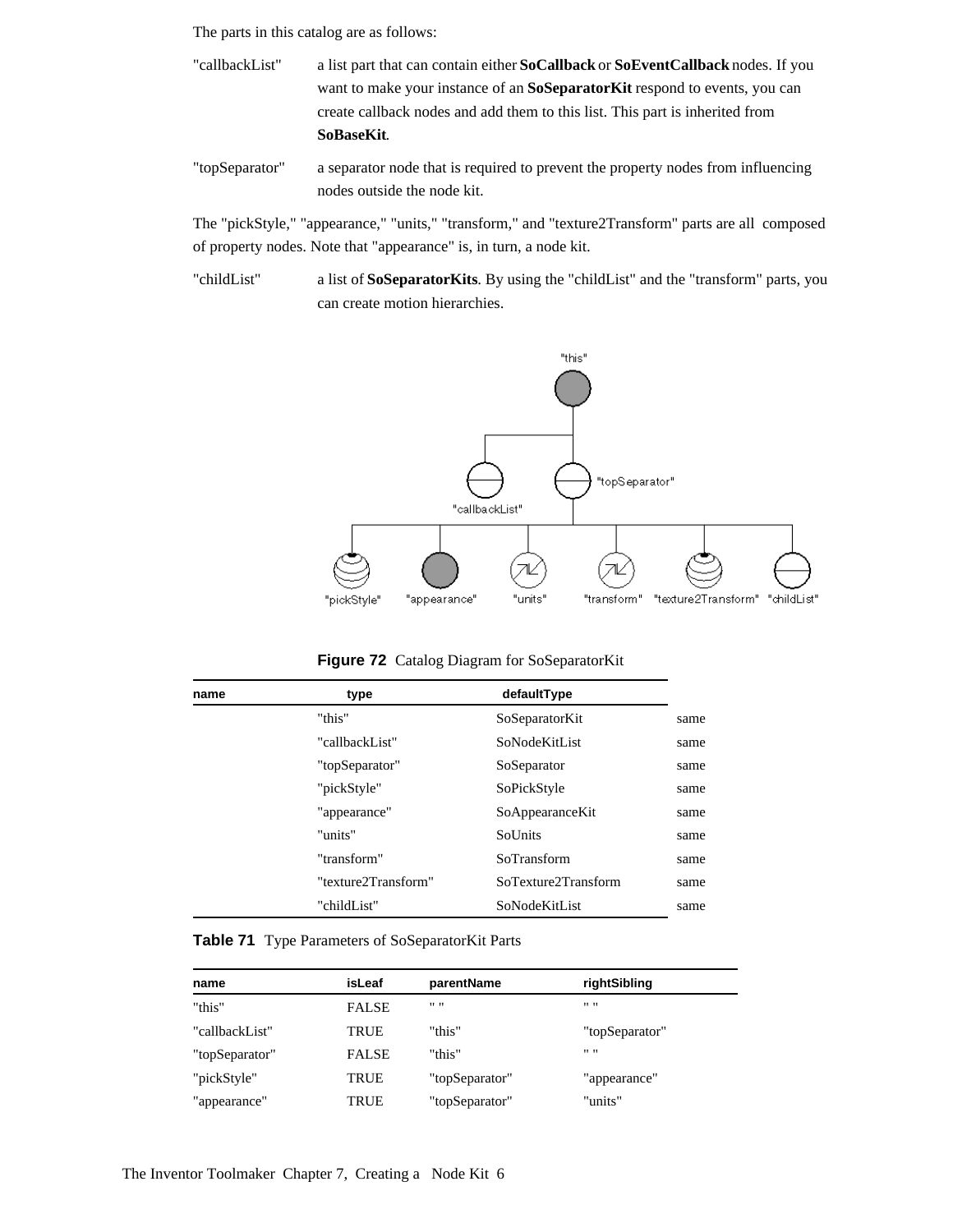| "units"             | TRUE | "topSeparator" | "transform"               |
|---------------------|------|----------------|---------------------------|
| "transform"         | TRUE | "topSeparator" | "texture2Transform"       |
| "texture2Transform" | TRUE | "topSeparator" | "childList"               |
| "childList"         | TRUE | "topSeparator" | $\mathbf{H}$ $\mathbf{H}$ |

| name                     | isList       | listContainery<br><b>Type</b> | listItemTypes                     | <b>isPublic</b> |
|--------------------------|--------------|-------------------------------|-----------------------------------|-----------------|
| "this"                   | <b>FALSE</b> |                               |                                   | <b>FALSE</b>    |
| "callbackList"           | <b>TRUE</b>  | SoSeparator                   | SoCallback and<br>SoEventCallback | <b>TRUE</b>     |
| "topSeparator"           | <b>FALSE</b> |                               |                                   | <b>FALSE</b>    |
| "pickStyle"              | <b>FALSE</b> |                               |                                   | <b>TRUE</b>     |
| "appearance"             | <b>FALSE</b> |                               |                                   | <b>TRUE</b>     |
| "units"                  | <b>FALSE</b> |                               |                                   | <b>TRUE</b>     |
| "transform"              | <b>FALSE</b> |                               |                                   | <b>TRUE</b>     |
| "texture2ÿ<br>Transform" | <b>FALSE</b> |                               |                                   | <b>TRUE</b>     |
| "childList"              | TRUE         | SoSeparator                   | SoSeparatorKit                    | TRUE            |

**Table 7ÿ2** Catalog Layout Parameters of SoSeparatorKit Parts

**Table 7ÿ3** Behavior Parameters of SoSeparatorKit Parts

# **Defining a NodeÿKit Part**

As mentioned in "Overview", node\kit catalogs are defined within the constructor. Three macros assist you in defining new parts for the nodeÿkit catalog:

- SO\_KIT\_ADD\_CATALOG\_ENTRY() adds a part to the catalog
- SO\_KIT\_ADD\_CATALOG\_ABSTRACT\_ENTRY() adds a part that is an abstract type to the catalog

SO\_KIT\_ADD\_CATALOG\_LIST\_ENTRY()

adds a list part to the catalog

# **Adding a Catalog Entry**

To add new parts to a catalog, use the following macro:

SO\_KIT\_ADD\_CATALOG\_ENTRY(*name, className, nullByDefault, parentName, rightSiblingName, isPublicPart)* 

If your new part is a list part, or if the type is going to be an abstract type, see "Adding a List Entry" or "Adding an Entry of Abstract Type". Note that the *rightSiblingName* may change if entries are added to the catalog. If you add another part later, it is possible that the *rightSiblingName* will change. Figures 7 $\overline{B}$  and 7 $\overline{A}$  illustrate this.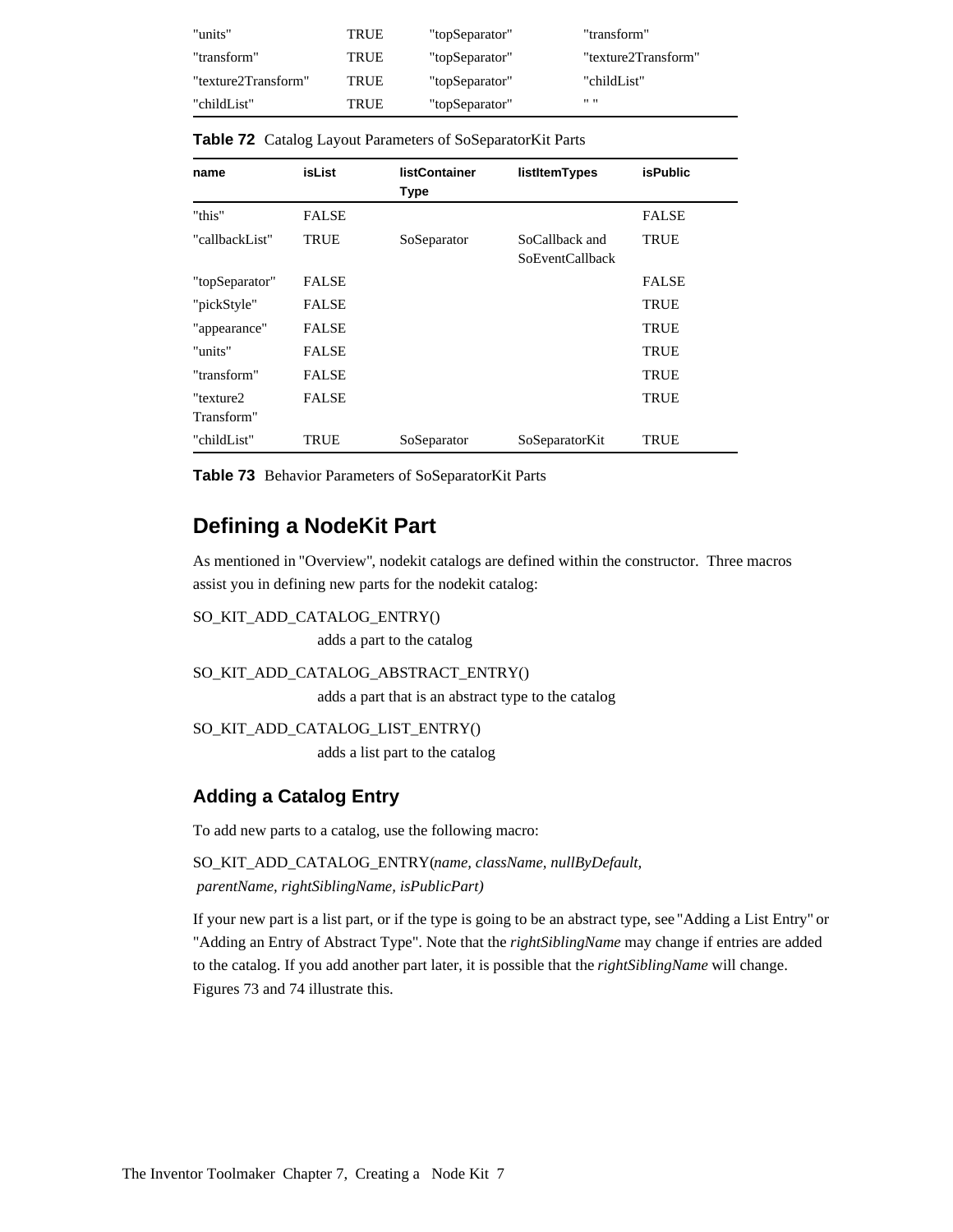

**Figure 7ÿ3** Right Sibling Names Before Adding the "middle" Part



**Figure 7ÿ4** Right Sibling Names After Adding the "middle" Part

Suppose you want to add a part as the middle child in Figure  $7\ddot{\varphi}$ . If the new part is a public label node that is NULL by default, you use the following macro:

```
SO_KIT_ADD_CATALOG_ENTRY(middle, SoLabel, TRUE, this,
                          right, TRUE);
```
Notice that part names are not quoted in macros. Figure 7 $\ddot{y}$  shows how the right sibling names change after this part has been added to the node kit.

# **Adding a List Entry**

If the part you wish to add is a list part, use the following macro, which adds the argument listItemClassName. This parameter is used for typeÿchecking when the user attempts to add new nodes as children of the list parts.

SO\_KIT\_ADD\_CATALOG\_LIST\_ENTRY(*name, listContainerClassName, nullByDefault, parentName, rightName,listItemClassName, isPublicPart*)

If you want your list to accept more than one type of node, then use the macro SO\_KIT\_ADD\_LIST\_ITEM\_TYPE(), described in "Adding a Type to a List Entry". Note that the list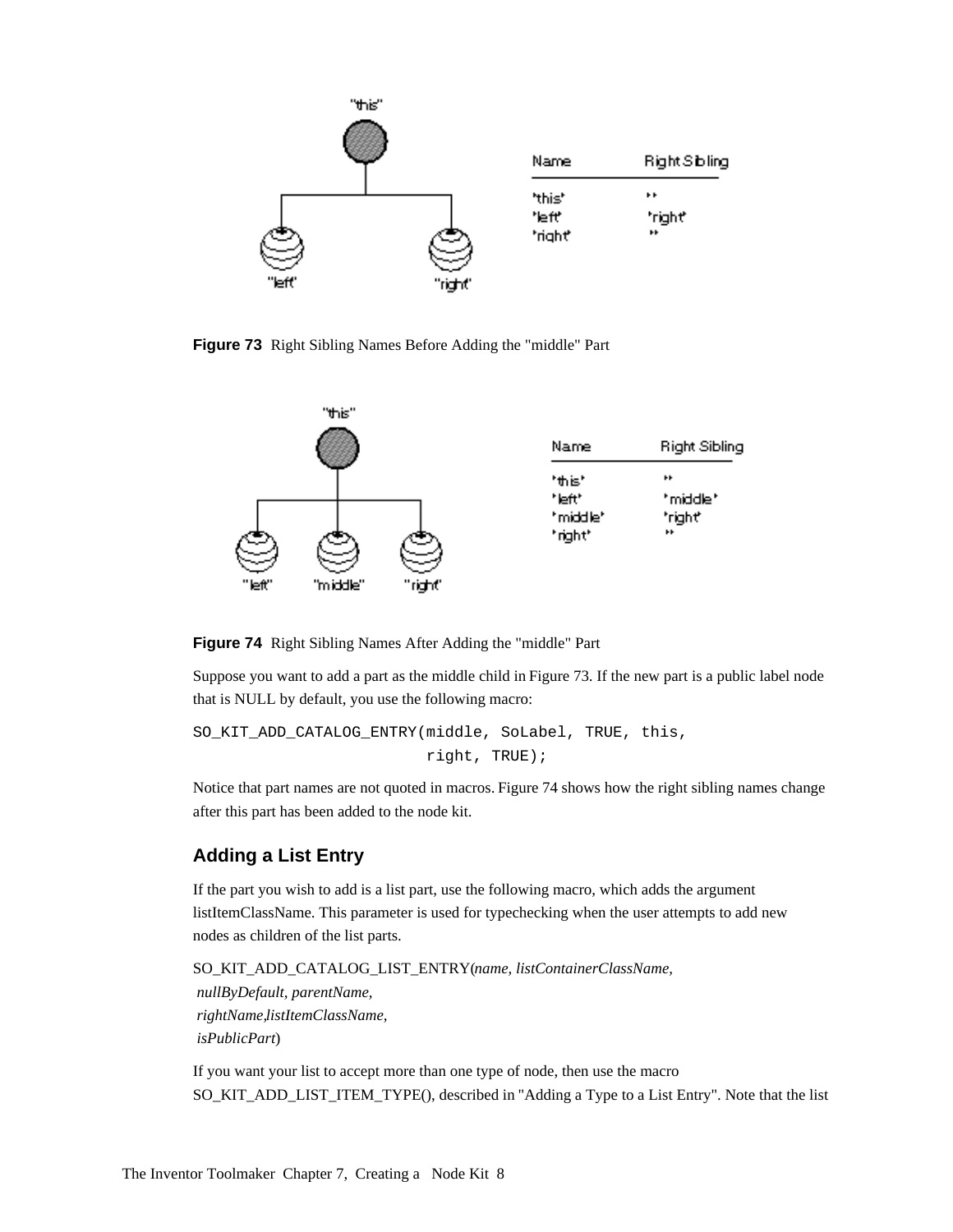container class name must be a subclass of **SoGroup**.

The "childList" part of **SoSeparatorKit** is a list of other **SoSeparatorKits**. The part itself is an **SoNodeKitListPart** node, and it is the rightmost part in the catalog below "topSeparator." The container is an **SoSeparator** node.

The following code adds "childList" to the catalog:

```
SO_KIT_ADD_CATALOG_LIST_ENTRY(childList, SoSeparator, TRUE, 
  topSeparator, , SoSeparatorKit,
 TRUE);
```
## **Adding an Entry of Abstract Type**

If you wish to add a part of abstract type, you also need to provide the parameter *defaultType*, to be used when the kit has to construct the part on demand. This macro adds one parameter to the regular partÿcreation macro. Its syntax is

SO\_KIT\_ADD\_CATALOG\_ABSTRACT\_ENTRY(*name, className, defaultClassName, nullByDefault, parentName, rightName, isPublicPart*)

For example, suppose you want to add an abstract part "anyKit" as the rightmost child of "this." This part can be any node kit, but the *defaultType* is an appearance kit. To create this part:

```
SO_KIT_ADD_CATALOG_ABSTRACT_ENTRY(anyKit, SoBaseKit,
 SoAppearanceKit, TRUE, this, , TRUE);
```
# **Changing a Defined Part**

Three macros assist you in changing parts that have already been defined in the node kit (either in this class or in a parent class):

SO\_KIT\_CHANGE\_ENTRY\_TYPE()

changes the type or default type of a part inherited from the parent class

```
SO_KIT_ADD_LIST_ITEM_TYPE()
```
adds a type to the list of accepted child types (for list types only)

SO\_KIT\_CHANGE\_NULL\_BY\_DEFAULT()

changes whether a part is NULL by default. If TRUE, the part is NULL by default. If FALSE, the part is always created during the SO\_KIT\_INIT\_INSTANCE() macro for the node kit that uses this catalog.

## **Changing the Type of a Part**

If you wish to change the *type* or *defaultType* of a part that is inherited from the parent class, use the following macro. If you change the *type*, the new type must be a subclass of the inherited type. This is useful if the part has an abstract type in the parent class, but you wish to narrow this parameter in the child class. If you change the *defaultType*, any subclass of *type* is allowable. The syntax of this macro is

SO\_KIT\_CHANGE\_ENTRY\_TYPE(*name, newClassName, newDefaultClassName* )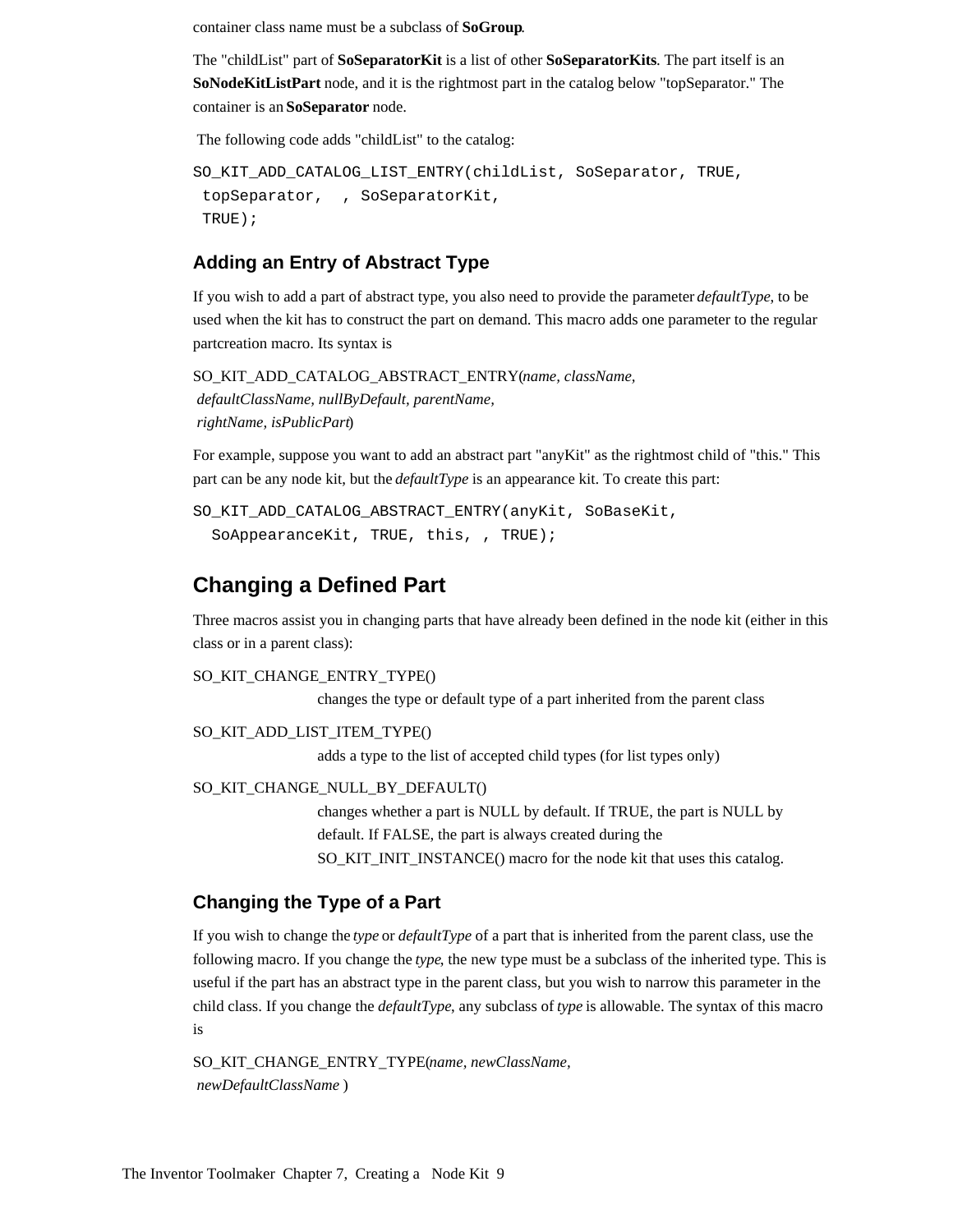In this chapter, **PyramidKit** changes the *type* of the "shape" part from **SoShape** to **Pyramid**, and it changes the *defaultType* from **SoCube** to **Pyramid**:

SO\_KIT\_CHANGE\_ENTRY\_TYPE(shape, Pyramid, Pyramid);

## **Adding a Type to a List Entry**

When you want a list part to accept more than one type of node as a child, use this macro to add to the *listItemTypes*:

SO\_KIT\_ADD\_LIST\_ITEM\_TYPE(*name, newClass*)

For example, if you wanted "childList" to also accept **SoCube** nodes, you'd add:

SO\_KIT\_ADD\_LIST\_ITEM\_TYPE(childList, SoCube);

# **Writing Information About Parts**

If you don't want a part to be written out, you can override the **setDefaultOnNonWritingFields()** method to call the base class version first. Then, for any part you don't want written out, call

#### *partName*.**setDefault**(TRUE);

Be aware, though, that the part may write out anyway under certain conditions. For example, if the part lies on a path that is being written to a file, the part will write out regardless of this setting.

## **SoAppearanceKit**

**SoAppearanceKit** is a subclass of **SoBaseKit**, provided as part of the standard Inventor library. It is a collection of all property nodes that affect the appearance of a rendered shape. Eight parts are added as direct children of the node kit. A diagram of the catalog's structure is shown in Figure 7 $\tilde{\phi}$ .



#### **Figure 7ÿ5** Catalog Diagram for SoAppearanceKit

Examples 7ÿ1 and 7ÿ2 show the complete header and source files for the **SoAppearanceKit** class. For brevity's sake, comments are omitted.

**Example 7ÿ1** SoAppearanceKit.h

#include <Inventor/nodekits/SoBaseKit.h>

```
class SoAppearanceKit : public SoBaseKit {
```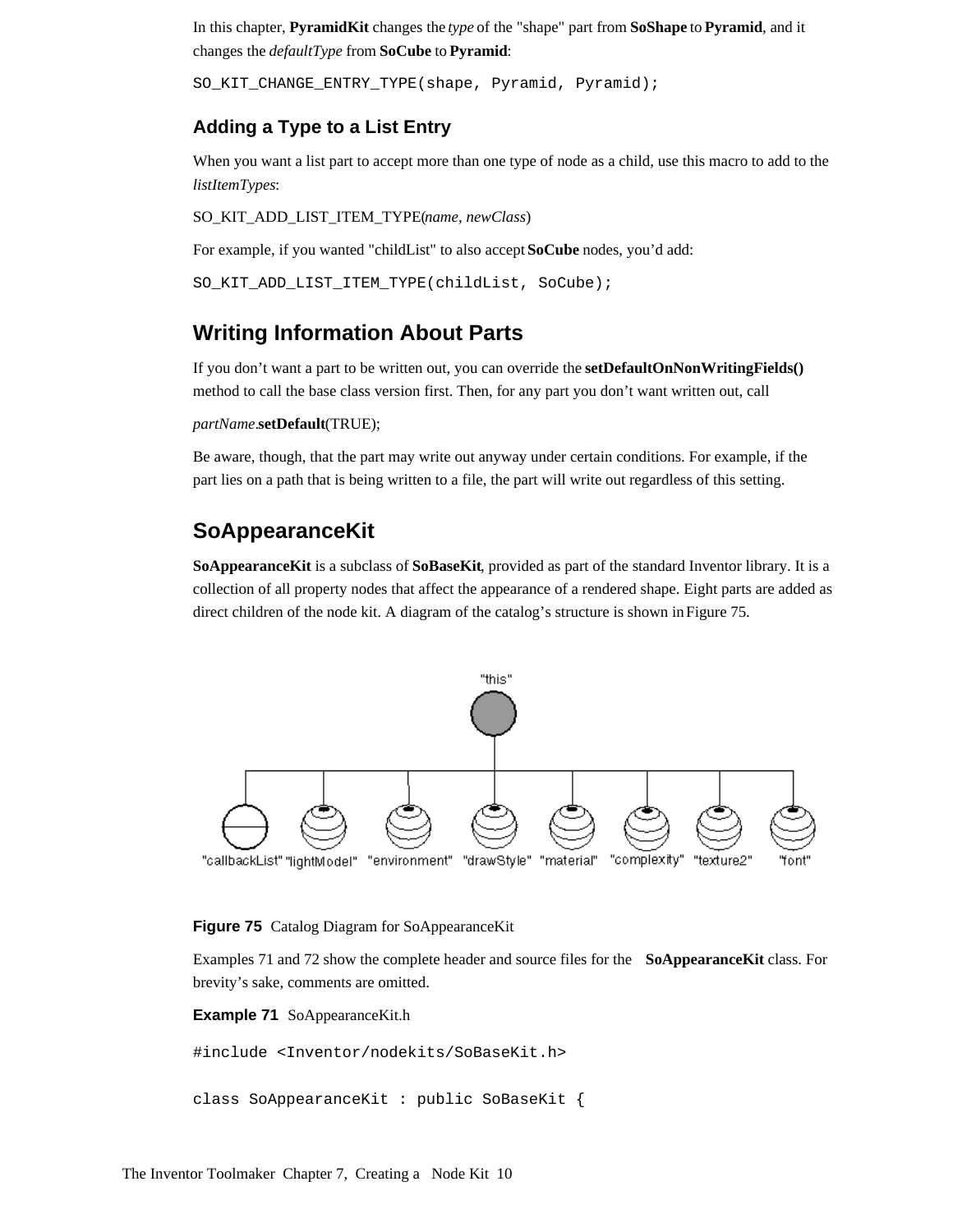```
 SO_KIT_HEADER(SoAppearanceKit);
```

```
 // Defines fields for the new parts in the catalog
 SO_KIT_CATALOG_ENTRY_HEADER(lightModel);
 SO_KIT_CATALOG_ENTRY_HEADER(environment);
 SO_KIT_CATALOG_ENTRY_HEADER(drawStyle);
 SO_KIT_CATALOG_ENTRY_HEADER(material);
 SO_KIT_CATALOG_ENTRY_HEADER(complexity);
 SO_KIT_CATALOG_ENTRY_HEADER(texture2);
 SO_KIT_CATALOG_ENTRY_HEADER(font);
```
### public:

```
 // Constructor
 SoAppearanceKit();
```

```
 SoINTERNAL public:
  static void initClass();
```
private:

```
 // Destructor
 virtual ~SoAppearanceKit();
```
## };

### **Example 7ÿ2** SoAppearanceKit.c++

```
#include <Inventor/SoDB.h>
#include <Inventor/nodekits/SoAppearanceKit.h>
#include <Inventor/nodes/SoLightModel.h>
#include <Inventor/nodes/SoEnvironment.h>
#include <Inventor/nodes/SoDrawStyle.h>
#include <Inventor/nodes/SoMaterial.h>
#include <Inventor/nodes/SoComplexity.h>
#include <Inventor/nodes/SoTexture2.h>
#include <Inventor/nodes/SoFont.h>
SO_KIT_SOURCE(SoAppearanceKit);
```

```
void
SoAppearanceKit::initClass()
{
    SO_KIT_INIT_CLASS(SoAppearanceKit, SoBaseKit, "BaseKit");
}
// Constructor
SoAppearanceKit::SoAppearanceKit()
{
```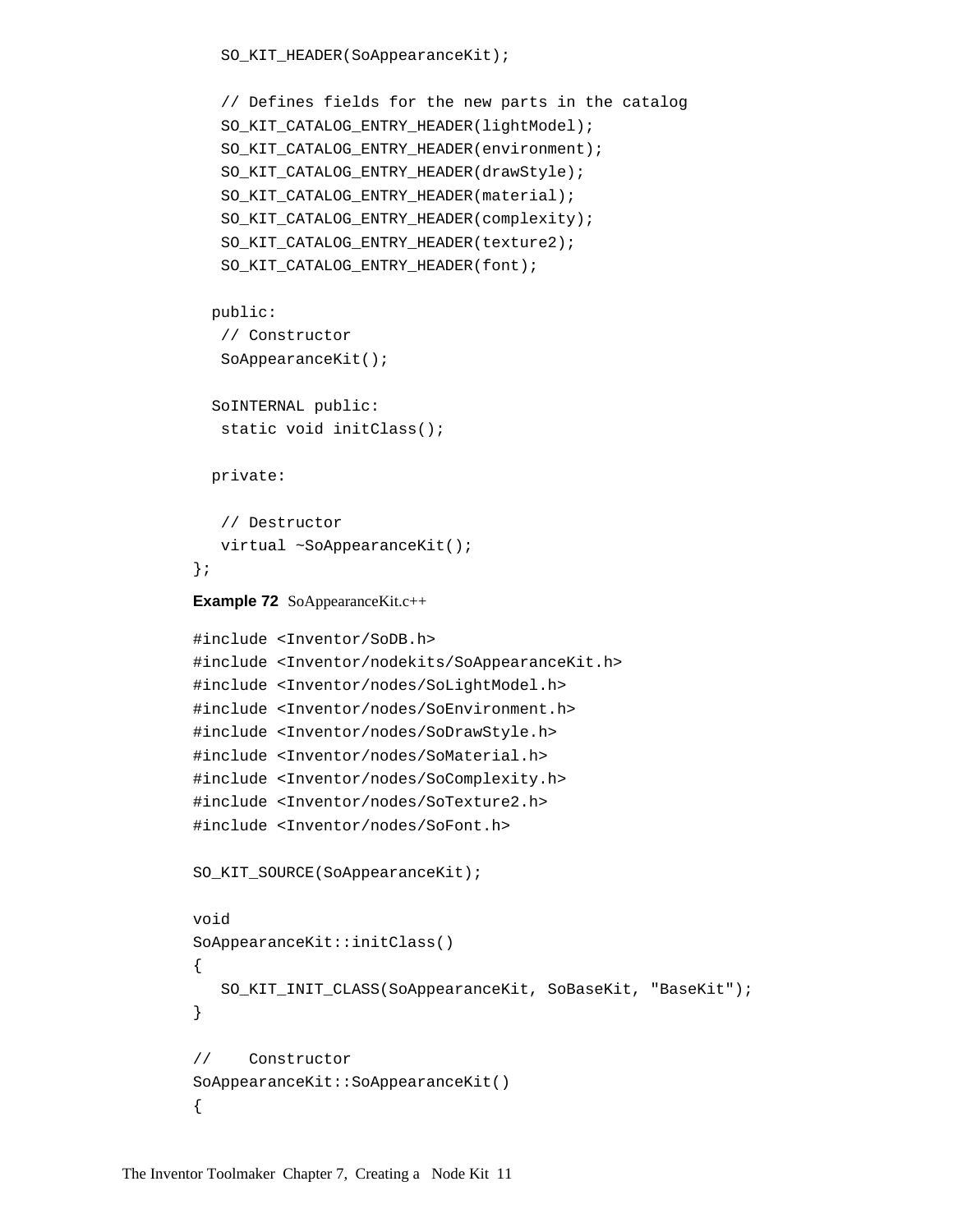```
 SO_KIT_CONSTRUCTOR(SoAppearanceKit);
   isBuiltIn = TRUE;
    // Initialize children catalog and add entries to it
    // These are the macros you use to make a catalog.
    // Use combinations of ...ADD_CATALOG_ENTRY 
    // and ...ADD_CATALOG_LIST_ENTRY. See SoSubKit.h for more
    // info on syntax of these macros.
    SO_KIT_ADD_CATALOG_ENTRY(lightModel, SoLightModel, TRUE,
                             this, ,TRUE );
   SO_KIT_ADD_CATALOG_ENTRY(environment, SoEnvironment,TRUE,
                             this, ,TRUE );
    SO_KIT_ADD_CATALOG_ENTRY(drawStyle, SoDrawStyle, TRUE,
                             this, ,TRUE );
   SO KIT ADD CATALOG ENTRY(material, SoMaterial, TRUE,
                             this, ,TRUE );
    SO_KIT_ADD_CATALOG_ENTRY(complexity, SoComplexity, TRUE,
                             this, ,TRUE );
    SO_KIT_ADD_CATALOG_ENTRY(texture2, SoTexture2, TRUE,
                             this, ,TRUE );
    SO_KIT_ADD_CATALOG_ENTRY(font, SoFont, TRUE, this, ,TRUE );
    SO_KIT_INIT_INSTANCE();
}
// Destructor (necessary since inline destructor is too
// complex)
// Use: public
SoAppearanceKit::~SoAppearanceKit()
{
}
```
# **PyramidKit**

The next two examples show **PyramidKit**, a new subclass of **SoShapeKit** that uses the **Pyramid** node created in Chapter 2. By making it a subclass of **SoShapeKit**, this new kit inherits all the parts, such as "appearance," "transform," and "units," used by all the other shape kits. This class changes the *type* and *defaultType* of one of the parts in the parent class, **SoShapeKit**.

Example 7 $\ddot{\beta}$  shows the header file for **PyramidKit**. Example 7 $\ddot{\beta}$  shows the source code for this new nodeÿkit class.

### **Example 7ÿ3** PyramidKit.h

#include <Inventor/nodekits/SoShapeKit.h>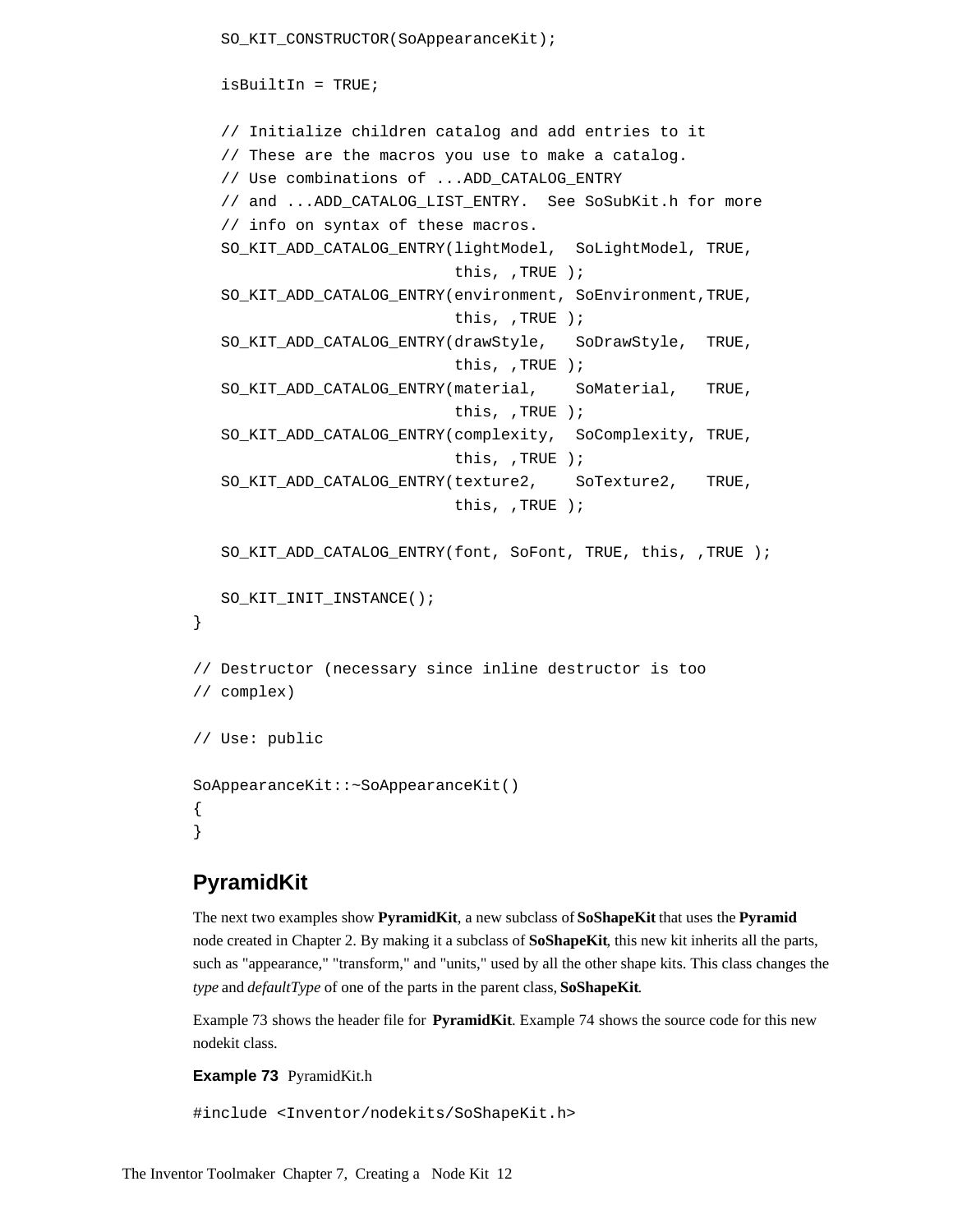```
class PyramidKit : public SoShapeKit {
   SO_KIT_HEADER(PyramidKit);
  public:
   PyramidKit();
   static void initClass();
  private:
   virtual ~PyramidKit();
};
```
### **Example 7ÿ4** PyramidKit.c++

```
#include <Inventor/SoDB.h>
// Include files for new classes
#include "Pyramid.h"
#include "PyramidKit.h"
SO_KIT_SOURCE(PyramidKit);
void
PyramidKit::initClass()
{
    SO_KIT_INIT_CLASS(PyramidKit, SoShapeKit, "ShapeKit");
}
PyramidKit::PyramidKit()
{
    SO_KIT_CONSTRUCTOR(PyramidKit);
    // Change the 'shape' part to be a Pyramid node.
   SO KIT CHANGE ENTRY TYPE(shape, Pyramid, Pyramid );
    SO_KIT_INIT_INSTANCE();
}
PyramidKit::~PyramidKit()
{
}
```
# **JumpingJackKit**

This section describes one more new class of node kit, **JumpingJackKit**. It is a stick figure of a man that responds to mouse events by moving his arms and legs back and forth. Figure 7ÿ6 shows a diagram of Jack's catalog.

All parts of the body ("head," "body," "leftArm," "rightArm," "leftLeg," "rightLeg") are of type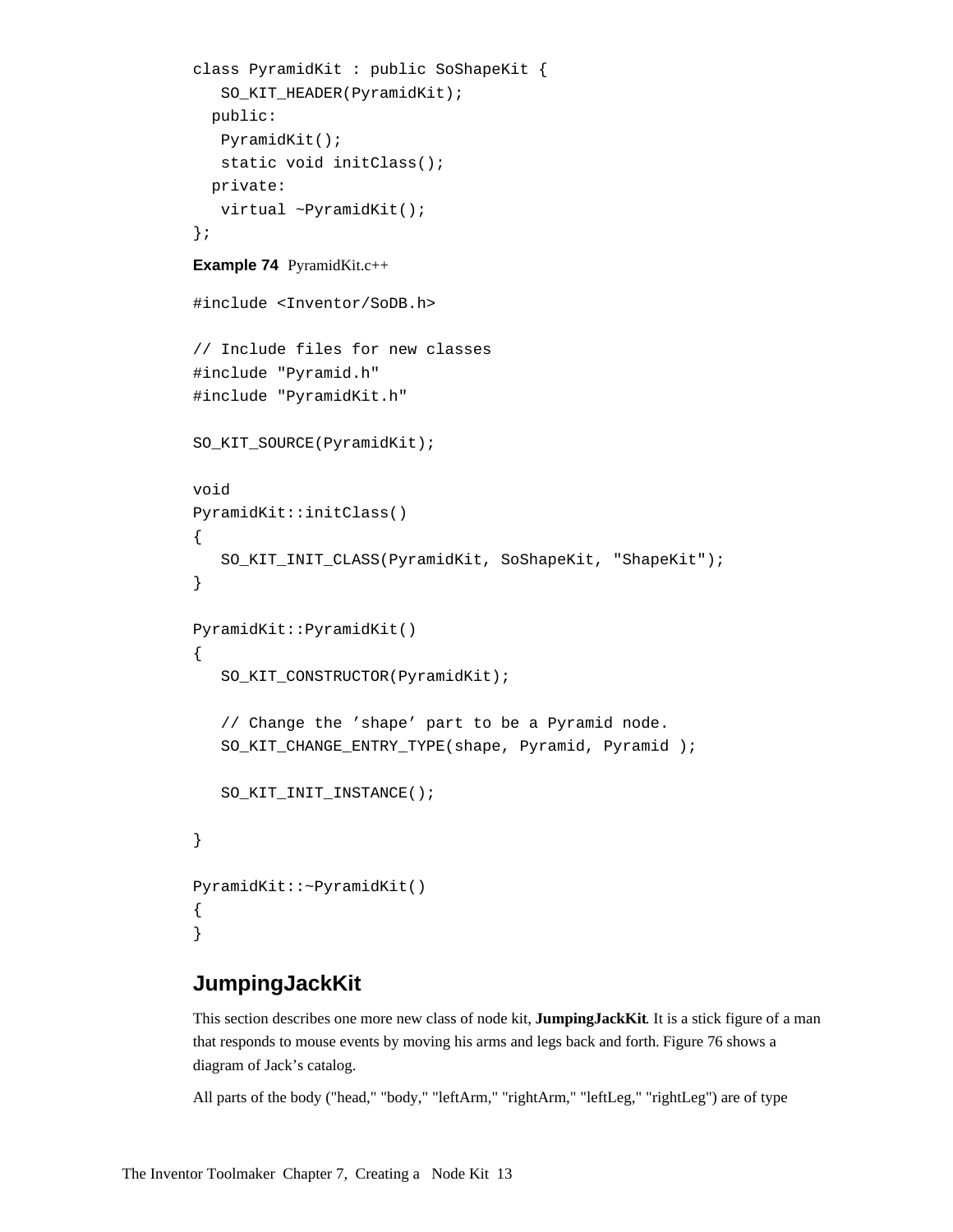**SoShapeKit**, so that users can replace them with any shape they want.

An **SoEventCallback** node is added as a child of the "callbackList" part. When the mouse goes down over Jack, this node's callback animates the body by editing the transforms of the arm and leg body parts.



**Figure 7ÿ6** Catalog Diagram for JumpingJackKit

Example 7ÿ5 shows the header file for **JumpingJackKit.**

```
Example 7ÿ5 JumpingJackKit.h
```

```
#include <Inventor/nodekits/SoBaseKit.h>
class SoEventCallback;
class JumpingJackKit : public SoBaseKit {
    SO_KIT_HEADER(JumpingJackKit);
    SO_KIT_CATALOG_ENTRY_HEADER(body);
    SO_KIT_CATALOG_ENTRY_HEADER(head);
    SO_KIT_CATALOG_ENTRY_HEADER(leftArm);
    SO_KIT_CATALOG_ENTRY_HEADER(rightArm);
    SO_KIT_CATALOG_ENTRY_HEADER(leftLeg);
    SO_KIT_CATALOG_ENTRY_HEADER(rightLeg);
  public:
      JumpingJackKit();
      // Overrides default method. All the parts are shapeKits,
      // so this node will not affect the state.
      virtual SbBool affectsState() const;
    static void initClass();
   private:
```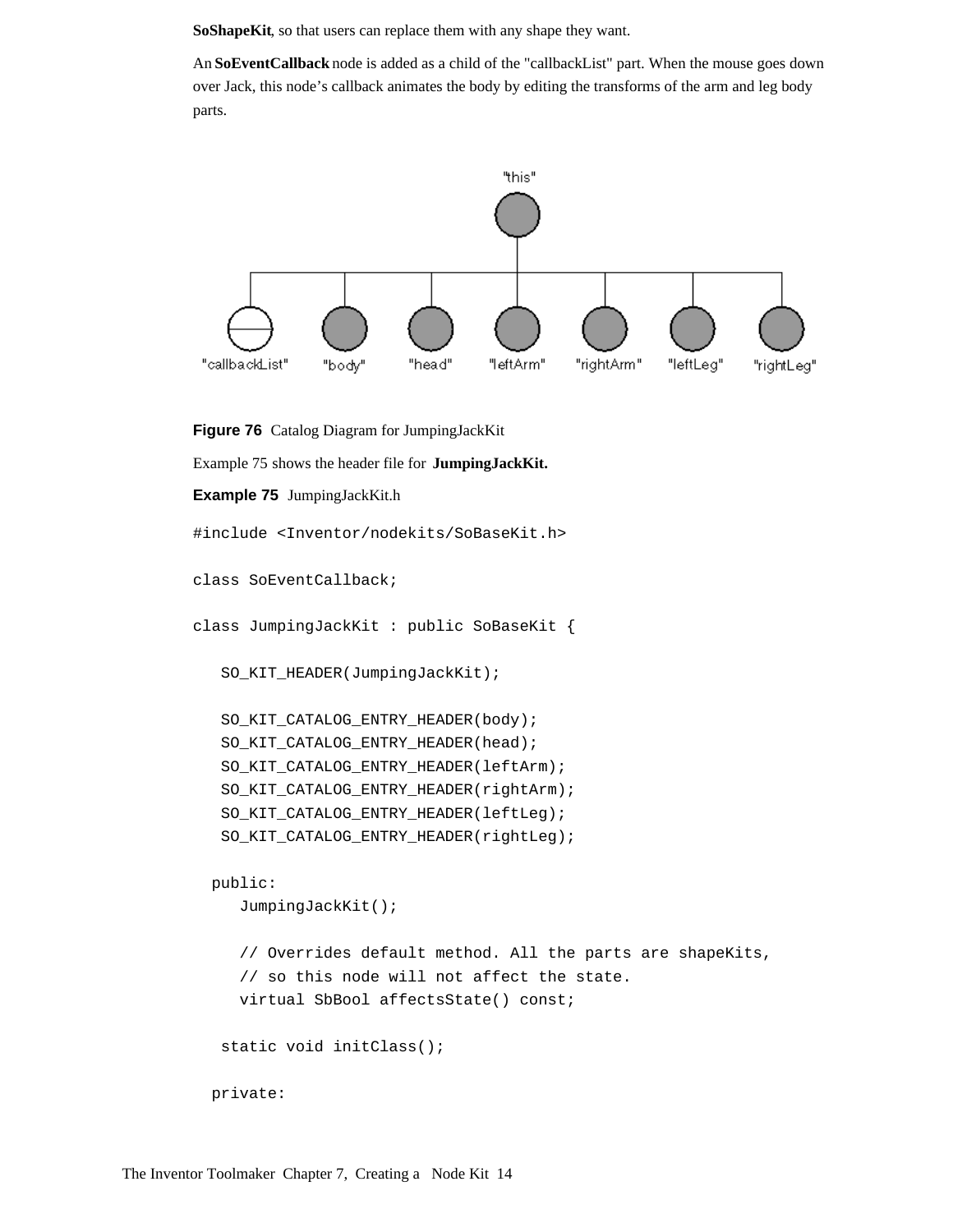```
 // Constructor calls to build and set up parts.
    void createInitialJack();
    // An SoEventCallback will be inserted into the 
    // "callbackList" (inherited from SoBaseKit) as the part 
    // "callbackList[0]". This routine jumpJackJump() will be 
    // set as the callback function for that part. It is this 
    // routine which changes the angles in the joints.
    static void jumpJackJump(void *userData, 
      SoEventCallback *eventCB);
    virtual ~JumpingJackKit();
};
```
The constructor for **JumpingJackKit** calls **createInitialJack()**. This routine, shown in Example 7ÿ6, constructs the man, moves the parts to a starting position, and creates an **SoEventCallback** node, which it installs as "callbackList[0]." The constructor also creates the nodeÿkit catalog and performs other standard construction tasks.

The callback is called "jumpJackJump." Basically, it sees if the mouseÿdown event occurred over the object. If so, then the limbs are rotated.

### **Example 7ÿ6** JumpingJackKit.c++

```
#include <Inventor/SoPickedPoint.h>
#include <Inventor/events/SoMouseButtonEvent.h>
#include <Inventor/nodekits/SoShapeKit.h>
#include <Inventor/nodes/SoCube.h>
#include <Inventor/nodes/SoCylinder.h>
#include <Inventor/nodes/SoEventCallback.h>
#include <Inventor/nodes/SoSphere.h>
#include <Inventor/nodes/SoTransform.h>
#include "JumpingJackKit.h"
SO_KIT_SOURCE(JumpingJackKit);
void
JumpingJackKit::initClass()
{
   SO_KIT_INIT_CLASS(JumpingJackKit,SoBaseKit, "BaseKit");
}
JumpingJackKit::JumpingJackKit()
{
    SO_KIT_CONSTRUCTOR(JumpingJackKit);
    // Add the body parts to the catalog...
```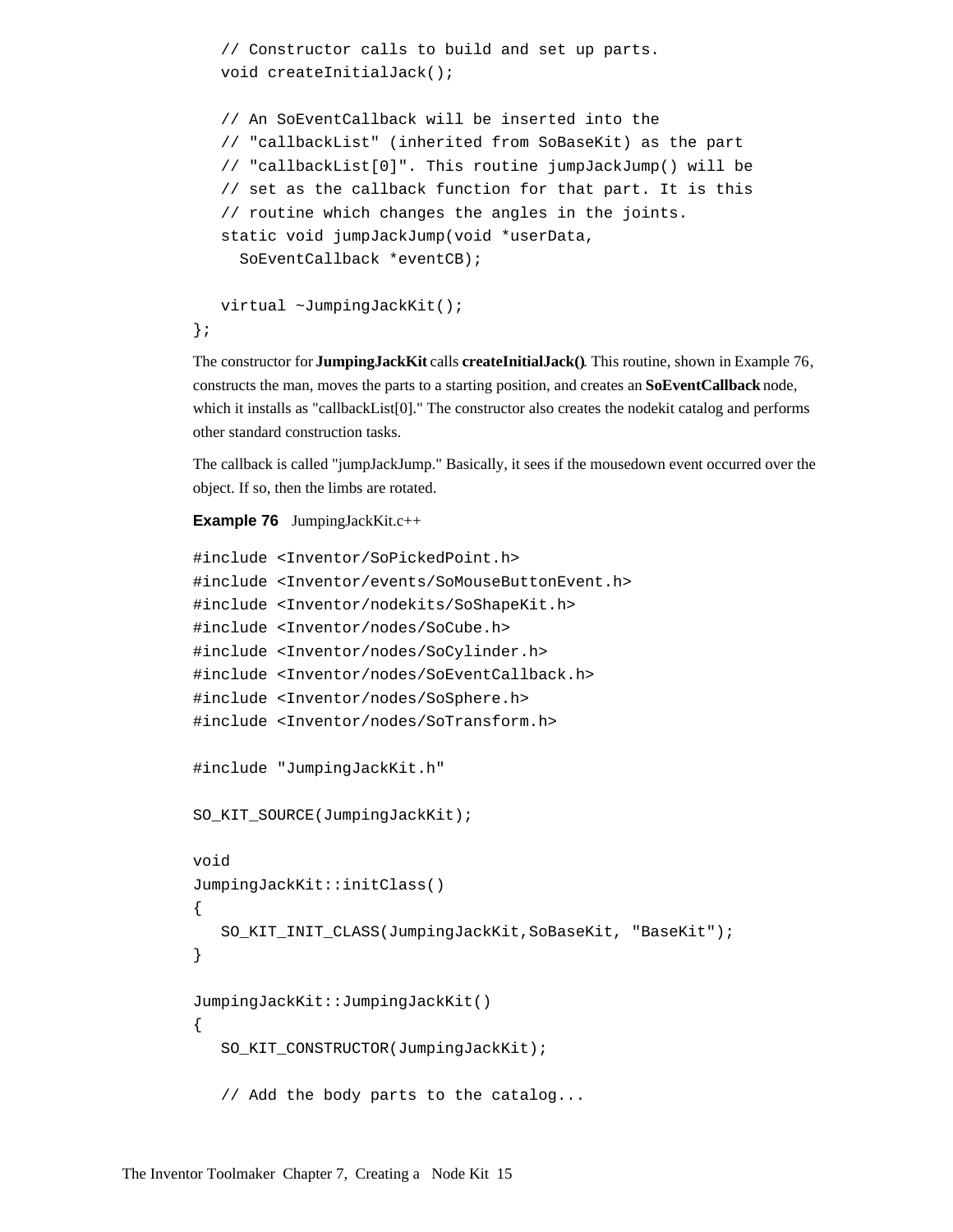```
 TRUE, this,, TRUE);
    SO_KIT_ADD_CATALOG_ENTRY(head, SoShapeKit, 
                              TRUE, this,, TRUE);
    SO_KIT_ADD_CATALOG_ENTRY(leftArm, SoShapeKit, 
                              TRUE, this,, TRUE);
    SO_KIT_ADD_CATALOG_ENTRY(rightArm, SoShapeKit, 
                              TRUE, this,, TRUE);
    SO_KIT_ADD_CATALOG_ENTRY(leftLeg, SoShapeKit, 
                              TRUE, this,, TRUE);
    SO_KIT_ADD_CATALOG_ENTRY(rightLeg, SoShapeKit, 
                              TRUE, this,, TRUE);
    SO_KIT_INIT_INSTANCE();
    createInitialJack();
}
JumpingJackKit::~JumpingJackKit()
{
}
// This kit is made up entirely of SoShapeKits.
// Since SoShapeKits do not affect state, neither does this.
SbBool
JumpingJackKit::affectsState() const
{
    return FALSE;
}
// Set up parts for default configuration of the jumping jack
void
JumpingJackKit::createInitialJack()
{
    // Create the head.
    SoSphere *headSphere = new SoSphere;
    setPart("head.shape", headSphere);
    // Create the body.
    SoCube *bodyCube = new SoCube;
    setPart("body.shape", bodyCube);
    // Create the limbs
    SoCylinder *limbCylinder = new SoCylinder;
   setPart("leftLeq.shape", limbCylinder);
   setPart("leftArm.shape", limbCylinder);
    setPart("rightLeg.shape", limbCylinder);
```
SO\_KIT\_ADD\_CATALOG\_ENTRY(body, SoShapeKit,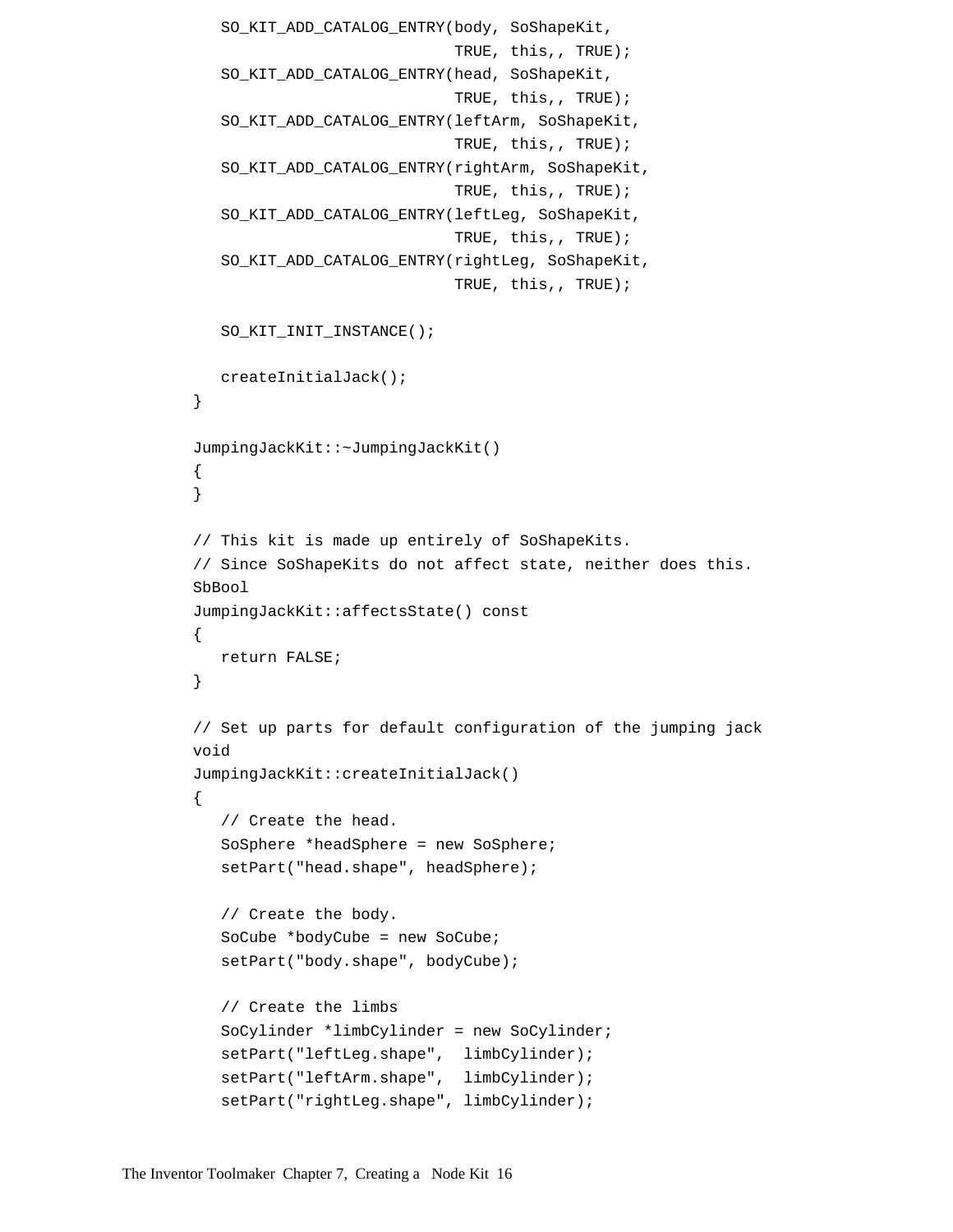```
 setPart("rightArm.shape", limbCylinder);
    // Place the body and head
    set("body.transform", "scaleFactor 1 2 1");
    set("head.transform", "translation 0 3 0");
    // Place the limbs
    set("leftArm.transform", "scaleFactor 0.5 1.5 0.5");
    set("leftLeg.transform", "scaleFactor 0.5 1.5 0.5");
    set("rightArm.transform", "scaleFactor 0.5 1.5 0.5");
    set("rightLeg.transform", "scaleFactor 0.5 1.5 0.5");
   set("leftArm.transform", "center 0 1 0");
   set("leftLeg.transform", "center 0 1 0");
   set("rightArm.transform", "center 0 1 0");
    set("rightLeg.transform", "center 0 1 0");
   set("leftArm.transform", "translation \ddot{y}1 1 0.5");
    set("leftLeg.transform", "translation ÿ1 ÿ2.5 0.5");
   set("rightArm.transform", "translation 1 1 0.5");
   set("rightLeg.transform", "translation 1 \ddot{y}2.5 0.5");
    // Create the Event Callback to make jack jump.
    // When it receives a mouse button event, it will
    // call the method jumpJackJump.
    SoEventCallback *myEventCB = new SoEventCallback;
    myEventCBÿ>addEventCallback(
            SoMouseButtonEvent::getClassTypeId(), 
            JumpingJackKit::jumpJackJump, this);
    setPart("callbackList[0]", myEventCB);
}
// Animates the jumping jack (called by the "eventCallback[0]" 
// part when a left mouse button press occurs).
void
JumpingJackKit::jumpJackJump(void *userData, 
                              SoEventCallback *myEventCB)
{
   const SoEvent *myEvent = myEventCBÿ>getEvent();
    // See if it's a left mouse down event
   if (SO_MOUSE_PRESS_EVENT(myEvent, BUTTON1)) {
      JumpingJackKit *myJack = (JumpingJackKit *) userData;
      // See if the jumping jack was picked.
      const SoPickedPoint *myPickedPoint;
      myPickedPoint = myEventCBÿ>getPickedPoint();
      if (myPickedPoint && myPickedPointÿ>getPath() &&
          myPickedPointÿ>getPath()ÿ>containsNode(myJack)) {
```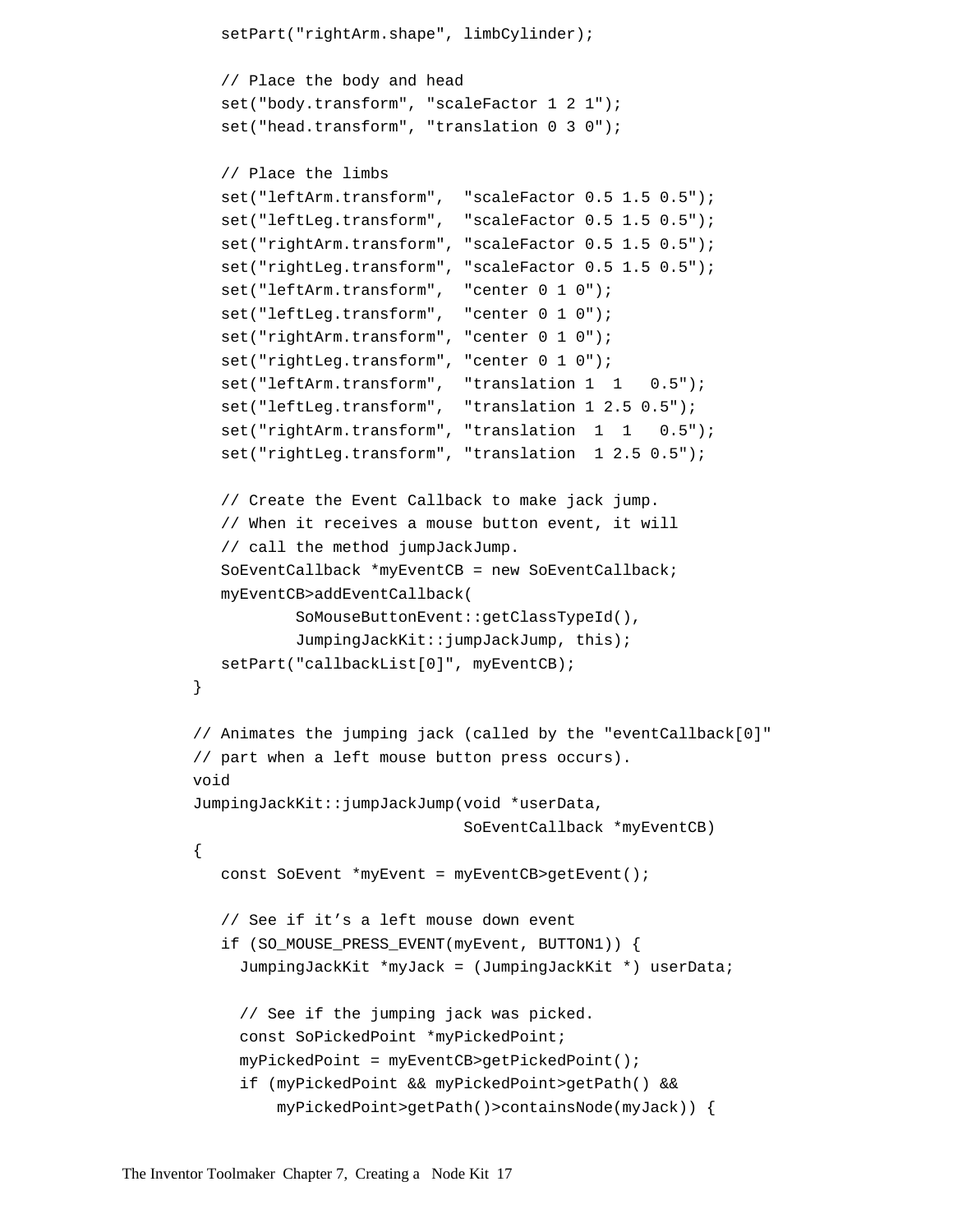```
 // The jumping jack was picked. Make it jump!
    SoTransform *myXf;
    SbVec3f zAxis(0,0,1);
   SbRotation noRot = SbRotation::identity();
    myXf = SO_GET_PART(myJack,
                         "leftArm.transform",SoTransform);
    if (myXfÿ>rotation.getValue() == noRot)
       myXfÿ>rotation.setValue(zAxis ,ÿ1.6);
    else
       myXfÿ>rotation.setValue(noRot);
    myXf = SO_GET_PART(myJack,
                         "leftLeg.transform",SoTransform);
    if (myXfÿ>rotation.getValue() == noRot)
       myXfÿ>rotation.setValue(zAxis ,ÿ1.2);
    else
       myXfÿ>rotation.setValue(noRot);
    myXf = SO_GET_PART(myJack,
                         "rightArm.transform",SoTransform);
    if (myXfÿ>rotation.getValue() == noRot)
       myXfÿ>rotation.setValue(zAxis , 1.6);
    else
       myXfÿ>rotation.setValue(noRot);
    myXf = SO_GET_PART(myJack,
                         "rightLeg.transform",SoTransform);
    if (myXfÿ>rotation.getValue() == noRot)
       myXfÿ>rotation.setValue(zAxis , 1.2);
    else
       myXfÿ>rotation.setValue(noRot);
    myEventCBÿ>setHandled();
  }
 }
```
Example 7ÿ7 shows a short program to create a jumping jack that responds to user events. Notice how it calls **initClass**() for **JumpingJackKit** before it creates an instance of this new nodeykit class.

### **Example 7ÿ7** JumpingJackTest.c++

}

```
#include <Inventor/Xt/SoXt.h>
#include <Inventor/Xt/viewers/SoXtExaminerViewer.h>
// Header files for new node class
#include "JumpingJackKit.h"
```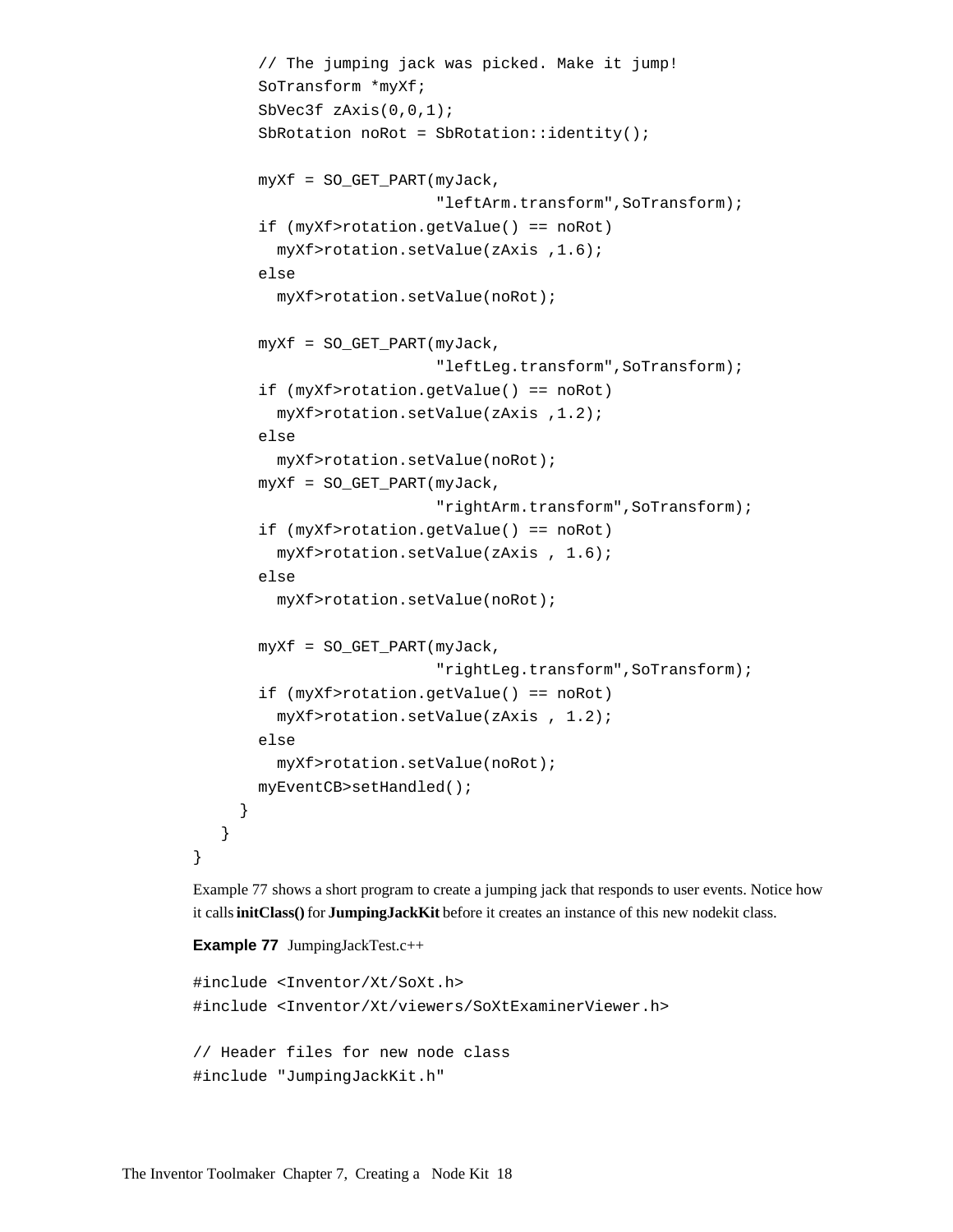```
main(int, char **argv)
{
    // Initialize Inventor and Xt
   Widget myWindow = SoXt::init(argv[0]);
    if (myWindow == NULL) exit(1);
    // Initialize the new node class
   JumpingJackKit::initClass();
    JumpingJackKit *jackyBaby = new JumpingJackKit;
    jackyBabyÿ>ref();
    SoXtExaminerViewer *viewer = 
      new SoXtExaminerViewer(myWindow);
    viewerÿ>setSceneGraph(jackyBaby);
    viewerÿ>setTitle("JumpingJackKit");
    viewerÿ>show();
    viewerÿ>viewAll();
    SoXt::show(myWindow);
    SoXt::mainLoop();
}
```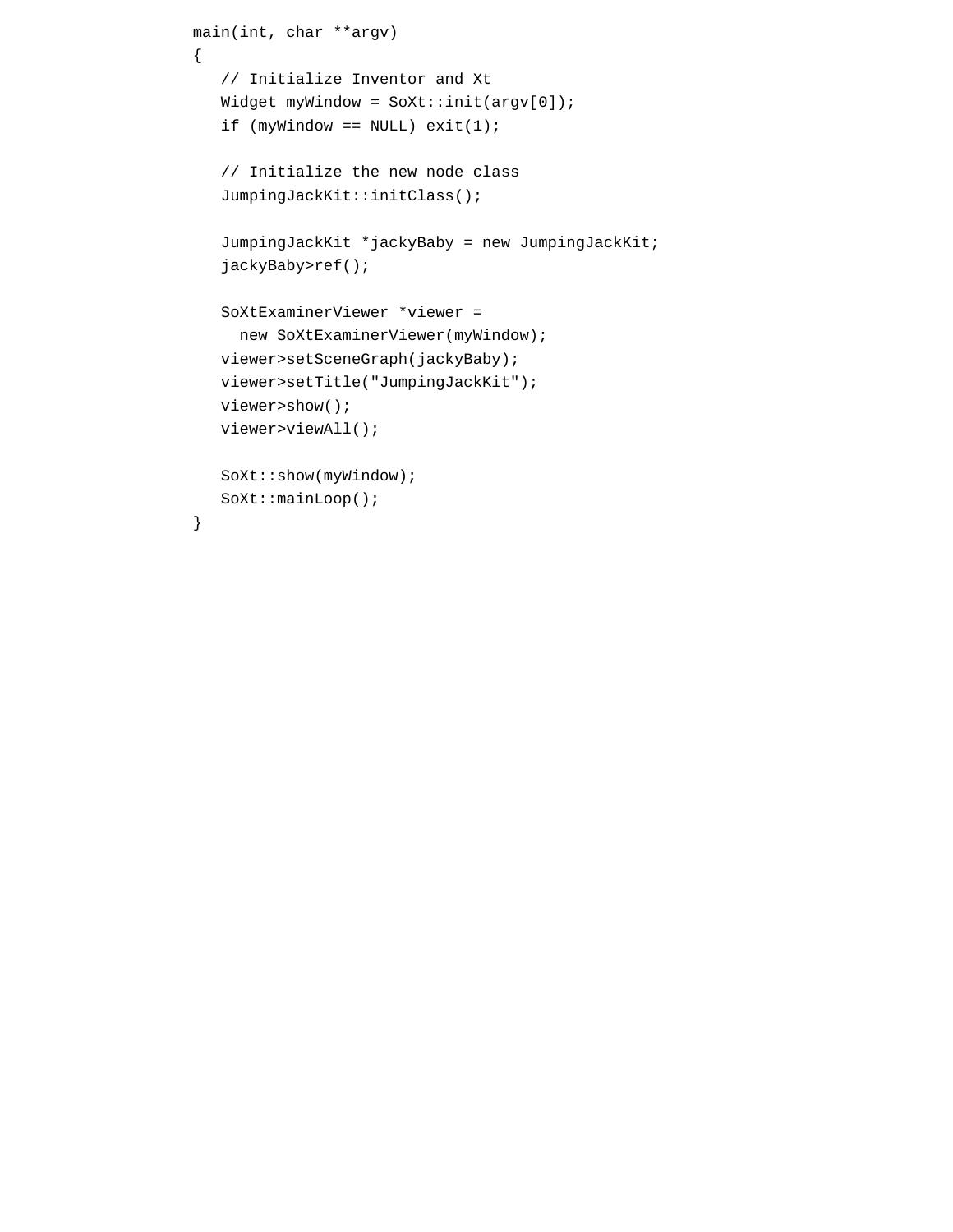# **Chapter 8 Creating Draggers and Manipulators**

This chapter shows how to create new draggers and manipulators. The first half of the chapter deals with creating new draggers, which are a special type of node kit with a user interface. The second half of the chapter describes creating new manipulators, which are nodes that employ draggers.

Before reading this chapter, you should first read and thoroughly understand Chapter 15 in *The Inventor Mentor*. Also, because draggers are node kits, you should be familiar with Chapter 14 in *The Inventor Mentor* and Chapter 7 in this book. If you want to create a new manipulator that uses existing draggers, you can skip directly to "Creating a Manipulator".

The chapter examples show how to create four new classes:

- A simple dragger, **TranslateRadialDragger**, which allows translation along a line
- A compound dragger, **RotTransDragger**, which allows independent rotation in the *x*, *y*, and *z* directions as well as translation along a line
- A transform manipulator, **RotTransManip**, which uses a **RotTransDragger** for editing its transform fields
- A manipulator, **Coord3Manip**, which is derived from **SoCoordinate3** and which uses an **SoDragPointDragger** for editing its **point** field

The first two classes created in this chapter are derived from the **SoDragger** class. The first class, **TranslateRadialDragger**, shows how to create a *simple* dragger, which typically performs only one operation such as scaling or translating. The second class, **RotTransDragger**, shows how to combine simple draggers into a *compound* dragger that can perform more than one operation. The third class, **RotTransManip**, shows how to create a new manipulator that is a subclass of **SoTransformManip**. The last class, **Coord3Manip**, shows how to create a manipulator that is subclassed from **SoCoordinate3** and uses an existing dragger, the **SoDragPointDragger**.

# **Creating a Simple Dragger**

This section describes the design and implementation of a simple dragger. Simple draggers perform one operation, such as rotating, translating, or scaling, and have a fixed user interface. Although simple draggers can be useful by themselves, they are often combined to make a compound dragger or a manipulator, as described in later sections.

The **TranslateRadialDragger** allows the user to translate the dragger along a line. The direction of the line is determined by the center of the dragger and the point on the dragger that the user first hits. By default, the dragger geometry is a sphere. When the user begins manipulating, an arrow appears in the direction of motion. (Changing the default geometry for a dragger without writing a new dragger is discussed in Chapter 15 of *The Inventor Mentor*. With this technique, any user can replace the arrow with a line or a bolt of lightning, for example.)

## **Overview**

The **SoDragger** class, a node kit, constructs the nodes shown in Figure 8ÿ1. The motion matrix for a simple dragger is typically a translation or a rotation matrix. This matrix is updated by the dragger as it responds to mouse motion. Changes in the motion matrix cause the dragger geometry to move on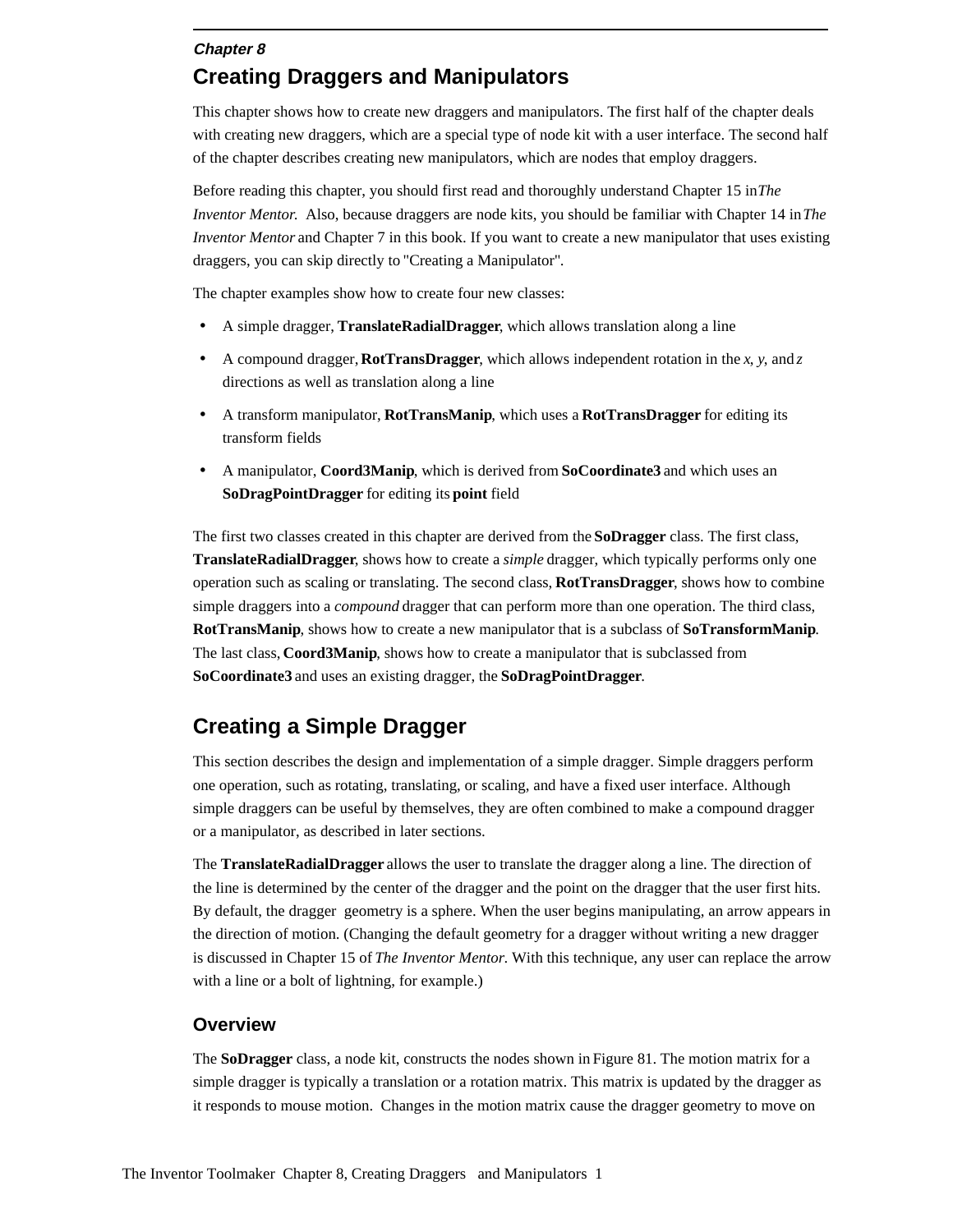the screen. In the case of the **TranslateRadialDragger**, the motion matrix is a translation matrix. When this matrix is updated, it moves the dragger along its line in response to the user's dragging the mouse.

Each dragger has a field that reflects its state. The **TranslateRadialDragger** performs translations, so it has a **translation** field. The value of this field must be in sync with the value of the motion matrix. When you construct the dragger, you set it up so that whenever the motion matrix is updated, the dragger's translation field is updated, and vice versa. To update the translation field when the dragger moves, you use a value *i*changed callback. (This is the typical case.) To update the motion matrix when the translation field changes, you attach a field sensor to the **translation** field. (This case is less typical.)



### **Figure 8ÿ1** Structure of SoDragger

This discussion of draggers and manipulators uses the terms *world space* and *local space*. World space is the transformation space at the top of the scene graph. Local space (for the dragger) is the space after the motion matrix. This is typically where you perform calculations for positioning and moving the dragger. When draggers perform projections, they typically need to know the matrix to convert from local space to world space. The **getLocalToWorldMatrix()** method on **SoDragger** is a convenience method for transforming between these two spaces. Other convenience methods are

- getWorldToLocalMatrix()
- transformMatrixLocalToWorld()
- transformMatrixWorldToLocal()

The **geomSeparator** node also plays an important part in the functioning of the dragger. To facilitate caching, its children should not change during manipulation. (They can, however, change at the start or finish of user manipulation.)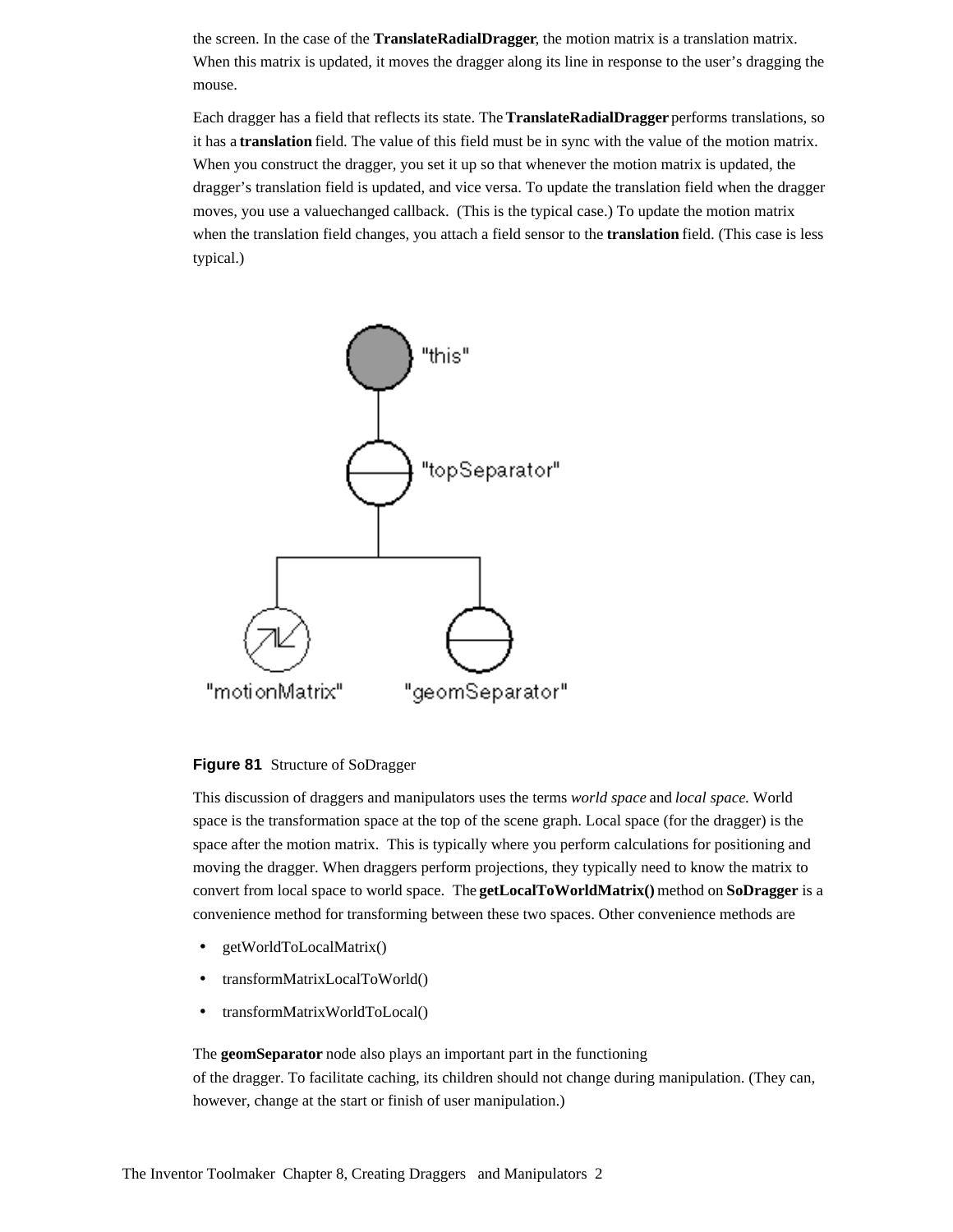Before you begin writing code for the new class, answer the following questions:

- What should the dragger look like?
- How should the dragger move?
- How do you want to interpret the dragger's motion?

The file SoSubkit.h contains the macros for defining new nodeÿkit classes. Since **SoDragger** is a node kit, you'll be using macros from this file. (Also, because you are deriving a class from a node kit class, you do not need to include this file.) The SO\_KIT\_HEADER() macro declares type identifier and naming variables and methods that all node kit classes must support. The SO\_KIT\_SOURCE() macro defines the static variables and methods declared in the SO\_KIT\_HEADER() macro. Creating a new dragger follows the same general pattern as creating any new node kit, but with some additional steps, as follows:

- 1. Select a name for the new dragger class and decide what class it is derived from. (It will usually be derived from **SoDragger**.)
- 2. Determine what kind of motion the dragger will perform and add the appropriate field (for a simple dragger) or fields (for a complex dragger). Examples of fields added to the dragger are **translation**, **rotation**, and **scaleFactor** (see "Creating the Field").
- 3. Design each part in the catalog. Use the SO\_KIT\_CATALOG\_ $\ddot{v}$ ENTRY\_HEADER() macro in the header file and SO\_KIT\_ADD\_CATALOG\_ENTRY() macro in the source file (see "Designing the Parts").
- 4. For the parts in the catalog that determine the user interface:
	- a. Define a unique resource name.
	- b. Create a default geometry file (see "Creating the Default Geometry File").
	- c. Create the compiledÿin geometry using the special utility program provided (see "Creating the Compiledÿn Default Geometry").
- 5. Define an **initClass()** method to initialize the type information (see "Initializing the Dragger Class").
- 6. Determine what kind of projector models your interpretation of the mouse motion. For example, if your dragger moves along a line, use a line projector. It if moves in a plane, use a plane projector. If it rotates about an axis, use a cylinder projector. If it moves along the surface of a sphere, use a sphere projector. (The projector is declared in the .h file, created in the constructor, and used in the drag methods.) See "Creating the Projector".
- 7. Define a constructor (see "Constructor").
- 8. Implement **dragStart()**, **drag()**, and **dragFinish()** methods. These routines perform the dragging (see "Dragging Callback Functions").
- 9. Implement the value *i*changed callback function. This function updates the dragger's field to reflect the dragger's current position.
- 10. Implement the field sensor callback function. This function causes the dragger to reposition itself whenever changes are made to its field.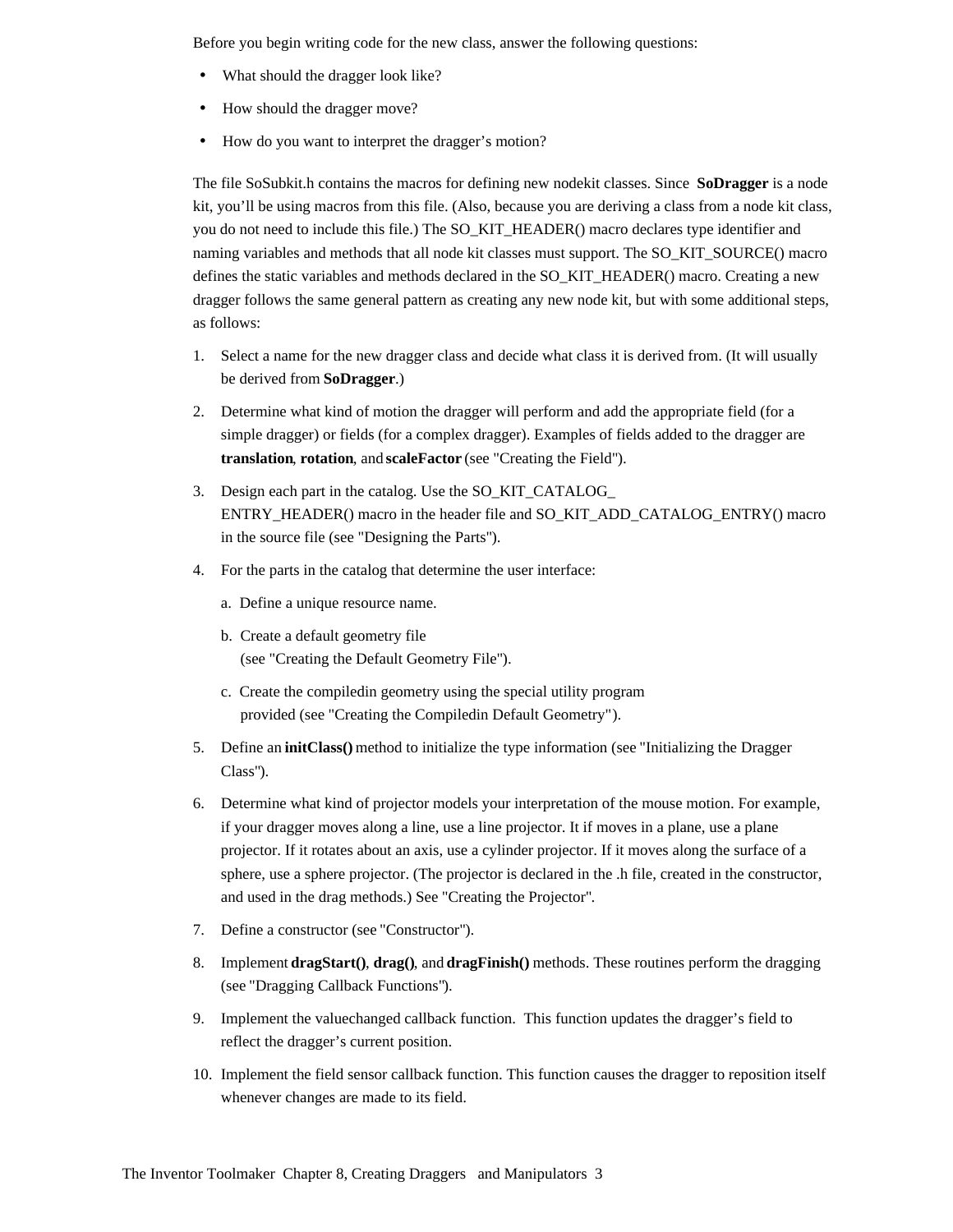- 11. Implement the **setUpConnections()** method, which attaches and detaches field sensors.
- 12. Define a destructor (see "Destructor").

### **Designing the Parts**

.

Our **TranslateRadialDragger** has four public parts and three internal parts. The first two parts, the **translator** part and the **translatorActive** part, are the geometry the user actually interacts with. The second two parts, the **feedback** part and the **feedbackActive** part, are passive parts that indicate the direction of translation. In general, users cannot interact with feedback parts; often, these parts do not appear until after manipulation has begun. The internal parts are the switch nodes that switch between the active and inactive pairs of parts and the **feedbackRotate** part, which orients the feedback geometry.

The subclass **TranslateRadialDragger** adds additional nodes to the base class, as shown in Figure 8ÿ2

#### **Creating the Default Geometry File**

Once we've identified our parts, we need to design the geometry for them. The golden rule here is to *start simple*. For now, use easy primitive shapes for your part geometry; there will be plenty of time to tweak them later. Example 8ÿ1 shows the default geometry file for the **TranslateRadialDragger** (see Chapter 11 in *The Inventor Mentor* for more information on the Inventor file format).

**Example 8ÿ1** translateRadialDragger.iv

```
#Inventor V2.0 ascii
# Geometry resource file for the TranslateRadialDragger
DEF translateRadialTranslator Separator {
  Material { diffuseColor .6 .6 .6 }
    DrawStyle { style LINES }
   Sphere { radius 1.732 }
}
DEF translateRadialTranslatorActive Separator {
   Material { diffuseColor .6 .6 0 }
    DrawStyle { style LINES }
    Sphere { radius 1.732 }
}
# Don't show anything for feedback during inactive state
DEF translateRadialFeedback Separator { }
DEF translateRadialFeedbackActive Separator {
   Material { diffuseColor .5 .9 .9 }
    # An arrow aligned with the x axis.
   RotationXYZ {
       axis Z
```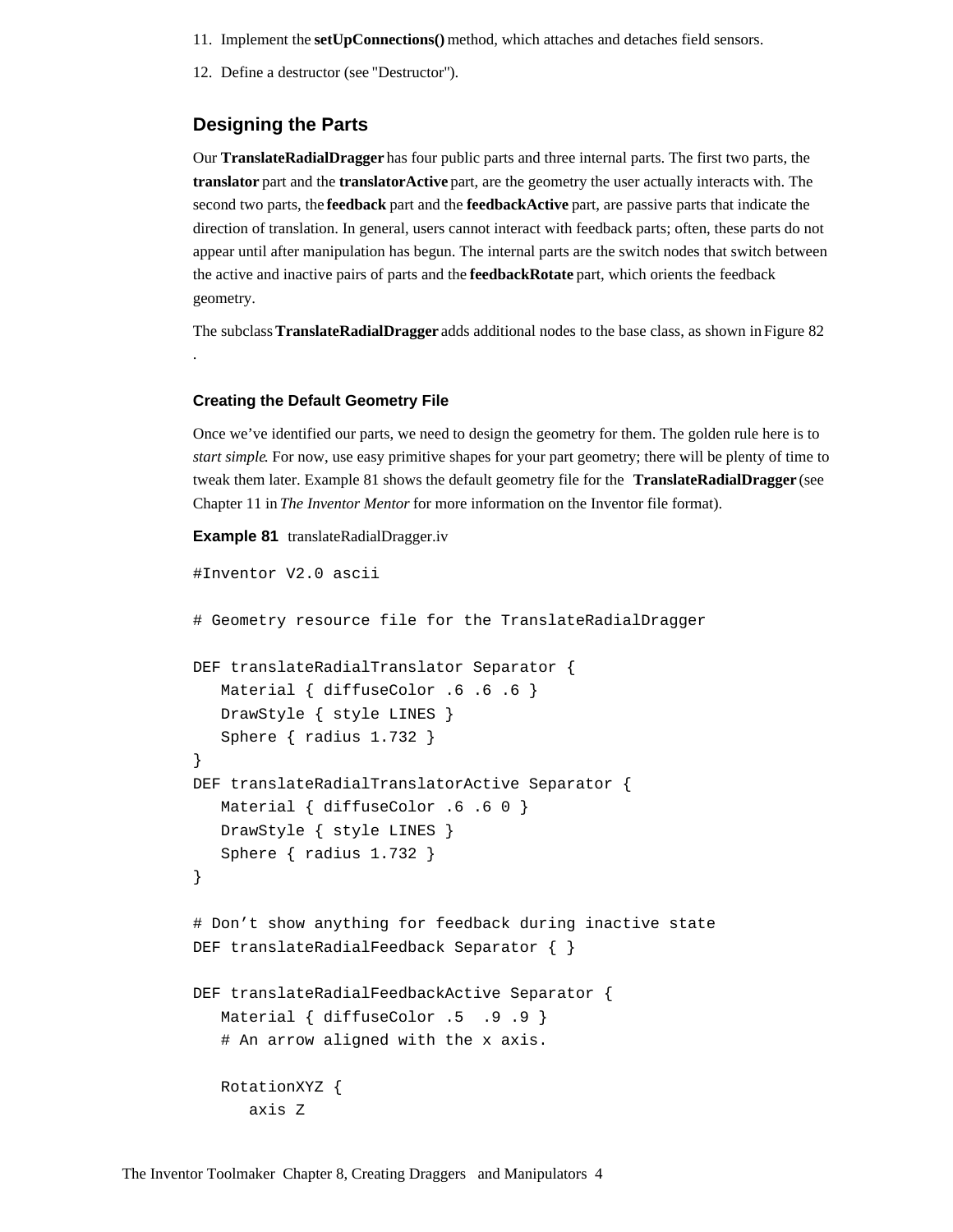

#### **Figure 8ÿ2** Structure of TranslateRadialDragger

In general, follow these conventions when designing the parts of your dragger:

• Give the default geometry file the same name as the dragger. In this case, it is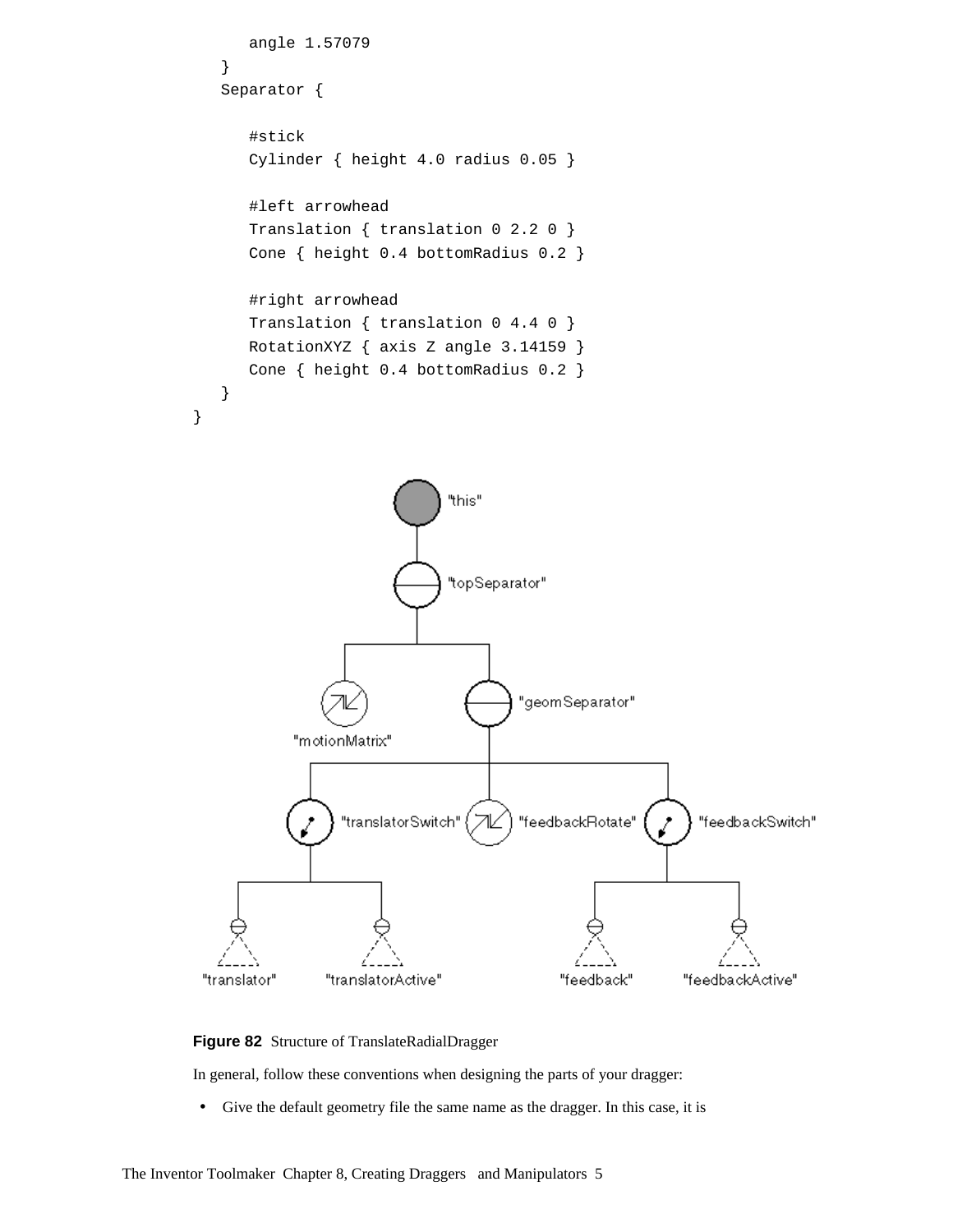translateRadialDragger.iv.

- In the node kit catalog, give parts active names like "translator" and "rotator." Don't name them "cube" and "arrow"; the user may change the cube geometry to be a sphere, or the arrow geometry to a be poodle.
- Prefix the resource name (that is, the name used in the default geometry file and the global dictionary) with the base name of the dragger. (Lots of draggers could have a part named "rotator.") Also, if the geometry is for the active portion of a part, suffix it with **Active**. For example, we have **translateRadialTranslatorActive**.

#### **Creating the Compiledÿin Default Geometry**

It's a harsh, cruel world. The reality of endÿuser environments is that sometimes resource files, such as a dragger's default geometry file, are accidentally lost or deleted. If the dragger is to continue to operate in this situation, we need to compile in a copy of the default geometry with the dragger.

To compile the default geometry along with the dragger, follow these steps:

1. Use the special utility program provided with Inventor, **ivToIncludeFile**, which translates an .iv file (such as the one shown in Example 8ÿ1) into binary and then writes the binary version as an array of hexadecimal numbers. Once created, you can read this memory buffer directly into Inventor.

For example, to create the geometry buffer for the translate radial dragger, the command is

ivToIncludeFile TranslateRadialDragger::geomBuffer

- < translateRadialDragger.iv
	- > TranslateRadialDraggerGeom.h

This utility, provided with Inventor, creates a file called TranslateRadialDraggerGeom.h that looks like this:

char TranslateRadialDragger::geomBuffer[]= { ... }

The braces contain the hexadecimal version of the binary format for the .iv scene graph file. By convention, the name of the file containing the geometry is the name of the manipulator, followed by Geom.h.

2. In the include file, within the class definition of the dragger, declare the static variable *geomBuffer*:

static const char geomBuffer[];

3. In the source file, include the compiled in version:

#include "geom/TranslateRadialDraggerGeom.h"

After you've created the dragger, you can modify the resource file (TranslateRadialDragger.iv). See Chapter 15 in *The Inventor Mentor* for information on how to change the resource file without recompiling. When you are finished modifying the resource file, run the translation program and recompile the dragger; the geometry becomes a permanent part of your dragger.

## **Initializing the Dragger Class**

Define the **initClass()** method using the SO\_KIT\_INIT\_CLASS() macro. Note that for existing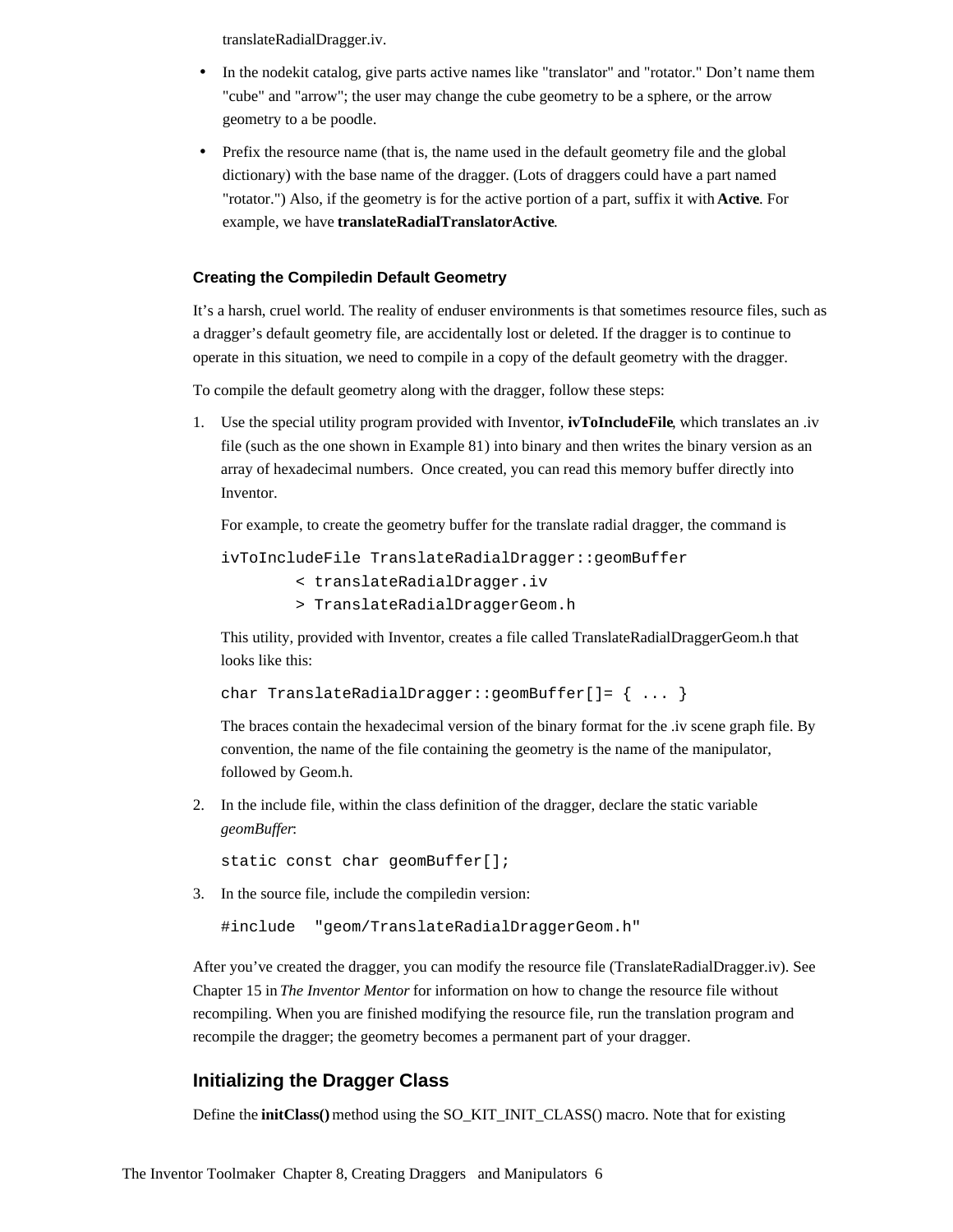Define the **initClass()** method using the SO\_KIT\_INIT\_CLASS() macro. Note that for existing Inventor draggers, **initClass()** is called by

SoInteraction::init()

For any draggers or manipulators that you add to the system, you will need to call **yourDragger::initClass()** from the application after the call to **SoInteraction::init()**, or after anything that calls **SoInteraction::init()**, such as **SoXt::init()**.

### **Constructor**

Every simple dragger should declare a constructor that causes the default geometry for this dragger to be used. Let's briefly examine each step in the constructor:

- a. Use SO\_KIT\_CONSTRUCTOR() to set up the internal variables for the class.
- b. Define the catalog entries for the new dragger (a node kit).
- c. Put the default parts into the global dictionary.
- d. Create the parts list and the parts that are created by default in this dragger using SO\_KIT\_INIT\_INSTANCE().
- e. Create the appropriate field for the dragger-in this case,

### **translation**.

- f. Create the parts for the dragger.
- g. Set the switches to inactive (if your dragger uses active/inactive pairs of parts).
- h. Create the projector.
- i. Add the dragger callback functions.
- j. Add the value *changed* callback function.
- k. Put a sensor on the field.
- l. Call the **setUpConnections()** method to attach the field sensors.

Steps a through e and step f are standard procedure for new node kits. Step g is the recommended convention if your dragger uses active/inactive pairs of parts, but it is not required. The others are required steps for draggers. Here are a few more details about some of these steps.

### **Defining New Dragger Catalog Entries**

As for any node kit, use the SO\_KIT\_ADD\_CATALOG\_ENTRY() macro to create the catalog entries for the dragger. This example places the switch nodes and the **feedbackRotate** node below the **geomSeparator** part for improved caching behavior.

### **Putting Default Parts into the Global Dictionary**

When the first instance of the dragger is created, the default scene graph for each part needs to be read and installed in the global dictionary. Use the **readDefaultParts()** method to read the geometry. It takes as arguments the name of the userÿchangeable resource .iv file, the compiledÿin **geomBuffer**, and the size of the **geomBuffer**.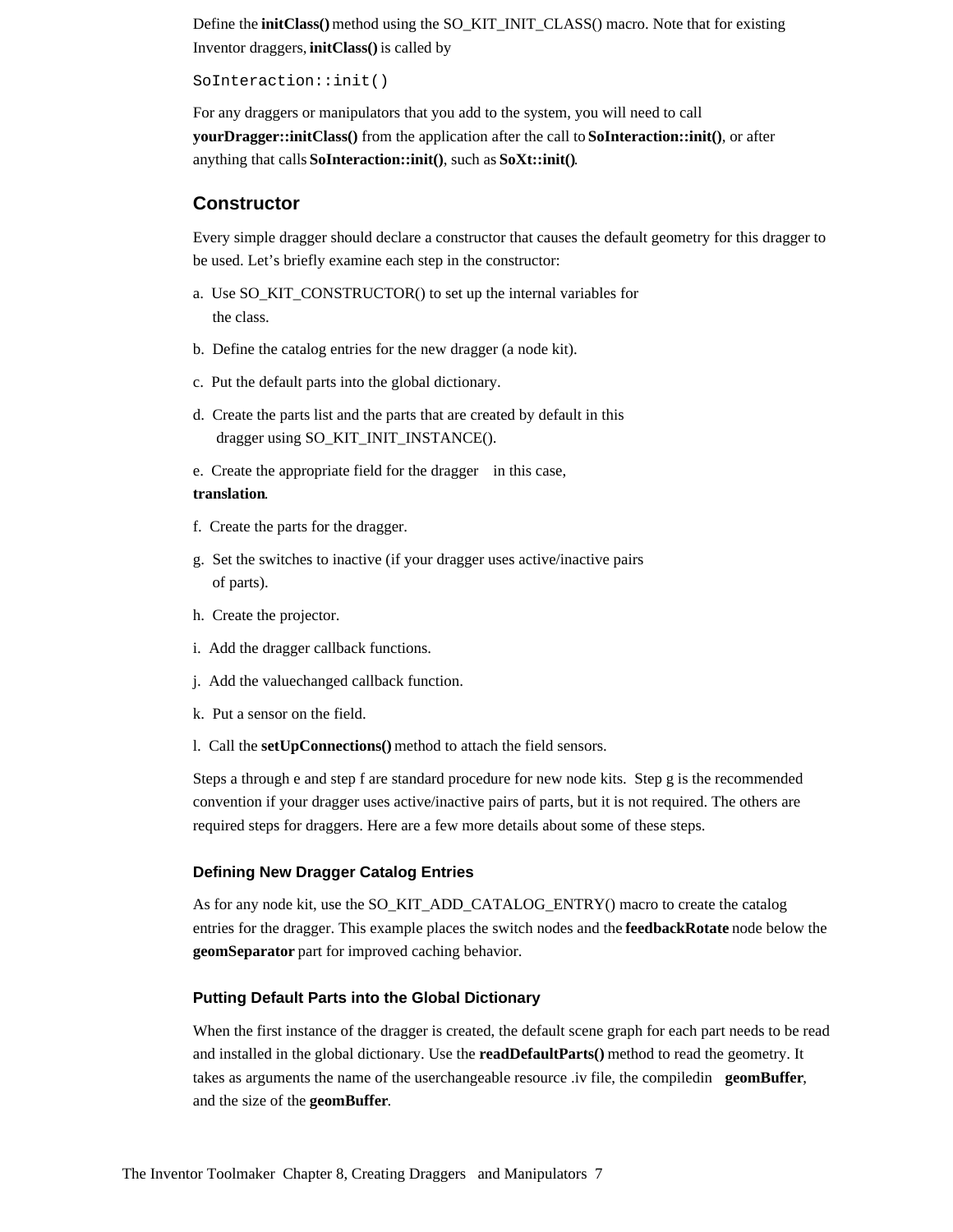```
if (SO_KIT_IS_FIRST_INSTANCE())
    readDefaultParts
          ("translateRadialDragger.iv", // default geom file
             qeomBuffer, \frac{1}{2} // compiled\ddot{V}in defaults
              sizeof(geomBuffer)); // size of buffer
```
### **Creating the Field**

Every dragger has a field (or fields) reflecting its state. This dragger performs translations, so you create a **translation** field.

### **Creating the Parts**

Creating the parts is again standard nodeÿkit procedure. Use **setPartAsDefault()** to look up the part in the global dictionary and install the default geometry from the resource file:

setPartAsDefault("translator", "translateRadialTranslator");

The method **setPartAsDefault()** differs from **setPart()**. If **setPartAsDefault()** is used, then the given subgraph will not be written to file unless it is changed later. If **setPart()** were used, then every subgraph of every part would appear in the file, resulting in lengthy files. Also, when reading the dragger back into Inventor, the geometry written to file would always replace the default. Hence, writing a dragger to file would fix its look forever, even if the default were redesigned.

### **Setting the Switches**

Although the draggers provided with the standard Inventor library use pairs of active and inactive parts, this is not a requirement for your new dragger. However, if you do use similar pairs of parts, the constructor should set the switches to the inactive part to start with:

```
SoSwitch *sw;
sw = SO_GET_ANY_PART(this, "translatorSwitch", SoSwitch);
setSwitchValue(sw, 0);
sw = SO_GET_ANY_PART(this, "feedbackSwitch", SoSwitch);
setSwitchValue(sw, 0);
```
The **setSwitchValue()** method is a convenience routine that checks that the given value is a change before setting it. It also checks whether the switch is NULL.

### **Creating the Projector**

The most common way of turning 2D mouse input into direct 3D interaction is to project the 2D cursor position into a 3D line directed from the eye into the scene and intersect that line with some shape. The classes derived from **SbProjector** are designed to do just that, as well as to simplify the task of interpreting the result of the projection as a translation, rotation, and so on. For more information on **SbProjectors**, see the *Open Inventor C++ Reference Manual*.

In the case of the **TranslateRadialDragger**, we wish the user to be able to translate the dragger along a line. To turn the 2D mouse position into a translation in three dimensions along a line, we make use of an **SbLineProjector**. For now, we just construct an instance of the projector and save a pointer to it. Later, we need to update the projector with the current transform space, the current view volume, and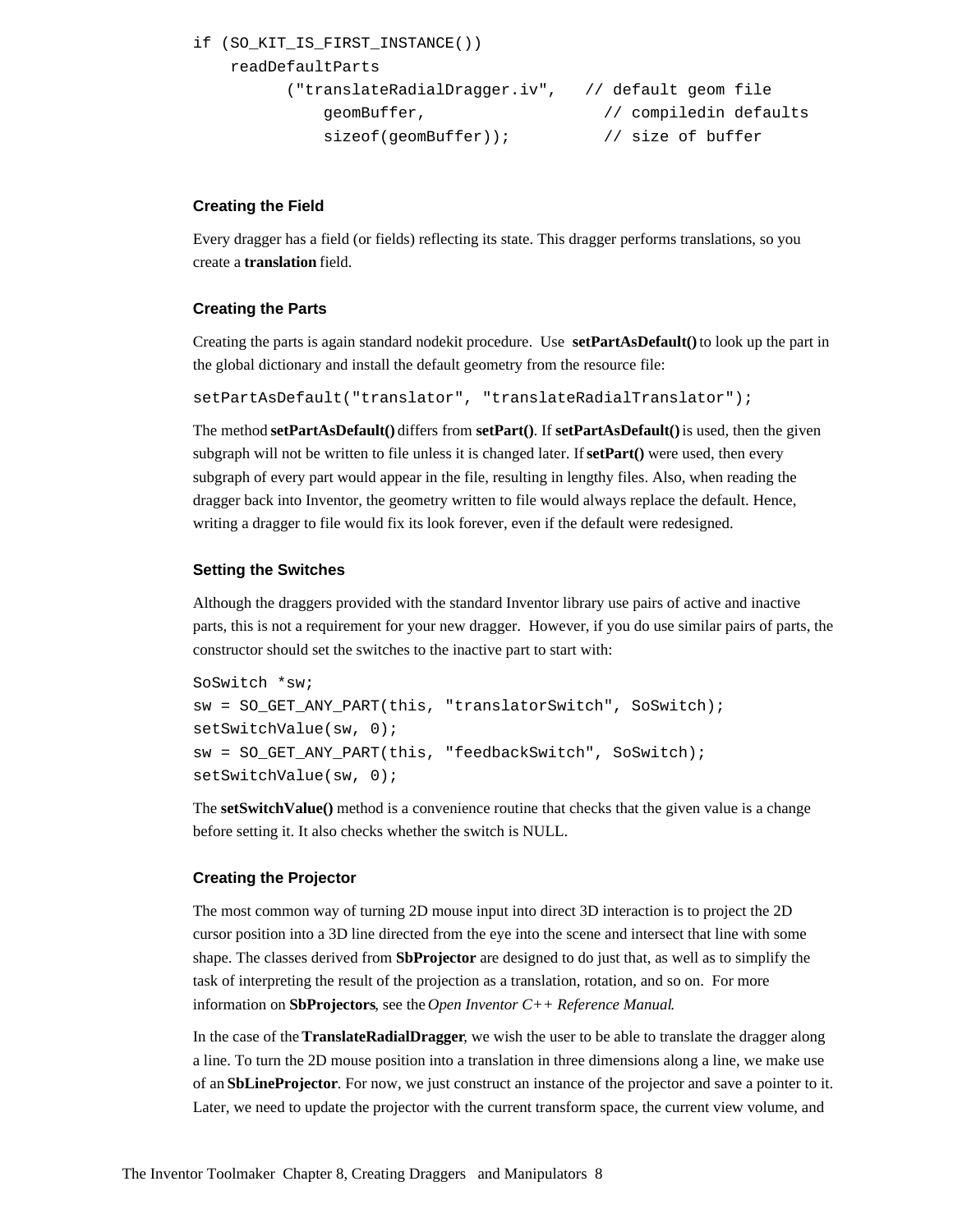so on. Then, every time the mouse moves, we find out what the mouse position projects to in three dimensions, and how far it moved from the previous position.

To create the projector, the constructor includes the following line:

lineProj = new SbLineProjector();

#### **Defining the Callback Functions**

During construction, the dragger class must also register a set of callback functions that are invoked by the base class when some event or change in state occurs. For the **TranslateRadialDragger** (and most other simple draggers), we need to know these things:

- *When the user initiates dragging* this happens when the primary mouse button is pressed and a hit occurs on the dragger geometry.
- *When the user drags the mouse* whis happens when the mouse moves, provided dragging has already been initiated and the primary mouse button is still down.
- *When the user completes dragging*ÿthis happens when the primary mouse button is released, provided dragging was already in progress.

### **Adding a ValueÿChanged Callback**

Whenever the **motionMatrix** changes (for example, as a result of interaction or copying), we must update the **translation** field to correctly reflect this new state (see Figure 8 $\ddot{\beta}$ ). Use a value $\ddot{\gamma}$ changed callback function to update the **translation** field.

#### **Adding a Field Sensor**

If the **translation** field changes, the **motionMatrix** must be changed so that the dragger moves to that new position (again, see Figure 8 $\ddot{\phi}$ ). (The dragger's field could change if it is set by the user, by a field**y**o) field connection, by an engine, or by a value from file.) Put a sensor on the **translation** field to detect and communicate these changes.

### **Destructor**

As with all classes, it is necessary to free any memory that was allocated during construction. Since draggers are a type of node, they are not explicitly deleted; instead, they are automatically deleted when their reference count falls to 0. When this happens, the child nodes of the dragger also have their reference counts decremented and are deleted automatically.

The only things that were created with **new** in the constructor were the projector and the sensor. We explicitly delete the projector and the sensor.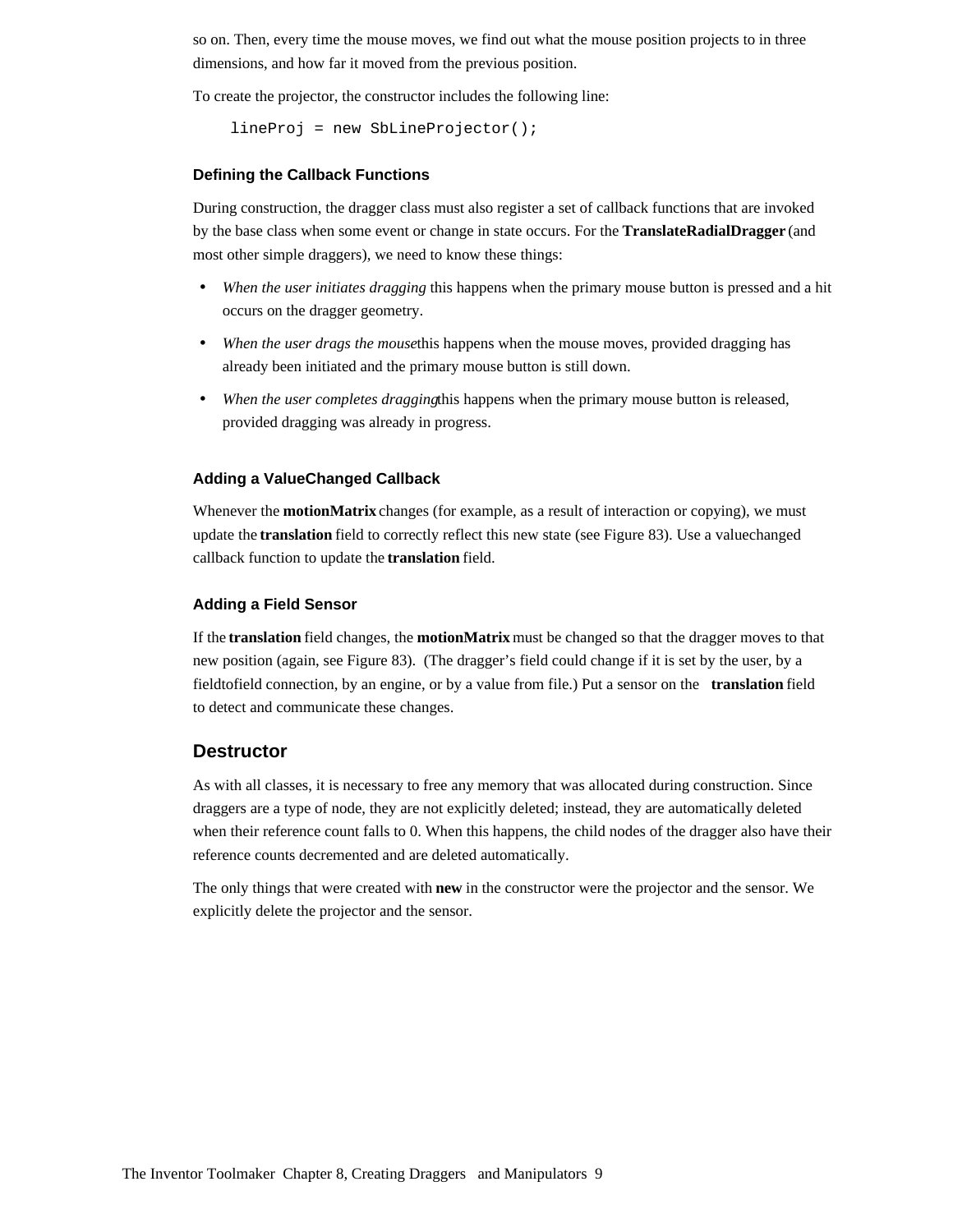

**Figure 8ÿ3** Maintaining Consistency Between the Field and the Motion Matrix

# **Dragging Callback Functions**

The source file needs to implement the routines that are called as a result of user interaction: **dragStart()**, **drag()**, and **dragFinish()**. The functions are actually called by small static callback functions (usually called *callback stubs*). Those callback stubs are the functions that we registered in the constructor with the **addCallback** methods on **SoDragger**. (Recall that we need to use callback stubs because there is no notion of the implicit **this** pointer when the callback is invoked.)

Now, we'll look at the functions that do the real work.

### **Begin Dragging**

When the user presses the primary mouse button and causes a hit on the dragger, dragging begins. When this happens, several things must be done by the dragger to prepare for the ensuing dragging by the user:

- a. Find out where on the dragger the hit occurred using the
- **getLocalStartingPoint()** method on **SoDragger**. This is often used to determine a direction of manipulation, or to save an initial point that is used as a marker for successive movements.
- b. Set up the projector being used. Projectors need to be initialized, typically with some parameters to set their size and position, a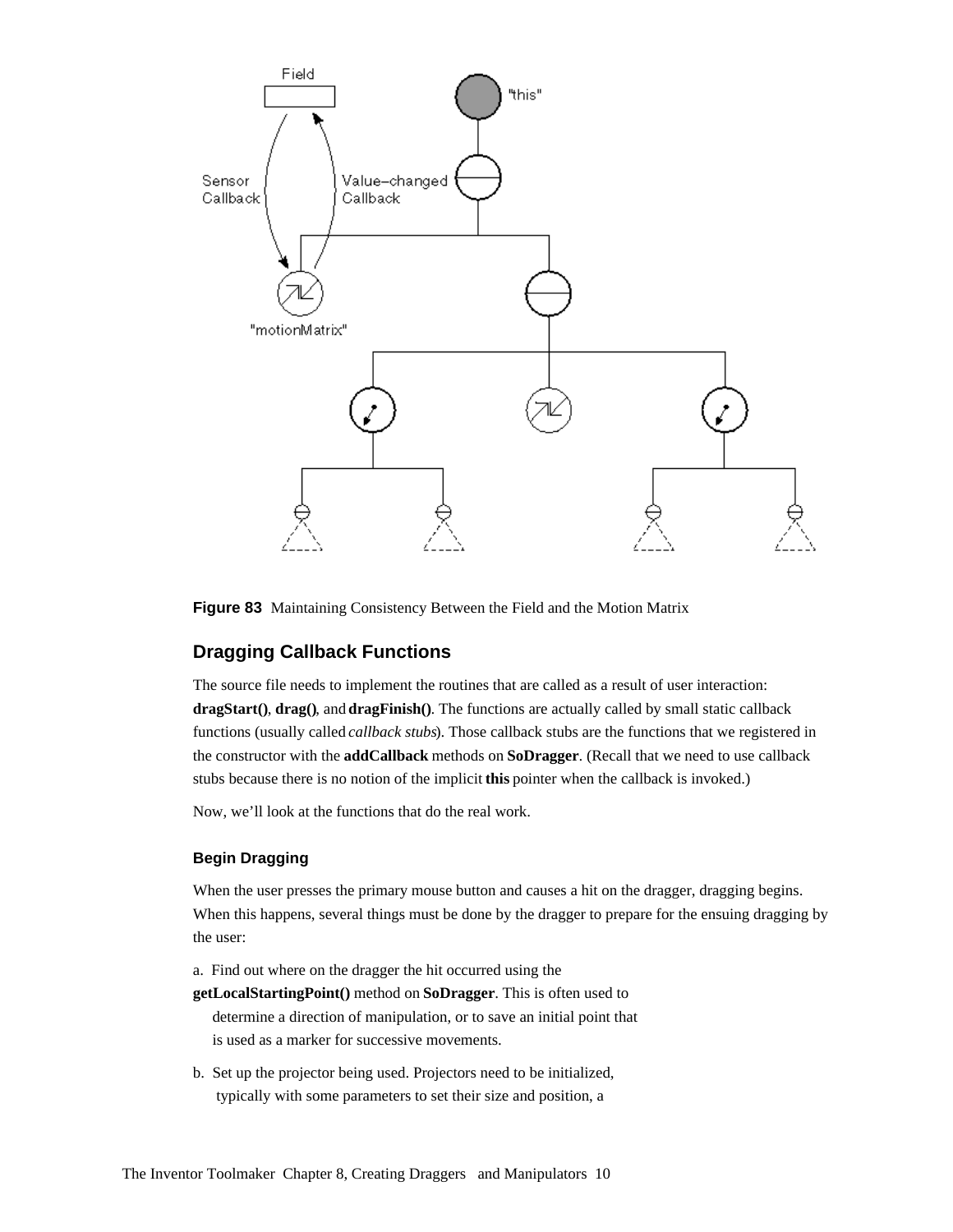transformation space to work in, and the view volume to use for projecting the mouse position into three dimensions. The projector geometry is usually determined by the dragger based on the initial hit position. The transformation space and the view volume are obtained from methods on **SoDragger** (using

## **getLocalToWorldMatrix()** and **getViewVolume()**).

- c. Set up any feedback geometry that may exist.
- d. Set any appropriate switches to display parts as active.

The **TranslateRadialDragger::dragStart()** method accomplishes each of these things. The references to *local* space imply the transformation space that the parts of the manipulator exist in. Example 8ÿ3 includes the code for **dragStart()**.

In the case of the **TranslateRadialDragger**, a special method, **orientFeedbackGeometry()**, is called by **dragStart()** to align the feedback geometry (an arrow) with the direction of translation. This special method is specific to the sample class and is not a requirement for draggers in general.

### **Continue Dragging**

Once dragging has begun, and for as long as the primary mouse button is held down, successive movements of the mouse cause the motion callbacks to be invoked. When motion is detected, the dragger typically does these things:

- a. Update the view volume used by any projectors. This is necessary because it is possible for the camera's view volume to change between renderings, either because of viewport cropping or if some external force, such as a viewer, is editing the camera.
- b. Update the projector's workspace matrix.
- c. Using the current mouse position, project to a new position on the projector. Then using the new position, and perhaps some previously saved positions, determine what kind of motion (scale, rotate, translate) the dragger will perform, in local space.
- d. Turn this motion into a matrix and append that matrix to the motion matrix. This results in movement of the dragger.

Here is the code for **TranslateRadialDragger::drag()**. Recall that it is called by **TranslateRadialDragger::motionCB()**, which in turn is invoked by **SoDragger** whenever the mouse moves during dragging.

```
void
TranslateRadialDragger::drag()
{
    // Things can change between renderings. To be safe, update 
    // the projector with the current values.
    lineProjÿ>setViewVolume(getViewVolume()); 
    lineProjÿ>setWorkingSpace(getLocalToWorldMatrix());
    // Find the new intersection on the projector.
    SbVec3f newHitPt
```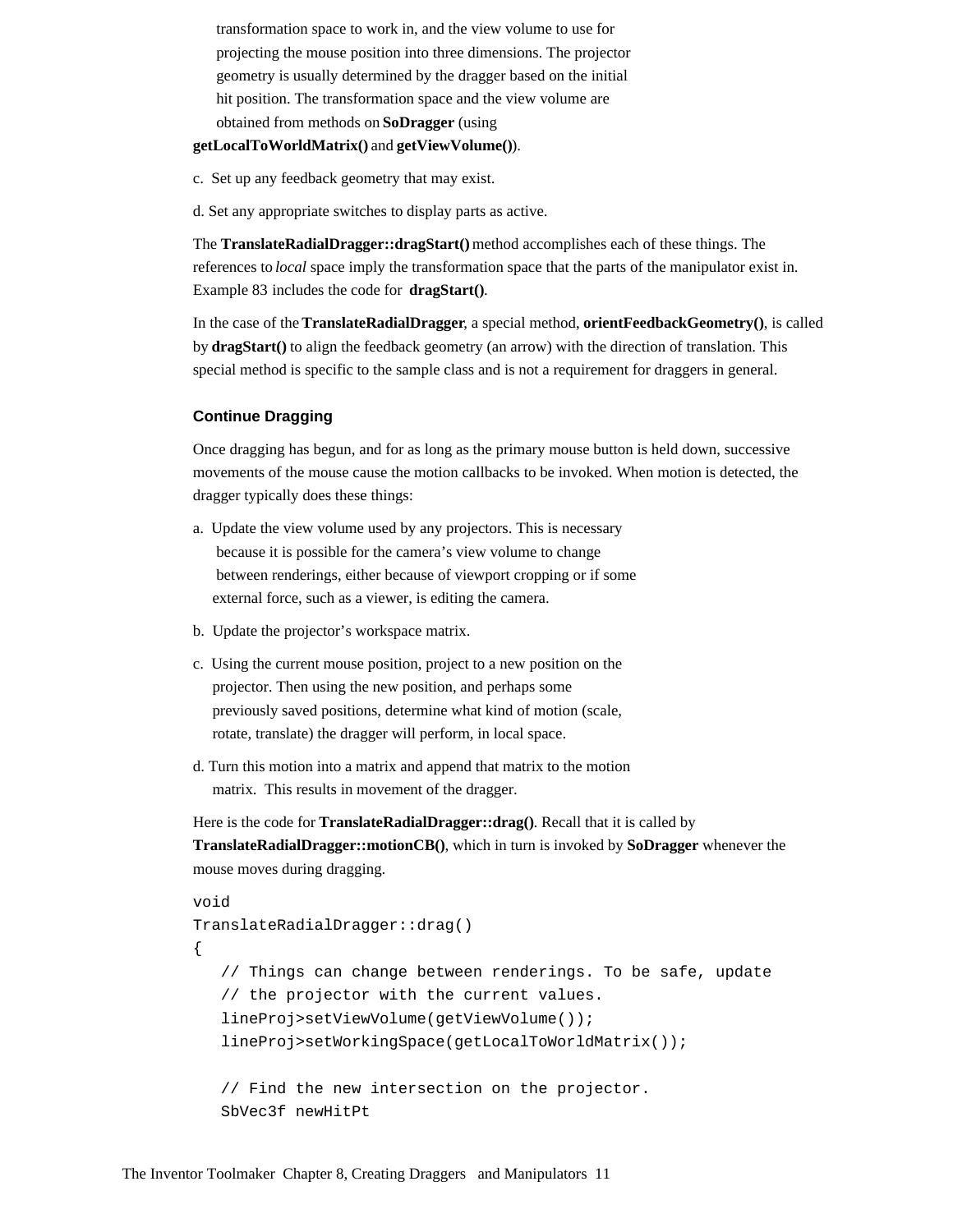```
 = lineProjÿ>project(getNormalizedLocaterPosition()); 
 // Get initial point expressed in our current local space.
 SbVec3f startHitPt = getLocalStartingPoint();
 // Motion in local space is difference between old and
 // new positions.
SbVec3f motion = newHitPt \ddot{y} startHitPt;
 // Append this to the startMotionMatrix, which was saved
 // automatically at the beginning of the drag, to find 
 // the current motion matrix.
 setMotionMatrix(
   appendTranslation(getStartMotionMatrix(), motion));
```
### **Finish Dragging**

}

The last thing a dragger needs to do is reset the state of its geometry when dragging is completed. Example 8 $\beta$ <sup>3</sup> includes the code for **dragFinish**().

### **ValueÿChanged Callback**

The value *i*changed callback function updates the dragger's **translation** field when the motion matrix changes. Here is the code for the **TranslateRadialDragger**'s value whanged callback function.

```
void
TranslateRadialDragger::valueChangedCB(void *, 
    SoDragger *inDragger)
{
    TranslateRadialDragger *myself 
      = (TranslateRadialDragger *) inDragger;
    // Get translation by decomposing motionMatrix.
    SbMatrix motMat = myselfÿ>getMotionMatrix();
    SbVec3f trans, scale;
   SbRotation rot, scaleOrient;
   motMat.getTransform(trans, rot, scale, scaleOrient);
    // Set "translation", disconnecting sensor while doing so.
    myselfÿ>fieldSensorÿ>detach();
    if (myselfÿ>translation.getValue() != trans)
      myselfÿ>translation = trans;
    myselfÿ>fieldSensorÿ>attach(&(myselfÿ>translation));
}
```
## **Field Sensor**

If the dragger's **translation** field changes, the motion matrix must be updated to reflect that change.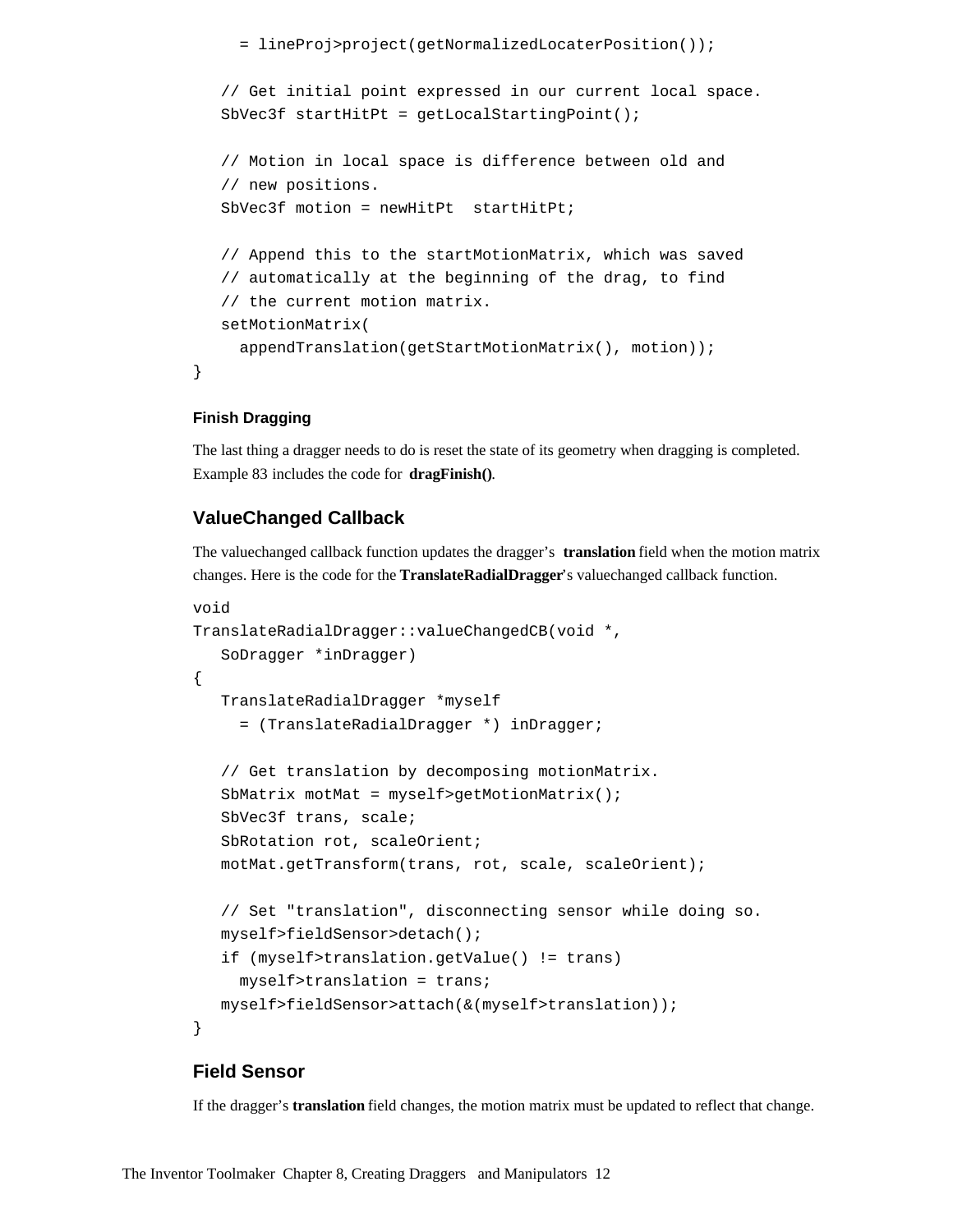The callback function for the field sensor performs this task, as follows:

```
// If the "translation" field is set from outside, update
// motionMatrix accordingly.
void
TranslateRadialDragger::fieldSensorCB(void *inDragger, 
                                        SoSensor *)
{
    TranslateRadialDragger *myself 
      = (TranslateRadialDragger *) inDragger;
    SbMatrix motMat = myselfÿ>getMotionMatrix();
    myselfÿ>workFieldsIntoTransform(motMat);
    myselfÿ>setMotionMatrix(motMat);
}
```
Note that **workFieldsIntoTransform()** is a special method that changes only the parts of the matrix for which the dragger has fields. In this case, the translation in the matrix changes, but any rotation or scale in the matrix remains undisturbed.

## **The setUpConnections() Method**

When a dragger is read from file or when a copy of a dragger is made, you do not want any of the dragger's sensors to fire. Implement a **setUpConnections()** method to detach and attach the sensors so that draggers can be copied and read correctly. The **SoDragger::copy()** and **SoDragger::readInstance()** methods call **setUpConnections(FALSE)** at the beginning and **setUpConnections(TRUE)** at the end. The constructor also calls **setUpConnections()**. Example 8ÿ3 shows **setUpConnections()** for the **TranslateRadialDragger** class.

Example 8ÿ2 shows the include file for the **TranslateRadialDragger** class.

**Example 8ÿ2** TranslateRadialDragger.h

| $\frac{1}{2}$ | Resource names and part names for this dragger are:                                                                                                                                    |                  |
|---------------|----------------------------------------------------------------------------------------------------------------------------------------------------------------------------------------|------------------|
| $\frac{1}{2}$ | Resource Name:                                                                                                                                                                         | Part Name:       |
| $\frac{1}{2}$ | translateRadialTranslator                                                                                                                                                              | translator       |
| $\frac{1}{2}$ | translateRadialTranslatorActive                                                                                                                                                        | translatorActive |
| $\frac{1}{2}$ | translateRadialFeedback                                                                                                                                                                | feedback         |
| $\frac{1}{2}$ | translateRadialFeedbackActive                                                                                                                                                          | feedbackActive   |
|               | #include <inventor draggers="" sodragger.h=""><br/>#include <inventor fields="" sosfvec3f.h=""><br/>#include <inventor sensors="" sofieldsensor.h=""></inventor></inventor></inventor> |                  |
|               | class SbLineProjector;                                                                                                                                                                 |                  |
|               | class TranslateRadialDragger : public SoDragger {                                                                                                                                      |                  |
|               | SO KIT HEADER(TranslateRadialDragger);                                                                                                                                                 |                  |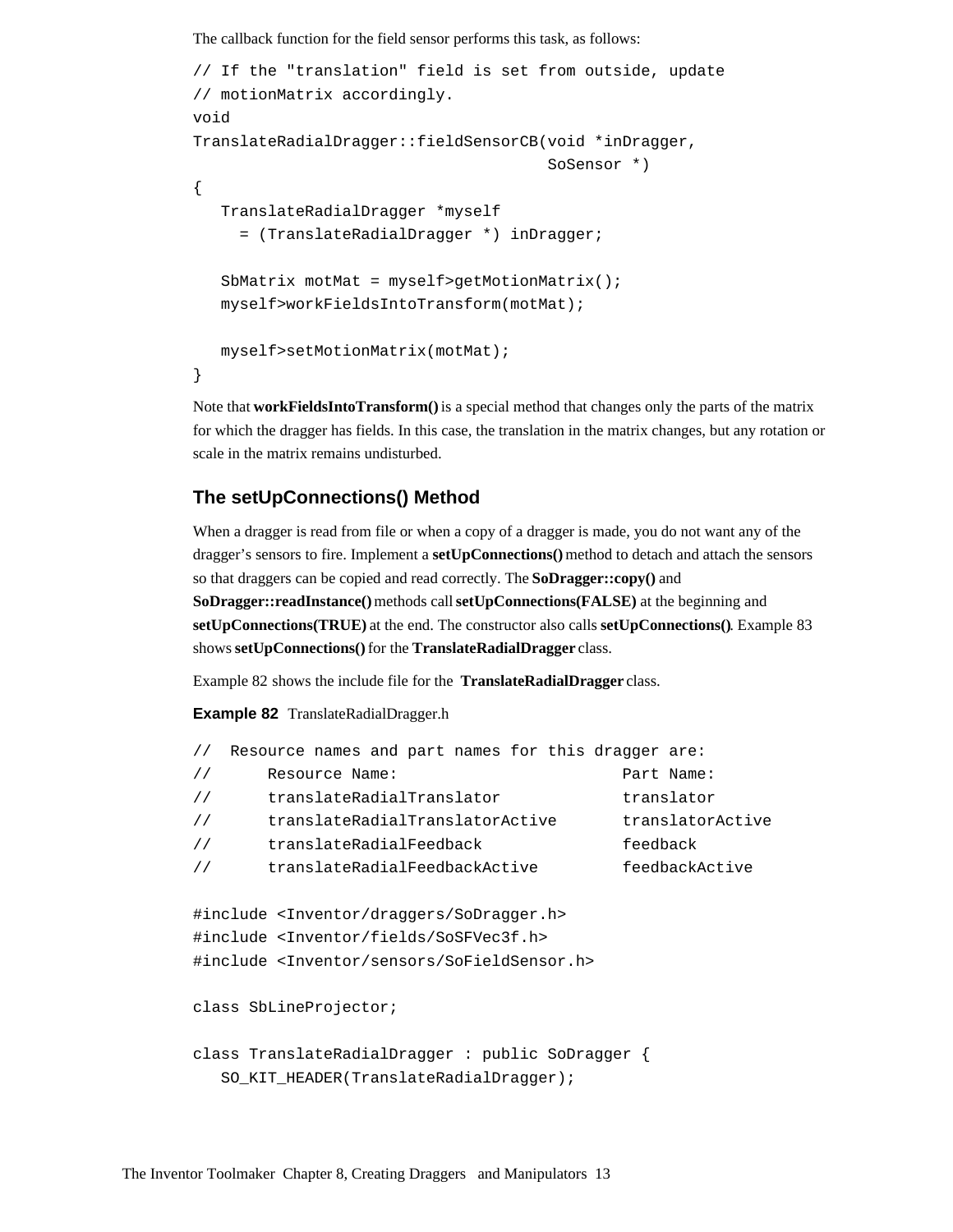```
 // Catalog entries for new parts added by this class.
 SO_KIT_CATALOG_ENTRY_HEADER(translatorSwitch);
 SO_KIT_CATALOG_ENTRY_HEADER(translator);
 SO_KIT_CATALOG_ENTRY_HEADER(translatorActive);
 SO_KIT_CATALOG_ENTRY_HEADER(feedbackRotate);
 SO_KIT_CATALOG_ENTRY_HEADER(feedbackSwitch);
SO KIT CATALOG ENTRY HEADER(feedback);
 SO_KIT_CATALOG_ENTRY_HEADER(feedbackActive);
```
public:

```
 // Constructor
 TranslateRadialDragger();
```
 // Field that will always contain the dragger's position. SoSFVec3f translation;

```
 // Initialize the class. This should be called once
 // after SoInteraction::init().
 static void initClass();
```
protected:

```
 void orientFeedbackGeometry(const SbVec3f &localDir);
```

```
 // Projector used for calculating motion along a line.
 SbLineProjector *lineProj;
```

```
 // Static callback functions invoked by SoDragger when the 
 // mouse button goes down over this dragger, when the
 // mouse drags, and when the button is released.
static void startCB(void *, SoDragger *);
static void motionCB(void *, SoDragger *);
 static void finishCB(void *, SoDragger *);
```

```
 // These functions, invoked by the static callback 
 // functions, do all the work of moving the dragger.
 void dragStart();
 void drag();
 void dragFinish();
```

```
 // This sensor watches for changes to the translation field.
 SoFieldSensor *fieldSensor;
static void fieldSensorCB(void *, SoSensor *);
```

```
 // This callback updates the translation field when 
 // the dragger is moved.
```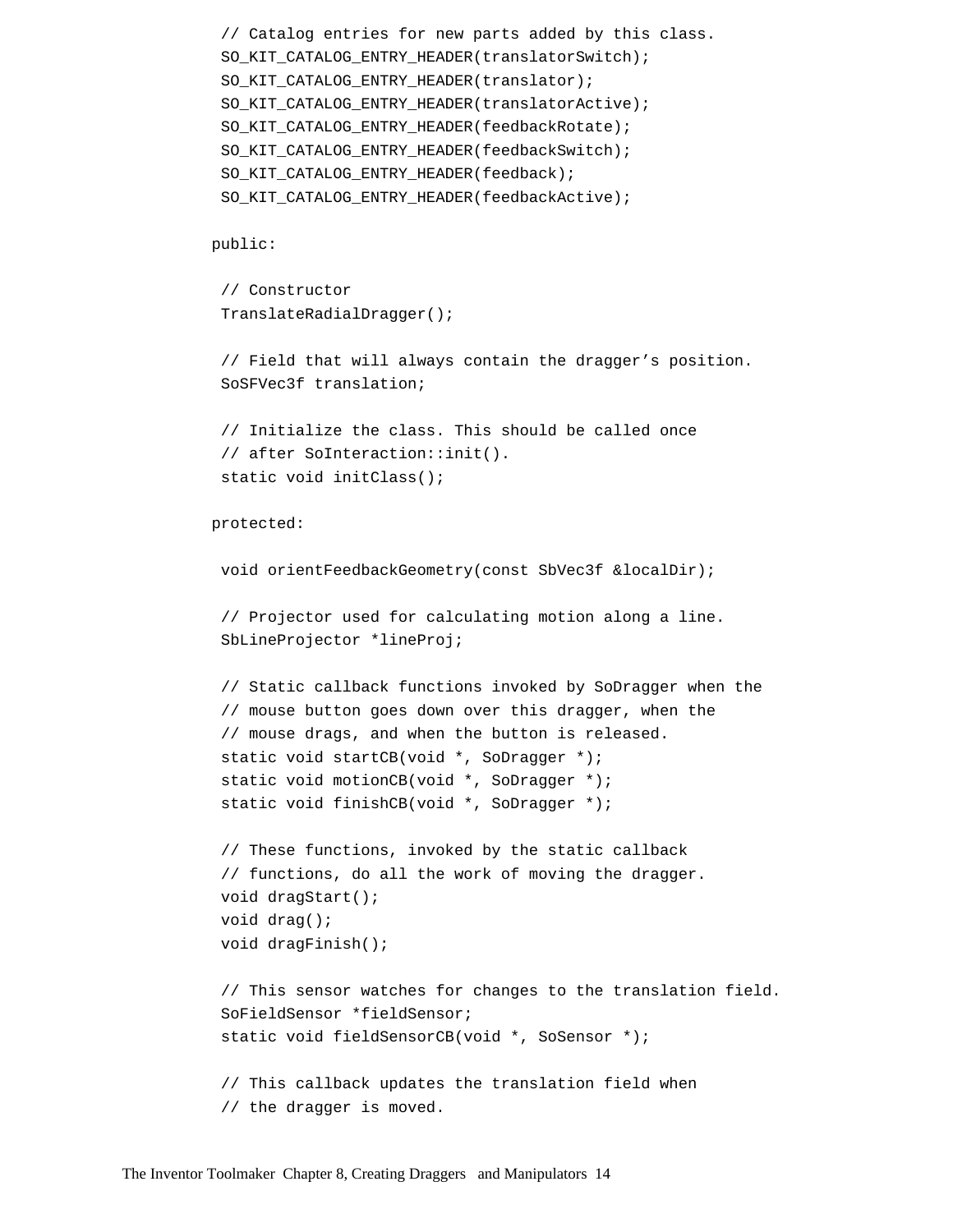```
 static void valueChangedCB(void *, SoDragger *);
    // This will detach/attach the fieldSensor.
    // It is called at the end of the constructor (to attach).
    // and at the start/end of SoBaseKit::readInstance()
    // and on the new copy at the start/end of SoBaseKit::copy().
    // Returns the state of the node when this was called.
    virtual SbBool setUpConnections(SbBool onOff, 
                                     SbBool doItAlways = FALSE);
  private:
    static const char geomBuffer[];
    // Destructor.
    ~TranslateRadialDragger();
};
```
Example 8 $\ddot{\phi}$  shows the source code for the **TranslateRadialDragger** class.

```
Example 8ÿ3 TranslateRadialDragger.c++
```

```
#include <Inventor/nodes/SoRotation.h>
#include <Inventor/nodes/SoSeparator.h>
#include <Inventor/nodes/SoSwitch.h>
#include <Inventor/projectors/SbLineProjector.h>
#include <Inventor/sensors/SoFieldSensor.h>
#include <Inventor/SoPath.h>
// Include file for our new class.
#include "TranslateRadialDragger.h"
// This file contains the variable 
// TranslateRadialDragger::geomBuffer, which describes 
// the default geometry resources for this dragger.
#include "TranslateRadialDraggerGeom.h"
SO_KIT_SOURCE(TranslateRadialDragger);
// Initializes the type ID for this dragger node. This
// should be called once after SoInteraction::init().
void
TranslateRadialDragger::initClass()
{
    SO_KIT_INIT_CLASS(TranslateRadialDragger, SoDragger,
                      "Dragger");
}
```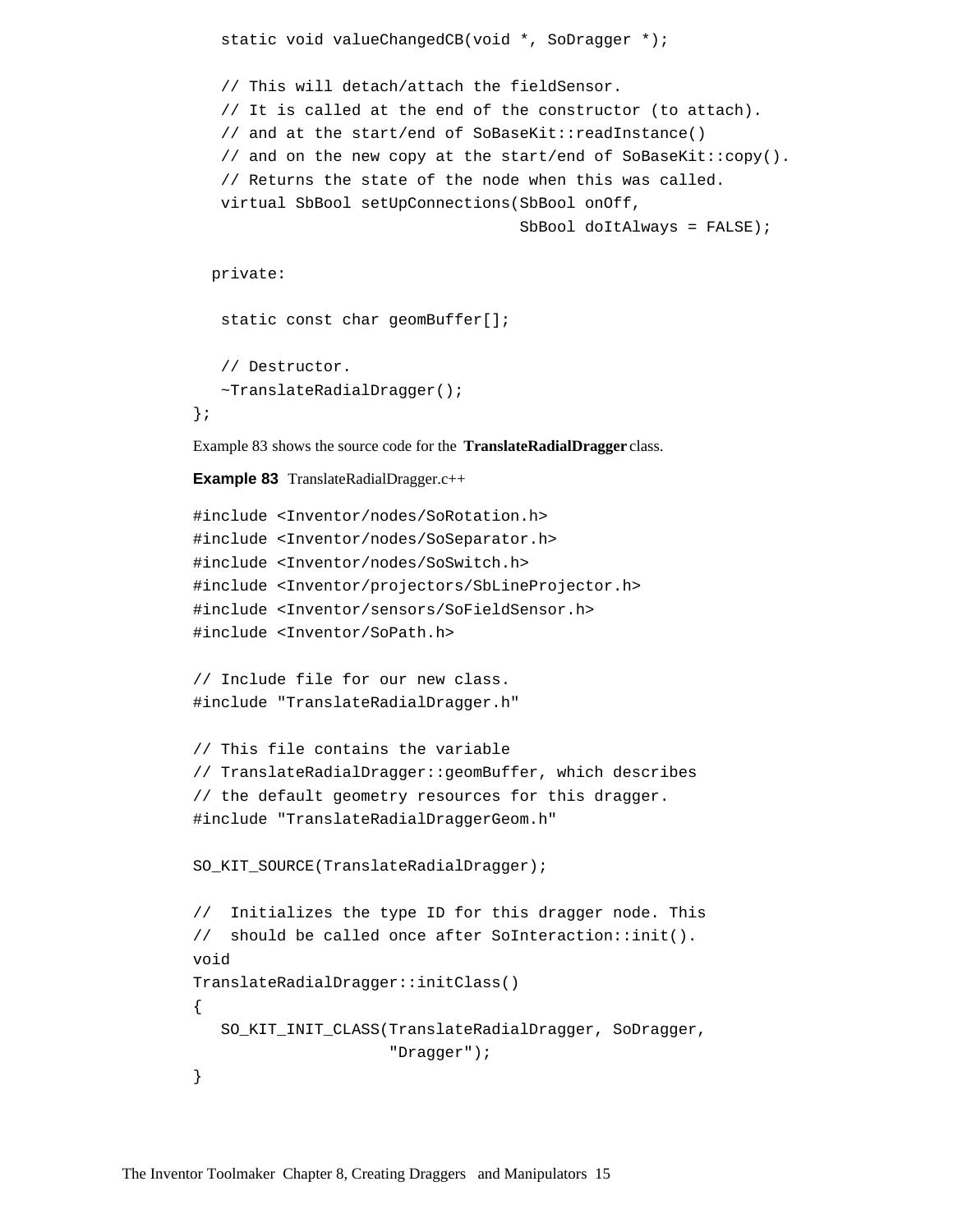```
TranslateRadialDragger::TranslateRadialDragger()
{
   SO_KIT_CONSTRUCTOR(TranslateRadialDragger);
    // Put this under geomSeparator so it draws efficiently.
   SO_KIT_ADD_CATALOG_ENTRY(translatorSwitch, SoSwitch, TRUE,
                              geomSeparator, , FALSE);
    SO_KIT_ADD_CATALOG_ENTRY(translator, SoSeparator, TRUE,
                              translatorSwitch, , TRUE);
   SO KIT ADD CATALOG ENTRY(translatorActive, SoSeparator, TRUE,
                              translatorSwitch, , TRUE);
    SO_KIT_ADD_CATALOG_ENTRY(feedbackRotate, SoRotation, TRUE,
                              geomSeparator, , TRUE);
    SO_KIT_ADD_CATALOG_ENTRY(feedbackSwitch, SoSwitch, TRUE,
                              geomSeparator, , FALSE);
    SO_KIT_ADD_CATALOG_ENTRY(feedback, SoSeparator, TRUE,
                              feedbackSwitch, , TRUE);
    SO_KIT_ADD_CATALOG_ENTRY(feedbackActive, SoSeparator, TRUE,
                              feedbackSwitch, , TRUE);
    // Read geometry resources. Only do this the first time we 
    // construct one. 'geomBuffer' contains our compiled in 
    // defaults. The user can override these by specifying new 
    // scene graphs in the file:
    // $(SO_DRAGGER_DIR)/translateRadialDragger.iv
    if (SO_KIT_IS_FIRST_INSTANCE())
      readDefaultParts("translateRadialDragger.iv", geomBuffer,
                       sizeof(geomBuffer));
    // Field that always shows current position of the dragger.
    SO_KIT_ADD_FIELD(translation, (0.0, 0.0, 0.0));
    // Creates the parts list for this node kit.
    SO_KIT_INIT_INSTANCE();
    // Create the parts of the dragger. This dragger has five 
    // parts that we need to create: "translator", 
    // "translatorActive", "feedback," and "feedbackActive" will 
    // be created using the resource mechanism. They are looked 
    // up in the global dictionary.
    // "rotator," used to position the feedback so it points in
```

```
 // the direction selected by the user, will just be a plain 
 // old SoRotation node.
```

```
 // We call 'setPartAsDefault' because we are installing
```
// default geometries from the resource files. By calling

```
 // 'setPartAsDefault' instead of 'setPart', we ensure that
```
// these parts will not write to file unless they are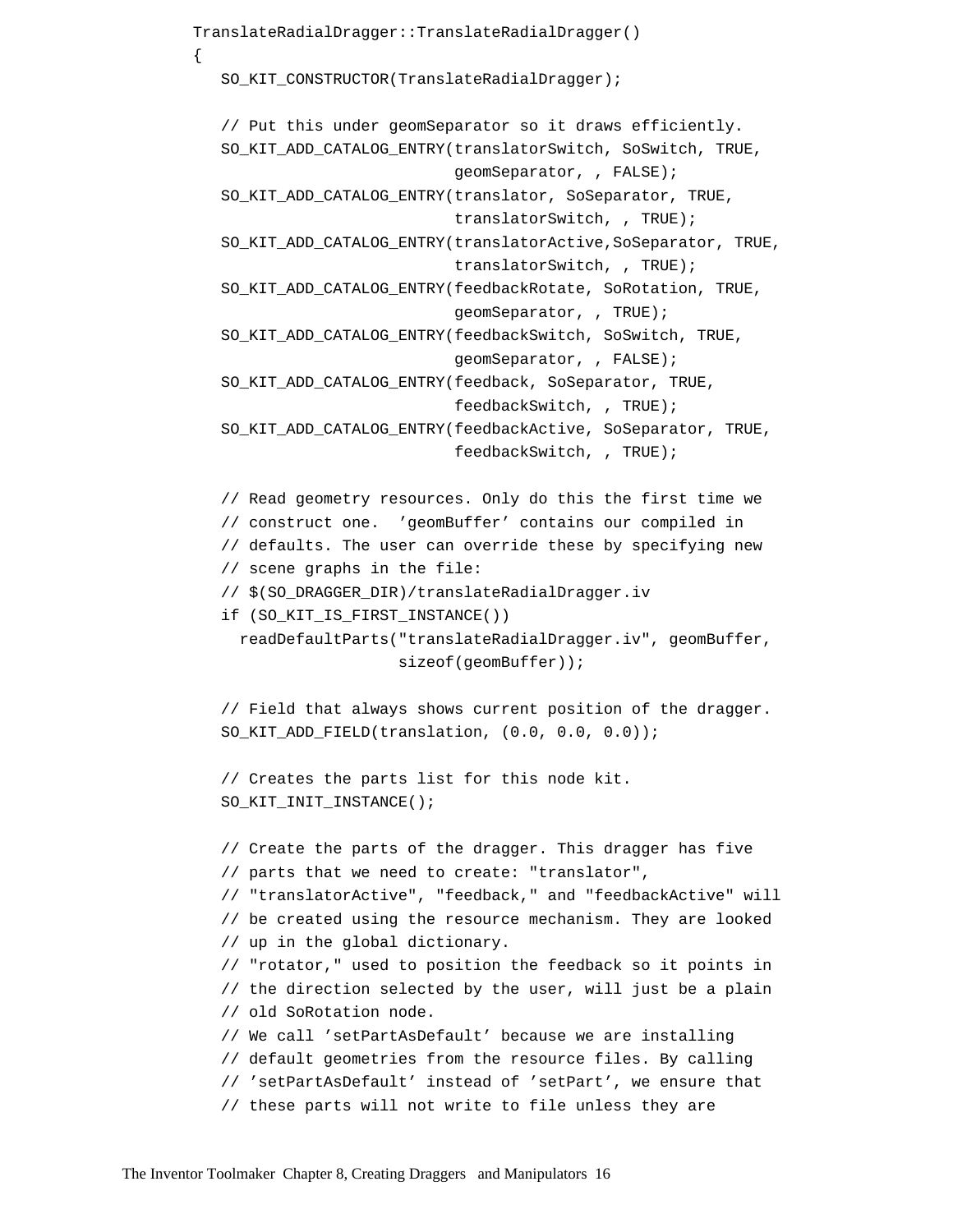```
 // changed later. 
    setPartAsDefault("translator", 
                      "translateRadialTranslator");
    setPartAsDefault("translatorActive", 
                      "translateRadialTranslatorActive");
    setPartAsDefault("feedback", 
                      "translateRadialFeedback");
    setPartAsDefault("feedbackActive", 
                      "translateRadialFeedbackActive");
    // Set the switch parts to 0 to display the inactive parts.
    // The parts "translatorSwitch" and "feedbackSwitch"
    // are not public parts (i.e., when making the catalog, the 
    // isPublic flag was set FALSE, so users cannot access them).
    // To retrieve the parts we must use the SO_GET_ANY_PART 
    // macro which calls the protected method getAnyPart().
    SoSwitch *sw;
    sw = SO_GET_ANY_PART(this, "translatorSwitch", SoSwitch);
    setSwitchValue(sw, 0);
    sw = SO_GET_ANY_PART(this, "feedbackSwitch", SoSwitch);
   setSwitchValue(sw, 0);
    // This dragger does motion along a line,
    // so we create a line projector.
    lineProj = new SbLineProjector();
    // Add the callback functions that will be called when
    // the user clicks, drags, and releases.
    addStartCallback(&TranslateRadialDragger::startCB);
    addMotionCallback(&TranslateRadialDragger::motionCB);
    addFinishCallback(&TranslateRadialDragger::finishCB);
    // Updates the translation field when the dragger moves.
    addValueChangedCallback(
                    &TranslateRadialDragger::valueChangedCB);
    // Updates the motionMatrix (and thus moves the dragger 
    // through space) to a new location whenever the translation
    // field is changed from the outside.
    fieldSensor = new SoFieldSensor(
                   &TranslateRadialDragger::fieldSensorCB, this);
    fieldSensorÿ>setPriority(0);
    setUpConnections(TRUE, TRUE);
}
TranslateRadialDragger::~TranslateRadialDragger()
{
```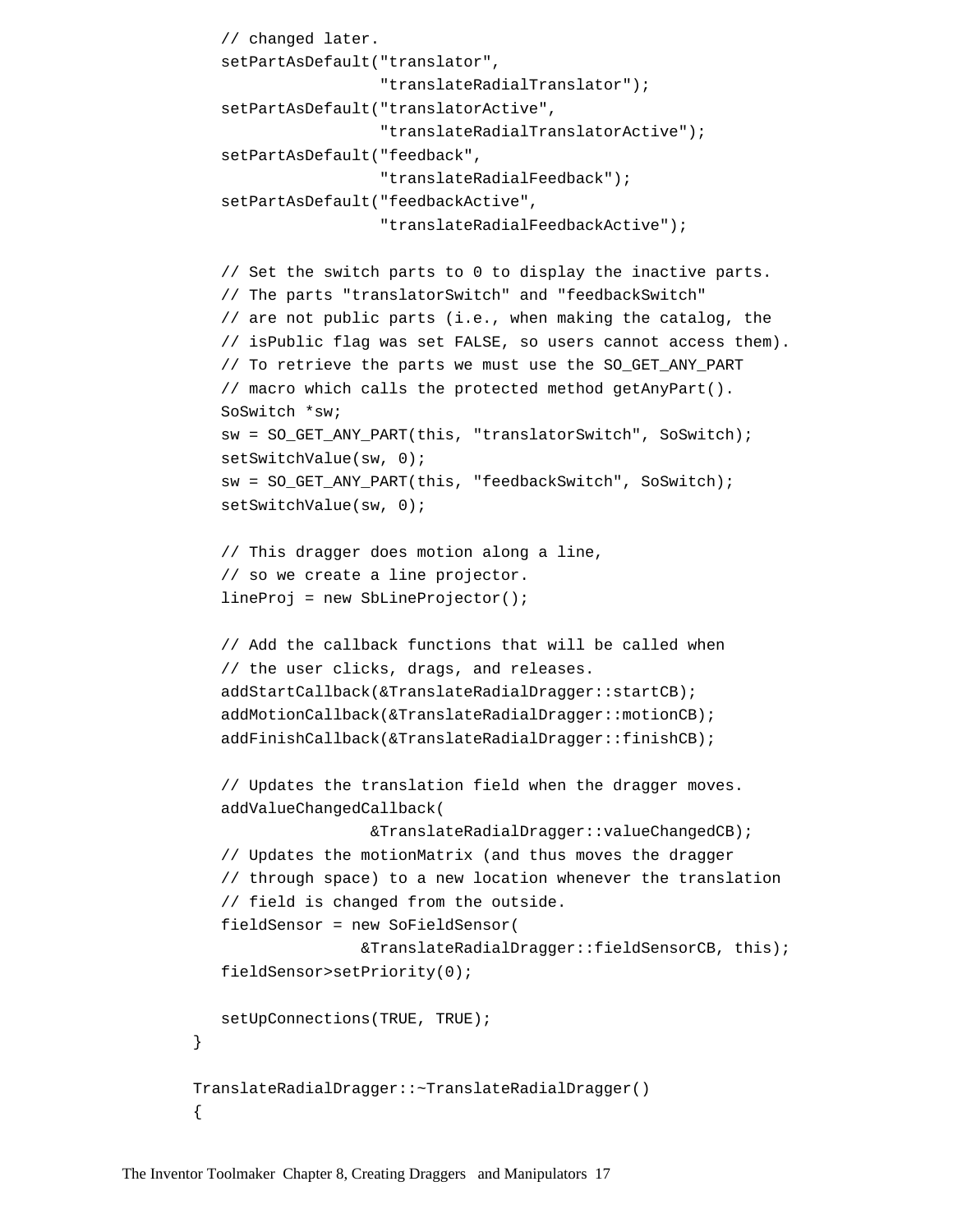```
 // Delete what we created in the constructor.
    delete lineProj;
    if (fieldSensor!=NULL)
      delete fieldSensor;
}
SbBool
TranslateRadialDragger::setUpConnections(SbBool onOff, 
                                            SbBool doItAlways)
{
    if (!doItAlways && connectionsSetUp == onOff)
      return onOff;
    if (onOff) {
      // We connect AFTER base class.
      SoDragger::setUpConnections(onOff, doItAlways);
      // Call the sensor CB to make things upÿtoÿdate.
      fieldSensorCB(this, NULL);
      // Connect the field sensor.
      if (fieldSensorÿ>getAttachedField() != &translation)
        fieldSensorÿ>attach(&translation);
    }
    else {
      // We disconnect BEFORE base class.
      // Disconnect the field sensor.
      if (fieldSensorÿ>getAttachedField()!=NULL)
         fieldSensorÿ>detach();
      SoDragger::setUpConnections(onOff, doItAlways);
    }
    return !(connectionsSetUp = onOff);
}
// Static callback functions called by SoDragger when the 
// mouse goes down (over this dragger), drags, and releases.
void
TranslateRadialDragger::startCB(void *, SoDragger *dragger)
{
    TranslateRadialDragger *myself = 
             (TranslateRadialDragger *) dragger;
    myselfÿ>dragStart();
}
void
```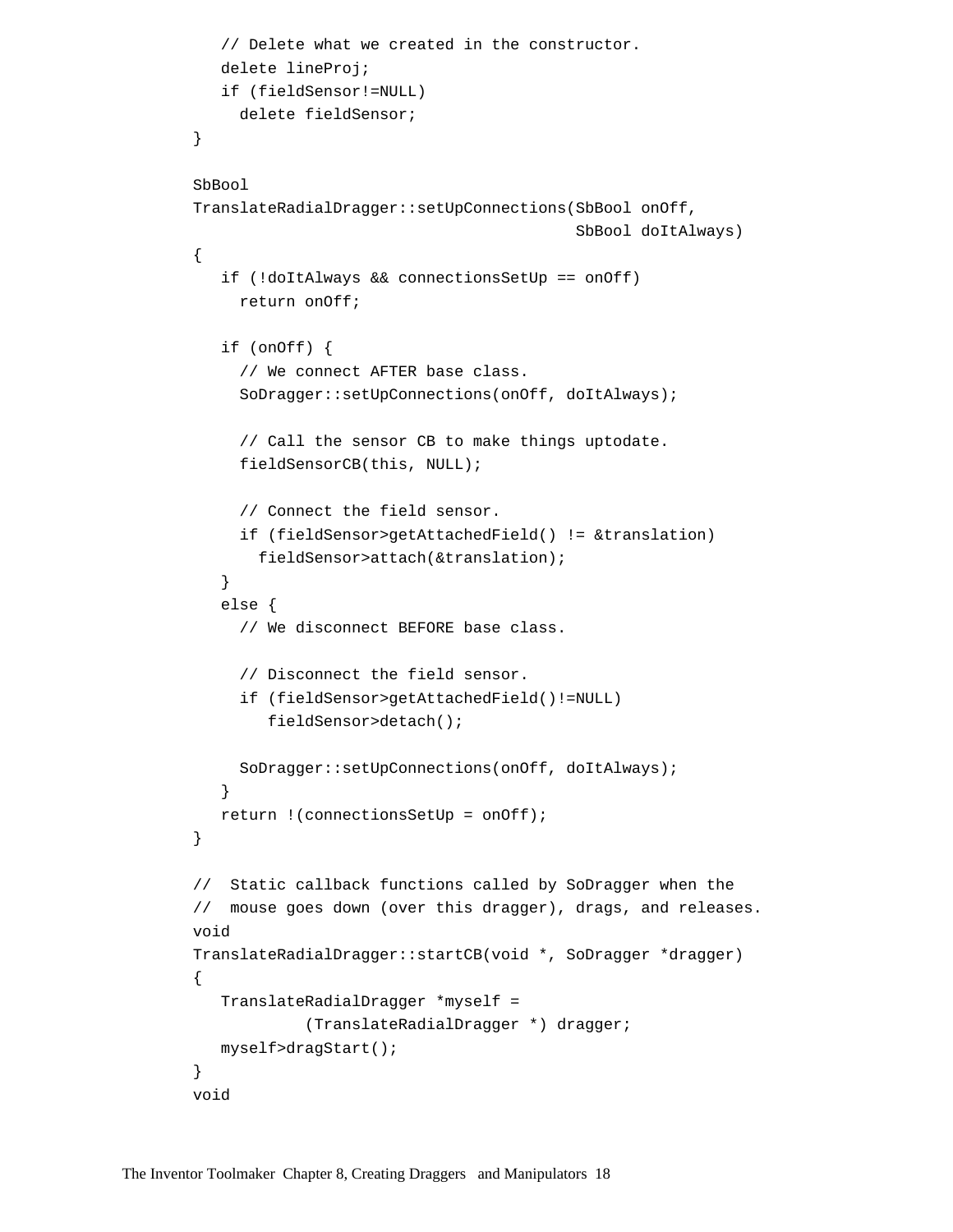```
TranslateRadialDragger::motionCB(void *, SoDragger *dragger)
{
    TranslateRadialDragger *myself =
             (TranslateRadialDragger *) dragger;
    myselfÿ>drag();
}
void
TranslateRadialDragger::finishCB(void *, SoDragger *dragger)
{
    TranslateRadialDragger *myself =
             (TranslateRadialDragger *) dragger;
    myselfÿ>dragFinish();
}
// Called when user clicks down on this dragger. Sets up the 
// projector and switches parts to their "active" versions.
void
TranslateRadialDragger::dragStart()
{
    // Display the 'active' parts...
    SoSwitch *sw;
    sw = SO_GET_ANY_PART(this, "translatorSwitch", SoSwitch);
  setSwitchValue(sw, 1);
    sw = SO_GET_ANY_PART(this, "feedbackSwitch", SoSwitch);
    setSwitchValue(sw, 1);
    // Establish the projector line.
    // The direction of translation goes from the center of the
    // dragger toward the point that was hit, in local space. 
   // For the center, use (0,0,0).
    SbVec3f startLocalHitPt = getLocalStartingPoint();
    lineProjÿ>setLine(SbLine(SbVec3f(0,0,0), startLocalHitPt));
    // Orient the feedback geometry.
    orientFeedbackGeometry(startLocalHitPt);
}
// Sets the feedbackRotation node so that the feedback
// geometry will be aligned with the direction of motion in
// local space.
void
TranslateRadialDragger::orientFeedbackGeometry( 
                                const SbVec3f &localDir)
{
    // By default, feedback geometry aligns with the x axis.
    // Rotate so that it points in the given direction.
   SbRotation rotXToDir = SbRotation(SbVec3f(1,0,0), localDir);
```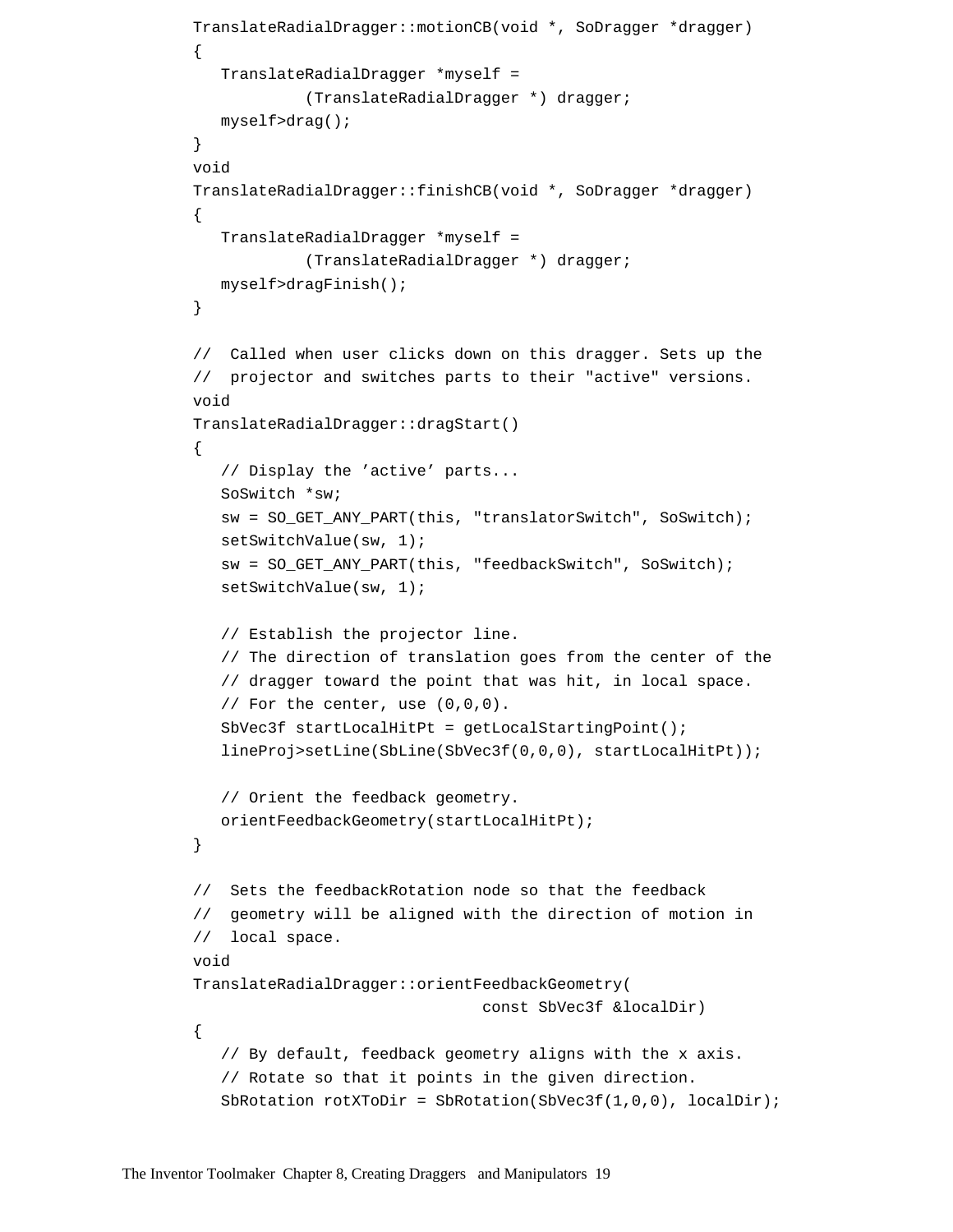```
 // Give this rotation to the "feedbackRotate" part.
    SoRotation *myPart = SO_GET_ANY_PART(this, "feedbackRotate", 
                                         SoRotation);
   myPartÿ>rotation.setValue(rotXToDir);
}
// Called when the mouse translates during dragging. Moves
// the dragger based on the mouse motion.
void
TranslateRadialDragger::drag()
{
    // Things can change between renderings. To be safe, update 
    // the projector with the current values.
    lineProjÿ>setViewVolume(getViewVolume()); 
    lineProjÿ>setWorkingSpace(getLocalToWorldMatrix());
    // Find the new intersection on the projector.
    SbVec3f newHitPt =
             lineProjÿ>project(getNormalizedLocaterPosition()); 
    // Get initial point expressed in our current local space.
    SbVec3f startHitPt = getLocalStartingPoint();
    // Motion in local space is difference between old and
    // new positions.
   SbVec3f motion = newHitPt \ddot{y} startHitPt;
   // Append this to the startMotionMatrix, which was saved
    // automatically at the beginning of the drag, to find 
    // the current motion matrix.
    setMotionMatrix(
      appendTranslation(getStartMotionMatrix(), motion));
}
// Called when mouse button is released and drag is completed.
void
TranslateRadialDragger::dragFinish()
{
    // Display inactive versions of parts...
    SoSwitch *sw;
    sw = SO_GET_ANY_PART(this, "translatorSwitch", SoSwitch);
  setSwitchValue(sw, 0);
    sw = SO_GET_ANY_PART(this, "feedbackSwitch", SoSwitch);
   setSwitchValue(sw, 0);
    // Get rid of the "feedbackRotate" part. We don't need
```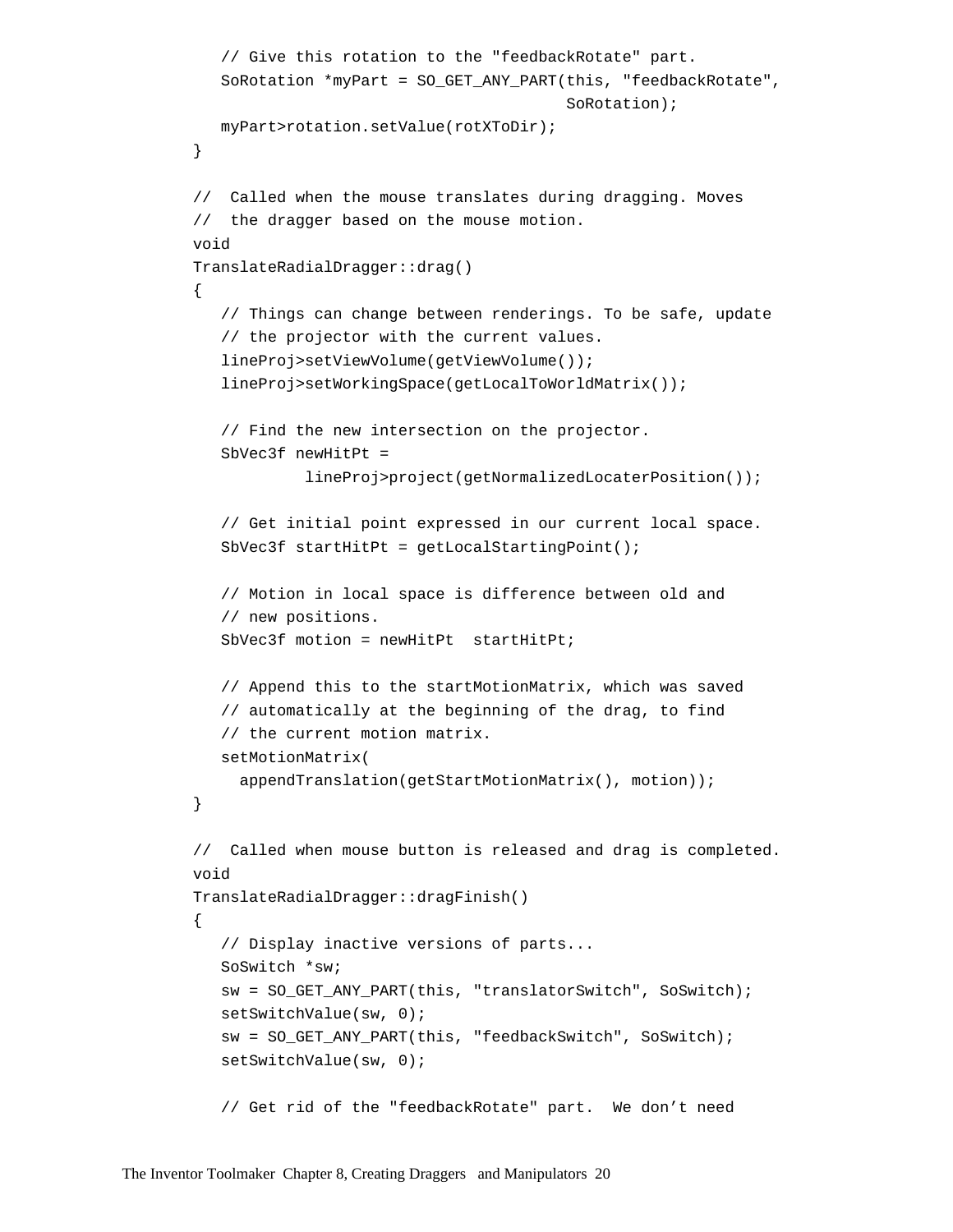```
 // it since we aren't showing the feedback any more.
    setAnyPart("feedbackRotate", NULL);
} 
// Called when the motionMatrix changes. Sets the 'translation'
// field based on the new motionMatrix.
void
TranslateRadialDragger::valueChangedCB(void *, 
                                         SoDragger *inDragger)
{
    TranslateRadialDragger *myself =
             (TranslateRadialDragger *) inDragger;
    // Get translation by decomposing motionMatrix.
    SbMatrix motMat = myselfÿ>getMotionMatrix();
    SbVec3f trans, scale;
    SbRotation rot, scaleOrient;
   motMat.getTransform(trans, rot, scale, scaleOrient);
    // Set "translation", disconnecting sensor while doing so.
    myselfÿ>fieldSensorÿ>detach();
    if (myselfÿ>translation.getValue() != trans)
      myselfÿ>translation = trans;
    myselfÿ>fieldSensorÿ>attach(&myselfÿ>translation);
}
// If the "translation" field is set from outside, update
// motionMatrix accordingly.
void
TranslateRadialDragger::fieldSensorCB(void *inDragger, 
                                        SoSensor *)
{
    TranslateRadialDragger *myself =
             (TranslateRadialDragger *) inDragger;
    SbMatrix motMat = myselfÿ>getMotionMatrix();
    myselfÿ>workFieldsIntoTransform(motMat);
    myselfÿ>setMotionMatrix(motMat);
}
```
# **Creating a Compound Dragger**

In this section, you will learn how simple draggers can be combined to make a more complex *compound* dragger. Compound draggers can typically perform several different operations, such as scaling and translating. The **SoCenterBallDragger** and **SoTransformBoxDragger** are examples of compound draggers.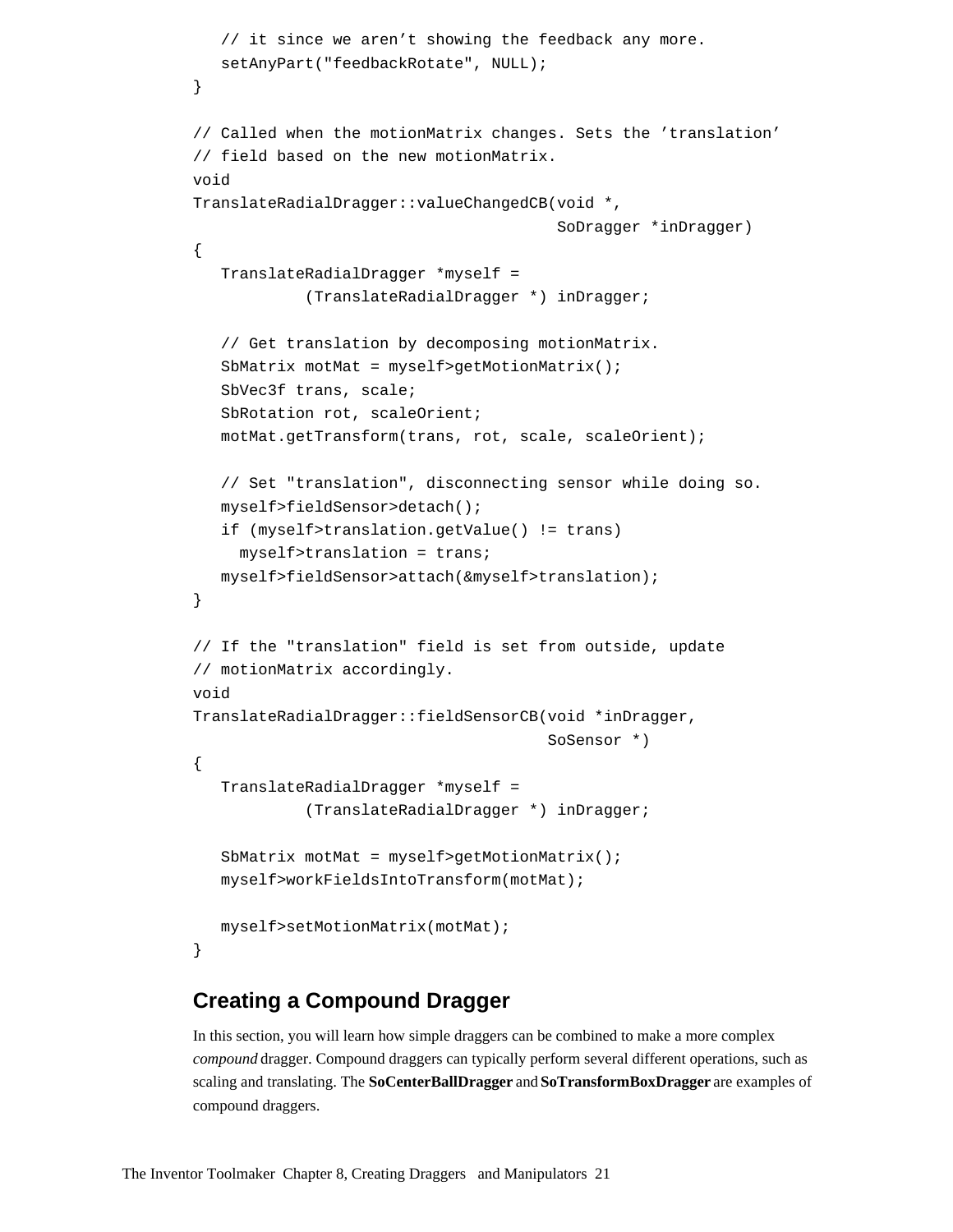Unlike simple draggers, which can perform only one operation, compound draggers can typically do many things. The operation the user performs is determined by the part of the compound dragger that is first clicked upon.

The steps involved in creating a compound dragger are best illustrated through example. This section shows how to create a **RotTransDragger**, which—as its name implies—allows both rotations and translations. The rotation parts of this compound dragger are made from a set of three **SoRotateCylindricalDraggers**, one for each axis we wish to allow the user to rotate about. The translation part of the dragger is an instance of the **TranslateRadialDragger** that we created in the previous section.

Two nodes are introduced in this section: the **SoAntiSquish** node and the **SoSurroundScale** node. These nodes are often useful in compound draggers and in manipulators. The compound dragger created in this section uses an **SoAntiSquish** node. Its catalog also contains an **SoSurroundScale** node, which is not used by default. The **RotTransManip** manipulator created at the end of this chapter uses a **RotTransDragger** and turns on the **SoSurroundScale** part. This enables the manipulator to have its dragger geometry surround the other objects that will move along with it.

# **SoAntiSquish Node**

The **SoAntiSquish** node makes scaling uniform so that draggers and manipulators retain their shape even if the current transformation contains a nonuniform scale. When an action is applied to this node, it decomposes the current transformation matrix into a rotation, a translation, and a scale. If the scale is nonuniform, it replaces the current transformation matrix with a new one that uses the same rotation and translation, but a *uniform* scale.

This node has one field, **sizing**, which controls how to make the scale uniform. Possible values for this field are as follows:

#### AVERAGE\_DIMENSION

averages the x, y, and z scale value (default).

#### BIGGEST\_DIMENSION

replaces all three scale values with the largest scale value.

#### SMALLEST\_DIMENSION

replaces all three scale values with the smallest scale value.

#### LONGEST\_DIAGONAL

constructs a unit cube at the origin and transforms it by the current transformation matrix. To do this, it finds the longest diagonal of that transformed cube. Then, it sets the uniform scale to be half the length of this diagonal. (If the cube is being sheared, the LONGEST\_DIAGONAL gives you the greatest distance from any point in the cube to the origin. With shearing, this distance could be greater than BIGGEST\_DIMENSION.)

## **SoSurroundScale Node**

The **SoSurroundScale** node is used to cause a dragger or manipulator to surround certain objects in the scene. This node is typically used when you create an **SoTransformManip** from a dragger. Although this part is included in the catalog for the **RotTransDragger**, it is not actually constructed by the dragger and is left as NULL.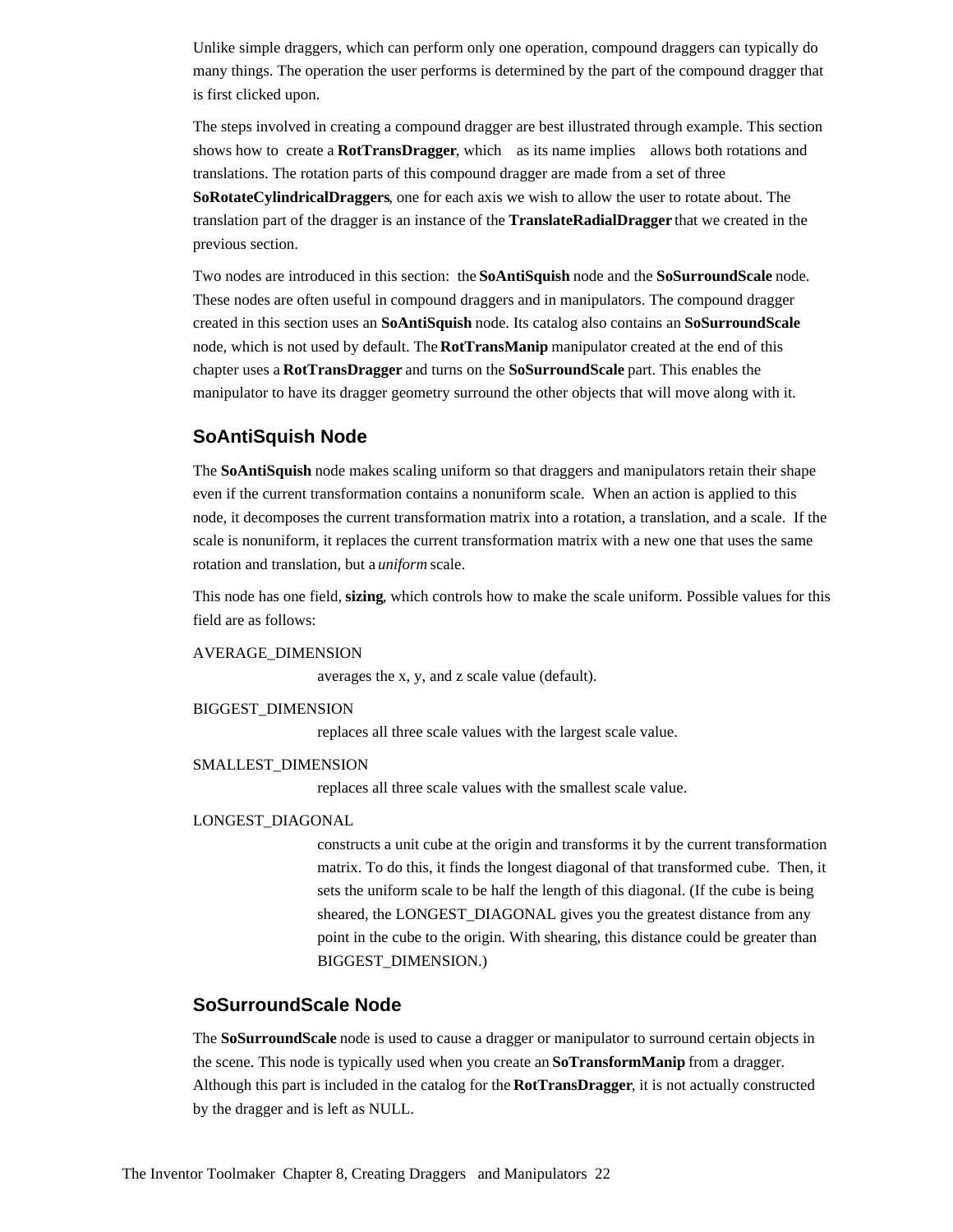This node examines what you want it to surround in the scene graph and determines how large the objects are. It then adds a scale and a translation to the current transformation matrix so that it surrounds those objects. For a manipulator, these are usually the objects affected by the movement of the manipulator.

Figure 8ÿ4 shows a scene graph containing a transform manipulator and a cube. The dragger within the manipulator includes a surroundÿscale node. The top separator node is the *container* node. In addition to the manipulator, it contains a cube, which the manipulator surrounds. The transform manipulator is the *reset* node. The manipulator surrounds everything below the container node and to the right of the reset node.

The **SoSurroundScale** node has two fields:

#### **numNodesUpToContainer**

number of nodes up the current path to the node that contains the objects to surround

#### **numNodesUpToReset**

number of nodes up the chain to the reset node (that is, the node where the bounding box is emptied)

In Figure 8ÿ4, **numNodesUpToContainer** equals 4 and **numNodesUpToReset** equals 3. (Note that **numNodesUpToReset** must be smaller than **numNodesUpToContainer**, or there will be no reset node.) The result is that the geometry of the dragger now surrounds the cube.

## **Defining the Parts**

Several operations must be completed when you are designing the parts of a compound dragger:

- *Define the desired operations of the dragger*—for this example, the operations are a rotation about each of the three axes, as well as arbitrary translation.
- *Choose the simple dragger to suit each operation*—for rotations about a fixed axis, you can use the **SoRotateCylindricalDragger**. (You could also use the **SoRotateDiscDragger**, which rotates about a fixed axis; however, its behavior is not well suited for this application, since it does not allow rotation when looking edgeyon. It is better for dialy the draggers.) For the arbitrary translation part, you can use the **TranslateRadialDragger** created in the previous section.
- Get the resource names and correlate them to part names-for example, the **SoRotateCylindricalDragger** is the **XRotator** part in the **RotTransDragger**. The compound dragger needs to create its own resource name for each part of each simple dragger. By convention, Inventor concatenates the part name as follows: compound dragger name/simple dragger part name/name of the part within the simple dragger. In the **RotTransDragger**, the three rotators share the same resources.
- *Determine the geometry of the parts*—by default, the simple draggers use their default part geometry. Typically, what gives compound draggers their flair is the way they redefine this default geometry in an interesting way. This redefinition is done in the Inventor file for the dragger. In the **RotTransDragger**, the default cylinder of each **SoRotateCylindricalDragger** is replaced by a thin ring (actually a thin cylinder with its top and bottom removed). The **RotTransDragger** does not display any feedback for the **SoRotateCylindricalDraggers**  because the richer geometry of the compound dragger provides sufficient visual information for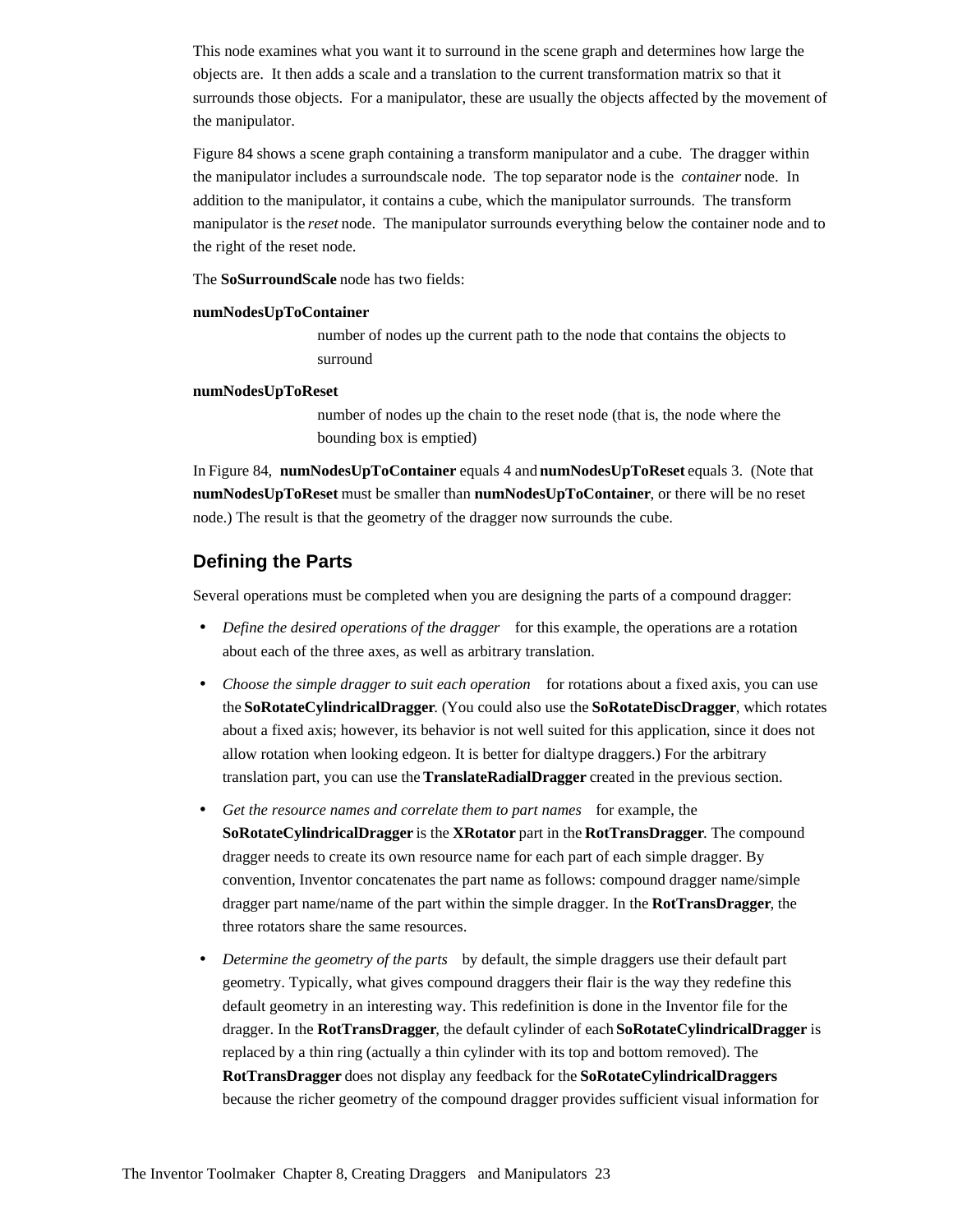

**Figure 8ÿ4** Using an SoSurroundScale Node in a Transform Manipulator

Once all of these things have been determined, you can create a default geometry file for the compound dragger. The following geometry file defines the geometry for all parts in the translator and rotators that make up the **RotTransDragger**. It uses the same naming conventions used in the previous section describing the simple dragger. At this point, you also need to create a default include file for the compiledÿin geometry. As described in the previous section, run the **ivToIncludeFile** utility to translate the .iv file into an array of hexadecimal numbers.

Example 8ÿ4 shows the default geometry file for **RotTransDragger**.

#### **Example 8ÿ4** rotTransDragger.iv

#Inventor V2.0 ascii

# Geometry resource file for the RotTransDragger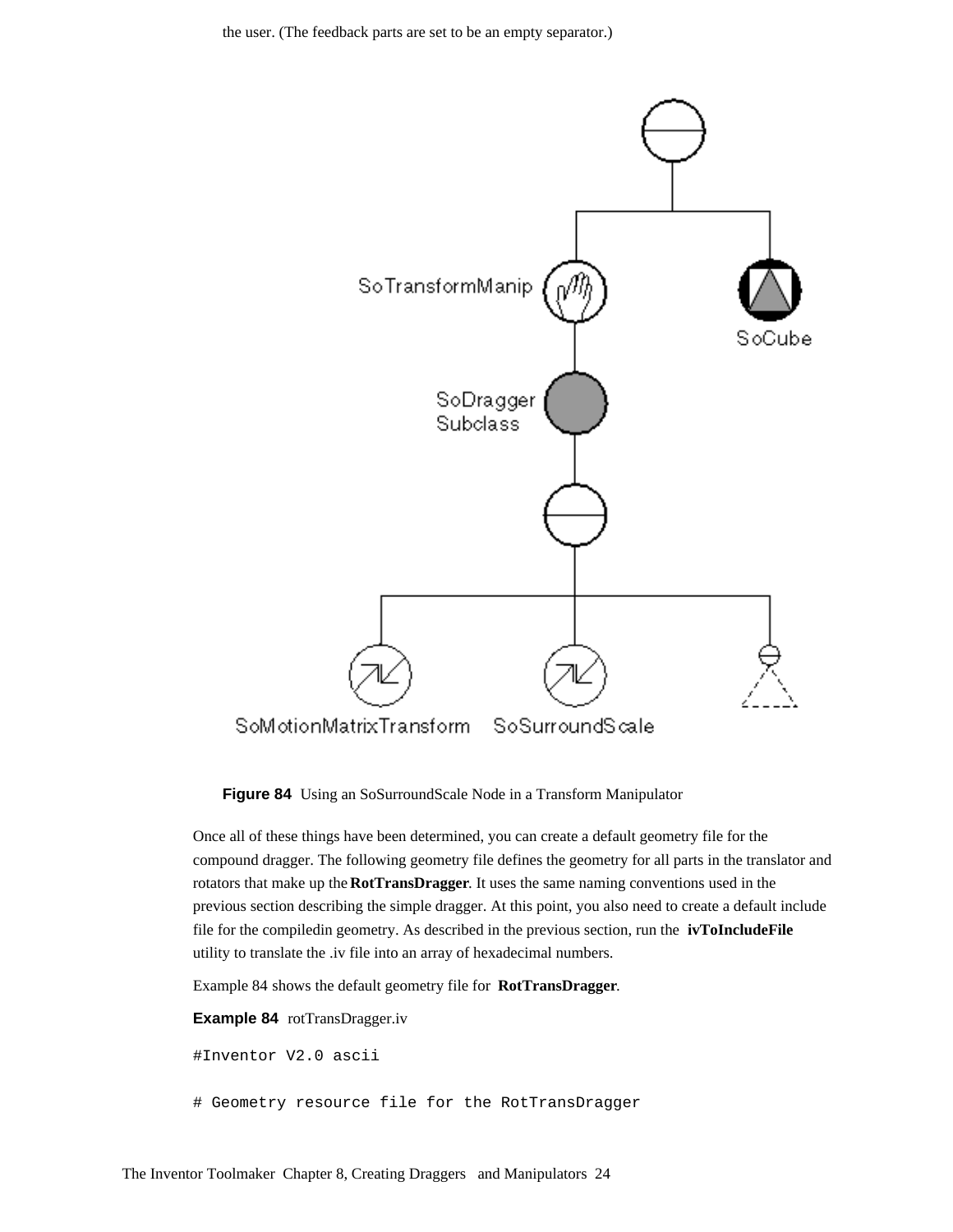```
# Geometry for the rotating parts.
DEF rotTransRotatorRotator Separator {
     Material { 
        diffuseColor .05 .18 .125
        emissiveColor .05 .18 .125
     }
     DrawStyle { lineWidth 2 }
     Cylinder {
         radius 1.85
         height .15
         parts SIDES
     }
}
DEF rotTransRotatorRotatorActive Separator {
     Material { 
         diffuseColor .05 .2025 .18
         emissiveColor .05 .2025 .18
     }
     DrawStyle { lineWidth 2 }
     Cylinder {
         radius 1.85
         height .15
         parts SIDES
     }
}
# Do not display the axis feedback used
# by the cylinder manips.
DEF rotTransRotatorFeedback Separator { }
DEF rotTransRotatorFeedbackActive Separator { }
DEF rotTransTranslatorTranslator Separator {
    Material { diffuseColor .6 .6 .6 }
     DrawStyle { style LINES }
     Sphere { radius 1.732 }
}
DEF rotTransTranslatorTranslatorActive Separator {
    Material { diffuseColor .6 .6 0 }
     DrawStyle { style LINES }
     Sphere { radius 1.732 }
}
# Don't show anything for feedback during inactive state.
DEF rotTransTranslatorFeedback Separator { }
```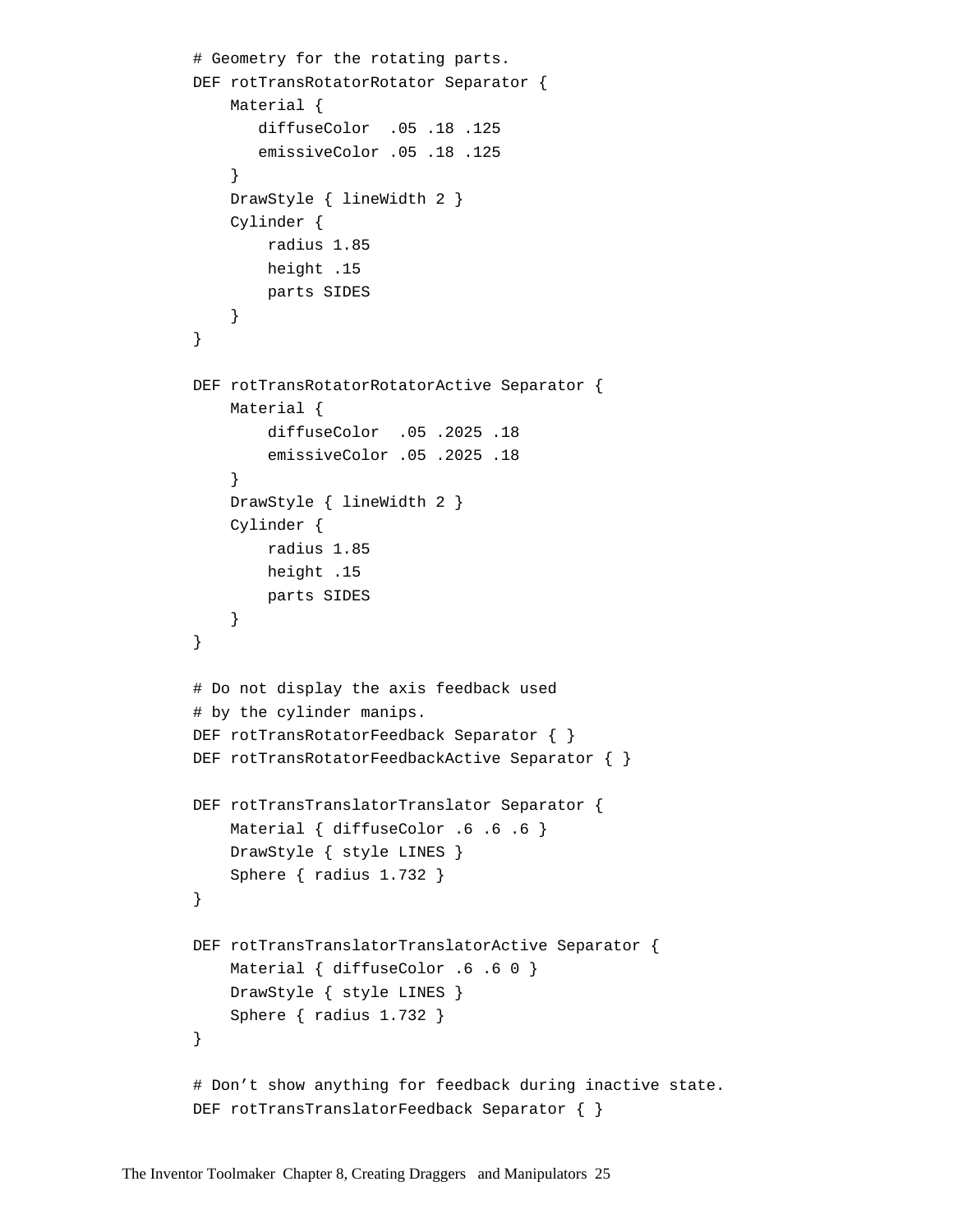```
DEF rotTransTranslatorFeedbackActive Separator {
    Material { diffuseColor .5 .9 .9 }
     # An arrow aligned with the xÿaxis.
     RotationXYZ {
         axis Z
         angle 1.57079
     }
     Separator {
         #stick
         Cylinder { height 4.0 radius 0.05 }
         #left arrowhead
        Translation { translation 0 2.2 0 }
         Cone { height 0.4 bottomRadius 0.2 }
         #right arrowhead
        Translation \{ translation 0 \ddot{y}4.4 0 \} RotationXYZ { axis Z angle 3.14159 }
         Cone { height 0.4 bottomRadius 0.2 }
    }
}
```
Figure 8ÿ5 shows the scene graph for the **RotTransDragger** class. Example 8ÿ5 shows the header file for this class.

#### **Example 8ÿ5** RotTransDragger.h

```
// Geometry resources and part names for this dragger:
// Resource Names: Part Names:
// rotTransTranslatorTranslator translator.translator
// rotTransTranslatorTranslatorActive
// translator.translatorActive
// rotTransTranslatorFeedback translator.feedback
// rotTransTranslatorFeedbackActive translator.feedbackActive
// rotTransRotatorRotator XRotator.rotator
// rotTransRotatorRotatorActive XRotator.rotatorActive
// rotTransRotatorFeedback XRotator.feedback
// rotTransRotatorFeedbackActive XRotator.feedbackActive
// (and similarly for parts of the YRotator and ZRotator)
#include <Inventor/sensors/SoFieldSensor.h>
#include <Inventor/draggers/SoDragger.h>
#include <Inventor/fields/SoSFVec3f.h>
#include <Inventor/fields/SoSFRotation.h>
```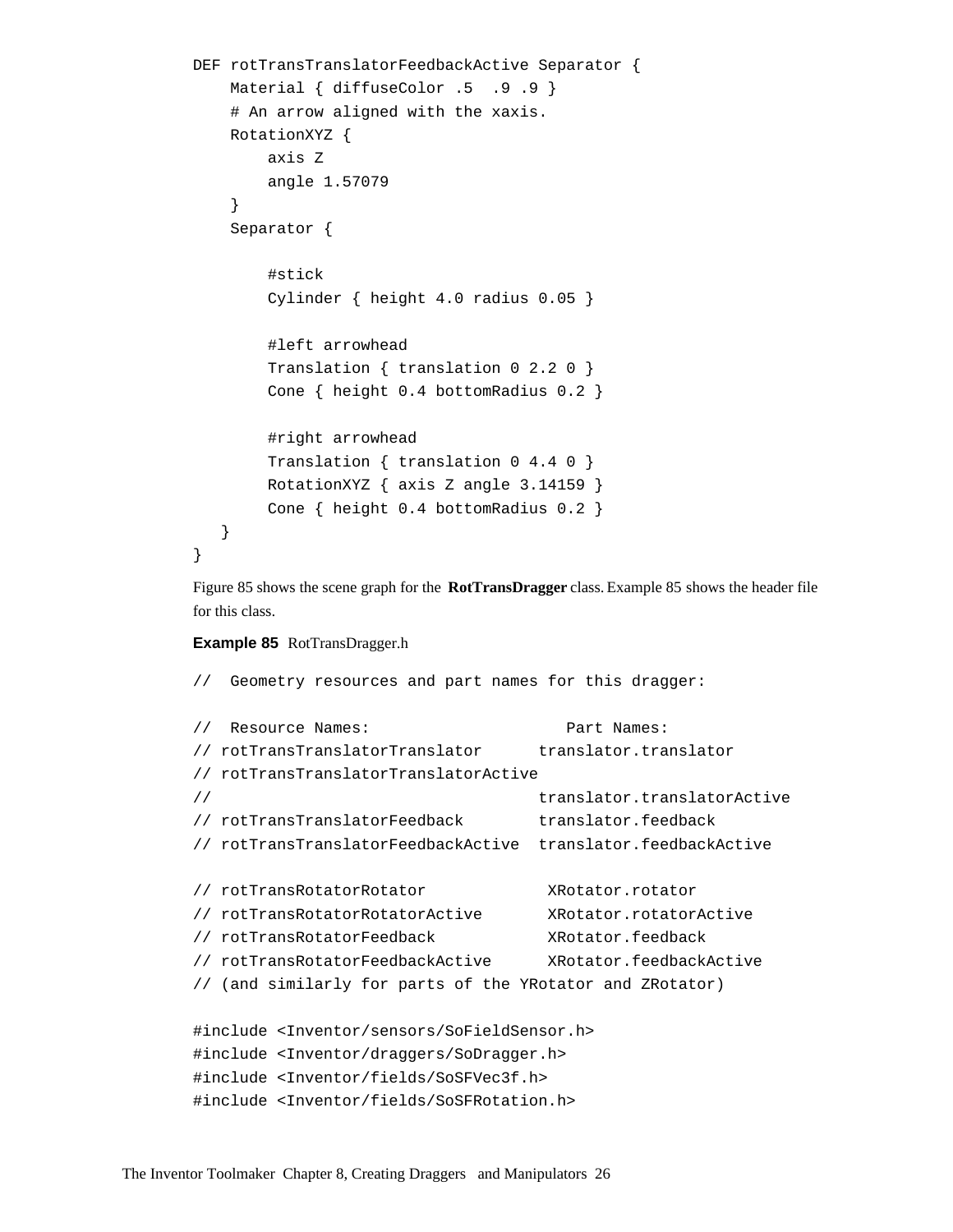





#### **Figure 8ÿ5** Structure of the RotTransDragger

```
// Keeps the dragger evenly sized in all 3 dimensions
   SO_KIT_CATALOG_ENTRY_HEADER(antiSquish);
   // The translating dragger...
   SO_KIT_CATALOG_ENTRY_HEADER(translator);
   // The X and Z rotators need to be turned so as to orient 
   // correctly. So create a separator part and put an 
   // SoRotation node and the dragger underneath.
   SO_KIT_CATALOG_ENTRY_HEADER(XRotatorSep);
```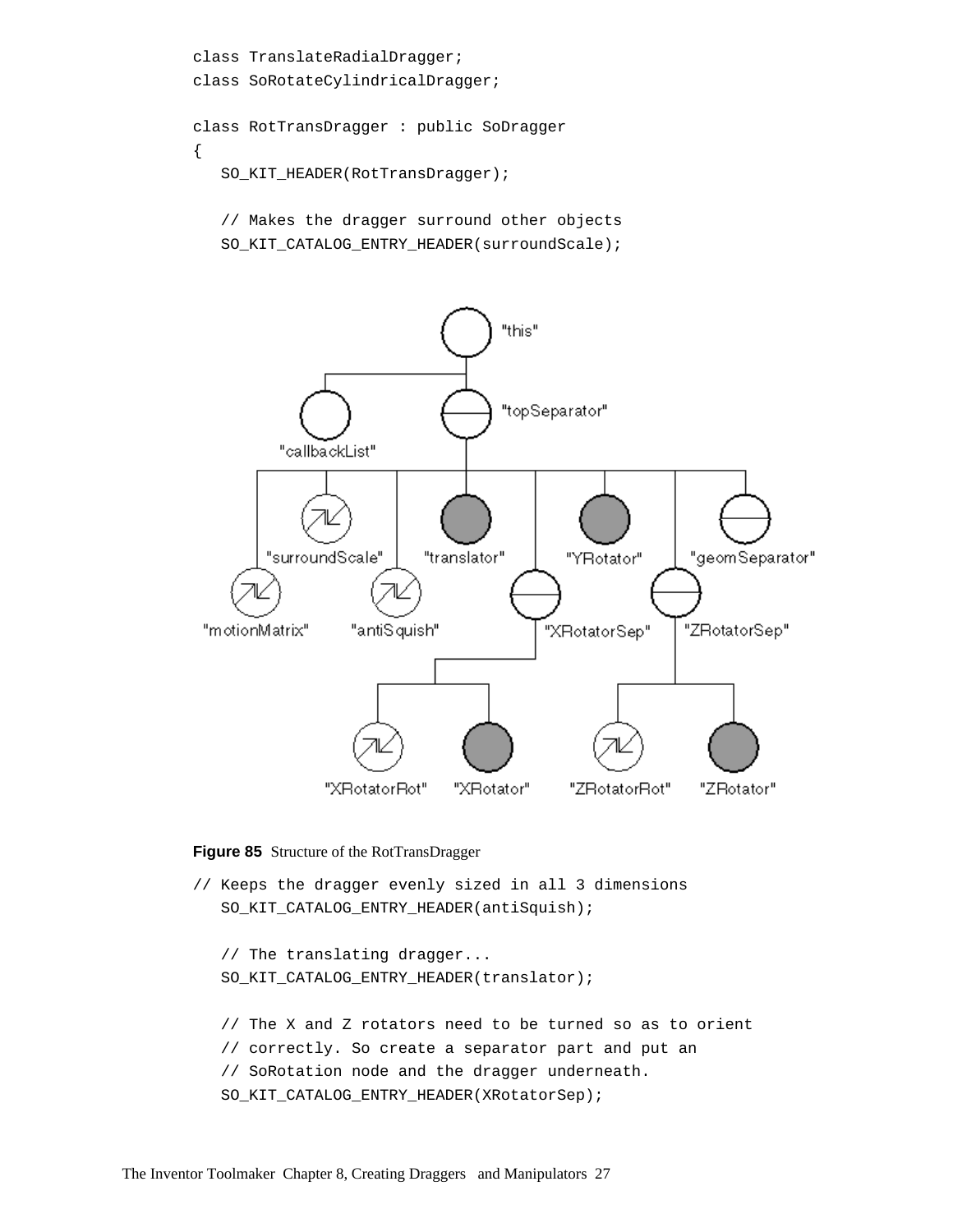```
SO KIT CATALOG ENTRY HEADER(XRotatorRot);
  SO_KIT_CATALOG_ENTRY_HEADER(XRotator);
 SO KIT CATALOG ENTRY HEADER(YRotator);
  SO_KIT_CATALOG_ENTRY_HEADER(ZRotatorSep);
 SO KIT CATALOG ENTRY HEADER(ZRotatorRot);
 SO KIT CATALOG ENTRY HEADER(ZRotator);
 public:
  // Constructor
  RotTransDragger();
  // These fields reflect state of the dragger at all times.
  SoSFRotation rotation;
 SoSFVec3f translation;
  // This should be called once after SoInteraction::init().
  static void initClass();
 protected:
  // These sensors ensure that the motionMatrix is updated 
  // when the fields are changed from outside.
  SoFieldSensor *rotFieldSensor;
  SoFieldSensor *translFieldSensor;
 static void fieldSensorCB(void *, SoSensor *);
  // This function is invoked by the child draggers when they 
  // change their value.
  static void valueChangedCB(void *, SoDragger *);
  // Called at the beginning and end of each dragging motion.
  // Tells the "surroundScale" part to recalculate.
  static void invalidateSurroundScaleCB(void *, SoDragger *);
  // This will detach/attach the fieldSensor.
  // It is called at the end of the constructor (to attach).
  // and at the start/end of SoBaseKit::readInstance()
  // and on the new copy at the start/end of SoBaseKit::copy()
  // Returns the state of the node when this was called.
  virtual SbBool setUpConnections( SbBool onOff, 
                      SbBool doItAlways = FALSE);
  // This allows us to specify that certain parts do not
  // write out. We'll use this on the antiSquish and
```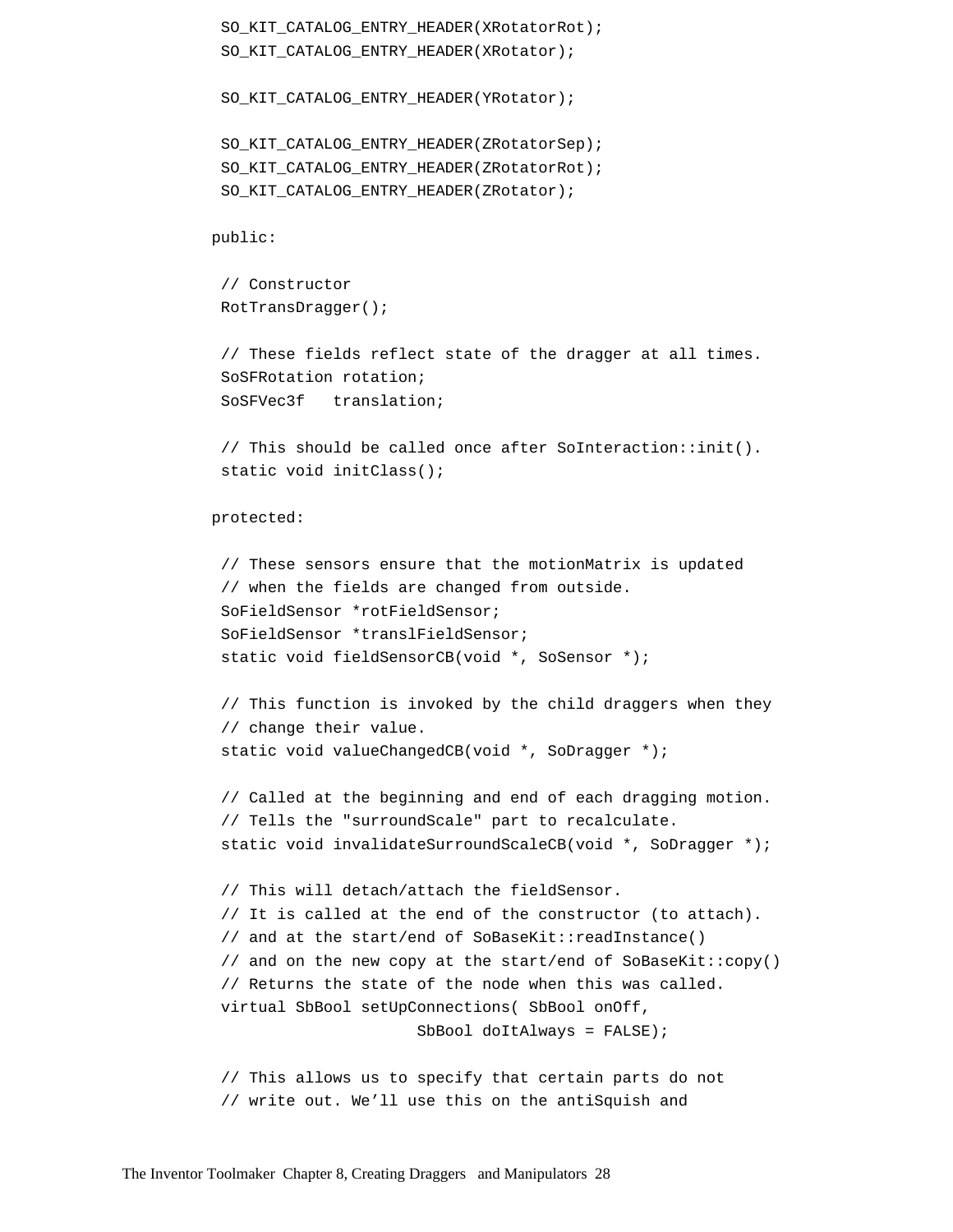```
 // surroundScale parts.
    virtual void setDefaultOnNonWritingFields();
  private:
   static const char geomBuffer[];
    // Destructor.
    ~RotTransDragger();
};
```
# **Initializing the Compound Dragger**

The complete source file for the **RotTransDragger** is shown in Example 8ÿ6. The process of initializing the compound dragger is identical to that of the simple dragger (see "Initializing the Dragger Class").

## **Constructor**

Many of the steps for constructing the compound dragger are the same as those for a simple dragger. This section describes the similarities and differences. The basic steps for constructing a dragger, described first in "Constructor", are as follows:

- a. Use SO\_KIT\_CONSTRUCTOR() to set up the internal variables for the class.
- b. Define the catalog entries for the new dragger.
- c. Put the default parts into the global dictionary.
- d. Create the parts list and the parts that are created by default in this dragger using SO\_KIT\_INIT\_INSTANCE().
- e. Create the specialÿinterest field or fields for the dragger.
- f. Create the parts for the dragger.
- g. Set the switches to inactive (if your dragger uses active/inactive pairs of parts).
- h. Create the projector.
- i. Add the dragger callback functions.
- j. Add the valueÿchanged callback function.
- k. Put a sensor on the special yinterest field (or fields).
- l. Call the **setUpConnections()** method to attach the field sensors.

#### **Steps a through e**

Steps a through e are similar for simple and compound draggers.

Step a, using SO\_KIT\_CONSTRUCTOR(), is the same for simple and compound draggers.

Step b is to define the catalog entries for the dragger, which is actually a node kit. Use the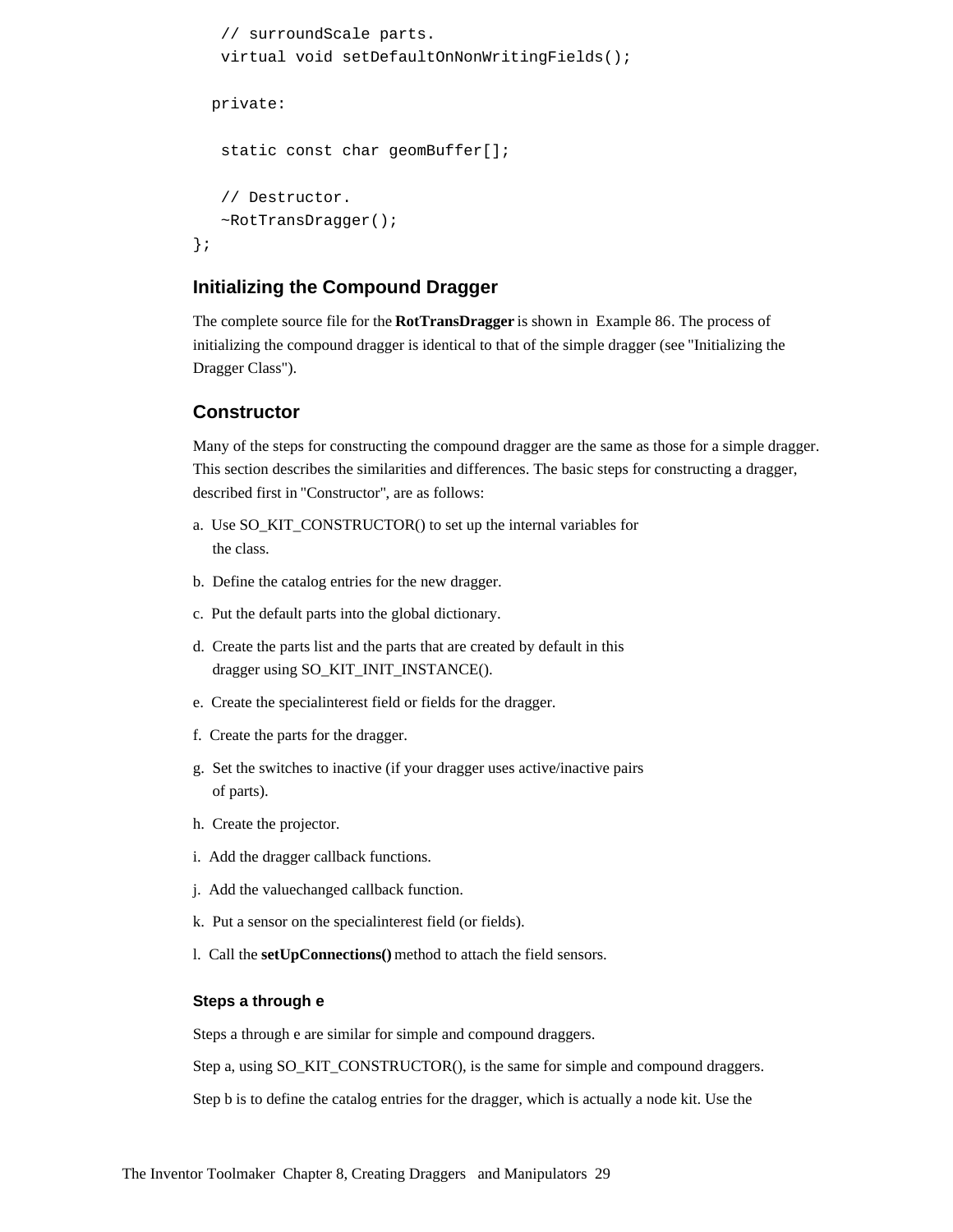SO\_KIT\_ADD\_CATALOG\_ENTRY() macro to define the catalog entries. Arrange the simple draggers relative to each other, as shown earlier in Figure 8ÿ5. Each simple dragger has its own separator, used for caching. The simple draggers can use the cache at the **topSeparator** node if none of the draggers is changing. In compound draggers such as this one, the **geomSeparator**, provided by the base **SoDragger** class, is not used.

Step c is to put the default parts into the global dictionary:

```
if (SO_KIT_IS_FIRST_INSTANCE())
   readDefaultParts("rotTransDragger.iv", geomBuffer, 
                      sizeof(geomBuffer));
```
Step d is to create the parts list and the default parts using the macro SO\_KIT\_INIT\_INSTANCE().

Step e is to create the specialÿinterest fields for this compound dragger: a **rotation** field and a **translation** field:

```
SO_KIT_ADD_FIELD(rotation, (0.0, 0.0, 0.0, 1.0));
SO KIT ADD FIELD(translation, (0.0, 0.0, 0.0);
```
#### **Step f: Creating the Parts**

Step f is to create the parts for the node kit. This step is more involved for a compound dragger than for a simple dragger. At this point, you need to do the following things:

- 1. Construct the antisquish node. For the **RotTransDragger**, the sizing field of the **SoAntiSquish** node is set to BIGGEST\_DIMENSION. As a result, the largest of the three scale values is used as the uniform scale value.
- 2. Create the simple draggers.
- 3. Create the rotation nodes in the **XRotatorRot** and **ZRotatorRot** parts. The rotation node in the **XRotatorRot** part aligns the cylindrical rotate dragger with the *x* $\ddot{\textbf{y}}$ *x* (in the default position, it rotates about the *y*ÿaxis). The rotation node in the **ZRotatorRot** part aligns the cylindrical rotate dragger with the *z*ÿaxis.

#### **Steps g through i**

Steps g through i are all performed by the child draggers. The parent dragger class does not define these functions.

#### **Step j: ValueÿChanged Callback Function**

Step j is to update the **rotation** and **translation** fields in the dragger when the motion matrix changes (see "ValueÿChanged Callback", where this step was performed for the simple dragger).

#### The code for the **RotTransDragger** is

addValueChangedCallback(&RotTransDragger::valueChangedCB);

#### **Step k: Field Sensors**

Conversely, you need to update the motion matrix when the **translation** or **rotation** field changes. This dragger places a sensor on the **translation** field and another sensor on the **rotation** field. Both sensors use the same callback function, **fieldSensorCB**, defined later in the source file.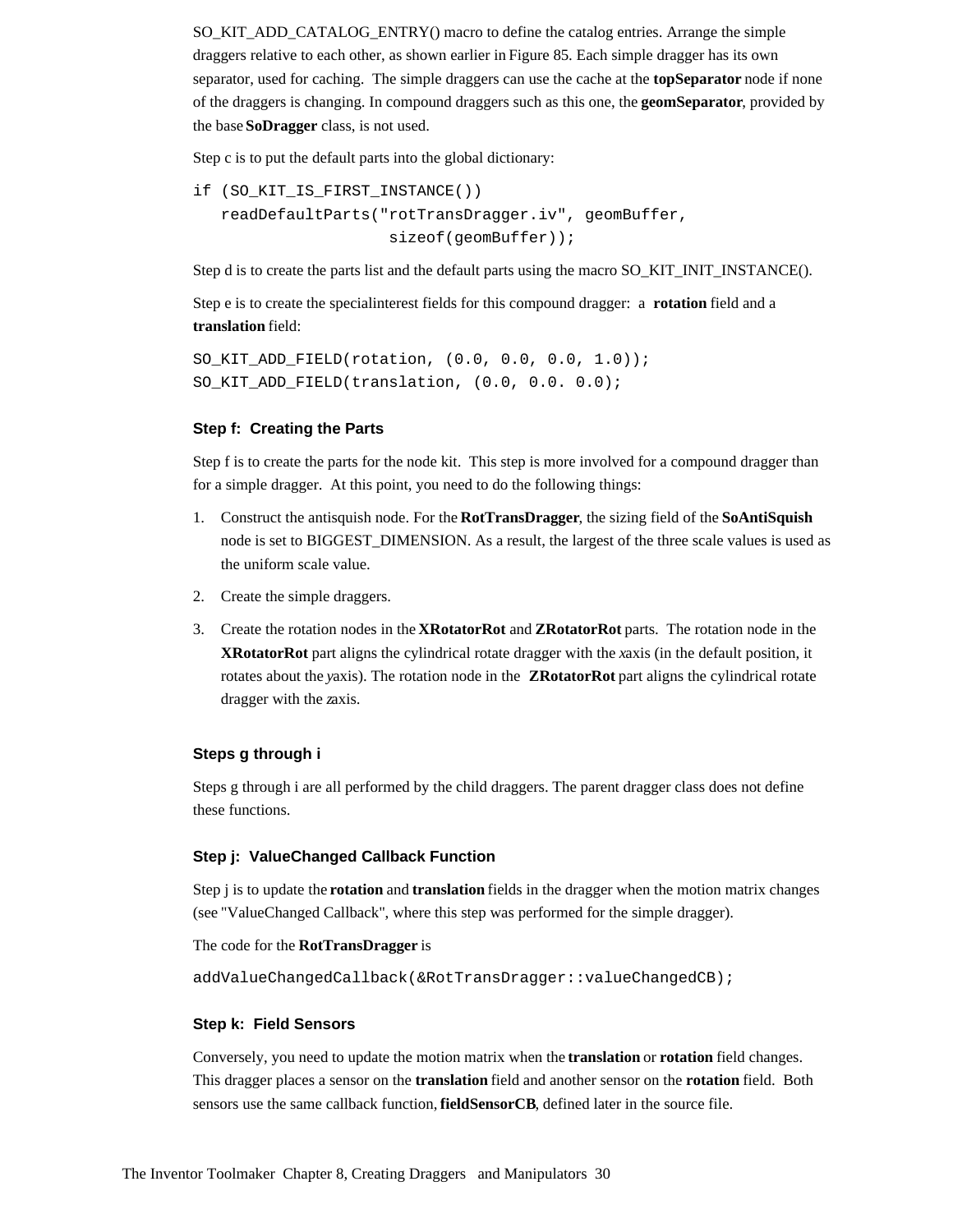```
// Updates motionMatrix when either field changes.
rotFieldSensor = new SoFieldSensor(
                      &RotTransDragger::fieldSensorCB, this);
rotFieldSensorÿ>setPriority(0);
translFieldSensor = new SoFieldSensor(
                         &RotTransDragger::fieldSensorCB,this);
translFieldSensorÿ>setPriority(0);
```
setUpConnections(TRUE, TRUE);

## **Step l: Setting Up Connections**

The **setUpConnections()** method is used to connect and disconnect the dragger's field connections, callback functions, and sensors. This method performs the following operations:

- 1. Calls the base class **setUpConnections()** method.
- 2. Sets up the geometry of its child draggers.

For each child dragger in the compound dragger, the **setUpConnections()** method calls **getAnyPart()** to build and return the dragger.

Then it calls **setPartAsDefault**() after looking up the replacement parts in the global dictionary.

3. Adds the start and finish callback functions.

The **SoSurroundScale** node does its boundingÿbox calculations when it is built and when its **invalidate**() method is called. For efficiency, the recalculation is performed only at the beginning and end of a drag. In beween, the dragger continues to draw at the same size. Register the **invalidateSurroundScaleCB()** callback function for each simple dragger.

4. Registers the child draggers.

It is worth describing in more detail what happens when you call the **registerChildDragger()** method for each simple dragger in the compound dragger. This method binds the child and parent draggers together to function as a unit in two main ways. First, it causes the parent dragger's callback functions to be called after any of the child dragger's callback functions are called. Second, it causes all child draggers to move as a unit: whenever the user clicks and drags on one child dragger, the other draggers move in unison with the first dragger.

When you call **registerChildDragger()**, the following things happen automatically. A valueÿchanged callback function is added to monitor the motion in the child dragger. When the child dragger moves, the callback transforms that motion into the compound dragger's space, applying it to the compound dragger as a whole. It then zeros out the child dragger's motion so that the child is not moved relative to the whole.

If you create a new dragger and for some reason you don't want the pieces of the compound dragger to move as a whole, you can use the **registerChildDraggerCallbacksOnly()** method, which doesn't transfer the child dragger's motion to the parent dragger. (The spotlight dragger is an example of a dragger that uses this method. When the cone widens, the rest of the dragger remains unchanged.)

5. Attaches the field sensors (as for simple draggers).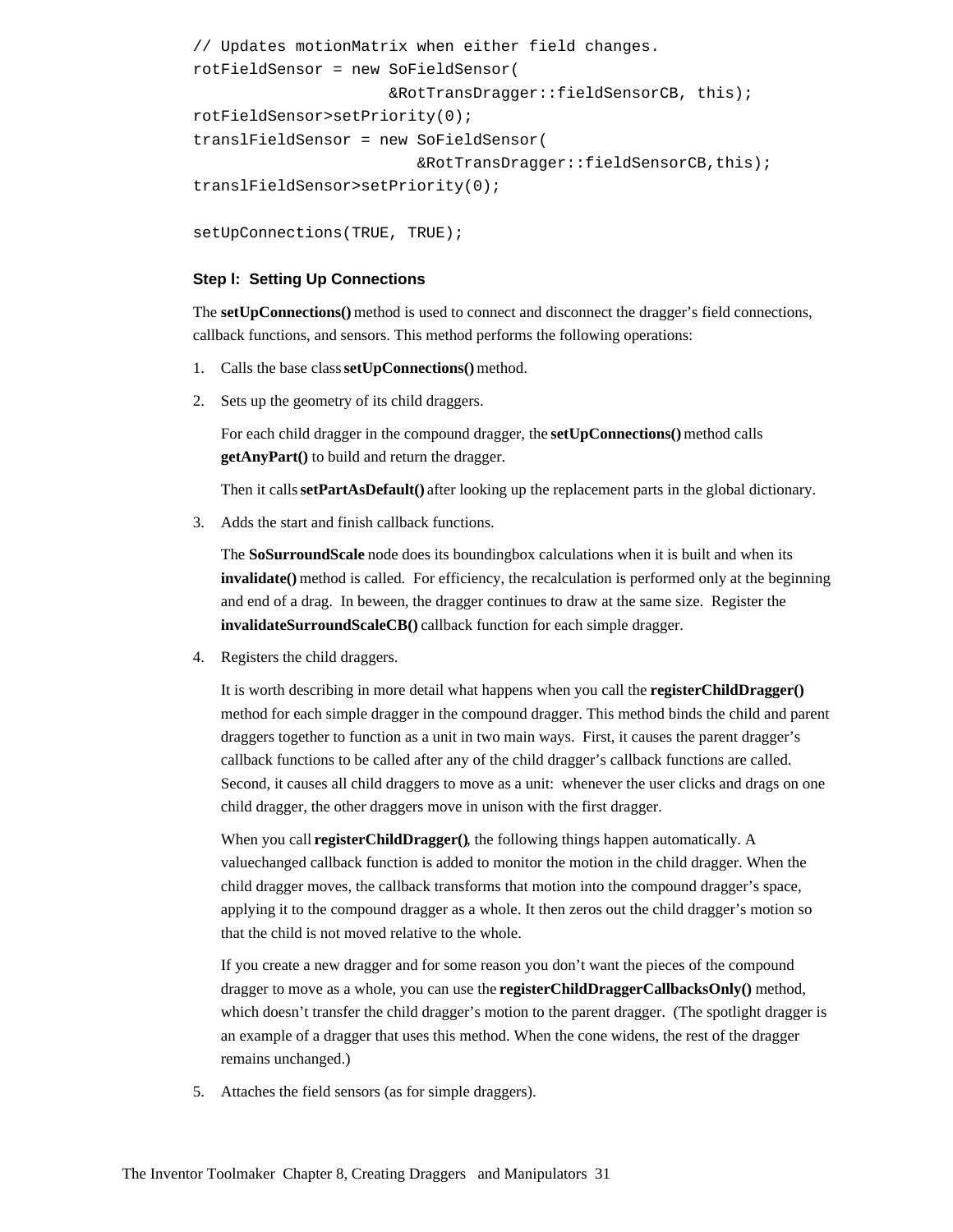## **Destructor**

Since the child draggers are nodes, they are destroyed automatically when the parent node is destroyed. There are no projectors to destroy as with the simple dragger, since no projectors were created here. The destructor merely needs to delete the sensor.

## **Callback Functions**

The **RotTransDragger** uses three callback functions, described above:

#### **invalidateSurroundScaleCB()**

called when dragging starts and finishes

#### **valueChangedCB()**

called when the motion matrix changes

**fieldSensorCB()** called when the special interest field or fields change

The source file for the compound dragger must define each of these callback functions.

Example 8ÿ6 shows the source code for **RotTransDragger.c++**:

#### **Example 8ÿ6** RotTransDragger.c++

```
#include <Inventor/nodes/SoAntiSquish.h>
#include <Inventor/nodes/SoRotation.h>
#include <Inventor/nodes/SoSeparator.h>
#include <Inventor/nodes/SoSurroundScale.h>
#include <Inventor/nodes/SoTransform.h>
#include <Inventor/sensors/SoFieldSensor.h>
```

```
// Include files for child dragger classes.
#include <Inventor/draggers/SoRotateCylindricalDragger.h>
#include "TranslateRadialDragger.h"
```

```
// Include file for our new class.
#include "RotTransDragger.h"
```

```
// This file contains RotTransDragger::geomBuffer, which 
// describes the default geometry resources for this class.
#include "RotTransDraggerGeom.h"
```

```
SO_KIT_SOURCE(RotTransDragger);
```

```
// Initializes the type ID for this dragger node. This
// should be called once after SoInteraction::init().
void
RotTransDragger::initClass()
{
    SO_KIT_INIT_CLASS(RotTransDragger, SoDragger, "Dragger");
```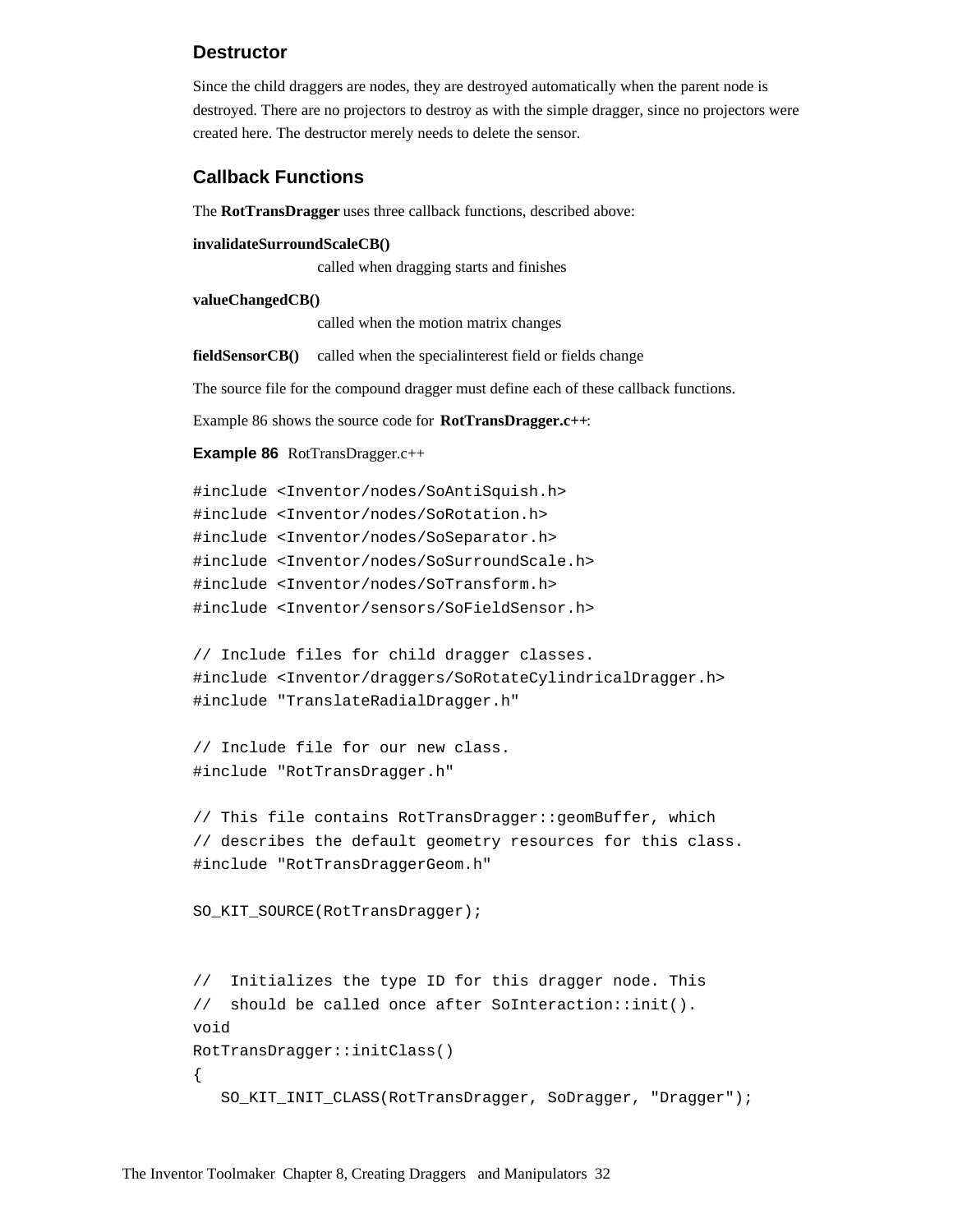```
}
RotTransDragger::RotTransDragger()
\{ SO_KIT_CONSTRUCTOR(RotTransDragger);
    // Don't create "surroundScale" by default. It's only put 
    // to use if this dragger is used within a manipulator.
    SO_KIT_ADD_CATALOG_ENTRY(surroundScale, SoSurroundScale, TRUE,
                              topSeparator, geomSeparator, TRUE);
    // Create an antiÿsquish node by default.
    SO_KIT_ADD_CATALOG_ENTRY(antiSquish, SoAntiSquish, FALSE,
                              topSeparator, geomSeparator, TRUE);
    SO_KIT_ADD_CATALOG_ENTRY(translator, TranslateRadialDragger,
                              TRUE, topSeparator, geomSeparator,
                              TRUE);
    SO_KIT_ADD_CATALOG_ENTRY(XRotatorSep, SoSeparator, FALSE,
                              topSeparator, geomSeparator, FALSE);
    SO_KIT_ADD_CATALOG_ENTRY(XRotatorRot, SoRotation, TRUE,
                              XRotatorSep, , FALSE);
    SO_KIT_ADD_CATALOG_ENTRY(XRotator,SoRotateCylindricalDragger,
                              TRUE, XRotatorSep, ,TRUE);
    SO_KIT_ADD_CATALOG_ENTRY(YRotator, SoRotateCylindricalDragger,
                              TRUE, topSeparator, geomSeparator,
  TRUE);
    SO_KIT_ADD_CATALOG_ENTRY(ZRotatorSep, SoSeparator, FALSE,
                              topSeparator, geomSeparator, FALSE);
    SO_KIT_ADD_CATALOG_ENTRY(ZRotatorRot, SoRotation, TRUE,
                              ZRotatorSep, ,FALSE);
    SO_KIT_ADD_CATALOG_ENTRY(ZRotator, SoRotateCylindricalDragger,
                              TRUE, ZRotatorSep, ,TRUE);
    // Read geometry resources. Only do this the first time we
    // construct one. 'geomBuffer' contains our compiled in
    // defaults. The user can override these by specifying new
    // scene graphs in the file:
    // $(SO_DRAGGER_DIR)/rotTransDragger.iv"
    if (SO_KIT_IS_FIRST_INSTANCE())
      readDefaultParts("rotTransDragger.iv", geomBuffer,
                         sizeof(geomBuffer));
    // Fields that always show current state of the dragger.
    SO_KIT_ADD_FIELD(rotation, (0.0, 0.0, 0.0, 1.0));
    SO_KIT_ADD_FIELD(translation, (0.0, 0.0, 0.0));
```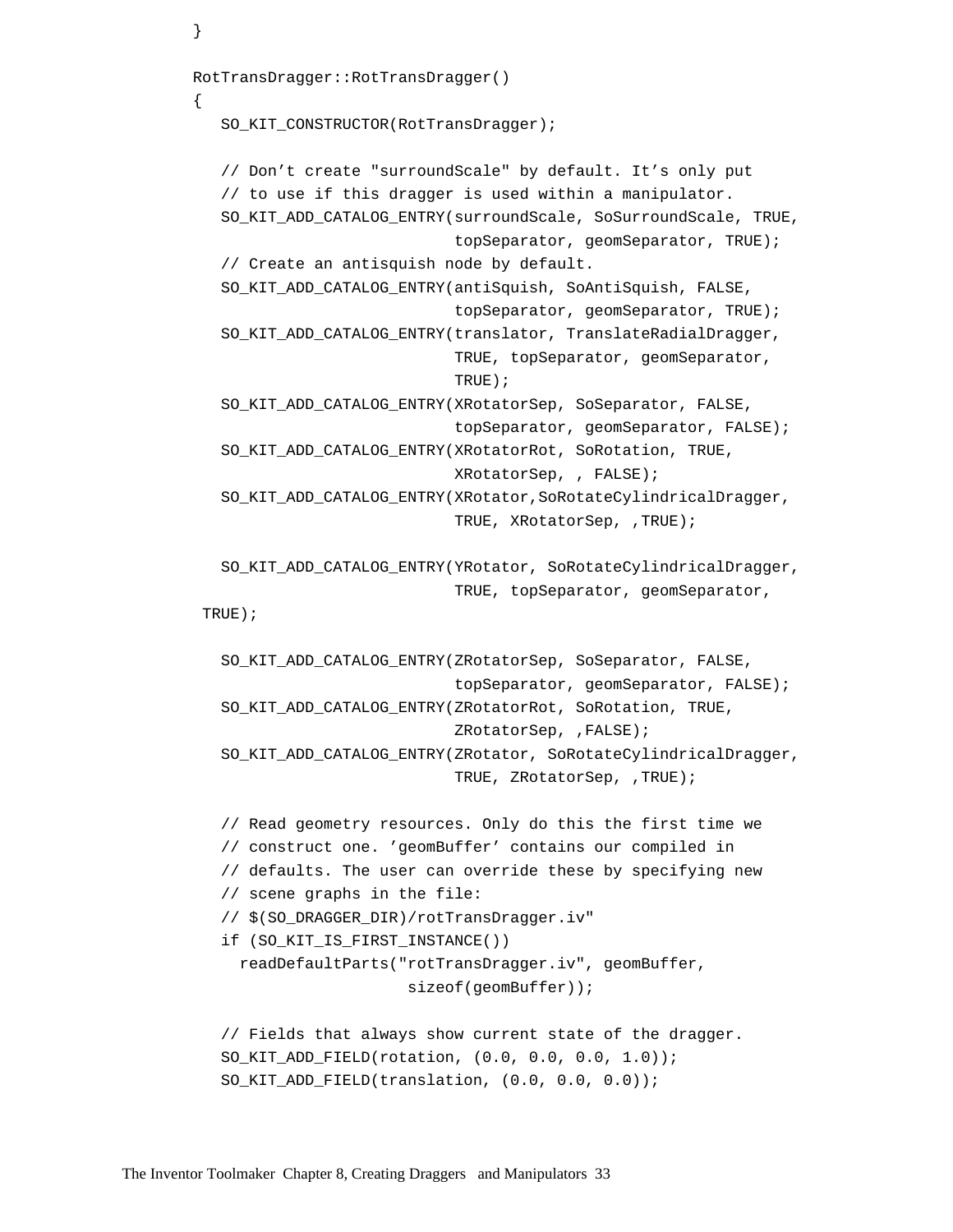```
 // Creates parts list and default parts for this nodekit.
 SO_KIT_INIT_INSTANCE();
 // Make the antiÿsquish node surround the biggest dimension
 SoAntiSquish *myAntiSquish =
          SO_GET_ANY_PART(this, "antiSquish", SoAntiSquish);
 myAntiSquishÿ>sizing = SoAntiSquish::BIGGEST_DIMENSION;
 // Create the simple draggers that comprise this dragger.
 // This dragger has four simple pieces: 
 // 1 TranslateRadialDragger
 // 3 RotateCylindricalDraggers
 // In the constructor, we just call SO_GET_ANY_PART to
 // build each dragger.
 // Within the setUpConnections() method, we will
 // take care of giving these draggers new geometry and 
 // establishing their callbacks.
 // Create the translator dragger. 
 SoDragger *tDragger = SO_GET_ANY_PART(this, "translator", 
                        TranslateRadialDragger);
 // Create the XRotator dragger. 
 SoDragger *XDragger = SO_GET_ANY_PART(this, "XRotator", 
                        SoRotateCylindricalDragger);
 // Create the YRotator dragger. 
 SoDragger *YDragger = SO_GET_ANY_PART(this, "YRotator", 
                        SoRotateCylindricalDragger);
 // Create the ZRotator dragger. 
 SoDragger *ZDragger = SO_GET_ANY_PART(this, "ZRotator", 
                        SoRotateCylindricalDragger);
 // Set rotations in "XRotatorRot" and "ZRotatorRot" parts.
 // These parts will orient the draggers from their default 
 // (rotating about Y) to the desired configurations.
 // By calling 'setAnyPartAsDefault' instead of 'setAnyPart'
 // we ensure that they will not be written out, unless
 // they are changed later on.
 SoRotation *XRot = new SoRotation;
 XRotÿ>rotation.setValue(
  SbRotation(SbVec3f(0,1,0), SbVec3f(1,0,0)));
 setAnyPartAsDefault("XRotatorRot", XRot);
 SoRotation *ZRot = new SoRotation;
 ZRotÿ>rotation.setValue(
```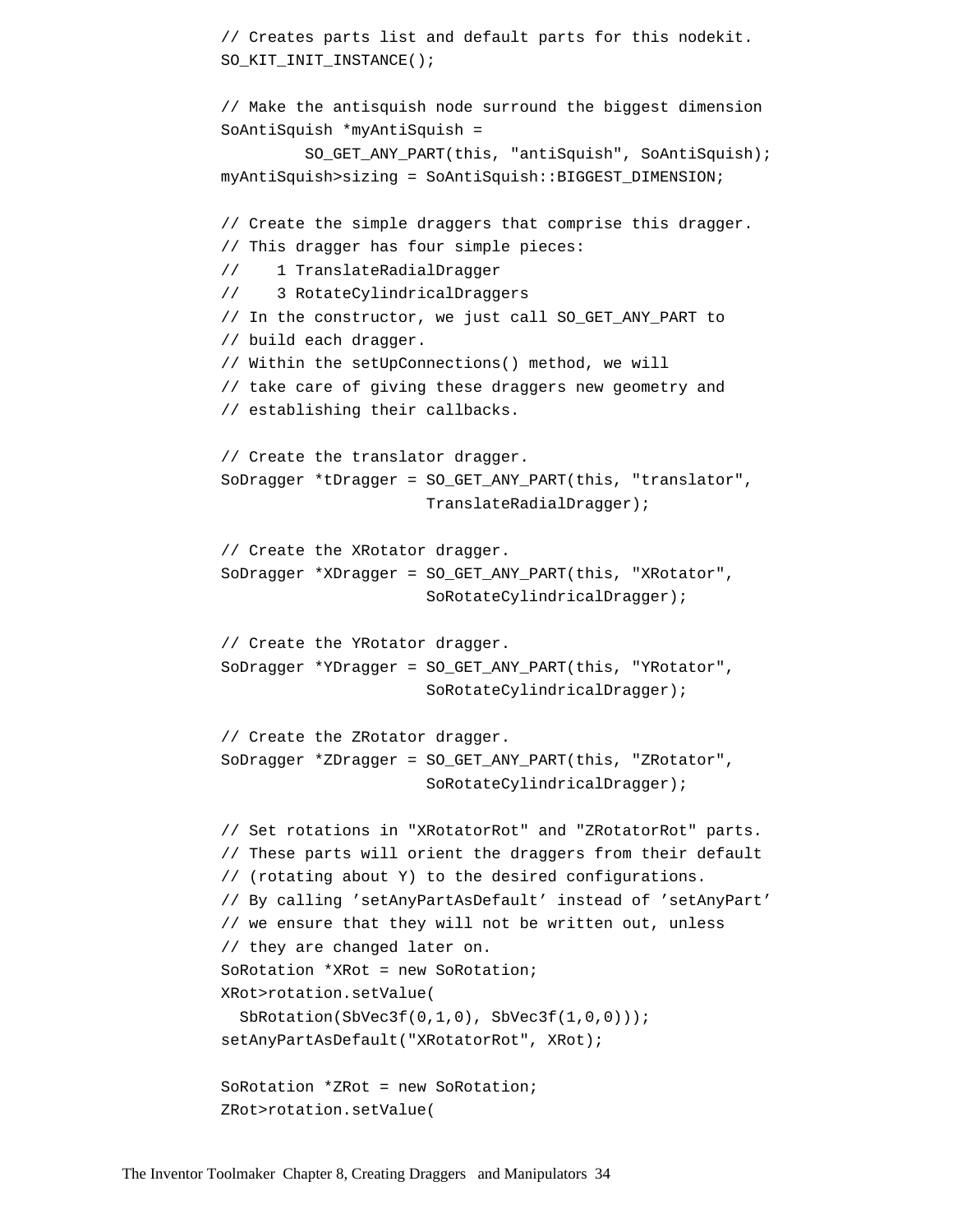```
SbRotation(SbVec3f(0,1,0), SbVec3f(0,0,1)));
    setAnyPartAsDefault("ZRotatorRot", ZRot);
    // Updates the fields when motionMatrix changes 
   addValueChangedCallback(&RotTransDragger::valueChangedCB);
    // Updates motionMatrix when either field changes.
    rotFieldSensor = new SoFieldSensor(
                         &RotTransDragger::fieldSensorCB, this);
    rotFieldSensorÿ>setPriority(0);
    translFieldSensor = new SoFieldSensor(
                             &RotTransDragger::fieldSensorCB,this);
    translFieldSensorÿ>setPriority(0);
   setUpConnections(TRUE, TRUE);
}
RotTransDragger::~RotTransDragger()
{
    if (rotFieldSensor!=NULL)
      delete rotFieldSensor;
    if (translFieldSensor!=NULL)
      delete translFieldSensor;
}
SbBool
RotTransDragger::setUpConnections(SbBool onOff, SbBool doItAlways)
{
    if (!doItAlways && connectionsSetUp == onOff)
      return onOff;
    if (onOff) {
      // We connect AFTER base class.
      SoDragger::setUpConnections(onOff, doItAlways);
      // For each of the simple draggers that compries this:
      // [a]Call setPart after looking up our replacement parts 
      // in the global dictionary.
      // [b]Add the invalidateSurroundScaleCB as a start and end
      // callback. When using a surroundScale node, these 
      // trigger it to recalculate a bounding box at the 
      // beginning and end of dragging.
      // [c]Register the dragger as a 'childDragger' of this 
      // one. This has the following effects: 
      // [1] This dragger's callbacks will be invoked 
      // following the child manip's callbacks.
```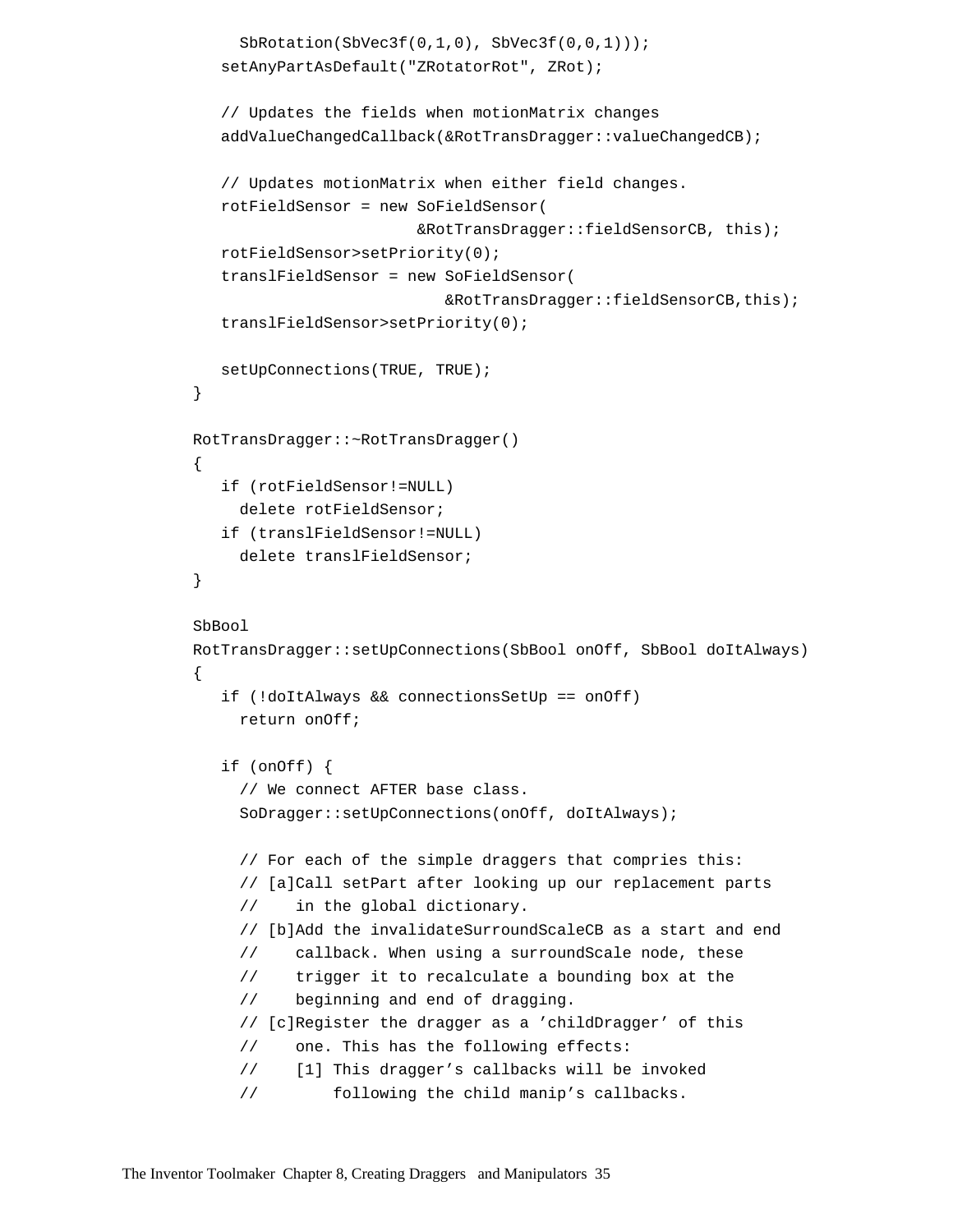```
 // [2] When the child is dragged, the child's motion 
 // will be transferred into motion of the entire 
 // dragger.
 SoDragger *tD =
           (SoDragger *) getAnyPart("translator", FALSE);
 // [a] Set up the parts in the child dragger...
 tDÿ>setPartAsDefault("translator",
                       "rotTransTranslatorTranslator");
 tDÿ>setPartAsDefault("translatorActive",
                       "rotTransTranslatorTranslatorActive");
 tDÿ>setPartAsDefault("feedback",
                       "rotTransTranslatorFeedback");
 tDÿ>setPartAsDefault("feedbackActive",
                       "rotTransTranslatorFeedbackActive");
 // [b] and [c] Add the callbacks and register the child
 tDÿ>addStartCallback(
           &RotTransDragger::invalidateSurroundScaleCB, this);
 tDÿ>addFinishCallback(
           &RotTransDragger::invalidateSurroundScaleCB, this);
 registerChildDragger(tD);
 SoDragger *XD =
           (SoDragger *) getAnyPart("XRotator", FALSE);
 // [a] Set up the parts in the child dragger...
 XDÿ>setPartAsDefault("rotator",
                       "rotTransRotatorRotator");
 XDÿ>setPartAsDefault("rotatorActive",
                       "rotTransRotatorRotatorActive");
 XDÿ>setPartAsDefault("feedback",
                       "rotTransRotatorFeedback");
 XDÿ>setPartAsDefault("feedbackActive",
                       "rotTransRotatorFeedbackActive");
 // [b] and [c] Add the callbacks and register the child
 XDÿ>addStartCallback(
           &RotTransDragger::invalidateSurroundScaleCB, this);
 XDÿ>addFinishCallback(
           &RotTransDragger::invalidateSurroundScaleCB, this);
 registerChildDragger(XD);
 SoDragger *YD =
           (SoDragger *) getAnyPart("YRotator", FALSE);
 // [a] Set up the parts in the child dragger...
 YDÿ>setPartAsDefault("rotator",
                       "rotTransRotatorRotator");
 YDÿ>setPartAsDefault("rotatorActive",
                       "rotTransRotatorRotatorActive");
 YDÿ>setPartAsDefault("feedback",
```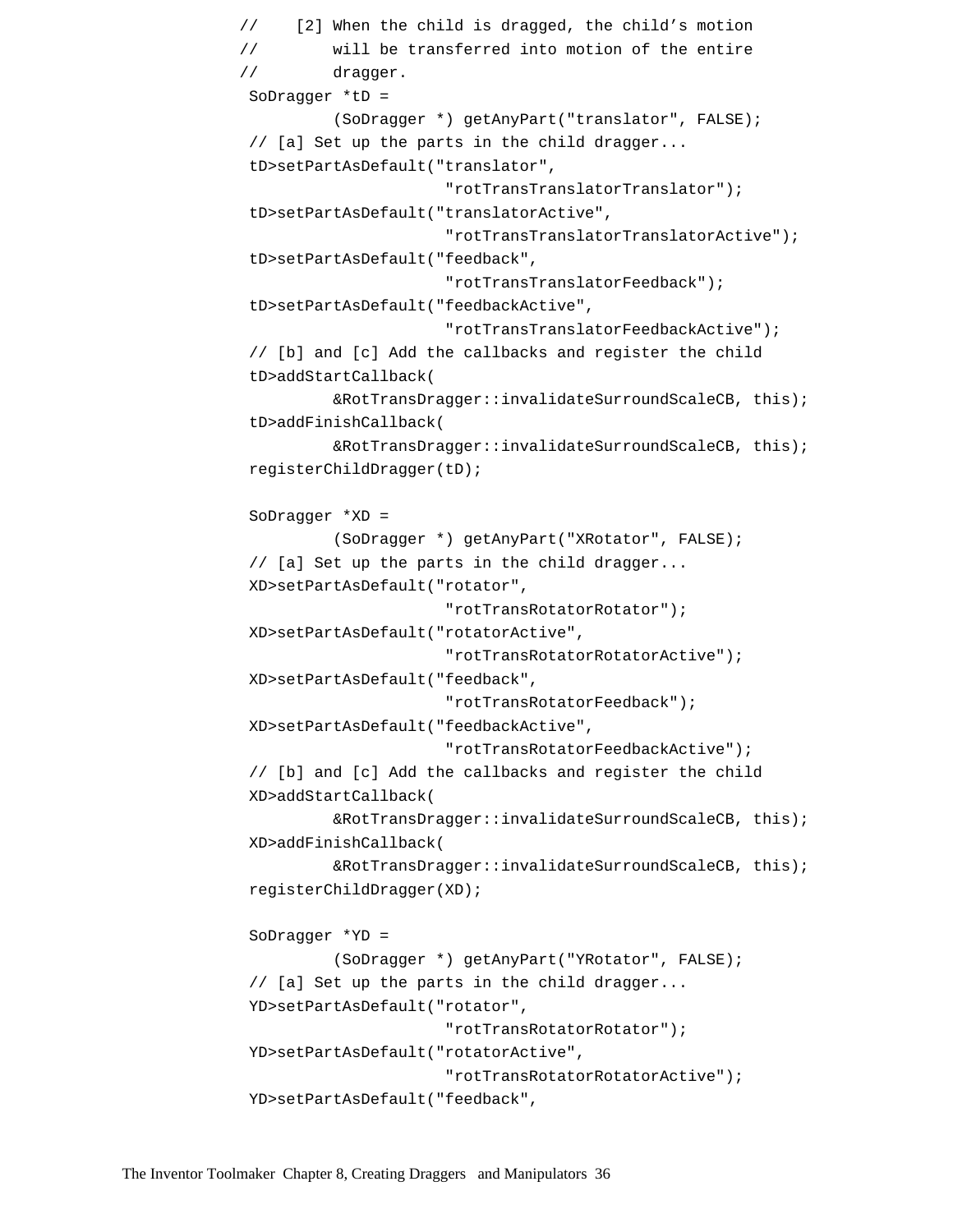```
 "rotTransRotatorFeedback");
    YDÿ>setPartAsDefault("feedbackActive",
                          "rotTransRotatorFeedbackActive");
    // [b] and [c] Add the callbacks and register the child
    YDÿ>addStartCallback(
             &RotTransDragger::invalidateSurroundScaleCB, this);
    YDÿ>addFinishCallback(
             &RotTransDragger::invalidateSurroundScaleCB, this);
    registerChildDragger(YD);
    SoDragger *ZD =
             (SoDragger *) getAnyPart("ZRotator", FALSE);
    // [a] Set up the parts in the child dragger...
    ZDÿ>setPartAsDefault("rotator",
                          "rotTransRotatorRotator");
    ZDÿ>setPartAsDefault("rotatorActive",
                          "rotTransRotatorRotatorActive");
    ZDÿ>setPartAsDefault("feedback",
                          "rotTransRotatorFeedback");
    ZDÿ>setPartAsDefault("feedbackActive",
                          "rotTransRotatorFeedbackActive");
    // [b] and [c] Add the callbacks and register the child
    ZDÿ>addStartCallback(
             &RotTransDragger::invalidateSurroundScaleCB, this);
    ZDÿ>addFinishCallback(
             &RotTransDragger::invalidateSurroundScaleCB, this);
    registerChildDragger(ZD);
   // Call the sensor CB to make things upÿtoÿdate.
   fieldSensorCB(this, NULL);
   // Connect the field sensors
   if (translFieldSensorÿ>getAttachedField() != &translation)
      translFieldSensorÿ>attach(&translation);
   if (rotFieldSensorÿ>getAttachedField() != &rotation)
      rotFieldSensorÿ>attach(&rotation);
 else {
   // We disconnect BEFORE base class.
   // Remove the callbacks from the child draggers,
   // and unregister them as children.
    SoDragger *tD =
             (SoDragger *) getAnyPart("translator", FALSE);
    tDÿ>removeStartCallback(
             &RotTransDragger::invalidateSurroundScaleCB, this);
```
}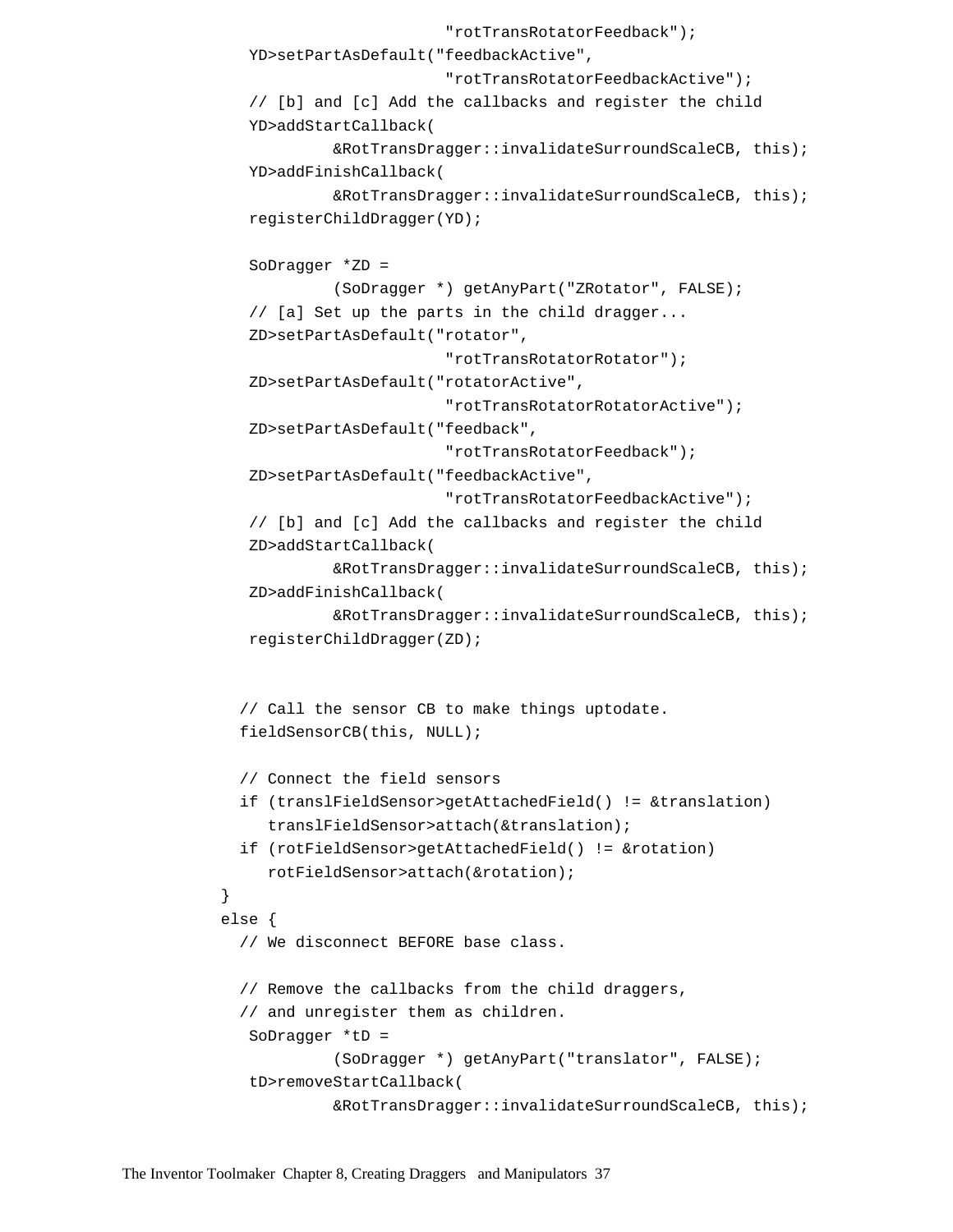```
 tDÿ>removeFinishCallback(
                &RotTransDragger::invalidateSurroundScaleCB, this);
       unregisterChildDragger(tD);
       SoDragger *XD =
                (SoDragger *) getAnyPart("XRotator", FALSE);
       XDÿ>removeStartCallback(
                &RotTransDragger::invalidateSurroundScaleCB, this);
       XDÿ>removeFinishCallback(
                &RotTransDragger::invalidateSurroundScaleCB, this);
       unregisterChildDragger(XD);
       SoDragger *YD =
                (SoDragger *) getAnyPart("YRotator", FALSE);
       YDÿ>removeStartCallback(
                &RotTransDragger::invalidateSurroundScaleCB, this);
       YDÿ>removeFinishCallback(
                &RotTransDragger::invalidateSurroundScaleCB, this);
       unregisterChildDragger(YD);
       SoDragger *ZD =
                (SoDragger *) getAnyPart("ZRotator", FALSE);
       ZDÿ>removeStartCallback(
                &RotTransDragger::invalidateSurroundScaleCB, this);
       ZDÿ>removeFinishCallback(
                &RotTransDragger::invalidateSurroundScaleCB, this);
      unregisterChildDragger(ZD);
      // Disconnect the field sensors.
      if (translFieldSensorÿ>getAttachedField()!=NULL)
         translFieldSensorÿ>detach();
      if (rotFieldSensorÿ>getAttachedField()!=NULL)
         rotFieldSensorÿ>detach();
      SoDragger::setUpConnections(onOff, doItAlways);
    }
    return !(connectionsSetUp = onOff);
// Called when the motionMatrix changes. Sets the "translation"
// and "rotation" fields based on the new motionMatrix
void
RotTransDragger::valueChangedCB(void *, SoDragger *inDragger)
    RotTransDragger *myself = (RotTransDragger *) inDragger;
```
}

{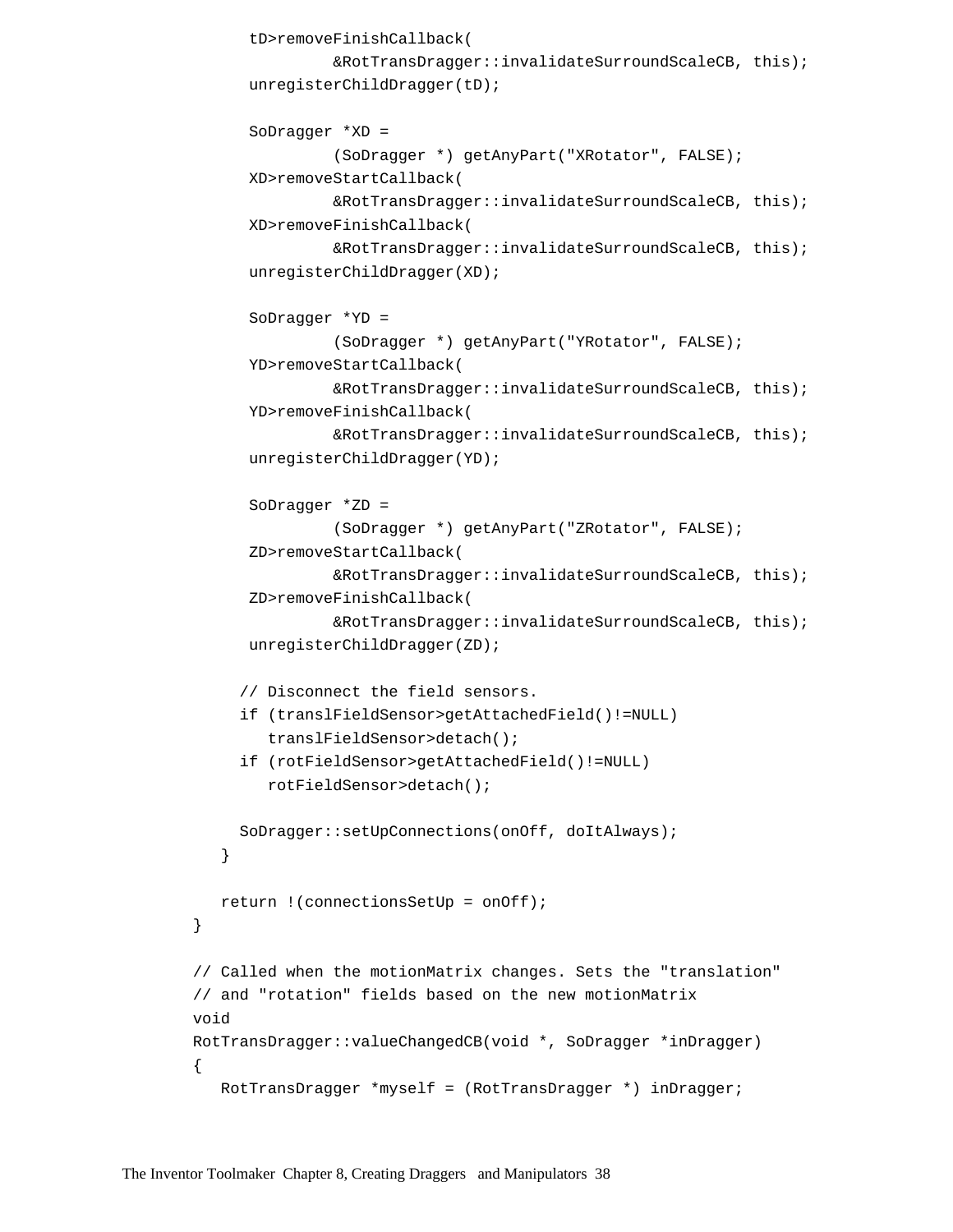```
 // Factor the motionMatrix into its parts
    SbMatrix motMat = myselfÿ>getMotionMatrix();
    SbVec3f trans, scale;
    SbRotation rot, scaleOrient;
   motMat.getTransform(trans, rot, scale, scaleOrient);
    // Set the fields. Disconnect the sensors while doing so.
    myselfÿ>rotFieldSensorÿ>detach();
    myselfÿ>translFieldSensorÿ>detach();
    if (myselfÿ>rotation.getValue() != rot)
      myselfÿ>rotation = rot;
    if (myselfÿ>translation.getValue() != trans)
      myselfÿ>translation = trans;
    myselfÿ>rotFieldSensorÿ>attach(&myselfÿ>rotation);
    myselfÿ>translFieldSensorÿ>attach(&myselfÿ>translation);
}
// If the "translation" or "rotation" field changes, changes
// the motionMatrix accordingly.
void
RotTransDragger::fieldSensorCB(void *inDragger, SoSensor *)
{
    RotTransDragger *myself = (RotTransDragger *) inDragger;
    SbMatrix motMat = myselfÿ>getMotionMatrix();
    myselfÿ>workFieldsIntoTransform(motMat);
    myselfÿ>setMotionMatrix(motMat);
}
// When any child dragger starts or ends a drag, tell the
// "surroundScale" part (if it exists) to invalidate its 
// current bounding box value.
void 
RotTransDragger::invalidateSurroundScaleCB(void *parent, SoDragger
  *)
{
    RotTransDragger *myParentDragger = (RotTransDragger *) parent;
    // Invalidate the surroundScale, if it exists.
    SoSurroundScale *mySS = SO_CHECK_PART(
             myParentDragger, "surroundScale", SoSurroundScale);
    if (mySS != NULL)
       mySSÿ>invalidate();
}
```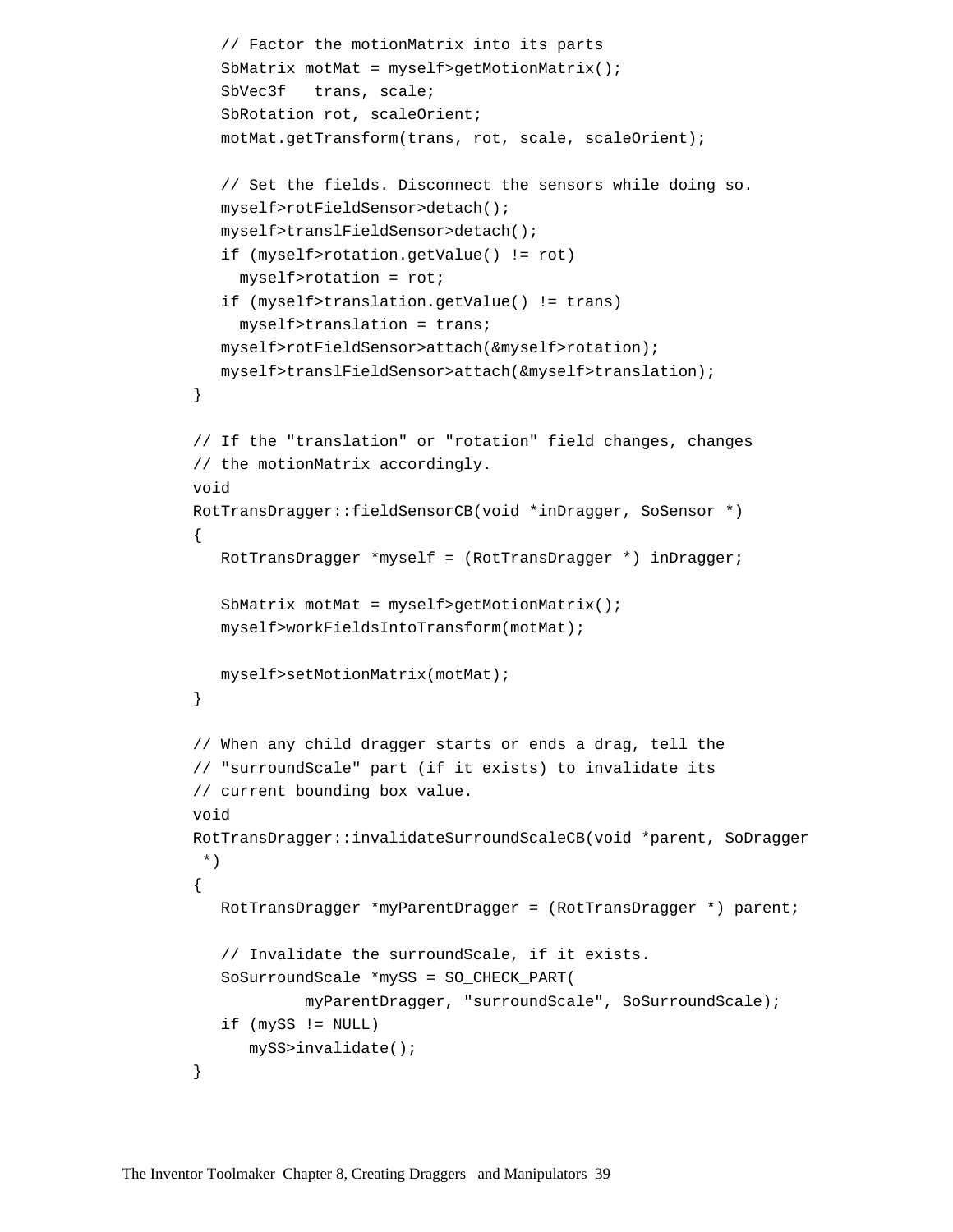```
void
RotTransDragger::setDefaultOnNonWritingFields()
{
    // The nodes pointed to by these partÿfields may 
    // change after construction, but we
    // don't want to write them out.
    surroundScale.setDefault(TRUE);
    antiSquish.setDefault(TRUE);
    SoDragger::setDefaultOnNonWritingFields();
}
```
# **Creating a Manipulator**

A manipulator is derived from another class of node, such as an **SoTransform**, **SoLight**, or **SoCamera**. It employs a dragger to edit the fields of that node and adds the dragger to the node as a hidden child. For example, the **SoPointLightManip** is a subclass of **SoPointLight**. It adds an **SoPointLightDragger** as a hidden child of the point light. When this manipulator is rendered, it draws a pointÿlight dragger and, because it is a subclass of **SoPointLight**, it also executes the light commands. When an **SoPointLightManip** is used, moving the dragger causes the light in the scene to move because the manipulator is responsible for maintaining the consistency between its own fields and the fields of its dragger.

Creating a new manipulator involves two kinds of work:

- 1. First, you need to create a base class for the new kind of manipulator, if it does not already exist. The Inventor library provides four base classes for manipulators: **SoTransformManip**, **SoPointLightManip**, **SoSpotLightManip**, and **SoDirectionalLightManip**. This step requires more work than the following step.
- 2. Next, you need to derive a new manipulator from this base class to employ the new dragger. This step is easy.

Examples 8ÿ7 and 8ÿ8 show the code to create **RotTransManip**, a subclass of **SoTransformManip**, so you do not need to create the base manipulator class (that is, you can skip step 1). You may be asking why anyone would want to derive a new manipulator from one of the existing base classes. The reason is that your new manipulator can use a different dragger, which creates a different look and feel for the user interface. For example, the handle box and trackball manipulators, which you're already familiar with, both edit the fields of an **SoTransform**. But their user interfaces look and operate differently from each other.

All you need to do in such cases is to create a new class of node and set the dragger in the constructor (step 2). If you are creating a manipulator derived from **SoTransformManip**, you also need to create the surround scale part, since transform manipulators typically surround the things they affect (see "Creating a Compound Dragger").

# **Deriving a Class from SoTransformManip**

Examples 8ÿ7 and 8ÿ8 show the **RotTransManip** class, which employs a **RotTransDragger** to edit an **SoTransform** node.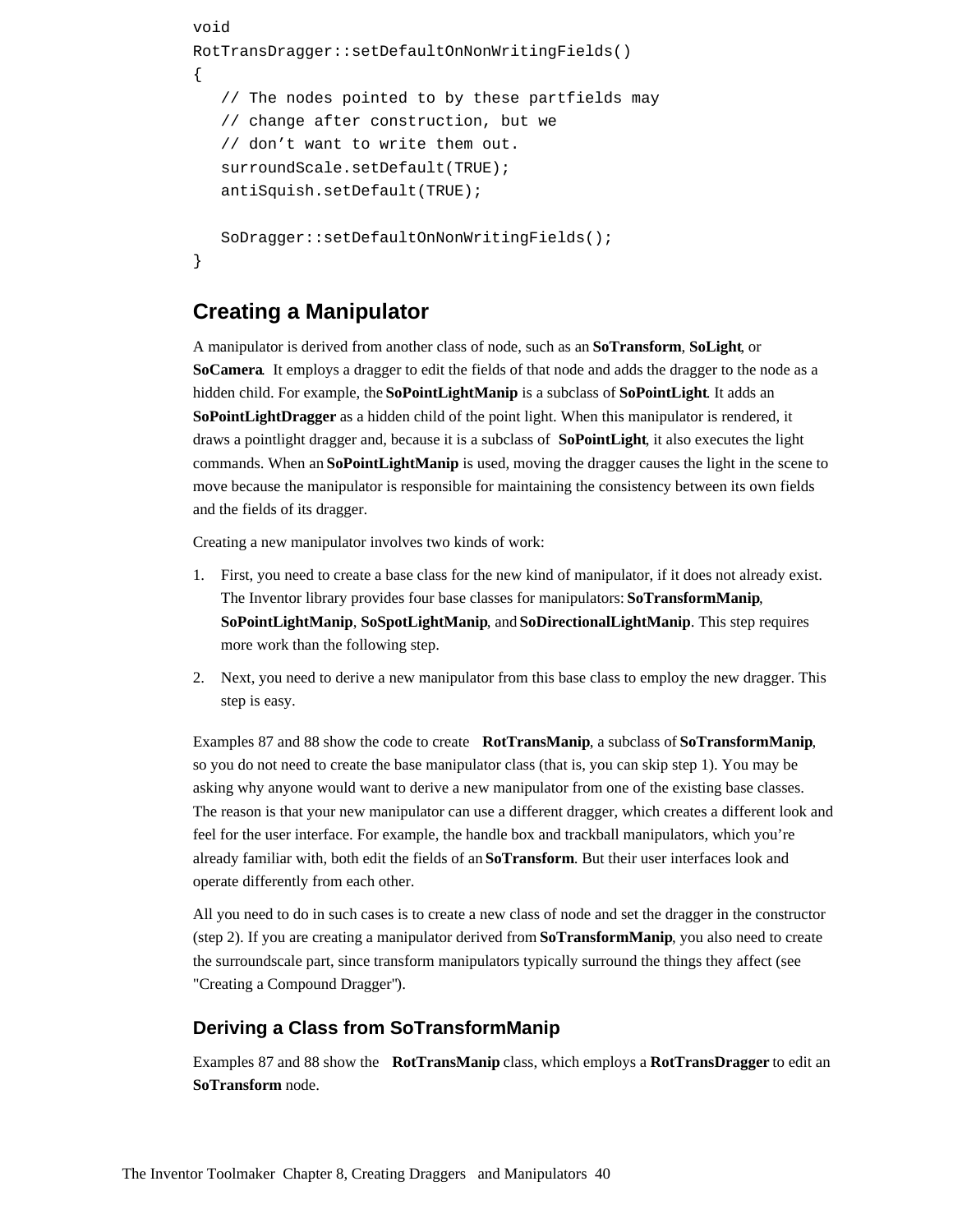#### **Example 8ÿ7** RotTransManip.h

```
#include <Inventor/manips/SoTransformManip.h>
class RotTransManip : public SoTransformManip
{
    SO_NODE_HEADER(RotTransManip);
   public:
    // Constructor
    RotTransManip();
    // Initialize the class. This should be called once
    // after SoInteraction::init(),
    // TranslateRadialDragger::init().
    // and RotTransDragger::init().
    static void initClass();
   private:
    // Destructor
    ~RotTransManip();
}; 
Example 8ÿ8 RotTransManip.c++
#include <Inventor/nodes/SoSurroundScale.h>
SO_NODE_SOURCE(RotTransManip);
// Initialize the type ID for this manipulator node. This
// should be called once after SoInteraction::init(),
// TranslateRadialDragger::initClass()
// and RotTransDragger::initClass()
void
RotTransManip::initClass()
{
    SO_NODE_INIT_CLASS(RotTransManip, SoTransformManip,
                        "TransformManip");
}
```

```
RotTransManip::RotTransManip()
{
    SO_NODE_CONSTRUCTOR(RotTransManip);
    // Create a new dragger and call setDragger(), 
    // a method inherited from SoTransformManip.
   RotTransDragger *myDrag = new RotTransDragger;
   setDraqqer(myDraq);
```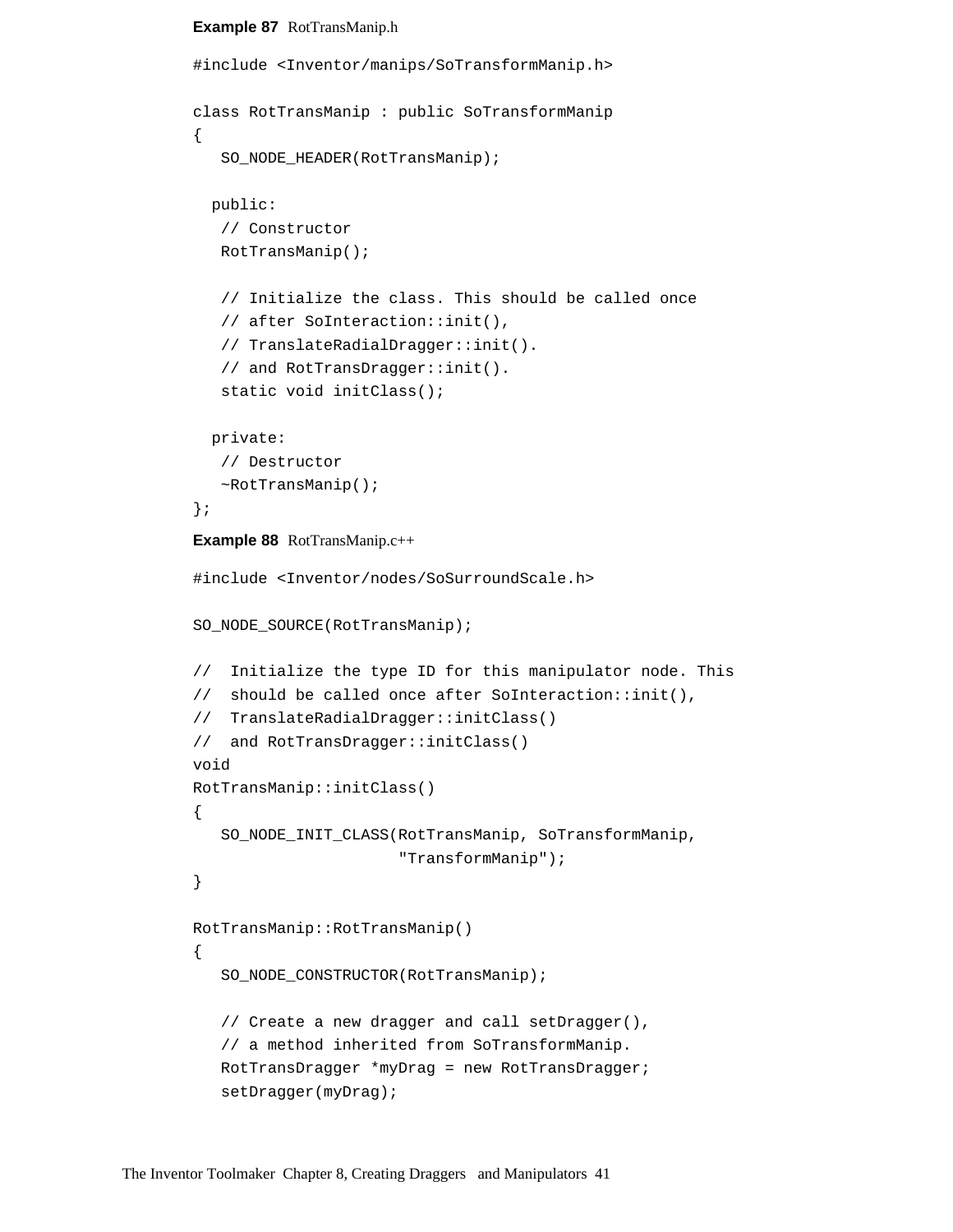```
 // We want this manipulator to surround the objects it
    // affects when we put it in a scene. So create the
    // surroundScale node.
    SoSurroundScale *mySS = (SoSurroundScale *) 
      myDragÿ>getPart("surroundScale",TRUE);
    mySSÿ>numNodesUpToContainer = 4;
    mySSÿ>numNodesUpToReset = 3;
}
RotTransManip::~RotTransManip()
{
}
```
## **Overview**

Examples 8ÿ9 and 8ÿ10 create the **Coord3Manip** class, which requires more work than the **RotTransManip**. Use the SO\_NODE\_HEADER() and SO\_NODE\_SOURCE() macros found in SoSubNode.h. Follow the same basic steps required for any node class, plus some additional ones, as follows:

- 1. Select a name for the new manipulator class and determine what class it is derived from. The new manipulator will be a subclass of the kind of node you want to provide a user interface for. For example, **Coord3Manip** is a subclass of **SoCoordinate3** because it provides a user interface for editing the **SoCoordinate3** node.
- 2. Define an **initClass()** method to initialize type information for the manipulator. Use the SO\_NODE\_INIT\_CLASS() macro.
- 3. Define a constructor for the manipulator. The constructor defines and names any new fields required by the manipulator using the SO\_NODE\_ADD\_FIELD() macro. It also creates the field sensor (see step 7) and uses the **setDragger()** method to add the correct dragger as a child of this manipulator.
- 4. Define a destructor for the manipulator. If the manipulator created a field sensor in the constructor, it will need to delete it in the destructor.
- 5. Write the routines for replacing the "regular" node in the scene graph with the editable manipulator node and for putting it back (**replaceNode()** and **replaceManip()**).
- 6. Write the value  $\ddot{\psi}$  hanged callback on the dragger to update the manipulator's field if the dragger's location changes.
- 7. Write the field sensor callback on the manipulator to update the dragger if the field in the manipulator changes.
- 8. Implement a **setDragger()** method to allow the dragger to be replaced by another dragger.
- 9. Implement a **copy()** method. The **copy()** method first copies the manipulator node and its field data. Then it copies the manipulator's children.
- 10. Implement the actions supported by the manipulator. See "Implementing Actions for the Manipulator".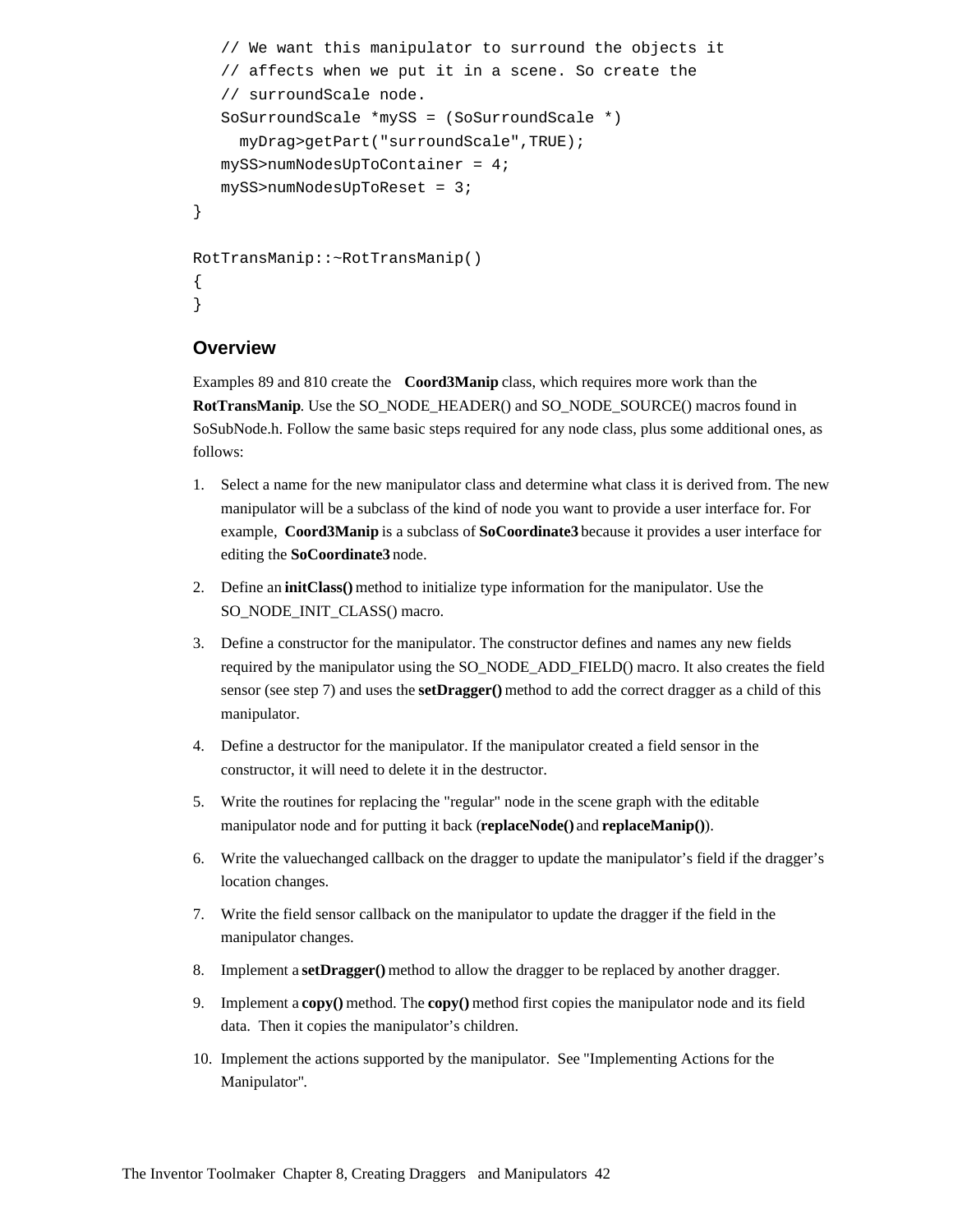## **Implementing Actions for the Manipulator**

Example 8ÿ10 provides a typical model for how most manipulators implement actions. The **doAction()** method for this new manipulator is similar to that for a group: it simply traverses the manipulator's children.

For most other actions, the manipulator first traverses its children (including the dragger) using **doAction()** and then calls the method on the base class. See the **callback()**, **GLRender()**, **handleEvent()**, and **pick()** methods in Example 8ÿ10.

Exceptions are the **getMatrix()** and **getBoundingBox()** methods. The **getMatrix()** method does not use **doAction()** because it doesn't need to traverse all the children. It performs the same tests as **SoGroup::getMatrix()** (see Chapter 2).

The **getBoundingBox()** method first traverses the children, but it does some extra work to determine the center of the group. Then it traverses the base class (in the example, "this" is **SoCoordinate3**).

## **Deriving a Class from SoCoordinate3**

Example 8ÿ9 shows the header file for the **Coord3Manip** class. Example 8ÿ10 shows the source code for this new class. Although these methods are quite lengthy, they are almost identical for all manipulator base classes. The only difference is the class name used. Also, in the **replaceNode()** and **replaceManip()** methods, the appropriate fields must be transferred from the old node to the new one. In this case, the field, **point**, is the only one copied.

The **replaceNode()** method must take care of the case where the child is owned by a node kit as well as the case where the child is simply a member of the group. To replace a node that is a part within a node kit, you must set the part by name:

```
pointFieldSensorÿ>detach();
point = oldPartÿ>point;
Coordinate3Manip::fieldSensorCB(this, NULL);
pointFieldSensorÿ>attach(&point);
```

```
lastKitÿ>setPart(partName, this);
```
To replace a node that is not contained in a node kit, you simply call **replaceChild()**:

```
pointFieldSensorÿ>detach();
point = ((SoCoordinate3 *)myFullPTail)ÿ>point;
Coordinate3Manip::fieldSensorCB(this, NULL);
pointFieldSensorÿ>attach(&point);
```
((SoGroup \*)parent)ÿ>replaceChild(myFullPTail, this);

Similarly, **replaceManip()** must deal separately with nodes that are owned by node kits and nodes that are not.

### **Example 8ÿ9** Coord3Manip.h

```
#include <Inventor/draggers/SoDragger.h>
#include <Inventor/fields/SoSFLong.h>
#include <Inventor/nodes/SoCoordinate3.h>
```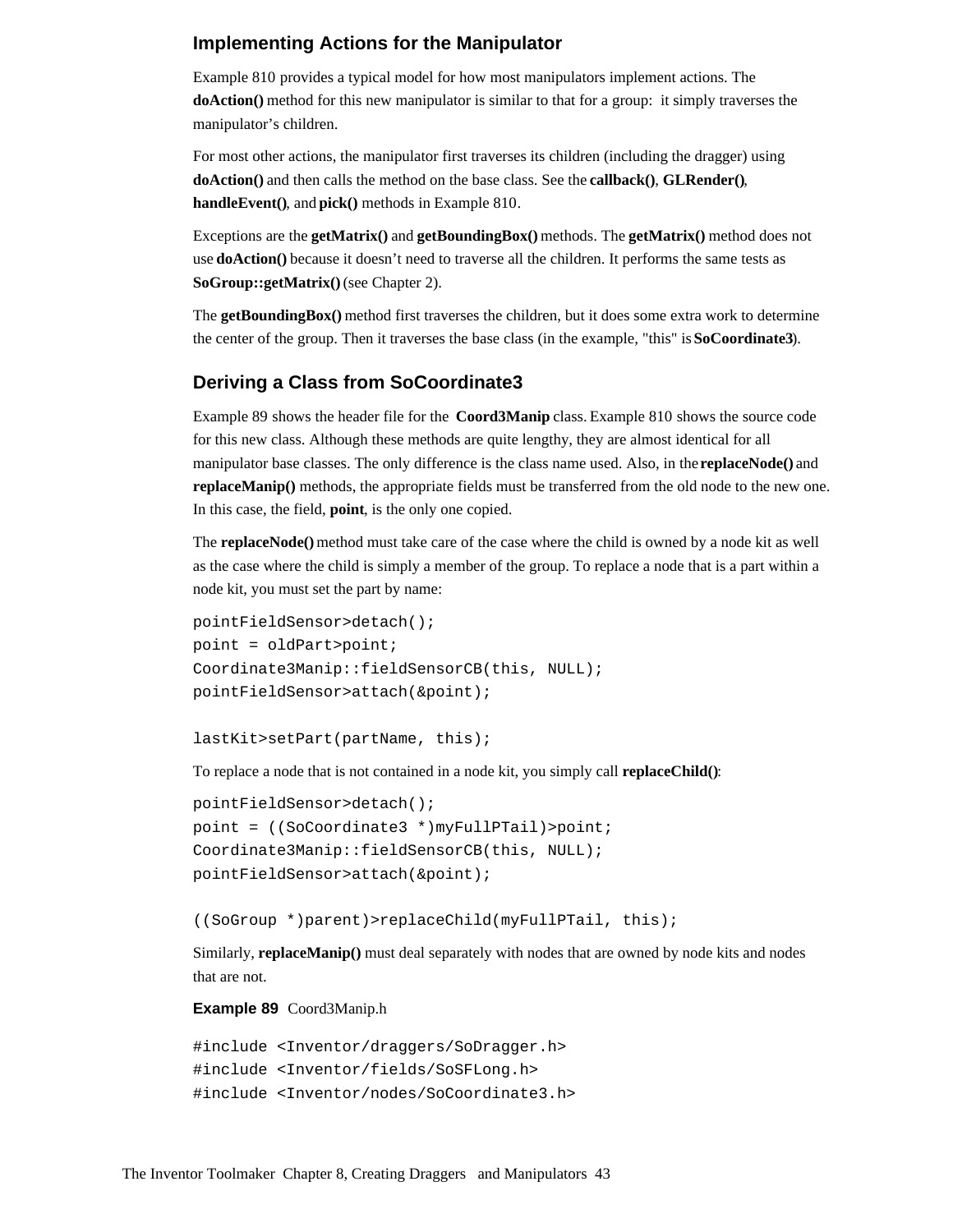```
#include <Inventor/sensors/SoFieldSensor.h>
class Coordinate3Manip : public SoCoordinate3
{
    SO_NODE_HEADER(Coordinate3Manip);
  public:
    // Constructor
    Coordinate3Manip();
    // The index of the 'point' field that will be edited 
    // by our childÿdragger.
    SoSFLong editIndex;
    // Returns the dragger node being employed by this manip.
    SoDragger *getDragger();
    virtual SoNode *copy(SbBool copyConnections = FALSE) const;
    // For replacing a regular SoCoordinate3 node with this
    // manipulator.
    SbBool replaceNode(SoPath *p);
    // For replacing this manipulator with a regular 
    // SoCoordinate3 node.
    SbBool replaceManip(SoPath *p, SoCoordinate3 *newOne) const;
    // These functions implement all actions for this manip.
    // They first traverse the children, then use the 
    // SoCoordinate3 version of the actions. They traverse first 
    // so that the SoCoordinate3 will affect objects which 
    // follow it in the tree, but not the draggerÿchild.
    virtual void doAction(SoAction *action);
    virtual void callback(SoCallbackAction *action);
    virtual void GLRender(SoGLRenderAction *action);
    virtual void getBoundingBox(SoGetBoundingBoxAction *action);
    virtual void getMatrix(SoGetMatrixAction *action);
    virtual void handleEvent(SoHandleEventAction *action);
    virtual void pick(SoPickAction *action);
    virtual void search(SoSearchAction *action);
    // call this after SoInteraction::init();
    static void initClass();
    virtual SoChildList *getChildren() const;
   protected:
```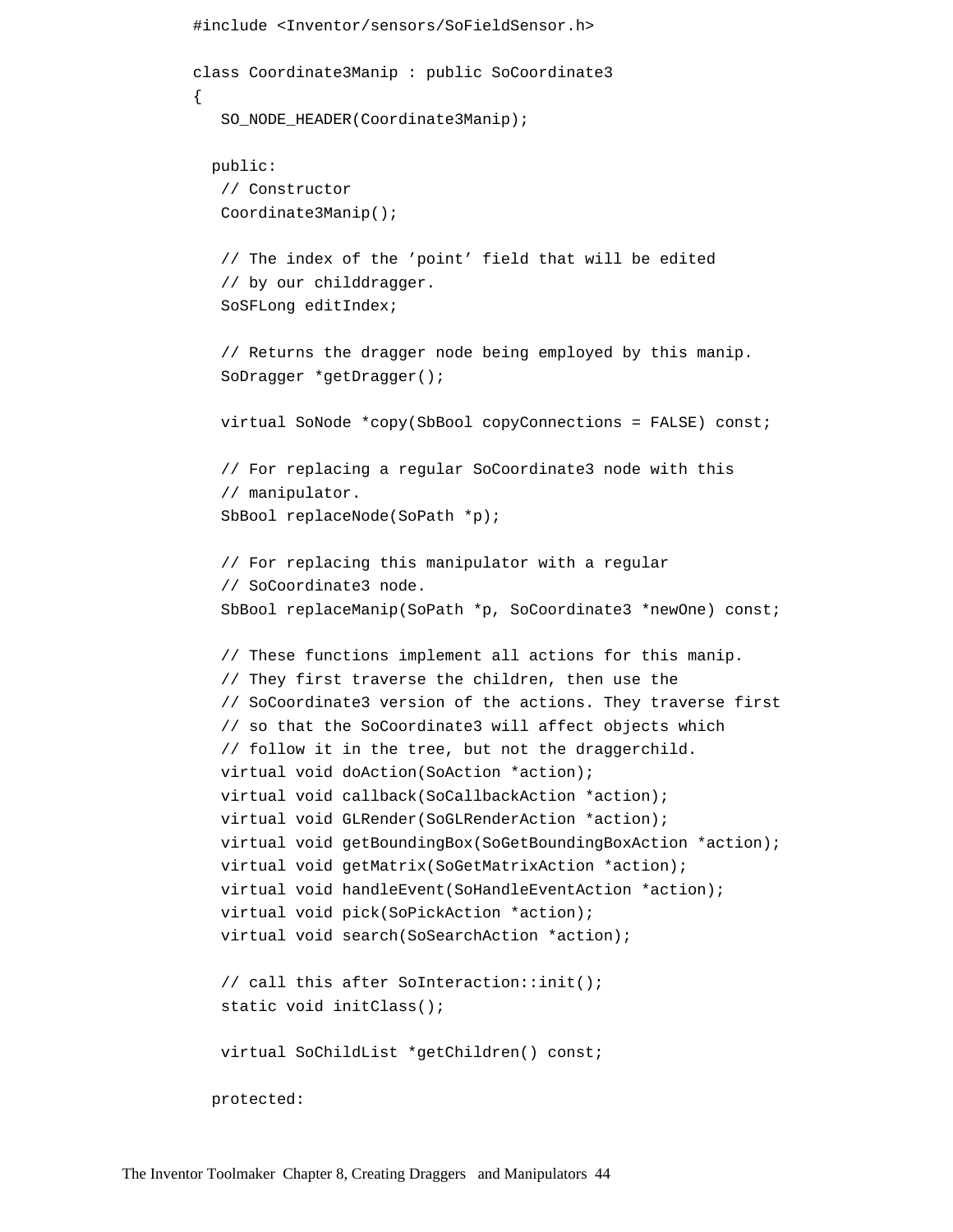```
 // When the dragger moves, this interprets the translation 
    // field of the dragger and sets the point field of this 
    // node accordingly.
    static void valueChangedCB(void *,SoDragger *);
    // When the point field of this node changes, moves the
    // childÿdragger to a new location, if necessary.
    SoFieldSensor *pointFieldSensor;
   static void fieldSensorCB(void *, SoSensor *);
    // Establishes the given dragger as the new childÿdragger
   void setDragger(SoDragger *newDragger);
    // The hidden children.
    SoChildList *children;
  private:
    // Destructor
    ~Coordinate3Manip();
    int getNumChildren() const 
{ return (childrenÿ>getLength()); }
}; 
Example 8ÿ10 Coord3Manip.c++
#include <Inventor/actions/SoCallbackAction.h>
#include <Inventor/actions/SoGLRenderAction.h>
#include <Inventor/actions/SoGetBoundingBoxAction.h>
#include <Inventor/actions/SoGetMatrixAction.h>
#include <Inventor/actions/SoHandleEventAction.h>
#include <Inventor/actions/SoPickAction.h>
#include <Inventor/actions/SoSearchAction.h>
#include <Inventor/draggers/SoDragPointDragger.h>
#include <Inventor/errors/SoDebugError.h>
#include <Inventor/fields/SoSFLong.h>
#include <Inventor/nodes/SoGroup.h>
// Include file for our new class
#include "Coordinate3Manip.h"
SO_NODE_SOURCE(Coordinate3Manip);
// Initializes the type ID for this manipulator node. This
```

```
// should be called once after SoInteraction::init().
void
```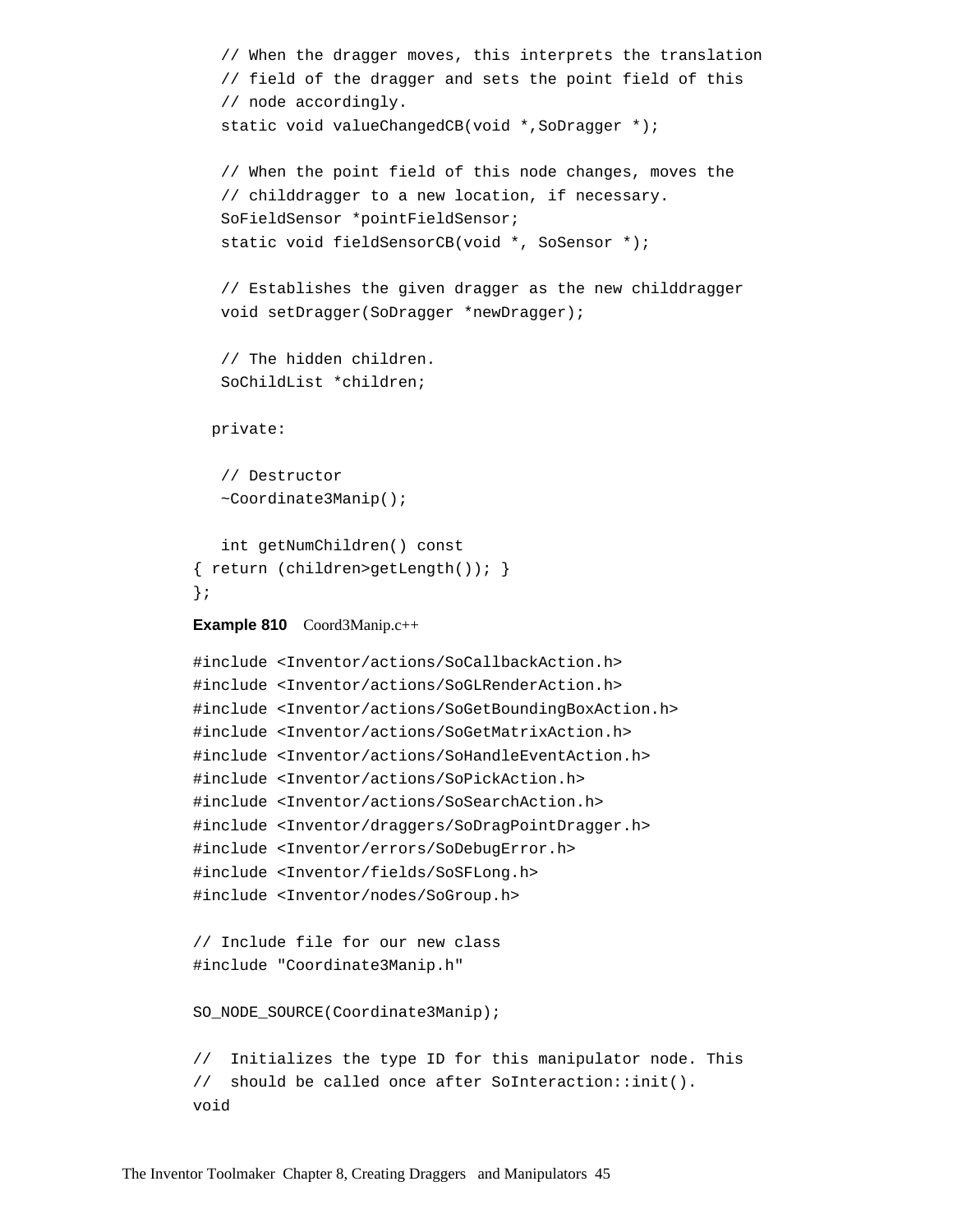```
Coordinate3Manip::initClass()
{
    SO_NODE_INIT_CLASS(Coordinate3Manip, SoCoordinate3,
                        "Coordinate3");
}
Coordinate3Manip::Coordinate3Manip()
{
    children = new SoChildList(this);
   SO_NODE_CONSTRUCTOR(Coordinate3Manip);
    // Create the new 'editIndex' field
    SO_NODE_ADD_FIELD(editIndex, (0));
    // Create the field sensor
    pointFieldSensor = new SoFieldSensor(
             &Coordinate3Manip::fieldSensorCB, this);
    pointFieldSensorÿ>setPriority(0);
    pointFieldSensorÿ>attach(&point);
    // Create a new SoDragPointDragger and use
    // it for our childÿdragger.
   setDragger(new SoDragPointDragger);
}
Coordinate3Manip::~Coordinate3Manip()
{
    // Important to do this because dragger may have callbacks
    // to this node.
    setDragger(NULL);
    if (pointFieldSensor!=NULL)
      delete pointFieldSensor;
    delete children;
}
// Sets the dragger to be the given node...
// Adds it as a child and adds a valueChangedCallback 
// on the child to tell this node when the dragger moves.
void
Coordinate3Manip::setDragger(SoDragger *newDragger)
{
    SoDragger *oldDragger = getDragger();
    if (oldDragger) {
      oldDraggerÿ>removeValueChangedCallback(
```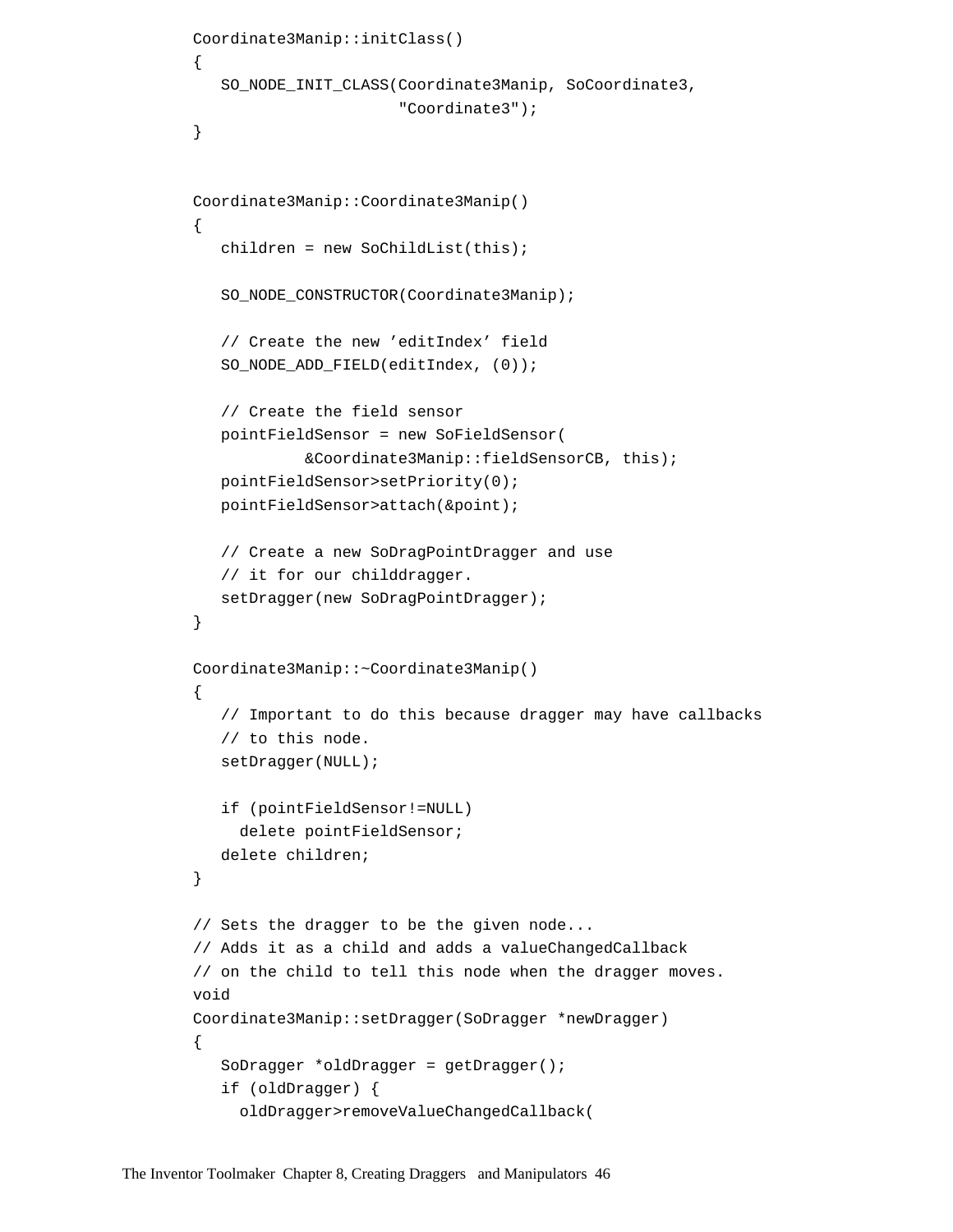```
 &Coordinate3Manip::valueChangedCB,this);
      childrenÿ>remove(0);
    }
    if (newDragger!=NULL) {
      if (childrenÿ>getLength() > 0)
       childrenÿ>set(0, newDragger);
      else
       childrenÿ>append(newDragger);
      // Call the fieldSensorCB to transfer our values 
      // into the new dragger.
      Coordinate3Manip::fieldSensorCB(this, NULL);
      newDraggerÿ>addValueChangedCallback(
               &Coordinate3Manip::valueChangedCB,this);
    }
}
// Returns value of the current dragger.
SoDragger *
Coordinate3Manip::getDragger()
\left\{ \right. if (childrenÿ>getLength() > 0) {
     SoNode *n = (*children)[0]; if (nÿ>isOfType(SoDragger::getClassTypeId()))
        return ((SoDragger *) n);
      else {
#ifdef DEBUG
        SoDebugError::post("Coordinate3Manip::getDragger",
                            "Child is not a dragger!");
#endif
      }
    }
    return NULL;
}
// Description:
// Replaces the tail of the path with this manipulator.
//
// [1] Tail of fullpath must be correct type, or we return.
// [2] If path has a nodekit, we try to use setPart() to 
// insert manip. otherwise:
// [3] Path must be long enough, or we return without 
// [4] replacing.Second to last node must be a group, or we //
         return without replacing.
// [5] Copy values from node we are replacing into this manip
// [6] Replace this manip as the child.
```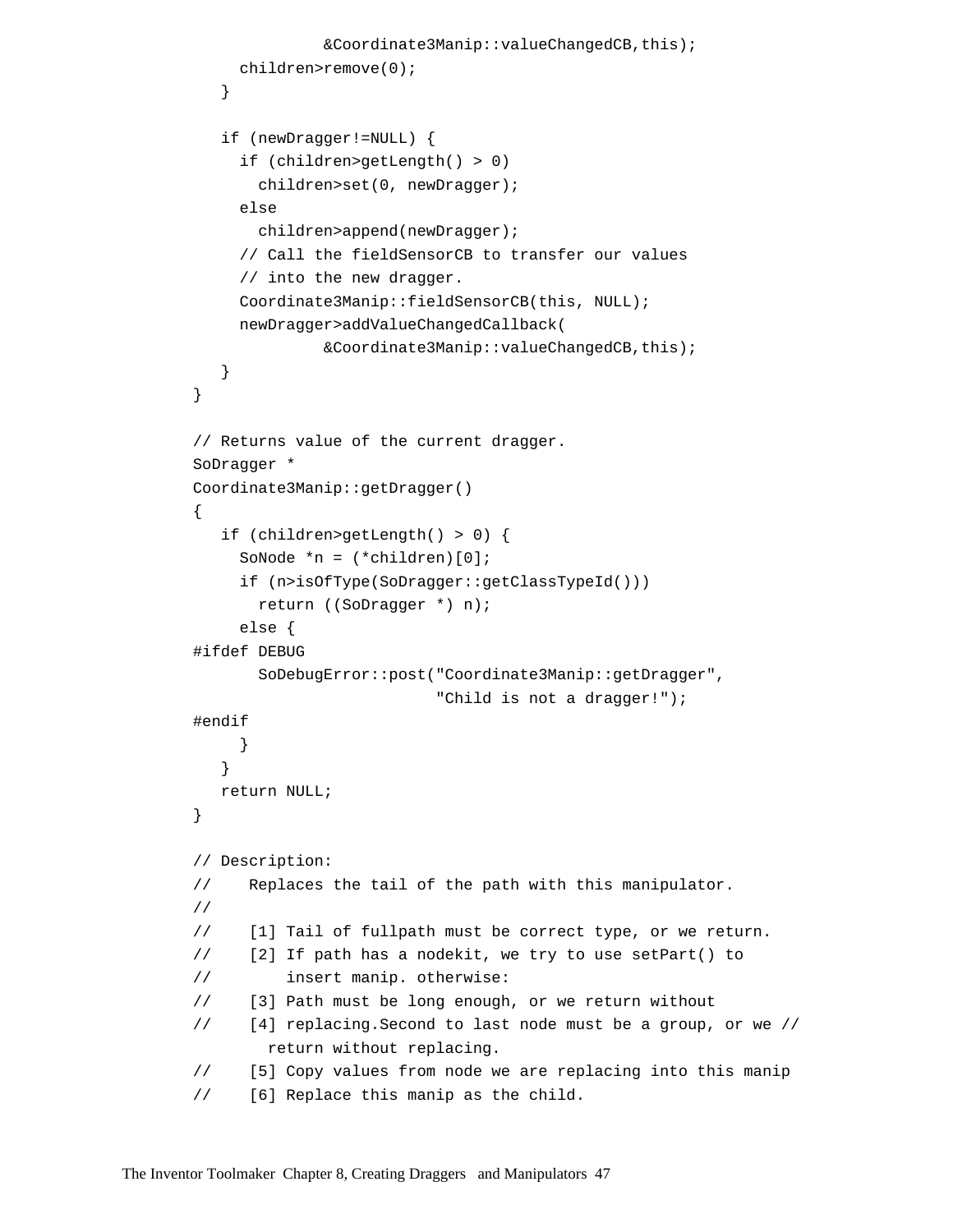```
// [7] Do not ref or unref anything. Assume that the user 
// knows what he's doing.
// [8] Do not fiddle with either node's field connections. 
// Assume that the user knows what he's doing.
//
SbBool
Coordinate3Manip::replaceNode(SoPath *inPath)
{
    SoFullPath *myFullPath = (SoFullPath *) inPath;
   SoNode *myFullPTail = myFullPathy>getTail();
   if (!myFullPTailÿ>isOfType (Coordinate3Manip::getClassTypeId()))
  {
#ifdef DEBUG
      SoDebugError::post("Coordinate3Manip::replaceNode", 
                         "End of path is not a Coordinate3Manip");
#endif
     return FALSE;
    }
   SoNode *pTail = inPathÿ>getTail();
    if (pTailÿ>isOfType(SoBaseKit::getClassTypeId())) {
      // Okay, we've got a nodekit here! Let's do this right...
      // If myFullPTail is a part in the kit, then we've got to 
      // follow protocol and let the kit set the part itself.
      SoBaseKit *lastKit = 
                 (SoBaseKit*)((SoNodeKitPath*)inPath)ÿ>getTail();
      SbString partName = lastKitÿ>getPartString(inPath);
     if (partName != "") {
        SoCoordinate3 *oldPart =
                 (SoCoordinate3 *) lastKitÿ>getPart(partName, TRUE); 
        if (oldPart != NULL) {
          // Detach the sensor while copying the values.
          pointFieldSensorÿ>detach();
          point = oldPartÿ>point;
          Coordinate3Manip::fieldSensorCB(this, NULL);
          pointFieldSensorÿ>attach(&point);
          lastKitÿ>setPart(partName, this);
          return TRUE;
        }
        else {
          // Although the part's there, we couldn't get at it.
          // Some kind of problem going on
          return FALSE;
```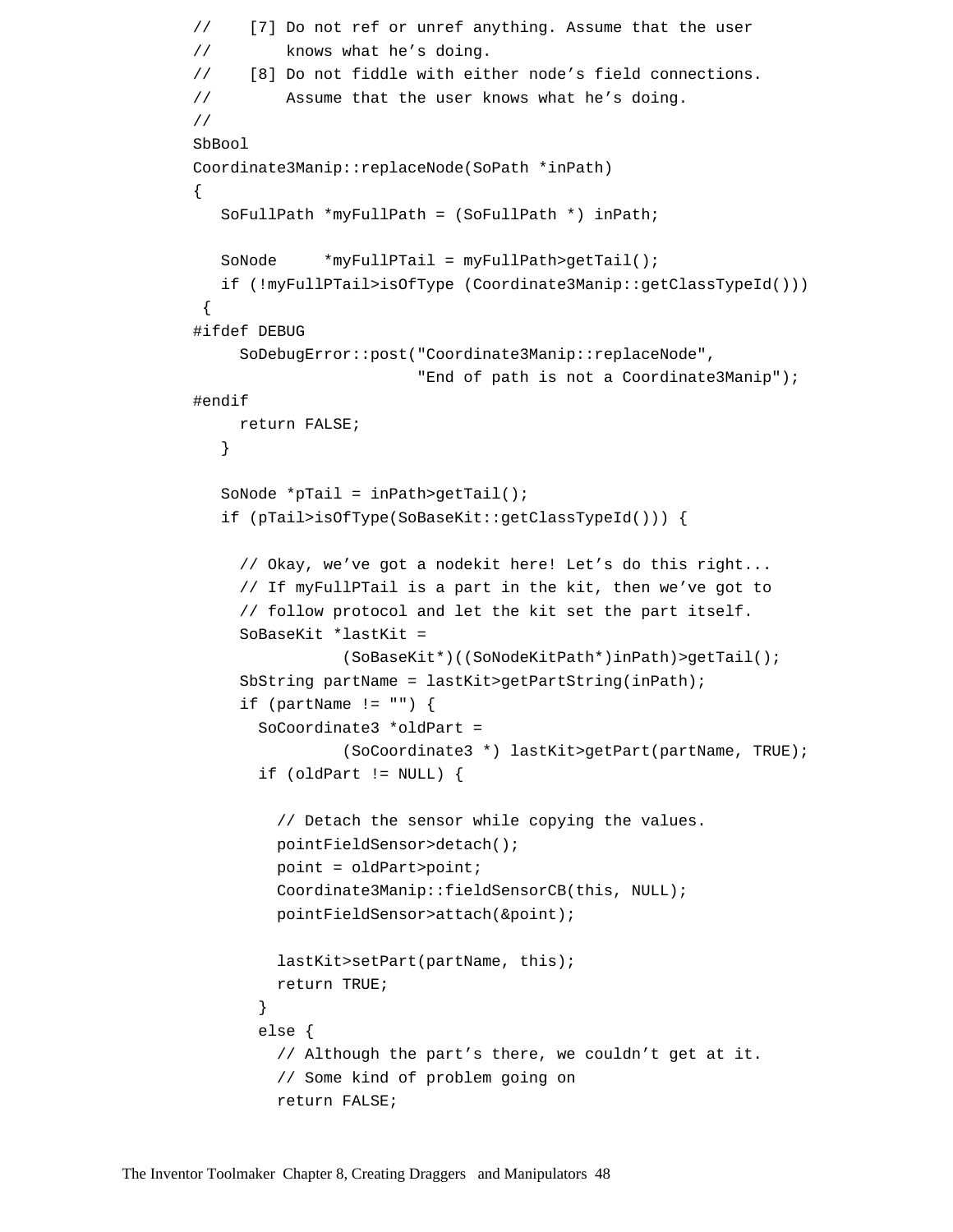```
 }
      }
      // If it's not a part, that means it's contained within a 
      // subgraph underneath a part. For example, it's within 
      // the 'contents' separator of an SoWrapperKit. In that 
      // case, the nodekit doesn't care and we just continue on
      // through...
    }
   if (myFullPathÿ>getLength() < 2) {
#ifdef DEBUG
      SoDebugError::post("Coordinate3Manip::replaceNode",
                        "Path is too short!");
#endif
      return FALSE;
    }
   SoNode *parent = myFullPathÿ>getNodeFromTail(1);
   if (!parentÿ>isOfType( SoGroup::getClassTypeId() )) {
#ifdef DEBUG
      SoDebugError::post("Coordinate3Manip::replaceNode",
                         "Parent node is not a group.!");
#endif
     return FALSE;
    }
   ref();
   // Detach the sensor while copying the values.
   pointFieldSensorÿ>detach();
   point = ((SoCoordinate3 *) myFullPTail)ÿ>point;
   Coordinate3Manip::fieldSensorCB(this, NULL);
   pointFieldSensorÿ>attach(&point);
    ((SoGroup *) parent)ÿ>replaceChild(myFullPTail, this);
   unrefNoDelete();
   return TRUE;
}
// Replaces tail of path (which should be this manipulator)
// with the given SoCoordinate3 node.
//
// [1] Tail of fullpath must be this node, or we return.
// [2] If path has a nodekit, we try to use setPart() to 
// insert new node. otherwise:
// [3] Path must be long enough, or we return without
```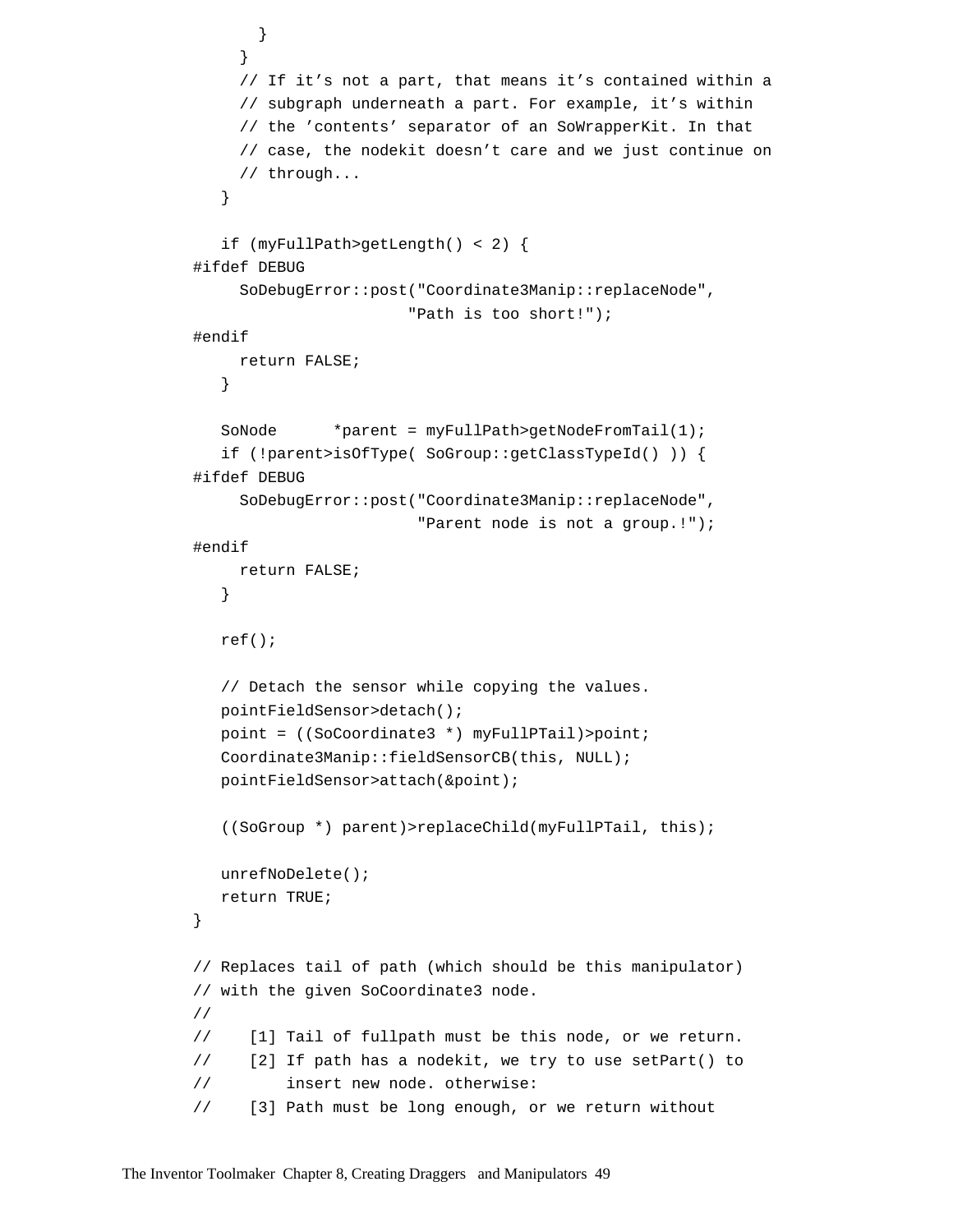```
// [4] replacing. Second to last node must be a group, or we
// return without replacing.
// [5] Copy values from node we are replacing into this manip
// [6] Replace this manip as the child.
// [7] Do not ref or unref anything. Assume that the user 
// knows what he's doing.
// [8] Do not fiddle with either node's field connections. 
// Assume that the user knows what he's doing.
//
SbBool
Coordinate3Manip::replaceManip(SoPath *path, SoCoordinate3 
                                *newOne) const
{
    SoFullPath *myFullPath = (SoFullPath *) path;
   SoNode *myFullPTail = myFullPathy>getTail();
   if (myFullPTail != this) \{#ifdef DEBUG
      SoDebugError::post("Coordinate3Manip::replaceManip",
                         "Child to replace is not this manip!");
#endif
     return FALSE;
    }
    SoNode *pTail = pathÿ>getTail();
    if (pTailÿ>isOfType(SoBaseKit::getClassTypeId())) {
      // Okay, we've got a nodekit here! Let's do this right...
      // If myFullPTail is a part in the kit, then we've got to 
      // follow protocol and let the kit set the part itself.
      SoBaseKit *lastKit = (SoBaseKit *) 
                          ((SoNodeKitPath*) path)ÿ>getTail();
      SbString partName = lastKitÿ>getPartString(path);
     if (partName != "") {
        if (newOne != NULL)
         newOne\ddot{y}>point = point;
          lastKitÿ>setPart(partName, newOne);
          return TRUE;
      }
      // If it's not a part, that means it's contained within a
      // subgraph underneath a part. For example, it's within the 
      // 'contents' separator of an SoWrapperKit. In that case, 
      // the node kit doesn't care and we just continue on
      // through...
    }
```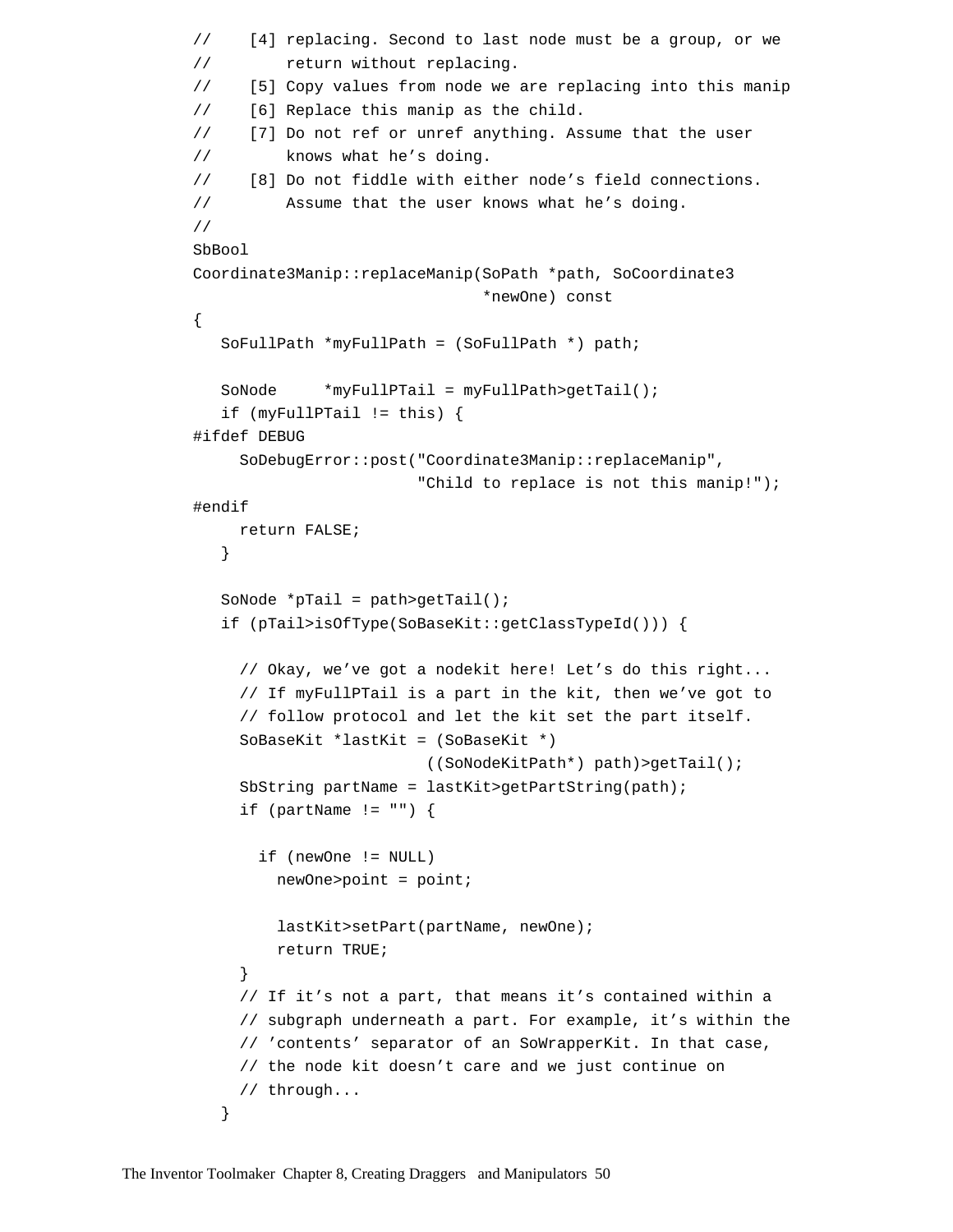```
if (myFullPath\ddot{y})-getLength() < 2) {
#ifdef DEBUG
     SoDebugError::post("Coordinate3Manip::replaceManip",
                         "Path is too short!");
#endif
    return FALSE;
   \}*parent = myFullPath \ddot{y} > qetNodeFromTail(1);SoNode
   if (! parenty>isOfType(SoGroup::getClassTypeId())) {
#ifdef DEBUG
     SoDebugError::post("Coordinate3Manip::replaceManip",
                         "Parent node is not a group.!");
#endif
    return FALSE;
   \}if (newOne == NULL)newOne = new SoCoordinate3;newOne\ddot{y} > ref();
   newOne\ddot{y}>point = point;
   ((SoGroup *) parent) y > replaceChild((Coordinate3Manip *) this,
                                        newOne);
   newOneÿ>unrefNoDelete();
  return TRUE;
\}\frac{1}{2}Creates and returns an exact copy...
SoNode *
Coordinate3Manip::copy(SbBool copyConnections) const
\{// Create a copy of the node and fieldData
   Coordinate3Manip *newManip = (Coordinate3Manip *)
     SoCoordinate3::copy(copyConnections);
   // Copy the children
   for (int i = 0; i < children\ddot{y}>getLength(); i++)
     newManipÿ>childrenÿ>append(
       (*children)[i]ÿ>copy(copyConnections));
   return newManip;
\}\frac{1}{2}Returns the child list...
SoChildList *
Coordinate3Manip::getChildren() const
```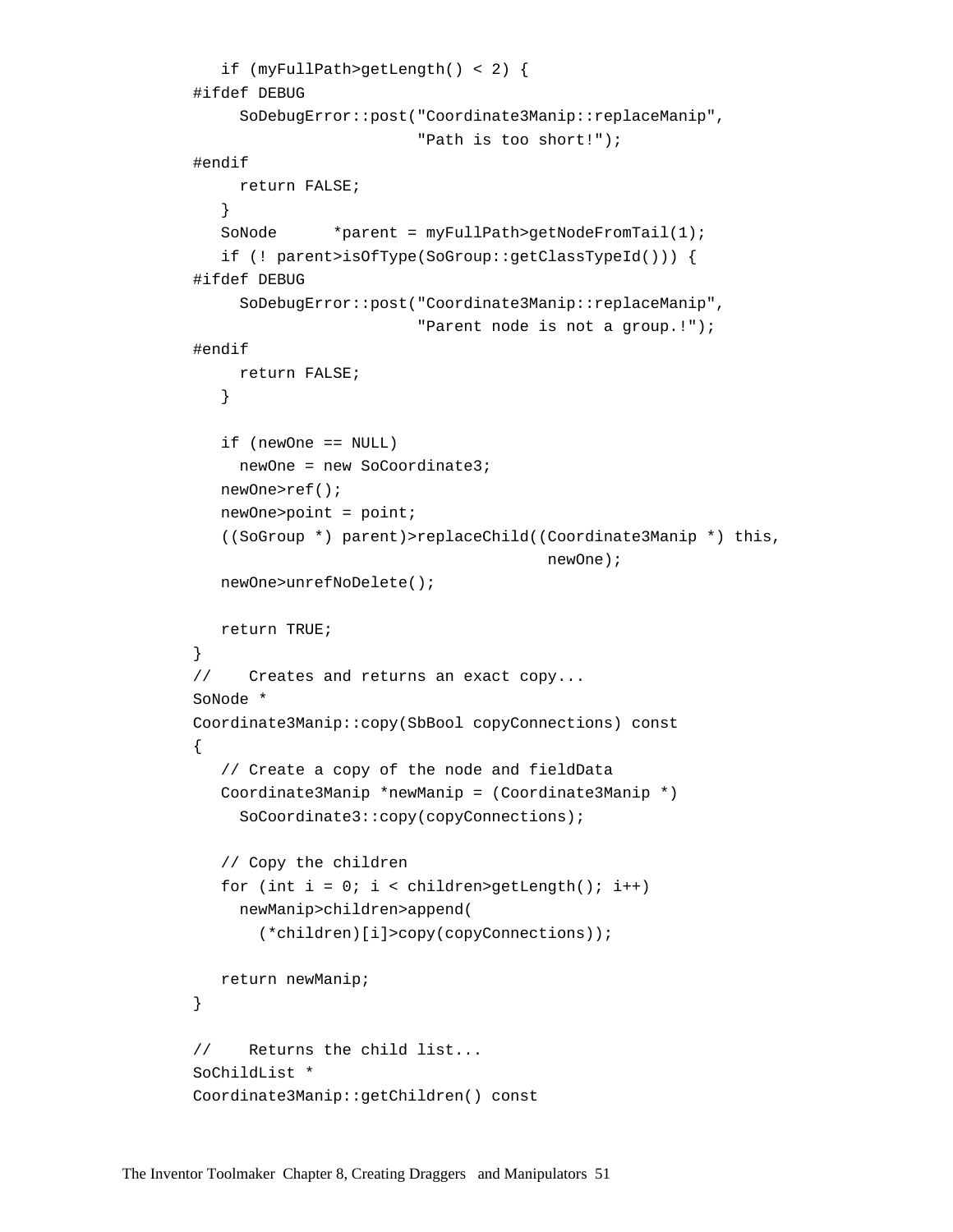```
{
    return children;
}
void 
Coordinate3Manip::doAction(SoAction *action)
{
    int numIndices;
    const int *indices;
    if (actionÿ>getPathCode(numIndices, indices) 
      == SoAction::IN_PATH)
     childrenÿ>traverse(action, 0, indices[numIndices \ddot{y} 1]);
    else
      childrenÿ>traverse(action);
}
// These functions implement all actions for Coordinate3Manip.
void
Coordinate3Manip::getMatrix(SoGetMatrixAction *action)
{
   int numIndices;
    const int *indices;
    switch (actionÿ>getPathCode(numIndices, indices)) {
      case SoAction::NO_PATH:
        break;
      case SoAction::IN_PATH:
       childrenÿ>traverse(action, 0,indices[numIndices ÿ 1]);
        break;
      case SoAction::BELOW_PATH:
        break;
      case SoAction::OFF_PATH:
        childrenÿ>traverse(action);
        break;
    }
}
void 
Coordinate3Manip::callback(SoCallbackAction *action)
{ 
    Coordinate3Manip::doAction(action);
    SoCoordinate3::callback(action);
}
void 
Coordinate3Manip::getBoundingBox(
```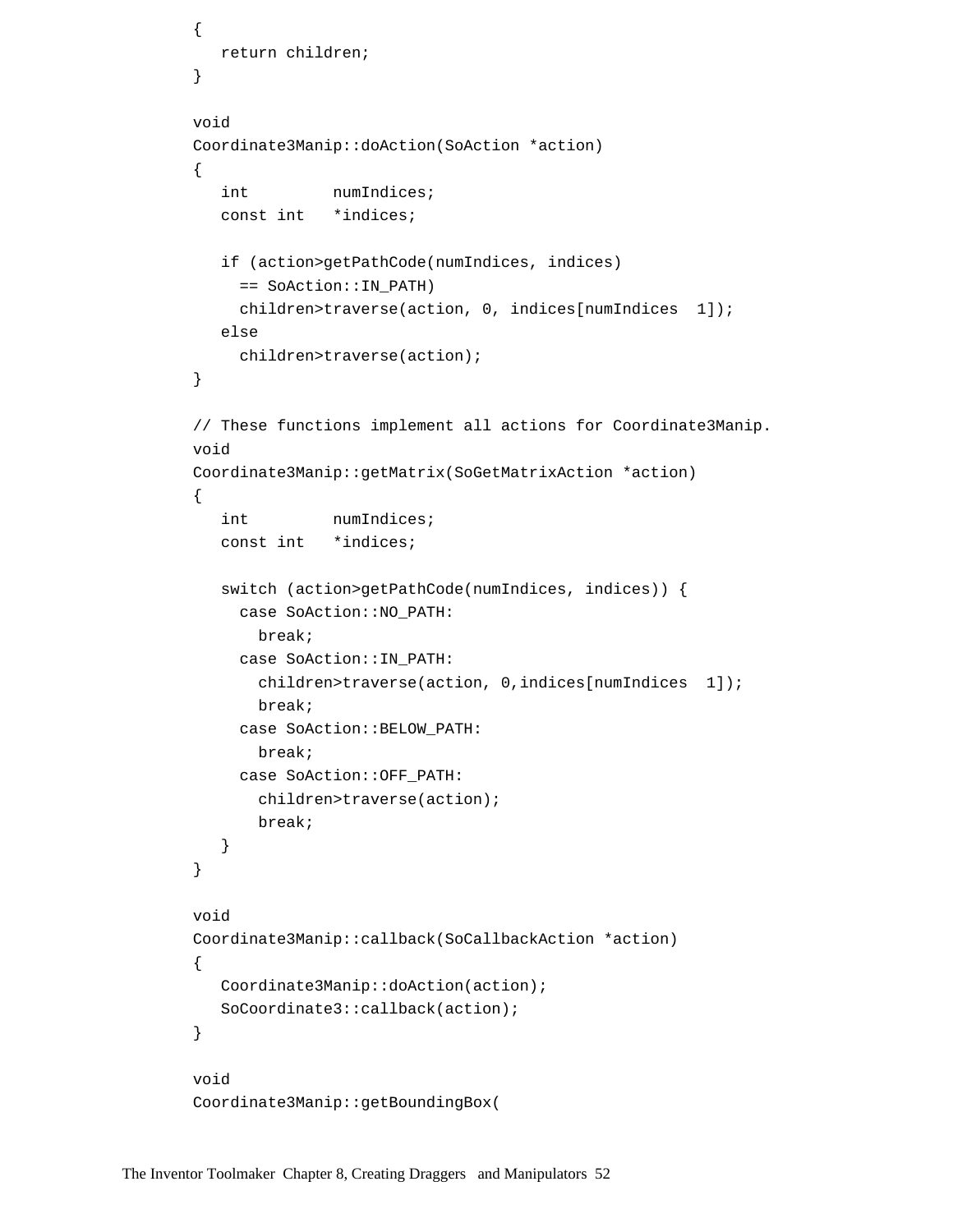```
SoGetBoundingBoxAction *action)
\{SbVec3f
             totalCenter(0,0,0);numCenters = 0;int
             numIndices;
  int
  const int *indices;
              lastChild;
   int
  if (actiony>getPathCode(numIndices, indices)
     == SoAction:: IN_PATH)
     lastChild = indices[numIndices ij 1];
   else
     lastChild = getNumber() \ddot{y} 1;
   // Traverse the children
   for (int i = 0; i <= lastChild; i++) {
     childrenÿ>traverse(action, i, i);
     if (action\ddot{y} > isCenterSet()) {
       totalCenter += actiony>getCenter();
       numCenters++;actiony>resetCenter();
     \}\}// Traverse this as an SoCoordinate3
   SoCoordinate3::getBoundingBox(action);
   if (actiony>isCenterSet()) {
     totalCenter += actiony>getCenter();
     numCenters++;
     actiony>resetCenter();
   \}// Now, set the center to be the average:
   if (numCenters != 0)actiony>setCenter(totalCenter / numCenters, FALSE);
\}void
Coordinate3Manip::GLRender(SoGLRenderAction *action)
\{Coordinate3Manip::doAction(action);
   SoCoordinate3::GLRender(action);
\}void
Coordinate3Manip::handleEvent(SoHandleEventAction *action)
\{
```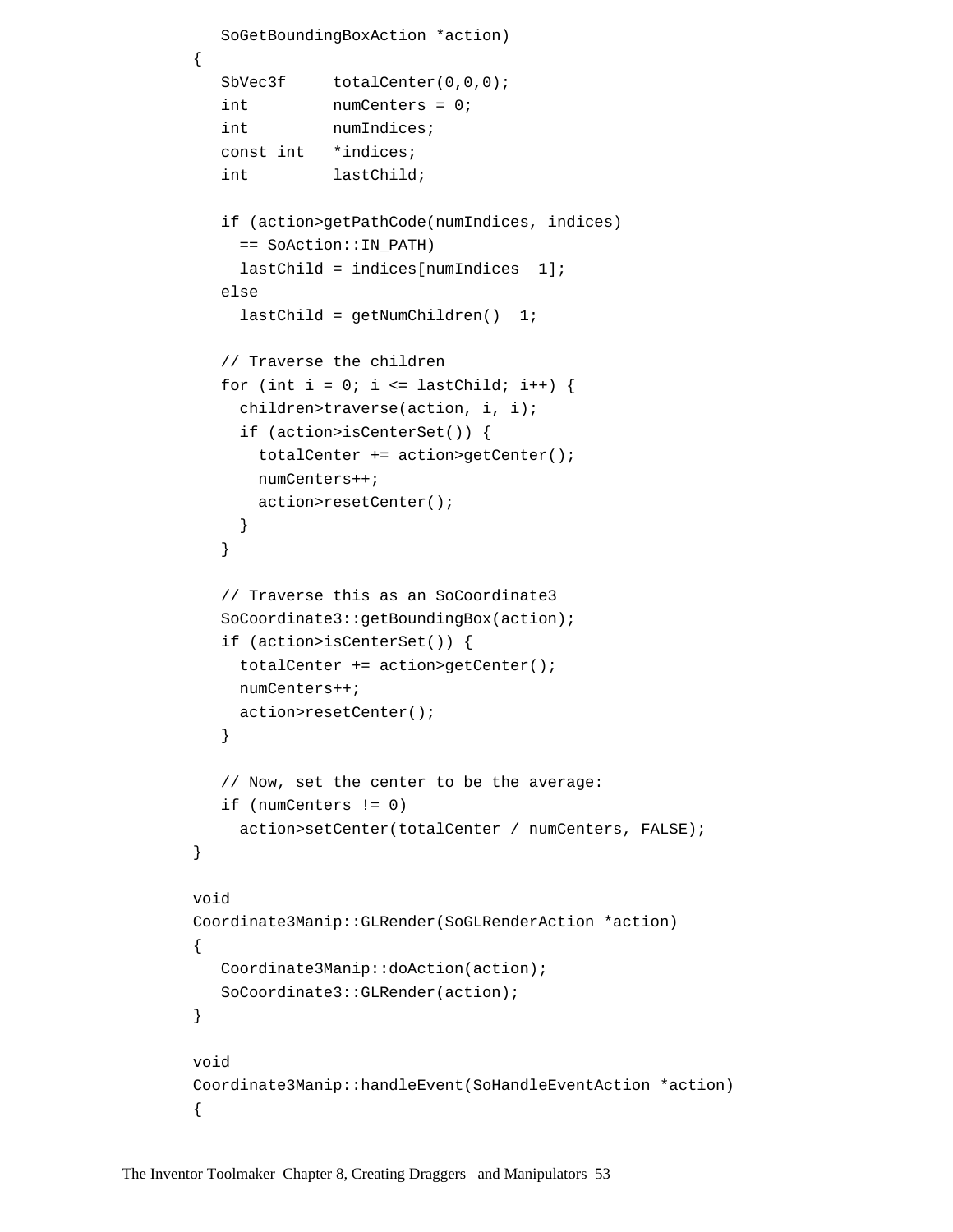```
 Coordinate3Manip::doAction(action); 
    SoCoordinate3::handleEvent(action);
}
void 
Coordinate3Manip::pick(SoPickAction *action)
{ 
  Coordinate3Manip::doAction(action); 
  SoCoordinate3::pick(action);
}
void
Coordinate3Manip::valueChangedCB(void *inManip, 
    SoDragger *inDragger)
{
    Coordinate3Manip *manip = (Coordinate3Manip *) inManip;
    SbMatrix motMat = inDraggerÿ>getMotionMatrix();
   SbVec3f location = motMat[3];
    // Disconnect the field sensor
    manipÿ>pointFieldSensorÿ>detach();
    int ind = (int) manipÿ>editIndex.getValue();
    // Set value of the point if it's different.
    if (ind < manipÿ>point.getNum()) {
      if (manipÿ>point[ind] != location)
        manipÿ>point.set1Value(ind,location);
    }
    // Reconnect the field sensors
    manipÿ>pointFieldSensorÿ>attach(&manipÿ>point);
}
void
Coordinate3Manip::fieldSensorCB(void *inManip, SoSensor *)
{
    Coordinate3Manip *manip = (Coordinate3Manip *) inManip;
    int ind = manipÿ>editIndex.getValue();
    // Set value of the point if it's different.
    if (ind < manipÿ>point.getNum()) {
      SoDragger *dragger = manipÿ>getDragger();
```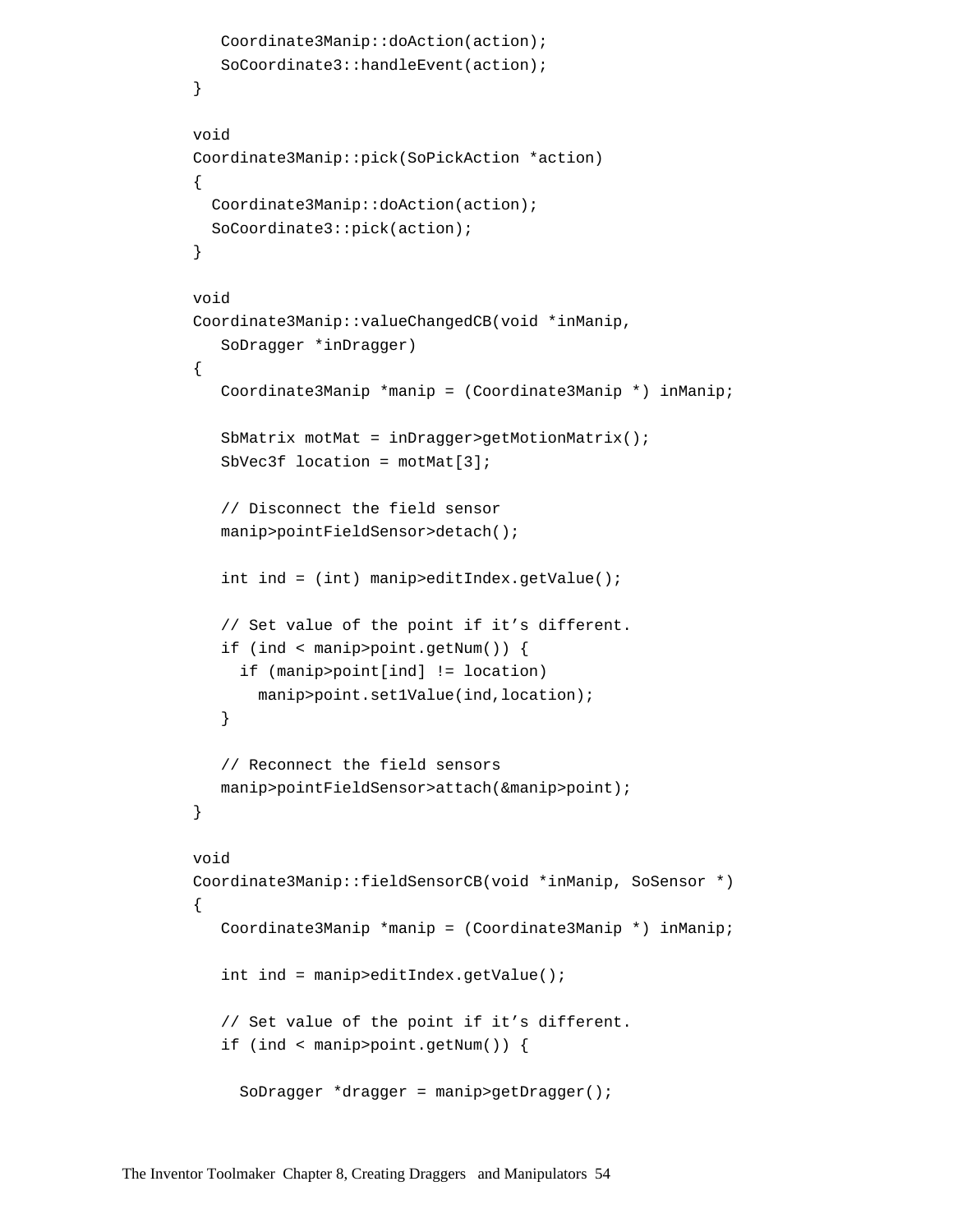```
 if (dragger!=NULL) {
       SbVec3f location = manipy>point[ind];
        SbMatrix newMat = draggerÿ>getMotionMatrix();
       newMat[3][0] = location[0];newMat[3][1] = location[1];newMat[3][2] = location[2]; draggerÿ>setMotionMatrix(newMat);
     }
    }
}
```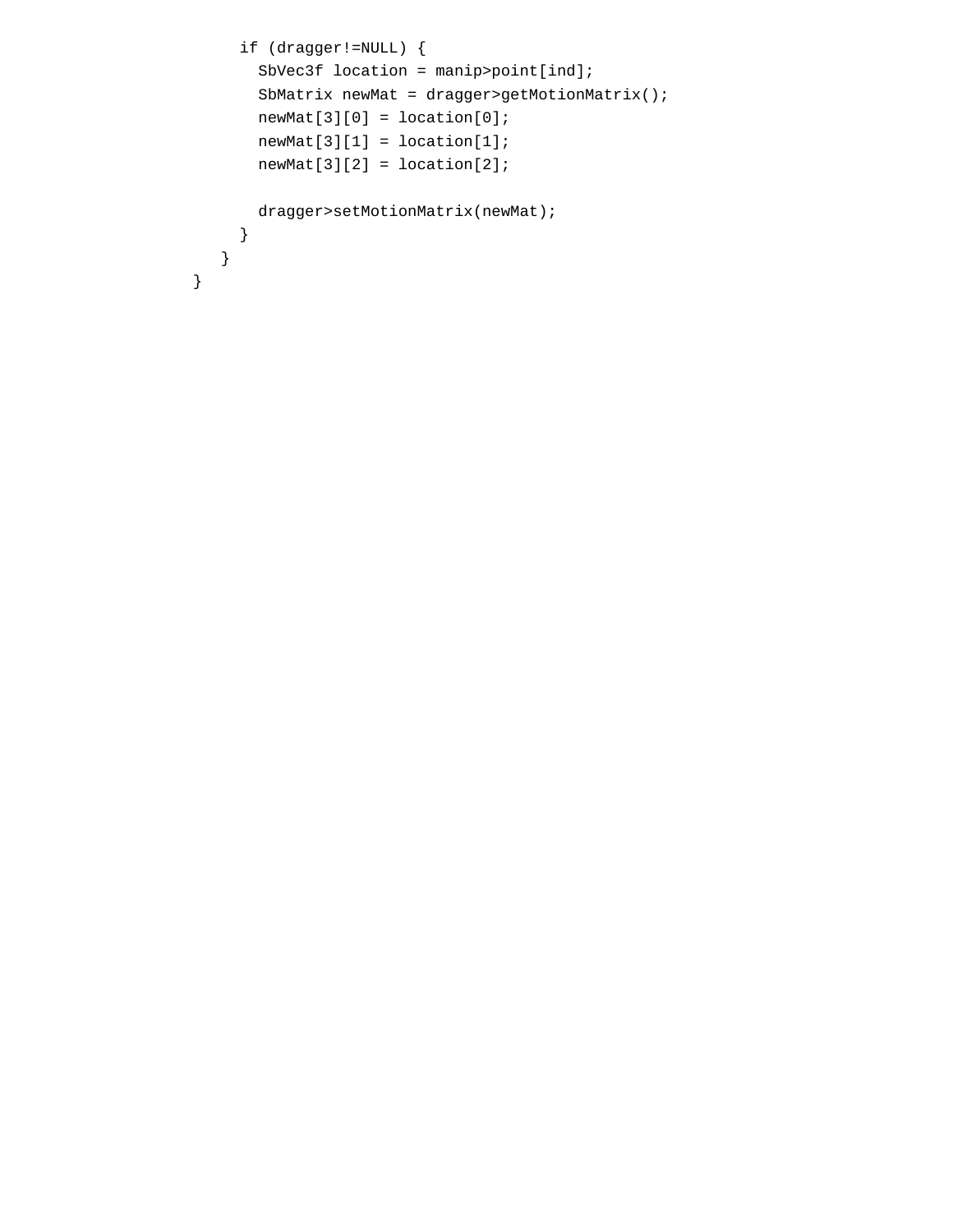## **Chapter 9 Creating a Selection Highlight Style**

This chapter explains how you can provide your own style of selection highlighting by deriving a new highlight class. The first part of the chapter offers an overview of the steps required to create a new highlight class. When necessary, additional sections explain key concepts in further detail. The chapter examples show how to create two new highlight classes:

- A highlight that renders selected objects as 2D rectangles in the overlay planes
- A highlight that renders only the selected objects

Before reading this chapter, be sure to read Chapter 10 in The Inventor Mentor.

# **Builtÿin Highlighting**

Inventor provides builtÿin selection highlighting with the **SoXtRenderArea** and with two classes derived from **SoGLRenderAction**: **SoBoxHighlight**

**RenderAction** and **SoLineHighlightRenderAction**. After a scene graph is rendered, the highlight action renders the path for each object in the selection list. The highlight action is provided to the render area by the application, which calls the **setGLRenderAction()** method.

## **Overview**

Although Inventor provides predefined highlight styles, at times you may want to highlight selected objects with a different style. You can provide your own highlight style in two ways: derive a new highlight class from **SoGLRenderAction** (described here), or make changes directly to the scene graph whenever the selection changes (using **SoSelection** callbacks, as described in Chapter 10 of The Inventor Mentor). If you're using manipulators, it's probably easiest to allow the manipulator to make changes to the scene graph through use of selection callbacks. In this case, the manipulator shows which objects are selected.

Creating a new highlight style by deriving a class from **SoGLRenderAction** is basically the same as deriving any new action class, as described in Chapter 4. You can use the action  $\ddot{\mathbf{y}}$  lass macros found in SoSubAction.h. The SO\_ACTION\_HEADER() macro declares type identifier and naming variables and methods that all node classes must support. The SO\_ACTION\_SOURCE() macro defines the static variables and methods declared in the SO\_ACTION\_HEADER() macro.

Creating a new highlight action class requires these steps:

- 1. Select a name for the new highlight class. It will be derived from **SoGLRenderAction** or another highlight class.
- 2. Define an **initClass()** method to initialize the type information. Use the SO\_ACTION\_INIT\_CLASS() macro.
- 3. Define a constructor. Use the SO\_ACTION\_CONSTRUCTOR() macro.
- 4. Implement the virtual **apply()** method (see "The apply() Method").
- 5. Implement other methods, if desired, to specify the appearance of the highlight. These optional methods include **setColor()**, **setLinePattern()**, and **setLineWidth()**.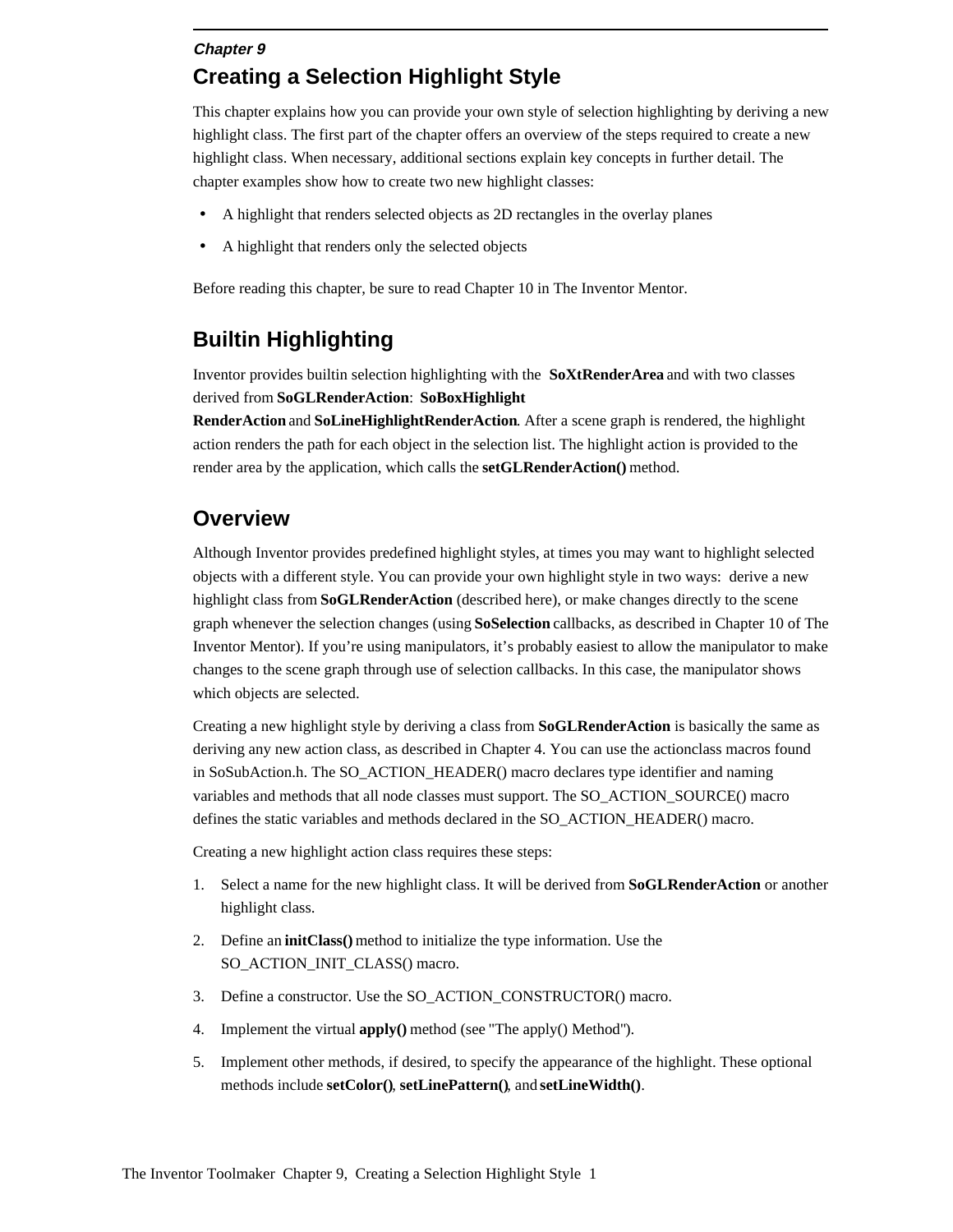# **The apply() Method**

The **apply()** method of the highlight action renders the scene graph in such a way that selected objects stand out. You could use a twoÿpass approach, in which the scene is rendered first, and the additional highlights are rendered second. Or your highlight action might render only the selected objects, or render selected objects in a totally different manner (for example, as boxes or spheres). As for any action, the **apply()** method is an overloaded virtual function (it can take a node, a path, or a path list). The derived highlight class provides stubs for the path and path list forms of the **apply()** method. Because selection makes the most sense in the context of a scene graph (since the selection list is a list of paths), highlighting paths and path lists is not defined. The function stubs simply call the corresponding **apply()** method of **SoGLRenderAction** for paths and path lists.

It's also worth examining the **apply()** method of the sample classes in more detail, since it uses caching for improved efficiency. As shown in Example 9ÿ2, the **apply()** method uses a search action to find the selection node and then caches this path. Paths from the root of the scene graph to the selected objects are constructed as follows:

- 1. The **apply()** method first determines whether the cached path to the selection node is still valid. If the root of the new path is the root of the scene graph and the tail is the selection node, it considers the cached path to be valid (since paths are automatically updated when nodes are added or removed).
- 2. Next, it checks to be sure that something is selected. The selection node keeps track of the paths to the selected objects. The path from the root to the selection node (in Figure 9ÿ1, the path from Node A to Node B) is prepended to each of the paths maintained in the selection list.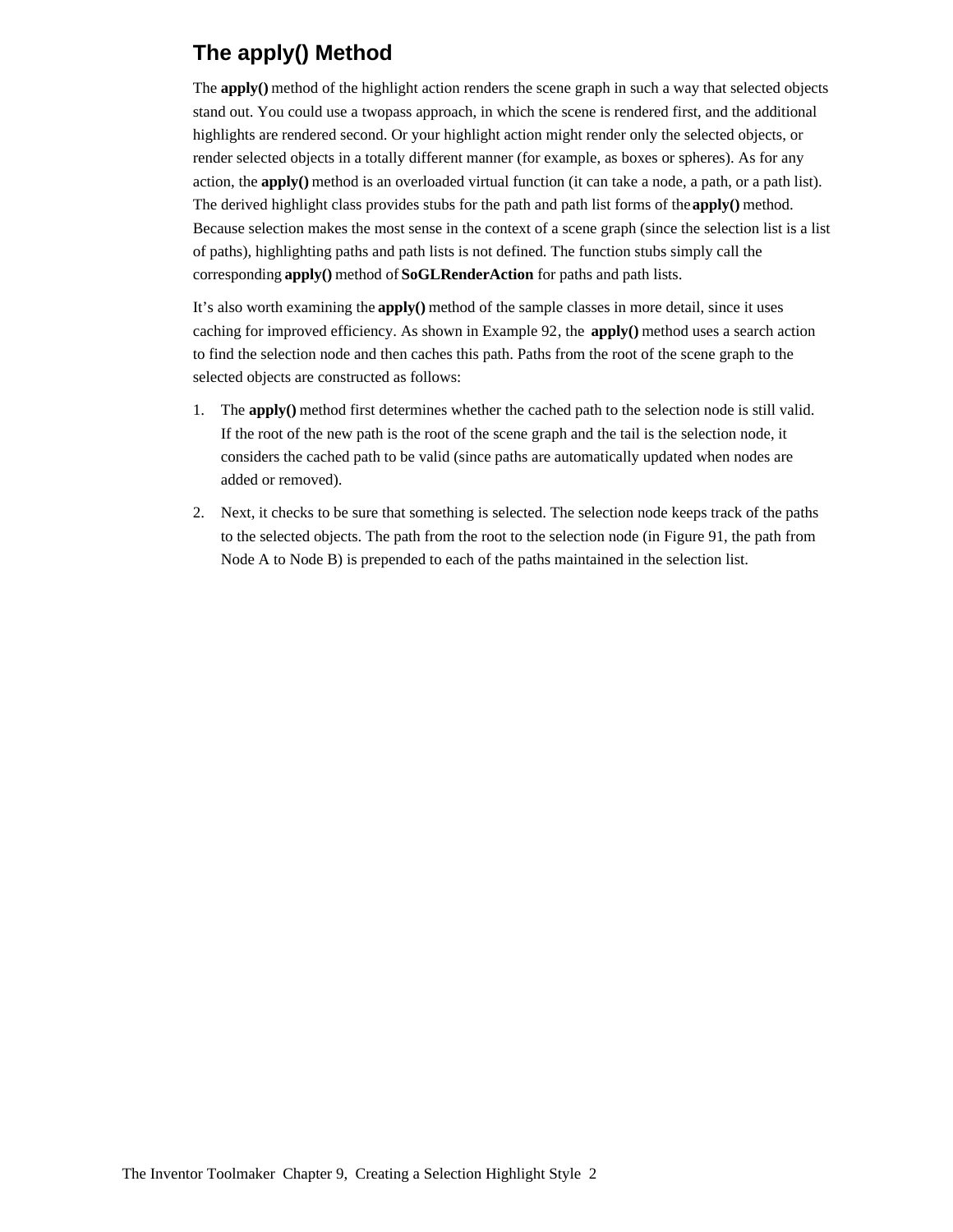

### **Figure 9ÿ1** Highlight Path

If the selection path ends in a node kit, additional work is performed to extend the path all the way down to the selected object. In Figure 9 $\ddot{y}$ , the selection path is from Node B to Node D (a node kit). First, the last kit in the node kit path is obtained (here, Node D). Then, the node kit path is cast to a full path, and the tail of that path is obtained (Node E). Figure 9ÿ1 shows the complete highlight path, which extends from the root of the scene graph to the selection node (Node A to Node B), and from the selection node to the selected object (Node B to Node E).

## **Creating a Highlight in the Overlay Planes**

The following two examples show a class derived from **SoGLRenderAction** that renders the selected objects as 2D rectangles in the overlay planes. This example illustrates several techniques you will probably use when deriving any new highlight class:

- Using function "stubs" to call the path and pathList forms of the **apply()** method of the parent class
- Caching the path to the selection node

In addition, the OverlayHighlightRenderAction class performs some work that is classÿspecific. For efficiency, its constructor sets up a scene graph that contains a 2D rectangle. Later, the **apply()** method changes the values of the rectangle so that it appears in the correct position for the highlighted object. The **updateBbox()** method is specific to this highlight class. It projects the 3D bounding box for the selected object onto the screen and renders it as a 2D rectangle.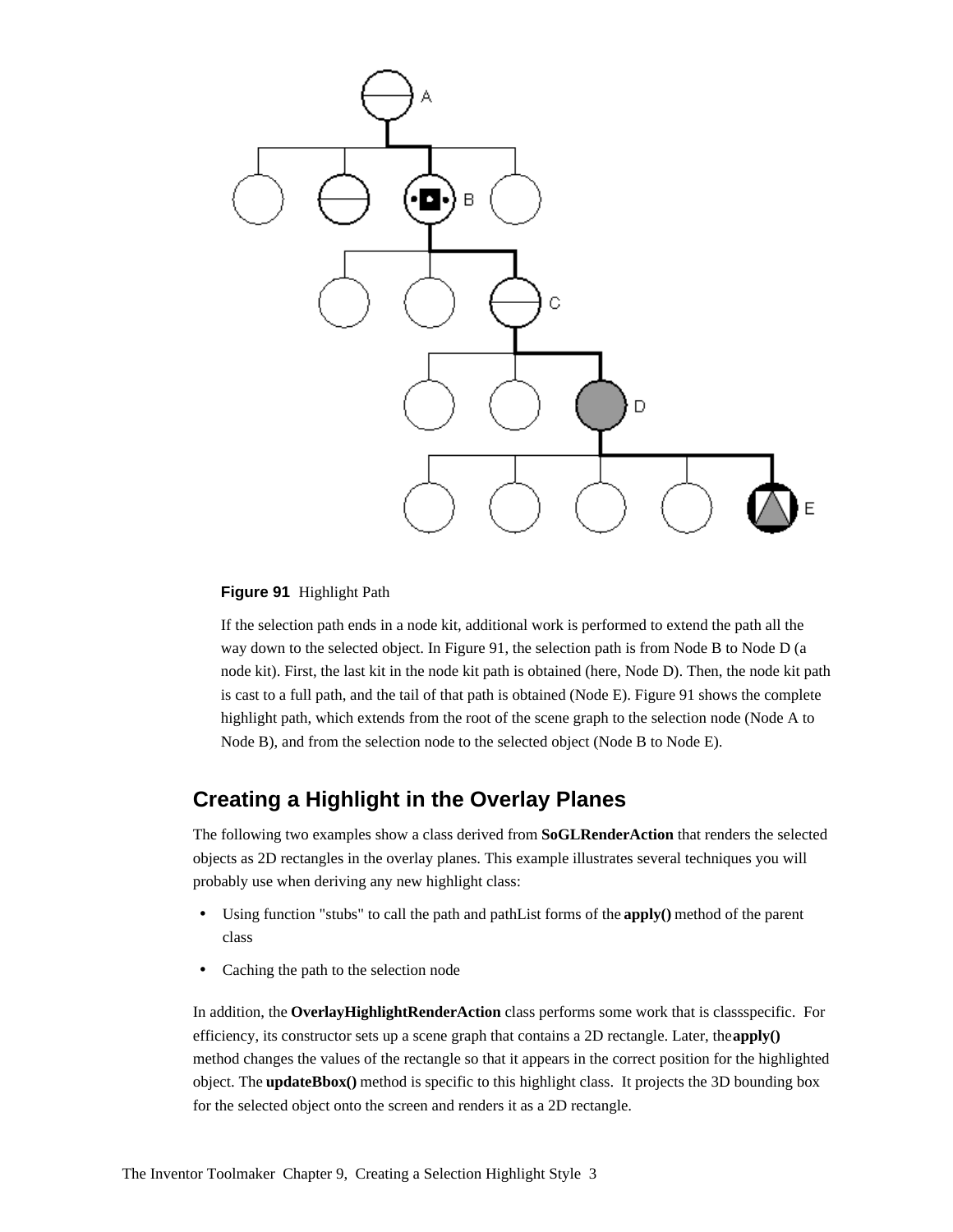When the constructor creates an **SoGLRenderAction**, it passes in a dummy viewport region. The **SoXtRenderArea** will pass the real viewport region to to **SoGLRenderAction** before the render action's **apply()** method is called.

Example 9 $\ddot{\text{y}}$  shows the class declaration found in the include file OverlayHighlightRenderAction.h.

**Example 9ÿ1** OverlayHighlightRenderAction.h

```
#include <Inventor/actions/SoGLRenderAction.h>
```

```
class SoCamera;
class SoCoordinate3;
class SoOrthographicCamera;
class SoSeparator;
class OverlayHighlightRenderAction : public SoGLRenderAction {
     SO_ACTION_HEADER(OverlayHighlightRenderAction);
  public:
   // Constructor and destructor
   OverlayHighlightRenderAction();
   ~OverlayHighlightRenderAction();
   // Applies action to the graph rooted by a node,
   // only drawing selected objects.
   virtual void apply(SoNode *node);
   // Applies action to the graph defined by a path or path
   // list.
    // These simply invoke the parent class apply() methods.
   // These do NOT highlight the path, whether selected or not.
   // They are implemented to keep the compiler happy.
   virtual void apply(SoPath *path);
   virtual void apply(const SoPathList &pathList,
                   SbBool obeysRules = FALSE);
   // This must be called before this class is used.
   static void initClass();
  protected:
   void updateBbox(SoPath *p, SoCamera *c);
   // Local scene graph
  SoSeparator *localRoot;
   SoOrthographicCamera *orthoCam;
   SoCoordinate3 *coords;
   // We will cache the path to the first selection node
  SoPath *selPath;
};
```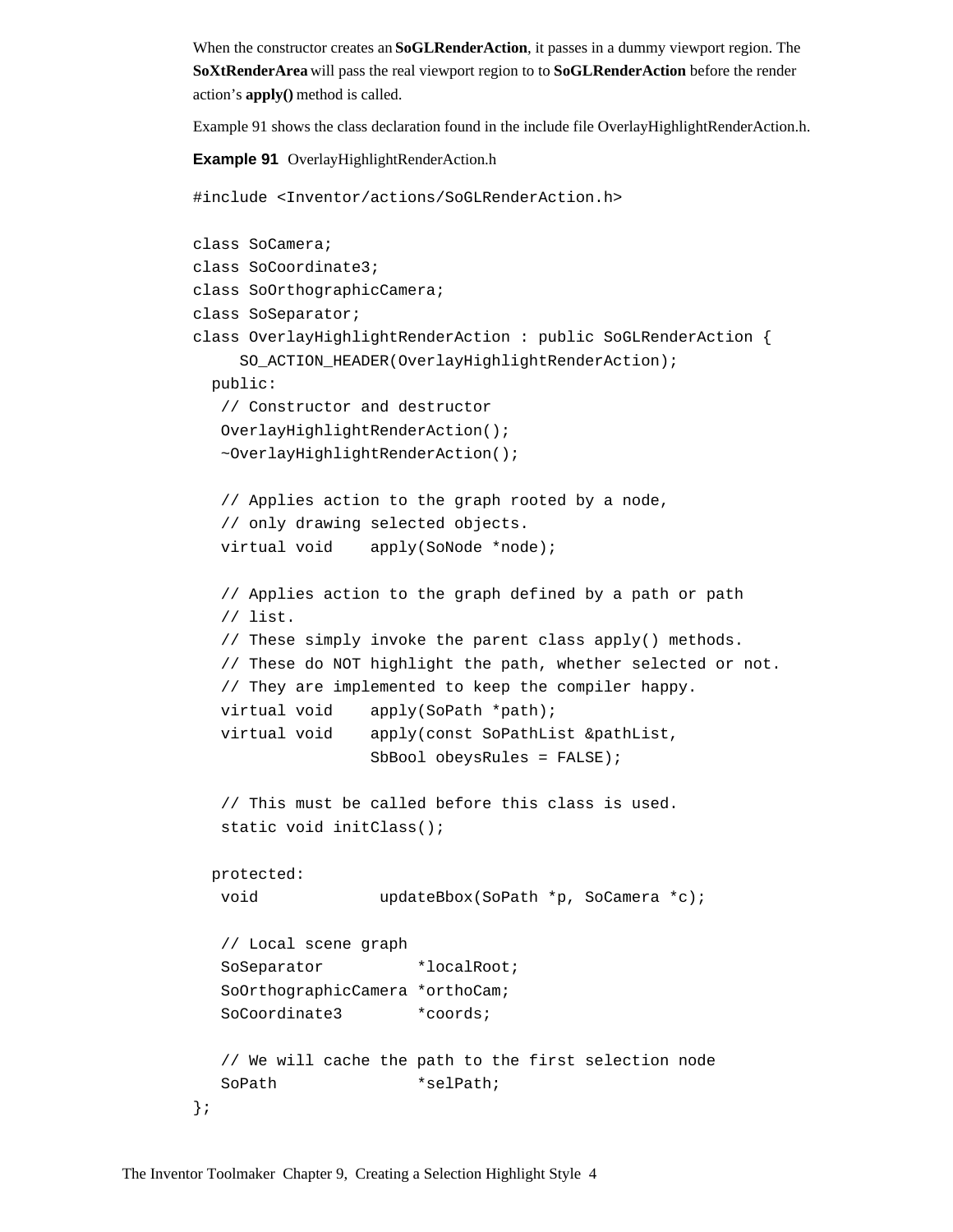Example 9 $\mathcal{P}$  shows the class definition, found in the source file.

#### **Example 9ÿ2** OverlayHL.c++

```
#include <limits.h>
#include <math.h>
#include <Inventor/SbBox.h>
#include <Inventor/SoPath.h>
#include <Inventor/SoNodeKitPath.h>
#include <Inventor/actions/SoGetBoundingBoxAction.h>
#include <Inventor/actions/SoSearchAction.h>
#include <Inventor/nodekits/SoBaseKit.h>
#include <Inventor/nodes/SoColorIndex.h>
#include <Inventor/nodes/SoCoordinate3.h>
#include <Inventor/nodes/SoDrawStyle.h>
#include <Inventor/nodes/SoFaceSet.h>
#include <Inventor/nodes/SoLightModel.h>
#include <Inventor/nodes/SoOrthographicCamera.h>
#include <Inventor/nodes/SoPickStyle.h>
#include <Inventor/nodes/SoSelection.h>
#include <Inventor/nodes/SoSeparator.h>
#include "OverlayHighlightRenderAction.h"
SO_ACTION_SOURCE(OverlayHighlightRenderAction);
// Initializes the OverlayHighlightRenderAction class.
void
OverlayHighlightRenderAction::initClass()
{
   SO_ACTION_INIT_CLASS(OverlayHighlightRenderAction,
                         SoGLRenderAction);
}
// Constructor
OverlayHighlightRenderAction::OverlayHighlightRenderAction()
       : SoGLRenderAction(SbVec2s(1, 1)) // pass a dummy
                                         // viewport region
{
    SO_ACTION_CONSTRUCTOR(OverlayHighlightRenderAction);
   selfath = NULL; // Set up the local rendering graph
    localRoot = new SoSeparator;
    localRootÿ>ref();
```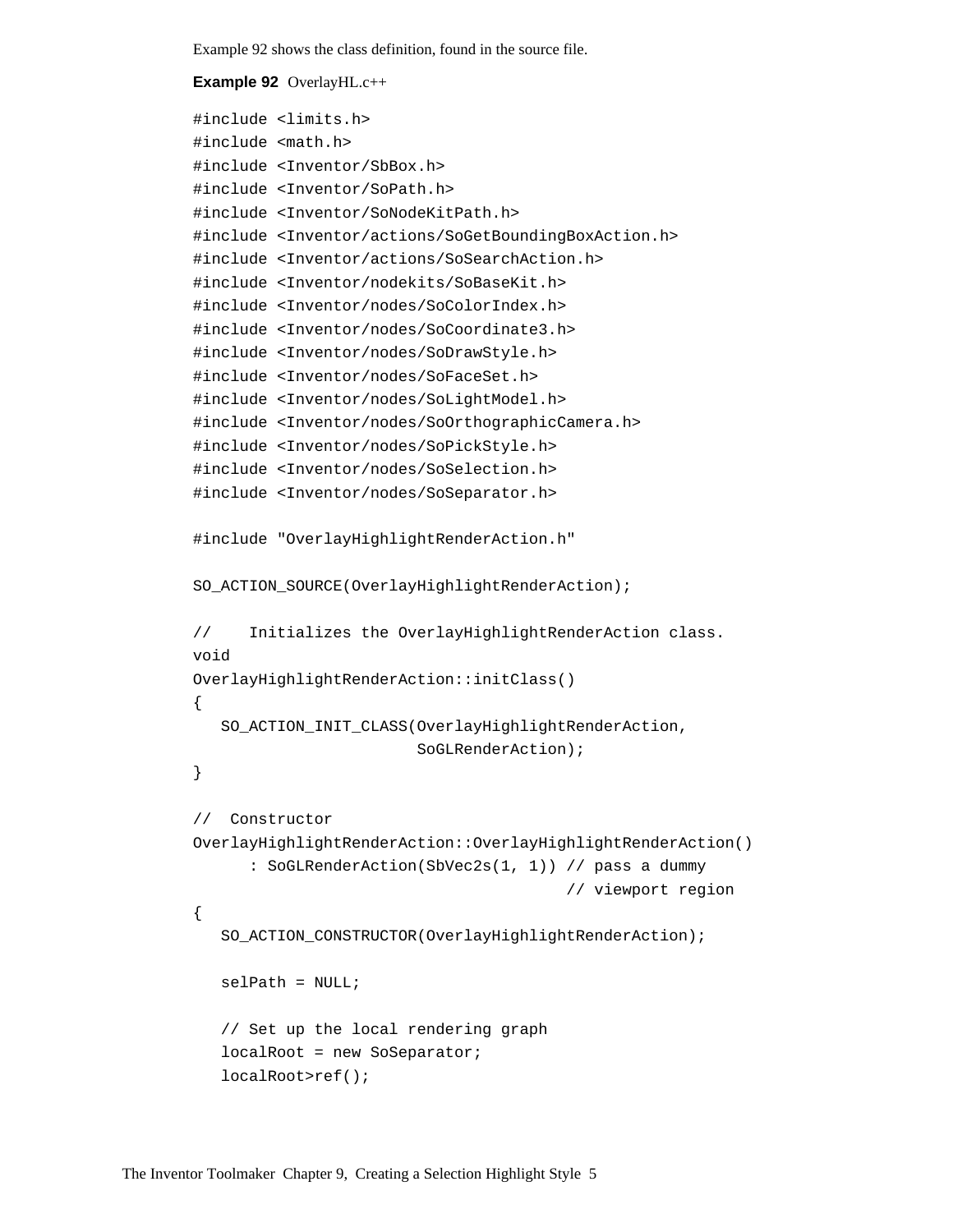```
SoPickStyle *pickStyle = new SoPickStyle;
   pickStyleÿ>style = SoPickStyle::UNPICKABLE;
   localRootÿ>addChild(pickStyle);
   // Set up camera to look at 0 \le x, y \le 1orthoCam = new SoOrthographicCamera;
   orthoCamÿ>position.setValue(.5, .5, 1.);
   orthoCam\ddot{y}>height = 1.0;
   localRootÿ>addChild(orthoCam);
   SoLightModel *lmodel = new SoLightModel;
   lmodel\ddot{y} >model = SoLightModel:: BASE_COLOR;
   localRootÿ>addChild(lmodel);
   SoColorIndex *color = new SoColorIndex;
   color\{red}{\text{color}}
   localRootÿ>addChild(color);
   SoDrawStyle *drawStyle = new SoDrawStyle;
   drawStyleÿ>style = SoDrawStyle::LINES;
   drawStyle\ddot{y}>lineWidth = 3;drawStyleÿ>linePattern = 0xffff;
   localRootÿ>addChild(drawStyle);
   coords = new SoCoordinate3;coordsy>point.setNum(0);
   localRootÿ>addChild(coords);
   SoFaceSet *fset = new SoFaceSet;
   fset\ddot{y}>numVertices = 4;
   localRootÿ>addChild(fset);
\}// Destructor
OverlayHighlightRenderAction::~OverlayHighlightRenderAction()
\{localRootÿ>unref();
   if (selPath != NULL)
      selPathÿ>unref();
\}// Update the bbox to surround the projected bounding box of
// the path.
// Use: protected
void
OverlayHighlightRenderAction::updateBbox(SoPath *p, SoCamera
```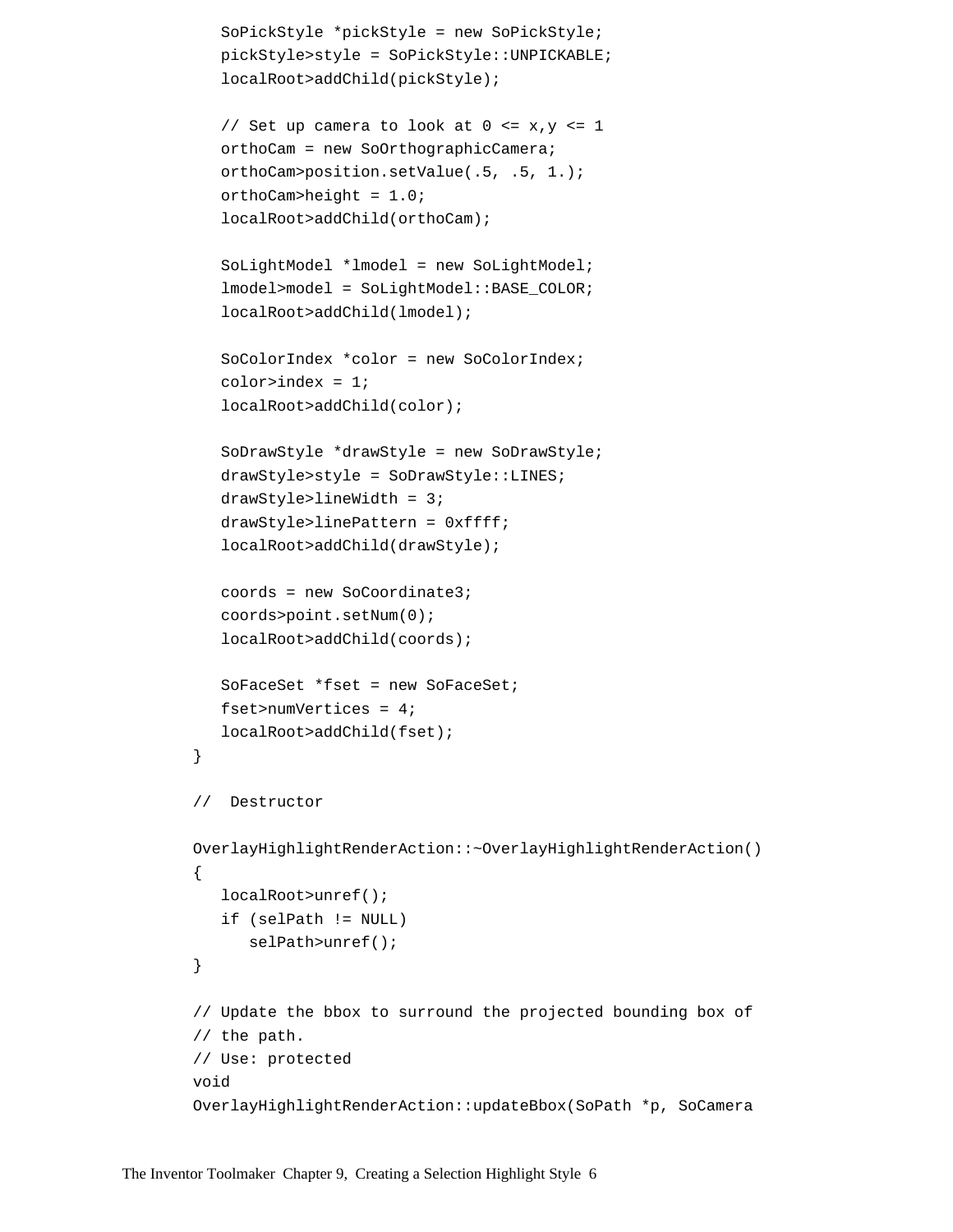```
 coordsÿ>point.deleteValues(0); // clear them all out
 if (camera == NULL) return;
 // Compute the 3d bounding box of the passed path
 SoGetBoundingBoxAction bba(getViewportRegion()); 
 bba.apply(p); 
 SbVec3f min, max;
 bba.getBoundingBox().getBounds(min, max); 
// Project points to (0 \le x,y,z \le 1) screen coordinates
 SbViewVolume vv = cameraÿ>getViewVolume();
 SbVec3f screenPoint[8];
 vv.projectToScreen(SbVec3f(min[0], min[1], min[2]),
                   screenPoint[0]);
 vv.projectToScreen(SbVec3f(min[0], min[1], max[2]),
                   screenPoint[1]);
 vv.projectToScreen(SbVec3f(min[0], max[1], min[2]),
                   screenPoint[2]);
 vv.projectToScreen(SbVec3f(min[0], max[1], max[2]),
                   screenPoint[3]);
 vv.projectToScreen(SbVec3f(max[0], min[1], min[2]),
                   screenPoint[4]);
 vv.projectToScreen(SbVec3f(max[0], min[1], max[2]),
                   screenPoint[5]);
 vv.projectToScreen(SbVec3f(max[0], max[1], min[2]),
                   screenPoint[6]);
 vv.projectToScreen(SbVec3f(max[0], max[1], max[2]),
                   screenPoint[7]);
// Find the encompassing 2d box (0 \le x, y \le 1) SbBox2f bbox2;
for (int i = 0; i < 8; i++) bbox2.extendBy(SbVec2f(screenPoint[i][0],
                 screenPoint[i][1]));
 if (! bbox2.isEmpty()) {
    float xmin, ymin, xmax, ymax;
    bbox2.getBounds(xmin, ymin, xmax, ymax);
    // Set up the coordinate node
    coordsÿ>point.set1Value(0, xmin, ymin, 0);
    coordsÿ>point.set1Value(1, xmax, ymin, 0);
    coordsÿ>point.set1Value(2, xmax, ymax, 0);
    coordsÿ>point.set1Value(3, xmin, ymax, 0);
```
{

\*camera)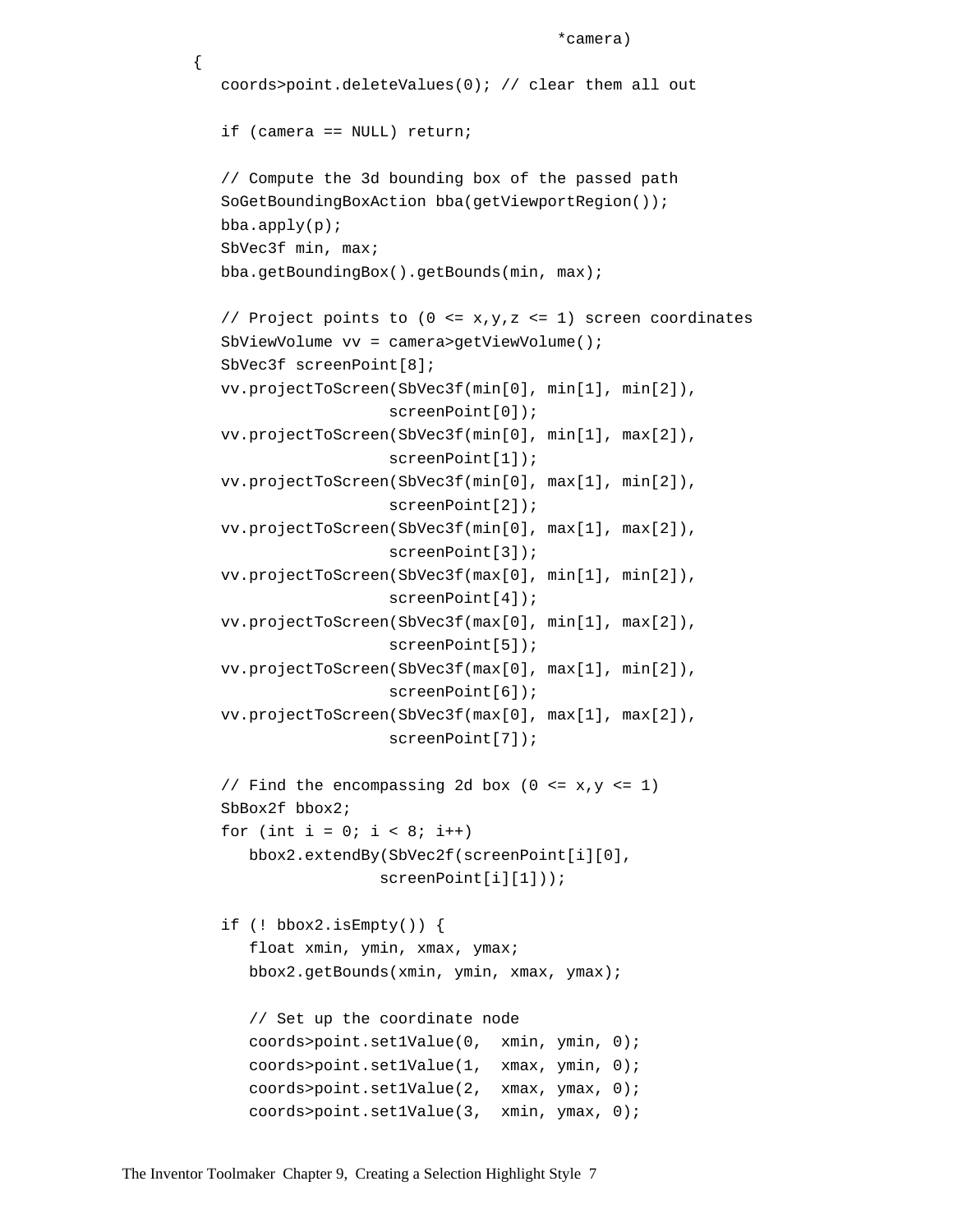```
 }
}
// beginTraversal ÿ render highlights for our selection node.
void
OverlayHighlightRenderAction::apply(SoNode *renderRoot)
{
    // Do not render the scene ÿ only render the highlights
    // Is our cached path still valid?
   if ((\text{selPath} == \text{NULL}) |
       (selPathÿ>getHead() != renderRoot) ||
       (! selPathÿ>getTail()ÿ>isOfType
                              (SoSelection::getClassTypeId()))) {
       // Find the selection node under the render root
       SoSearchAction sa;
       sa.setFind(SoSearchAction::TYPE);
      sa.setInterest(SoSearchAction::FIRST);
       sa.setType(SoSelection::getClassTypeId());
       sa.apply(renderRoot);
       // Cache this path
       if (selPath != NULL)
          selPathÿ>unref();
       selPath = sa.getPath();
      if (selPath != NULL) \{selPath = selPathÿ>copy();
          selPathÿ>ref();
       }
    }
   if (selPath != NULL) \{ // Make sure something is selected.
       SoSelection *sel = (SoSelection *) selPathÿ>getTail();
       if (selÿ>getNumSelected() == 0) return;
       // Keep the length from the root to the selection
       // as an optimization so we can reuse this data.
       int reusablePathLength = selPathÿ>getLength();
       // For each selection path, create a new path rooted 
       // under our localRoot.
      for (int j = 0; j < sely>getNumSelected(); j++) {
          // Continue the path down to the selected object.
          // No need to deal with p[0] since that is the sel
```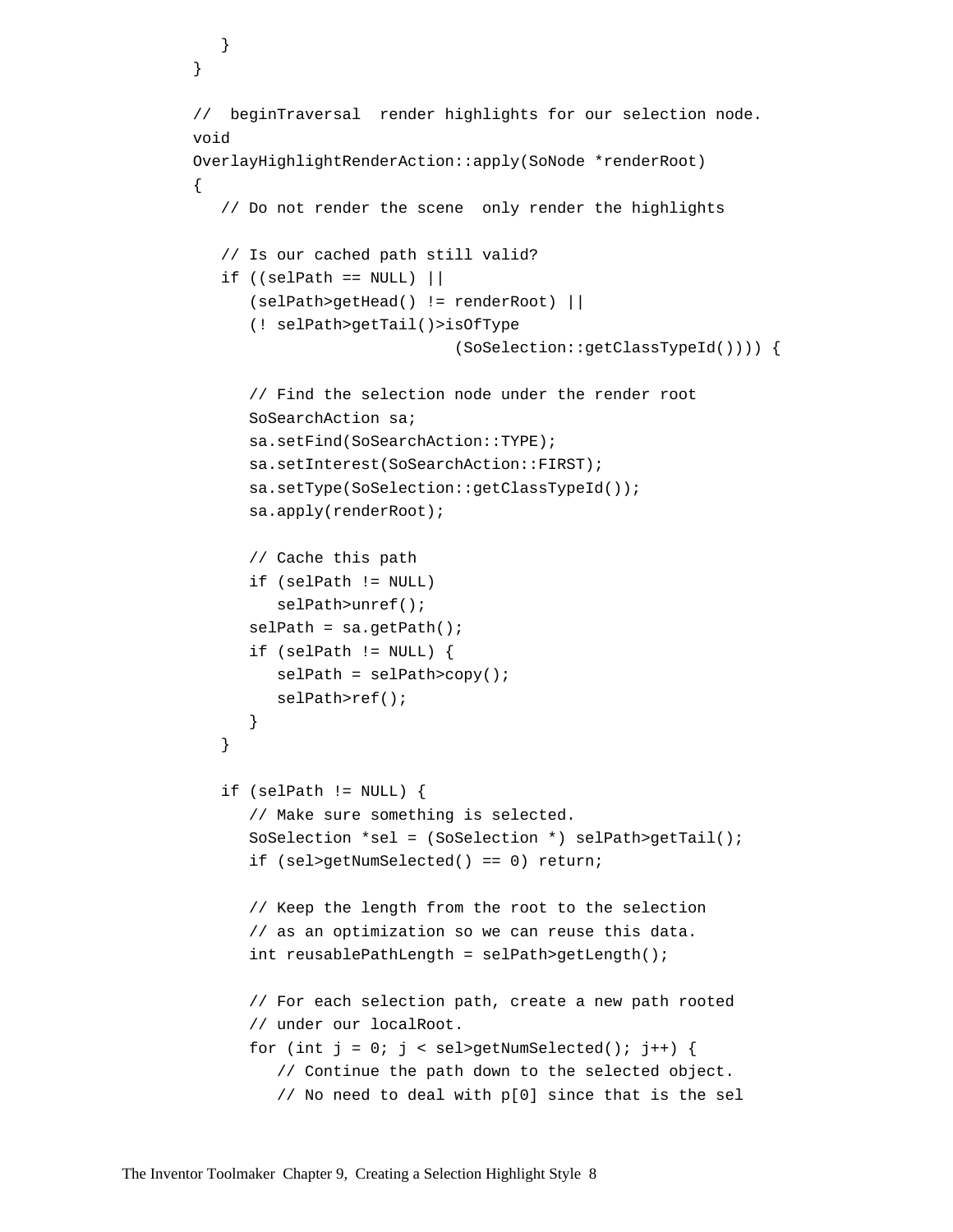```
// node.
SoPath *p = sel\ddot{y} > getPath(j);SoNode *pathTail = p\ddot{y}>getTail();
if ( pathTaily>isOfType(SoBaseKit::getClassTypeId())) {
   // Find the last nodekit on the path.
   SoNode *kitTail = ((SoNodeKitPath * )p)\ddot{y} > getTail();
   // Extend the selectionPath until it reaches this
   // last kit.
   SoFullPath *fp = (SoFullPath * ) p;
   int k = 0;
   do \{selPathÿ>append(fpÿ>getIndex(++k));
   \}while ( fp\ddot{y} > getNode(k) != kitTail );
\}else {
   for (int k = 1; k < p\ddot{y}>getLength(); k++)
      selPathÿ>append(pÿ>getIndex(k));
\}// Find the camera used to render the selected object.
SoNode *camera;
SoSearchAction sa;
sa.setFind(SoSearchAction::TYPE);
sa.setInterest(SoSearchAction::LAST);
sa.setType(SoCamera::getClassTypeId());
sa.appendy(selfPath);
\text{camera} = (\text{sa.getPath}() == \text{NULL} ? \text{NULL}sa.getPath()y>getTail());
// Get the bounding box of the object and update the
// local highlight graph.
updateBbox(selPath, (SoCamera *)camera);
// Make sure the box has some size.
if (coords\ddot{y} > point.getNum() == 0) {
  #ifdef DEBUG
   SoDebugError::post
          ("OverlayHighlightRenderAction::apply",
           "selected object has no bounding box ÿ cannot
          render a highlight");
  #endif
\mathcal{F}else {
   // Render the highlight.
```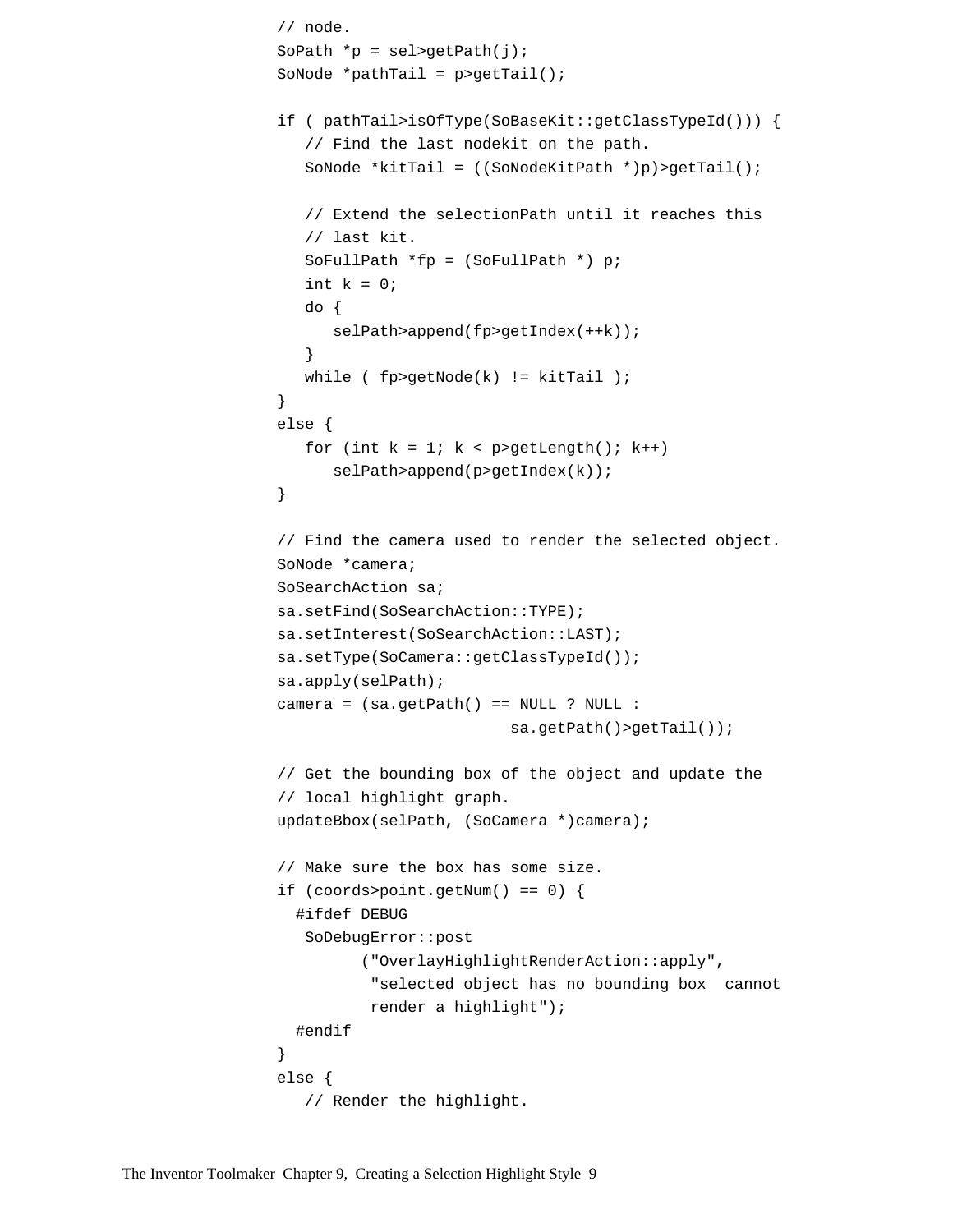```
 SoGLRenderAction::apply(localRoot);
 }
          // Restore selPath for reuse.
         selPathÿ>truncate(reusablePathLength);
       }
    }
} 
// Function stubs: we do not highlight paths and pathLists.
void
OverlayHighlightRenderAction::apply(SoPath *path)
{ SoGLRenderAction::apply(path); }
void
OverlayHighlightRenderAction::apply(const SoPathList &pathList,
                                      SbBool obeysRules)
{ SoGLRenderAction::apply(pathList, obeysRules); }
```
Example  $9\%$  shows a main program that uses this new highlight class. The highlight is drawn in the overlay planes, and the scene itself is drawn in the normal planes by a different render action.

**Example 9ÿ3** Main Program Using OverlayHighlightRenderAction

```
#include <X11/StringDefs.h>
#include <X11/Intrinsic.h>
#include <Inventor/SoDB.h>
#include <Inventor/SoInput.h>
#include <Inventor/Xt/SoXt.h>
#include <Inventor/Xt/viewers/SoXtExaminerViewer.h>
#include <Inventor/nodes/SoSelection.h>
#include "OverlayHighlightRenderAction.h"
void
main(int , char *argv[])
{
    // Initialization
  Widget mainWindow = Soxt::init(argv[0]);
    OverlayHighlightRenderAction::initClass();
    // Open the data file
    SoInput in; 
    char *datafile = "monitor.iv";
    if (! in.openFile(datafile)) {
      fprintf(stderr, "Cannot open %s for reading.\n", datafile);
      return;
```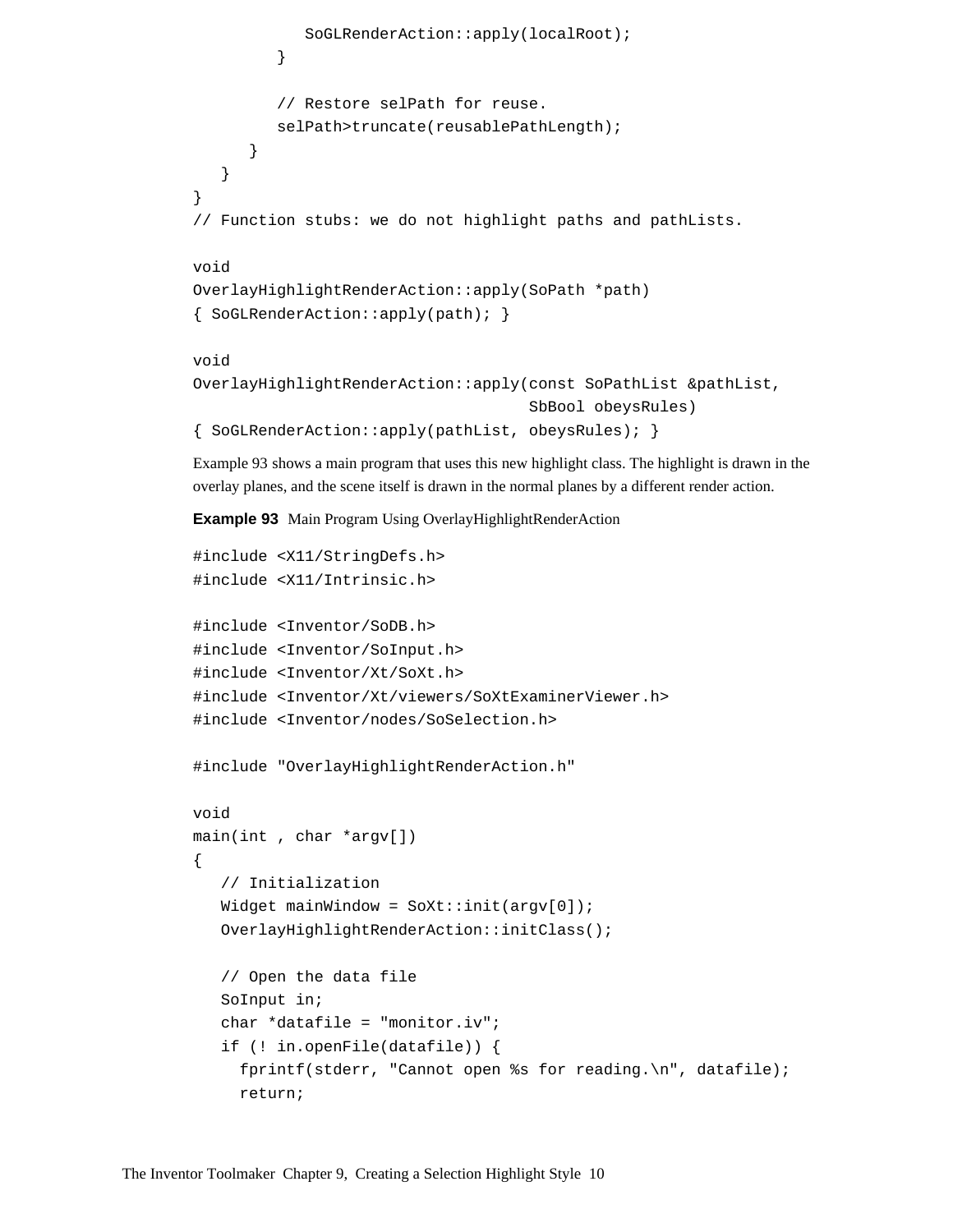```
\}// Read the input file
SoNode *n;
SoSeparator *sep = new SoSeparator;
while ((SoDB::read(&in, n) != FALSE) && (n != NULL))
  sep\ddot{y} > add Child(n);
// Create a selection root to show off our new highlight.
SoSelection *sel = new SoSelection;
self) addChild(sep);
// Create a viewer.
SoXtExaminerViewer *viewer = new
                              SoXtExaminerViewer(mainWindow);
viewerÿ>setSceneGraph(sel);
// Set the overlay scene graph same as normal. For viewers,
// we have to cast to render area graph.
viewerÿ>setOverlaySceneGraph(viewerÿ>
                             SoXtRenderArea::getSceneGraph());
viewerÿ>setTitle("Overlay highlight");
viewerÿ>redraw0verlayOnSelectionChange(sel);
viewerÿ>setOverlayGLRenderAction(
                            new OverlayHighlightRenderAction);
// Set up the overlay color map
SbColor red(1, 0, 0);
viewerÿ>setOverlayColorMap(1, 1, &red);
viewer\ddot{y}>show();
SoXt::show(mainWindow);
SoXt::mainLoop()
```
## **Rendering Only Selected Objects**

Examples 9 38 and 9 34 show a new class that renders only the selected objects. Rather than drawing a surrogate object as in Examples 9ÿ and 9ÿ, these examples draw the selected objects themselves.

#### Example 9\4 ShowSelectionRA.h

 $\}$ 

```
#include <Inventor/actions/SoGLRenderAction.h>
class SoPath;
class ShowSelectionRenderAction : public SoGLRenderAction {
   SO_ACTION_HEADER(ShowSelectionRenderAction);
```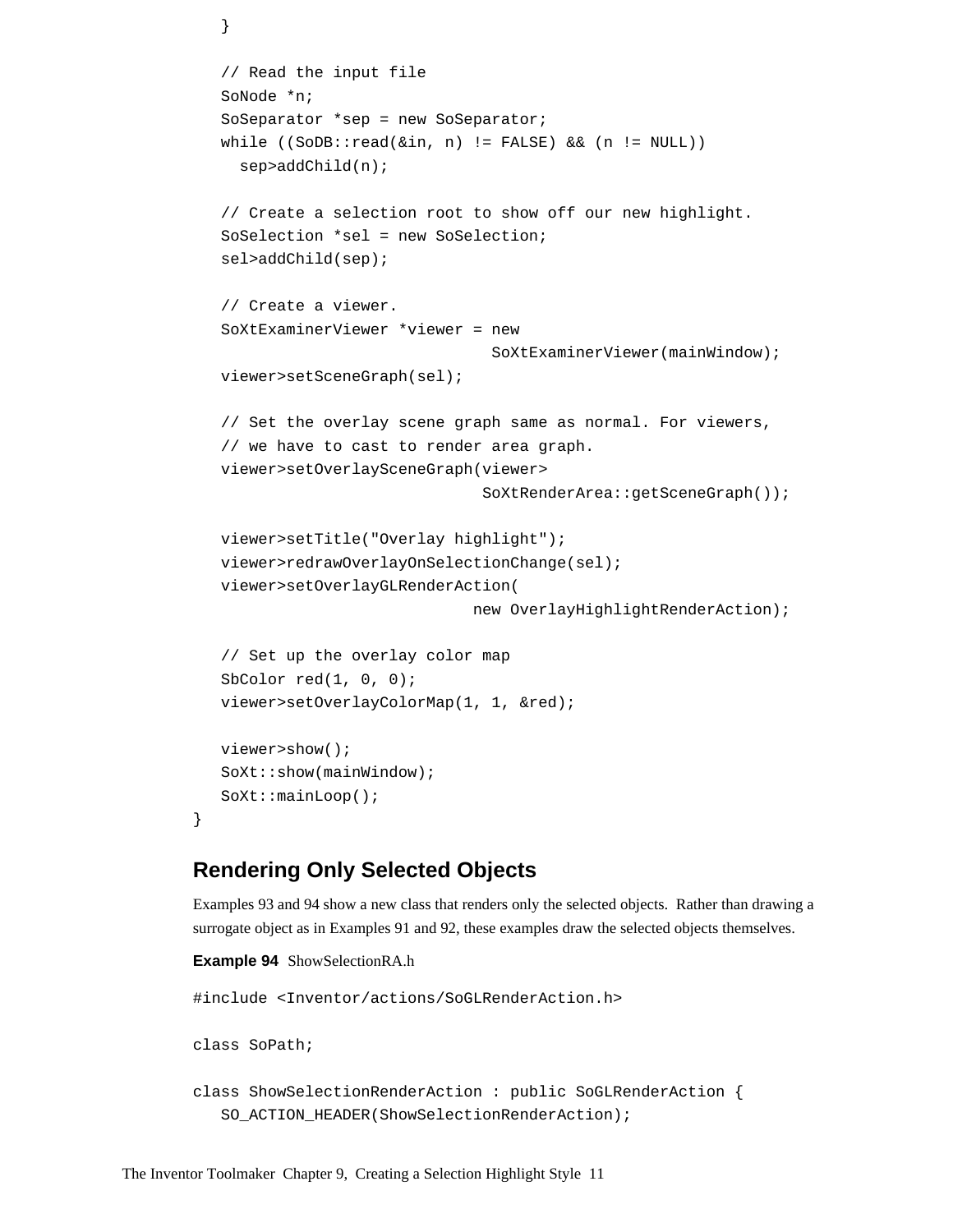```
SO ACTION HEADER(ShowSelectionRenderAction);
  public:
   ShowSelectionRenderAction();
   virtual ~ShowSelectionRenderAction();
   // Applies action to the graph rooted by a node,
   // only drawing selected objects.
   virtual void apply(SoNode *node);
   // Applies action to the graph defined by a path or path
   // list.
    // These simply invoke the parent class apply() methods.
   // These do NOT highlight the path, whether selected or not.
   // They are implemented to keep the compiler happy.
   virtual void apply(SoPath *path);
   virtual void apply(const SoPathList &pathList,
                          SbBool obeysRules = FALSE);
   static void initClass();
  protected:
   // We will cache the path to the first selection node.
   SoPath *selPath;
};
```

```
Example 9ÿ5 ShowSelectionRA.c++
```

```
#include <Inventor/SoPath.h>
#include <Inventor/actions/SoSearchAction.h>
#include <Inventor/nodes/SoBaseColor.h>
#include <Inventor/nodes/SoDrawStyle.h>
#include <Inventor/nodes/SoLightModel.h>
#include <Inventor/nodes/SoNode.h>
#include <Inventor/nodes/SoSelection.h>
#include <Inventor/nodes/SoSeparator.h>
#include <Inventor/nodes/SoTexture2.h>
#include "ShowSelectionRA.h"
SO_ACTION_SOURCE(ShowSelectionRenderAction);
// Initializes the ShowSelectionRenderAction class.
void
ShowSelectionRenderAction::initClass()
{
    SO_ACTION_INIT_CLASS(ShowSelectionRenderAction,
                         SoGLRenderAction);
}
```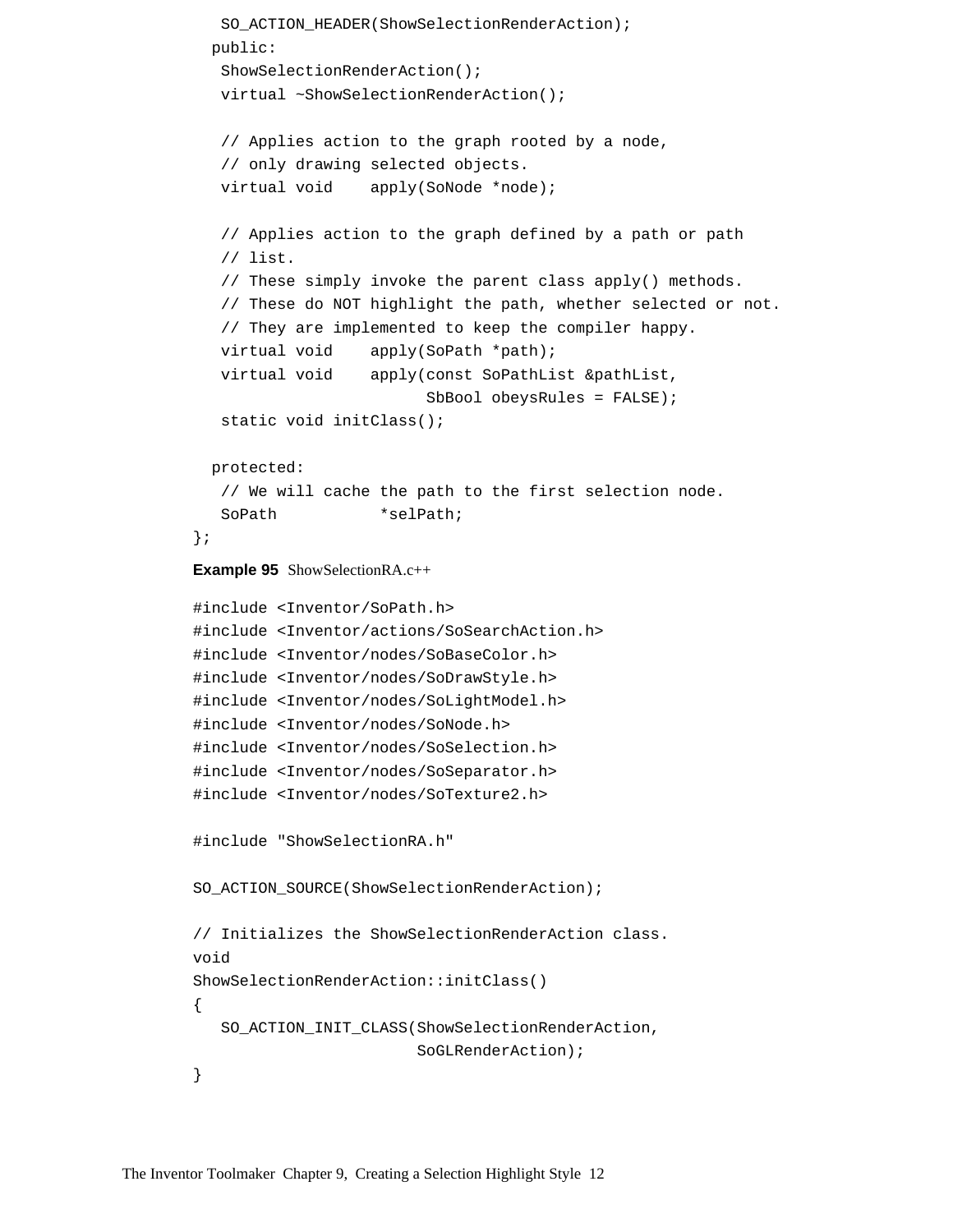```
// Constructor
```

```
ShowSelectionRenderAction::ShowSelectionRenderAction()
       : SoGLRenderAction(SbVec2s(1, 1)) 
                          // pass a dummy viewport region
{
    selPath = NULL;
} 
// Destructor
ShowSelectionRenderAction::~ShowSelectionRenderAction()
{
    if (selPath != NULL)
     selPathÿ>unref();
} 
// Render the passed scene by searching for the first
// selection node, then rendering only the selected objects.
void
ShowSelectionRenderAction::apply(SoNode *node)
{
    nodeÿ>ref();
    // Do we have to search for the selection node?
    // Only if our cached path is NULL, 
    // or the action is being applied to a different scene,
    // or the tail of our existing path is no longer a selection
    // node (for instance if that node was removed from the
    // scene).
   if ((\text{selPath} == \text{NULL}) |
       (selPathÿ>getHead() != node) ||
       (! selPathÿ>getTail()ÿ>isOfType(
            SoSelection::getClassTypeId()))) {
      // Find the first selection node under the passed root.
      SoSearchAction sa;
      sa.setFind(SoSearchAction::TYPE);
      sa.setInterest(SoSearchAction::FIRST);
      sa.setType(SoSelection::getClassTypeId());
      sa.apply(node);
      // Cache this new path.
      if (selPath != NULL)
       selPathÿ>unref();
      selPath = sa.getPath();
```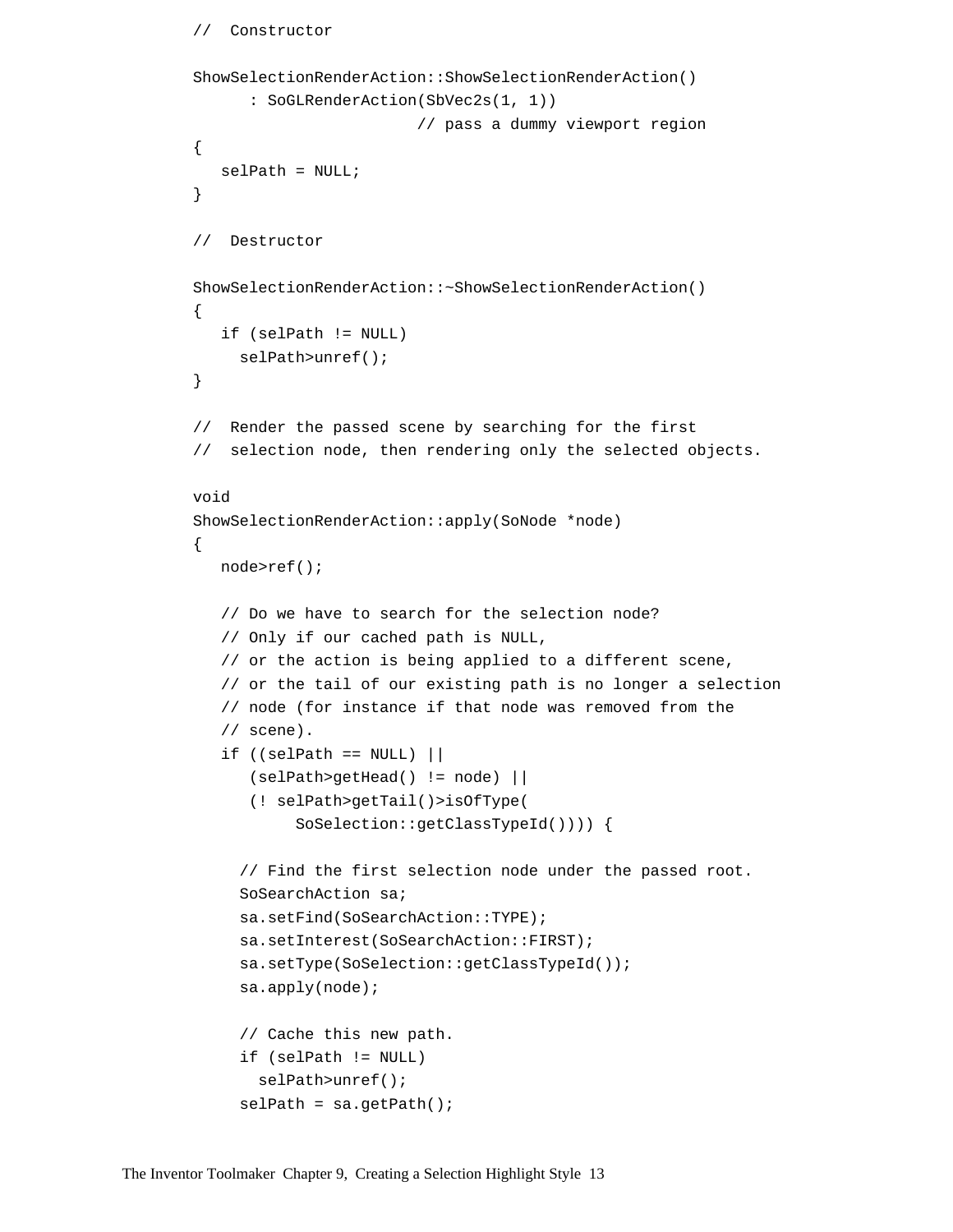```
if (selPath != NULL) {
       selfath = selfathy > copy()selfathij > ref()₹
   \}// Render the selected paths!
   if (selPath != NULL) {
     SoSelection *sel = (SoSelection *) selPathÿ>getTail();
     if (self \rightarrow \text{self}) (sely > getNumSelected() > 0) {
       // Keep the length from the root to the selection
       // as an optimization so we can reuse this data
       int reusablePathLength = selPathÿ>getLength();
       // For each selection path, we need the full path from
       // the passed root to render, else we may not have a
       // camera.
       for (int j = 0; j < selÿ>getNumSelected(); j++) {
         // Continue the path down to the selected object.
         // No need to deal with p[0] since that is the sel
         // node.
         SoPath *p = sel\ddot{y} > getPath(j);for (int k = 1; k < p\ddot{y}>getLength(); k++)
             selfath\ddot{y} > append(p\ddot{y} > getIndex(k));// Render the selected shape.
         SoGLRenderAction::apply(selPath);
         // Restore selPath for reuse.
         selPathy>truncate(reusablePathLength);
       \}\}\}nodeÿ>unref();
\}// Function stubs: we do not highlight paths and pathLists.
void
ShowSelectionRenderAction::apply(SoPath *path)
{ SoGLRenderAction::apply(path); }
void
ShowSelectionRenderAction::apply(const SoPathList &pathList, SbBool
 obeysRules)
{ SoGLRenderAction::apply(pathList, obeysRules); }
```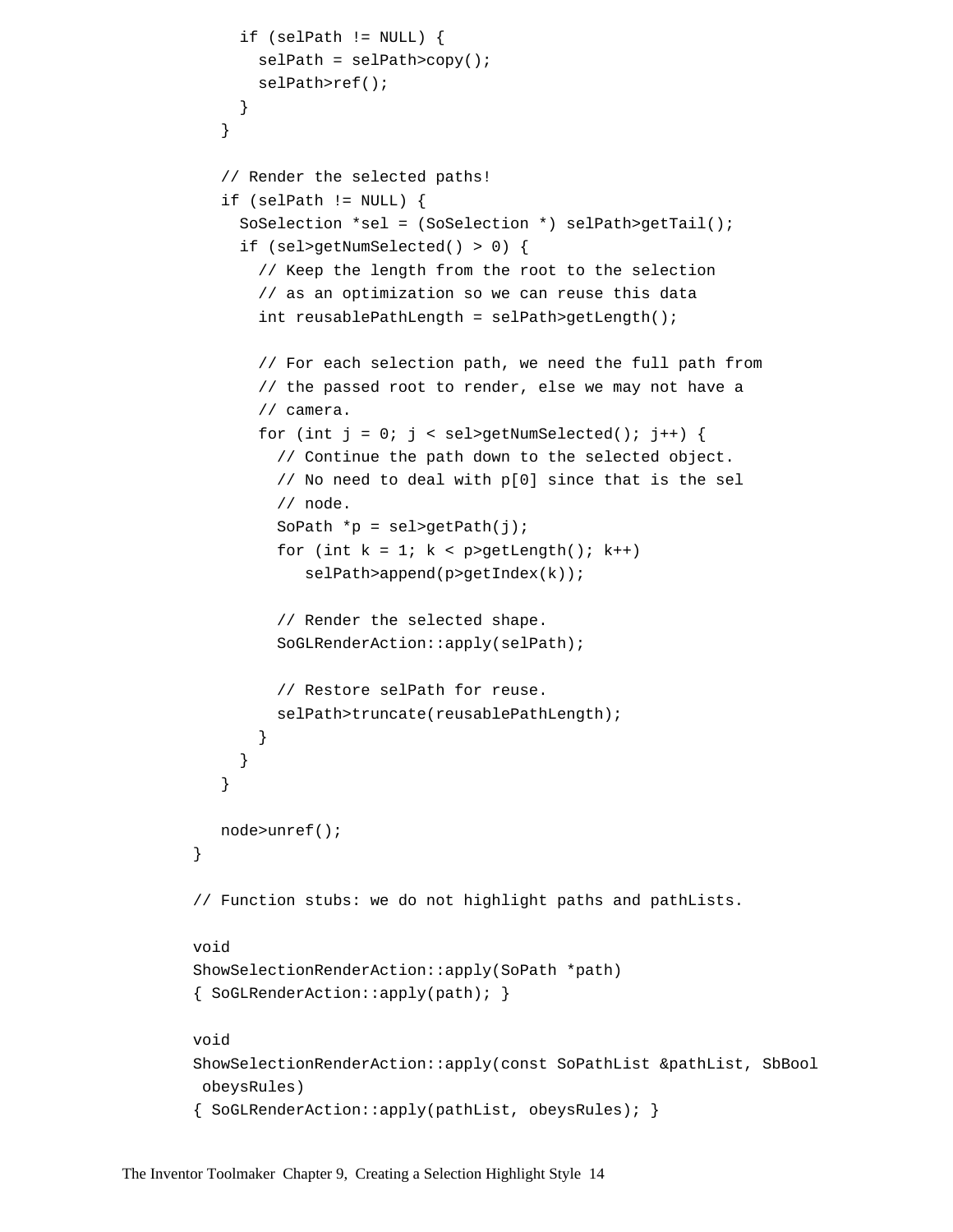Example 9ÿ6 shows a main program that uses this new highlight class. It creates two viewers that share the same selection node. One viewer uses the GLRenderAction, while the other uses the ShowSelectionRenderAction. Selection changes in one viewer are reflected in the other viewer as well.

**Example 9ÿ6** Main Program for ShowSelectionRenderAction

```
#include <X11/StringDefs.h>
#include <X11/Intrinsic.h>
#include <Inventor/SoDB.h>
#include <Inventor/SoInput.h>
#include <Inventor/Xt/SoXt.h>
#include <Inventor/Xt/viewers/SoXtExaminerViewer.h>
#include <Inventor/nodes/SoSelection.h>
#include "ShowSelectionRA.h"
void
main(int , char *argv[])
{
    // Initialization
   Widget mainWindow = Soxt::init(argv[0]);
    ShowSelectionRenderAction::initClass();
    // Open the data file
    SoInput in; 
    char *datafile = "monitor.iv";
    if (! in.openFile(datafile)) {
      fprintf(stderr, "Cannot open %s for reading.\n", datafile);
     return;
    }
    // Read the input file
    SoNode *n;
    SoSeparator *sep = new SoSeparator;
   while ((SODB::read(\&in, n) != FALSE) \&& (n != NULL)) sepÿ>addChild(n);
    // Create a selection root to show off our new highlight.
    SoSelection *sel = new SoSelection;
    selÿ>addChild(sep);
    // Create two viewers, one to show the scene, the other
    // to show the selected objects.
    SoXtExaminerViewer *viewer1 = 
                               new SoXtExaminerViewer(mainWindow);
```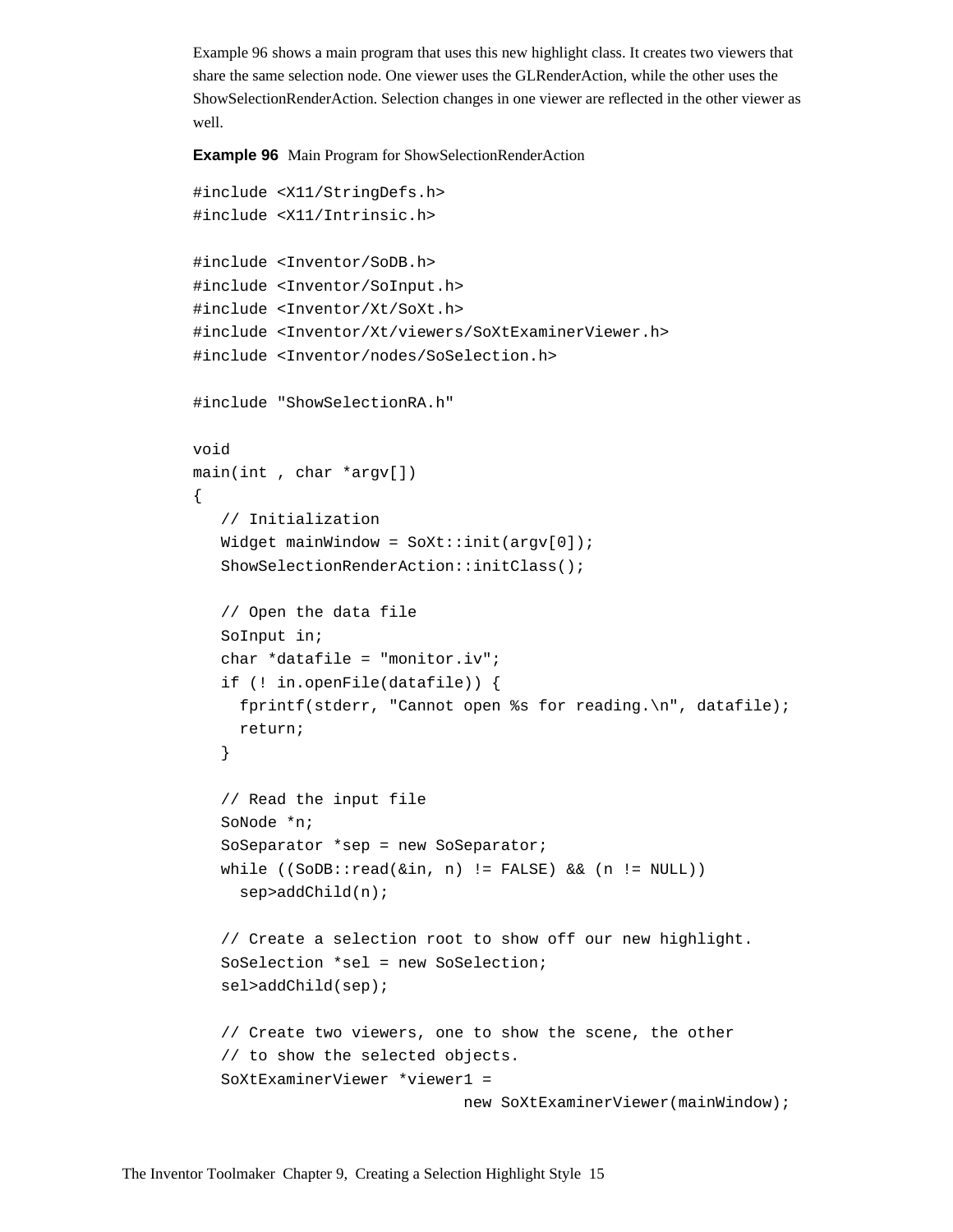```
 viewer1ÿ>setSceneGraph(sel);
 viewer1ÿ>setTitle("Scene");
 SoXtExaminerViewer *viewer2 = new SoXtExaminerViewer();
 viewer2ÿ>setSceneGraph(sel);
 viewer2ÿ>setGLRenderAction(new ShowSelectionRenderAction()); 
 viewer2ÿ>redrawOnSelectionChange(sel);
 viewer2ÿ>setDecoration(FALSE);
 viewer2ÿ>setTitle("Selection");
 viewer1ÿ>show();
 viewer2ÿ>show();
 SoXt::show(mainWindow);
 SoXt::mainLoop();
```
}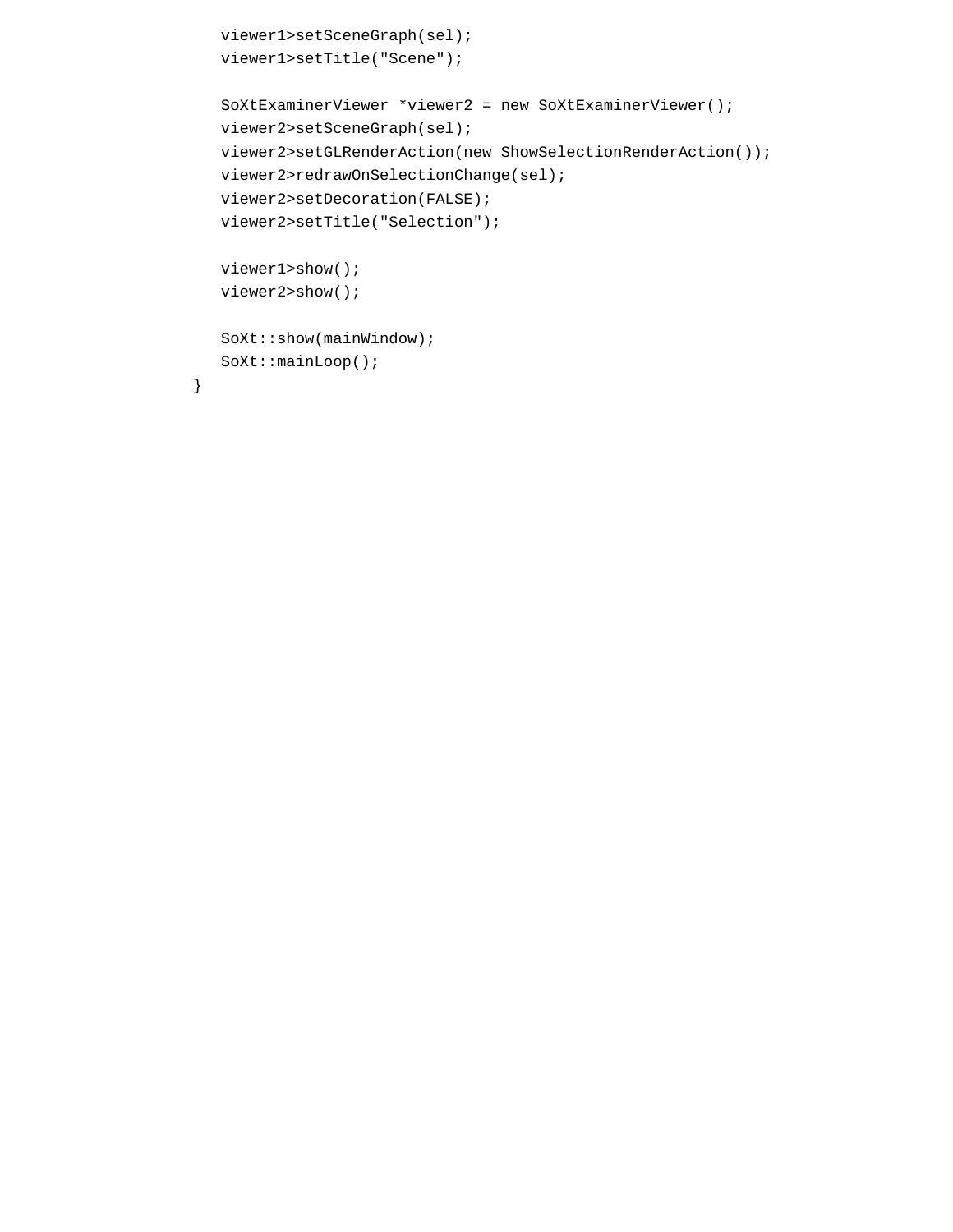## **Chapter 10 Creating a Component**

This chapter describes how to create your own Inventor Xt component. Before creating a new Xt component, be sure to read Chapters 10 and 16 in The Inventor Mentor.

The first part of this chapter offers an overview of the steps required to create a new component. The second part of the chapter describes the additional steps required to create a new viewer, which is a specific type of component. The chapter examples show creating two new component classes:

- A component derived from **SoXtRenderArea** called **SceneTumble**
- A viewer called **simpleViewer**

# **Creating a New Component**

This section describes the general process of creating a new component. The sample class shown here is derived from **SoXtRenderArea**. The second half of this chapter, beginning with "Creating a New Viewer", describes creating a more specialized component, a viewer.

## **Overview**

There are no special macros for creating new component classes. Creating a new component requires these steps:

- 1. Select a name for the new component class and determine what class it is derived from (see "Overview" for a discussion of deriving new viewers).
- 2. Define a constructor for the new class. If you want other programmers to be able to derive classes from your new class, you need to define two constructors for the class, a public constructor and a protected one (see "Defining the Constructor"). If no one will be deriving classes from your new class, you can simply define a public constructor.
- 3. Implement **show()** and **hide**() methods for your component (optional step). The base class, **SoXtComponent**, takes care of showing and hiding your new component. But if your component needs to show *other* components when it is shown, or hide other components when it is hidden, you need to implement these two methods for your new class (see "The show() and hide() Methods").
- 4. Implement the visibilityÿchanged callback function (optional step). This function is called when the component changes state between visible and invisible (see "VisibilityÿChanged Callback Function").

See the SoXtComponent.h file for additional methods you may choose to implement. Possibilities include the following:

### **windowCloseAction()**

specifies what happens when the user closes the window using the Window Manager (for example, you could implement this method to exit the program or delete the component)

**openHelpCard()** opens a help card for the component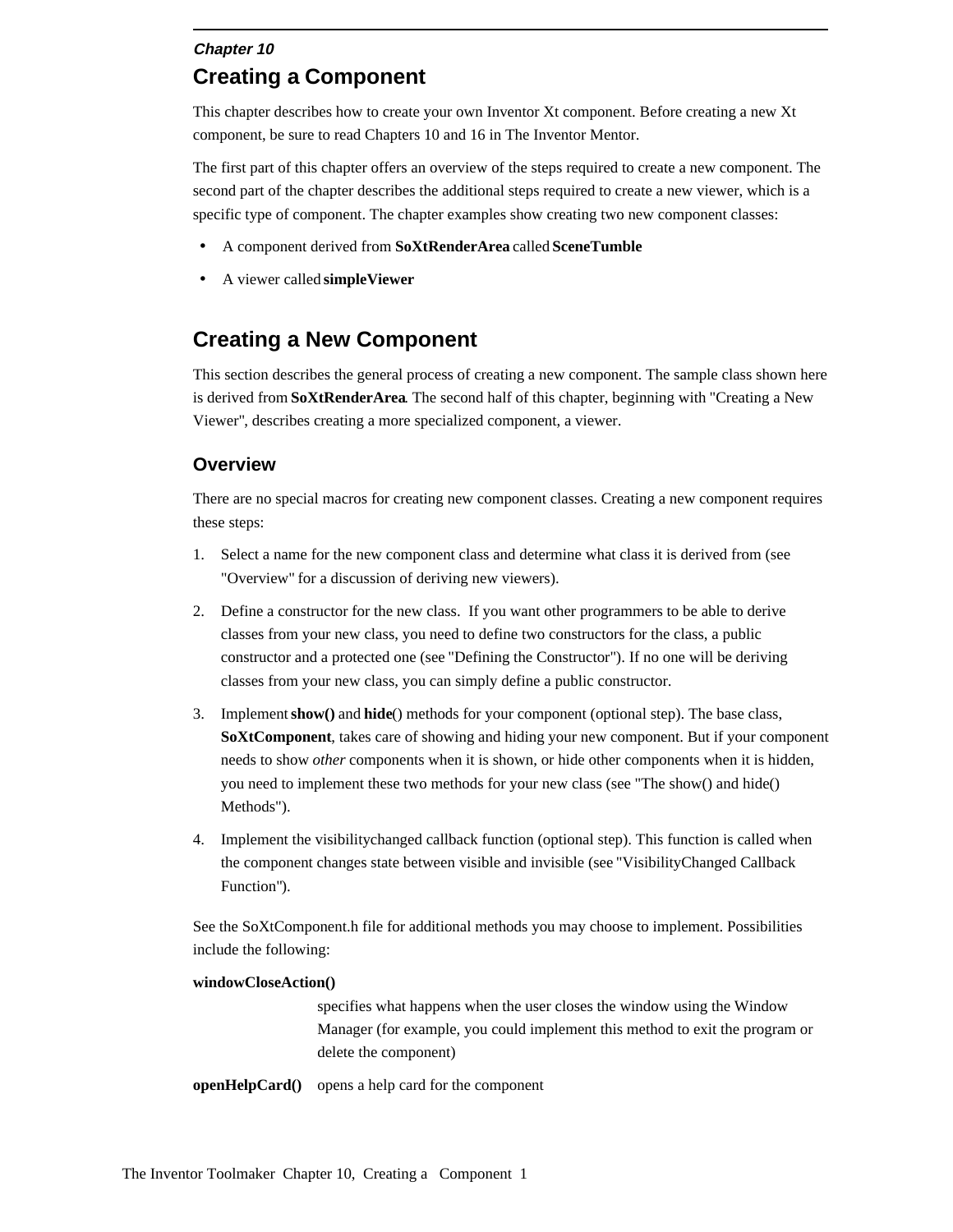### **Defining the Constructor**

If you are sure that no one will need to derive classes from your new component, you can simply implement one public constructor. This constructor needs to do the following:

- Build the widget (or the widget tree if your component is made up of more than one widget)
- Call **setBaseWidget**() so that the **SoXtComponent** base class methods—such as **show**() and hide()—work properly

#### **Defining Public and Protected Constructors**

If you want to be sure that programmers can derive new classes from your class, you need to provide a protected constructor in addition to the public constructor. Here's why. The widget tree is built when the component is constructed. If you derive a component subclass, the parent class constructor is called before the constructor of the subclass. This means that the parent class widget is built before the subclass widget. The problem arises if you want the component subclass to provide a container widget for the parent class. The Xt Library requires that a parent widget be supplied when a child widget is created and provides no way to reparent a widget. A little fancy footwork is required for the subclass to provide the parent widget, and that maneuver is provided by the protected constructor.

In Inventor, every **SoXtComponent** class has two constructors: a public constructor and a protected constructor. The protected constructor has one additional parameter, **buildNow**, which is a Boolean value that specifies whether to build the widget tree now or later:

```
protected:
```

```
 SoXtComponent(
 Widget parent,
          const char *name,
           SbBool buildInsideParent,
           SbBool buildNow);
```
If you use the protected constructor and specify FALSE for **buildNow**, you can have explicit control over which widgets are built and in what order. For example, your new class may want to build a container widget such as a Motifÿstyle form or bulletin board before it lets the parent class build its widget. In this case, your new class can call its **buildWidget()** method first and then later it can call the **buildWidget()** method of its parent class. In Inventor, the **SoXtFullViewer** class uses this technique. It builds a form widget with user interface trim and then has the parent class, **SoXtRenderArea**, later build its widget inside this form.

In Inventor, and in Examples 10ÿ1 and 10ÿ2, the basic constructor tasks are put into the **constructorCommon()** method, which is called by both constructors. Although this is a useful technique, it is not required. The **constructorCommon()** method is where the actual building of this widget occurs. This method checks the **buildNow** flag and builds the widget.

Let's analyze the **constructorCommon**() code in Example 10 $\ddot{\psi}$  in a bit more detail. After setting up sensors, a camera, and a light for the component, the following calls are made:

```
addVisibilityChangeCallback(visibilityChangeCB, this);
setClassName("SceneTumble");
setTitle("Tumble");
```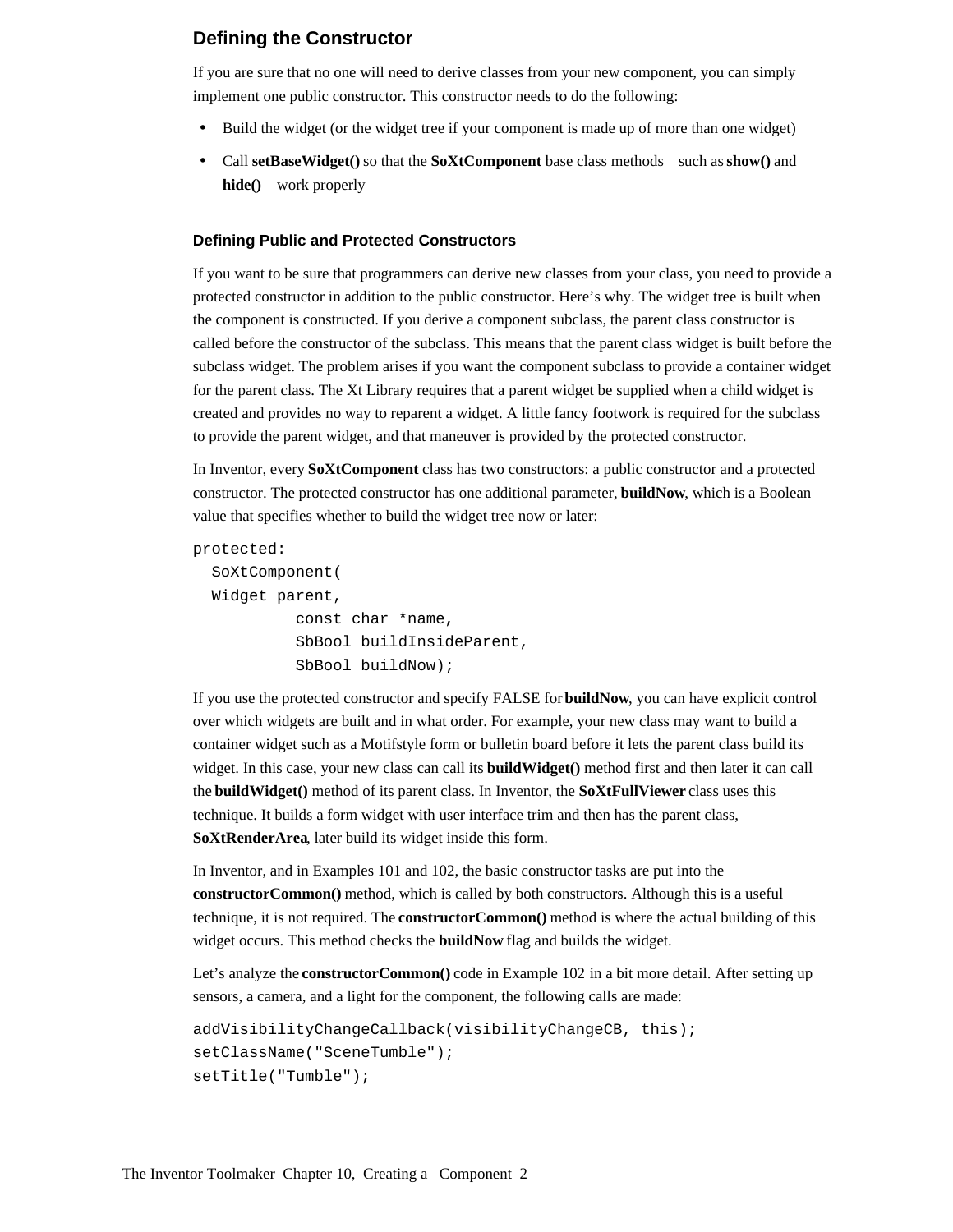```
// If we do not build now, the subclass will build when ready
if (buildNow) {
   Widget w = \text{buildWidget}(\text{getParentWidget}(\cdot)) ;
    setBaseWidget(w);
}
```
The visibilityÿchanged callback is described in "VisibilityÿChanged Callback Function". The **setClassName()** method sets the name of the class for X resource lookup, which occurs while the widget is being built. The **setTitle**() method sets the title used in the shell window if this is a topylevel component. Although not shown here, you can also call **setIconTitle()** to set the title used when the component is iconified.

The constructor then checks the **buildNow** flag. If this flag is TRUE, it builds the widget tree. Also, note that the **buildWidget()** method uses **getParentWidget()** to obtain the parent widget, which is not necessarily the parent widget passed in to the constructor. (The parent passed in to the constructor could be NULL, or the *buildInsideParent* parameter could be FALSE.)

Next, the constructor calls the **setBaseWidget()** method, which lets **SoXtComponent** know what the root of the widget tree is. This widget is used for layout, and by the **show()** and **hide()** methods.

#### **The buildWidget() Method**

In Inventor, because we want to allow subclasses to have explicit control over building the widget tree, we implement a separate **buildWidget()** method. If you are providing only the public constructor, you can simply build the widget in the constructor and do not need to create a separate **buildWidget()** method. This method, called by the constructor of your new class (or by subclasses of your new class), builds the widget hierarchy and returns its topmost widget.

If your widget supports X resources, be sure to call **registerWidget()** immediately after you create the topmost container widget and before you build the rest of the widget hierarchy. This method associates the Motifÿstyle widget with the Inventor component to which it belongs. When you create other widgets in the hierarchy, Inventor uses the class name of the component instead of the widget name during resource lookup. For example, the base widget of a render area is a Motifÿstyle bulletin board. Once you have called **registerWidget()**, you can set the background color resource directly on the render area without affecting other bulletin board widgets in your hierarchy.

To define and retrieve your own resources, see the *Open Inventor C++ Reference Manual* on **SoXtResource**. For more information on X resources, see the *Xlib Programming Manual* by Adrian Nye (O'Reilly & Associates, 1990).

## **The show() and hide() Methods**

The base class **SoXtComponent** will show and hide your new component automatically. However, if your component needs to show or hide other components, you must implement your own **show()** and **hide()** methods. In Inventor, if the material editor and color editor are on the screen and the program tells the material editor to hide itself, the material editor needs to tell the color editor to hide itself as well. Similarly, when a viewer hides itself, it also hides the preference sheet if it is visible.

### **VisibilityÿChanged Callback Function**

Using **addVisibilityChangeCallback()**, your new class can register a callback function with **SoXtComponent** that is called when its visibility changes. A component can be shown, hidden, or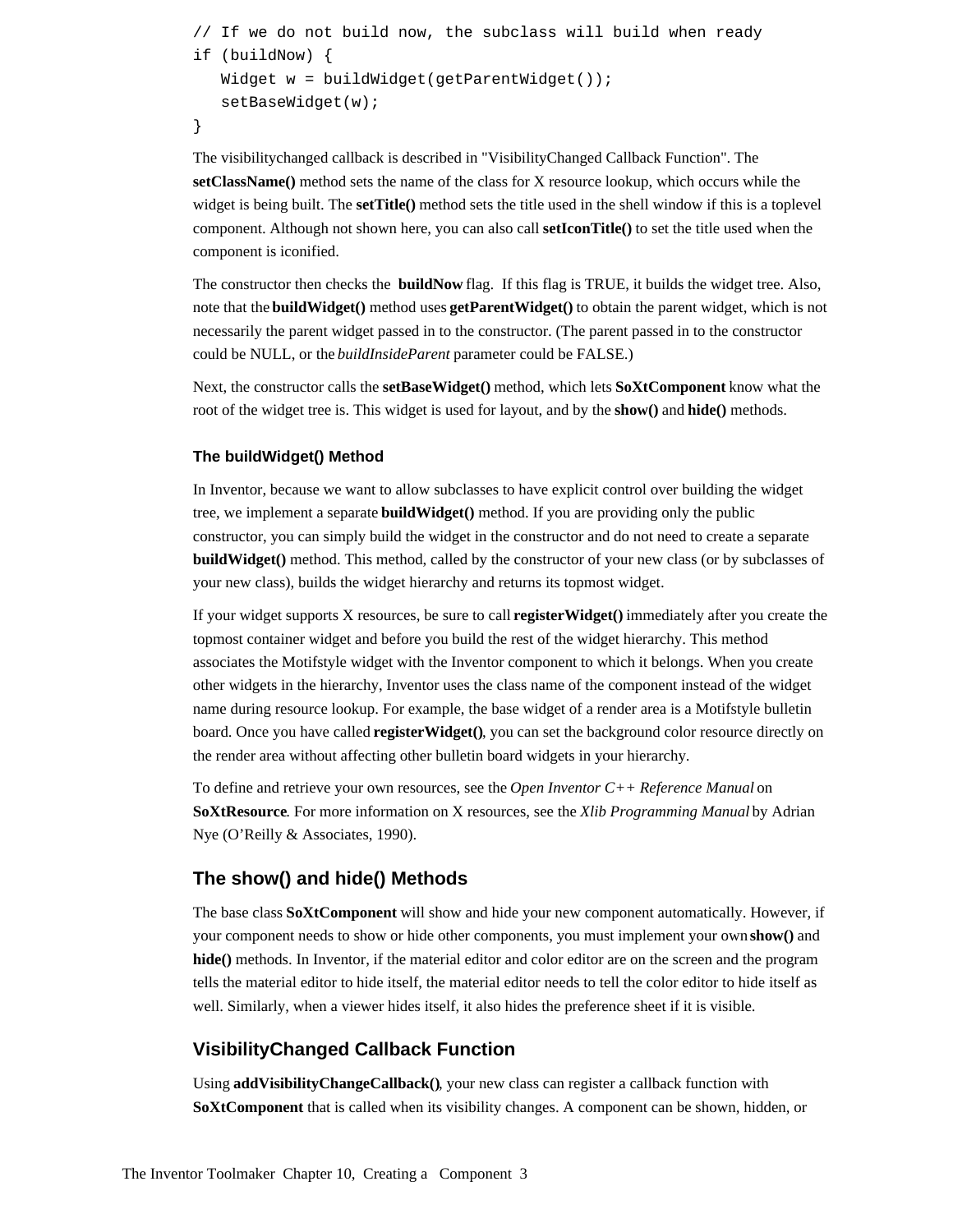iconified; whenever it changes state between visible and invisible (hidden or iconified), the visibilityÿchanged callback function is invoked. This callback is useful, for example, if your component contains a scene with animation. When your component is hidden or iconified, it can stop the animation. Another example of using this callback is the render area, which detaches its redraw sensor when it is hidden or iconified.

See Example 10ÿ2 for an illustration of using **visibilityChangeCB()**.

### **Creating a Simple Component**

The following examples show the header file and source code for a simple component derived from **SoXtRenderArea**. This component animates a camera to rotate the scene. It uses a visibilityÿchanged callback function to stop the tumbling when the component is not visible. A slider at the bottom of the window controls the speed of tumbling.

Example 10ÿ1 shows the include file for the **SceneTumble** class. Example 10ÿ2 shows the source code for this class.

#### **Example 10ÿ1** SceneTumble.h

```
#include <Inventor/Xt/SoXtRenderArea.h>
```

```
class SoPerspectiveCamera;
class SoRotation;
class SoSeparator;
class SoTimerSensor;
```
class SceneTumble : public SoXtRenderArea {

```
public:
```

```
 // Constructor for public consumption
 SceneTumble(
   Widget parent = NULL,
   const char *name = NULL, 
  SbBool buildInsideParent = TRUE);
 ~SceneTumble();
```

```
 virtual void setSceneGraph(SoNode *newScene);
 virtual SoNode *getSceneGraph();
```

```
 void setTumbling(SbBool onOff);
 SbBool isTumbling() const;
```
protected:

```
 // Constructor subclasses can call if they don't want the
 // widget built right away (i.e. the subclass wants to create
 // a container widget first.)
```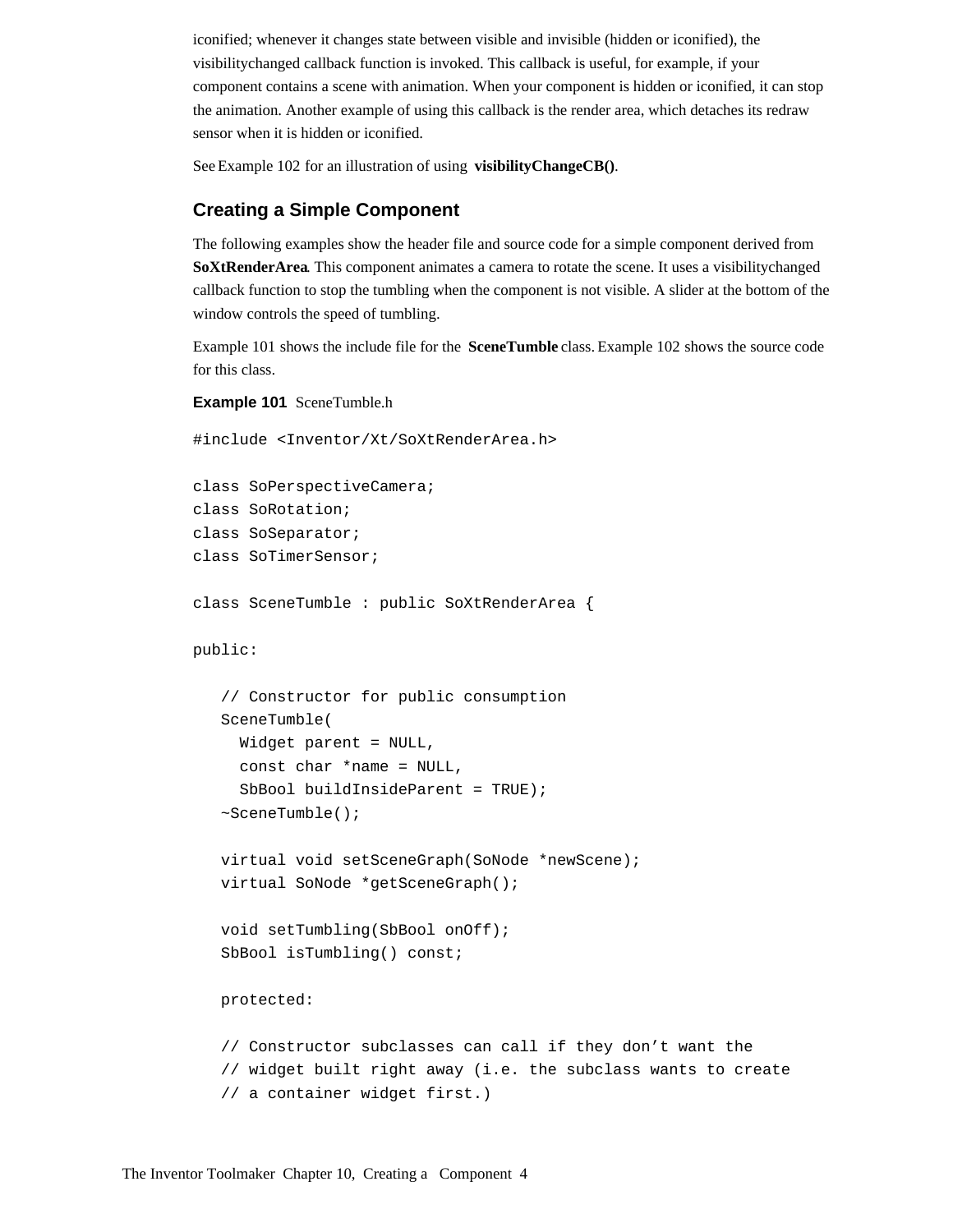```
 SceneTumble(
      Widget parent,
      const char *name, 
      SbBool buildInsideParent, 
      SbBool buildNow);
    Widget buildWidget(Widget parent);
    void doTumbleAnimation();
   void setspeed(int s) { speed = si } int getSpeed() const { return speed; }
    Widget speedSlider;
private:
    SoNode * userScene;
       SoPerspectiveCamera *camera;
    SoRotation *rotx;
    SoRotation *roty;
    SoRotation *rotz;
    SoSeparator *root;
    int speed;
    SoTimerSensor *animationSensor;
    void constructorCommon(SbBool buildNow);
    static void visibilityChangeCB(void *userData,
                                     SbBool visible);
    static void animationSensorCB(void *userData, SoSensor *);
    static void speedCB(Widget, XtPointer, XtPointer);
}; 
Example 10ÿ2 SceneTumble.c++
#include <Xm/Form.h>
#include <Xm/Scale.h>
#include <Inventor/Xt/SoXtResource.h>
#include <Inventor/nodes/SoDirectionalLight.h>
#include <Inventor/nodes/SoPerspectiveCamera.h>
#include <Inventor/nodes/SoRotation.h>
#include <Inventor/nodes/SoSeparator.h>
#include <Inventor/sensors/SoTimerSensor.h>
#include "SceneTumble.h"
#define MIN_SPEED 0
#define MAX_SPEED 100
```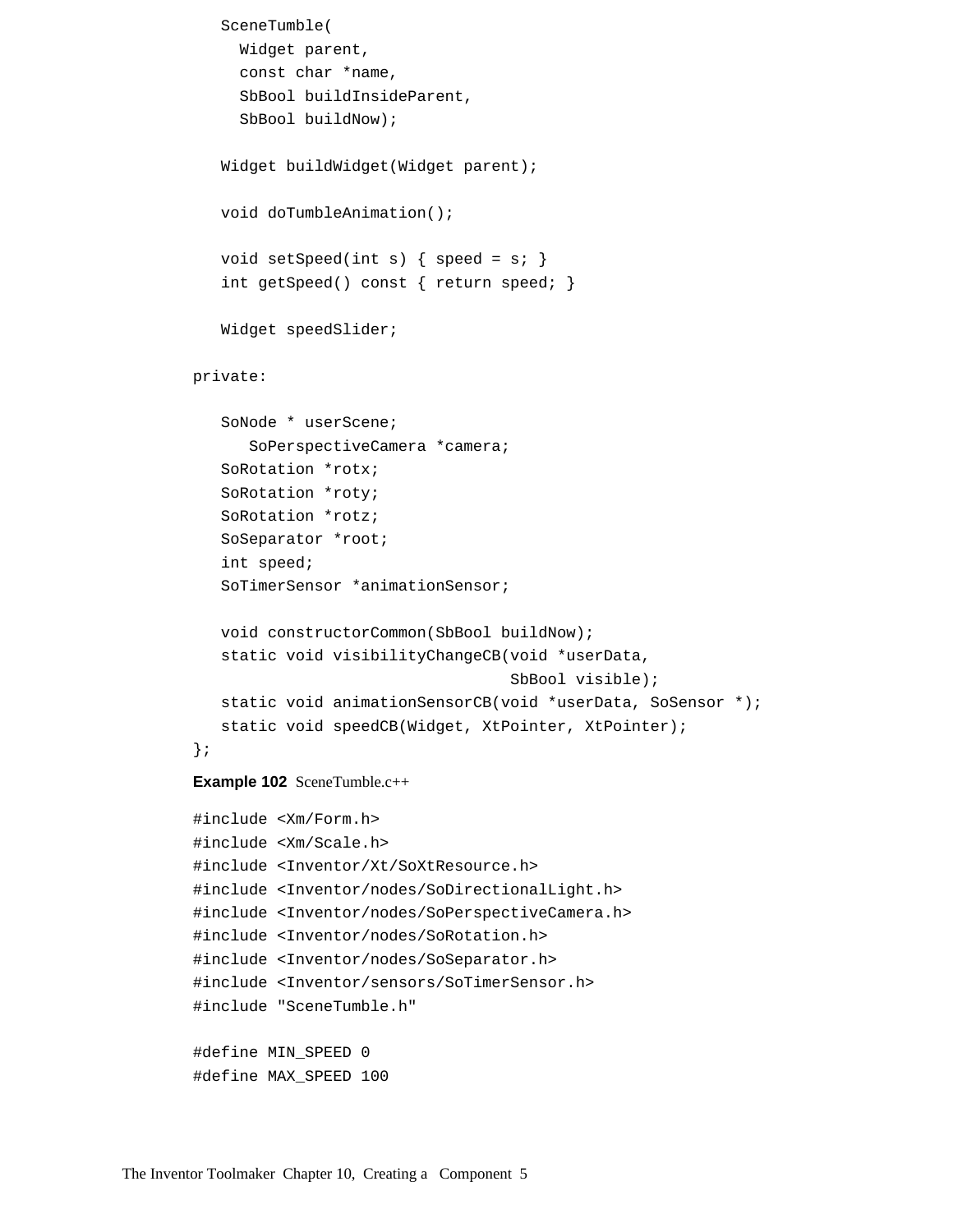```
// Speed factor is a small angle
#define SPEED_FACTOR (M_PI/3600.0)
// Public constructor
SceneTumble::SceneTumble(
    Widget parent,
    const char *name, 
    SbBool buildInsideParent)
    : SoXtRenderArea(parent, name, buildInsideParent, FALSE,
                      FALSE)
{
    // Passing TRUE means build the component right now
    constructorCommon(TRUE);
}
// Protected constructor for subclasses to call
SceneTumble::SceneTumble(
    Widget parent,
    const char *name, 
    SbBool buildInsideParent, 
    SbBool buildNow)
    : SoXtRenderArea(parent, name, buildInsideParent, FALSE,
                      FALSE)
{
    // Subclass tells us whether to build now
    constructorCommon(buildNow);
}
// Actual work done at construction time
void
SceneTumble::constructorCommon(SbBool buildNow)
{
    speed = MAX_SPEED/2;
    animationSensor = 
         new SoTimerSensor(SceneTumble::animationSensorCB, this);
    animationSensorÿ>setInterval(1/60.0); // 60 frames per second
    userScene = NULL;
    root = new SoSeparator;
    camera = new SoPerspectiveCamera;
    rotx = new SoRotation;
    roty = new SoRotation;
    rotz = new SoRotation;
    rootÿ>addChild(camera);
    rootÿ>addChild(new SoDirectionalLight);
```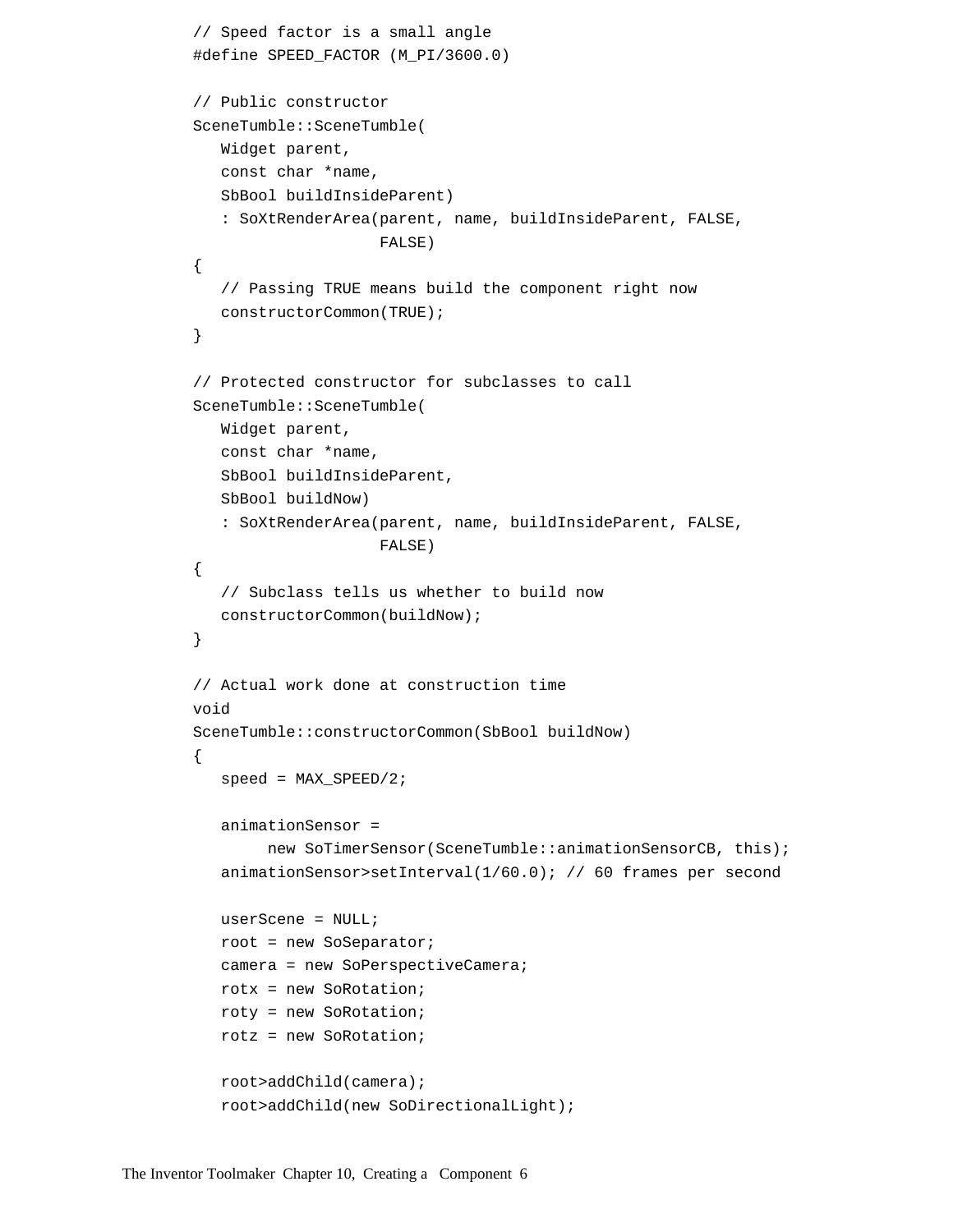```
 rootÿ>addChild(rotx);
    rootÿ>addChild(roty);
    rootÿ>addChild(rotz);
    rootÿ>ref();
    addVisibilityChangeCallback(visibilityChangeCB, this);
    setClassName("SceneTumble");
    setTitle("Tumble");
    // If we do not build now, the subclass will build when ready
    if (buildNow) {
      Widget w = \text{buildWidth}(getParentWidget());
       setBaseWidget(w);
    }
}
// Destructor
SceneTumble::~SceneTumble()
{
    rootÿ>unref();
   delete animationSensor;
}
// Set the scene graph to tumble. We add this scene graph
// to our local graph so that we can rotate our own camera
// to create the tumbling effect. Our local scene graph
// root is passed to the render area for rendering.
void
SceneTumble::setSceneGraph(SoNode *newScene)
{
    // Replace the existing scene with this one
    if (userScene != NULL)
       rootÿ>replaceChild(userScene, newScene);
    else 
       rootÿ>addChild(newScene);
    userScene = newScene;
    // Make certain the scene is in view
    cameraÿ>viewAll(root, getViewportRegion(), 2.0);
    // Render area will handle redraws for us
    SoXtRenderArea::setSceneGraph(root);
}
// Return the user's scene graph, not our local graph
SoNode *
SceneTumble::getSceneGraph()
```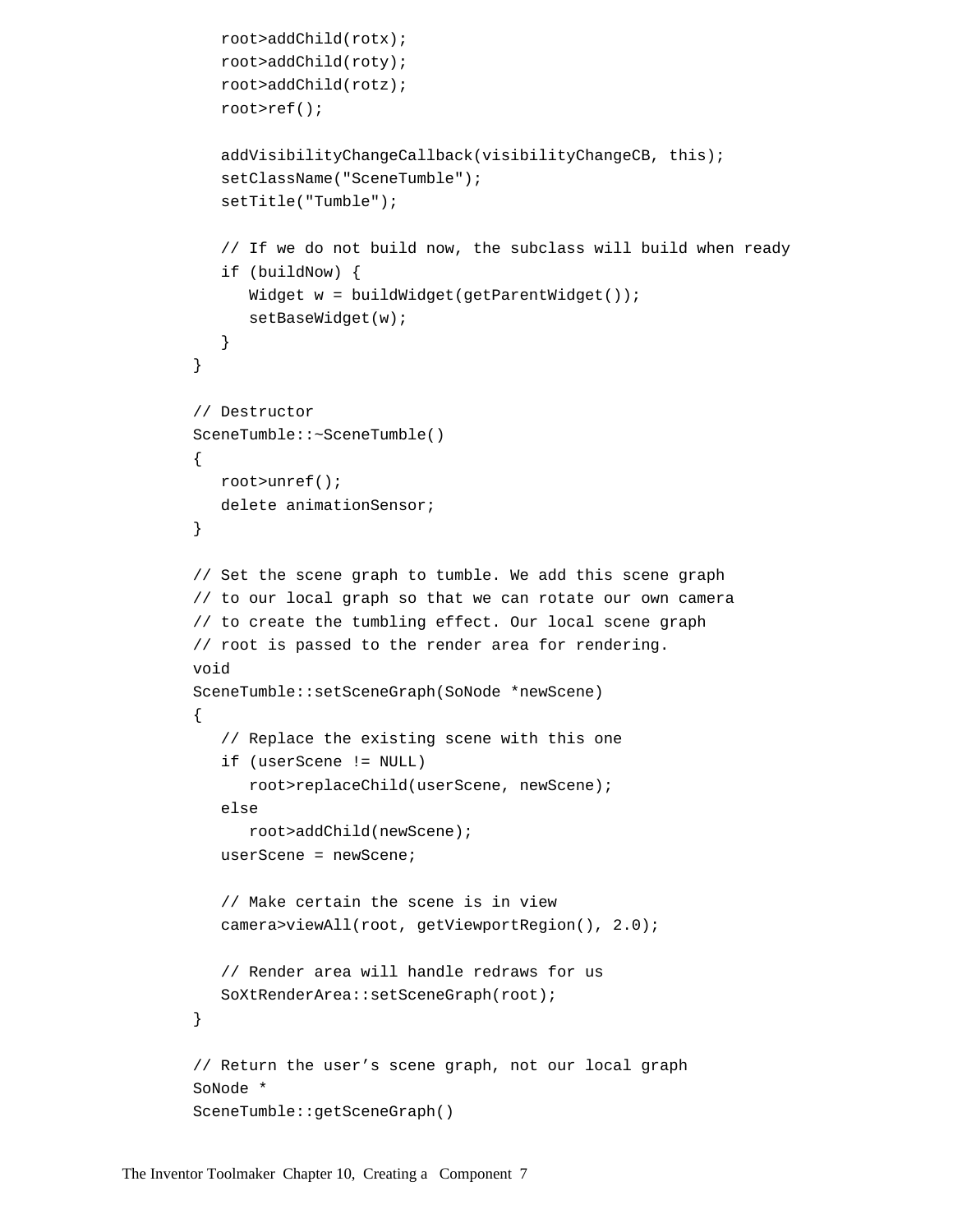```
{
    return userScene;
}
// Build the widget ÿ create a form widget, and place
// in it a render area and a scale slider to control
// the speed.
Widget
SceneTumble::buildWidget(Widget parent)
{
    Arg args[8];
    int n;
    // Create a form widget as the container.
    Widget form = XtCreateWidget(getWidgetName(),
                                  xmFormWidgetClass, 
                                  parent, NULL, 0);
    // Register the widget, so we can get resources
    registerWidget(form);
    // Get our starting speed from the resource.
    // Resource file should say:
    // *SceneTumble*speed: <int between 0 and 100>
    short s;
    SoXtResource xr(form);
    if (xr.getResource("speed", "Speed", s)) {
       if (s > MAX_SPEED)
          speed = MAX_SPEED;
       else if (s < MIN_SPEED)
          speed = MIN_SPEED;
       else 
         speed = si }
    // Create render area
   Widget raWidget = SoXtRenderArea::buildWidget(form);
    // Create slider to control speed
   n = 0; XtSetArg(args[n], XmNminimum, MIN_SPEED); n++;
    XtSetArg(args[n], XmNmaximum, MAX_SPEED); n++;
    XtSetArg(args[n], XmNvalue, speed); n++;
    XtSetArg(args[n], XmNorientation, XmHORIZONTAL); n++;
    speedSlider =
      XtCreateWidget("Speed", xmScaleWidgetClass, form, args, n);
```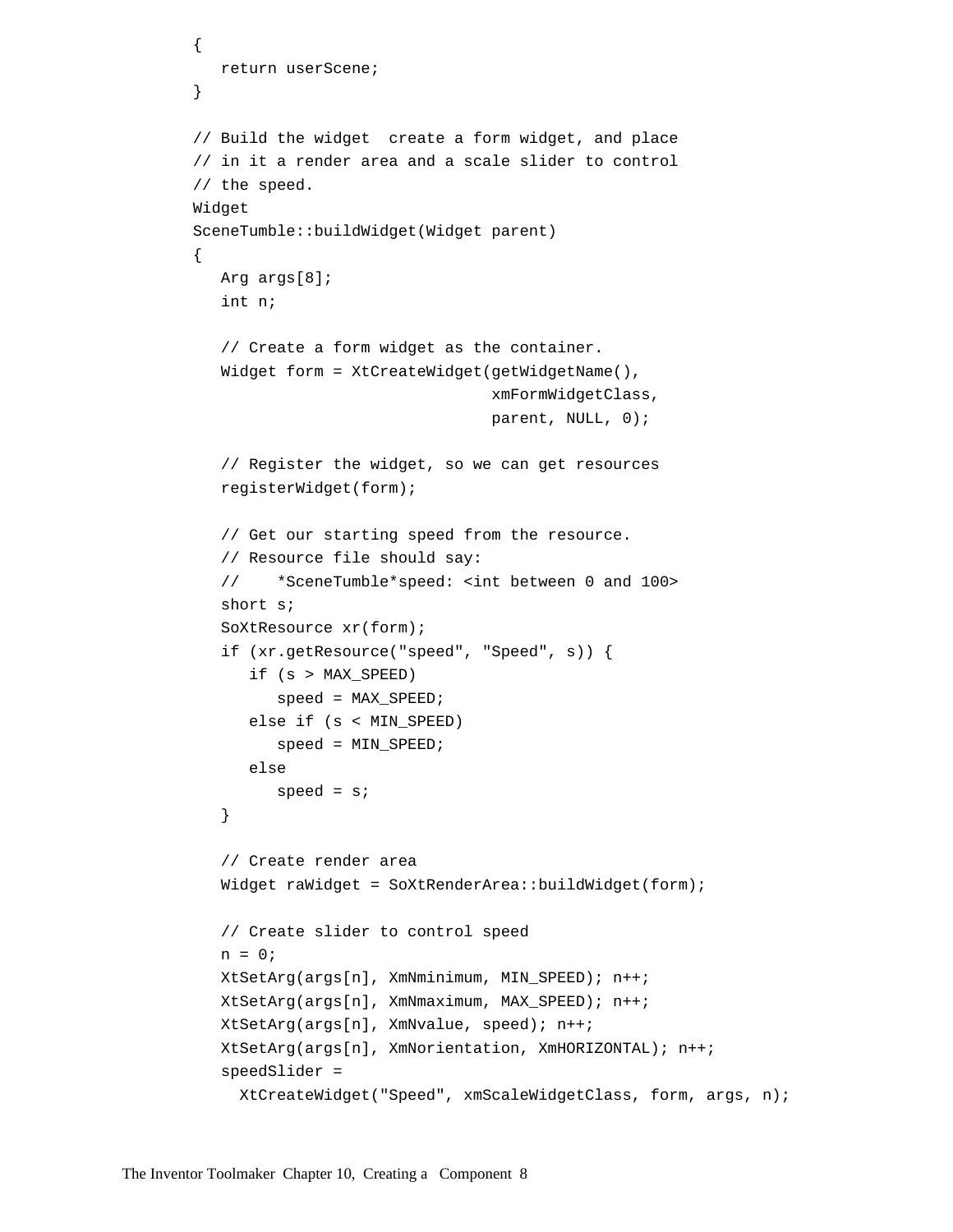```
 // Callbacks on the slider
    XtAddCallback(speedSlider, XmNdragCallback,
                  SceneTumble::speedCB, this);
    XtAddCallback(speedSlider, XmNvalueChangedCallback,
                  SceneTumble::speedCB, this);
    // Layout 
   n = 0; XtSetArg(args[n], XmNtopAttachment, XmNONE); n++;
    XtSetArg(args[n], XmNleftAttachment, XmATTACH_FORM); n++;
    XtSetArg(args[n], XmNrightAttachment, XmATTACH_FORM); n++;
    XtSetArg(args[n], XmNbottomAttachment, XmATTACH_FORM); n++;
    XtSetValues(speedSlider, args, n);
    n = 0;
    XtSetArg(args[n], XmNtopAttachment, XmATTACH_FORM); n++;
    XtSetArg(args[n], XmNleftAttachment, XmATTACH_FORM); n++;
    XtSetArg(args[n], XmNrightAttachment, XmATTACH_FORM); n++;
    XtSetArg(args[n], XmNbottomAttachment,XmATTACH_WIDGET); n++;
    XtSetArg(args[n], XmNbottomWidget, speedSlider); n++;
    XtSetValues(raWidget, args, n);
    // Make the widgets visible
    XtManageChild(speedSlider);
    XtManageChild(raWidget);
    return form;
}
// Do the tumble animation. This entails updating our three
// rotation nodes, one each for the x, y, and z axes.
void
SceneTumble::doTumbleAnimation()
{ 
   SbRotation r;
    float angle;
    // Rotate about three axes in three speeds
   angle = speed * SPEED_FACTOR;
    r = rotxÿ>rotation.getValue() * SbRotation(SbVec3f(1, 0, 0),
                                                 angle);
    rotxÿ>rotation.setValue(r);
   angle = speed * SPEED FACTOR * 1.5; r = rotyÿ>rotation.getValue() * SbRotation(SbVec3f(0, 1, 0),
                                                 angle);
```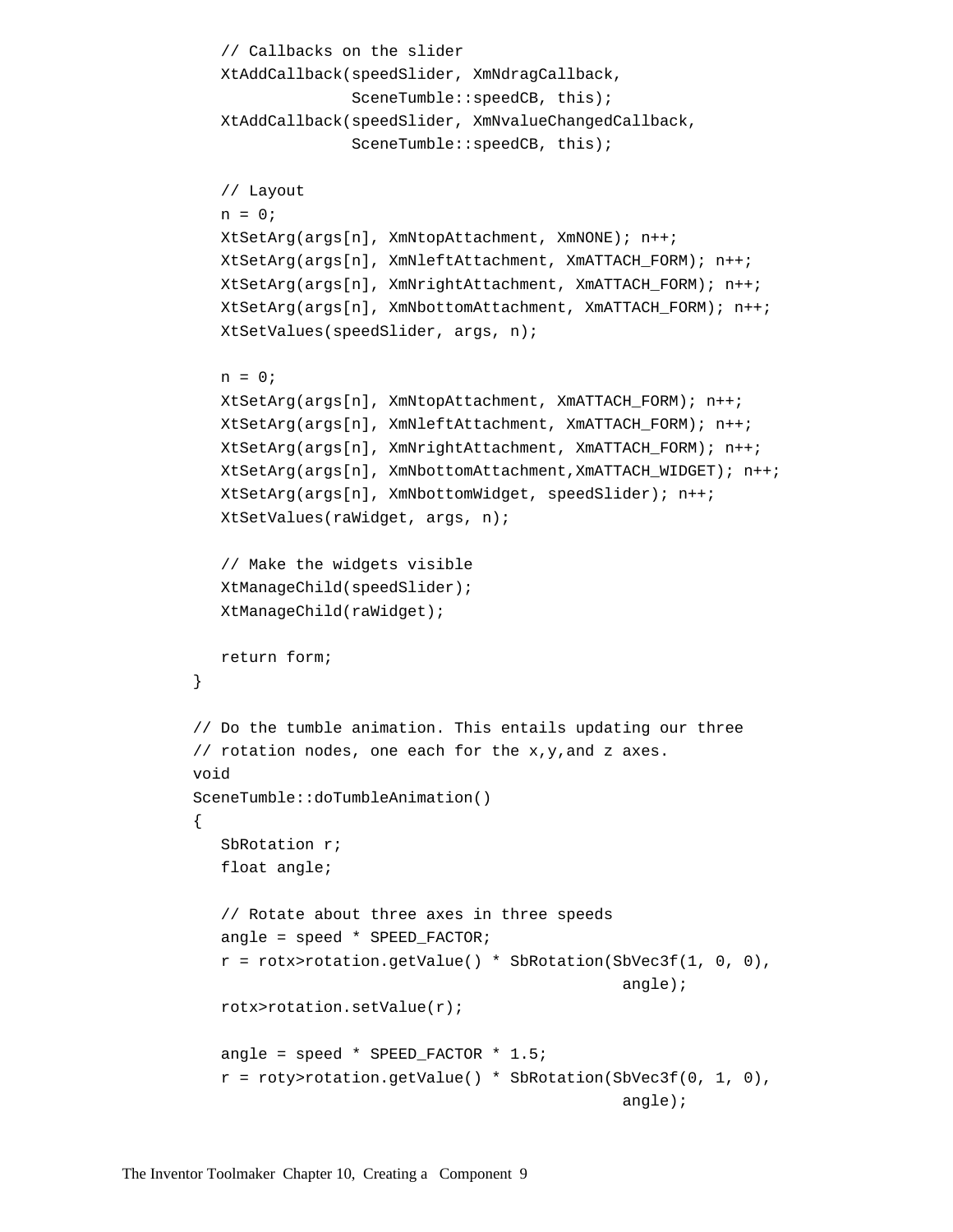```
 rotyÿ>rotation.setValue(r);
    angle = speed * SPEED_FACTOR * 2.0;
   r = \text{rotz}\ddot{y} > \text{rotation.getValue}() * \text{SBrotation}(\text{SbVec3f}(0, 0, 1)), angle);
    rotzÿ>rotation.setValue(r);
}
// Turn tumbling on and off. We simply schedule or unschedule
// the animation sensor.
void
SceneTumble::setTumbling(SbBool onOff)
{ 
    if (onOff) 
     animationSensor\ddot{y}>schedule();
    else 
      animationSensorÿ>unschedule();
}
// Return whether we are tumbling.
SbBool
SceneTumble::isTumbling() const
{
   return animationSensorÿ>isScheduled();
}
// This is called when the render area visibility changes
// because it is shown, hidden, or iconified. If the 
// component is not visible, we turn off the tumble animation.
void
SceneTumble::visibilityChangeCB(void *userData, SbBool visible)
{
    // Set tumbling on when the component is visible,
    // and set it off when the component is not visible.
    SceneTumble *tumbler = (SceneTumble *) userData; 
    tumblerÿ>setTumbling(visible);
}
// Animation sensor callback keeps the tumbling going.
void
SceneTumble::animationSensorCB(void *userData, SoSensor *)
{ 
    ((SceneTumble *) userData)ÿ>doTumbleAnimation();
}
// This is invoked when the speed slider changes value.
// We use the value of the slider to change the tumble speed.
```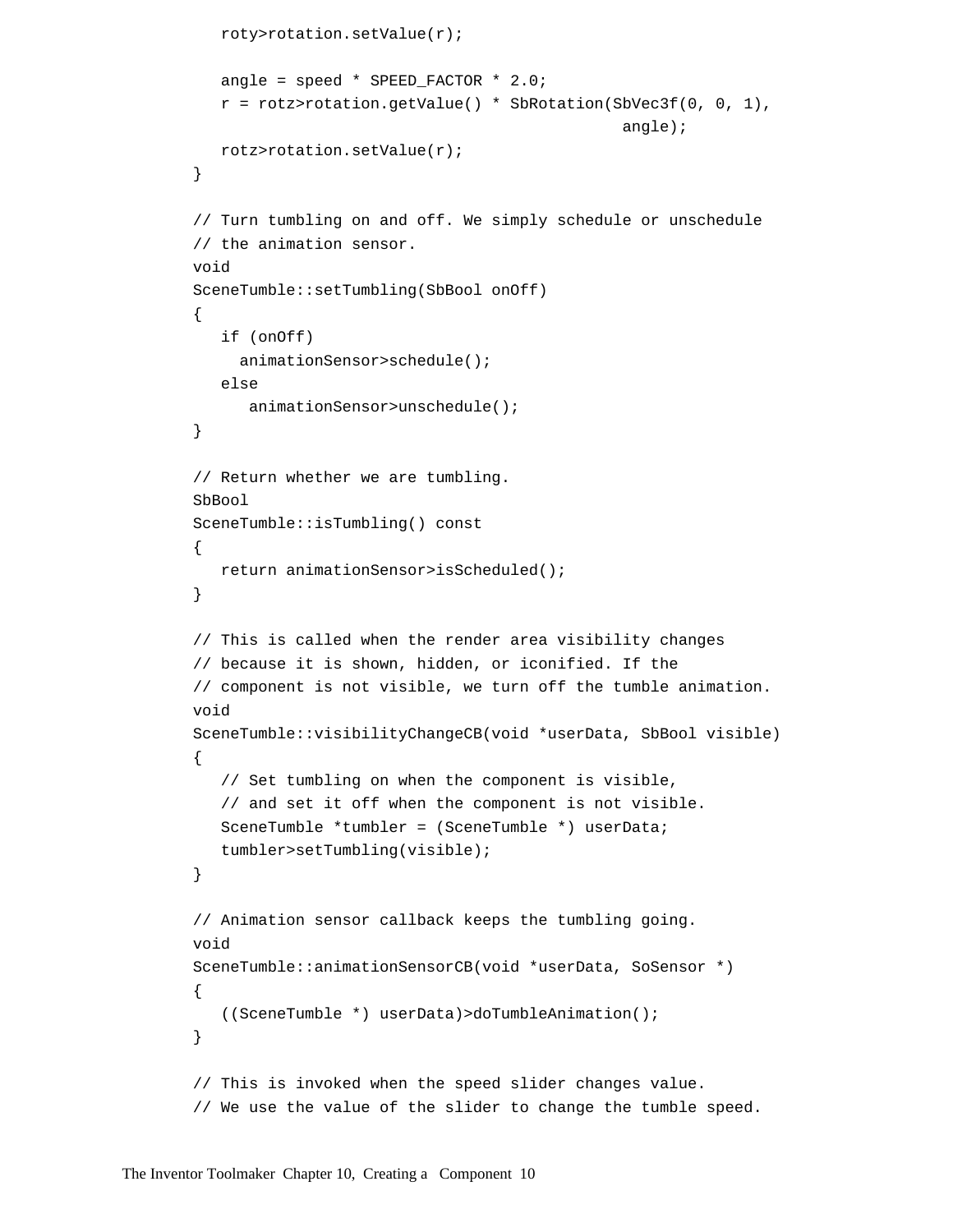```
void
SceneTumble::speedCB(Widget, XtPointer userData, 
                      XtPointer clientData)
{
    SceneTumble *tumbler = (SceneTumble *) userData;
    XmScaleCallbackStruct *data = (XmScaleCallbackStruct *)
                                   clientData;
    tumblerÿ>setSpeed(dataÿ>value);
}
```
## **Creating a New Viewer**

Viewers are subclassed from **SoXtRenderArea** and can be thought of as smart rendering windows that respond to events and modify the camera. You can use one of the following classes as a base class for your own viewer:

- **SoXtViewer**
- **SoXtFullViewer**
- **SoXtConstrainedViewer**

**SoXtViewer**, the lowest base class for viewers, adds the notion of a camera to an **SoXtRenderArea**. The camera through which the scene is viewed is either found in the scene or created automatically by the viewer. **SoXtFullViewer** adds a decoration trim around the rendering area, which includes thumbwheels, a zoom slider, and push buttons. This class also creates a popÿup menu and a preference sheet with generic viewer functionality built into them. **SoXtConstrainedViewer**, the last base class, is used for viewers that have the notion of a world upÿdirection. These viewers constrain the camera orientation to prevent the user from being upside down relative to the given world upÿdirection (which defaults to  $+y$ ).

The **SoXtViewer** class provides basic viewer functionality. This base class provides methods for changing the camera, including **setCamera()**, **getCamera()**, **viewAll()**, **saveHomePosition()**, and **resetToHomeÿ**

**Position()**. **SoXtViewer** also adds a headlight, as well as drawing styles, buffering types, and autoclipping. In addition, **SoXtViewer** adds support for seek, copy, and paste, enabling subclasses to redefine how a seek or a paste is performed.

### **Overview**

If you create a viewer that is a subclass of **SoXtViewer**, you perform the following steps. Examples 10ÿ3 and 10ÿ4 illustrate each step.

- 1. Construct the viewer (required step for all new viewers). See "Defining the Constructor".
- 2. Implement the eventÿprocessing routines (required step for all new viewers). These routines include **processEvent()** and **processCommonEvents()**, which in turn calls **translateCamera()** and switchMode(). See "Defining the EventyProcessing Routines".
- 3. Implement the seek function (optional step). See "Implementing the Seek Function".
- 4. Modify the cursor to be used for feedback (optional step). See "Using the Cursor for Feedback".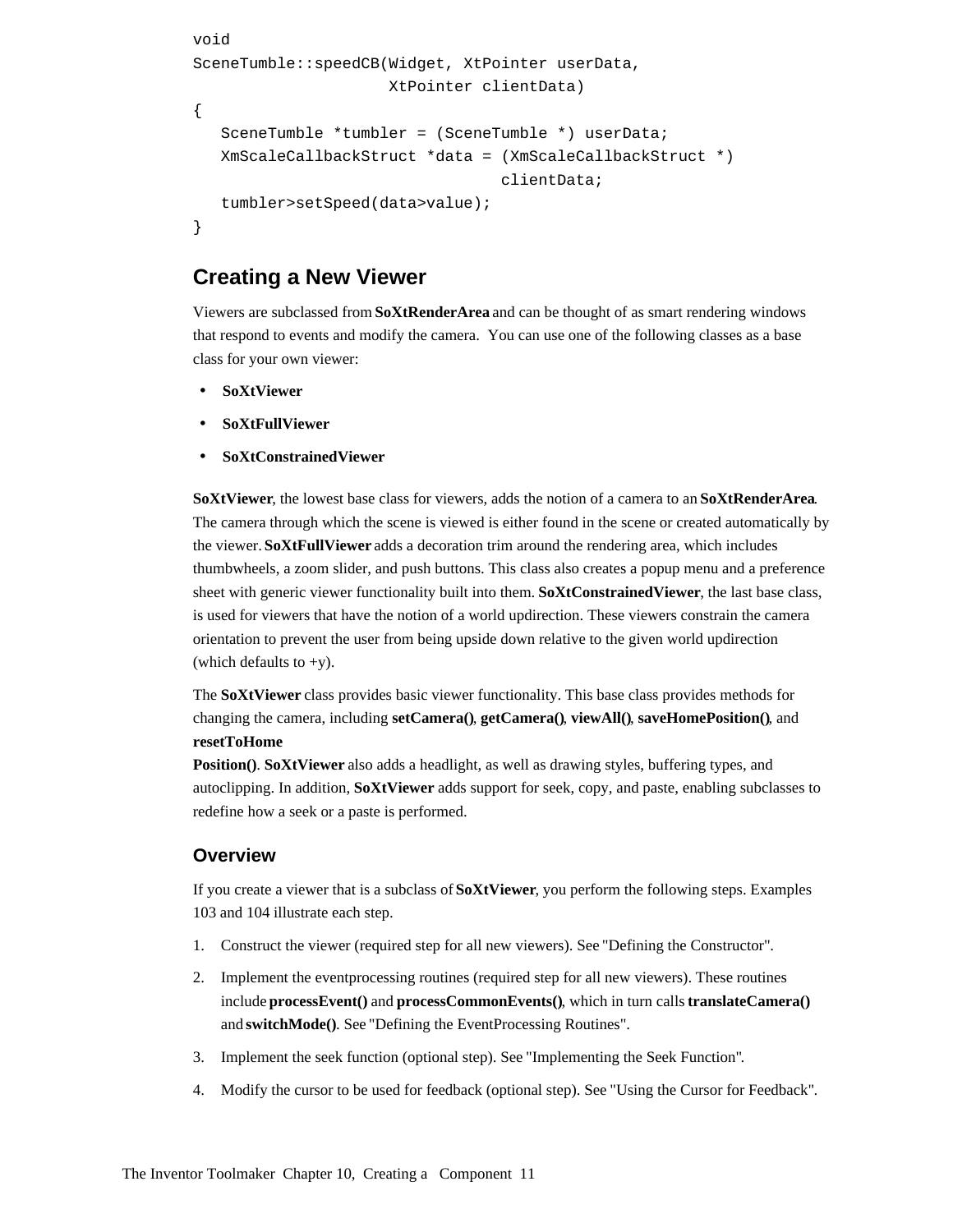If you create a viewer that is subclassed from **SoXtFullViewer**, you can perform the following steps, in addition to steps 1 through 4. Only step 5 is required; the other steps are optional.

- 5. Modify how the trim decoration is used (required step). See "Using the SoXtFullViewer Trim Decoration".
- 6. Add push buttons (optional step). See "Adding Push Buttons".
- 7. Change the preference sheet (optional step). See "Changing the Preference Sheet".
- 8. Change the popÿup menu (optional step). See "Changing the Popÿup Menu".
- 9. Change the trim decoration (optional step). See "Changing the Decoration Layout".

If you create a viewer that is subclassed from **SoXtConstrainedViewer**, you can perform the following step, in addition to steps 1 through 9. See "Creating a Constrained Viewer" for more information on creating a viewer subclassed from **SoXtConstrainedViewer**.

10. Define constraints for the viewer.

Examples 10 $\ddot{\phi}$  and 10 $\ddot{\phi}$  show how to create a simple viewer derived from **SoXtFullViewer**, similar to the **SoXtPlaneViewer**. The left mouse button is used to translate the camera in the viewer plane and to seek objects. This new viewer redefines the decoration thumbwheels to translate the camera. It also defines mouse cursors to reflect the viewer's current state (viewing, seeking, or picking).

### **Defining the Constructor**

The constructor for the viewer takes an

SoXtViewer::Type

parameter, which specifies whether the viewer is of type BROWSER (the default) or

EDITOR. This argument specifies the camera creation policy of the viewer. For more information on component constructors, see "Defining the Constructor".

## **Defining the EventÿProcessing Routines**

Any new viewer must implement the **processEvent()** routine, defined in **SoXtRenderArea**, to send events directly to the scene graph. When viewing is turned on, the new viewer uses those events to manipulate the camera.

The base *i*class routine **processCommonEvents**(), defined in **SoXtViewer**, is first called when an event is received. This routine is used to handle a set of events that should be common across all viewers. These events are as follows:

- Pressing the Escape key (toggles a viewer between Viewing and Picking mode)
- Pressing the Home key (resets the viewer to Home Position)
- Pressing the S key (toggles Seek mode on and off)
- Pressing any of the four arrow keys (moves the camera left, right, up, or down)

The viewer calls the base class **interactiveCountInc()** and **interactiveCountDec()** methods when the left mouse button is pressed and released. These methods enable the viewer base class to call the user interactive start and finish callbacks and are also used to change the drawing styles and buffering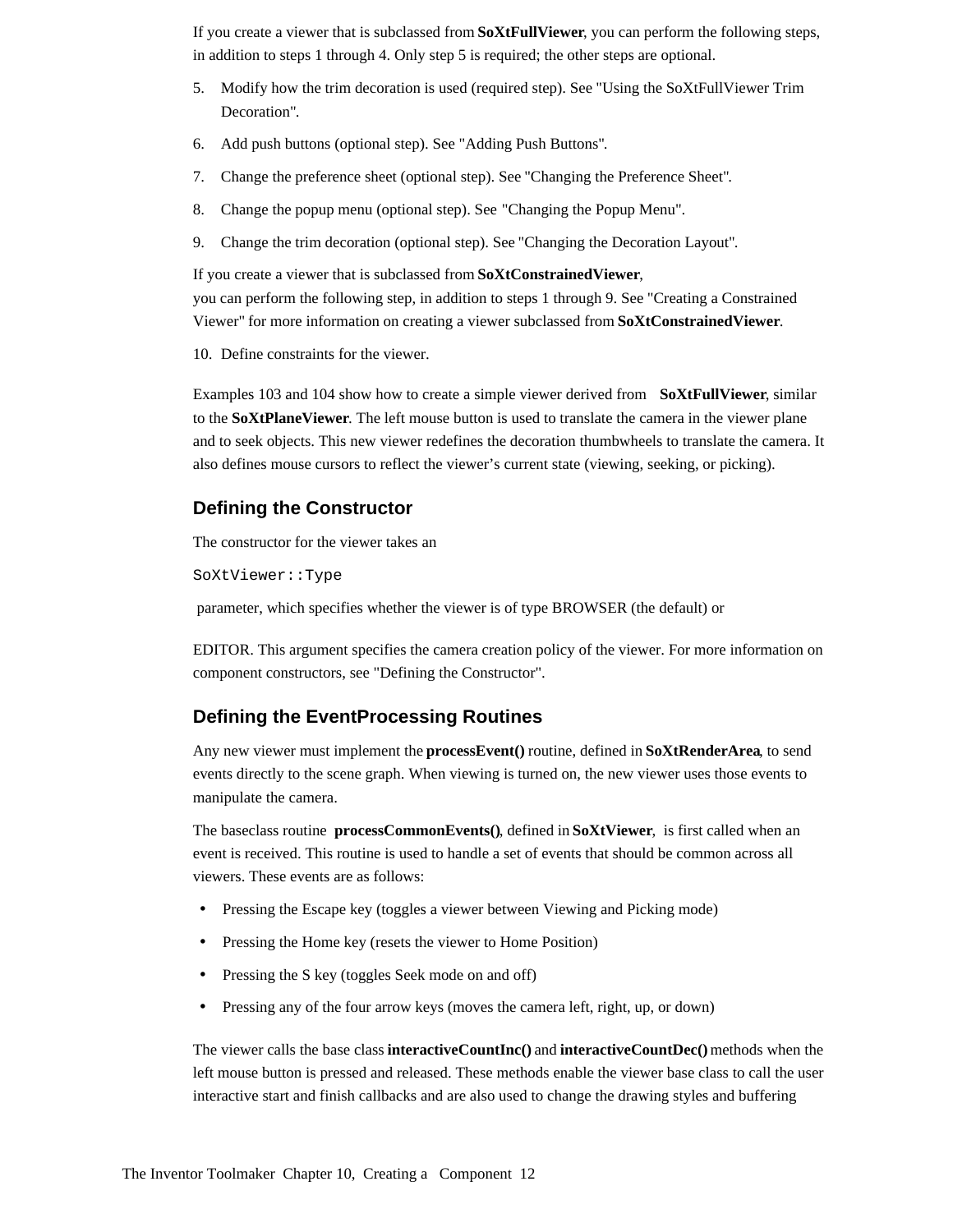types when interactive styles are chosen (for example, move wireframe).

The code to translate the camera using the new mouse position is called within the **processEvent()** routine (see the **translateCamera()** method in Example 10ÿ4).

The **switchMode()** routine called within **processEvent()** switches between viewer modes. It also sets the correct cursor on the window (see "Using the Cursor for Feedback").

In addition to showing how the camera can be translated given the mouse events received, the **processEvent()** routine also shows how seek functionality is supported in the viewer. This topic is explained in detail in the following section.

### **Implementing the Seek Function**

The seek function moves the camera to the picked point (when detail seek is ON) or to the picked object (when detail seek is OFF). The seek functionality for viewers is provided by the base class **SoXtViewer**. The following public methods can be called to set seek parameters:

- **setDetailSeek()** specifies whether to orient the camera toward the picked point (detail seek is ON), or toward the center of the object's bounding box (detail seek is OFF). The default is ON.
- **isDetailSeek()** returns whether detail seek is ON.
- **setSeekTime()** sets the time for a seek to animate the new camera location. The default time is 2 seconds.

**getSeekTime()** returns the seek time.

Subclasses can then simply call **seekToPoint()**, passing the mouse location, and the base class **SoXtViewer** performs the seek animation. By default, detail seek is ON, and the base class changes the camera to be the focal distance away from the picked point and aligned to the point normal. When detail seek is OFF, the camera centers itself on the object's bounding box and keeps its orientation the same (the picked point has no real importance; only the picked object is used in this case).

Our simple viewer example uses the seek functionality defined in the base class. If a viewer needs to redefine how seek is performed (**SoXtFlyViewe**r and **SoXtWalkViewer** redefine it), the viewer can redefine the **interpolateSeekAnimation()** routine, which changes the camera.

The following protected variables are defined in **SoXtViewer** to help you redefine **interpolateSeekAnimation()** for a new viewer:

#### **seekPoint**, **seekNormal**

point and normal to seek

#### **oldCamOrientation**, **newCamOrientation**

old and new camera orientation

#### **oldCamPosition**, **newCamPosition**

old and new camera position

seekDistance seek distance (either a percentage or an absolute value)

#### **seekDistAsPercentage**

whether the seek distance is a percentage or an absolute value

#### **computeSeekVariables**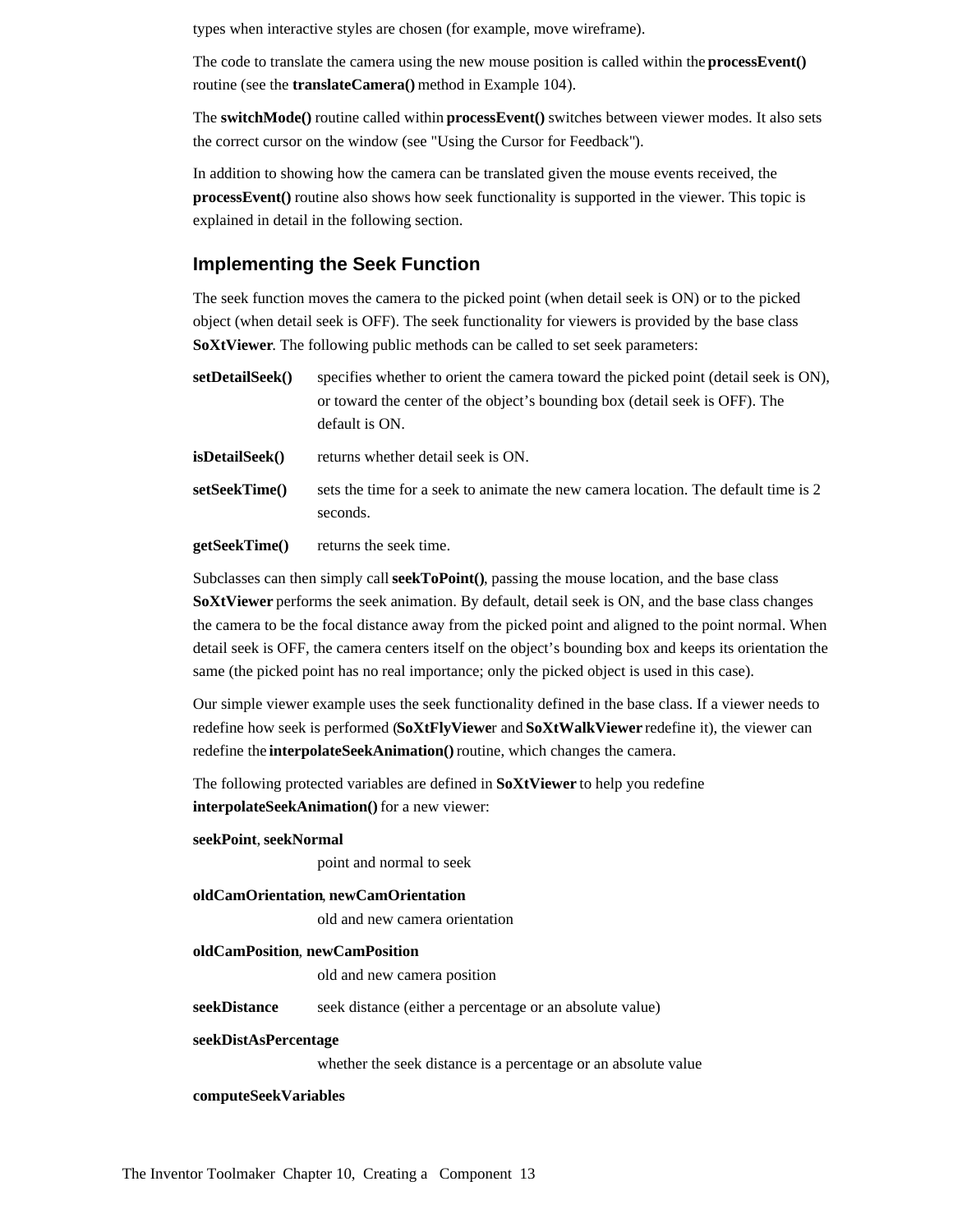FALSE when **interpolateSeekAnimation()** is first called on a new seek animation.

## **Using the Cursor for Feedback**

It is often desirable to have a viewer change the cursor to reflect the viewer's state. The file SoXtCursors.h defines a set of X bitmaps that can be used for defining cursors. Some of these bitmaps were created for specific viewers, whereas others are generic enough to be reused across viewers. Most viewers have a different cursor during viewing and nonviewing modes. A generic viewer cursor is supplied in the file SoXtCursors.h.

To have a different cursor when viewing is on, the viewer needs to redefine the **setViewing()** method to set the correct cursor on the window. Similarly, if the viewer supports the seek functionality, it also needs to redefine the **setSeekMode()** method to change the cursor. Example 10ÿ4 shows how to change the cursor.

The **defineCursors()** routine, also shown in Example 10ÿ4, needs to be called only once to create the X cursor.

X cursors can be defined only when the widget is actually mapped onto the screen. It is thus a good idea to define the cursors whenever the first event is received in the **processEvent()** routine, since an event guarantees that the window is mapped onto the screen.

Cursors should be defined on the renderÿarea window, not on the window found in the X event structure. This is because the actual window events are received from changes when the viewer switches between singleÿand doubleÿbuffering. The renderÿarea window, however, stays constant, so the cursor is correctly specified.

The following sections deal with more advanced features of viewers, such as the trim decoration around the render area and the viewer popÿup menu.

Example 10 $\beta$  shows the header file for the new simple viewer class.

#### **Example 10ÿ3** SimpleViewer.h

```
#include <Inventor/SbLinear.h>
#include <Inventor/Xt/viewers/SoXtFullViewer.h>
class simpleViewer : public SoXtFullViewer {
 public:
    // Constructor/destructor
   simpleViewer(
       Widget parent = NULL,
       const char *name = NULL, 
       SbBool buildInsideParent = TRUE, 
       SoXtFullViewer::BuildFlag flag = BUILD_ALL, 
       SoXtViewer::Type type = BROWSER);
    ~simpleViewer();
    // Redefine this to also change the cursor (viewerCursor)
  virtual void setViewing(SbBool onOrOff);
```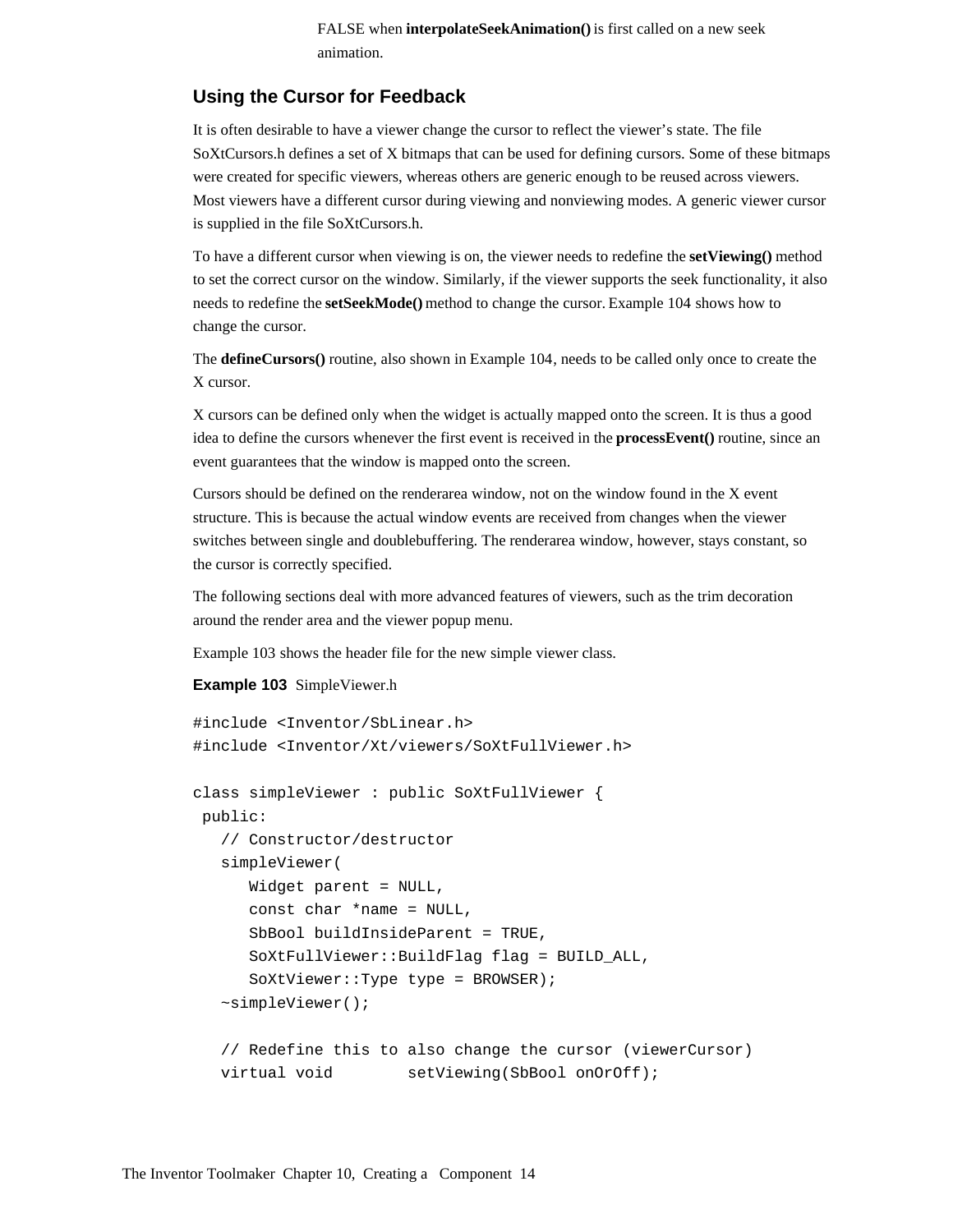```
 protected:
   // Redefine this to process the events
  virtual void processEvent(XAnyEvent *anyevent);
   // Redefine this to also change the cursor (seekCursor)
  virtual void setSeekMode(SbBool onOrOff);
   // Define these thumbwheels to translate in the viewer plane
  virtual void bottomWheelMotion(float newVal);
  virtual void leftWheelMotion(float newVal);
  virtual void rightWheelMotion(float newVal);
  virtual void bottomWheelStart();
  virtual void leftWheelStart();
   // Redefine this to customize the preference sheet
  virtual void createPrefSheet();
   // Define this to bring up the viewer help card
  virtual void openViewerHelpCard();
 private:
   // Viewer state variables
   int mode;
  SbBool createdCursors;
   Cursor vwrCursor, seekCursor;
   SbVec2s locator; // mouse position
   // Camera translation variables
   SbVec3f locator3D;
  SbPlane focalplane;
  float transXspeed, transYspeed;
  void switchMode(int newMode);
  void defineCursors();
  void translateCamera();
  void computeTranslateValues();
};
Example 10ÿ4 SimpleViewer.c++
#include <math.h>
#include <X11/Intrinsic.h>
#include <X11/Xlib.h>
#include <X11/keysym.h>
#include <Inventor/nodes/SoOrthographicCamera.h>
```

```
#include <Inventor/nodes/SoPerspectiveCamera.h>
```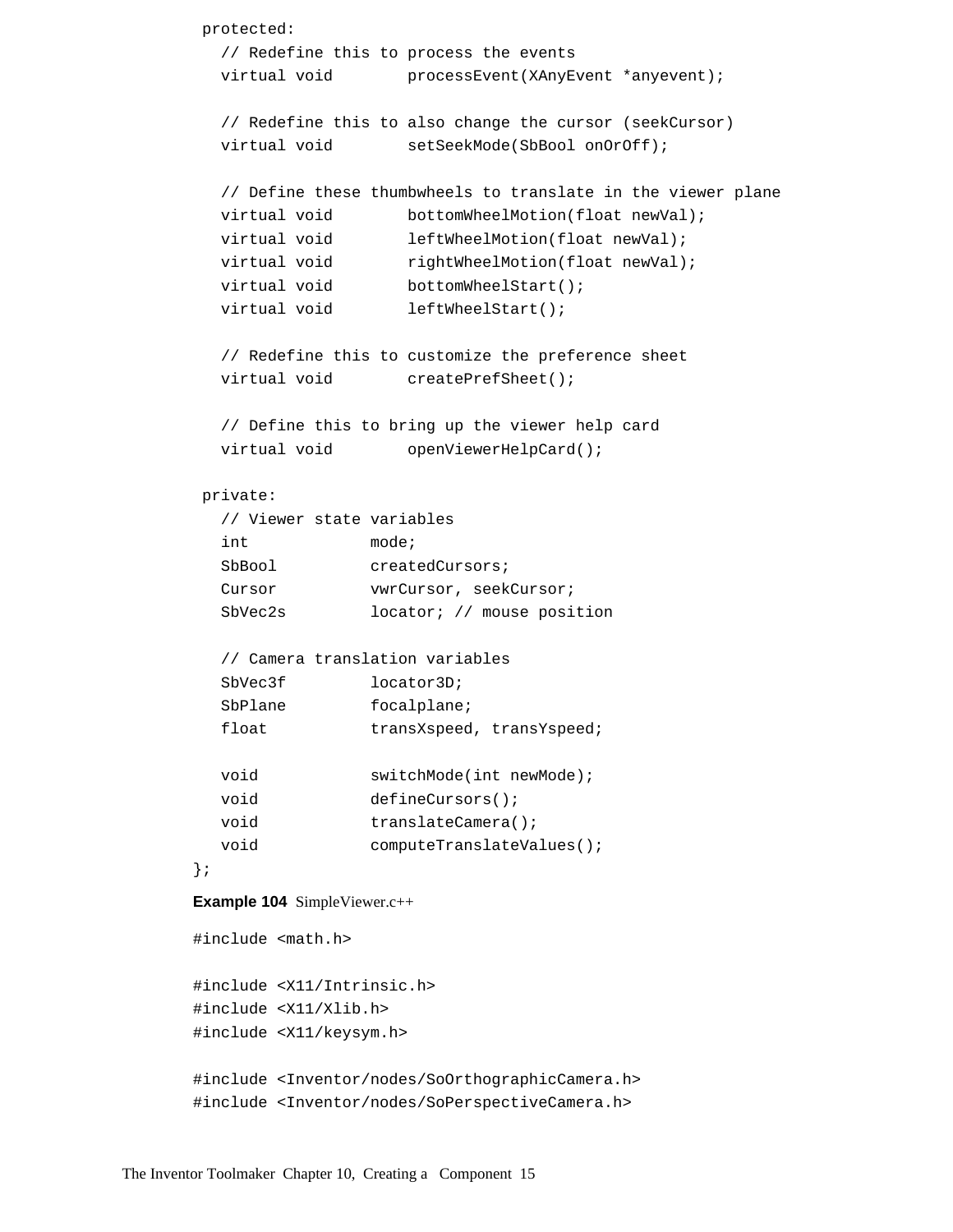```
#include <Inventor/Xt/SoXtCursors.h>
#include "simpleViewer.h"
enum ViewerModes {
    IDLE_MODE, 
    TRANS_MODE, 
    SEEK_MODE, 
};
// Constructor for the viewer
simpleViewer::simpleViewer(
    Widget parent,
    const char *name, 
    SbBool buildInsideParent, 
    SoXtFullViewer::BuildFlag b, 
    SoXtViewer::Type t)
       : SoXtFullViewer(
          parent,
          name, 
          buildInsideParent, 
          b, 
          t, 
          TRUE) // Tell base class to build (since we don't add
                 // anything)
{
    // Init local vars
    mode = IDLE_MODE;
    createdCursors = FALSE;
    setSize(SbVec2s(520, 360)); //def size
    // assign decoration titles
    setPopupMenuString("Simple Viewer");
    setBottomWheelString("transX");
    setLeftWheelString("transY");
    setRightWheelString("Dolly");
    setPrefSheetString("Simple Viewer Preference Sheet");
    setTitle("Simple Viewer");
}
simpleViewer::~simpleViewer()
{
}
// Call the base class and set the correct cursor 
// on the window
void
simpleViewer::setViewing(SbBool flag)
```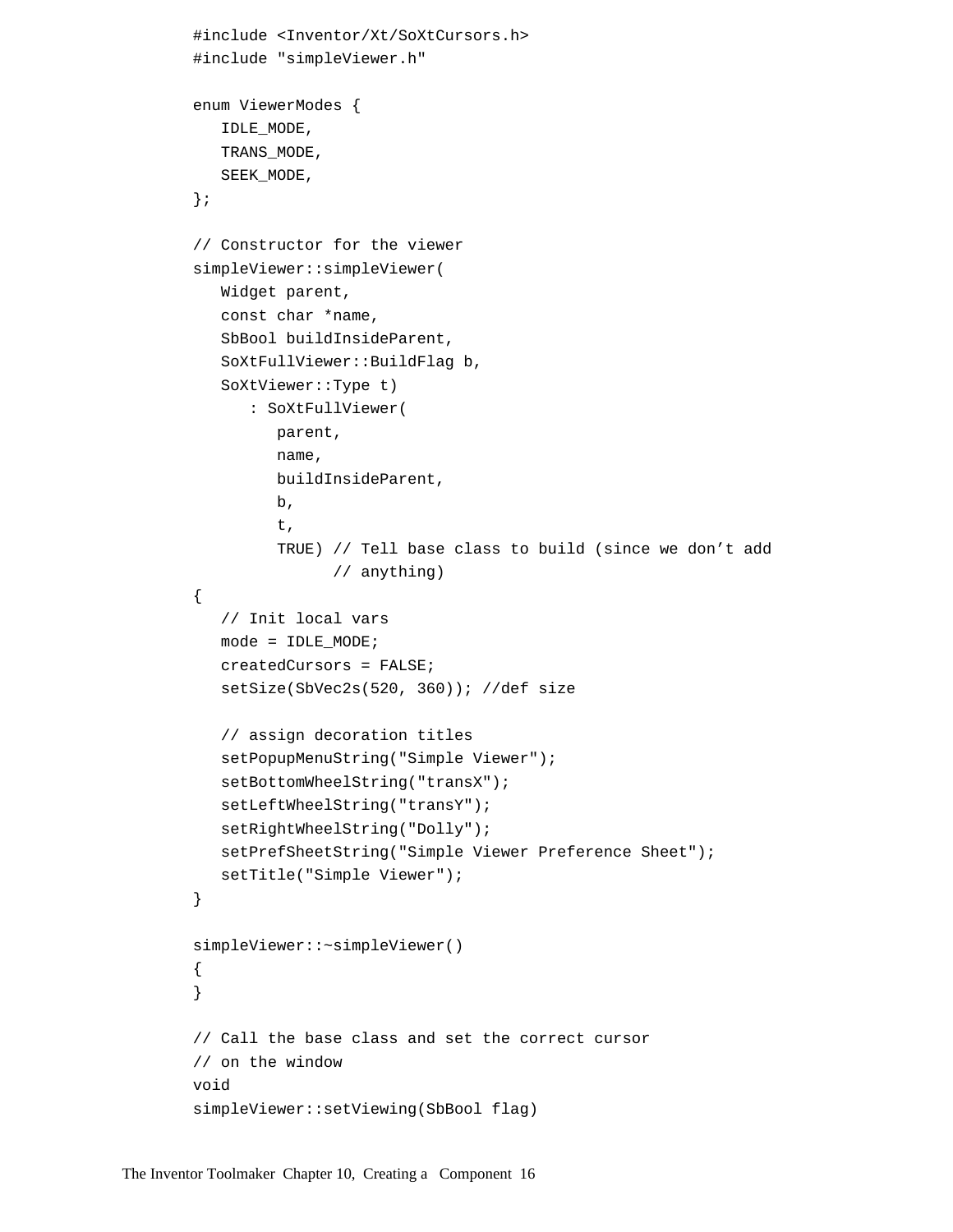```
{
   if (flag == viewingFlag || camera == NULL) {
       viewingFlag = flag;
       return;
    }
    // Call the base class
    SoXtFullViewer::setViewing(flag);
    // Set the right cursor
    Widget w = getRenderAreaWidget();
   if (w != NULL && XtWindow(w) != NULL) {
       if (isViewing()) {
          if (! createdCursors)
             defineCursors();
          XDefineCursor(XtDisplay(w), XtWindow(w), vwrCursor);
       }
       else
          XUndefineCursor(XtDisplay(w), XtWindow(w));
    }
}
// Process the given event to change the camera
void
simpleViewer::processEvent(XAnyEvent *xe)
{
    // Let the base class handle the common set of events
    if (processCommonEvents(xe))
       return;
    // Check if cursors need to be defined (they can only
    // be defined after the window has been mapped. 
    // Receiving events guarantees that the window has 
    // been mapped.
    if (! createdCursors) {
       defineCursors();
       Widget w = getRenderAreaWidget();
       XDefineCursor(XtDisplay(w), XtWindow(w), vwrCursor);
    }
    XButtonEvent *be;
    XMotionEvent *me;
   SbVec2s windowSize = getGlxSize();
    switch (xeÿ>type) {
       case ButtonPress:
          be = (XButtonEvent *) xe;
```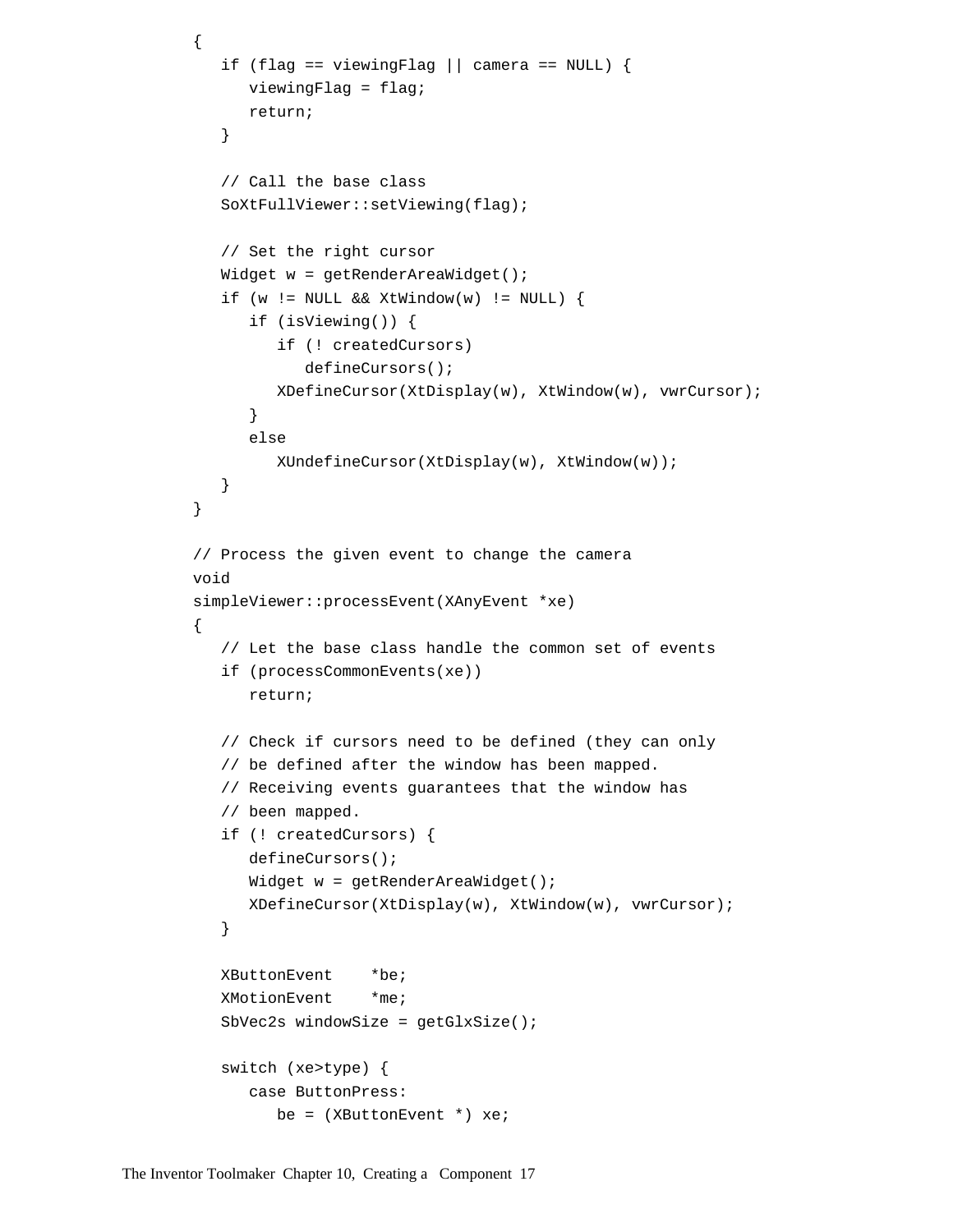```
be = (XButtonEvent * ) xe;
          locator[0] = be\ddot{y} > x;locator[1] = windowSize[1] \ddot{y} be\ddot{y} > y;
          if (be\ddot{y}>button == Button1) {
              switch (mode) {
                 case IDLE_MODE: 
                     interactiveCountInc();
                     switchMode(TRANS_MODE);
                     break;
                 case SEEK_MODE:
                     seekToPoint(locator);
                     break;
 }
           }
           break;
       case ButtonRelease:
          be = (XButtonEvent * ) xe;
          if (be\ddot{y}>button == Button1 && mode == TRANS_MODE) {
              switchMode(IDLE_MODE);
              interactiveCountDec();
           }
           break;
       case MotionNotify:
           me = (XMotionEvent *) xe;
          locator[0] = me\ddot{y} > x;location[1] = windowSize[1] \ddot{y} me\ddot{y} > y;
           if (mode == TRANS_MODE)
              translateCamera();
          break;
    }
}
// Switches to the specified viewer mode. The correct
// cursor is also set on the window.
void
simpleViewer::switchMode(int newMode)
{
    // needed to define new cursors
   Widget w = getRenderAreaWidget();
   Display *display = XtDisplay(w);Window window = XtWindow(w); if (! createdCursors)
       defineCursors();
    // Switch to new viewer mode
```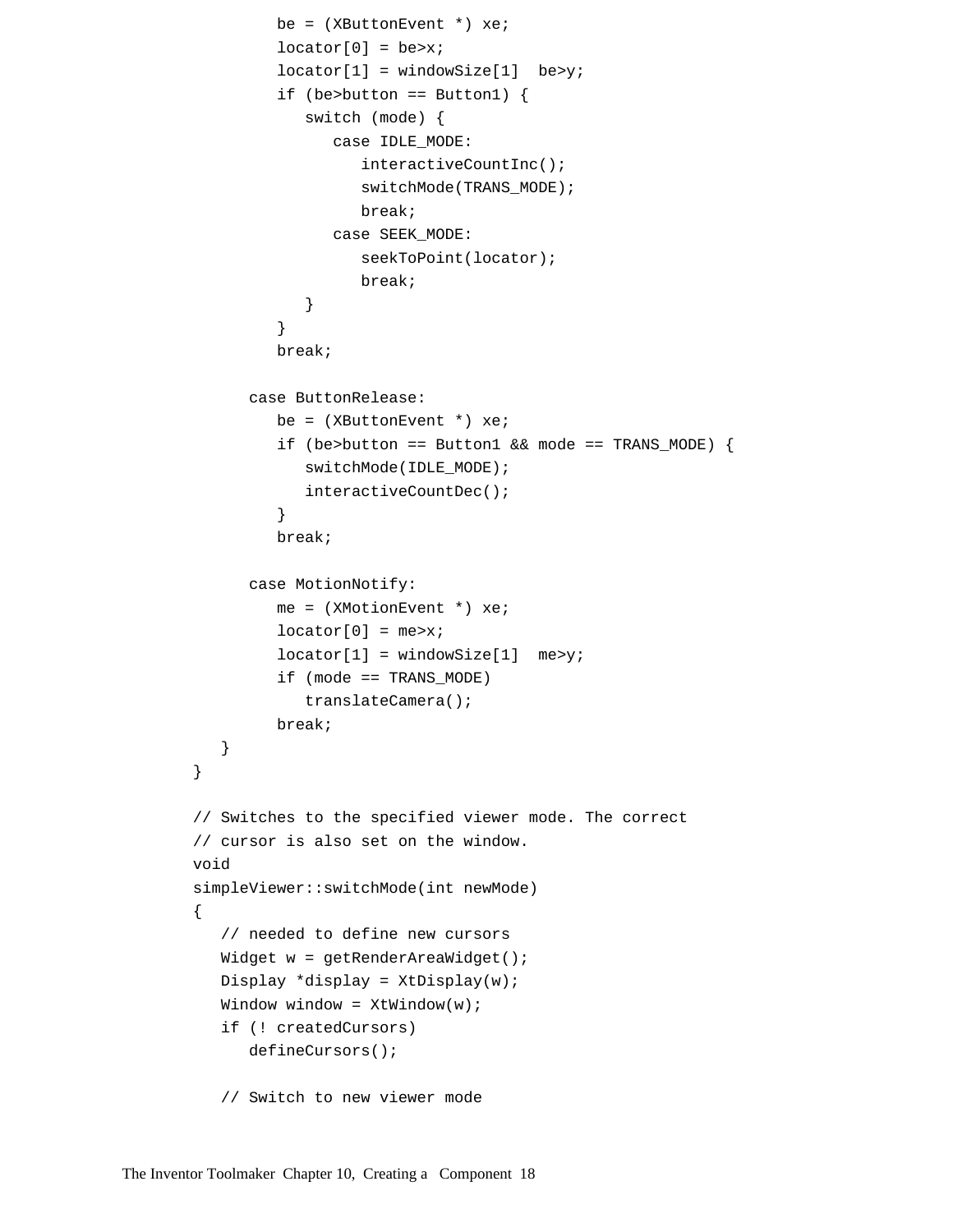```
 mode = newMode;
    switch (mode) {
       case IDLE_MODE:
          if (window != 0)
             XDefineCursor(display, window, vwrCursor);
          break;
       case TRANS_MODE:
          {
             // Figure out the focal plane
             SbMatrix mx;
             mx = cameraÿ>orientation.getValue();
             SbVec3f forward(ÿmx[2][0], ÿmx[2][1], ÿmx[2][2]);
             SbVec3f fp = cameraÿ>position.getValue() + 
                 forward * cameraÿ>focalDistance.getValue();
            focalplane = SbPlane(forward, fp); // Map mouse position onto the viewing plane
             SbVec2s windowSize = getGlxSize();
             SbLine line;
             SbViewVolume cameraVolume = cameraÿ>getViewVolume();
             cameraVolume.projectPointToLine(
                    SbVec2f( locator[0] / float(windowSize[0]), 
                    locator[1] / float(windowSize[1])), line);
             focalplane.intersect(line, locator3D);
          }
          if (window != 0)
             XDefineCursor(display, window, vwrCursor);
          break;
       case SEEK_MODE:
         if (window != 0)
             XDefineCursor(display, window, seekCursor);
          break;
    }
}
// Call the base class and set the correct cursor 
// on the window.
void
simpleViewer::setSeekMode(SbBool flag)
\left\{ \right. if (! isViewing())
       return;
    // Call the base class
    SoXtFullViewer::setSeekMode(flag);
```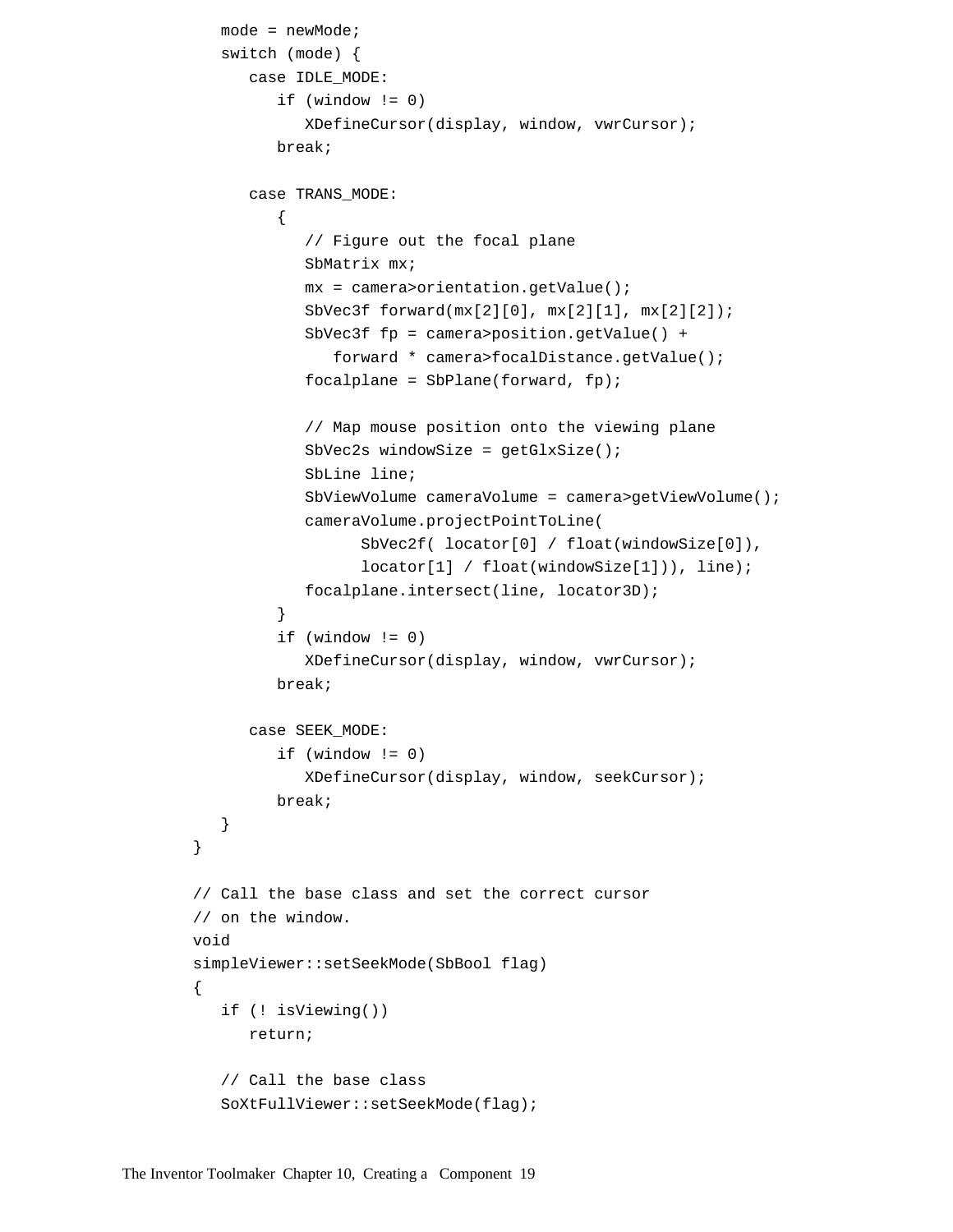```
 // Switch to the right mode
    switchMode(isSeekMode() ? SEEK_MODE : IDLE_MODE);
}
// Redefine this routine to customize the preference sheet
void
simpleViewer::createPrefSheet()
{
    // Create the preference sheet shell and form widget
    Widget shell, form;
    createPrefSheetShellAndForm(shell, form);
    // Create most of the default parts
    Widget widgetList[10];
   int num = 0;
    widgetList[num++] = createSeekPrefSheetGuts(form);
    widgetList[num++] = createZoomPrefSheetGuts(form);
    widgetList[num++] = createClippingPrefSheetGuts(form);
    layoutPartsAndMapPrefSheet(widgetList, num, form, shell);
}
// Bring up the viewer help card (called by "?" push button)
void
simpleViewer::openViewerHelpCard()
{
    // Tell the component to open the file for us
    openHelpCard("simpleViewer.help");
}
// Translate the camera right/left (called by thumbwheel).
void
simpleViewer::bottomWheelMotion(float newVal)
{
    if (camera == NULL)
       return;
    // Get camera right vector and translate by wheel 
    // delta rotation
    SbMatrix mx;
    mx = cameraÿ>orientation.getValue();
    SbVec3f rightVector(mx[0][0], mx[0][1], mx[0][2]);
   float dist = transXspeed * (bottomWheelVal \ddot{y} newVal);
    cameraÿ>position = cameraÿ>position.getValue() + 
       dist * rightVector;
```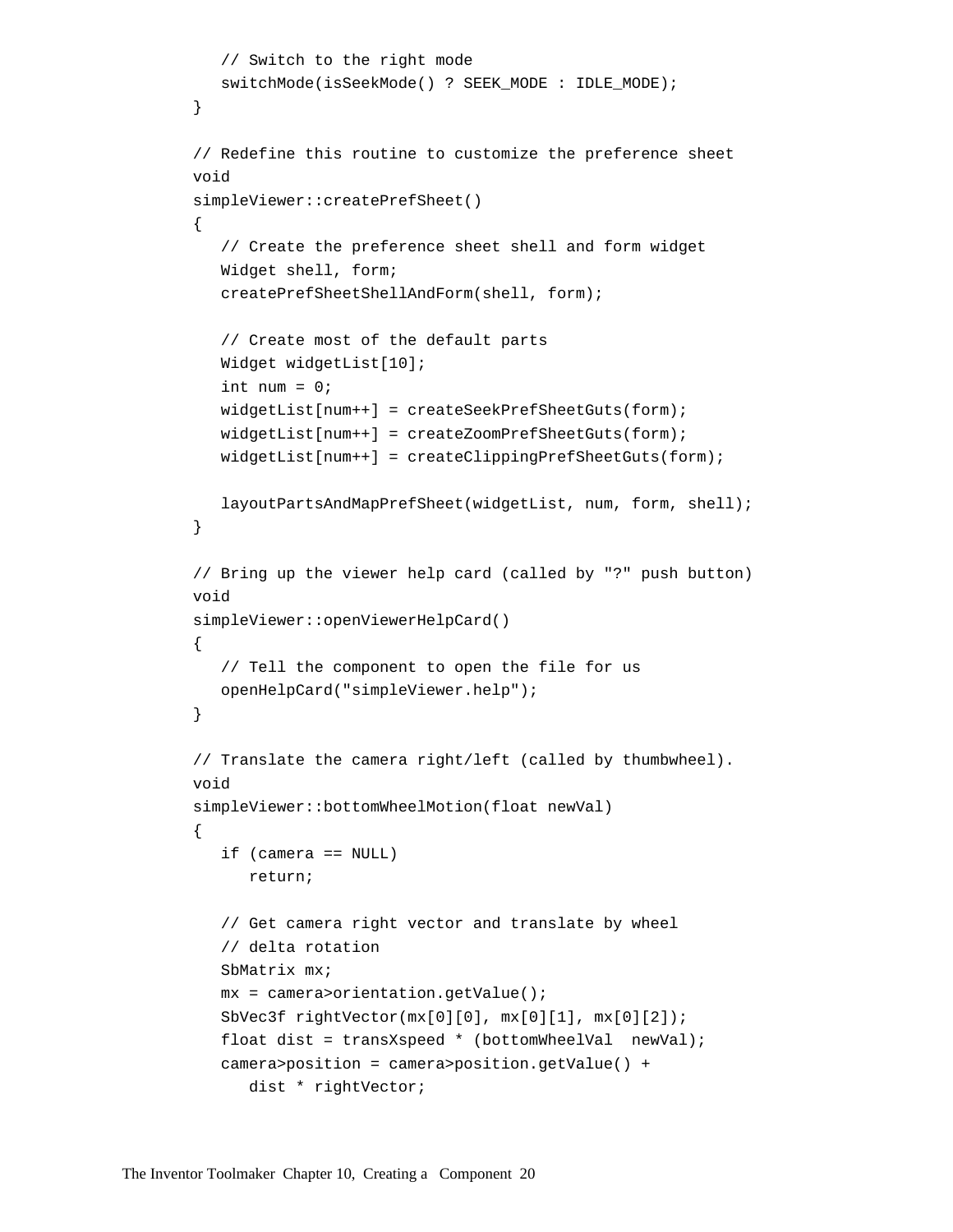```
 bottomWheelVal = newVal;
}
// Translate the camera up/down (called by thumbwheel).
void
simpleViewer::leftWheelMotion(float newVal)
{
    if (camera == NULL)
       return;
    // Get camera up vector and translate by wheel 
    // delta rotation
    SbMatrix mx;
    mx = cameraÿ>orientation.getValue();
    SbVec3f upVector(mx[1][0], mx[1][1], mx[1][2]);
    float dist = transYspeed * (leftWheelVal ÿ newVal);
    cameraÿ>position = cameraÿ>position.getValue() + 
       dist * upVector;
   leftWheelVal = newVal;}
// Moves the camera closer/further away from the plane 
// of interest, which is defined by the viewing normal 
// and the camera focalDistance field value.
void
simpleViewer::rightWheelMotion(float newVal)
{
    if (camera == NULL)
       return;
    // Shorten/grow the focal distance given the wheel rotation
    float focalDistance = cameraÿ>focalDistance.getValue();
    float newFocalDist = focalDistance / 
                      pow(2.0, newVal ÿ rightWheelVal);
    // Finally, reposition the camera
    SbMatrix mx;
    mx = cameraÿ>orientation.getValue();
    SbVec3f forward(ÿmx[2][0], ÿmx[2][1], ÿmx[2][2]);
    cameraÿ>position = cameraÿ>position.getValue() + 
                    (focalDistance ÿ newFocalDist) * forward;
    cameraÿ>focalDistance = newFocalDist;
   rightWheelVal = newVal;}
```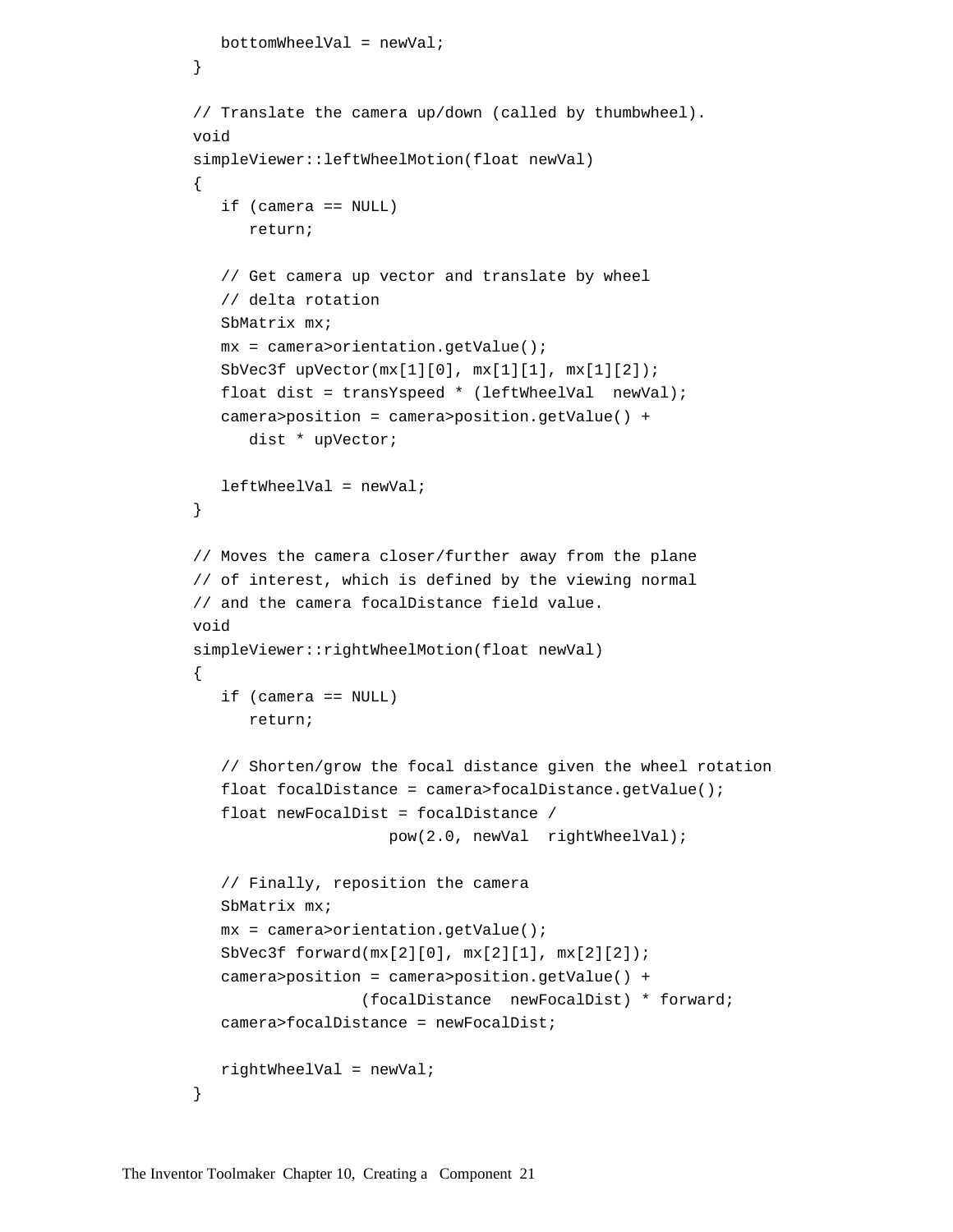```
// This routine is used to define cursors, which can 
// only be called after the window has been realized.
void
simpleViewer::defineCursors()
{
    XColor foreground;
    Pixmap source;
    Display *display = getDisplay();
    Drawable d = DefaultRootWindow(display);
    // Set a red color
   foreground.red = 65535;
    foreground.green = foreground.blue = 0;
    // View plane translate cursor
    source = XCreateBitmapFromData(display, d, 
             so_xt_flat_hand_bits, so_xt_flat_hand_width,
             so_xt_flat_hand_height);
    vwrCursor = XCreatePixmapCursor(display, source, source, 
                &foreground, &foreground, so_xt_flat_hand_x_hot, 
                so_xt_flat_hand_y_hot);
    XFreePixmap(display, source);
    // Seek cursor
    source = XCreateBitmapFromData(display, d,
             so_xt_target_bits, so_xt_target_width,
             so_xt_target_height);
    seekCursor = XCreatePixmapCursor(display, source, source, 
                 &foreground, &foreground, so_xt_target_x_hot,
                 so_xt_target_y_hot);
    XFreePixmap(display, source);
    createdCursors = TRUE;
}
// Moves the camera into the plane defined by the camera 
// forward vector and the focal point (using the camera
// focalDistance field) to follow the new mouse location.
void
simpleViewer::translateCamera()
{
    if (camera == NULL)
       return;
    SbVec2s windowSize = getGlxSize();
    SbVec2f newLocator(locator[0] / float(windowSize[0]),
```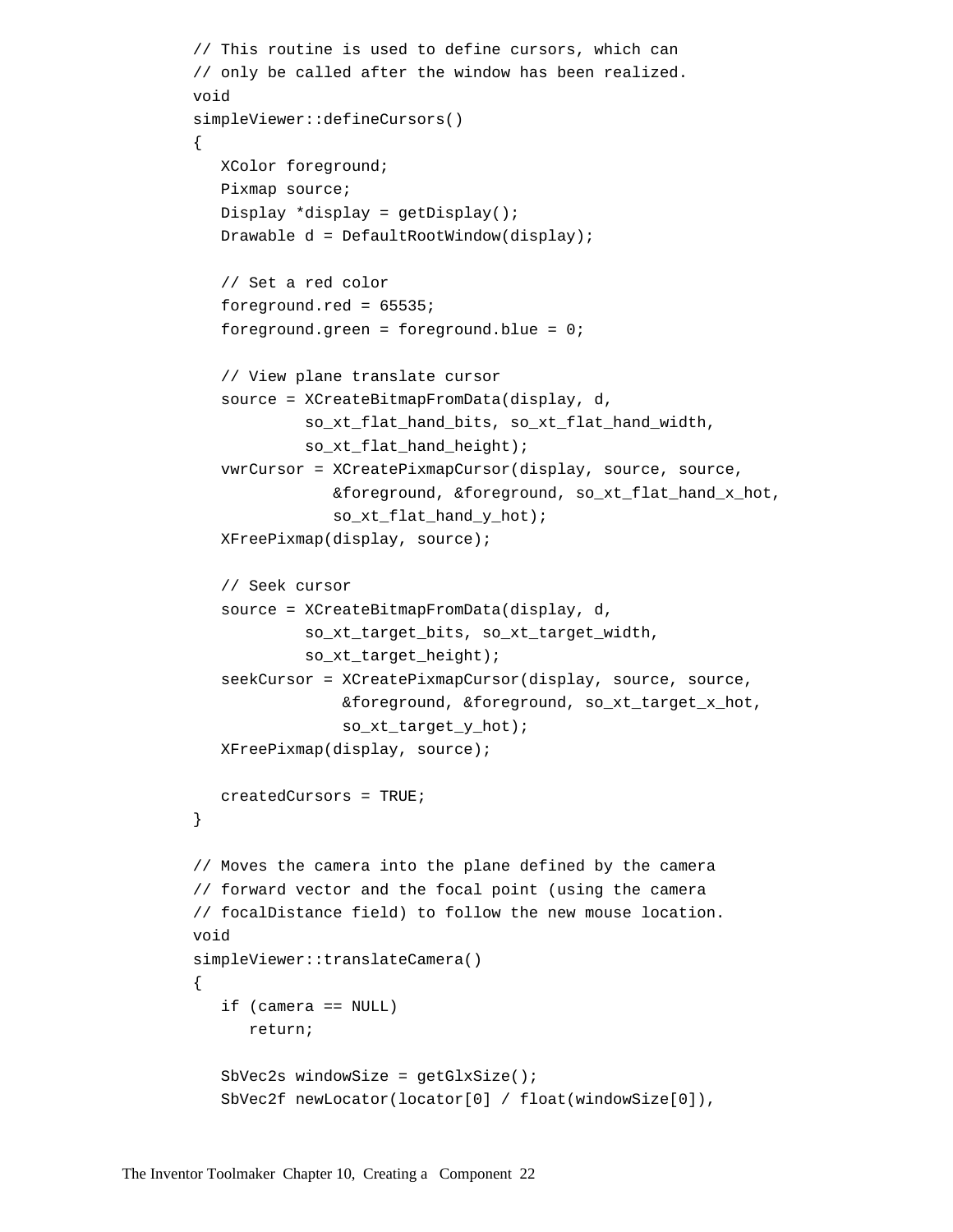```
 locator[1] / float(windowSize[1]));
    // Map new mouse location into the camera focal plane
   SbLine line;
   SbVec3f newLocator3D;
    SbViewVolume cameraVolume = cameraÿ>getViewVolume();
    cameraVolume.projectPointToLine(newLocator, line);
    focalplane.intersect(line, newLocator3D);
    // Move the camera by the delta 3D position amount
    cameraÿ>position = cameraÿ>position.getValue() + 
       (locator3D ÿ newLocator3D);
    // You would think we would have to set locator3D to
    // newLocator3D here. But we don't, because moving 
    // the camera essentially makes locator3D equal to 
    // newLocator3D in the transformed space, and we will 
    // project the next newLocator3D in this transformed space.
}
// Called by the bottom and left thumbwheels to compute 
// the translation factors (how fast should we translate 
// given a wheel rotation).
void
simpleViewer::computeTranslateValues()
{
    if (camera == NULL)
       return;
    float height;
    if (cameraÿ>isOfType( 
       SoPerspectiveCamera::getClassTypeId())) {
       float angle = ((SoPerspectiveCamera *) 
                     camera)ÿ>heightAngle.getValue() / 2;
       float dist = cameraÿ>focalDistance.getValue();
       height = dist * ftan(angle);
    }
    else if (cameraÿ>isOfType( 
       SoOrthographicCamera::getClassTypeId()))
       height = ((SoOrthographicCamera *) 
               camera)\ddot{y}>height.getValue() / 2;
    // Given the size of the viewing plane, figure out 
    // the up/down and right/left speeds for the thumb wheels.
    transYspeed = height / 2;
    transXspeed = transYspeed * cameraÿ>aspectRatio.getValue();
```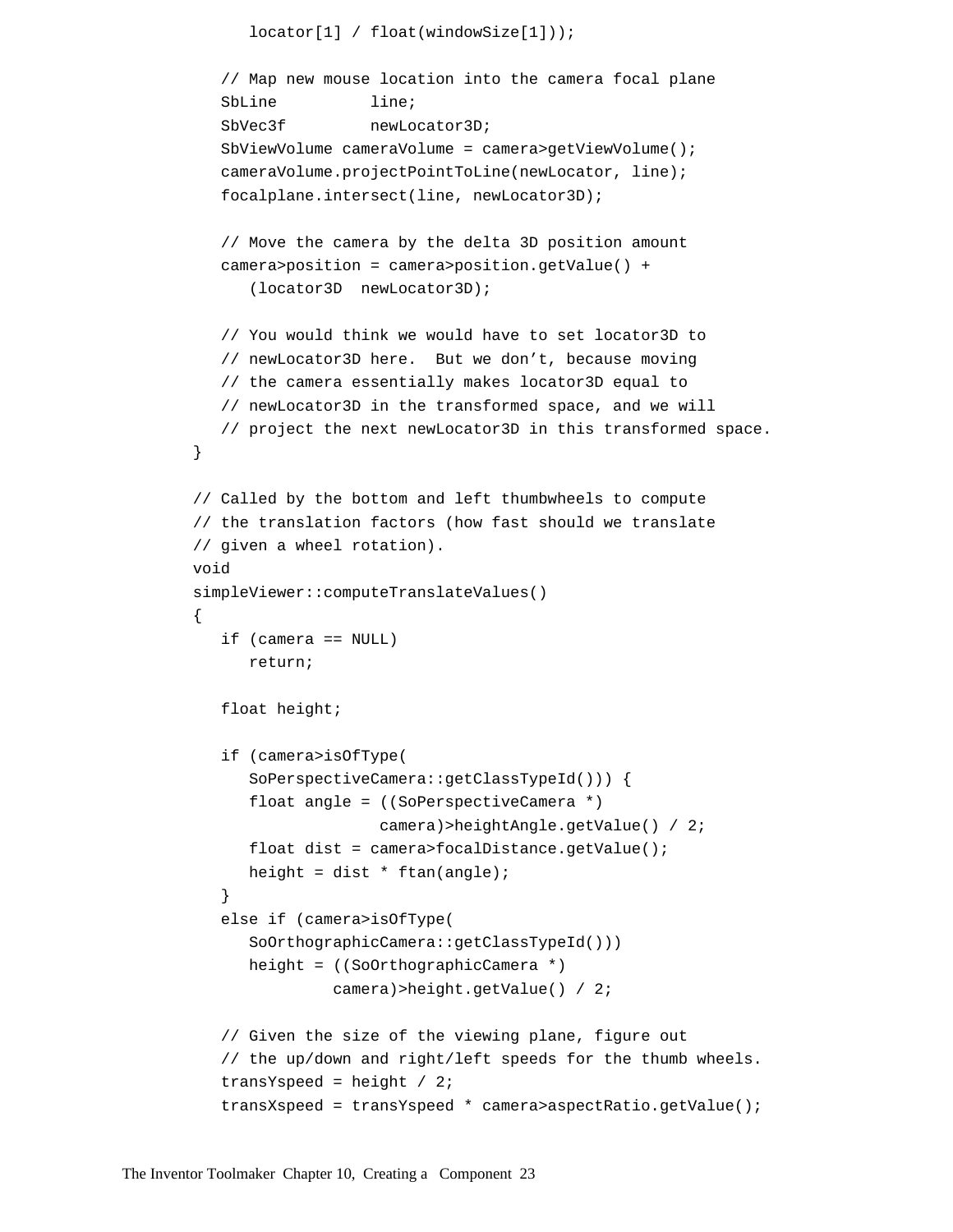```
}
// Thumbwheels start callbacks
void
simpleViewer::bottomWheelStart()
{
    computeTranslateValues();
    // call parent class
    SoXtFullViewer::bottomWheelStart();
}
void
simpleViewer::leftWheelStart()
{
    computeTranslateValues();
    // call parent class
    SoXtFullViewer::leftWheelStart();
}
```
## **Using the SoXtFullViewer Trim Decoration**

**SoXtFullViewer** is used as the base class for most viewers. This abstract class adds a decoration around the render area, a popÿup menu with viewer functions, and a preference sheet that can be used to customize a specific viewer. The decoration around the render area includes thumbwheels that duplicate direct viewing manipulation, a slider to change the camera zooming factor, and viewer/application push buttons. By default, the base class creates push buttons for viewing, home, set home, view all, and seek. Subclasses can easily add viewerÿspecific push buttons, as well as change the look of the decoration and the preference sheet. The creation of the decoration and preference sheet is accomplished by many small routines, so subclasses can redefine as much or as little as necessary.

**SoXtFullViewer** provides three thumbwheels around the render area. By default, these thumbwheels do nothing in the **SoXtFullViewer** base class and should therefore be implemented by each subclass. The subclass should implement functions so that the bottom and left thumbwheels duplicate the right $\ddot{\psi}$ eft and up $\ddot{\psi}$ down functionality of the mouse during direct viewing. The right thumbwheel is used to dolly the camera (move forward and backward).

The simple viewer example defines the thumbwheel functionality by redefining methods from the base class as shown in Example 10ÿ4.

For convenience, when you are defining thumbwheel functionality and redefining the decoration layout, the base class **SoXtFullViewer** provides the following thumbwheel variables. These variables include thumbwheel widgets, previous values (helpful for obtaining incremental rotation), and labels:

#### **rightWheel**, **bottomWheel**, **leftWheel**

thumbwheel widget variables

**rightWheelStr**, **bottomWheelStr**, **leftWheelStr**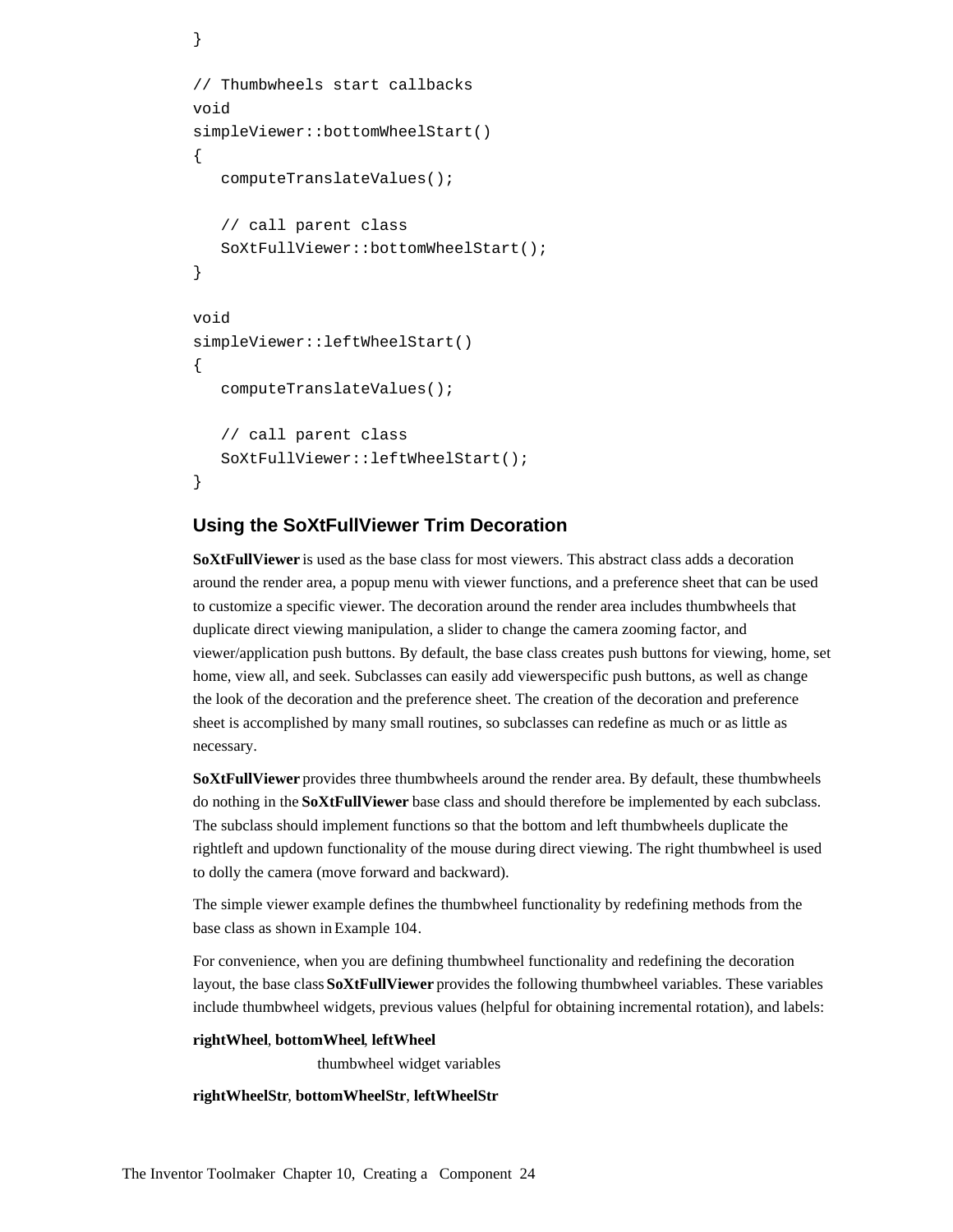#### **rightWheelVal**, **bottomWheelVal**, **leftWheelVal**

previous value of each thumbwheel

**rightWheelLabel**, **bottomWheelLabel**, **leftWheelLabel**

widget label for each thumbwheel

When a viewer is derived from **SoXtFullViewer**, it should set the correct labels on the thumbwheels, the popÿup menu, the preference sheet, and the window title. This needs to be done only once and therefore should be done in the constructor. Example 10ÿ4 shows the code to fully support the **SoXtFullViewer** base class.

## **Adding Push Buttons**

By default, the base class **SoXtFullViewer** creates a list of push buttons (**XmPushButton** widgets with pixmaps). The method **buildViewerÿ**

**Buttons()**, which subclasses do not need to redefine, uses a list of push buttons to construct all the buttons within a form widget. The button's form widget is then laid out within the rightÿtrim form widget. Subclasses can easily add or remove any number of buttons from the existing list of buttons by redefining the **createViewerButtons()** method and appending, inserting, and removing from the **SbPList** of buttons.

Our simple viewer example does not add any new viewer buttons, but here is some sample code that adds a push button to the existing list.

```
void
SoXtExaminerViewer::createViewerButtons(Widget parent)
{
    // Get the default buttons
   SoXtFullViewer::createViewerButtons(parent);
   // Allocate our buttons ÿ this simple case doesn't
    // set the XmNlabelType to be a pixmap, just a simple letter.
   Arg args[2];
  int n = 0;
   XtSetArg(args[n], XmNshadowThickness, 2); n++;
   XtSetArg(args[n], XmNhighlightThickness, 0); n++;
   Widget button = XmCreatePushButtonGadget(parent, "P", args,
 n);
   XtAddCallback(button, XmNactivateCallback,
                  (XtCallbackProc)
                 SoXtExaminerViewer::pushButtonCB, 
                  (XtPointer) this);
    // Add this button to the list to have it laid out by the
    // parent class (removing a widget from the list will
    // prevent the corresponding push button from being laid
    // out and managed; therefore it will not show up in the
    // decoration).
   viewerButtonWidgetsÿ>append(button);
}
```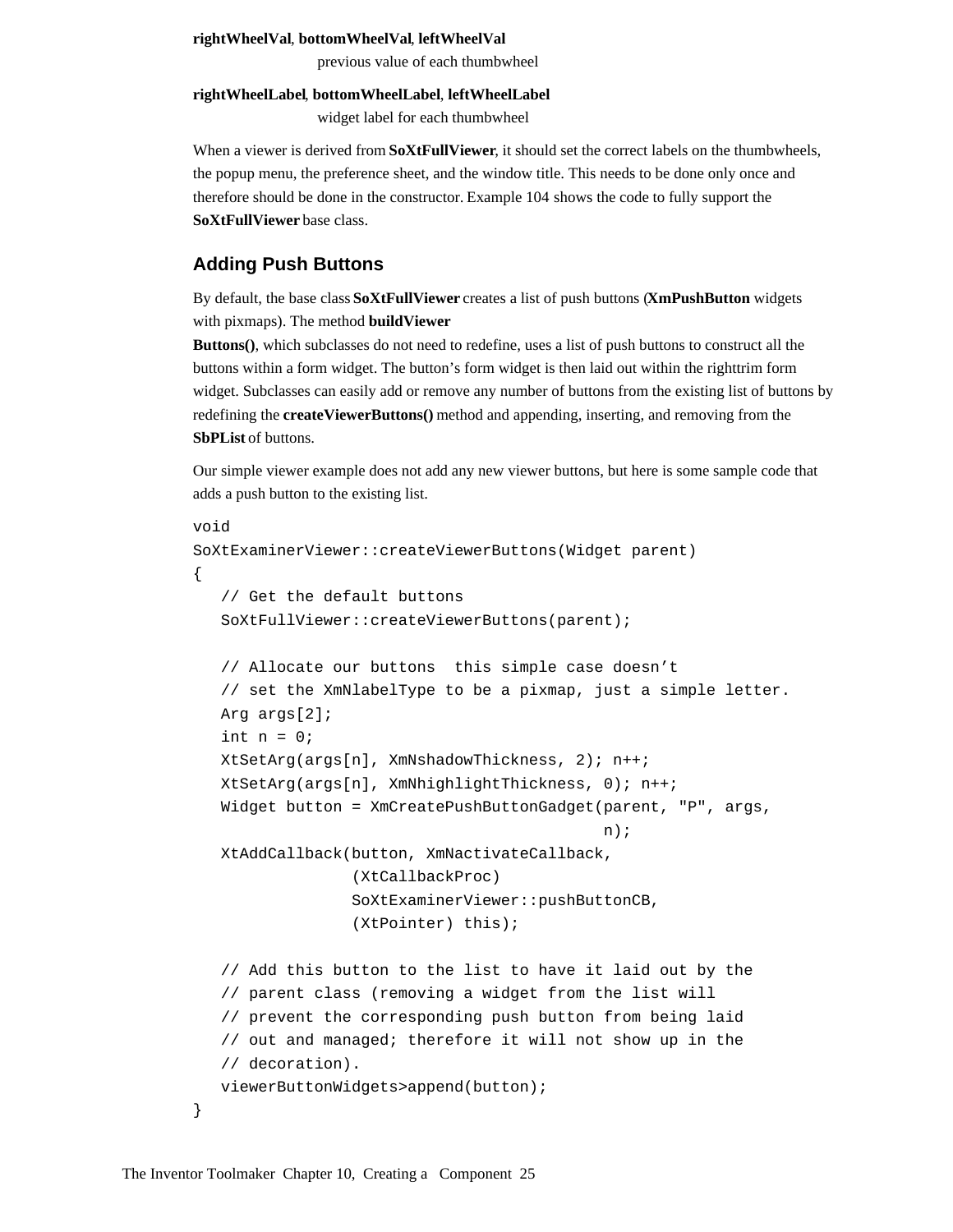Look at the file SbPList.h for a description of methods available on the **SoXtFullViewer::viewerButtonWidgets** protected variable.

**Note:** The viewer default push buttons all have a 24 $\dot{\phi}$ y $\ddot{\phi}$  a and the decoration trim is designed with that in mind. It is therefore recommended that you create pixmaps of this size for viewer or application push buttons.

## **Changing the Preference Sheet**

Preference sheets allow the user to customize the behavior of a viewer. A default preference sheet is created by the **SoXtFullViewer** class. Subclasses typically make changes to the default preference sheet to give the user control over viewerÿspecific parameters. Like the decoration in **SoXtFullViewer** , the preference sheet is made up of many small building blocks to make it easier for subclasses to redefine it. The following protected methods are used to build the different parts of the preference sheet:

void **setPrefSheetString**(const char \**name*);

virtual void **createPrefSheet**();

void **createPrefSheetShellAndForm**(Widget &*shell*, Widget &*form*);

void **createDefaultPrefSheetParts**(Widget *widgetList*[ ], int &*num*, Widget *form*);

void **layoutPartsAndMapPrefSheet**(Widget *widgetList*[ ], int *num*, Widget *form*, Widget *shell*);

Widget **createSeekPrefSheetGuts**(Widget *parent*);

Widget **createSeekDistPrefSheetGuts**(Widget *parent*);

Widget **createZoomPrefSheetGuts**(Widget *parent*);

Widget **createClippingPrefSheetGuts**(Widget *parent*);

Widget **createStereoPrefSheetGuts**(Widget *parent*);

To change only the preferenceÿsheet title, use the **setPrefSheetString()** method. Use the **createPrefSheet()** method to redefine the preference sheet for a subclass, as follows:

```
// This creates the preference sheet in a separate window. It
// calls other routines to create the actual content of the 
// sheet.
void
SoXtFullViewer::createPrefSheet()
{
     // Create the preference sheet shell and form widget
     Widget shell, form;
     createPrefSheetShellAndForm(shell, form);
     // Create all of the default parts
     Widget widgetList[10];
    int num = 0;
     createDefaultPrefSheetParts(widgetList, num, form);
```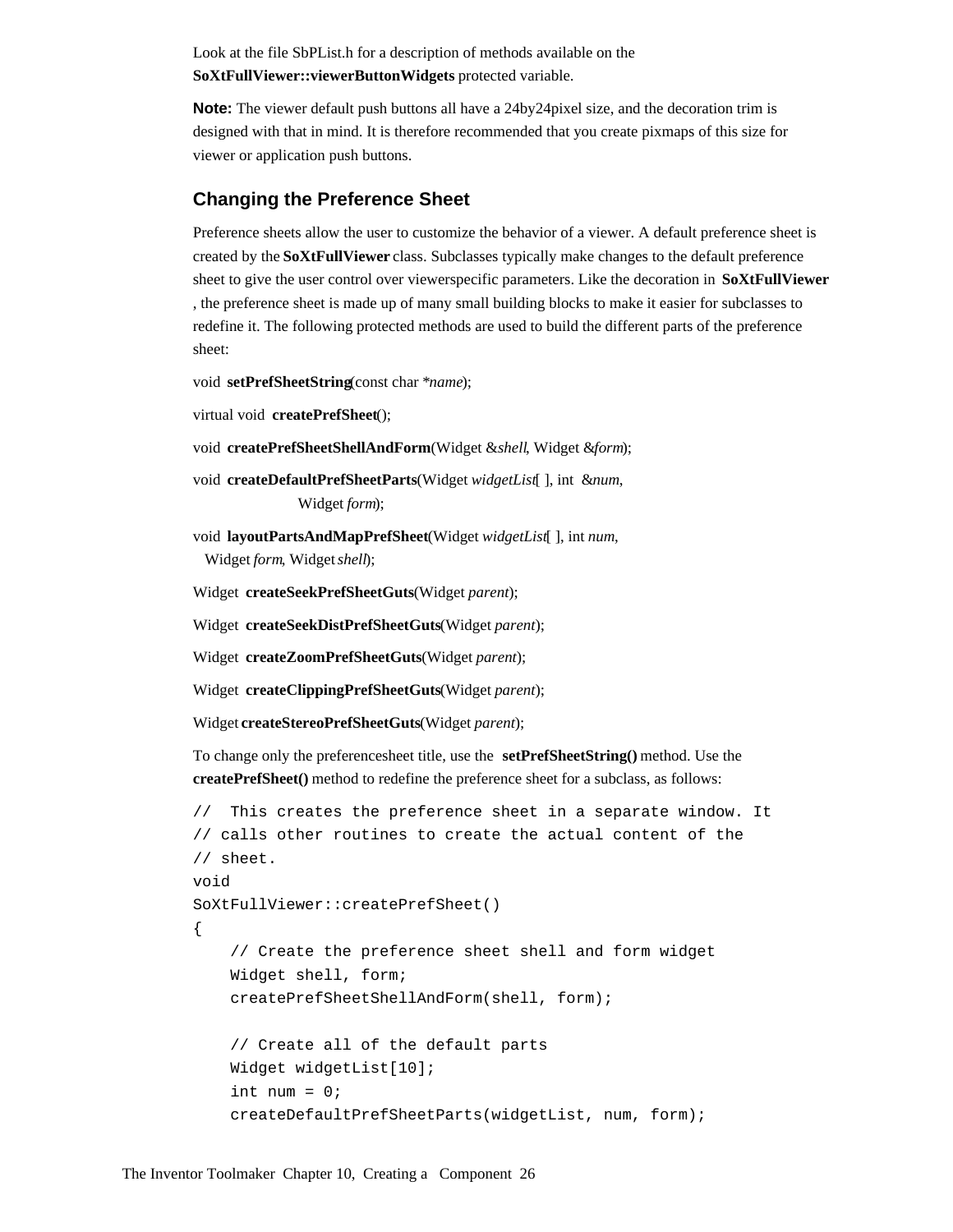```
 createDefaultPrefSheetParts(widgetList, num, form);
     layoutPartsAndMapPrefSheet(widgetList, num, form, shell);
}
// This simply creates the default parts of the pref sheet.
void
SoXtFullViewer::createDefaultPrefSheetParts(
                      Widget widgetList[], int &num, Widget form)
{
     widgetList[num++] = createSeekPrefSheetGuts(form);
     widgetList[num++] = createSeekDistPrefSheetGuts(form);
     widgetList[num++] = createZoomPrefSheetGuts(form);
     widgetList[num++] = createClippingPrefSheetGuts(form);
     widgetList[num++] = createStereoPrefSheetGuts(form);
}
```
When a subclass creates its own preference sheet, it only needs to redefine the **createPrefSheet**() routine and write it like the base class routine. The simple viewer example redefines the preference sheet to omit some of the default parts. Example 10ÿ4 shows the **createPrefSheet()** method for **simpleViewer**.

Subclasses can easily add new items to the preference sheet by adding them to the widget list that is passed to the **layoutPartsAndMapPrefSheet()** method, just like the default parts. The custom items should all be built within a form widget that is automatically laid out and managed within the **layoutPartsAndMapPrefSheet()** method. The layout is from top to bottom in the shell widget.

The preferenceÿsheet widget and all of its child widgets are destroyed when the preferenceÿsheet window is closed by the user. This behavior is intended, since the preference sheet is only a temporary window, and we don't want to carry the unwanted widget around when it is no longer needed.

## **Changing the Popÿup Menu**

The **SoXtFullViewer** popÿup menu, which includes a rich set of viewer functions, can be changed in subclasses by redefining any of the following popyup menu build routines:

void **setPopupMenuString**(const char \**name*);

virtual void **buildPopupMenu**();

Widget **buildFunctionsSubmenu**(Widget *popup*);

Widget **buildDrawStyleSubmenu**(Widget *popup*);

To change the popÿup menu title, use the **setPopupMenuString()** method. To change the popÿup menu, subclasses can redefine the **buildPopupMenu()** method. Subclasses can also append new entries to the popÿup menu by directly adding a Motifÿcompliant **xmToggleButton** or **xmPushButton** to the popÿup menu widget.

## **Changing the Decoration Layout**

On rare occasions, you may want to change the decoration surrounding the rendering area. The **SoXtWalkViewer** class, for example, adds an extra thumbwheel and label in the leftÿhand trim. To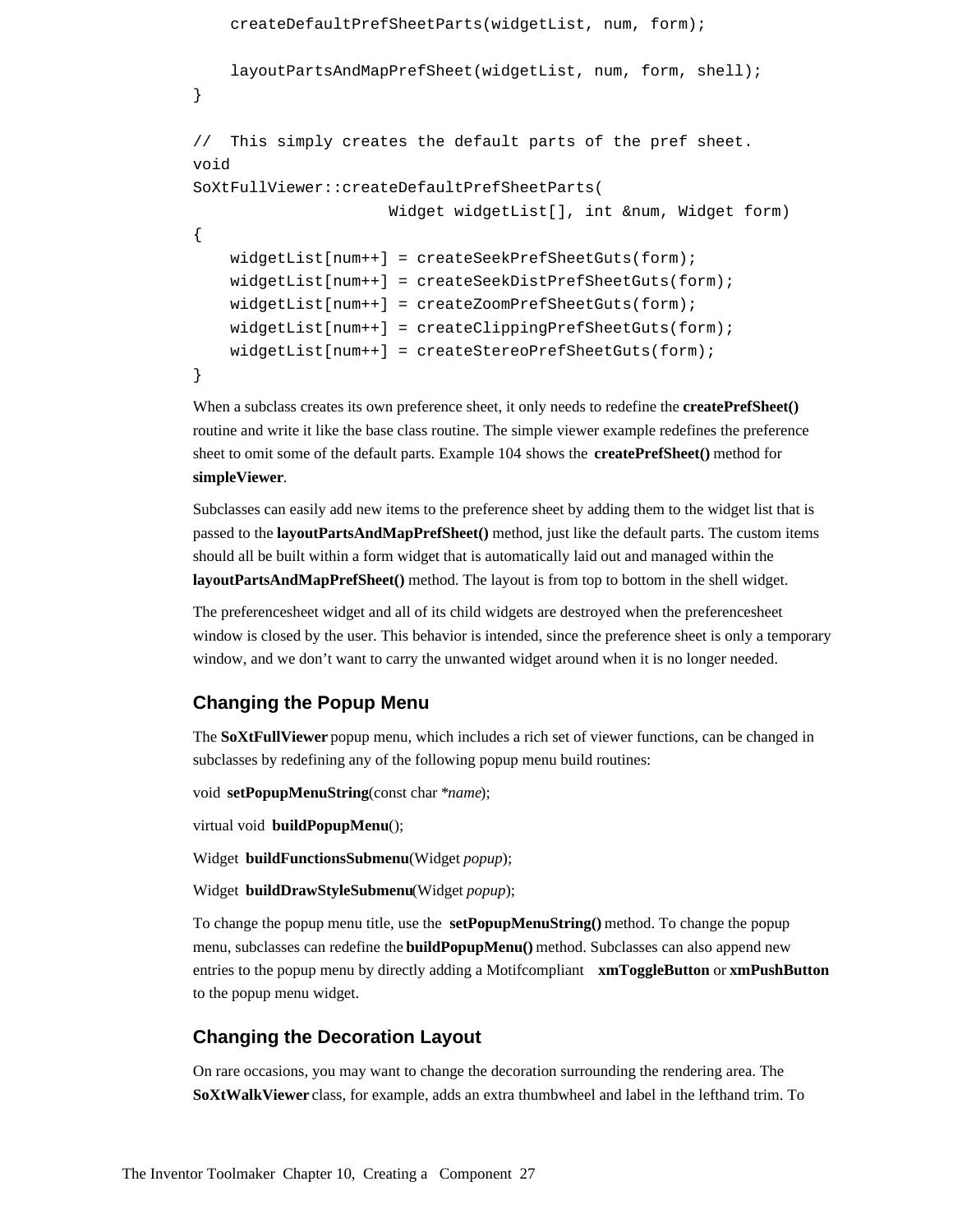simplify the redefining of the decoration, the base class **SoXtFullViewer** constructs the decoration in many small and manageable steps. The following functions are used to create the decoration and can be redefined by subclasses at any level:

Widget **buildWidget**(Widget *parent*);

virtual void **buildDecoration**(Widget *parent*);

virtual Widget **buildLeftTrim**(Widget *parent*);

virtual Widget **buildBottomTrim**(Widget *parent*);

virtual Widget **buildRightTrim**(Widget *parent*);

virtual Widget **buildZoomSlider**(Widget *parent*);

virtual Widget **buildViewerButtons**(Widget *parent*);

virtual Widget **buildAppButtons**(Widget *parent*);

void **setBottomWheelString**(const char \**name*);

void **setLeftWheelString**(const char \**name*);

void **setRightWheelString**(const char \**name*);

Example 10 $\overline{p}$  contains pseudocode that shows how the decoration is built in the base class **SoXtFullViewer**. Only important parts of the code are given to illustrate how the decoration is built.

**Example 10ÿ5** Building the Viewer Decoration in SoXtFullViewer

```
// Build the render area and the decoration trim within the
// given parent widget.
Widget
SoXtFullViewer::buildWidget(Widget parent)
{
    // Create a form to hold everything together
    mgrWidget = XtCreateWidget(getWidgetName(),
                                xmFormWidgetClass, parent, 
                                args, n);
    // Build the render area and the decoration
    raWidget = SoXtRenderArea::buildWidget(mgrWidget);
    if (decorationFlag)
        buildDecoration(mgrWidget);
    // Lay out and manage the render area and decoration
    ...
    return mgrWidget;
}
// Build the viewer decoration (left, right and bottom trim)
void
SoXtFullViewer::buildDecoration(Widget parent)
```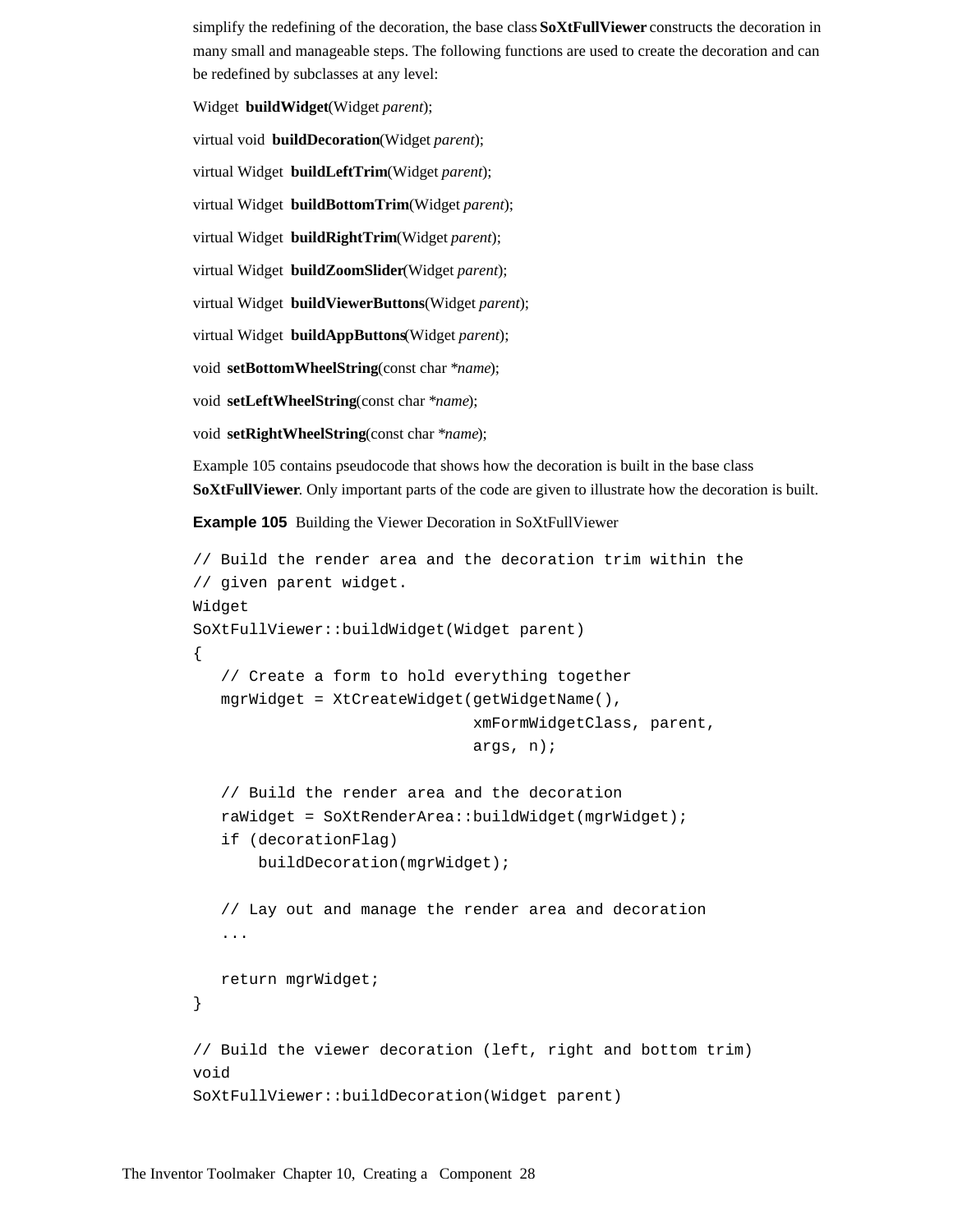```
{
    // Build the trim sides
    leftTrimForm = buildLeftTrim(parent);
   bottomTrimForm = buildBottomTrim(parent); rightTrimForm = buildRightTrim(parent);
    // Lay out the trims but let the buildWidget() manage them
    ...
}
// Build the left trim decoration
Widget
SoXtFullViewer::buildLeftTrim(Widget parent)
{
    // Create a form to hold all the parts
    Widget form = XtCreateWidget("LeftTrimForm",
                                   xmFormWidgetClass, parent,
                                   NULL, 0);
    // Create all the parts
    buildLeftWheel(form);
    Widget butForm = buildAppButtons(form);
    // Lay out and manage the parts
 ...
    return form;
}
```
**SoXtWalkViewer** redefines only the **buildLeftTrim()** routine in order to build the default parts as well as the extra thumbwheel and label. The viewer then simply returns a form containing its new left trim to the **buildDecoration()** routine, and everything works as before. Only the new trim has to be modified.

## **Creating a Constrained Viewer**

The **SoXtConstrainedViewer** base class adds the notion of a world upÿdirection, with methods like **setUpDirection()** and **getUpDirection()**. New viewers that require the notion of an upÿdirection should be derived from this base class. With the notion of a world up direction (which defaults to +y), a viewer can constrain the camera to prevent the user from looking upside down. This constraint is currently used in **SoXtFlyViewer** and **SoXtWalkViewer**.

**SoXtConstrainedViewer** redefines some of the routines, such as **saveHomePosition()** and **resetToHomePosition()**, to save and restore the original camera upÿdirection. This base class redefines the **paste()** and **setCamera()** methods to guarantee that the original camera upÿdirection is preserved whenever new camera values are given. **SoXtConstrainedViewer** also provides some convenience routines to allow the user to interactively specify the world upÿdirection (the **findUpDirection()** method) and constrain the camera to the current upÿdirection (the **checkForCameraUpConstrain()** method).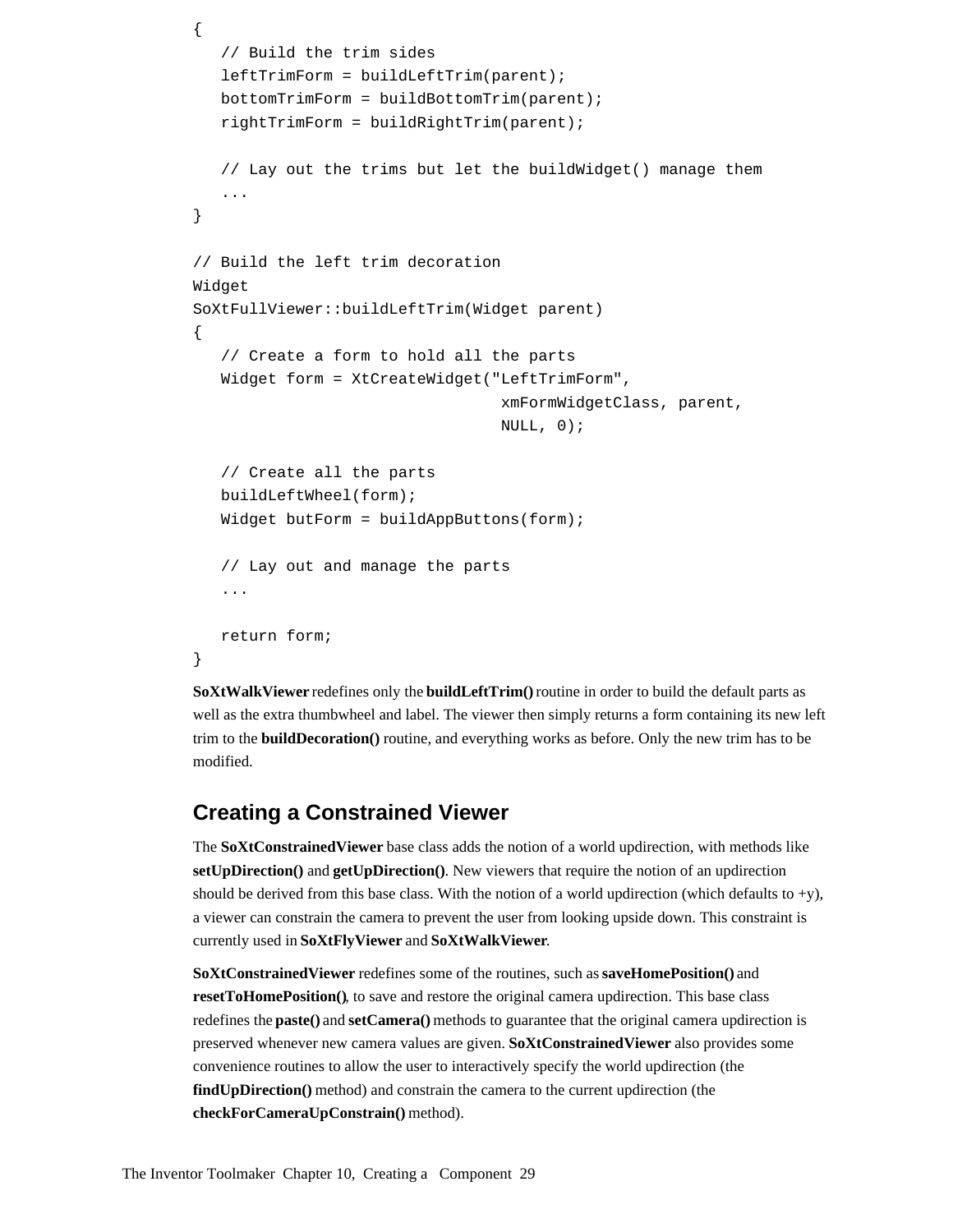The world upÿdirection can be changed with the **setUpDirection()** method and can also be changed interactively by the user while viewing a model using the **findUpDirection()** method, defined in **SoXtConstrainedViewer**.

The base class **SoXtConstrainedViewer** also provides a convenient way to check that the current camera values are consistent with the upÿdirection and to tilt the camera up or down while constraining to  $+\sqrt{y}90$  degrees from the eye $\sqrt{y}$ evel plane. This prevents the camera from ever looking upside down. Those protected methods are as follows:

#### void **checkForCameraUpConstrain**();

checks the camera orientation and makes sure that the current right vector and ideal right vector (cross between the view vector and world upÿdirection) are the same and corrects it if they are not the same. This method keeps the upydirection valid.

virtual void **tiltCamera**(float *deltaAngle*);

tilts the camera, restraining it to within 180 degrees from the upÿdirection. A positive angle tilts the camera up.

For convenience, **SoXtConstrainedViewer** defines the decoration thumbwheels, which can also be redefined by subclasses. These are defined as follows:

#### virtual void **bottomWheelMotion**(float *newVal*);

rotates the camera around the world upÿdirection

virtual void **leftWheelMotion**(float *newVal*);

tilts the camera up and down, constraining it to within 180 degrees of the world upÿdirection

virtual void **rightWheelMotion**(float *newVal*);

moves the camera forward and backward

**Note:** A viewer that is constrained to a world up ilitection should always rotate the camera around that world upÿdirection when rotating left and right. It is important to rotate around the world upÿdirection—as opposed to the current camera upÿvalue, which is not the same if the camera is tilted up or down—to prevent rolling. This rolling disturbs the camera alignment and eventually causes the camera to look upside down.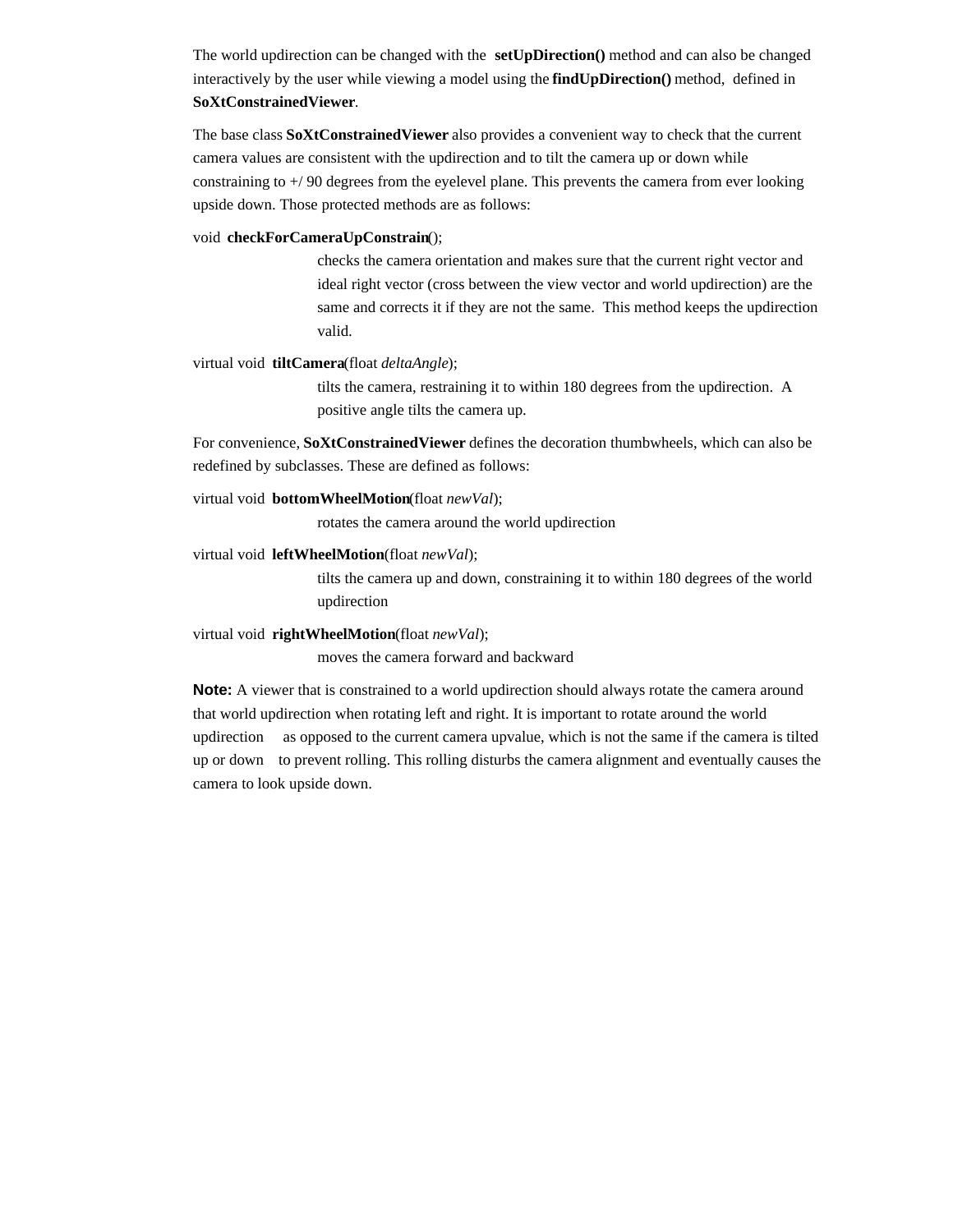## **Chapter 11 Creating an Event and Device**

This chapter describes how to create a new event and a new Xt device. The examples show how to subclass events and Xt devices and how to translate X events into Inventor events.

This chapter focuses on translating X events into Inventor events. This general process can be applied to the translation of any windowÿspecific events into Inventor events, which are independent of the window system. Examples 11 $\ddot{y}$  and 11 $\ddot{y}$  show how to create the **DialEvent**, which is used by the dial and button device.

The details of setting up an **SoXt** device to work with a render area are also explained here. Note that new devices can be added only if you are using the Inventor Component Library. Examples 11ÿ4 and 11ÿ5 use the **DialNButton** device to show how to translate events and communicate with the render area.

Note that new events will not automatically be understood by existing manipulators. You can create new manipulators (or other objects that respond to events) to recognize the new events. Or you can register a new static method for an existing manipulator in the method list for the **SoHandleEventAction**. Then your new method for the manipulator can handle the new events appropriately (see Chapter 4).

Before reading this chapter, be sure to read Chapters 10 and 16 in *The Inventor Mentor*.

# **Creating an Event**

This section describes creating a new event and offers background information on translating an event. For information on creating a new device, see "Creating a Device". The device's main responsibility is translating events, which is described in more detail in "Dispatching Events".

## **Overview**

The file SoSubEvent.h contains the macros for defining new event classes. The SO\_EVENT\_HEADER() macro declares type identifier and naming variables and methods that all event classes must support. The SO\_EVENT\_SOURCE() macro defines the static variables and methods declared in the SO\_EVENT\_HEADER() macro.

Creating a new event requires these steps:

- 1. Select a name for the new event class and determine what class it is derived from.
- 2. Define an **initClass()** method to initialize the type information. Use the SO\_EVENT\_INIT\_CLASS() macro. The application needs to call the event's **initClass()** method immediately after **SoXt::init**.
- 3. Define a constructor.
- 4. Define a destructor.
- 5. Implement **set()** and **get()** methods for the additional information your event provides. For example, the dial event needs to include information on which dial was turned, and what its value is.
- 6. Write convenience routines for the event to perform common queries and tasks (optional step).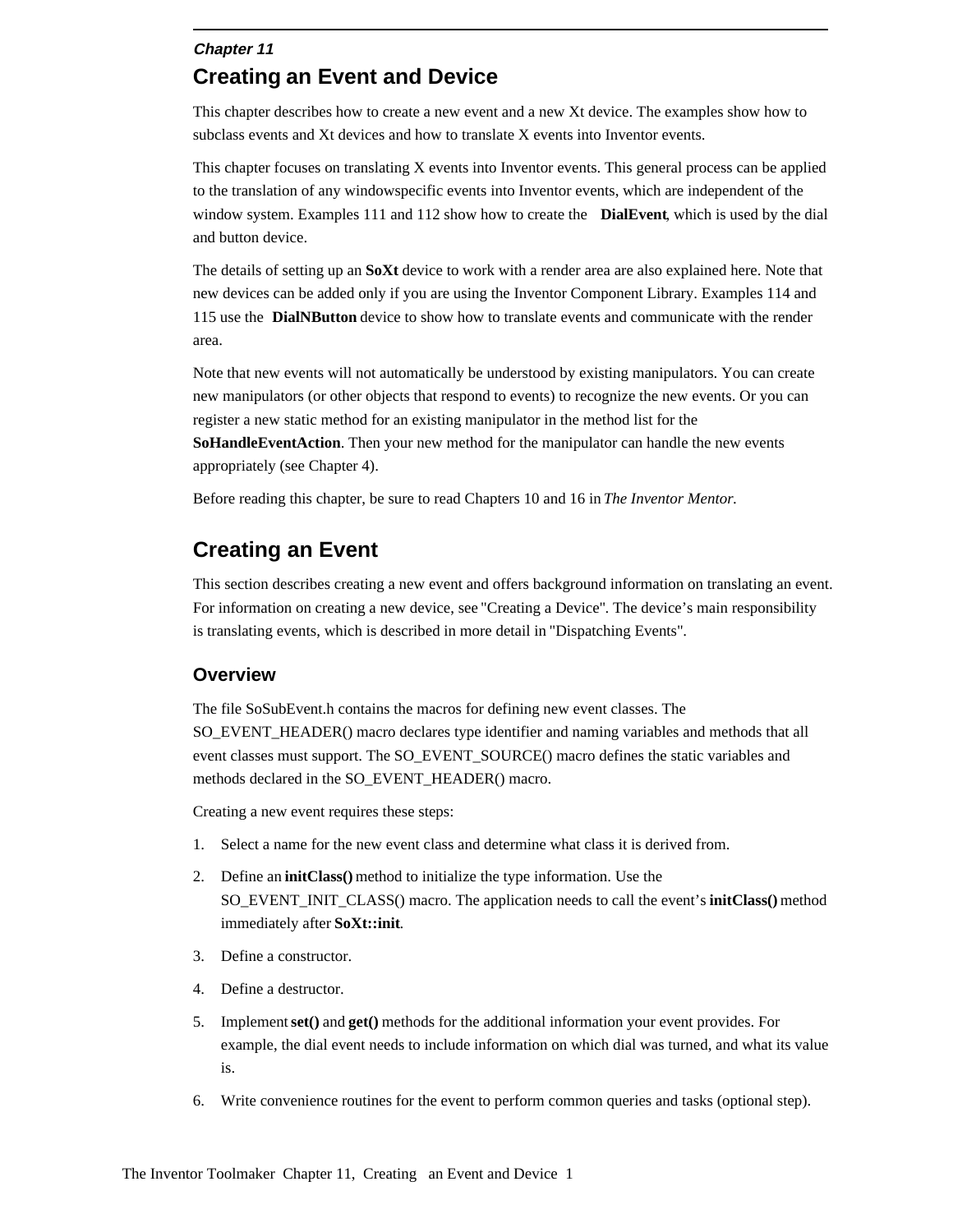For the dial box, the convenience routine is **isDialEvent()**.

7. Write convenience macros for the event (optional step). These are static functions that are used in event callback functions. For the dial, the macro is DIAL\_EVENT(). Note that it uses the convenience routines defined in step 6.

## **Translating Events**

When an event is dispatched, the event translator creates an Inventor event from an X event and sets its values (see "Dispatching Events"). It provides all the information about the event, including the following:

- Time the event occurred
- Position of the locator when the event occurred
- State of the modifier keys (Shift, Control, Alt) when the event occurred
- Any additional information required by the event (for example, if a keyboard key is pressed, which key is it?)

Inventor includes three subclasses of **SoEvent. SoButtonEvent** includes additional information about the button state (is it up or down?). Subclasses of **SoButtonEvent** provide information about which button was pressed. **SoMotion3Event** includes information on translation and rotation values generated by an input device such as the spaceball. **SoLocation2Event** includes information on the absolute location of the cursor in window coordinates.

A value such as the event's time or position is readÿonly during event traversal because the event is passed as a **const** pointer. Only the creator of an event can set its values.

## **Creating a Dial Event**

The dial and button input device generates two X events that need to be translated into Inventor events and handled by the database:

#### **XDeviceMotionEvent**

provides value changes of the eight dials

#### **XDeviceButtonEvent**

provides information about the state of the device's 32 buttons

The information provided by **XDeviceMotionEvent** is translated into a **DialEvent**. The **XDeviceButtonEvent** is translated into a **ButtonBoxEvent**, which is subclassed from **SoButtonEvent** and has button information specific to the button box.

This section discusses the code for the **DialEvent**, which describes the state of any of the eight dials. Note, however, that you could instead choose to create a more generic event that could be used for other devices in addition to the dial box. For example, you could create a

**ResetToHomePositionEvent** that would be used when the user presses a button box button, clicks on a Home button on the screen, or performs some other designated action.

**Tip:** Be sure to call **initClass()** on the event after initializing Inventor.

Example 11 $\ddot{y}$  shows the code for the dial event include file.

**Example 11ÿ1** DialEvent.h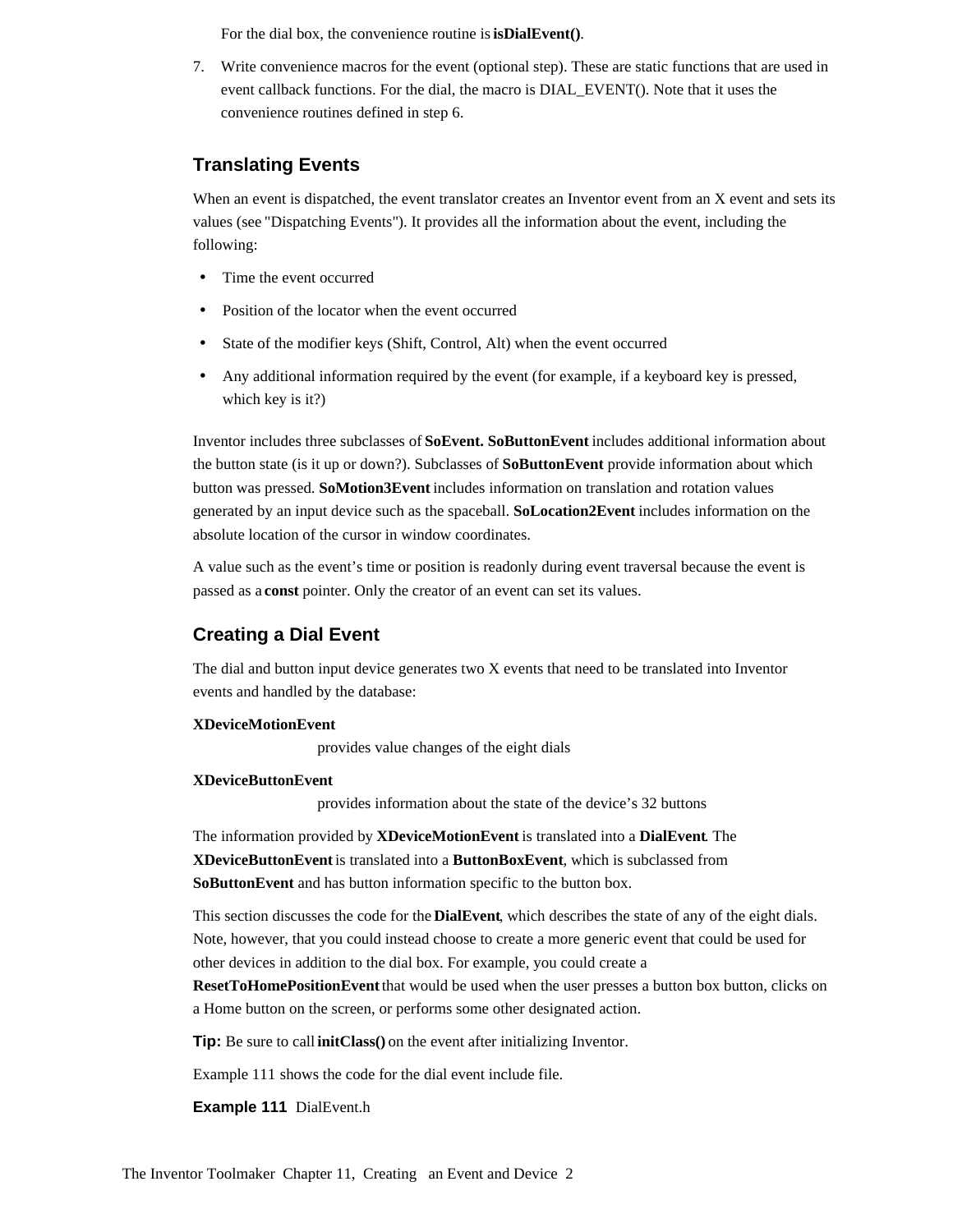```
#include <Inventor/SbBasic.h>
#include <Inventor/events/SoEvent.h>
#include <Inventor/events/SoSubEvent.h>
// Convenience macro for determining if an event matches
#define DIAL_EVENT(EVENT, WHICH) \
    (DialEvent::isDialEvent(EVENT, WHICH))
class DialEvent : public SoEvent {
    SO_EVENT_HEADER();
   public:
    // Constructor
    DialEvent();
    // Which dial generated the event, 1ÿ8
   void setDial(int d) { dia1 = d; } int getDial() const { return dial; }
    // Value of the dial turned
   void setValue(int v) { value = v; }
    int getValue() const { return value; }
    // Convenience routines to see if an SoEvent is a turn of
    // the passed dial. Passing ÿ1 matches any button.
   static SbBool isDialEvent(const SoEvent *e,
                                   int which = \ddot{y}1);
     static void initClass();
   private:
   int dial; \frac{1}{2} dial; \frac{1}{2} // Which dial
   int value; \sqrt{} // Value of dial
};
Example 11\ddot{\psi} shows the complete source code for the dial event.
```

```
Example 11ÿ2 DialEvent.c++
```

```
#include "DialEvent.h"
SO_EVENT_SOURCE(DialEvent);
// Class initialization
void
DialEvent::initClass()
```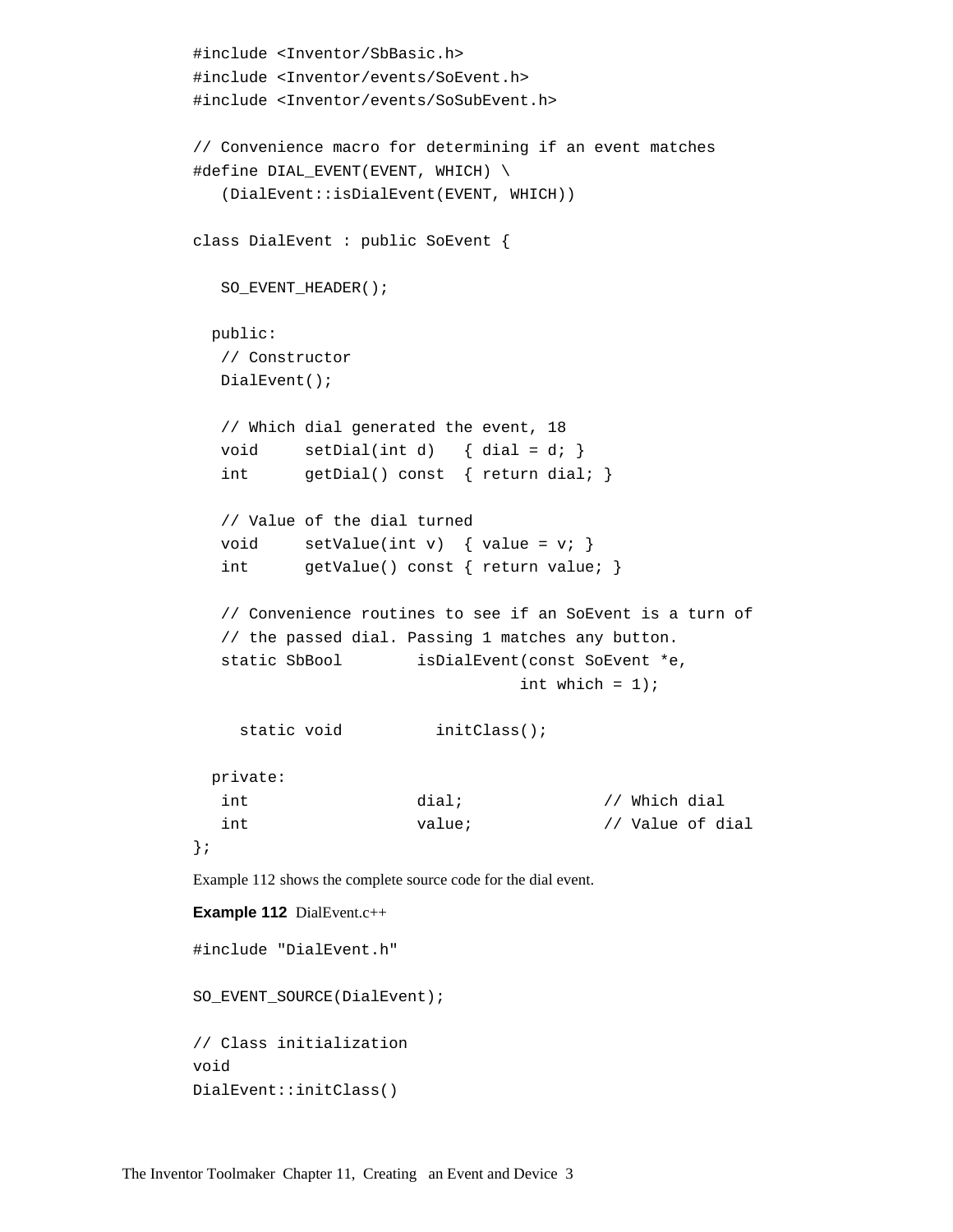```
{
    SO_EVENT_INIT_CLASS(DialEvent, SoEvent);
}
// Constructor
DialEvent::DialEvent()
{
   dia1 = 0;value = 0;
}
// Convenience routine ÿ this returns TRUE if the event is a
// dial turn event matching the passed dial.
SbBool
DialEvent::isDialEvent(const SoEvent *e, int whichDial)
{
    SbBool isMatch = FALSE;
    // is it a dial event?
    if (eÿ>isOfType(DialEvent::getClassTypeId())) {
      const DialEvent *de = (const DialEvent *) e;
      // did the caller want any dial turn? or do they match?
     if ((whichDial == \ddot{y}1) ||
         (deÿ>getDial() == whichDial))
        isMatch = TRUE;
    }
    return isMatch;
}
```
## **Dispatching Events**

Using the **DialNButton** device as an example, this section outlines in more detail how the event translator works with the X Server and the **SoXt** main loop to obtain X events and translate them into Inventor events.

**Note:** The way **SoXt** main loop works with the event translator is slightly complex, for the following reasons. The X Window System provides compileÿtime event types only for the mouse and keyboard devices. The X input extension provides events for all other devices. The complication arises because the Xt Library ignores the X input extension. For this reason, we must get the complete list of events at runtime. **SoXt** sets up its own event handler to dispatch the extension events, and Xt dispatches the standard events (see "SoXt Main Loop"). For more information, see the MIT X Consortium Standard, "X11 Input Extension Library Specification," X Version 11, Release 5.

## **Translating an Event**

Figure 11ÿ1 shows the general sequence for translating an event. (Because the device's main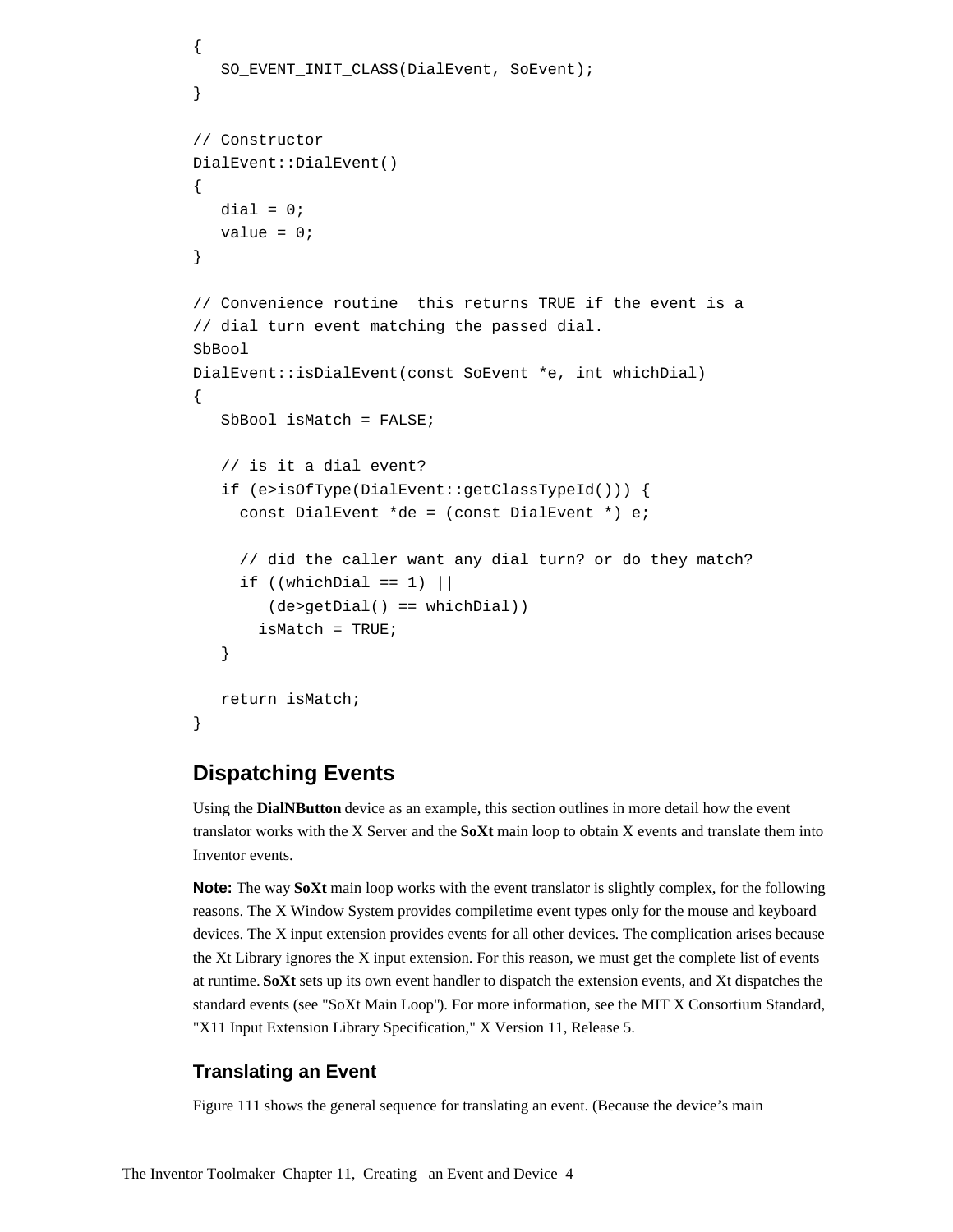responsibility is to translate events, it is referred to here simply as *the translator*.) Before events can be translated, certain information must be conveyed:

- 1. The application registers its software devices with the render area. (See *The Inventor Mentor*, Chapter 16.) Mouse and keyboard devices are handled automatically. All additional devices must be explicitly registered using the **SoXtRenderArea::registerDevice()** method.
- 2. The translator tells the X Server which event classes it is interested in.
- 3. The translator tells the **SoXt** main loop which event types it is interested in.

After these entities have been notified, the translator is ready to receive and translate events. The following steps describe this process. Remember that the dispatching of events is slightly complicated because X input extensions must be dealt with separately in the main loop routine:



**Figure 11ÿ1** Sequence for Translating an Event

- 4. The physical input device generates events.
- 5. If these are X events, they are sent to the **SoXt** main loop for dispatching. (If the device doesn't generate X events, your event translator needs to do some extra work.)
- 6. Within the **SoXt** main loop, Xt dispatches standard X events to the appropriate widget (the corresponding render area will then use the correct translator). **SoXt** dispatches the X input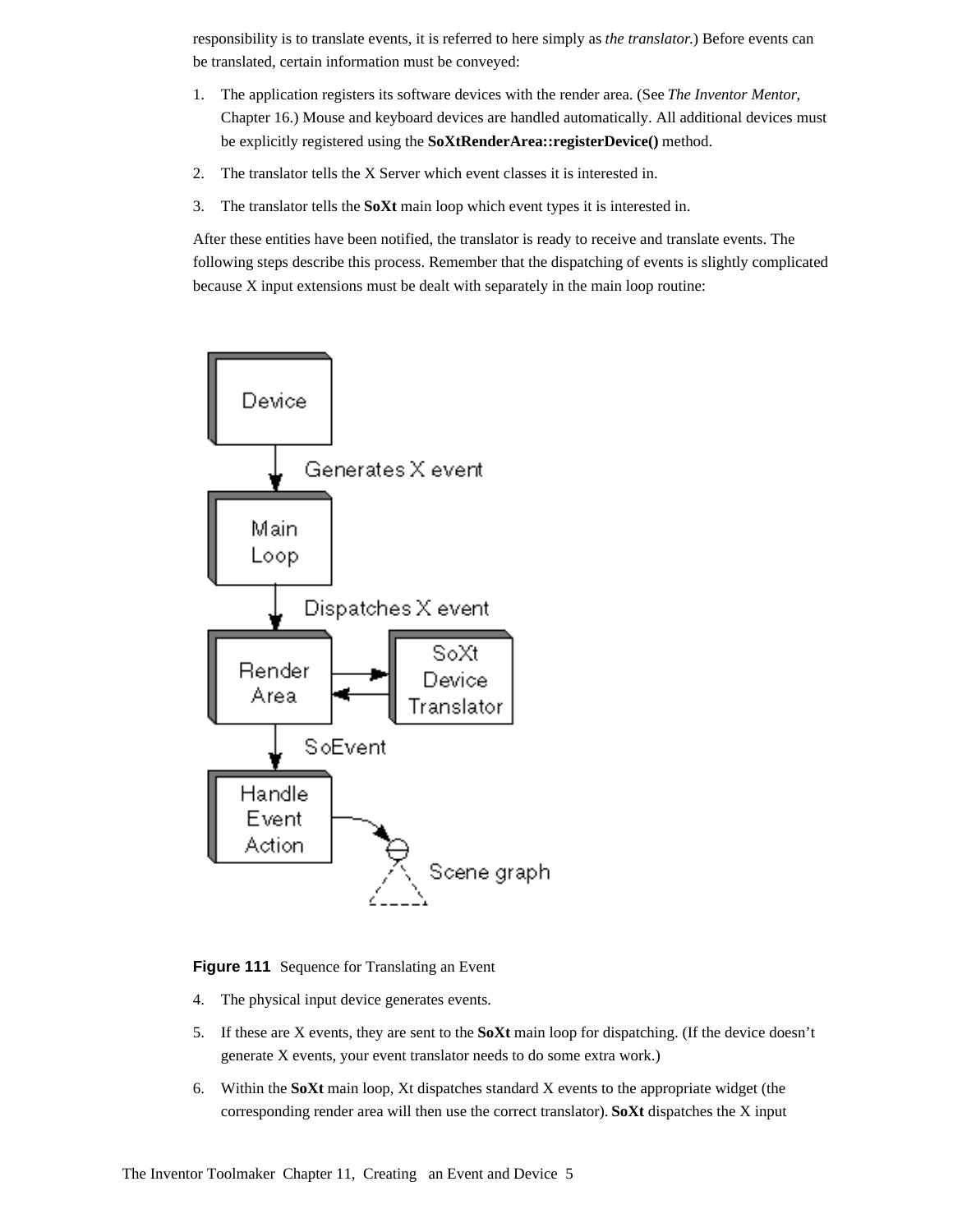extension events to the render area, which in turn employs the translators to translate the event.

- 7. The translator translates the event into an Inventor **SoEvent** subclass.
- 8. The **SoEvent** is sent to the scene manager, which uses a handle event action to traverse the scene database until a node is found to handle the event (typically a manipulator or selection node).

### **SoXt Main Loop**

The code for the **SoXt** main loop is shown in Example  $11\ddot{\beta}$  so that you can see how the main loop dispatches both standard X events and X input extension events. You shouldn't have to modify this code.

#### **Example 11ÿ3** SoXtMainLoop

```
void
SoXt::mainLoop()
{
   XtAppContext content = getAppContext();
    XEvent event;
   for (i; j) {
       SoXt::nextEvent(context, &event);
       SoXt::dispatchEvent(&event);
    }
}
void
SoXt::nextEvent(XtAppContext appContext, XEvent *event)
{
    XtAppNextEvent(appContext, event);
}
Boolean
SoXt::dispatchEvent(XEvent *event)
{
    Boolean success = True;
    if (eventÿ>type >= LASTEvent) {
       XtEventHandler proc;
       XtPointer clientData;
       Widget w;
       Boolean dummy;
       // Get the event handling function which was
       // registered with Inventor for handling this
       // event type in this widget
       SoXt::getExtensionEventHandler(event, w, proc, clientData);
```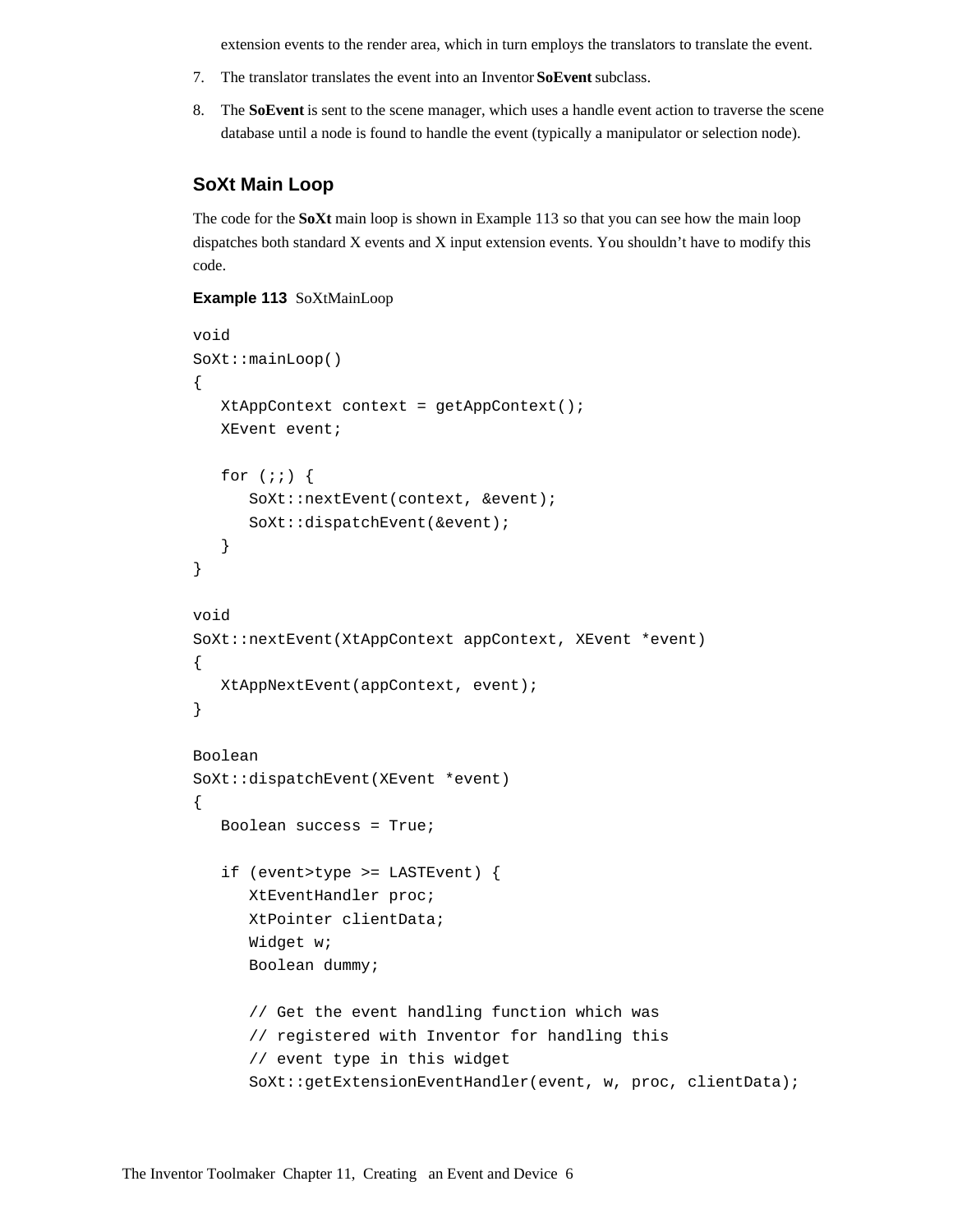```
 // Call the event handler!
       if (proc == NULL)
         success = False; else
          (*proc)(w, clientData, event, &dummy);
    }
   // else it is not an extension event ÿ let Xt dispatch it
   else 
      success = XtDispatchEvent(event); return success;
}
```
## **Creating a Device**

This section provides detailed information on creating a new device, using the dial and button box as a sample.

## **Overview**

Creating a new **SoXt** device class requires these steps:

- 1. Select a name for the new device class and determine what class it is derived from.
- 2. Define a constructor (see "Constructor").
- 3. Define a destructor.
- 4. Define an **enable()** method, which enables the device for a certain widget or render area (see "Enable Method").
- 5. Define a **disable()** method, which disables the device when the widget is destroyed.
- 6. Define a **translateEvent()** method, which translates X events into Inventor events (see "Translate Event Method").

### **Constructor**

First, the constructor for the device obtains a list of the input devices currently attached to the display. In our example, it loops through the list and looks for a device named "dial+buttons." If found, it opens that device (using **XOpenDevice**).

Next, the device queries the X Server for the event types it generates. (Recall that these **const** values are available only at runtime because they are part of the X input extension.) The **DeviceMotionNotify()** function returns the event class and event type for motion events. The **DeviceButtonPress()** and **DeviceButtonRelease()** functions return the event class and event type for the buttonÿress and buttonÿrelease events.

## **Enable Method**

In its **enable()** method, the **DialNButton** device calls **XSelectExtensionEvent()** to register interest in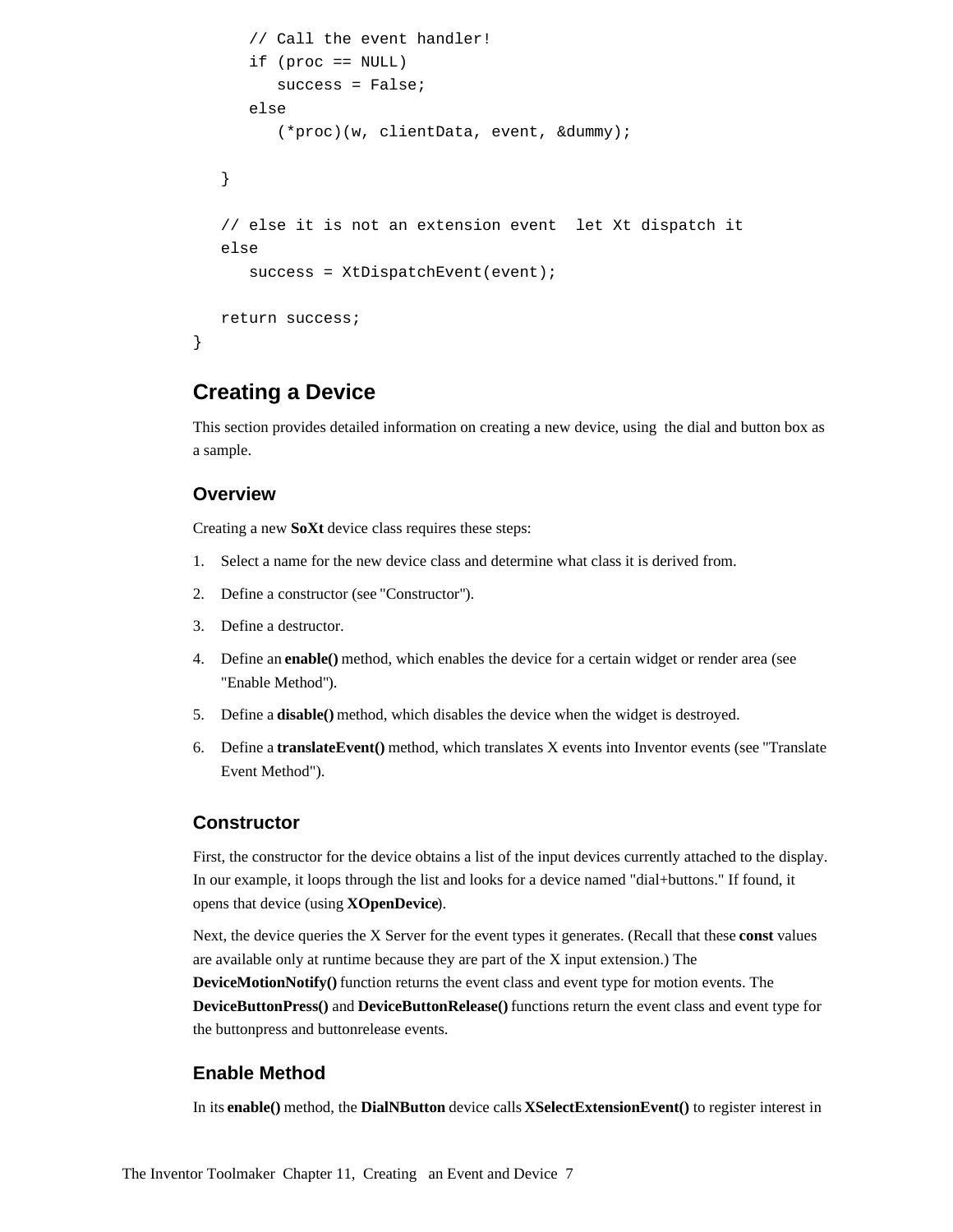its event classes with the X Server.

The device also must inform Inventor's main loop about the extension events it is prepared to translate. To do this, it calls **addExtensionEventHandler()** on **SoXt** main loop and passes in the event types (obtained earlier with **DeviceMotionNotify()**, **DeviceButtonPress()**, and **DeviceButtonRelease()**).

### **Translate Event Method**

The **DialNButtontranslateEvent()** method contains two routines:

**translateMotionEvent()**

translates an **XDeviceMotionEvent** into a **DialEvent**

#### **translateButtonEvent()**

#### translates an **XDeviceButtonEvent** into a **ButtonBoxEvent**

First, the **translateMotionEvent()** sets the position, time, and the state of the Shift, Control, and Alt keys at the time of the event. Then, it sets the dial and value. The variables in the **XDeviceMotionEvent** are stored differently for different devices. Check the documentation for your device driver for information on how data is stored in this event. The **XDeviceMotionEvent** for the dial box stores which dial was turned in its **first\_axis** field, and the value of that dial in its **axis** data[0] variable.

As described in "Translating Events", the **translateEvent()** method creates the **SoEvent** and then sets the time, state of the modifier keys, and so on.

Example 11\, if  $\ddot{\mathbf{v}}$  shows the code for DialNButton.h.

#### **Example 11ÿ4** DialNButton.h

```
#include <X11/X.h>
#include <X11/extensions/XInput.h>
#include <Inventor/Xt/devices/SoXtDevice.h>
#include <Inventor/events/SoButtonEvent.h>
class ButtonBoxEvent;
class DialEvent;
class DialNButton : public SoXtDevice {
  public:
   // The first constructor uses the display set when 
    // SoXt::init is called.
   DialNButton();
    DialNButton(Display *d);
    ~DialNButton();
    // These functions will enable/disable this device for the 
    // widget. The callback function f will be invoked when 
    // events occur in w. data is the clientData which will be
    // passed.
    virtual void enable(Widget w, XtEventHandler f,
```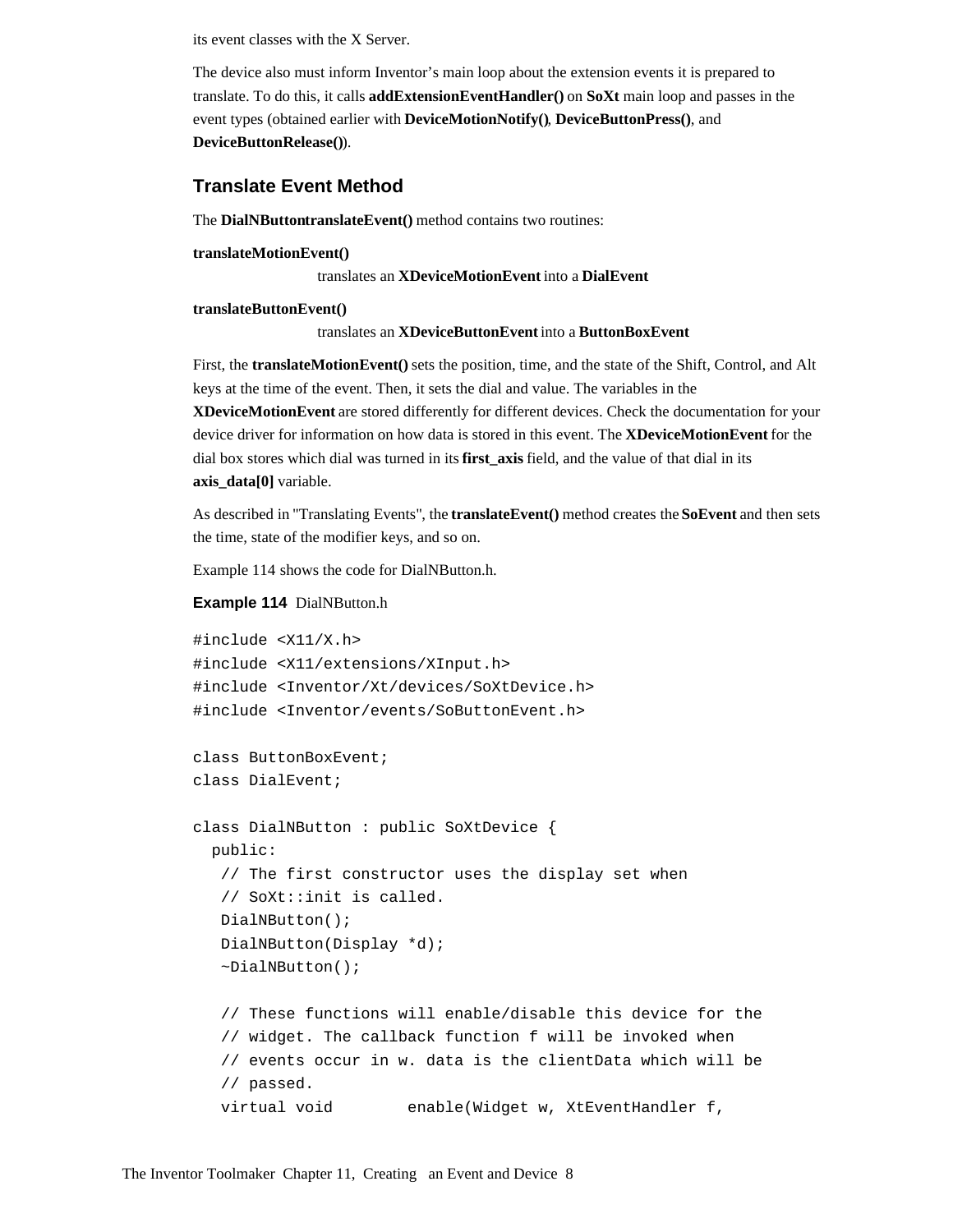```
XtPointer data, Window win = NULL);
   virtual void disable(Widget w, XtEventHandler f,
                         XtPointer data);
   // This converts an X event into an SoEvent,
   // returning NULL if the event is not from this device.
    //
      virtual const SoEvent * translateEvent(XAnyEvent *xevent);
   // Return whether or not the dial+button device exists for use.
   // The first uses the display set when SoXt::init is called.
   static SbBool exists() 
                          { return exists(SoXt::getDisplay()); }
  static SbBool exists(Display *d);
  protected:
   // Initialize the device.
  static void init(Display *d);
  static SbBool firstTime;
   // These event types are retrieved from the X server at run
   // time.
  static int motionEventType;
  static int buttonPressEventType;
  static int buttonReleaseEventType;
   // Event classes passed to XSelectExtensionEvent.
   static XEventClass eventClasses[3];//max of 3 event classes
   static int eventTypes[3]; // max of 3 event types
   // Device id is set at runtime.
  static XDevice *device;
   // Inventor events generated by this device.
  ButtonBoxEvent *buttonEvent;
  DialEvent *dialEvent;
   // Event translators!
  DialEvent *translateMotionEvent(XDeviceMotionEvent *me);
   ButtonBoxEvent *translateButtonEvent(
                      XDeviceButtonEvent *be,
                      SoButtonEvent::State whichState);
};
```
Example 11 $\ddot{\phi}$  shows the source code for DialNButton.c++.

**Example 11ÿ5** DialNButton.c++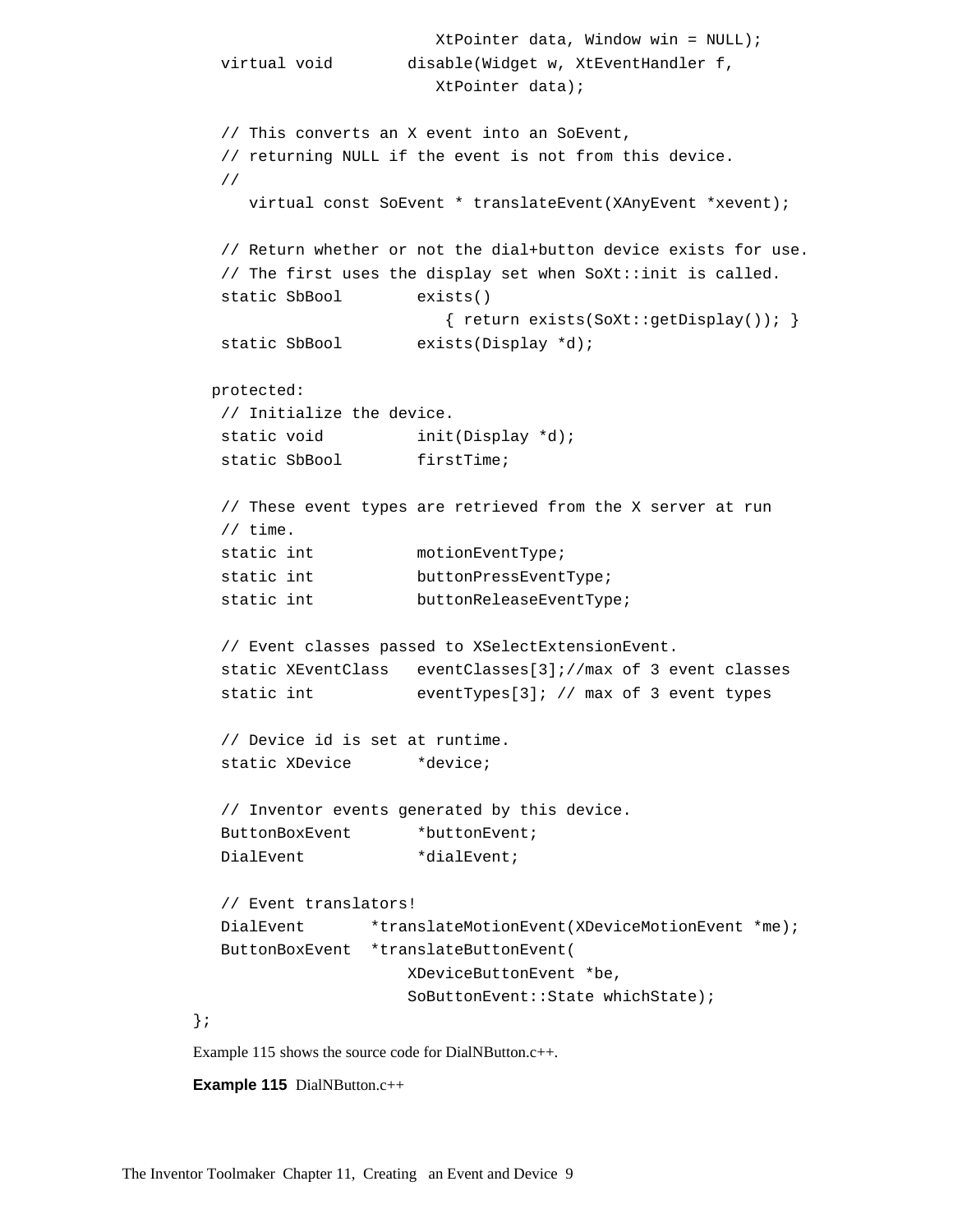```
#include <X11/Xlib.h>
#include <X11/extensions/XI.h>
#include <Inventor/SbTime.h>
#include <Inventor/Xt/SoXt.h>
#include <Inventor/events/SoButtonEvent.h>
#include "ButtonBoxEvent.h"
#include "DialEvent.h"
#include "DialNButton.h"
extern "C" {
XDeviceInfo *XListInputDevices(Display *, int *);
XDevice *XOpenDevice(Display *, XID);
int XSelectExtensionEvent(Display *, Window, XEventClass *,
  int);
}
#define DEVICE_NAME "dial+buttons"
// There are 3 event classes for this device:
// motion, button down, button up.
static const int numEventClasses = 3;
// Static members
SbBool DialNButton::firstTime = TRUE;
int DialNButton::motionEventType;
int DialNButton::buttonPressEventType;
int DialNButton::buttonReleaseEventType;
XEventClass DialNButton::eventClasses[3];
int DialNButton::eventTypes[3];
XDevice *DialNButton::device;
// Description:
// Initialize the dial+button device. 
// We only need to do this once.
void
DialNButton::init(Display *display)
{ 
    // If already initialized, return.
    if (! firstTime) 
       return;
    firstTime = FALSE;
    // Get the list of input devices that are attached to the
```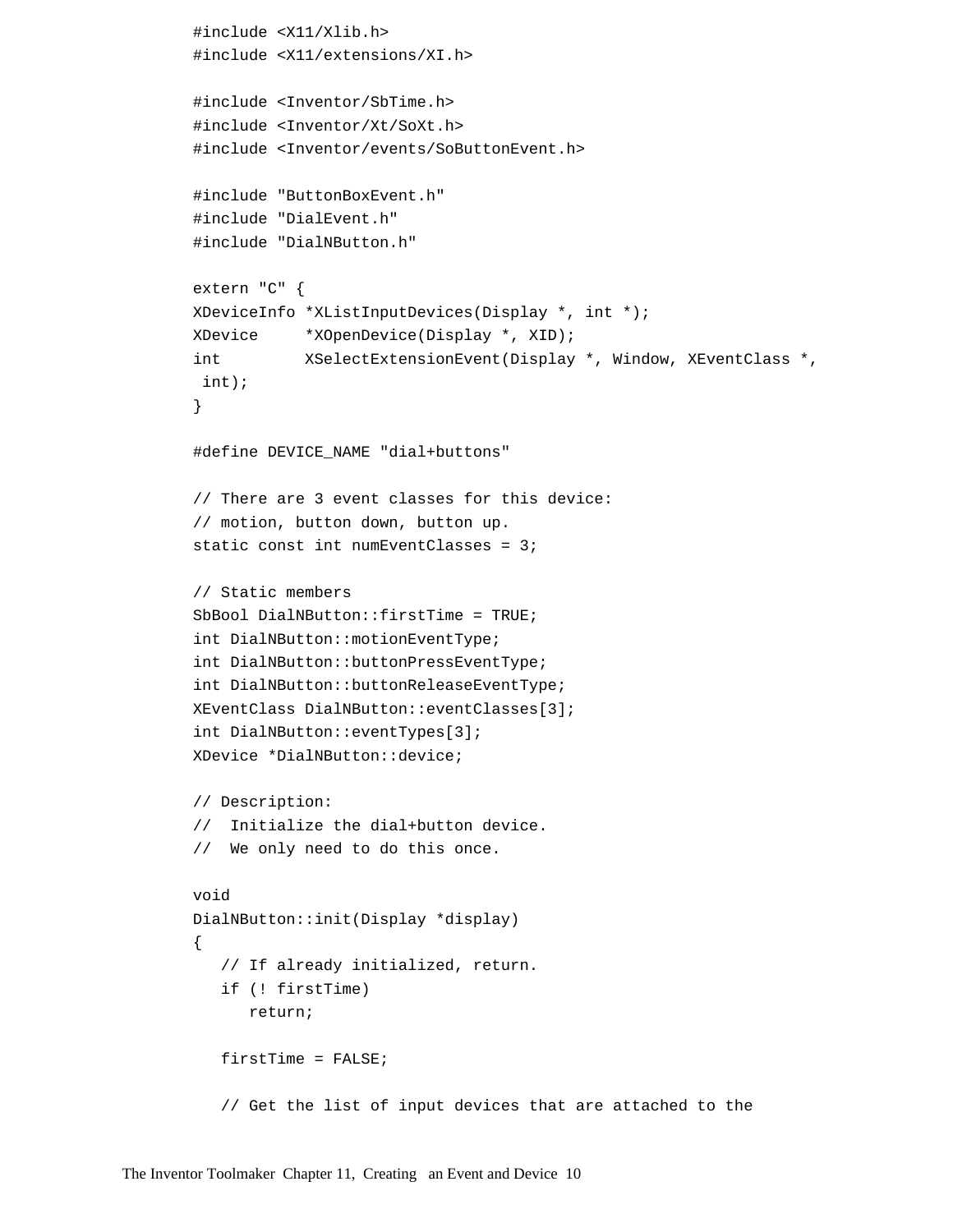```
 // display now.
    XDeviceInfoPtr list;
   int numDevices;
    list = (XDeviceInfoPtr) XListInputDevices(display, &numDevices);
    // Now run through the list looking for the dial+button
    // device.
   device = NULL;for (int i = 0; (i < numDevices) && (device == NULL); i++) {
      // Open the device ÿ the device id is set at runtime.
     if (strcmp(list[i].name, DEVICE NAME) == 0) {
        device = XOpenDevice(display, list[i].id);
      }
    }
    // Make sure we found the device
  if (device == NULL) {
      fprintf(stderr, "DialNButton::init",
        "Sorry there is no dial and button attached to this
  display");
     return;
    }
    // Query the event types and classes
    unsigned long eventClass;
    DeviceMotionNotify(device, motionEventType, eventClass);
    eventClasses[0] = eventClass;
    eventTypes[0] = motionEventType;
    DeviceButtonPress(device, buttonPressEventType, eventClass);
    eventClasses[1] = eventClass;
   eventTypes[1] = buttonPressEventType; DeviceButtonRelease(device, buttonReleaseEventType, 
                        eventClass);
    eventClasses[2] = eventClass;
    eventTypes[2] = buttonReleaseEventType; 
    // Init all dial values to 0
  static int vals[8] = \{0, 0, 0, 0, 0, 0, 0, 0\};
    XSetDeviceValuators(display, device, vals, 0, 8); 
}
// Constructor using default display
DialNButton::DialNButton()
```